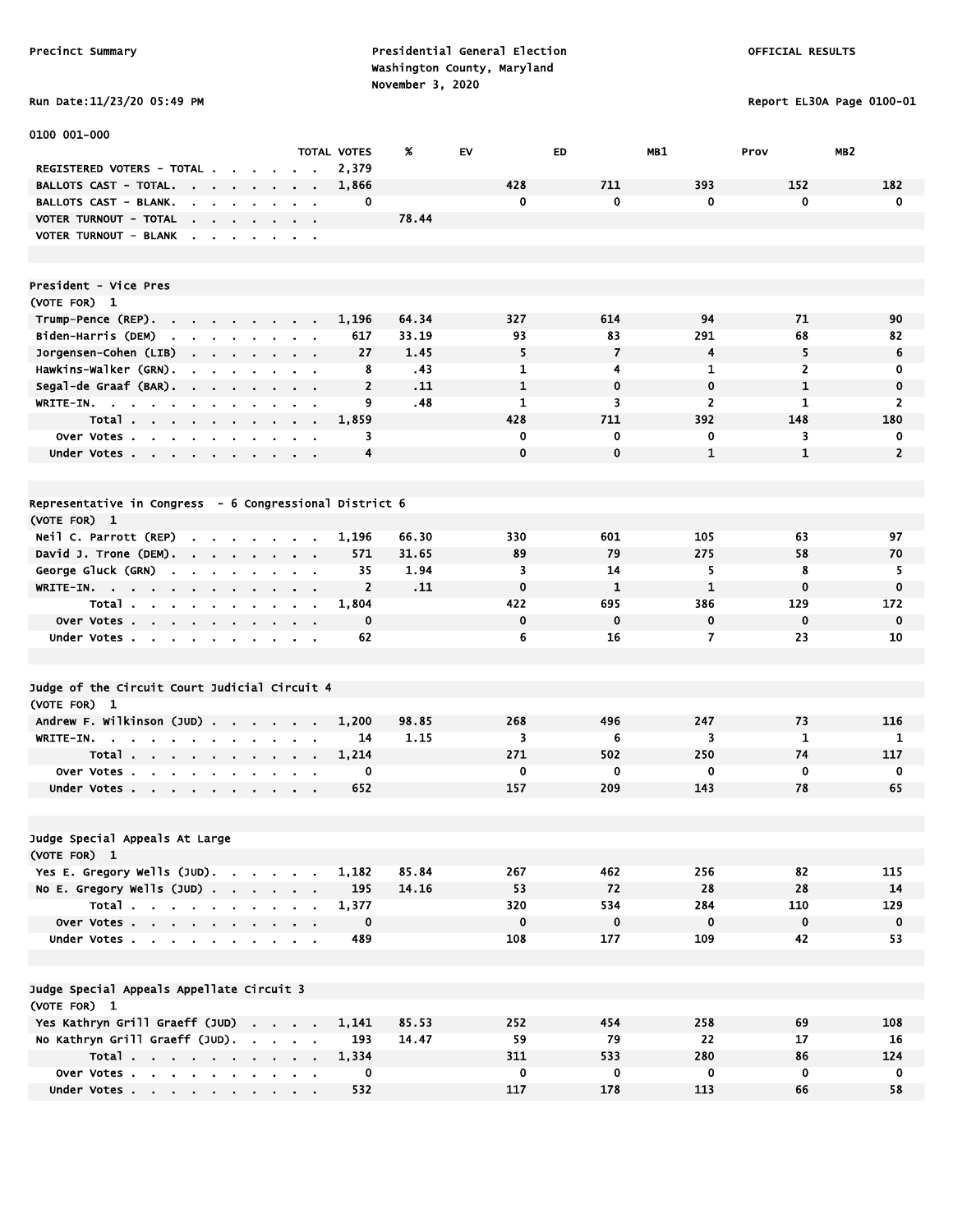# Run Date:11/23/20 05:49 PM Report EL30A Page 0100-02

| 0100 001-000                                                             |                             |                    |       |             |             |              |             |                 |
|--------------------------------------------------------------------------|-----------------------------|--------------------|-------|-------------|-------------|--------------|-------------|-----------------|
|                                                                          |                             | <b>TOTAL VOTES</b> | %     | <b>EV</b>   | ED          | MB1          | Prov        | MB <sub>2</sub> |
| <b>Board of Education</b>                                                |                             |                    |       |             |             |              |             |                 |
| (VOTE FOR) 4                                                             |                             |                    |       |             |             |              |             |                 |
| Pieter Bickford<br>and the state of the state of the                     |                             | 539                | 12.48 | 131         | 169         | 157          | 21          | 61              |
| william "Bill" Donahue .                                                 |                             | 684                | 15.84 | 165         | 255         | 169          | 28          | 67              |
| Benjamin Forrest                                                         |                             | 438                | 10.14 | 120         | 151         | 95           | 30          | 42              |
| Ladetra Robinson.<br>the company of the company of                       | $\sim$ $\sim$               | 328                | 7.59  | 64          | 66          | 121          | 31          | 46              |
| Stan Stouffer                                                            |                             | 754                | 17.46 | 176         | 369         | 118          | 25          | 66              |
| Melissa Williams .<br>$\sim$                                             |                             | 768                | 17.78 | 157         | 315         | 173          | 53          | 70              |
| April A. Zentmeyer<br><b>Contract Contract</b>                           |                             | 695                | 16.09 | 162         | 305         | 136          | 33          | 59              |
| WRITE-IN.                                                                |                             | 113                | 2.62  | 21          | 82          | 3            | 6           | 1               |
| Total                                                                    | $\sim$ $\sim$ $\sim$ $\sim$ | 4,319              |       | 996         | 1,712       | 972          | 227         | 412             |
| Over Votes<br>$\mathbf{r}$<br>$\sim$                                     |                             | 0                  |       | $\mathbf 0$ | 0           | 0            | 0           | $\mathbf{0}$    |
| Under Votes                                                              |                             | 3,145              |       | 716         | 1,132       | 600          | 381         | 316             |
|                                                                          |                             |                    |       |             |             |              |             |                 |
|                                                                          |                             |                    |       |             |             |              |             |                 |
| Question 1                                                               |                             |                    |       |             |             |              |             |                 |
| (VOTE FOR) 1                                                             |                             |                    |       |             |             |              |             |                 |
| For the Constitutional Amendment.<br>$\sim$                              |                             | 1,004              | 62.24 | 195         | 362         | 264          | 91          | 92              |
| Against the Constitutional Amendme                                       |                             | 609                | 37.76 | 187         | 261         | 76           | 33          | 52              |
| Total                                                                    |                             | 1,613              |       | 382         | 623         | 340          | 124         | 144             |
| Over Votes                                                               |                             | 1                  |       | $\mathbf 0$ | $\mathbf 0$ | $\mathbf{1}$ | $\mathbf 0$ | $\mathbf 0$     |
| Under Votes                                                              |                             | 252                |       | 46          | 88          | 52           | 28          | 38              |
|                                                                          |                             |                    |       |             |             |              |             |                 |
|                                                                          |                             |                    |       |             |             |              |             |                 |
| Question 2                                                               |                             |                    |       |             |             |              |             |                 |
| (VOTE FOR) 1                                                             |                             |                    |       |             |             |              |             |                 |
| For the Referred Law.                                                    |                             | 1,082              | 63.76 | 223         | 434         | 232          | 89          | 104             |
| Against the Referred Law                                                 |                             | 615                | 36.24 | 168         | 222         | 133          | 37          | 55              |
| Total                                                                    |                             | 1,697              |       | 391         | 656         | 365          | 126         | 159             |
| Over Votes.<br>$\sim$ $\sim$<br>$\sim$<br>$\mathbf{r}$<br>$\blacksquare$ |                             | 0                  |       | 0           | 0           | $\bf{0}$     | 0           | 0               |
| Under Votes                                                              |                             | 169                |       | 37          | 55          | 28           | 26          | 23              |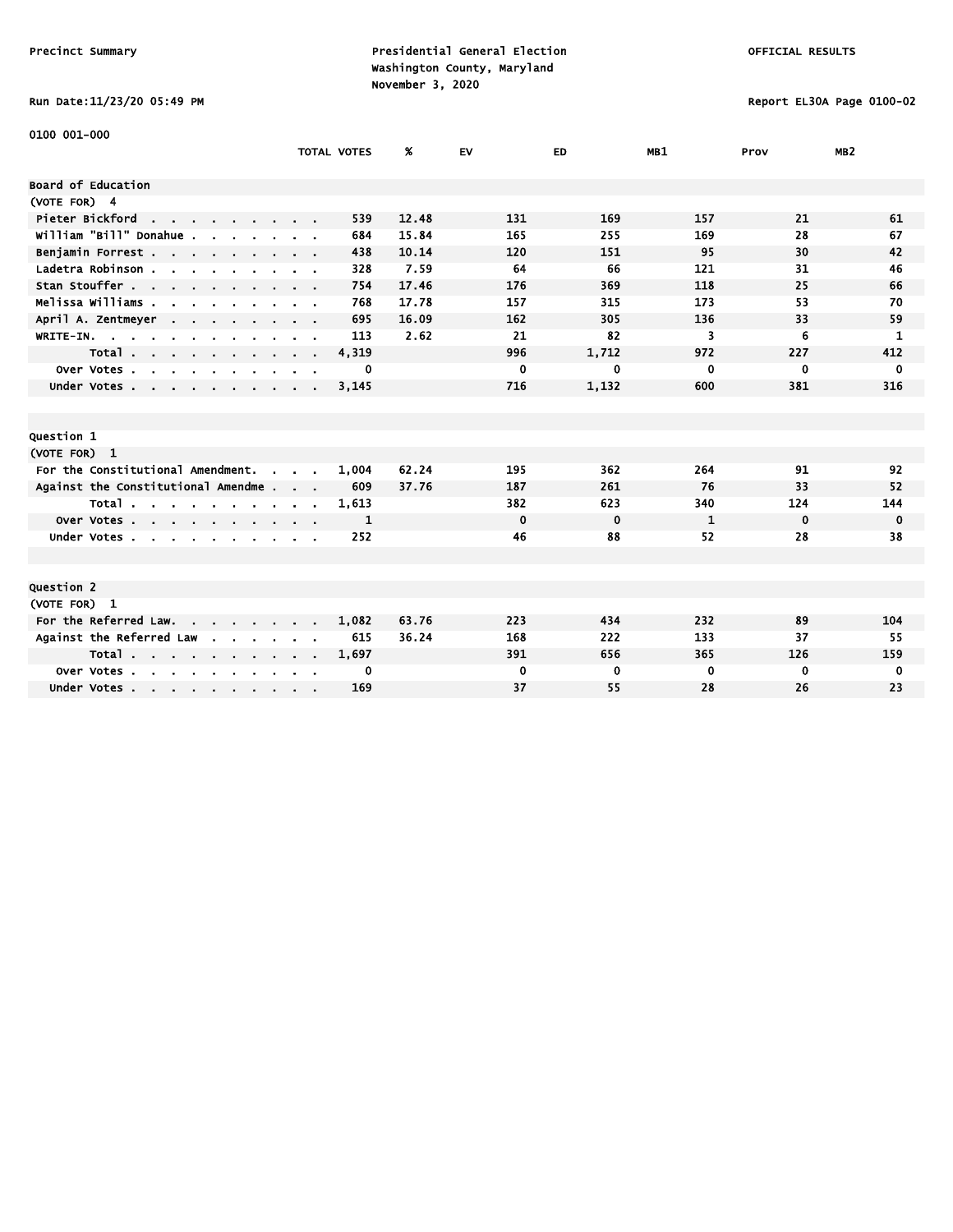Run Date:11/23/20 05:49 PM Report EL30A Page 0200-01

| 0200 002-000                                                                                  |                                                                          |                |       |                |              |                |                |                         |
|-----------------------------------------------------------------------------------------------|--------------------------------------------------------------------------|----------------|-------|----------------|--------------|----------------|----------------|-------------------------|
|                                                                                               |                                                                          | TOTAL VOTES    | X     | EV             | ED           | MB1            | Prov           | MB <sub>2</sub>         |
| REGISTERED VOTERS - TOTAL .<br>$\sim$                                                         |                                                                          | 3,249          |       |                |              |                |                |                         |
| <b>BALLOTS CAST - TOTAL.</b>                                                                  |                                                                          | 2,094          |       | 451            | 998          | 415            | 53             | 177                     |
| <b>BALLOTS CAST - BLANK.</b>                                                                  |                                                                          | 0              |       | $\mathbf 0$    | 0            | 0              | $\mathbf 0$    | $\mathbf 0$             |
| VOTER TURNOUT - TOTAL<br>the contract of the contract of the                                  | $\alpha = 0.01$                                                          |                | 64.45 |                |              |                |                |                         |
| VOTER TURNOUT - BLANK                                                                         |                                                                          |                |       |                |              |                |                |                         |
|                                                                                               |                                                                          |                |       |                |              |                |                |                         |
|                                                                                               |                                                                          |                |       |                |              |                |                |                         |
| President - Vice Pres                                                                         |                                                                          |                |       |                |              |                |                |                         |
| (VOTE FOR) 1                                                                                  |                                                                          |                |       |                |              |                |                |                         |
| Trump-Pence (REP).<br><b>Service</b>                                                          |                                                                          | 1,392          | 66.79 | 320            | 818          | 137            | 31             | 86                      |
| Biden-Harris (DEM)<br>$\mathbf{r}$                                                            |                                                                          | 641            | 30.76 | 119            | 152          | 267            | 22             | 81                      |
| Jorgensen-Cohen (LIB)                                                                         |                                                                          | 30             | 1.44  | 6              | 18           | 1              | $\mathbf 0$    | 5                       |
| Hawkins-Walker (GRN).                                                                         |                                                                          | 7              | .34   | 3              | $\mathbf{2}$ | $\overline{2}$ | 0              | 0                       |
| Segal-de Graaf (BAR).<br>$\mathbf{a}$ , and $\mathbf{a}$ , and $\mathbf{a}$<br>$\bullet$      | $\alpha$ , $\beta$ , $\alpha$                                            | $\overline{2}$ | .10   | $\mathbf{1}$   | $\mathbf{1}$ | $\mathbf 0$    | 0              | $\mathbf 0$             |
| $WRITE-IN.$<br>$\sim$<br>$\sim$                                                               | $\alpha$ , $\beta$ , $\alpha$                                            | 12             | .58   | 0              | 5            | 5              | 0              | $\overline{2}$          |
| Total<br>$\sim$<br>$\blacksquare$                                                             |                                                                          | 2,084          |       | 449            | 996          | 412            | 53             | 174                     |
| Over Votes<br>$\blacksquare$                                                                  |                                                                          | 5              |       | 0              | 1            | 3              | $\mathbf 0$    | 1                       |
| Under Votes<br>$\mathbf{a} = \mathbf{a} + \mathbf{a}$<br>$\mathbf{r}$                         |                                                                          | 5              |       | $\overline{2}$ | $\mathbf{1}$ | $\mathbf 0$    | 0              | $\overline{2}$          |
|                                                                                               |                                                                          |                |       |                |              |                |                |                         |
|                                                                                               |                                                                          |                |       |                |              |                |                |                         |
| Representative in Congress - 6 Congressional District 6                                       |                                                                          |                |       |                |              |                |                |                         |
| (VOTE FOR) 1                                                                                  |                                                                          |                |       |                |              |                |                |                         |
| Neil C. Parrott (REP)<br>$\sim$ $\sim$                                                        |                                                                          | 1,373          | 67.74 | 321            | 804          | 134            | 30             | 84                      |
| David J. Trone (DEM).                                                                         |                                                                          | 623            | 30.74 | 115            | 164          | 249            | 19             | 76                      |
| George Gluck (GRN)<br>$\mathbf{r}$<br>$\sim$<br>$\mathbf{r}$<br>$\sim$ 100 $\pm$<br>$\bullet$ |                                                                          | 29             | 1.43  | 5              | 11           | 7              | 1              | 5                       |
| $W$ RITE-IN.                                                                                  |                                                                          | $\overline{2}$ | .10   | $\mathbf 0$    | $\mathbf{1}$ | 1              | $\mathbf 0$    | $\mathbf 0$             |
| Total<br>$\sim$<br>$\blacksquare$                                                             | $\sim$ 100 $\pm$                                                         | 2,027          |       | 441            | 980          | 391            | 50             | 165                     |
| Over Votes<br>$\mathbf{r} = \mathbf{r}$                                                       |                                                                          | $\mathbf 0$    |       | $\mathbf 0$    | $\mathbf 0$  | $\mathbf 0$    | $\mathbf 0$    | $\mathbf 0$             |
| Under Votes<br>$\sim$                                                                         | $\mathbf{r} = \mathbf{r} + \mathbf{r}$ , where $\mathbf{r} = \mathbf{r}$ | 67             |       | 10             | 18           | 24             | 3              | 12                      |
|                                                                                               |                                                                          |                |       |                |              |                |                |                         |
|                                                                                               |                                                                          |                |       |                |              |                |                |                         |
| Judge of the Circuit Court Judicial Circuit 4                                                 |                                                                          |                |       |                |              |                |                |                         |
| (VOTE FOR) 1                                                                                  |                                                                          |                |       |                |              |                |                |                         |
| Andrew F. Wilkinson (JUD)                                                                     |                                                                          | 1,432          | 99.31 | 311            | 694          | 273            | 37             | 117                     |
| WRITE-IN.<br>and the state of the state of<br>$\sim$ $\sim$<br>$\sim$<br>$\sim$               |                                                                          | 10             | .69   | 1              | 4            | 5              | 0              | 0                       |
| Total.<br>the company of the company of the company                                           |                                                                          | 1,442          |       | 312            | 698          | 278            | 37             | 117                     |
| Over Votes<br>$\bullet$<br>۰.<br>$\bullet$                                                    |                                                                          | 0              |       | $\mathbf 0$    | 0            | 0              | $\mathbf 0$    | 0                       |
| Under Votes                                                                                   |                                                                          | 652            |       | 139            | 300          | 137            | 16             | 60                      |
|                                                                                               |                                                                          |                |       |                |              |                |                |                         |
|                                                                                               |                                                                          |                |       |                |              |                |                |                         |
| Judge Special Appeals At Large                                                                |                                                                          |                |       |                |              |                |                |                         |
| (VOTE FOR) 1                                                                                  |                                                                          |                |       |                |              |                |                |                         |
| Yes E. Gregory Wells (JUD).                                                                   |                                                                          | 1,389          | 87.86 | 302            | 673          | 275            | 35             | 104                     |
| No E. Gregory Wells (JUD)                                                                     |                                                                          | 192            | 12.14 | 46             | 91           | 34             | $\overline{7}$ | 14                      |
| Total                                                                                         |                                                                          | 1,581          |       | 348            | 764          | 309            | 42             | 118                     |
| Over Votes                                                                                    |                                                                          | $\mathbf 0$    |       | $\mathbf 0$    | $\mathbf 0$  | $\mathbf 0$    | $\mathbf 0$    | $\bf{0}$                |
| Under Votes                                                                                   |                                                                          | 513            |       | 103            | 234          | 106            | 11             | 59                      |
|                                                                                               |                                                                          |                |       |                |              |                |                |                         |
|                                                                                               |                                                                          |                |       |                |              |                |                |                         |
| Judge Special Appeals Appellate Circuit 3                                                     |                                                                          |                |       |                |              |                |                |                         |
| (VOTE FOR) 1                                                                                  |                                                                          |                |       |                |              |                |                |                         |
| Yes Kathryn Grill Graeff (JUD)                                                                |                                                                          | 1,366          | 87.79 | 300            | 654          | 279            | 33             | 100                     |
| No Kathryn Grill Graeff (JUD).                                                                |                                                                          | 190            | 12.21 | 44             | 95           | 24             | $\overline{7}$ | 20                      |
| Total                                                                                         |                                                                          | 1,556          |       | 344            | 749          | 303            | 40             | 120                     |
| Over Votes                                                                                    |                                                                          | 0              |       | $\mathbf 0$    | $\mathbf 0$  | $\mathbf 0$    | $\mathbf 0$    | $\overline{\mathbf{0}}$ |
| Under Votes                                                                                   |                                                                          | 538            |       | 107            | 249          | 112            | 13             | 57                      |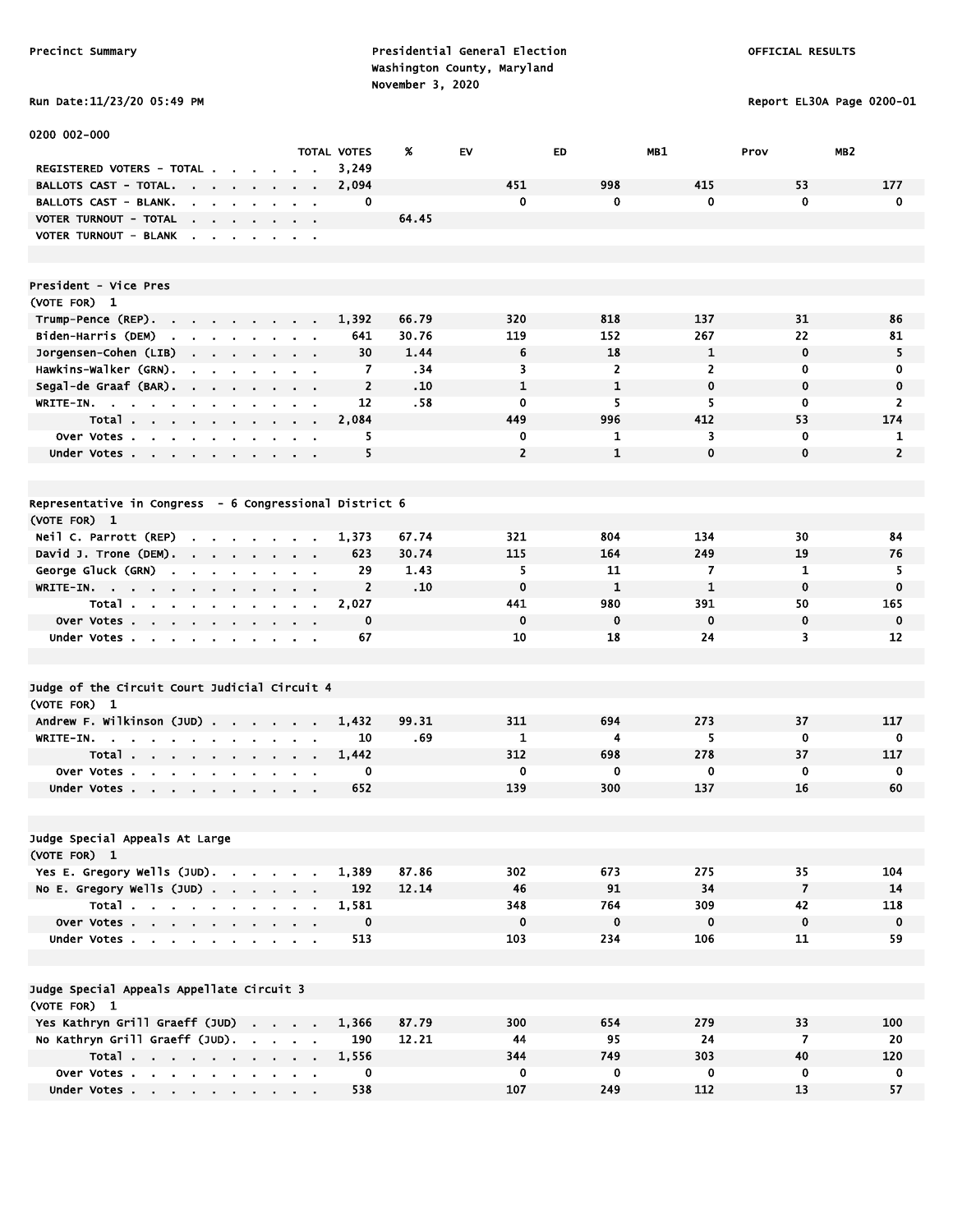# Run Date:11/23/20 05:49 PM Report EL30A Page 0200-02

| 0200 002-000                                                    |                |                    |       |             |             |             |              |                 |
|-----------------------------------------------------------------|----------------|--------------------|-------|-------------|-------------|-------------|--------------|-----------------|
|                                                                 |                | <b>TOTAL VOTES</b> | %     | EV          | ED.         | MB1         | Prov         | MB <sub>2</sub> |
| <b>Board of Education</b>                                       |                |                    |       |             |             |             |              |                 |
| (VOTE FOR) 4                                                    |                |                    |       |             |             |             |              |                 |
| Pieter Bickford<br>the contract of the contract of              |                | 807                | 16.42 | 160         | 355         | 206         | 19           | 67              |
| william "Bill" Donahue .                                        |                | 666                | 13.55 | 139         | 319         | 133         | 11           | 64              |
| Benjamin Forrest                                                |                | 504                | 10.25 | 107         | 240         | 99          | 10           | 48              |
| Ladetra Robinson.<br>and a strain and a strain                  |                | 347                | 7.06  | 80          | 121         | 97          | 14           | 35              |
| Stan Stouffer                                                   |                | 1,038              | 21.12 | 223         | 548         | 174         | 22           | 71              |
| Melissa Williams .                                              |                | 831                | 16.91 | 184         | 379         | 184         | 13           | 71              |
| April A. Zentmeyer<br>$\sim$ $\sim$                             |                | 649                | 13.20 | 136         | 292         | 138         | 15           | 68              |
| WRITE-IN.                                                       |                | 73                 | 1.49  | 24          | 35          | 8           | $\mathbf{1}$ | 5               |
| Total<br>$\sim$                                                 | $\alpha = 0.1$ | 4,915              |       | 1,053       | 2,289       | 1,039       | 105          | 429             |
| Over Votes.<br>$\sim$<br>$\mathbf{r}$                           |                | 16                 |       | 4           | 4           | 0           | 0            | 8               |
| Under Votes                                                     |                | 3,445              |       | 747         | 1,699       | 621         | 107          | 271             |
|                                                                 |                |                    |       |             |             |             |              |                 |
|                                                                 |                |                    |       |             |             |             |              |                 |
| Question 1                                                      |                |                    |       |             |             |             |              |                 |
| (VOTE FOR) 1                                                    |                |                    |       |             |             |             |              |                 |
| For the Constitutional Amendment.<br>$\sim$                     |                | 1,206              | 66.70 | 258         | 543         | 276         | 30           | 99              |
| Against the Constitutional Amendme                              |                | 602                | 33.30 | 141         | 332         | 71          | 15           | 43              |
| Total                                                           |                | 1,808              |       | 399         | 875         | 347         | 45           | 142             |
| Over Votes                                                      |                | 0                  |       | $\mathbf 0$ | $\mathbf 0$ | $\mathbf 0$ | $\mathbf 0$  | $\mathbf 0$     |
| Under Votes                                                     |                | 286                |       | 52          | 123         | 68          | 8            | 35              |
|                                                                 |                |                    |       |             |             |             |              |                 |
|                                                                 |                |                    |       |             |             |             |              |                 |
| Question 2                                                      |                |                    |       |             |             |             |              |                 |
| (VOTE FOR) 1                                                    |                |                    |       |             |             |             |              |                 |
| For the Referred Law.<br>and the state of the state of the      |                | 1,250              | 66.00 | 269         | 620         | 226         | 35           | 100             |
| Against the Referred Law                                        |                | 644                | 34.00 | 142         | 296         | 143         | 13           | 50              |
| Total                                                           |                | 1,894              |       | 411         | 916         | 369         | 48           | 150             |
| Over Votes.<br>$\sim$<br>$\sim$<br>$\mathbf{r}$<br>$\mathbf{r}$ |                | 0                  |       | $\mathbf 0$ | 0           | 0           | 0            | 0               |
| Under Votes                                                     |                | 200                |       | 40          | 82          | 46          | 5            | 27              |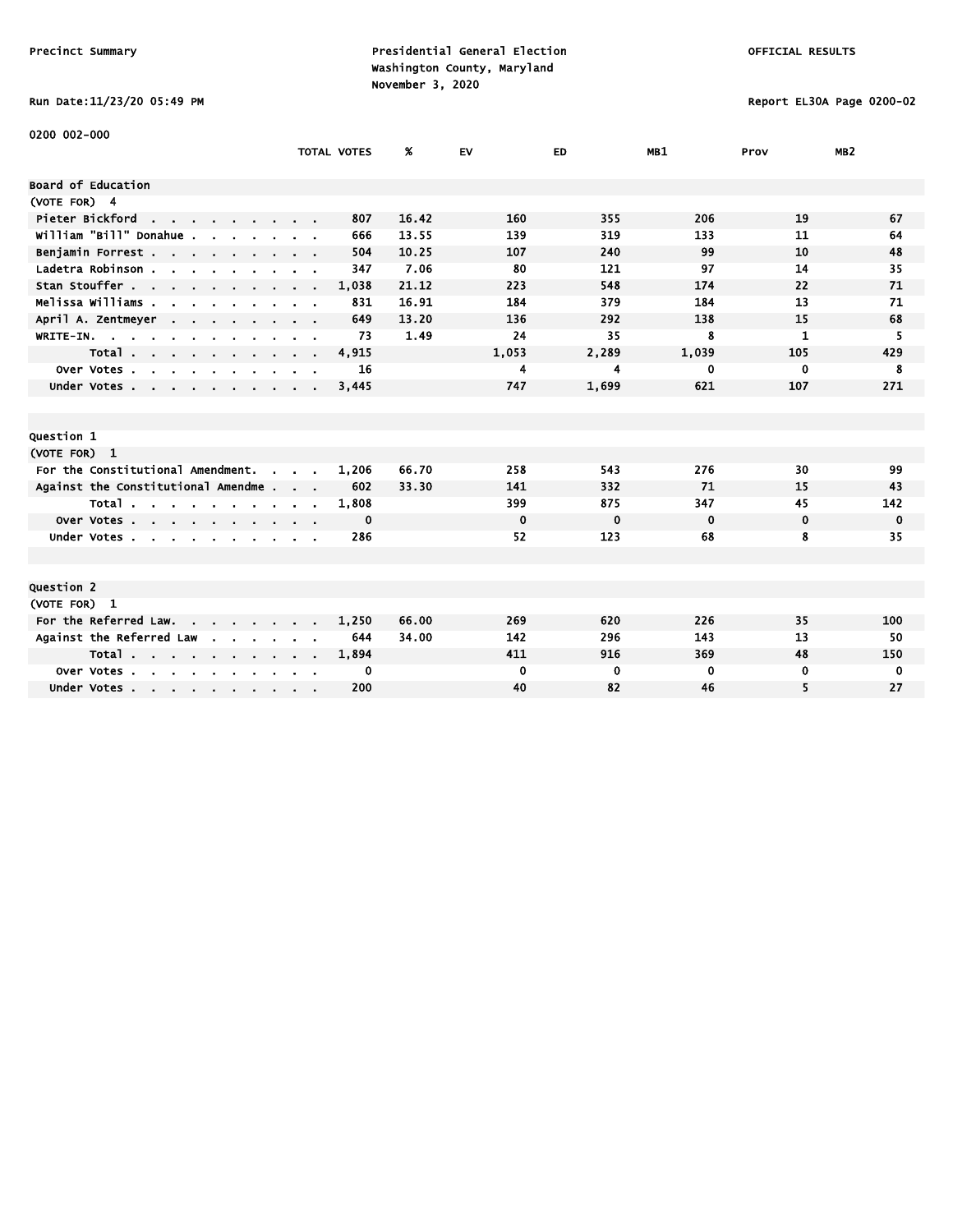Run Date:11/23/20 05:49 PM Report EL30A Page 0301-01

| 0301 003-001                                                                                                             |                                                      |              |               |                      |                |                      |                          |                 |
|--------------------------------------------------------------------------------------------------------------------------|------------------------------------------------------|--------------|---------------|----------------------|----------------|----------------------|--------------------------|-----------------|
| REGISTERED VOTERS - TOTAL .                                                                                              | <b>TOTAL VOTES</b>                                   | 820          | X             | EV                   | ED             | MB1                  | Prov                     | MB <sub>2</sub> |
| <b>BALLOTS CAST - TOTAL.</b><br>$\sim$ 100 $\sim$<br>$\mathbf{r} = \mathbf{r} + \mathbf{r}$ . The $\mathbf{r}$<br>$\sim$ |                                                      | 406          |               | 83                   | 119            | 138                  | 20                       | 46              |
| <b>BALLOTS CAST - BLANK.</b>                                                                                             |                                                      | 1            | .25           | $\mathbf 0$          | 0              | $\mathbf{1}$         | 0                        | $\mathbf 0$     |
| VOTER TURNOUT - TOTAL<br>$\cdot$<br>$\mathbf{r} = \mathbf{r} + \mathbf{r}$ .<br>$\sim$<br>$\sim$                         |                                                      |              | 49.51         |                      |                |                      |                          |                 |
| VOTER TURNOUT - BLANK<br>$\sim$<br>$\sim$<br>$\sim$<br>$\blacksquare$                                                    | $\sim$ $\sim$                                        |              | .12           |                      |                |                      |                          |                 |
|                                                                                                                          |                                                      |              |               |                      |                |                      |                          |                 |
| President - Vice Pres                                                                                                    |                                                      |              |               |                      |                |                      |                          |                 |
| (VOTE FOR) 1                                                                                                             |                                                      |              |               |                      |                |                      |                          |                 |
| Trump-Pence (REP)<br>$\sim 100$                                                                                          | $\sim$ 10 $\pm$                                      | 147          | 36.75         | 39                   | 57             | 38                   | $\overline{\phantom{a}}$ | 6               |
| Biden-Harris (DEM)<br>the company of the company of the                                                                  | $\alpha = 0.1$                                       | 244          | 61.00         | 41                   | 59             | 94                   | 12                       | 38              |
| Jorgensen-Cohen (LIB)<br>$\mathcal{A}=\mathcal{A}=\mathcal{A}=\mathcal{A}$ .<br>$\sim 100$                               |                                                      | 3            | .75           | $\mathbf{1}$         | $\overline{2}$ | $\mathbf 0$          | $\mathbf 0$              | 0               |
| Hawkins-Walker (GRN).<br>$\sim$<br>$\sim$                                                                                |                                                      | 4            | 1.00          | $\mathbf{1}$         | 1              | 1                    | 0                        | 1               |
| Segal-de Graaf (BAR).<br>$\sim$<br>$\sim$<br>$\blacksquare$<br>$\mathbf{r}$<br>$\sim$                                    | $\mathbf{r} = \mathbf{r}$                            | $\mathbf{1}$ | .25           | $\mathbf 0$          | $\mathbf 0$    | $\mathbf 0$          | $\mathbf{1}$             | $\mathbf 0$     |
| WRITE-IN. .<br>$\mathbf{a}$ and $\mathbf{b}$<br>$\blacksquare$<br>$\mathbf{r}$<br>$\bullet$                              | $\alpha = 0.1$                                       | 1            | .25           | $\mathbf 0$          | 0              | 0                    | $\mathbf 0$              | 1               |
| Total<br>$\sim 10^{-11}$                                                                                                 | $\sim$ $\sim$                                        | 400          |               | 82                   | 119            | 133                  | 20                       | 46              |
| Over Votes.<br>$\sim$<br>$\mathbf{r}$<br>$\mathbf{r}$                                                                    |                                                      | 3            |               | $\mathbf 0$          | 0              | 3                    | $\mathbf 0$              | $\mathbf 0$     |
| Under Votes                                                                                                              |                                                      | 3            |               | $\mathbf{1}$         | $\mathbf 0$    | $\overline{2}$       | $\mathbf 0$              | $\mathbf 0$     |
|                                                                                                                          |                                                      |              |               |                      |                |                      |                          |                 |
| Representative in Congress - 6 Congressional District 6                                                                  |                                                      |              |               |                      |                |                      |                          |                 |
| (VOTE FOR) 1                                                                                                             |                                                      |              |               |                      |                |                      |                          |                 |
| Neil C. Parrott (REP)<br>$\sim$<br><b>Contract Contract Contract</b>                                                     |                                                      | 146          | 37.06         | 39                   | 55             | 38                   | 8                        | 6               |
| David J. Trone (DEM).<br>$\sim$<br>$\sim$ $\sim$<br>$\mathbf{r}$<br>$\mathbf{r}$<br>George Gluck (GRN)                   | $\sim$ $\sim$                                        | 238<br>10    | 60.41<br>2.54 | 39<br>$\overline{2}$ | 57<br>4        | 93<br>$\overline{2}$ | 10<br>$\overline{2}$     | 39<br>0         |
| $\sim$<br>$\sim$<br>WRITE-IN.                                                                                            | $\mathbf{r} = \mathbf{r}$                            | $\mathbf 0$  |               | $\mathbf 0$          | $\mathbf 0$    | $\mathbf 0$          | $\mathbf 0$              | $\mathbf 0$     |
| $\sim$<br>$\sim 100$<br>Total.                                                                                           | $\alpha = 0.01$                                      | 394          |               | 80                   | 116            | 133                  | 20                       | 45              |
| Over Votes<br>$\sim$                                                                                                     |                                                      | $\mathbf 0$  |               | $\mathbf 0$          | 0              | 0                    | $\mathbf 0$              | $\bf{0}$        |
| Under Votes<br>$\sim 10^{-1}$<br>$\mathbf{r}$<br>$\mathbf{r}$<br>$\bullet$                                               | $\alpha = 0.1$                                       | 12           |               | 3                    | 3              | 5                    | $\mathbf 0$              | 1               |
|                                                                                                                          |                                                      |              |               |                      |                |                      |                          |                 |
| Judge of the Circuit Court Judicial Circuit 4                                                                            |                                                      |              |               |                      |                |                      |                          |                 |
| (VOTE FOR) 1                                                                                                             |                                                      |              |               |                      |                |                      |                          |                 |
| Andrew F. Wilkinson (JUD)                                                                                                | $\alpha$ , $\alpha$ , $\alpha$ , $\alpha$ , $\alpha$ | 292          | 97.66         | 55                   | 90             | 104                  | 13                       | 30              |
| WRITE-IN.<br>$\blacksquare$                                                                                              | $\sim$ $\sim$                                        | 7            | 2.34          | $\mathbf{1}$         | 1              | 5                    | $\mathbf 0$              | 0               |
| Total<br>$\bullet$                                                                                                       |                                                      | 299          |               | 56                   | 91             | 109                  | 13                       | 30              |
| Over Votes.                                                                                                              |                                                      | 0            |               | $\mathbf 0$          | 0              | $\mathbf 0$          | $\mathbf 0$              | $\mathbf 0$     |
| Under Votes                                                                                                              |                                                      | 107          |               | 27                   | 28             | 29                   | $\overline{7}$           | 16              |
|                                                                                                                          |                                                      |              |               |                      |                |                      |                          |                 |
| Judge Special Appeals At Large                                                                                           |                                                      |              |               |                      |                |                      |                          |                 |
| (VOTE FOR) 1                                                                                                             |                                                      |              |               |                      |                |                      |                          |                 |
| Yes E. Gregory Wells (JUD).                                                                                              |                                                      | 262          | 79.88         | 49                   | 76             | 93                   | 13                       | 31              |
| No E. Gregory Wells $(JUD)$ .                                                                                            |                                                      | 66           | 20.12         | 19                   | 22             | 20                   | 3                        | $\overline{2}$  |
| Total                                                                                                                    |                                                      | 328          |               | 68                   | 98             | 113                  | 16                       | 33              |
| Over Votes                                                                                                               |                                                      | $\mathbf 0$  |               | $\mathbf 0$          | $\pmb{0}$      | $\mathbf 0$          | $\mathbf 0$              | $\mathbf 0$     |
| Under Votes                                                                                                              | $\mathbf{a}$ , and $\mathbf{a}$ , and $\mathbf{a}$   | 78           |               | 15                   | 21             | 25                   | 4                        | 13              |
|                                                                                                                          |                                                      |              |               |                      |                |                      |                          |                 |
| Judge Special Appeals Appellate Circuit 3<br>(VOTE FOR) 1                                                                |                                                      |              |               |                      |                |                      |                          |                 |
| Yes Kathryn Grill Graeff (JUD)                                                                                           |                                                      | 276          | 83.13         | 51                   | 79             | 103                  | 12                       | 31              |
| No Kathryn Grill Graeff (JUD).                                                                                           |                                                      | 56           | 16.87         | 18                   | 18             | 13                   | $\overline{\mathbf{4}}$  | 3               |
| Total                                                                                                                    |                                                      | 332          |               | 69                   | 97             | 116                  | 16                       | 34              |
| Over Votes                                                                                                               |                                                      | 0            |               | 0                    | 0              | 0                    | 0                        | 0               |
| Under Votes                                                                                                              |                                                      | 74           |               | 14                   | 22             | 22                   | 4                        | 12              |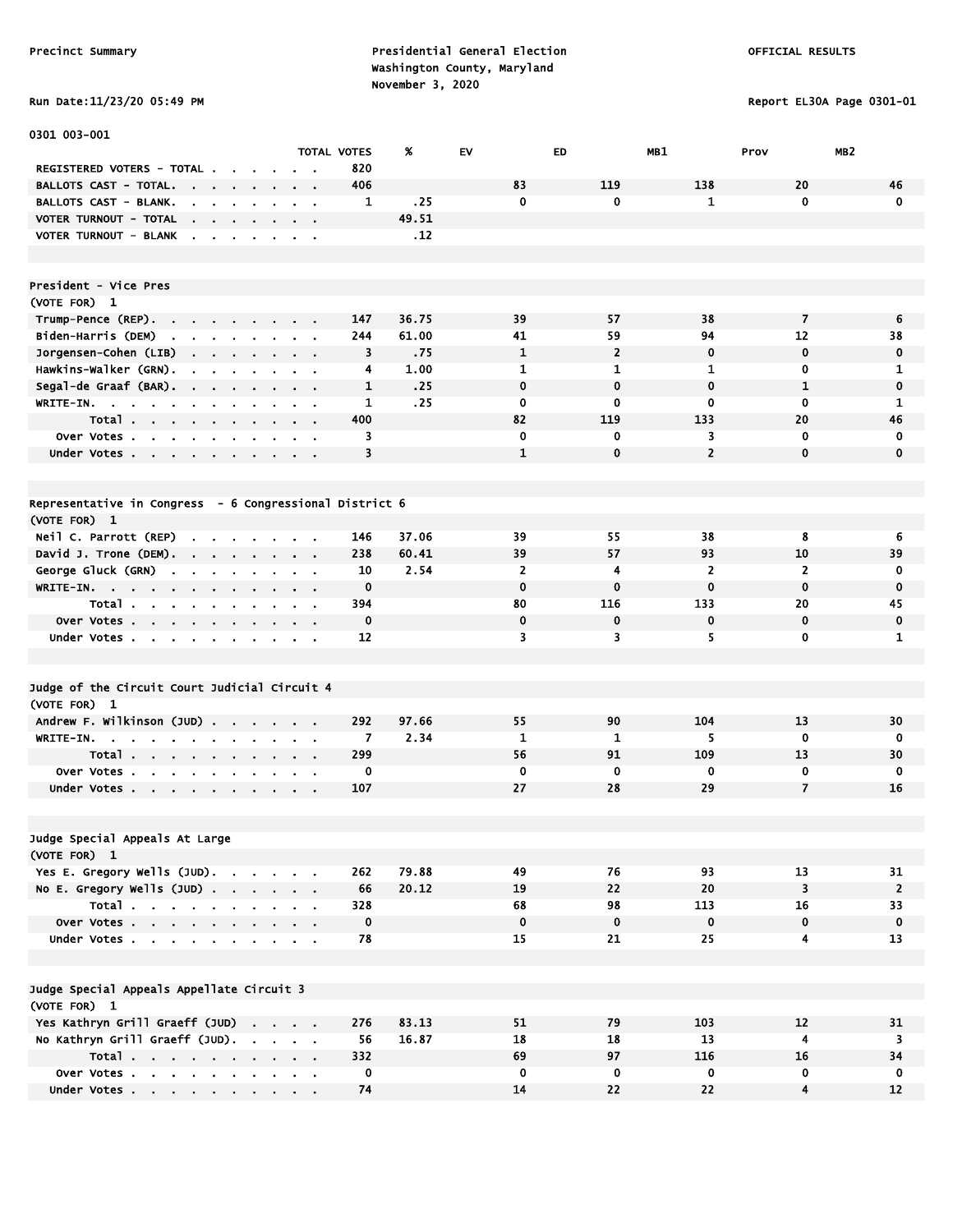Run Date:11/23/20 05:49 PM Report EL30A Page 0301-02

| Run Date:11/23/20 05:49 PM |  |  |
|----------------------------|--|--|
|----------------------------|--|--|

Under Votes . . . . . . . . . .

| 0301 003-001                                                                          |                               |             |               |                |              |              |                         |                         |
|---------------------------------------------------------------------------------------|-------------------------------|-------------|---------------|----------------|--------------|--------------|-------------------------|-------------------------|
|                                                                                       |                               | TOTAL VOTES | %             | EV             | ED           | MB1          | Prov                    | MB <sub>2</sub>         |
| Mayor of Hagerstown  – HG Municipalities HG                                           |                               |             |               |                |              |              |                         |                         |
| (VOTE FOR) 1                                                                          |                               |             |               |                |              |              |                         |                         |
| Michael E. Barnes.<br>$\mathbf{r} = \mathbf{r} + \mathbf{r}$ .                        |                               | 127         | 34.79         | 30             | 46           | 37           | 5                       | 9                       |
| Emily Keller<br>$\sim$                                                                |                               | 235         | 64.38         | 43             | 58           | 88           | 14                      | 32                      |
| WRITE-IN.                                                                             |                               | 3           | .82           | $\mathbf 0$    | $\bf{0}$     | $\mathbf{1}$ | $\mathbf 0$             | $\overline{2}$          |
| Total.                                                                                |                               | 365         |               | 73             | 104          | 126          | 19                      | 43                      |
| Over Votes.<br>$\mathbf{r}$                                                           |                               | 1           |               | $\mathbf 0$    | $\mathbf{1}$ | $\mathbf 0$  | $\mathbf 0$             | 0                       |
| Under Votes.                                                                          |                               | 40          |               | 10             | 14           | 12           | $\mathbf{1}$            | 3                       |
|                                                                                       |                               |             |               |                |              |              |                         |                         |
| Hagerstown Council - HG Municipalities HG                                             |                               |             |               |                |              |              |                         |                         |
| (VOTE FOR) 5                                                                          |                               |             |               |                |              |              |                         |                         |
| Kristin B. Aleshire<br>$\sim$                                                         |                               | 172         | 12.45         | 33<br>27       | 52           | 66           | 8                       | 13                      |
| Bob Bruchey.                                                                          | $\alpha = 0.1$                | 128<br>203  | 9.27<br>14.70 | 43             | 42<br>64     | 42<br>59     | 7<br>11                 | 10<br>26                |
| Tiara Burnett.<br>Brooke Grossman<br>$\sim$                                           |                               | 133         | 9.63          | 17             | 33           | 59           | $\overline{7}$          | 17                      |
| $\mathbf{r}$<br>Austin Heffernan .<br>$\mathbf{r}$ .                                  |                               | 104         | 7.53          | 16             | 35           | 38           | 3                       | 12                      |
| $\sim$<br>$\mathbf{r}$<br>Tekesha A. Martinez.                                        |                               | 152         | 11.01         | 33             | 38           | 54           | 8                       | 19                      |
| Shelley McIntire                                                                      |                               | 137         | 9.92          | 30             | 32           | 44           | 10                      | 21                      |
| Penny May Nigh.<br>$\mathbf{a}$ .<br>$\blacksquare$                                   |                               | 131         | 9.49          | 24             | 35           | 53           | 5                       | 14                      |
| Peter E. Perini, Sr<br>$\sim$<br>$\mathbf{r}$                                         |                               | 121         | 8.76          | 22             | 31           | 51           | $\overline{\mathbf{z}}$ | 10                      |
| Brenda J. Thiam<br>$\mathbf{r}$                                                       |                               | 94          | 6.81          | 17             | 23           | 42           | $\overline{2}$          | 10                      |
| <b>WRITE-IN.</b><br>$\sim$ $\sim$<br>$\blacksquare$                                   | $\cdot$ .                     | 6           | .43           | $\mathbf{1}$   | 4            | $\mathbf 0$  | $\mathbf 0$             | $\mathbf{1}$            |
| Total .<br>$\mathbf{a}$ , $\mathbf{b}$<br>$\sim 10^{-10}$ m $^{-1}$<br>$\blacksquare$ | $\alpha = 0.01$               | 1,381       |               | 263            | 389          | 508          | 68                      | 153                     |
| <b>Over Votes.</b>                                                                    |                               | 5           |               | $\mathbf 0$    | $\mathbf 0$  | $\mathbf 0$  | $\bf{0}$                | 5                       |
| Under Votes                                                                           |                               | 644         |               | 152            | 206          | 182          | 32                      | 72                      |
|                                                                                       |                               |             |               |                |              |              |                         |                         |
|                                                                                       |                               |             |               |                |              |              |                         |                         |
| Board of Education                                                                    |                               |             |               |                |              |              |                         |                         |
| (VOTE FOR) 4                                                                          |                               |             |               |                |              |              |                         |                         |
| Pieter Bickford<br>$\sim$                                                             |                               | 128         | 13.07         | 28             | 32           | 53           | 4                       | 11                      |
| william "Bill" Donahue .<br>$\mathbf{r}$<br>$\blacksquare$                            |                               | 127         | 12.97         | 20             | 35           | 51           | 6                       | 15                      |
| Benjamin Forrest<br>$\mathbf{r}$                                                      | $\alpha$ , $\beta$ , $\alpha$ | 115         | 11.75         | 16             | 34           | 47           | $\overline{7}$          | 11                      |
| Ladetra Robinson.<br>$\sim$<br>$\sim$<br>$\mathbf{r}$                                 | $\alpha = 0.1$                | 143         | 14.61         | 21             | 42           | 54           | 5                       | 21                      |
| Stan Stouffer                                                                         |                               | 123         | 12.56         | 19             | 37           | 47           | $\overline{4}$          | 16                      |
| Melissa Williams .                                                                    |                               | 186         | 19.00         | 38             | 50           | 66           | 10                      | 22                      |
| April A. Zentmeyer                                                                    |                               | 146         | 14.91         | 20             | 46           | 56           | 8                       | 16                      |
| WRITE-IN.                                                                             |                               | 11          | 1.12          | 4              | 3            | 3            | 0                       | $\mathbf{1}$            |
| Total<br>$\bullet$                                                                    |                               | 979         |               | 166            | 279          | 377          | 44                      | 113                     |
| Over Votes                                                                            |                               | 12          |               | 4              | 0            | 8            | 0                       | 0                       |
| Under Votes                                                                           |                               | 633         |               | 162            | 197          | 167          | 36                      | 71                      |
|                                                                                       |                               |             |               |                |              |              |                         |                         |
|                                                                                       |                               |             |               |                |              |              |                         |                         |
| <b>Question 1</b>                                                                     |                               |             |               |                |              |              |                         |                         |
| (VOTE FOR) 1                                                                          |                               |             |               |                |              |              |                         |                         |
| For the Constitutional Amendment.                                                     |                               | 261         | 75.65         | 50             | 72           | 91           | 13                      | 35                      |
| Against the Constitutional Amendme                                                    |                               | 84          | 24.35         | 22             | 30           | 22           | 4                       | 6                       |
| Total                                                                                 |                               | 345         |               | 72             | 102          | 113          | 17                      | 41                      |
| Over Votes                                                                            |                               | $\mathbf 0$ |               | $\mathbf 0$    | $\mathbf 0$  | $\mathbf 0$  | 0                       | $\pmb{0}$               |
| Under Votes                                                                           |                               | 61          |               | 11             | 17           | 25           | $\overline{\mathbf{3}}$ | 5.                      |
|                                                                                       |                               |             |               |                |              |              |                         |                         |
|                                                                                       |                               |             |               |                |              |              |                         |                         |
| Question 2                                                                            |                               |             |               |                |              |              |                         |                         |
| (VOTE FOR) 1                                                                          |                               |             |               |                |              |              |                         |                         |
| For the Referred Law.                                                                 |                               | 261         | 72.70         | 45             | 79           | 94           | 10                      | 33                      |
| Against the Referred Law                                                              |                               | 98          | 27.30         | 31             | 24           | 27           | 6                       | 10                      |
| Total                                                                                 |                               | 359         |               | 76             | 103          | 121          | 16                      | 43                      |
| Over Votes                                                                            |                               | 0           |               | 0              | 0            | 0            | 0                       | 0                       |
| Under Votes                                                                           |                               | 47          |               | $\overline{7}$ | 16           | 17           | 4                       | $\overline{\mathbf{3}}$ |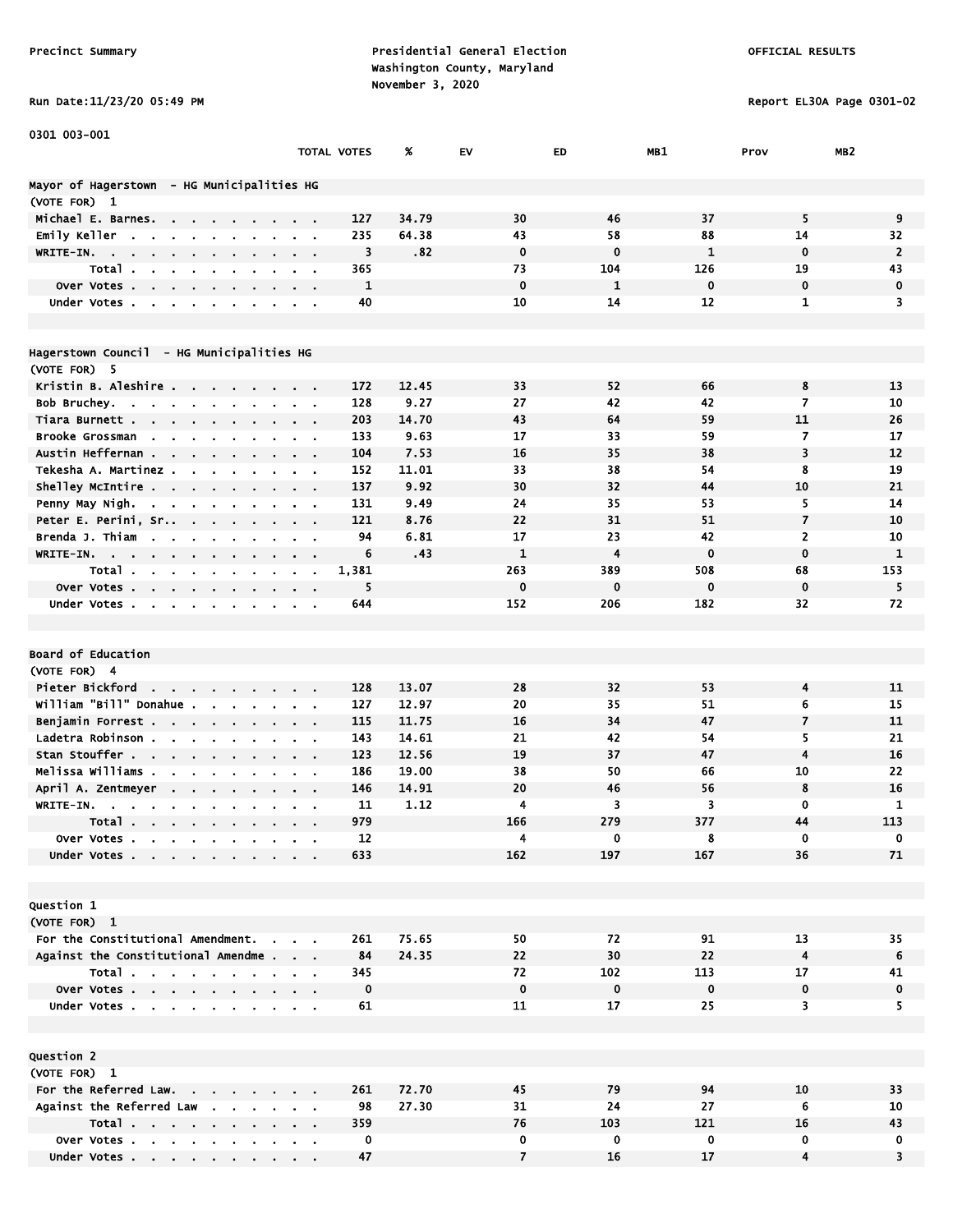Run Date:11/23/20 05:49 PM Report EL30A Page 0302-01

| 0302 003-002                                                                    |                                          |                    |       |                 |                |                 |                |                         |
|---------------------------------------------------------------------------------|------------------------------------------|--------------------|-------|-----------------|----------------|-----------------|----------------|-------------------------|
|                                                                                 |                                          | <b>TOTAL VOTES</b> | ж     | EV              | ED             | MB1             | Prov           | MB <sub>2</sub>         |
| REGISTERED VOTERS - TOTAL.                                                      |                                          | 1,218              |       |                 |                |                 |                |                         |
| BALLOTS CAST - TOTAL.<br><b>Contract</b><br>$\sim$                              |                                          | 702                |       | 184             | 242            | 192             | 34             | 50                      |
| BALLOTS CAST - BLANK.                                                           |                                          | 0                  |       | $\mathbf 0$     | 0              | 0               | $\mathbf 0$    | $\mathbf 0$             |
| VOTER TURNOUT - TOTAL<br>the company of the company                             | $\bullet$                                |                    | 57.64 |                 |                |                 |                |                         |
| VOTER TURNOUT - BLANK                                                           |                                          |                    |       |                 |                |                 |                |                         |
|                                                                                 |                                          |                    |       |                 |                |                 |                |                         |
|                                                                                 |                                          |                    |       |                 |                |                 |                |                         |
| President - Vice Pres                                                           |                                          |                    |       |                 |                |                 |                |                         |
| (VOTE FOR) 1                                                                    |                                          |                    |       |                 |                |                 |                |                         |
| Trump-Pence (REP).                                                              |                                          | 278                | 40.17 | 89              | 141            | 34              | $\overline{7}$ | 7                       |
| Biden-Harris (DEM)<br>$\sim$<br>$\sim$<br>$\sim 10^{-10}$<br>$\mathbf{r}$       |                                          | 389                | 56.21 | 92              | 85             | 152             | 23             | 37                      |
| Jorgensen-Cohen (LIB)<br>$\sim$<br>$\sim$<br>$\sim$<br>$\sim$<br>$\blacksquare$ | $\alpha = 0.1$                           | 15                 | 2.17  | $\overline{2}$  | 9              | $\mathbf 0$     | 3              | $\mathbf{1}$            |
| Hawkins-Walker (GRN).                                                           |                                          | 5                  | .72   | $\mathbf 0$     | 1              | $\mathbf 0$     | 0              | 4                       |
| Segal-de Graaf (BAR).<br>the company of the company                             | $\mathbf{r} = \mathbf{r} + \mathbf{r}$ . | 1                  | .14   | $\mathbf 0$     | 0              | $\mathbf{1}$    | $\mathbf 0$    | 0                       |
| $WRITE-IN.$<br><b>A</b><br>$\mathbf{r}$                                         |                                          | 4                  | .58   | 1               | $\overline{2}$ | 1               | 0              | 0                       |
| Total                                                                           | $\sim$ $\sim$                            | 692                |       | 184             | 238            | 188             | 33             | 49                      |
| Over Votes<br>$\blacksquare$                                                    |                                          | 7                  |       | 0               | 3              | 2               | 1              | 1                       |
| $\sim$<br>Under Votes                                                           | $\sim$ $\sim$                            | 3                  |       | $\mathbf 0$     | $\mathbf{1}$   | $\overline{2}$  | $\mathbf 0$    | $\mathbf 0$             |
| $\sim$                                                                          | $\mathbf{a}=\mathbf{a}$                  |                    |       |                 |                |                 |                |                         |
|                                                                                 |                                          |                    |       |                 |                |                 |                |                         |
| Representative in Congress - 6 Congressional District 6                         |                                          |                    |       |                 |                |                 |                |                         |
|                                                                                 |                                          |                    |       |                 |                |                 |                |                         |
| (VOTE FOR) 1                                                                    |                                          |                    |       |                 |                |                 |                |                         |
| Neil C. Parrott (REP)<br>$\mathbf{r}$ , $\mathbf{r}$ , $\mathbf{r}$             |                                          | 289                | 42.38 | 95              | 146            | 34              | 6              | 8                       |
| David J. Trone (DEM).                                                           |                                          | 377                | 55.28 | 83              | 87             | 147             | 23             | 37                      |
| George Gluck (GRN)<br>$\sim$<br>$\sim$<br>$\sim$<br>$\sim$                      | $\sim$ 100 $\pm$                         | 13                 | 1.91  | $\overline{2}$  | 3              | 4               | 1              | 3                       |
| WRITE-IN.<br>$\sim$ 100 $\sim$ 100 $\sim$                                       |                                          | 3                  | .44   | $\mathbf 0$     | $\bf{0}$       | $\bf{0}$        | 3              | $\mathbf 0$             |
| Total<br>$\sim$                                                                 | $\sim$ 100 $\mu$                         | 682                |       | 180             | 236            | 185             | 33             | 48                      |
| Over Votes                                                                      | $\sim$ 100 $\sim$ 100 $\sim$             | $\mathbf 0$        |       | 0               | 0              | $\mathbf 0$     | $\mathbf 0$    | $\mathbf 0$             |
| Under Votes                                                                     |                                          | 20                 |       | 4               | 6              | 7               | 1              | $\overline{2}$          |
|                                                                                 |                                          |                    |       |                 |                |                 |                |                         |
|                                                                                 |                                          |                    |       |                 |                |                 |                |                         |
| Judge of the Circuit Court Judicial Circuit 4                                   |                                          |                    |       |                 |                |                 |                |                         |
| (VOTE FOR) 1                                                                    |                                          |                    |       |                 |                |                 |                |                         |
| Andrew F. Wilkinson (JUD)                                                       |                                          | 494                | 98.41 | 130             | 184            | 134             | 18             | 28                      |
| WRITE-IN.<br>the contract of the con-<br>$\sim$                                 |                                          | 8                  | 1.59  | $\overline{2}$  | $\overline{2}$ | $\mathbf 0$     | $\overline{2}$ | $\overline{2}$          |
| Total<br>$\sim$ 10 $\pm$                                                        | $\sim$ $\sim$                            | 502                |       | 132             | 186            | 134             | 20             | 30                      |
| Over Votes.<br><b>Contract Contract Contract</b><br>$\sim$<br>$\sim$            |                                          | 0                  |       | $\mathbf 0$     | 0              | 0               | 0              | 0                       |
| Under Votes                                                                     |                                          | 200                |       | 52              | 56             | 58              | 14             | 20                      |
|                                                                                 |                                          |                    |       |                 |                |                 |                |                         |
|                                                                                 |                                          |                    |       |                 |                |                 |                |                         |
| Judge Special Appeals At Large                                                  |                                          |                    |       |                 |                |                 |                |                         |
| (VOTE FOR) 1                                                                    |                                          |                    |       |                 |                |                 |                |                         |
| Yes E. Gregory Wells (JUD).                                                     |                                          | 434                | 78.77 | 109             | 152            | 124             | 17             | 32                      |
| No E. Gregory Wells $(JUD)$ .                                                   |                                          | 117                | 21.23 | 37              | 41             | 30 <sub>o</sub> | 6              | $\overline{\mathbf{3}}$ |
| Total                                                                           |                                          | 551                |       | 146             | 193            | 154             | 23             | 35                      |
| Over Votes                                                                      |                                          | $\mathbf 0$        |       | $\mathbf 0$     | $\mathbf 0$    | $\mathbf 0$     | $\mathbf 0$    | $\mathbf 0$             |
| Under Votes                                                                     |                                          | 151                |       | 38              | 49             | 38              | 11             | 15                      |
|                                                                                 |                                          |                    |       |                 |                |                 |                |                         |
|                                                                                 |                                          |                    |       |                 |                |                 |                |                         |
| Judge Special Appeals Appellate Circuit 3                                       |                                          |                    |       |                 |                |                 |                |                         |
| (VOTE FOR) 1                                                                    |                                          |                    |       |                 |                |                 |                |                         |
| Yes Kathryn Grill Graeff (JUD)                                                  |                                          | 445                | 80.76 | 110             | 157            | 129             | 18             | 31                      |
| No Kathryn Grill Graeff (JUD).                                                  |                                          | 106                | 19.24 | 32 <sub>2</sub> | 37             | 28              | 5              | 4                       |
| Total                                                                           |                                          | 551                |       | 142             | 194            | 157             | 23             | 35                      |
| Over Votes                                                                      |                                          | $\mathbf 0$        |       | $\mathbf{0}$    | $\mathbf 0$    | $\mathbf 0$     | 0              | $\mathbf 0$             |
| Under Votes                                                                     |                                          | 151                |       | 42              | 48             | 35              | 11             | 15                      |
|                                                                                 |                                          |                    |       |                 |                |                 |                |                         |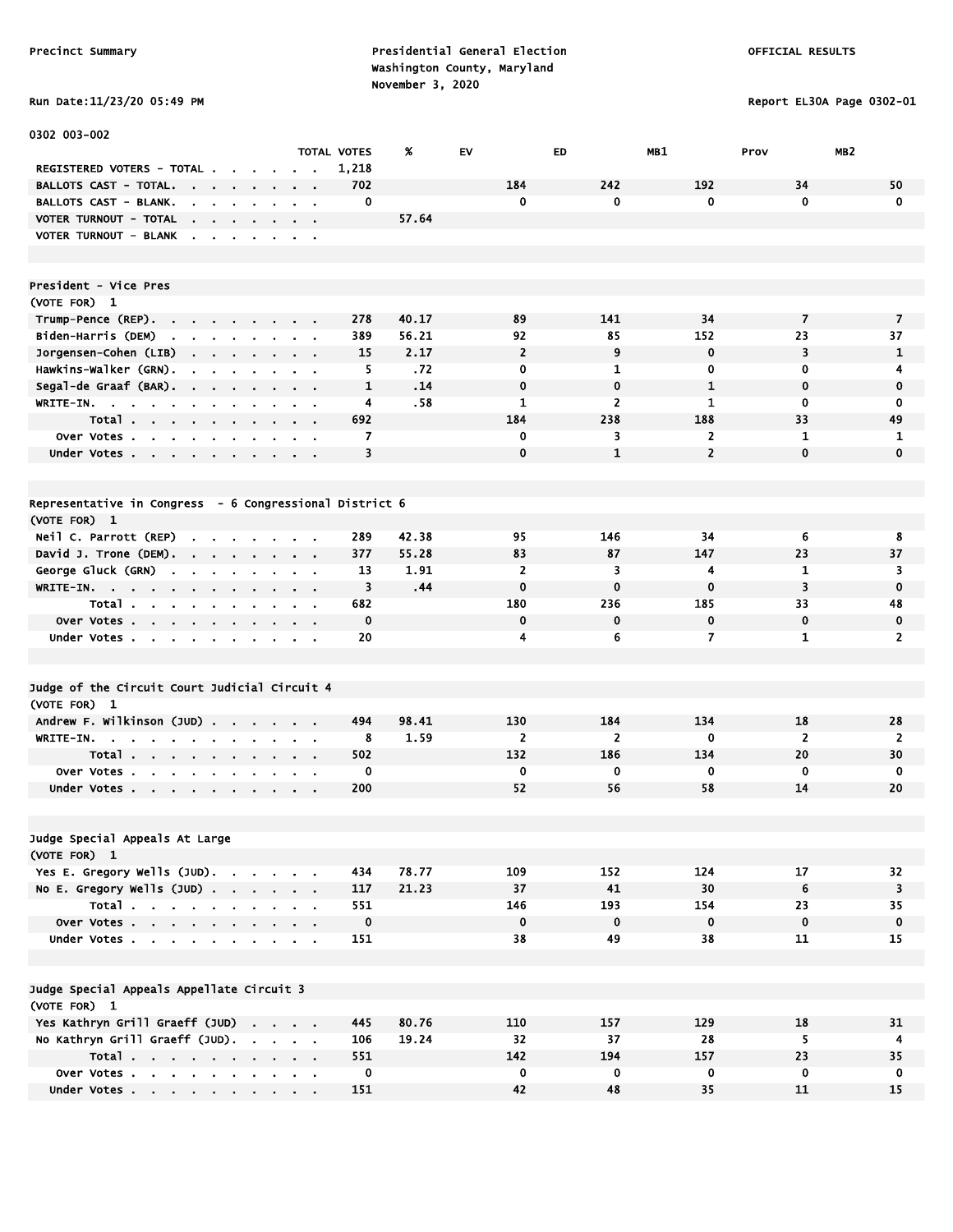Run Date:11/23/20 05:49 PM Report EL30A Page 0302-02

| 0302 003-002                                                                                               |                  |                    |       |             |                |                |                         |                 |
|------------------------------------------------------------------------------------------------------------|------------------|--------------------|-------|-------------|----------------|----------------|-------------------------|-----------------|
|                                                                                                            |                  | <b>TOTAL VOTES</b> | x     | EV          | ED             | MB1            | Prov                    | MB <sub>2</sub> |
|                                                                                                            |                  |                    |       |             |                |                |                         |                 |
| Mayor of Hagerstown  – HG Municipalities HG<br>(VOTE FOR) 1                                                |                  |                    |       |             |                |                |                         |                 |
| Michael E. Barnes.<br>$\mathbf{r} = \mathbf{r} + \mathbf{r}$ .                                             |                  | 248                | 37.41 | 77          | 116            | 40             | $\overline{\mathbf{z}}$ | 8               |
| Emily Keller<br>$\mathbf{r}$                                                                               |                  | 413                | 62.29 | 99          | 112            | 143            | 21                      | 38              |
| WRITE-IN. .                                                                                                |                  | $\overline{2}$     | .30   | $\mathbf 0$ | $\mathbf{1}$   | $\mathbf{1}$   | $\mathbf 0$             | $\mathbf 0$     |
| Total.                                                                                                     |                  | 663                |       | 176         | 229            | 184            | 28                      | 46              |
| Over Votes.<br>$\mathbf{r}$<br>$\blacksquare$<br>$\blacksquare$                                            |                  | $\mathbf 0$        |       | 0           | $\mathbf 0$    | $\mathbf 0$    | $\mathbf 0$             | $\mathbf 0$     |
| Under Votes.<br>$\mathbf{r}$                                                                               |                  | 39                 |       | 8           | 13             | 8              | 6                       | 4               |
|                                                                                                            |                  |                    |       |             |                |                |                         |                 |
|                                                                                                            |                  |                    |       |             |                |                |                         |                 |
| Hagerstown Council - HG Municipalities HG                                                                  |                  |                    |       |             |                |                |                         |                 |
| (VOTE FOR) 5                                                                                               |                  |                    |       |             |                |                |                         |                 |
| Kristin B. Aleshire<br><b>Contract</b><br>$\sim 100$                                                       | $\alpha = 0.1$   | 296                | 12.12 | 78          | 100            | 89             | 9                       | 20              |
| Bob Bruchey.                                                                                               | $\alpha = 0.1$   | 201                | 8.23  | 62          | 97             | 27             | 7                       | 8               |
| Tiara Burnett.<br>$\mathbf{r} = \mathbf{r}$                                                                |                  | 359                | 14.70 | 78          | 104            | 123            | 21                      | 33              |
| Brooke Grossman<br>$\sim$ $\sim$                                                                           |                  | 230                | 9.41  | 52          | 67             | 77             | 11                      | 23              |
| Austin Heffernan .<br>$\sim$<br>$\sim$<br>$\mathbf{r}$                                                     |                  | 170                | 6.96  | 65          | 71             | 23             | $\overline{2}$          | 9               |
| Tekesha A. Martinez .                                                                                      |                  | 287                | 11.75 | 58          | 80             | 113            | 18                      | 18              |
| Shelley McIntire<br>$\bullet$                                                                              | $\sim$ $ \sim$   | 274                | 11.22 | 80          | 99             | 63             | 6                       | 26              |
| Penny May Nigh.<br>$\sim 100$ km s $^{-1}$                                                                 |                  | 178                | 7.29  | 46          | 65             | 47             | 9                       | 11              |
| Peter E. Perini, Sr<br>$\sim$ 10 $\pm$<br>$\mathbf{r}$                                                     |                  | 239                | 9.78  | 56          | 78             | 78             | 12                      | 15              |
| Brenda J. Thiam<br>$\sim$                                                                                  |                  | 192                | 7.86  | 52          | 65             | 54             | 6                       | 15              |
| WRITE-IN.<br>$\bullet$                                                                                     | $\sim$ $\sim$    | 17                 | .70   | 6           | $\overline{7}$ | $\overline{2}$ | $\overline{2}$          | $\mathbf 0$     |
| Total.<br>and a strain and a                                                                               |                  | 2,443              |       | 633         | 833            | 696            | 103                     | 178             |
| <b>Over Votes.</b>                                                                                         |                  | 10                 |       | $\bf{0}$    | 0              | 10             | 0                       | 0               |
| Under Votes                                                                                                |                  | 1,057              |       | 287         | 377            | 254            | 67                      | 72              |
|                                                                                                            |                  |                    |       |             |                |                |                         |                 |
|                                                                                                            |                  |                    |       |             |                |                |                         |                 |
| Board of Education                                                                                         |                  |                    |       |             |                |                |                         |                 |
| (VOTE FOR) 4                                                                                               |                  |                    |       |             |                |                |                         |                 |
| Pieter Bickford<br>$\mathbf{r} = \mathbf{r} + \mathbf{r} + \mathbf{r} + \mathbf{r}$ .<br>$\sim$            |                  | 257                | 14.89 | 73          | 80             | 75             | 9                       | 20              |
| william "Bill" Donahue .<br>$\mathbf{r}$<br>$\bullet$<br>$\blacksquare$                                    |                  | 206                | 11.94 | 47          | 76             | 62             | 12                      | 9               |
| Benjamin Forrest<br>$\mathbf{r}$                                                                           | $\alpha = 0.1$   | 181                | 10.49 | 49          | 61             | 51             | $\overline{7}$          | 13              |
| Ladetra Robinson.<br>$\sim$ $\sim$<br>$\sim$                                                               | $\sim$ 10 $\sim$ | 245                | 14.19 | 53          | 64             | 92             | 14                      | 22              |
| Stan Stouffer                                                                                              |                  | 203                | 11.76 | 61          | 70             | 51             | $\overline{7}$          | 14              |
| Melissa Williams .<br>$\mathbf{r}$                                                                         |                  | 305                | 17.67 | 78          | 103            | 84             | 17                      | 23              |
| April A. Zentmeyer                                                                                         |                  | 286                | 16.57 | 76          | 98             | 82             | 10                      | 20              |
| WRITE-IN.                                                                                                  |                  | 43                 | 2.49  | 20          | 17             | 5              | $\mathbf{1}$            | 0               |
| Total<br>$\sim$                                                                                            |                  | 1,726              |       | 457         | 569            | 502            | 77                      | 121             |
| Over Votes                                                                                                 |                  | 12                 |       | 0           | 8              | 4              | 0                       | 0               |
| Under Votes .<br>$\mathbf{r}$ , $\mathbf{r}$ , $\mathbf{r}$ , $\mathbf{r}$ , $\mathbf{r}$<br>$\sim$ $\sim$ |                  | 1,070              |       | 279         | 391            | 262            | 59                      | 79              |
|                                                                                                            |                  |                    |       |             |                |                |                         |                 |
|                                                                                                            |                  |                    |       |             |                |                |                         |                 |
| <b>Question 1</b>                                                                                          |                  |                    |       |             |                |                |                         |                 |
| (VOTE FOR) 1                                                                                               |                  |                    |       |             |                |                |                         |                 |
| For the Constitutional Amendment.                                                                          |                  | 412                | 66.99 | 103         | 147            | 114            | 15                      | 33              |
| Against the Constitutional Amendme                                                                         |                  | 203                | 33.01 | 63          | 74             | 52             | 8                       | 6               |
| Total                                                                                                      |                  | 615                |       | 166         | 221            | 166            | 23                      | 39              |
| Over Votes                                                                                                 |                  | $\mathbf{1}$       |       | $\mathbf 0$ | $\mathbf 0$    | $\mathbf{1}$   | $\mathbf 0$             | $\mathbf 0$     |
| Under Votes                                                                                                |                  | 86                 |       | 18          | 21             | 25             | 11                      | 11              |
|                                                                                                            |                  |                    |       |             |                |                |                         |                 |
|                                                                                                            |                  |                    |       |             |                |                |                         |                 |
| Question 2                                                                                                 |                  |                    |       |             |                |                |                         |                 |
| (VOTE FOR) 1<br>For the Referred Law.                                                                      |                  | 450                | 70.31 | 110         | 165            | 123            |                         |                 |
| Against the Referred Law                                                                                   |                  | 190                | 29.69 | 61          | 63             | 51             | 15<br>8                 | 37<br>7         |
| Total                                                                                                      |                  | 640                |       | 171         | 228            | 174            | 23                      | 44              |
|                                                                                                            |                  |                    |       |             |                |                |                         |                 |

 Over Votes . . . . . . . . . . 0 0 0 0 0 0 Under Votes . . . . . . . . . . 62 13 14 18 11 6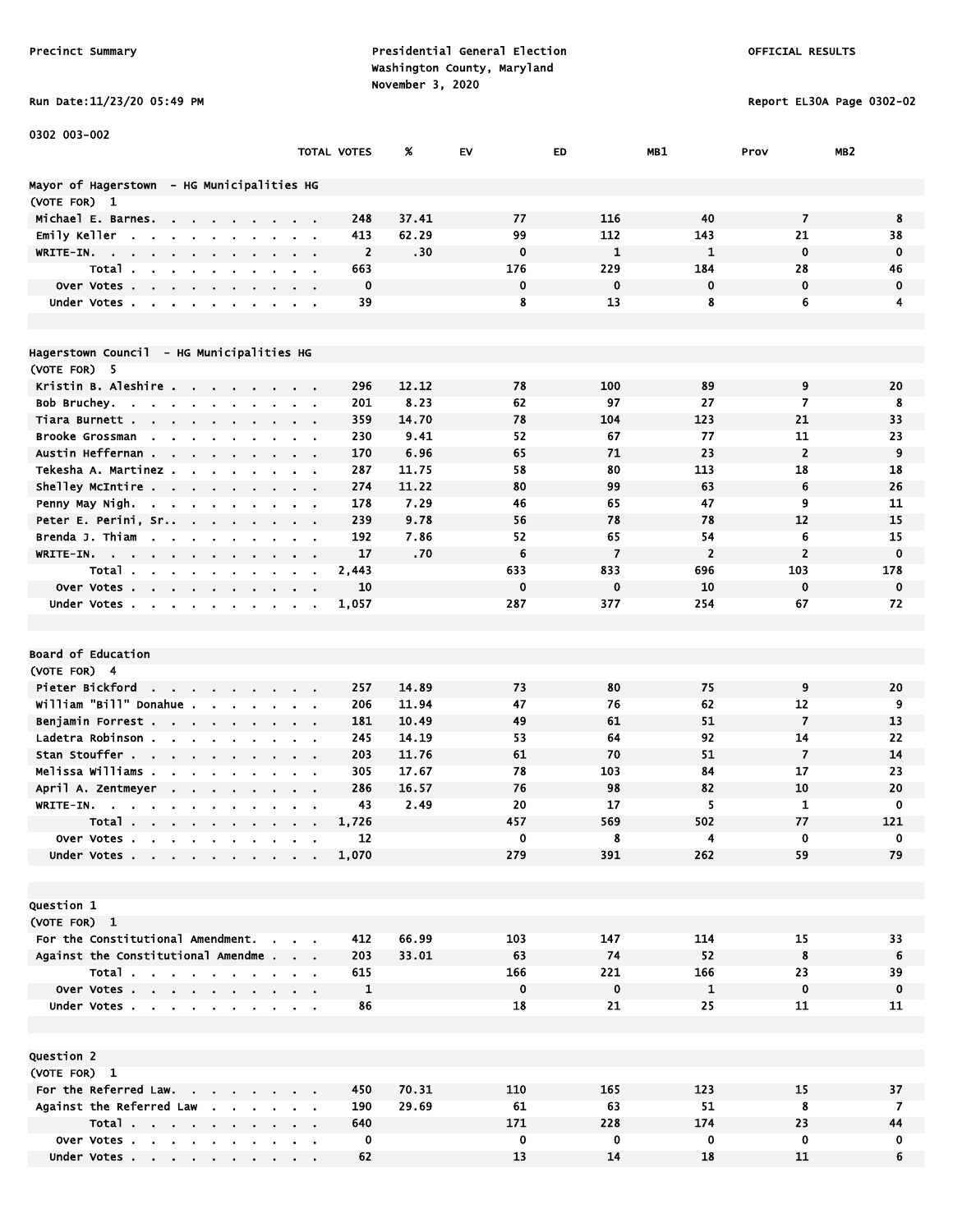# Run Date:11/23/20 05:49 PM Report EL30A Page 0303-01

| 0303 003-003                                                                                                            |                                                             |                                            |                    |       |              |                |                         |                 |                 |
|-------------------------------------------------------------------------------------------------------------------------|-------------------------------------------------------------|--------------------------------------------|--------------------|-------|--------------|----------------|-------------------------|-----------------|-----------------|
|                                                                                                                         |                                                             |                                            | <b>TOTAL VOTES</b> | %     | EV           | ED             | MB1                     | Prov            | MB <sub>2</sub> |
| REGISTERED VOTERS - TOTAL .                                                                                             |                                                             |                                            | 1,635              |       |              |                |                         |                 |                 |
| <b>BALLOTS CAST - TOTAL.</b><br><b>Contract Contract Contract</b><br>$\mathbf{r} = \mathbf{r} + \mathbf{r}$ .<br>$\sim$ |                                                             |                                            | 946                |       | 284          | 327            | 229                     | 35              | 71              |
| BALLOTS CAST - BLANK.<br>$\mathbf{r}$<br><b>Contract Contract</b><br>$\alpha$                                           |                                                             |                                            | 0                  |       | 0            | 0              | 0                       | $\mathbf 0$     | $\mathbf 0$     |
| VOTER TURNOUT - TOTAL<br><b>Contract Contract</b><br>$\sim$                                                             |                                                             | $\sim$                                     |                    | 57.86 |              |                |                         |                 |                 |
| VOTER TURNOUT - BLANK<br>$\sim$<br>$\sim$<br>$\sim$<br>$\mathbf{r}$                                                     | $\blacksquare$                                              | $\sim$ 100 $\pm$                           |                    |       |              |                |                         |                 |                 |
|                                                                                                                         |                                                             |                                            |                    |       |              |                |                         |                 |                 |
|                                                                                                                         |                                                             |                                            |                    |       |              |                |                         |                 |                 |
| President - Vice Pres                                                                                                   |                                                             |                                            |                    |       |              |                |                         |                 |                 |
| (VOTE FOR) 1                                                                                                            |                                                             |                                            |                    |       |              |                |                         |                 |                 |
| Trump-Pence (REP).<br><b>Service</b><br>$\mathbf{a} = \mathbf{a} \cdot \mathbf{a}$                                      |                                                             |                                            | 494                | 52.72 | 181          | 227            | 54                      | 12              | 20              |
| Biden-Harris (DEM)<br>$\sim$<br>$\mathbf{r}$<br>$\mathbf{a} = \mathbf{a} \cdot \mathbf{a}$                              |                                                             |                                            | 414                | 44.18 | 96           | 92             | 160                     | 22              | 44              |
| Jorgensen-Cohen (LIB)<br>the contract of the contract of                                                                |                                                             |                                            | 12                 | 1.28  | 3            | 5              | 3                       | $\mathbf 0$     | 1               |
| Hawkins-Walker (GRN).<br>$\blacksquare$<br>$\sim$<br>$\sim$                                                             |                                                             | $\sim$ $ \sim$                             | 7                  | .75   | 3            | 1              | $\overline{2}$          | 0               | 1               |
| Segal-de Graaf (BAR).<br><b>Contract</b><br>$\sim$                                                                      |                                                             | $\mathbf{r} = \mathbf{r}$                  | 6                  | .64   | $\mathbf{1}$ | $\mathbf{1}$   | $\overline{\mathbf{4}}$ | $\mathbf 0$     | $\mathbf 0$     |
| WRITE-IN.<br>$\mathbf{m}$ .<br>۰.<br>$\bullet$                                                                          | $\mathbf{r}$ .                                              | $\mathbf{u} = \mathbf{u} \cdot \mathbf{u}$ | 4                  | .43   | $\mathbf 0$  | 0              | 1                       | $\mathbf 0$     | 3               |
| Total                                                                                                                   | $\sim$                                                      | $\sim$ $ \sim$                             | 937                |       | 284          | 326            | 224                     | 34              | 69              |
| Over Votes                                                                                                              |                                                             | $\alpha = 0.1$                             | 7                  |       | 0            | 1              | 5                       | 1               | 0               |
| Under Votes                                                                                                             |                                                             |                                            | $\overline{2}$     |       | $\mathbf 0$  | $\mathbf{0}$   | 0                       | $\mathbf 0$     | $\overline{2}$  |
|                                                                                                                         |                                                             |                                            |                    |       |              |                |                         |                 |                 |
|                                                                                                                         |                                                             |                                            |                    |       |              |                |                         |                 |                 |
| Representative in Congress - 6 Congressional District 6                                                                 |                                                             |                                            |                    |       |              |                |                         |                 |                 |
| (VOTE FOR) 1                                                                                                            |                                                             |                                            |                    |       |              |                |                         |                 |                 |
| Neil C. Parrott (REP)<br>$\cdot$<br>$\sim$                                                                              |                                                             |                                            | 496                | 54.63 | 183          | 222            | 54                      | 13              | 24              |
| David J. Trone (DEM).<br>$\sim$<br>$\sim$<br>$\sim$<br>$\mathbf{r}$                                                     |                                                             |                                            | 395                | 43.50 | 88           | 87             | 157                     | 20              | 43              |
| George Gluck (GRN)<br>$\mathbf{r}$<br>$\bullet$<br>$\blacksquare$<br>$\blacksquare$<br>$\bullet$                        | $\sim$                                                      | $\alpha = 0.01$                            | 14                 | 1.54  | 4            | 8              | 1                       | $\mathbf 0$     | 1               |
| WRITE-IN.                                                                                                               | $\mathbf{a}$ , and $\mathbf{a}$ , and $\mathbf{a}$          |                                            | 3                  | .33   | $\mathbf{1}$ | $\overline{2}$ | $\mathbf 0$             | $\mathbf 0$     | $\mathbf 0$     |
| Total                                                                                                                   | $\sim$ 100 $\sim$ 100 $\sim$                                |                                            | 908                |       | 276          | 319            | 212                     | 33              | 68              |
| Over Votes<br>$\sim$ $ \sim$                                                                                            |                                                             |                                            | $\mathbf 0$        |       | $\mathbf 0$  | 0              | $\mathbf 0$             | $\mathbf 0$     | $\mathbf 0$     |
| Under Votes                                                                                                             |                                                             |                                            | 38                 |       | 8            | 8              | 17                      | $\overline{2}$  | 3               |
|                                                                                                                         |                                                             |                                            |                    |       |              |                |                         |                 |                 |
|                                                                                                                         |                                                             |                                            |                    |       |              |                |                         |                 |                 |
| Judge of the Circuit Court Judicial Circuit 4                                                                           |                                                             |                                            |                    |       |              |                |                         |                 |                 |
| (VOTE FOR) 1                                                                                                            |                                                             |                                            |                    |       |              |                |                         |                 |                 |
| Andrew F. Wilkinson (JUD)<br>$\sim$                                                                                     | $\sim$                                                      | $\sim$                                     | 665                | 98.81 | 197          | 240            | 162                     | 23              | 43              |
| WRITE-IN.<br>$\blacksquare$                                                                                             |                                                             | $\sim$ $\sim$                              | 8                  | 1.19  | 5            | 1              | 1                       | $\mathbf 0$     | 1               |
| Total                                                                                                                   | $\mathbf{r} = \mathbf{r} + \mathbf{r}$ , where $\mathbf{r}$ |                                            | 673                |       | 202          | 241            | 163                     | 23              | 44              |
| <b>Over Votes.</b><br>$\mathbf{u} = \mathbf{u} + \mathbf{u} + \mathbf{u} + \mathbf{u}$ .                                |                                                             |                                            | 0                  |       | 0            | $\mathbf 0$    | 0                       | 0               | $\mathbf 0$     |
| Under Votes                                                                                                             |                                                             |                                            | 273                |       | 82           | 86             | 66                      | 12              | 27              |
|                                                                                                                         |                                                             |                                            |                    |       |              |                |                         |                 |                 |
|                                                                                                                         |                                                             |                                            |                    |       |              |                |                         |                 |                 |
| Judge Special Appeals At Large                                                                                          |                                                             |                                            |                    |       |              |                |                         |                 |                 |
| (VOTE FOR) 1                                                                                                            |                                                             |                                            |                    |       |              |                |                         |                 |                 |
| Yes E. Gregory Wells (JUD).                                                                                             |                                                             |                                            | 608                | 82.61 | 183          | 209            | 160                     | 17              | 39              |
| No E. Gregory Wells (JUD)                                                                                               |                                                             |                                            | 128                | 17.39 | 36           | 52             | 22                      | 9               | 9               |
| Total                                                                                                                   |                                                             |                                            | 736                |       | 219          | 261            | 182                     | 26              | 48              |
| Over Votes                                                                                                              |                                                             |                                            | $\mathbf 0$        |       | $\mathbf 0$  | $\mathbf 0$    | $\mathbf 0$             | $\mathbf 0$     | 0               |
| Under Votes                                                                                                             |                                                             |                                            | 210                |       | 65           | 66             | 47                      | 9               | 23              |
|                                                                                                                         |                                                             |                                            |                    |       |              |                |                         |                 |                 |
|                                                                                                                         |                                                             |                                            |                    |       |              |                |                         |                 |                 |
| Judge Special Appeals Appellate Circuit 3                                                                               |                                                             |                                            |                    |       |              |                |                         |                 |                 |
| (VOTE FOR) 1                                                                                                            |                                                             |                                            |                    |       |              |                |                         |                 |                 |
| Yes Kathryn Grill Graeff (JUD)                                                                                          |                                                             |                                            | 618                | 83.51 | 188          | 202            | 168                     | 20              | 40              |
| No Kathryn Grill Graeff (JUD).                                                                                          |                                                             |                                            | 122                | 16.49 | 29           | 60             | 20                      | $6\phantom{.}6$ | $\overline{7}$  |
| Total                                                                                                                   |                                                             |                                            | 740                |       | 217          | 262            | 188                     | 26              | 47              |
| Over Votes                                                                                                              |                                                             |                                            | 0                  |       | $\mathbf 0$  | $\bf{0}$       | 0                       | 0               | 0               |
| Under Votes                                                                                                             |                                                             |                                            | 206                |       | 67           | 65             | 41                      | 9               | 24              |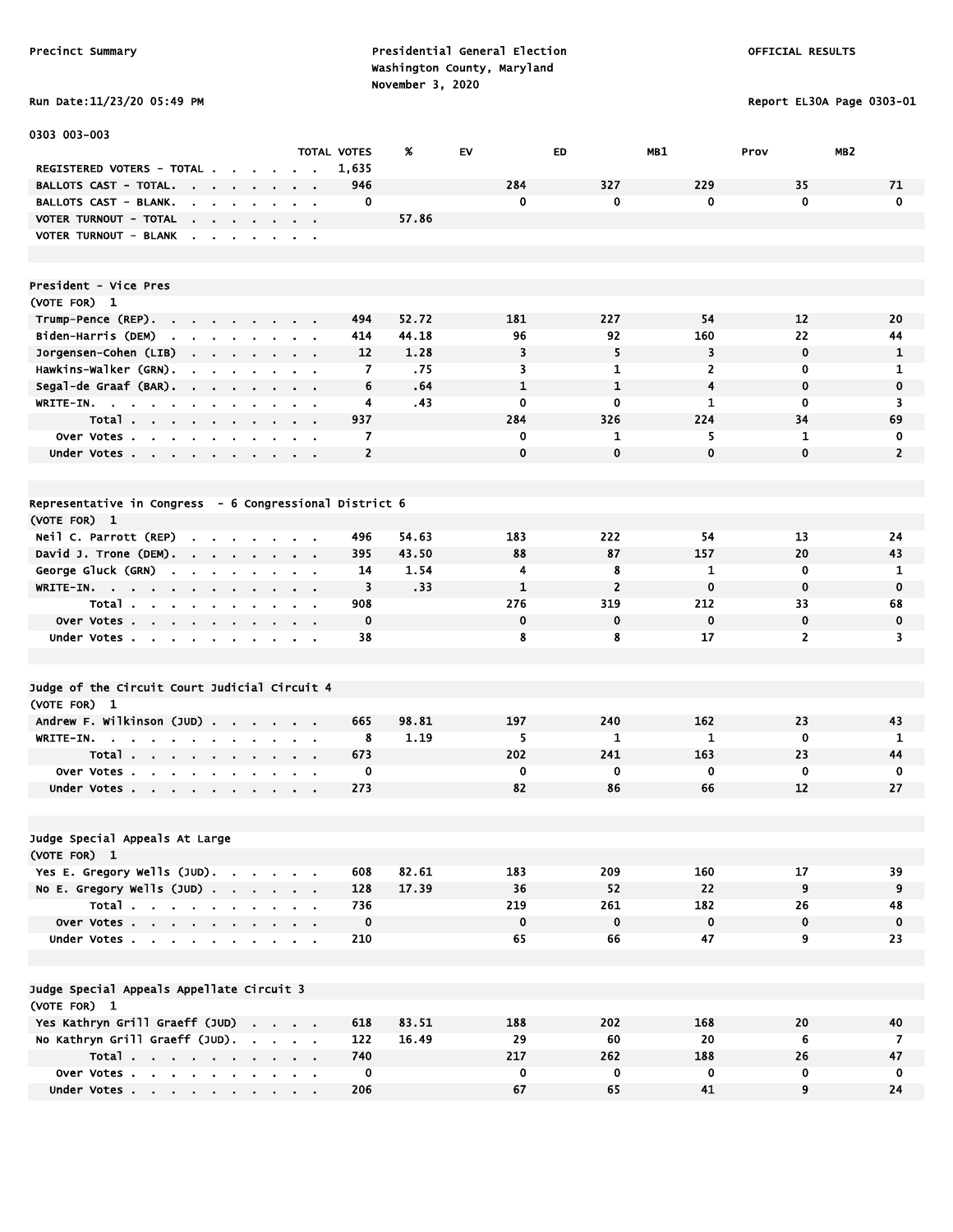### Run Date:11/23/20 05:49 PM Report EL30A Page 0303-02

| . . |  |
|-----|--|
|     |  |
|     |  |
|     |  |

| 0303 003-003                                                                                           |                             |             |                |             |             |                |             |                 |
|--------------------------------------------------------------------------------------------------------|-----------------------------|-------------|----------------|-------------|-------------|----------------|-------------|-----------------|
|                                                                                                        |                             | TOTAL VOTES | %              | EV          | ED          | MB1            | Prov        | MB <sub>2</sub> |
| Mayor of Hagerstown - HG Municipalities HG                                                             |                             |             |                |             |             |                |             |                 |
| (VOTE FOR) 1                                                                                           |                             |             |                |             |             |                |             |                 |
| Michael E. Barnes.<br>the contract of the contract of                                                  |                             | 382         | 44.52          | 144         | 150         | 60             | 9           | 19              |
| Emily Keller<br>$\sim$<br>$\sim$<br>$\blacksquare$                                                     |                             | 471         | 54.90          | 118         | 146         | 146            | 18          | 43              |
| WRITE-IN.<br>$\sim$                                                                                    |                             | 5           | .58            | 3           | $\mathbf 0$ | $\overline{2}$ | $\mathbf 0$ | $\mathbf 0$     |
| Total.<br>$\mathbf{a}^{\prime}$<br>$\mathbf{r}$                                                        |                             | 858         |                | 265         | 296         | 208            | 27          | 62              |
| Over Votes<br>$\sim$                                                                                   |                             | $\mathbf 0$ |                | $\mathbf 0$ | $\mathbf 0$ | $\mathbf 0$    | $\mathbf 0$ | $\mathbf 0$     |
| Under Votes                                                                                            | $\sim$ $\sim$ $\sim$ $\sim$ | 88          |                | 19          | 31          | 21             | 8           | 9               |
|                                                                                                        |                             |             |                |             |             |                |             |                 |
| Hagerstown Council - HG Municipalities HG                                                              |                             |             |                |             |             |                |             |                 |
| (VOTE FOR) 5                                                                                           |                             |             |                |             |             |                |             |                 |
| Kristin B. Aleshire                                                                                    |                             | 435         | 13.53          | 124         | 155         | 123            | 12          | 21              |
| Bob Bruchey.<br>the contract of the contract of                                                        |                             | 358         | 11.13          | 133         | 142         | 56             | 4           | 23              |
| Tiara Burnett .<br>$\sim$ $\sim$ $\sim$                                                                |                             | 369         | 11.47          | 110         | 107         | 106            | 16          | 30              |
| <b>Brooke Grossman</b><br><b>Service</b><br>$\blacksquare$                                             |                             | 277         | 8.61           | 87          | 85          | 87             | 6           | 12              |
| Austin Heffernan<br>$\sim$                                                                             |                             | 287         | 8.92           | 107         | 103         | 50             | 6           | 21              |
| Tekesha A. Martinez<br>$\mathbf{r} = \mathbf{r} \cdot \mathbf{r}$ .                                    |                             | 304         | 9.45           | 76          | 103         | 77             | 20          | 28              |
| Shelley McIntire<br>$\mathbf{r} = \mathbf{r} + \mathbf{r}$ , where $\mathbf{r}$<br>$\sim 100$          |                             | 385         | 11.97          | 142         | 116         | 87             | 12          | 28              |
| Penny May Nigh.                                                                                        |                             | 273         | 8.49           | 75          | 95          | 87             | 8           | 8               |
| Peter E. Perini, Sr<br>$\sim$<br>$\sim$                                                                |                             | 268         | 8.33           | 73          | 81          | 90             | 6           | 18              |
| Brenda J. Thiam<br>$\sim$                                                                              |                             | 244         | 7.59           | 78          | 74          | 53             | 15          | 24              |
| WRITE-IN.<br>$\sim$ 100 $\sim$ 100 $\sim$<br>$\sim$                                                    |                             | 16          | .50            | 6           | 5           | 5              | $\mathbf 0$ | $\mathbf 0$     |
| Total.                                                                                                 |                             | 3,216       |                | 1,011       | 1,066       | 821            | 105         | 213             |
| Over Votes<br>$\mathbf{a} = \mathbf{a} \cdot \mathbf{a}$                                               |                             | 15          |                | 0           | $\mathbf 0$ | 5              | 10          | $\mathbf 0$     |
| Under Votes<br>$\blacksquare$                                                                          |                             | 1,499       |                | 409         | 569         | 319            | 60          | 142             |
|                                                                                                        |                             |             |                |             |             |                |             |                 |
|                                                                                                        |                             |             |                |             |             |                |             |                 |
| Board of Education                                                                                     |                             |             |                |             |             |                |             |                 |
| (VOTE FOR) 4                                                                                           |                             |             |                |             |             |                |             |                 |
| Pieter Bickford<br><b>State State</b>                                                                  |                             | 327         | 13.96          | 100         | 111         | 92             | 9           | 15              |
| william "Bill" Donahue .                                                                               |                             | 302         | 12.89          | 76          | 97          | 96             | 7           | 26              |
| Benjamin Forrest<br>$\mathcal{A}^{\mathcal{A}}$ , and $\mathcal{A}^{\mathcal{A}}$<br>Ladetra Robinson. |                             | 261<br>270  | 11.14<br>11.53 | 87<br>71    | 86<br>74    | 63<br>88       | 9<br>15     | 16<br>22        |
| $\blacksquare$<br>Stan Stouffer                                                                        |                             | 343         |                | 108         | 135         | 71             | 6           | 23              |
| $\sim$<br>Melissa Williams .                                                                           |                             | 403         | 14.65<br>17.21 | 125         | 128         | 109            | 17          | 24              |
| April A. Zentmeyer                                                                                     |                             | 361         | 15.41          | 118         | 125         | 88             | 12          | 18              |
| <b>Contract Contract</b><br>WRITE-IN.                                                                  |                             | 75          | 3.20           | 38          | 29          | $\mathbf 0$    | 0           | 8               |
| the company of the company<br>Total.<br>.                                                              |                             | 2,342       |                | 723         | 785         | 607            | 75          | 152             |
| Over Votes                                                                                             |                             | 0           |                | 0           | 0           | 0              | 0           | 0               |
| Under Votes                                                                                            |                             | 1,442       |                | 413         | 523         | 309            | 65          | 132             |
|                                                                                                        |                             |             |                |             |             |                |             |                 |
|                                                                                                        |                             |             |                |             |             |                |             |                 |
| Question 1                                                                                             |                             |             |                |             |             |                |             |                 |
| (VOTE FOR) 1                                                                                           |                             |             |                |             |             |                |             |                 |
| For the Constitutional Amendment.                                                                      | and the contract of         | 562         | 69.47          | 158         | 183         | 160            | 27          | 34              |
| Against the Constitutional Amendme                                                                     |                             | 247         | 30.53          | 91          | 103         | 33             | 3           | 17              |
| Total                                                                                                  |                             | 809         |                | 249         | 286         | 193            | 30          | 51              |
| Over Votes                                                                                             |                             | $\mathbf 0$ |                | $\mathbf 0$ | $\mathbf 0$ | $\mathbf 0$    | 0           | $\mathbf 0$     |
| Under Votes                                                                                            |                             | 137         |                | 35          | 41          | 36             | 5           | 20              |
|                                                                                                        |                             |             |                |             |             |                |             |                 |
|                                                                                                        |                             |             |                |             |             |                |             |                 |
| Question 2                                                                                             |                             |             |                |             |             |                |             |                 |
| (VOTE FOR) 1                                                                                           |                             |             |                |             |             |                |             |                 |
| For the Referred Law.                                                                                  |                             | 594         | 69.23          | 169         | 200         | 154            | 23          | 48              |
| Against the Referred Law                                                                               |                             | 264         | 30.77          | 93          | 100         | 48             | 8           | 15              |
| Total                                                                                                  |                             | 858         |                | 262         | 300         | 202            | 31          | 63              |
| Over Votes                                                                                             |                             | $\mathbf 0$ |                | $\mathbf 0$ | 0           | 0              | 0           | 0               |
| Under Votes                                                                                            |                             | 88          |                | 22          | 27          | 27             | 4           | 8               |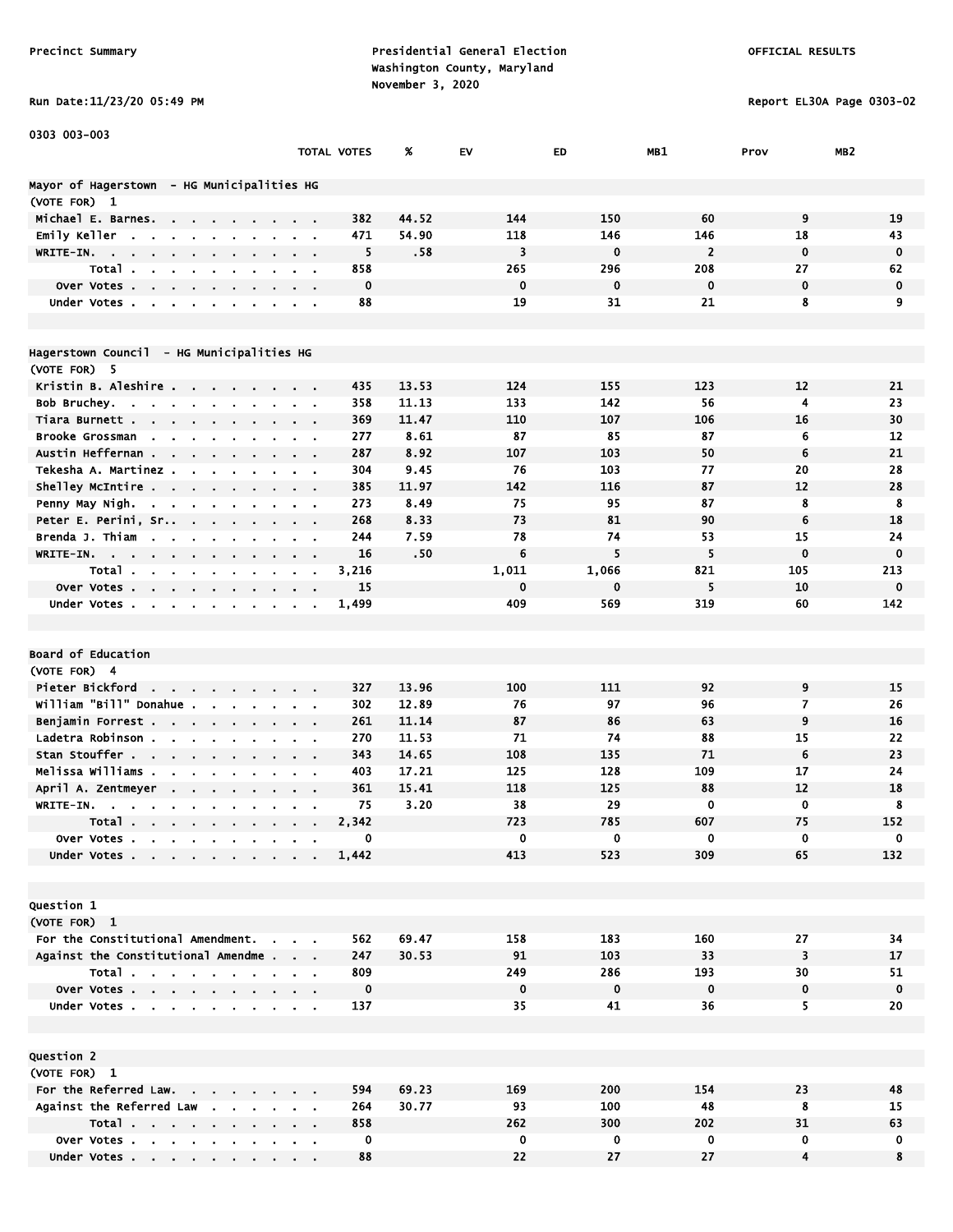Report EL30A Page 0304-01

|  |  |  |  | RUN DATE:11/23/20 05:49 H |  |
|--|--|--|--|---------------------------|--|
|--|--|--|--|---------------------------|--|

| 0304 003-004                                                                                                                                  |                                 |                             |                  |                |              |              |                         |                 |
|-----------------------------------------------------------------------------------------------------------------------------------------------|---------------------------------|-----------------------------|------------------|----------------|--------------|--------------|-------------------------|-----------------|
| REGISTERED VOTERS - TOTAL .                                                                                                                   |                                 | <b>TOTAL VOTES</b><br>1,390 | %                | EV             | ED           | MB1          | MB <sub>2</sub><br>Prov |                 |
| <b>BALLOTS CAST - TOTAL.</b><br>$\sim$ 100 $\mu$                                                                                              |                                 | 681                         |                  | 142            | 294          | 144          | 38                      | 63              |
| <b>Contract Contract</b><br>$\blacksquare$<br>BALLOTS CAST - BLANK.<br>$\mathbf{r}$<br>$\sim$<br>$\mathbf{r}$                                 | $\sim$ $\sim$                   | 0                           |                  | $\mathbf 0$    | 0            | 0            | $\mathbf{0}$            | $\mathbf 0$     |
| VOTER TURNOUT - TOTAL                                                                                                                         |                                 |                             | 48.99            |                |              |              |                         |                 |
| $\sim$<br>$\mathbf{r} = \mathbf{r} + \mathbf{r}$ .<br>$\sim$<br>VOTER TURNOUT - BLANK<br>$\blacksquare$<br>$\sim$<br>$\blacksquare$           |                                 |                             |                  |                |              |              |                         |                 |
|                                                                                                                                               | $\sim$ $\sim$                   |                             |                  |                |              |              |                         |                 |
| President - Vice Pres                                                                                                                         |                                 |                             |                  |                |              |              |                         |                 |
| (VOTE FOR) 1                                                                                                                                  |                                 |                             |                  |                |              |              |                         |                 |
| Trump-Pence (REP).<br>$\sim$                                                                                                                  | $\sim$ $\sim$                   | 236                         | 34.91            | 60             | 129          | 28           | $\overline{\mathbf{z}}$ | 12              |
| Biden-Harris (DEM)<br>the company of the company of                                                                                           | $\mathbf{r} = \mathbf{r}$       | 419                         | 61.98            | 78             | 154          | 114          | 27                      | 46              |
| Jorgensen-Cohen (LIB)<br>the contract of the con-<br>$\sim$                                                                                   |                                 | 10                          | 1.48             | 1              | 5            | 1            | 1                       | $\overline{2}$  |
| Hawkins-Walker (GRN).                                                                                                                         | $\sim$ $\sim$                   | 8                           | 1.18             | $\overline{2}$ | 3            | 0            | 3                       | 0               |
| Segal-de Graaf (BAR).<br>$\sim 10^{-1}$<br>$\sim$<br>$\sim$<br>$\mathbf{r}$<br>$\sim$                                                         | $\mathbf{r} = \mathbf{r}$       | $\mathbf{1}$                | .15              | $\mathbf 0$    | $\mathbf{1}$ | $\mathbf 0$  | $\mathbf 0$             | 0               |
| WRITE-IN.<br>$\mathbf{a} = \mathbf{a} \cdot \mathbf{a}$<br>$\mathbf{r}$<br>$\bullet$<br>$\bullet$                                             |                                 | 2                           | .30 <sub>1</sub> | $\mathbf 0$    | 1            | $\bf{0}$     | $\mathbf 0$             | 1               |
| Total                                                                                                                                         | $\sim$ 100 $\pm$                | 676                         |                  | 141            | 293          | 143          | 38                      | 61              |
| Over Votes                                                                                                                                    |                                 | 4                           |                  | 1              | 1            | 0            | $\mathbf 0$             | $\mathbf{2}$    |
| Under Votes<br>$\sim$                                                                                                                         | $\sim$ $\sim$                   | 1                           |                  | $\mathbf 0$    | $\mathbf{0}$ | $\mathbf{1}$ | $\mathbf{0}$            | $\mathbf{0}$    |
|                                                                                                                                               |                                 |                             |                  |                |              |              |                         |                 |
| Representative in Congress - 6 Congressional District 6                                                                                       |                                 |                             |                  |                |              |              |                         |                 |
| (VOTE FOR) 1<br>Neil C. Parrott (REP)                                                                                                         |                                 | 233                         | 36.75            | 58             | 133          | 24           | 8                       | 10              |
| David J. Trone (DEM).                                                                                                                         |                                 | 386                         | 60.88            | 74             | 141          | 110          | 23                      | 38              |
| $\sim$<br>$\mathbf{r} = \mathbf{r} + \mathbf{r}$<br>$\bullet$<br>$\sim$<br>George Gluck (GRN)<br>$\sim 10^{-11}$<br>$\mathbf{r}$<br>$\bullet$ | $\sim$ $\sim$<br>$\alpha = 0.1$ | 14                          | 2.21             | 4              | 5            | 0            | $\overline{2}$          | 3               |
| WRITE-IN.                                                                                                                                     | $\alpha = 0.01$                 | 1                           | .16              | $\mathbf 0$    | $\mathbf{1}$ | $\mathbf 0$  | $\mathbf 0$             | $\bf{0}$        |
| Total.<br>$\sim$<br>$\sim$<br>$\mathbf{r}$<br>$\mathbf{r} = \mathbf{r}$ .                                                                     |                                 | 634                         |                  | 136            | 280          | 134          | 33                      | 51              |
| Over Votes                                                                                                                                    |                                 | $\mathbf 0$                 |                  | $\mathbf 0$    | $\mathbf 0$  | $\mathbf 0$  | $\mathbf 0$             | $\mathbf 0$     |
| Under Votes<br>$\sim$<br>$\bullet$                                                                                                            | $\alpha = 0.1$                  | 47                          |                  | 6              | 14           | 10           | 5                       | 12              |
|                                                                                                                                               |                                 |                             |                  |                |              |              |                         |                 |
| Judge of the Circuit Court Judicial Circuit 4                                                                                                 |                                 |                             |                  |                |              |              |                         |                 |
| (VOTE FOR) 1                                                                                                                                  |                                 |                             |                  |                |              |              |                         |                 |
| Andrew F. Wilkinson (JUD)<br>$\sim$<br>$\mathbf{r}$                                                                                           | $\mathbf{r} = \mathbf{r}$       | 475                         | 98.75            | 103            | 206          | 98           | 25                      | 43              |
| <b>WRITE-IN.</b><br>$\blacksquare$                                                                                                            | $\sim$ $\sim$                   | 6                           | 1.25             | $\overline{2}$ | 3            | 0            | 1                       | 0               |
| Total<br>$\sim$                                                                                                                               | $\sim$ $\sim$                   | 481                         |                  | 105            | 209          | 98           | 26                      | 43              |
| Over Votes.<br>$\mathbf{r}$<br>$\mathbf{r}$                                                                                                   |                                 | $\mathbf 0$                 |                  | $\mathbf 0$    | 0            | $\mathbf 0$  | $\mathbf 0$             | $\mathbf 0$     |
| Under Votes                                                                                                                                   |                                 | 200                         |                  | 37             | 85           | 46           | 12                      | 20              |
|                                                                                                                                               |                                 |                             |                  |                |              |              |                         |                 |
| Judge Special Appeals At Large                                                                                                                |                                 |                             |                  |                |              |              |                         |                 |
| (VOTE FOR) 1                                                                                                                                  |                                 |                             |                  |                |              |              |                         |                 |
| Yes E. Gregory Wells (JUD).                                                                                                                   |                                 | 442                         | 80.22            | 88             | 189          | 92           | 27                      | 46              |
| No E. Gregory Wells (JUD)                                                                                                                     |                                 | 109                         | 19.78            | 27             | 50           | 24           | 5                       | 3               |
| Total                                                                                                                                         |                                 | 551                         |                  | 115            | 239          | 116          | 32                      | 49              |
| Over Votes                                                                                                                                    |                                 | $\mathbf{1}$                |                  | $\mathbf 0$    | $\mathbf{1}$ | $\bf{0}$     | $\mathbf 0$             | $\mathbf 0$     |
| Under Votes                                                                                                                                   |                                 | 129                         |                  | 27             | 54           | 28           | 6                       | 14              |
| Judge Special Appeals Appellate Circuit 3                                                                                                     |                                 |                             |                  |                |              |              |                         |                 |
| (VOTE FOR) 1                                                                                                                                  |                                 |                             |                  |                |              |              |                         |                 |
| Yes Kathryn Grill Graeff (JUD)                                                                                                                |                                 | 446                         | 82.29            | 97             | 192          | 94           | 25                      | 38              |
| No Kathryn Grill Graeff (JUD).                                                                                                                |                                 | 96                          | 17.71            | 18             | 46           | 21           | 5                       | $6\phantom{.}6$ |
| Total                                                                                                                                         |                                 | 542                         |                  | 115            | 238          | 115<br>0     | 30<br>0                 | 44              |
| Over Votes<br>Under Votes                                                                                                                     |                                 | 0<br>139                    |                  | 0<br>27        | 0<br>56      | 29           | 8                       | 0<br>19         |
|                                                                                                                                               |                                 |                             |                  |                |              |              |                         |                 |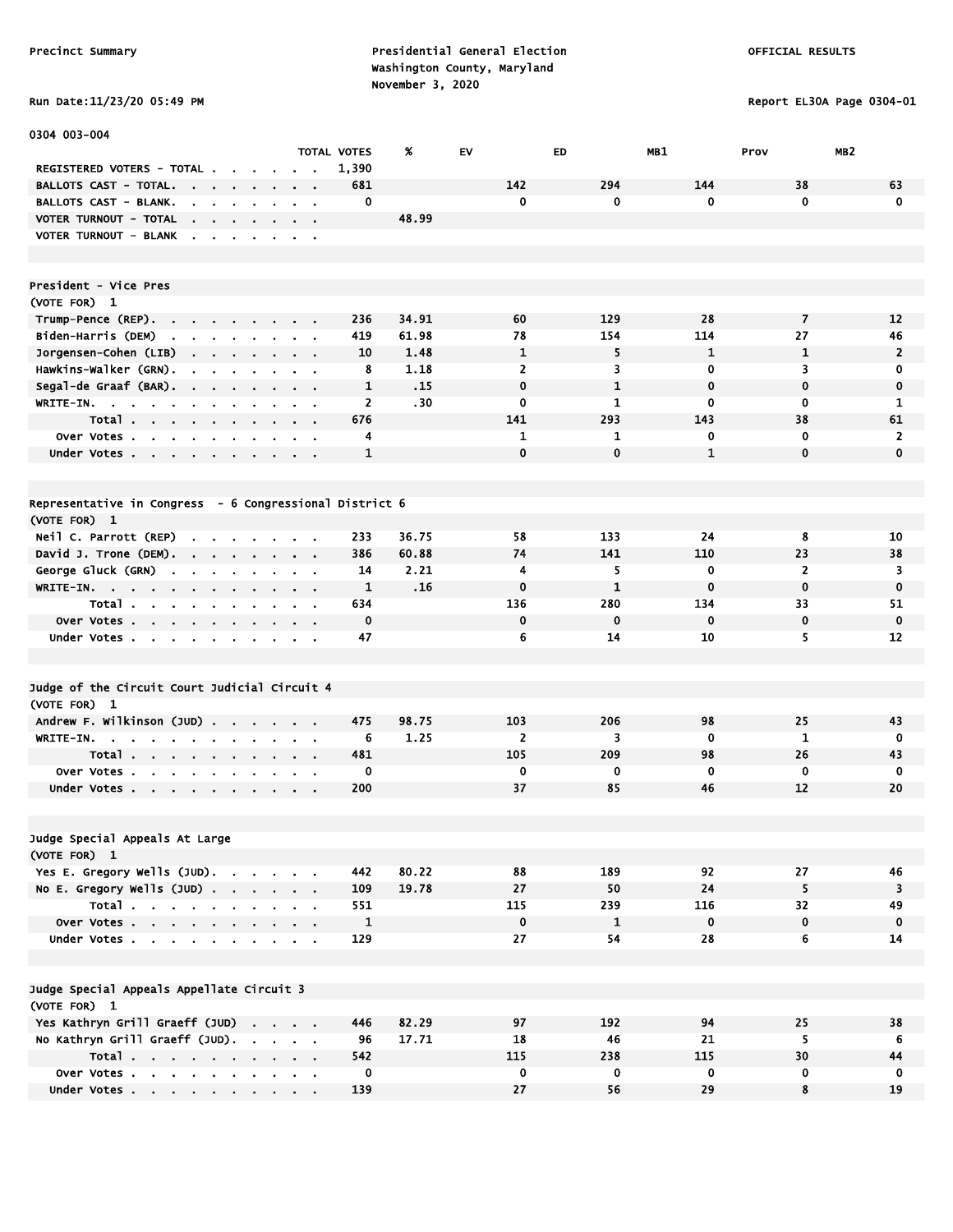#### Run Date:11/23/20 05:49 PM Report EL30A Page 0304-02

0304 003-004

|                                                                                             |                                                    | TOTAL VOTES    | %     | EV           | ED          | MB1          | Prov           | MB <sub>2</sub> |
|---------------------------------------------------------------------------------------------|----------------------------------------------------|----------------|-------|--------------|-------------|--------------|----------------|-----------------|
| Mayor of Hagerstown  – HG Municipalities HG                                                 |                                                    |                |       |              |             |              |                |                 |
| (VOTE FOR) 1                                                                                |                                                    |                |       |              |             |              |                |                 |
| Michael E. Barnes.<br>$\mathbf{r} = \mathbf{r} + \mathbf{r}$<br>$\mathbf{r} = \mathbf{r}$ . |                                                    | 217            | 35.87 | 59           | 102         | 36           | 9              | 11              |
| Emily Keller<br>$\sim$<br>$\blacksquare$                                                    | $\sim$ $\sim$                                      | 386            | 63.80 | 74           | 161         | 89           | 22             | 40              |
| WRITE-IN.                                                                                   |                                                    | $\overline{2}$ | .33   | $\mathbf 0$  | 1           | $\mathbf{1}$ | $\mathbf 0$    | $\mathbf 0$     |
| Total.<br>$\mathbf{u}$ .<br>$\mathbf{r}$<br>$\blacksquare$                                  |                                                    | 605            |       | 133          | 264         | 126          | 31             | 51              |
| Over Votes                                                                                  |                                                    | $\mathbf 0$    |       | $\mathbf 0$  | $\mathbf 0$ | $\mathbf 0$  | $\mathbf 0$    | $\mathbf 0$     |
| Under Votes<br>$\blacksquare$<br>$\blacksquare$<br>$\blacksquare$                           |                                                    | 76             |       | 9            | 30          | 18           | $\overline{7}$ | 12              |
|                                                                                             |                                                    |                |       |              |             |              |                |                 |
| Hagerstown Council  – HG Municipalities HG                                                  |                                                    |                |       |              |             |              |                |                 |
| (VOTE FOR) 5                                                                                |                                                    |                |       |              |             |              |                |                 |
| Kristin B. Aleshire<br>$\sim$                                                               |                                                    | 266            | 11.94 | 47           | 133         | 51           | 16             | 19              |
| Bob Bruchey<br>$\bullet$                                                                    | $\alpha = 0.01$                                    | 205            | 9.20  | 40           | 110         | 33           | 7              | 15              |
| Tiara Burnett<br>$\sim$                                                                     | $\cdots$                                           | 338            | 15.17 | 78           | 132         | 72           | 24             | 32              |
| Brooke Grossman<br>$\sim$<br>$\mathbf{r}$                                                   |                                                    | 195            | 8.75  | 32           | 81          | 48           | 11             | 23              |
| Austin Heffernan<br>$\mathbf{r}$<br>$\overline{\phantom{a}}$                                |                                                    | 140            | 6.28  | 33           | 67          | 23           | $\overline{7}$ | 10              |
| Tekesha A. Martinez.<br>$\mathbf{r}$                                                        |                                                    | 329            | 14.77 | 70           | 130         | 75           | 24             | 30              |
| Shelley McIntire<br>$\sim 100$                                                              | $\sim$ $\sim$ $\sim$ $\sim$                        | 237            | 10.64 | 57           | 98          | 55           | 9              | 18              |
| Penny May Nigh.                                                                             | $\mathbf{a}$ , and $\mathbf{a}$ , and $\mathbf{a}$ | 161            | 7.23  | 31           | 74          | 33           | 10             | 13              |
| Peter E. Perini, Sr<br><b>Contract</b><br>$\sim$ 10 $\pm$                                   |                                                    | 160            | 7.18  | 28           | 61          | 46           | 9              | 16              |
| Brenda J. Thiam<br>$\sim$                                                                   |                                                    | 191            | 8.57  | 49           | 79          | 35           | 10             | 18              |
| $W$ RITE-IN.<br>$\mathbf{r}$<br>$\blacksquare$<br>$\sim$                                    |                                                    | 6              | .27   | $\mathbf{1}$ | 4           | $\mathbf{1}$ | $\mathbf 0$    | $\mathbf 0$     |
| Total<br>$\mathbf{r}$<br>$\blacksquare$                                                     |                                                    | 2,228          |       | 466          | 969         | 472          | 127            | 194             |
| Over Votes                                                                                  |                                                    | 15             |       | $\mathbf 0$  | 15          | $\mathbf 0$  | $\mathbf 0$    | 0               |
| $\sim$<br>$\sim$<br>Under Votes                                                             | $\sim 100$                                         | 1,162          |       | 244          | 486         | 248          | 63             | 121             |
|                                                                                             |                                                    |                |       |              |             |              |                |                 |
|                                                                                             |                                                    |                |       |              |             |              |                |                 |
|                                                                                             |                                                    |                |       |              |             |              |                |                 |
| <b>Board of Education</b>                                                                   |                                                    |                |       |              |             |              |                |                 |
| (VOTE FOR) 4                                                                                |                                                    |                |       |              |             |              |                |                 |
| Pieter Bickford                                                                             |                                                    | 206            | 12.74 | 39           | 98          | 46           | 5              | 18              |
| William "Bill" Donahue<br>$\sim$<br>$\sim$                                                  | $\alpha$ , $\beta$ , $\alpha$                      | 210            | 12.99 | 39           | 107         | 37           | 11             | 16              |
| Benjamin Forrest<br>$\alpha$<br>$\mathbf{r}$                                                | $\mathbf{r} = \mathbf{r}$                          | 179            | 11.07 | 33           | 83          | 35           | 12             | 16              |
| Ladetra Robinson                                                                            | $\sim$ $\sim$                                      | 266            | 16.45 | 57           | 100         | 60           | 19             | 30              |
| Stan Stouffer<br>$\sim 10^{-1}$                                                             |                                                    | 197            | 12.18 | 40           | 94          | 42           | 11             | 10              |
| Melissa Williams .                                                                          |                                                    | 308            | 19.05 | 63           | 131         | 68           | 19             | 27              |
| April A. Zentmeyer<br>$\sim$                                                                |                                                    | 237            | 14.66 | 47           | 98          | 64           | 14             | 14              |
| WRITE-IN.<br>$\mathbf{r}$                                                                   |                                                    | 14             | .87   | 4            | 9           | $\mathbf 0$  | $\mathbf 0$    | 1               |
| Total                                                                                       | $\mathbf{a}$ , and $\mathbf{a}$ , and $\mathbf{a}$ | 1,617          |       | 322          | 720         | 352          | 91             | 132             |
| Over Votes                                                                                  |                                                    | 8              |       | $\mathbf 0$  | 4           | $\mathbf 0$  | 4              | 0               |
| Under Votes                                                                                 |                                                    | 1,099          |       | 246          | 452         | 224          | 57             | 120             |
|                                                                                             |                                                    |                |       |              |             |              |                |                 |
|                                                                                             |                                                    |                |       |              |             |              |                |                 |
| <b>Question 1</b>                                                                           |                                                    |                |       |              |             |              |                |                 |
| (VOTE FOR) 1                                                                                |                                                    |                |       |              |             |              |                |                 |
| For the Constitutional Amendment.                                                           |                                                    | 441            | 77.64 | 91           | 189         | 97           | 23             | 41              |
| Against the Constitutional Amendme                                                          |                                                    | 127            | 22.36 | 32           | 60          | 22           | 6              | $\overline{7}$  |
| Total                                                                                       |                                                    | 568            |       | 123          | 249         | 119          | 29             | 48              |
| Over Votes                                                                                  |                                                    | $\mathbf 0$    |       | $\mathbf 0$  | $\mathbf 0$ | $\mathbf 0$  | $\mathbf 0$    | $\mathbf 0$     |
| Under Votes                                                                                 |                                                    | 113            |       | 19           | 45          | 25           | 9              | 15              |
|                                                                                             |                                                    |                |       |              |             |              |                |                 |
| <b>Question 2</b>                                                                           |                                                    |                |       |              |             |              |                |                 |
| (VOTE FOR) 1                                                                                |                                                    |                |       |              |             |              |                |                 |
| For the Referred Law.                                                                       |                                                    | 435            | 74.49 | 88           | 194         | 89           | 23             | 41              |
| Against the Referred Law                                                                    |                                                    | 149            | 25.51 | 39           | 61          | 34           | 6              | 9               |
| Total                                                                                       |                                                    | 584            |       | 127          | 255         | 123          | 29             | 50              |
| Over Votes                                                                                  |                                                    | $\mathbf 0$    |       | $\mathbf{0}$ | $\mathbf 0$ | $\mathbf 0$  | $\mathbf 0$    | $\mathbf 0$     |
|                                                                                             |                                                    |                |       |              |             |              |                |                 |

Over Votes . . . . . . . . . . 0 0 0 0 0 0

Under Votes . . . . . . . . . 97 15 39 21 9 13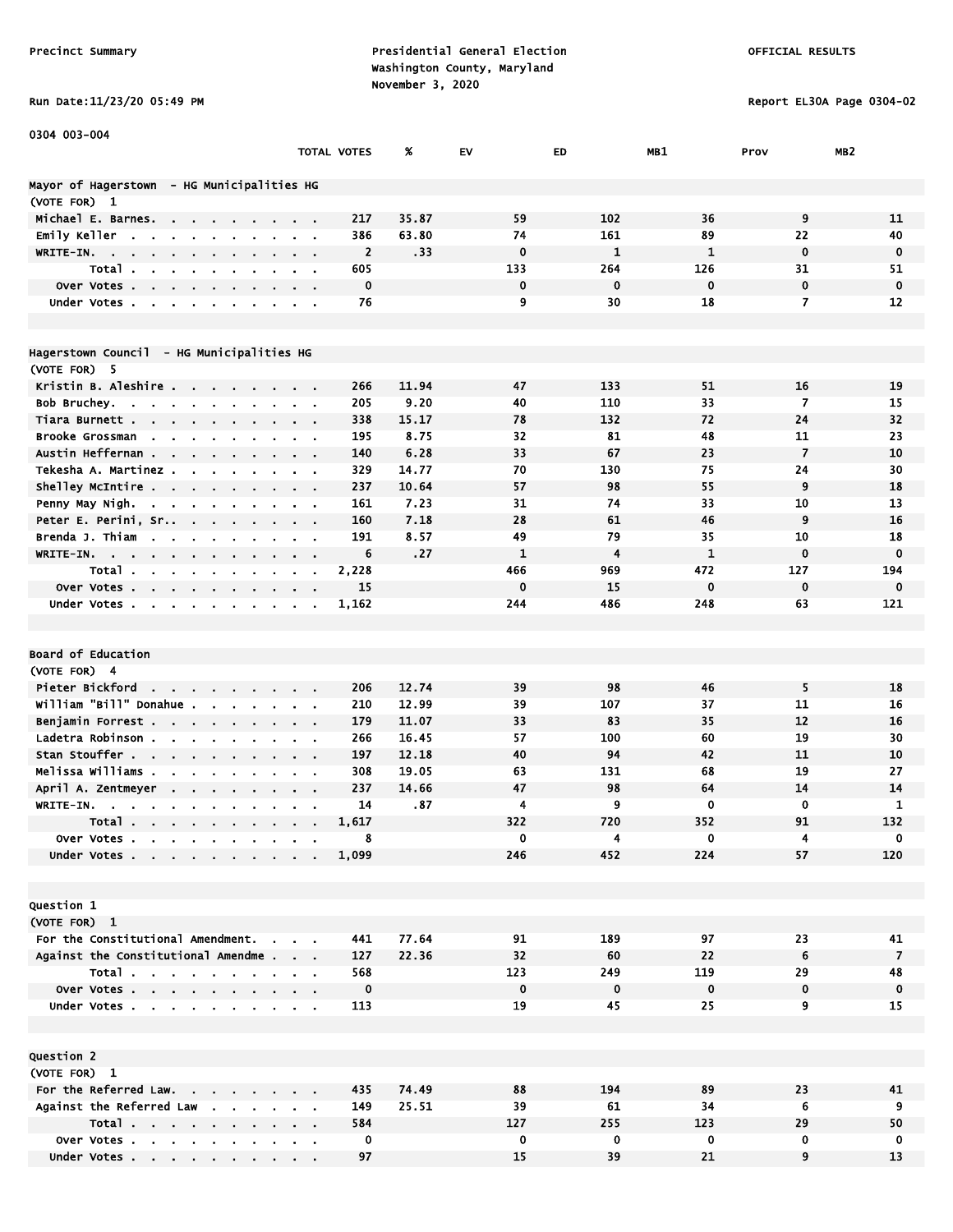#### Run Date:11/23/20 05:49 PM Report EL30A Page 0305-01

| 0305 003-005                                                                                 |                              |                    |        |    |                |              |              |                         |                  |
|----------------------------------------------------------------------------------------------|------------------------------|--------------------|--------|----|----------------|--------------|--------------|-------------------------|------------------|
|                                                                                              |                              | <b>TOTAL VOTES</b> | %      | EV | ED             | MB1          | Prov         | MB <sub>2</sub>         |                  |
| REGISTERED VOTERS - TOTAL.                                                                   |                              | 6                  |        |    |                |              |              |                         |                  |
| <b>BALLOTS CAST - TOTAL.</b><br><b>Contract Contract Contract</b><br>$\sim$ $\sim$           | $\sim$ $\sim$                | 3                  |        |    | $\overline{2}$ | 0            | 0            | $\mathbf 0$             | 1                |
| BALLOTS CAST - BLANK.<br>$\sim$<br><b>Contract Contract Contract</b>                         |                              | 0                  |        |    | $\mathbf 0$    | 0            | 0            | $\mathbf 0$             | $\mathbf 0$      |
| VOTER TURNOUT - TOTAL<br><b>Contract Contract</b>                                            |                              |                    | 50.00  |    |                |              |              |                         |                  |
| <b>VOTER TURNOUT - BLANK</b><br>$\mathbf{r}$                                                 |                              |                    |        |    |                |              |              |                         |                  |
|                                                                                              |                              |                    |        |    |                |              |              |                         |                  |
|                                                                                              |                              |                    |        |    |                |              |              |                         |                  |
| President - Vice Pres                                                                        |                              |                    |        |    |                |              |              |                         |                  |
| (VOTE FOR) 1                                                                                 |                              |                    |        |    |                |              |              |                         |                  |
| Trump-Pence (REP).<br><b>Contract Contract</b><br>$\sim$                                     |                              | 3                  | 100.00 |    | $\overline{2}$ | $\mathbf 0$  | $\mathbf 0$  | 0                       | 1                |
| Biden-Harris (DEM)<br>$\mathbf{r}$<br>$\sim 100$<br>$\mathbf{a}$ , $\mathbf{a}$<br>$\sim 10$ |                              | 0                  |        |    | 0              | $\bf{0}$     | 0            | 0                       | 0                |
| Jorgensen-Cohen (LIB)                                                                        | $\sim$ $\sim$                | 0                  |        |    | 0              | $\mathbf 0$  | $\mathbf 0$  | 0                       | 0                |
| Hawkins-Walker (GRN).<br>$\blacksquare$<br>$\sim$<br>$\sim$ $\sim$                           | $\sim$ $\sim$                | 0                  |        |    | 0              | 0            | 0            | 0                       | 0                |
| Segal-de Graaf (BAR).<br>$\sim$<br>$\sim$                                                    |                              | $\mathbf 0$        |        |    | $\mathbf 0$    | $\mathbf 0$  | $\mathbf 0$  | $\mathbf 0$             | $\mathbf 0$      |
| WRITE-IN.                                                                                    | $\blacksquare$               | 0                  |        |    | 0              | 0            | 0            | 0                       | 0                |
| Total<br>$\sim$                                                                              |                              | 3                  |        |    | $\overline{2}$ | $\mathbf 0$  | $\mathbf 0$  | $\mathbf 0$             | $\mathbf{1}$     |
| Over Votes<br>$\sim$                                                                         |                              | 0                  |        |    | 0              | 0            | 0            | 0                       | 0                |
| Under Votes                                                                                  |                              | 0                  |        |    | $\mathbf 0$    | $\mathbf 0$  | $\mathbf 0$  | $\mathbf 0$             | $\mathbf 0$      |
|                                                                                              |                              |                    |        |    |                |              |              |                         |                  |
|                                                                                              |                              |                    |        |    |                |              |              |                         |                  |
| Representative in Congress - 6 Congressional District 6                                      |                              |                    |        |    |                |              |              |                         |                  |
| (VOTE FOR) 1                                                                                 |                              |                    |        |    |                |              |              |                         |                  |
| Neil C. Parrott (REP)                                                                        |                              | 2                  | 66.67  |    | $\overline{2}$ | 0            | 0            | $\mathbf 0$             | 0                |
| $\sim$<br>David J. Trone (DEM).                                                              |                              | $\mathbf{1}$       | 33.33  |    | $\mathbf 0$    | $\mathbf 0$  | $\mathbf 0$  | 0                       | $\mathbf{1}$     |
| $\sim$ $\sim$<br>$\sim$                                                                      | $\sim$                       | 0                  |        |    | 0              | 0            | 0            | 0                       |                  |
| George Gluck (GRN)<br>$\sim$<br>$\blacksquare$<br>$\bullet$<br>$\blacksquare$                | $\alpha = 0.1$               |                    |        |    | $\mathbf 0$    | $\mathbf{0}$ | $\mathbf{0}$ | $\mathbf 0$             | 0<br>$\mathbf 0$ |
| WRITE-IN.                                                                                    |                              | 0                  |        |    |                |              |              |                         |                  |
| Total<br>$\sim 100$                                                                          | $\sim$ $\sim$                | 3                  |        |    | 2              | 0            | 0            | 0                       | 1                |
| Over Votes<br>$\sim 10^{-11}$                                                                |                              | 0                  |        |    | 0              | 0            | 0            | 0                       | 0                |
| Under Votes                                                                                  |                              | 0                  |        |    | 0              | $\bf{0}$     | $\mathbf 0$  | 0                       | 0                |
|                                                                                              |                              |                    |        |    |                |              |              |                         |                  |
|                                                                                              |                              |                    |        |    |                |              |              |                         |                  |
| Judge of the Circuit Court Judicial Circuit 4                                                |                              |                    |        |    |                |              |              |                         |                  |
| (VOTE FOR) 1                                                                                 |                              |                    |        |    |                |              |              |                         |                  |
| Andrew F. Wilkinson (JUD).                                                                   |                              | 3                  | 100.00 |    | $\overline{2}$ | $\bf{0}$     | $\mathbf 0$  | 0                       | 1                |
| WRITE-IN.<br>$\sim$ $\sim$<br>$\sim$<br>$\sim$<br>$\sim$<br>$\blacksquare$                   | $\sim 100$<br>$\blacksquare$ | 0                  |        |    | $\bf{0}$       | $\mathbf 0$  | 0            | 0                       | 0                |
| Total                                                                                        | $\sim$ 10 $\pm$              | 3                  |        |    | $\overline{2}$ | $\mathbf 0$  | $\mathbf 0$  | $\mathbf 0$             | 1                |
| Over Votes<br>$\mathbf{r}$                                                                   | $\sim$                       | 0                  |        |    | 0              | 0            | 0            | 0                       | 0                |
| Under Votes                                                                                  |                              | 0                  |        |    | 0              | $\bf{0}$     | $\bf{0}$     | $\mathbf 0$             | $\mathbf 0$      |
|                                                                                              |                              |                    |        |    |                |              |              |                         |                  |
|                                                                                              |                              |                    |        |    |                |              |              |                         |                  |
| Judge Special Appeals At Large                                                               |                              |                    |        |    |                |              |              |                         |                  |
| (VOTE FOR) 1                                                                                 |                              |                    |        |    |                |              |              |                         |                  |
| Yes E. Gregory Wells (JUD).                                                                  |                              | 3                  | 100.00 |    | $2^{\circ}$    | $\mathbf 0$  | $\mathbf 0$  | $\overline{\mathbf{0}}$ | $\mathbf{1}$     |
| No E. Gregory Wells (JUD)                                                                    |                              | $\mathbf 0$        |        |    | $\mathbf{0}$   | $\mathbf{0}$ | $\mathbf{0}$ | $\mathbf{0}$            | $\mathbf 0$      |
| Total                                                                                        |                              | 3                  |        |    | $\overline{2}$ | $\mathbf 0$  | 0            | $\mathbf{0}$            | $\mathbf{1}$     |
| Over Votes                                                                                   | $\mathbf{r} = \mathbf{r}$    | 0                  |        |    | $\mathbf 0$    | $\mathbf{0}$ | $\mathbf 0$  | $\mathbf 0$             | 0                |
| Under Votes                                                                                  |                              | 0                  |        |    | $\mathbf 0$    | $\mathbf 0$  | 0            | 0                       | 0                |
|                                                                                              |                              |                    |        |    |                |              |              |                         |                  |
|                                                                                              |                              |                    |        |    |                |              |              |                         |                  |
| Judge Special Appeals Appellate Circuit 3                                                    |                              |                    |        |    |                |              |              |                         |                  |
| (VOTE FOR) 1                                                                                 |                              |                    |        |    |                |              |              |                         |                  |
| Yes Kathryn Grill Graeff (JUD)                                                               |                              | 3                  | 100.00 |    | $\mathbf{2}$   | 0            | 0            | $\mathbf 0$             | 1                |
| No Kathryn Grill Graeff (JUD).                                                               |                              | 0                  |        |    | 0              | 0            | 0            | 0                       | 0                |
| Total                                                                                        |                              | 3                  |        |    | $\mathbf{2}$   | $\mathbf 0$  | $\mathbf 0$  | 0                       | $\mathbf{1}$     |
| Over Votes                                                                                   |                              | 0                  |        |    | $\mathbf 0$    | 0            | $\mathbf 0$  | $\mathbf 0$             | $\overline{0}$   |

Under Votes . . . . . . . . . . 0 0 0 0 0 0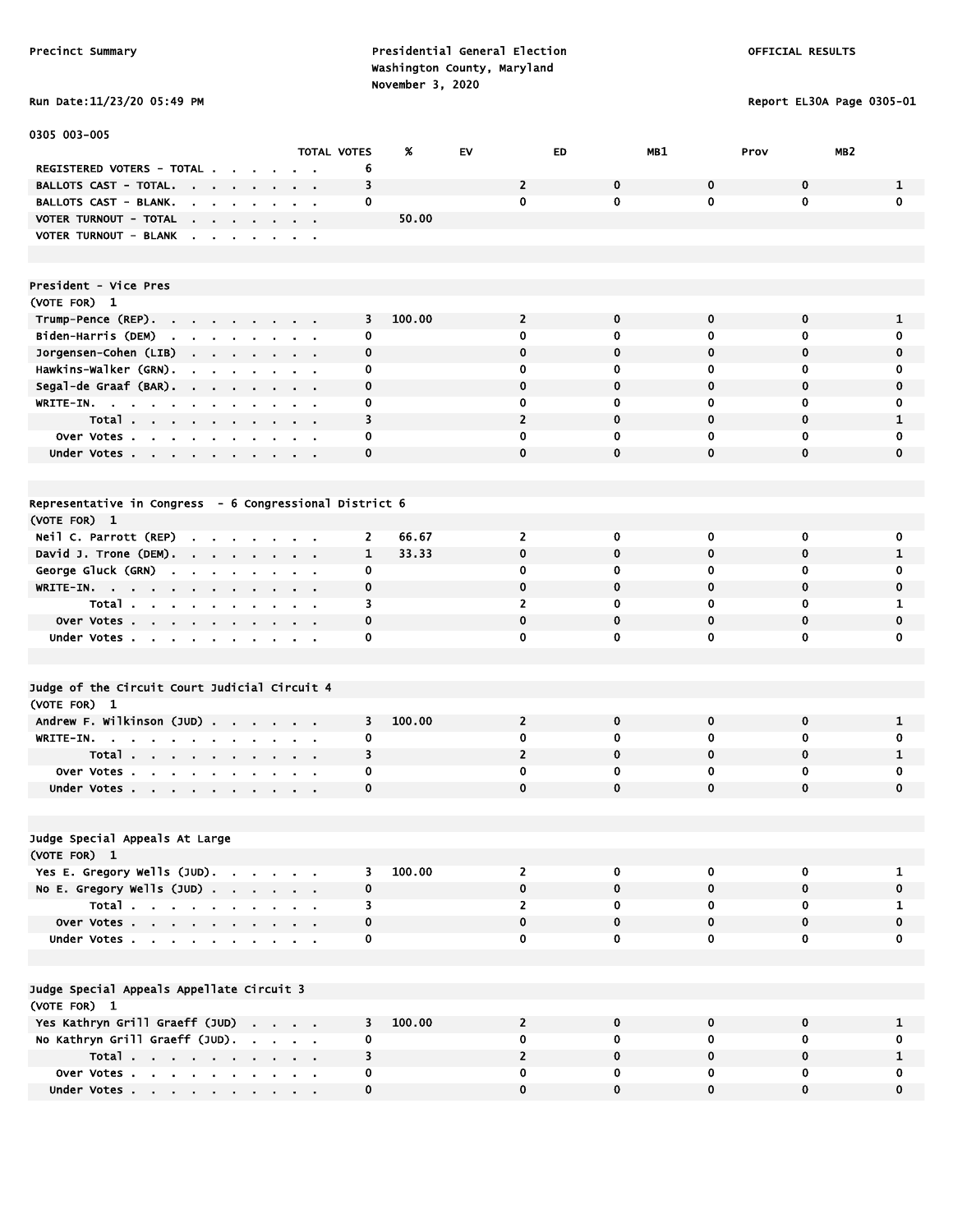#### Run Date:11/23/20 05:49 PM Report EL30A Page 0305-02

Under Votes . . . . . . . . . . 0

| 0305 003-005                                                                                    |                               |                         |        |                         |             |              |                         |                         |
|-------------------------------------------------------------------------------------------------|-------------------------------|-------------------------|--------|-------------------------|-------------|--------------|-------------------------|-------------------------|
|                                                                                                 | TOTAL VOTES                   |                         | %      | EV                      | ED          | MB1          | MB <sub>2</sub><br>Prov |                         |
|                                                                                                 |                               |                         |        |                         |             |              |                         |                         |
| Mayor of Hagerstown - HG Municipalities HG                                                      |                               |                         |        |                         |             |              |                         |                         |
| (VOTE FOR) 1                                                                                    |                               |                         |        |                         |             |              |                         |                         |
| Michael E. Barnes.                                                                              |                               | $\overline{2}$          | 66.67  | $\overline{2}$          | $\bf{0}$    | $\mathbf 0$  | $\mathbf 0$             | 0                       |
| Emily Keller<br>$\sim$<br>$\mathbf{r} = \mathbf{r} + \mathbf{r}$ .<br>$\blacksquare$            |                               | 1                       | 33.33  | 0                       | $\bf{0}$    | $\mathbf 0$  | $\mathbf 0$             | 1                       |
| WRITE-IN.<br>$\sim$<br>$\mathbf{r}$                                                             |                               | 0                       |        | $\mathbf 0$             | $\mathbf 0$ | $\mathbf 0$  | 0                       | 0                       |
| Total .<br>$\mathbf{r}=\mathbf{r}+\mathbf{r}$ .                                                 |                               | 3                       |        | 2                       | 0           | 0            | 0                       | 1                       |
| Over Votes.<br>$\mathbf{u} = \mathbf{u} + \mathbf{u} + \mathbf{u}$ .                            |                               | 0                       |        | 0                       | 0           | $\mathbf 0$  | 0                       | 0                       |
| Under Votes.                                                                                    |                               | 0                       |        | 0                       | $\mathbf 0$ | $\mathbf 0$  | $\mathbf 0$             | 0                       |
|                                                                                                 |                               |                         |        |                         |             |              |                         |                         |
|                                                                                                 |                               |                         |        |                         |             |              |                         |                         |
| Hagerstown Council - HG Municipalities HG                                                       |                               |                         |        |                         |             |              |                         |                         |
| (VOTE FOR) 5                                                                                    |                               |                         |        |                         |             |              |                         |                         |
| Kristin B. Aleshire                                                                             |                               | 3                       | 27.27  | $\overline{2}$          | $\mathbf 0$ | $\mathbf 0$  | 0                       | 1                       |
| Bob Bruchey.<br>$\sim$                                                                          | $\mathbf{r} = \mathbf{r}$     | 2                       | 18.18  | $\overline{2}$          | $\bf{0}$    | 0            | 0                       | 0                       |
| Tiara Burnett<br>$\sim$                                                                         |                               | $\mathbf{2}$            | 18.18  | $\overline{2}$          | $\mathbf 0$ | $\mathbf 0$  | $\mathbf 0$             | $\mathbf 0$             |
| Brooke Grossman<br><b>Contract Contract</b>                                                     |                               | 0                       |        | 0                       | 0           | 0            | 0                       | 0                       |
| Austin Heffernan                                                                                |                               | $\overline{2}$          | 18.18  | $\overline{2}$          | 0           | $\mathbf 0$  | 0                       | 0                       |
| Tekesha A. Martinez .                                                                           |                               | 2                       | 18.18  | $\overline{2}$          | 0           | 0            | 0                       | 0                       |
| Shelley McIntire<br>$\blacksquare$<br>$\mathbf{r} = \mathbf{r}$                                 |                               | $\mathbf 0$             |        | $\mathbf 0$             | $\mathbf 0$ | $\mathbf 0$  | $\mathbf 0$             | $\mathbf 0$             |
| Penny May Nigh.<br>$\mathbf{r} = \mathbf{r} + \mathbf{r}$ .                                     |                               | 0                       |        | $\mathbf 0$             | $\bf{0}$    | $\mathbf 0$  | 0                       | 0                       |
| Peter E. Perini, Sr                                                                             |                               | 0                       |        | $\bf{0}$                | $\mathbf 0$ | $\mathbf 0$  | $\mathbf 0$             | 0                       |
| Brenda J. Thiam<br>$\sim$<br>$\mathbf{r}$                                                       |                               | 0                       |        | 0                       | 0           | 0            | 0                       | 0                       |
| WRITE-IN.<br>$\sim$<br>$\sim$                                                                   |                               | $\mathbf 0$             |        | $\mathbf 0$             | $\mathbf 0$ | $\mathbf 0$  | $\mathbf 0$             | 0                       |
| Total.<br>$\mathbf{a}$ , $\mathbf{a}$<br>$\sim 100$ km s $^{-1}$<br>$\bullet$<br>$\blacksquare$ |                               | 11                      |        | 10                      | $\bf{0}$    | $\mathbf 0$  | 0                       | 1                       |
| Over Votes<br>$\sim 100$                                                                        |                               | $\mathbf 0$             |        | $\mathbf 0$             | $\mathbf 0$ | $\mathbf 0$  | $\mathbf 0$             | 0                       |
| Under Votes                                                                                     |                               | 4                       |        | 0                       | $\mathbf 0$ | $\mathbf 0$  | 0                       | 4                       |
|                                                                                                 |                               |                         |        |                         |             |              |                         |                         |
|                                                                                                 |                               |                         |        |                         |             |              |                         |                         |
| Board of Education                                                                              |                               |                         |        |                         |             |              |                         |                         |
| (VOTE FOR) 4                                                                                    |                               |                         |        |                         |             |              |                         |                         |
| Pieter Bickford<br>the company of the company                                                   |                               | 3                       | 33.33  | $\overline{2}$          | $\mathbf 0$ | $\mathbf 0$  | $\mathbf 0$             | 1                       |
| William "Bill" Donahue .<br>$\mathbf{r}$                                                        |                               | 0                       |        | 0                       | 0           | 0            | 0                       | 0                       |
| Benjamin Forrest<br>$\sim$ $\sim$                                                               |                               | 0                       |        | $\mathbf 0$             | $\mathbf 0$ | $\mathbf 0$  | 0                       | 0                       |
| Ladetra Robinson.<br>$\mathbf{r}$<br>$\blacksquare$                                             |                               | 0                       |        | 0                       | 0           | 0            | 0                       | 0                       |
| Stan Stouffer                                                                                   |                               | $\overline{2}$          | 22.22  | $\overline{2}$          | $\mathbf 0$ | $\mathbf 0$  | 0                       | 0                       |
| Melissa Williams<br>$\mathbf{a} = \mathbf{a} \cdot \mathbf{a}$                                  |                               | $\mathbf{2}$            | 22.22  | $\overline{2}$          | 0           | 0            | 0                       | 0                       |
| April A. Zentmeyer<br>$\sim$ $\sim$                                                             |                               | $\overline{\mathbf{c}}$ | 22.22  | $\overline{\mathbf{c}}$ | 0           | $\mathbf 0$  | 0                       | 0                       |
| WRITE-IN.<br><b>Contract Contract</b><br>$\sim$ 100 $\pm$<br>$\sim$ $\sim$                      |                               | 0                       |        | 0                       | $\mathbf 0$ | 0            | 0                       | 0                       |
| Total                                                                                           |                               | $\mathbf{Q}$            |        | Я                       | $\Omega$    | $\Omega$     | $\Omega$                |                         |
| Over Votes                                                                                      |                               | 0                       |        | 0                       | 0           | 0            | 0                       | 0                       |
| Under Votes                                                                                     |                               | 3                       |        | $\mathbf 0$             | $\bf{0}$    | $\mathbf{0}$ | 0                       | $\overline{\mathbf{3}}$ |
|                                                                                                 |                               |                         |        |                         |             |              |                         |                         |
|                                                                                                 |                               |                         |        |                         |             |              |                         |                         |
| <b>Question 1</b>                                                                               |                               |                         |        |                         |             |              |                         |                         |
| (VOTE FOR) 1                                                                                    |                               |                         |        |                         |             |              |                         |                         |
| For the Constitutional Amendment.                                                               |                               | 1                       | 33.33  | 0                       | 0           | 0            | 0                       | 1                       |
| Against the Constitutional Amendme                                                              |                               | $\overline{2}$          | 66.67  | $\overline{2}$          | $\bf{0}$    | $\mathbf 0$  | $\mathbf{0}$            | 0                       |
| Total                                                                                           |                               | 3                       |        | 2                       | 0           | 0            | 0                       | 1                       |
| Over Votes                                                                                      |                               | 0                       |        | $\mathbf 0$             | $\mathbf 0$ | $\mathbf{0}$ | $\mathbf 0$             | 0                       |
| Under Votes                                                                                     |                               | 0                       |        | 0                       | 0           | 0            | 0                       | 0                       |
|                                                                                                 |                               |                         |        |                         |             |              |                         |                         |
|                                                                                                 |                               |                         |        |                         |             |              |                         |                         |
| <b>Question 2</b>                                                                               |                               |                         |        |                         |             |              |                         |                         |
| (VOTE FOR) 1                                                                                    |                               |                         |        |                         |             |              |                         |                         |
| For the Referred Law.                                                                           |                               | 0                       |        | 0                       | 0           | 0            | 0                       | 0                       |
| Against the Referred Law                                                                        |                               | 3                       | 100.00 | 2                       | 0           | 0            | 0                       | 1                       |
| Total                                                                                           |                               | 3                       |        | $\overline{2}$          | $\mathbf 0$ | $\mathbf 0$  | $\mathbf 0$             | 1                       |
| Over Votes                                                                                      | $\alpha$ , $\beta$ , $\alpha$ | 0                       |        | 0                       | 0           | 0            | 0                       | 0                       |
| Under Votes                                                                                     |                               | 0                       |        | $\bf{0}$                | $\mathbf 0$ | $\mathbf 0$  | $\mathbf 0$             | $\mathbf 0$             |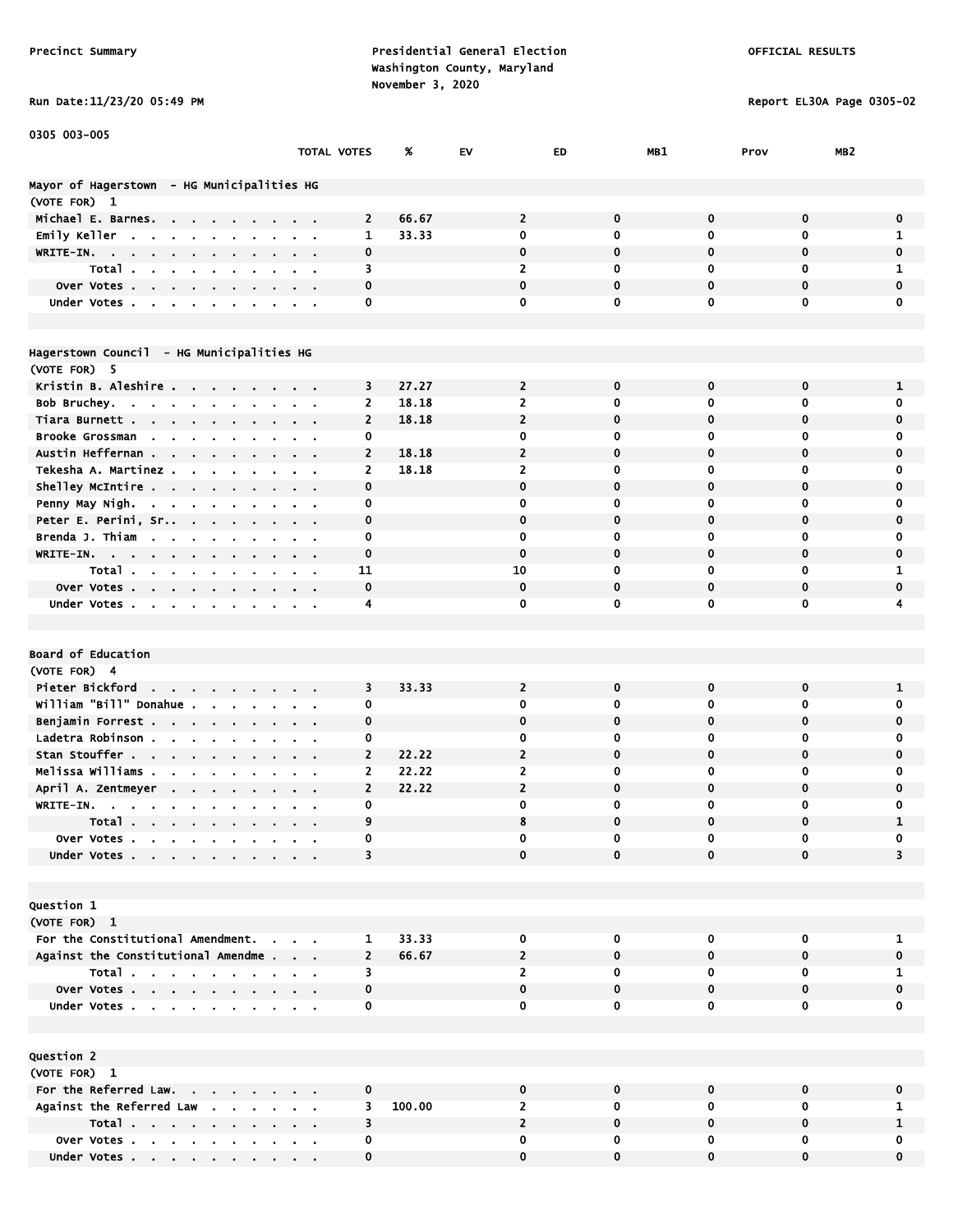Report EL30A Page 0400-01

| Run Date:11/23/20 05:49 PM |  |
|----------------------------|--|

| 0400 004-000                                                                                     |                |                                                    |                      |       |                |                |                |                         |              |
|--------------------------------------------------------------------------------------------------|----------------|----------------------------------------------------|----------------------|-------|----------------|----------------|----------------|-------------------------|--------------|
| REGISTERED VOTERS - TOTAL                                                                        |                |                                                    | TOTAL VOTES<br>2,252 | %     | EV             | ED             | MB1            | MB <sub>2</sub><br>Prov |              |
| <b>BALLOTS CAST - TOTAL.</b><br><b>Contract Contract</b>                                         | $\sim$ $\sim$  | $\sim$ $ \sim$                                     | 1,700                |       | 285            | 1,098          | 195            | 35                      | 87           |
| $\sim$ 100 $\sim$<br>BALLOTS CAST - BLANK.                                                       | $\cdot$        |                                                    | 0                    |       | $\mathbf{0}$   | 0              | 0              | $\mathbf 0$             | $\mathbf 0$  |
| $\mathbf{r}$<br>$\sim$<br>VOTER TURNOUT - TOTAL                                                  |                | $\alpha = 0.1$                                     |                      | 75.49 |                |                |                |                         |              |
| the contract of the contract of<br>VOTER TURNOUT - BLANK                                         |                | $\alpha$ , $\beta$ , $\alpha$                      |                      |       |                |                |                |                         |              |
|                                                                                                  |                |                                                    |                      |       |                |                |                |                         |              |
|                                                                                                  |                |                                                    |                      |       |                |                |                |                         |              |
| President - Vice Pres                                                                            |                |                                                    |                      |       |                |                |                |                         |              |
| (VOTE FOR) 1                                                                                     |                |                                                    |                      |       |                |                |                |                         |              |
| Trump-Pence (REP).<br>the contract of the con-                                                   | $\sim$         |                                                    | 1,366                | 80.88 | 231            | 984            | 78             | 20                      | 53           |
| Biden-Harris (DEM)<br>$\sim$<br>$\mathbf{r}$<br>$\mathbf{r}$<br>$\mathbf{r}$<br>$\mathbf{r}$     |                |                                                    | 298                  | 17.64 | 50             | 93             | 113            | 11                      | 31           |
| Jorgensen-Cohen (LIB)<br>$\sim$<br>$\mathbf{r} = \mathbf{r} + \mathbf{r}$<br>$\sim$              | $\sim$         | $\mathbf{r} = \mathbf{r}$                          | 18                   | 1.07  | 3              | 10             | $\mathbf{1}$   | 3                       | $\mathbf{1}$ |
| Hawkins-Walker (GRN).<br>$\bullet$<br>$\blacksquare$<br>$\blacksquare$<br>$\blacksquare$         |                | $\sim$ $\sim$                                      | 5                    | .30   | $\mathbf 0$    | 4              | 0              | $\mathbf 0$             | 1            |
| Segal-de Graaf (BAR).                                                                            |                | $\sim$ 10 $\sim$                                   | 0                    |       | $\mathbf 0$    | $\mathbf 0$    | 0              | $\mathbf 0$             | $\mathbf 0$  |
| WRITE-IN.                                                                                        |                | $\mathbf{u} = \mathbf{u} \cdot \mathbf{u}$         | 2                    | . 12  | 0              | 1              | 1              | $\mathbf 0$             | 0            |
| Total<br>. .                                                                                     | $\sim$         | $\sim$ $\sim$                                      | 1,689                |       | 284            | 1,092          | 193            | 34                      | 86           |
| Over Votes<br>$\bullet$                                                                          | $\blacksquare$ |                                                    | 5                    |       | 1              | $\mathbf{z}$   | 0              | $\mathbf{1}$            | 1            |
| Under Votes                                                                                      |                |                                                    | 6                    |       | $\Omega$       | $\overline{4}$ | $\overline{2}$ | $\mathbf 0$             | $\mathbf 0$  |
|                                                                                                  |                |                                                    |                      |       |                |                |                |                         |              |
|                                                                                                  |                |                                                    |                      |       |                |                |                |                         |              |
| Representative in Congress - 6 Congressional District 6                                          |                |                                                    |                      |       |                |                |                |                         |              |
| (VOTE FOR) 1                                                                                     |                |                                                    |                      |       |                |                |                |                         |              |
| Neil C. Parrott (REP)<br>and the company of the company                                          |                |                                                    | 1.335                | 81.16 | 235            | 956            | 73             | 20                      | 51           |
| David J. Trone (DEM).                                                                            |                |                                                    | 302                  | 18.36 | 48             | 102            | 113            | 10                      | 29           |
| George Gluck (GRN)<br>$\mathbf{r}$<br>$\mathbf{r}$<br>$\mathbf{r} = \mathbf{r} \cdot \mathbf{r}$ |                |                                                    | 8                    | . 49  | 0              | 6              | 1              | 1                       | 0            |
| WRITE-IN.<br>$\sim$                                                                              |                |                                                    | $\mathbf 0$          |       | $\mathbf 0$    | $\bf{0}$       | 0              | $\mathbf 0$             | $\mathbf 0$  |
| Total<br>$\sim$                                                                                  | $\mathbf{r}$   | $\mathbf{r} = \mathbf{r}$                          | 1,645                |       | 283            | 1,064          | 187            | 31                      | 80           |
| Over Votes<br>$\sim 100$                                                                         | $\sim$         | $\sim$ $\sim$                                      | $\mathbf 0$          |       | $\mathbf 0$    | $\mathbf 0$    | 0              | $\mathbf 0$             | $\mathbf 0$  |
| Under Votes                                                                                      |                | $\mathbf{a}$ , and $\mathbf{a}$ , and $\mathbf{a}$ | 55                   |       | $\overline{2}$ | 34             | 8              | 4                       | 7            |
|                                                                                                  |                |                                                    |                      |       |                |                |                |                         |              |
| Judge of the Circuit Court Judicial Circuit 4                                                    |                |                                                    |                      |       |                |                |                |                         |              |
| (VOTE FOR) 1                                                                                     |                |                                                    |                      |       |                |                |                |                         |              |
| Andrew F. Wilkinson (JUD)                                                                        | $\sim 10$      |                                                    | 1,154                | 99.83 | 184            | 744            | 149            | 20                      | 57           |
| WRITE-IN.<br>$\sim$ $\sim$ $\sim$<br>$\sim$                                                      |                |                                                    | $\overline{2}$       | .17   | 0              | 1              | $\mathbf 0$    | 0                       | 1            |
| Total .<br>the contract of the contract of<br>$\sim$                                             | $\blacksquare$ |                                                    | 1.156                |       | 184            | 745            | 149            | 20                      | 58           |
| Over Votes.<br><b>Service</b><br>$\sim 10^{-1}$<br>$\mathbf{r}$<br>$\mathbf{r}$                  |                |                                                    | 0                    |       | $\mathbf 0$    | 0              | 0              | $\mathbf 0$             | 0            |
| Under Votes                                                                                      |                |                                                    | 544                  |       | 101            | 353            | 46             | 15                      | 29           |
|                                                                                                  |                |                                                    |                      |       |                |                |                |                         |              |
| Judge Special Appeals At Large                                                                   |                |                                                    |                      |       |                |                |                |                         |              |
| (VOTE FOR) 1                                                                                     |                |                                                    |                      |       |                |                |                |                         |              |
| Yes E. Gregory Wells (JUD).                                                                      |                |                                                    | 1,051                | 85.59 | 181            | 666            | 140            | 16                      | 48           |
| No E. Gregory Wells $(JUD)$ .                                                                    |                |                                                    | 177                  | 14.41 | 29             | 126            | 10             | 5                       | 7            |
| Total                                                                                            |                |                                                    | 1,228                |       | 210            | 792            | 150            | 21                      | 55           |
| Over Votes                                                                                       |                |                                                    | $\mathbf{1}$         |       | $\mathbf 0$    | $\mathbf{1}$   | $\mathbf 0$    | $\mathbf 0$             | $\mathbf 0$  |
| Under Votes                                                                                      |                |                                                    | 471                  |       | 75             | 305            | 45             | 14                      | 32           |
|                                                                                                  |                |                                                    |                      |       |                |                |                |                         |              |
|                                                                                                  |                |                                                    |                      |       |                |                |                |                         |              |
| Judge Special Appeals Appellate Circuit 3                                                        |                |                                                    |                      |       |                |                |                |                         |              |
| (VOTE FOR) 1                                                                                     |                |                                                    |                      | 84.97 |                |                |                |                         |              |
| Yes Kathryn Grill Graeff (JUD)                                                                   |                |                                                    | 1,023                |       | 166<br>39      | 653            | 142            | 16<br>5                 | 46           |
| No Kathryn Grill Graeff (JUD).                                                                   |                |                                                    | 181                  | 15.03 | 205            | 119<br>772     | 9<br>151       | 21                      | 9            |
| Total<br>Over Votes                                                                              |                |                                                    | 1,204<br>0           |       | $\mathbf 0$    | 0              | $\mathbf 0$    | $\mathbf 0$             | 55<br>0      |
| Under Votes                                                                                      |                |                                                    | 496                  |       | 80             | 326            | 44             | 14                      | 32           |
|                                                                                                  |                |                                                    |                      |       |                |                |                |                         |              |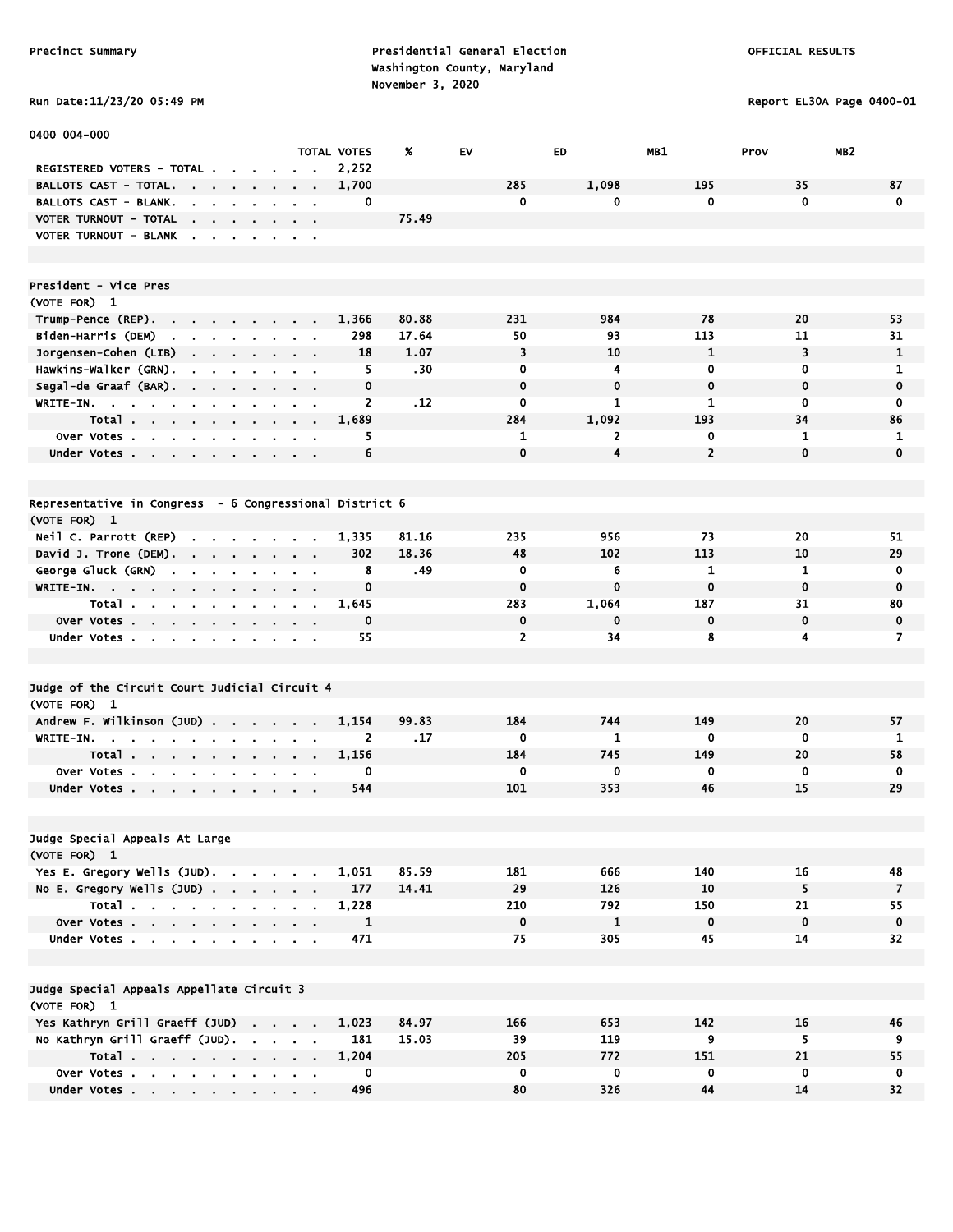# Run Date:11/23/20 05:49 PM Report EL30A Page 0400-02

| 0400 004-000                                                                                                                                                                                                                                           |                                              |                |             |             |             |             |                 |
|--------------------------------------------------------------------------------------------------------------------------------------------------------------------------------------------------------------------------------------------------------|----------------------------------------------|----------------|-------------|-------------|-------------|-------------|-----------------|
|                                                                                                                                                                                                                                                        | <b>TOTAL VOTES</b>                           | %              | EV          | ED          | MB1         | Prov        | MB <sub>2</sub> |
| Board of Education                                                                                                                                                                                                                                     |                                              |                |             |             |             |             |                 |
| (VOTE FOR) 4                                                                                                                                                                                                                                           |                                              |                |             |             |             |             |                 |
| Pieter Bickford<br>the contract of the con-                                                                                                                                                                                                            |                                              | 635<br>15.88   | 86          | 394         | 112         | 8           | 35              |
| william "Bill" Donahue .                                                                                                                                                                                                                               |                                              | 13.70<br>548   | 79          | 362         | 67          | 14          | 26              |
| Benjamin Forrest                                                                                                                                                                                                                                       |                                              | 11.33<br>453   | 72          | 290         | 62          | 8           | 21              |
| Ladetra Robinson.<br>$\mathbf{r}$ . The contract of the contract of the contract of the contract of the contract of the contract of the contract of the contract of the contract of the contract of the contract of the contract of the contract of th |                                              | 5.10<br>204    | 33          | 109         | 39          | 6           | 17              |
| Stan Stouffer                                                                                                                                                                                                                                          |                                              | 21.73<br>869   | 157         | 566         | 96          | 11          | 39              |
| Melissa Williams .                                                                                                                                                                                                                                     |                                              | 16.25<br>650   | 124         | 402         | 83          | 8           | 33              |
| April A. Zentmeyer<br><b>Contract Contract</b>                                                                                                                                                                                                         |                                              | 13.43<br>537   | 109         | 344         | 48          | 8           | 28              |
| WRITE-IN.                                                                                                                                                                                                                                              |                                              | 103<br>2.58    | 31          | 64          | 1           | 1           | 6               |
| Total                                                                                                                                                                                                                                                  | $\mathbf{r} = \mathbf{r} \cdot \mathbf{r}$ . | 3,999          | 691         | 2,531       | 508         | 64          | 205             |
| Over Votes<br>$\mathbf{r}$                                                                                                                                                                                                                             |                                              | 16             | 4           | 8           | 4           | 0           | 0               |
| Under Votes                                                                                                                                                                                                                                            |                                              | 2,785          | 445         | 1,853       | 268         | 76          | 143             |
|                                                                                                                                                                                                                                                        |                                              |                |             |             |             |             |                 |
|                                                                                                                                                                                                                                                        |                                              |                |             |             |             |             |                 |
| Question 1                                                                                                                                                                                                                                             |                                              |                |             |             |             |             |                 |
| (VOTE FOR) 1                                                                                                                                                                                                                                           |                                              |                |             |             |             |             |                 |
| For the Constitutional Amendment.                                                                                                                                                                                                                      |                                              | 59.02<br>883   | 146         | 546         | 128         | 20          | 43              |
| Against the Constitutional Amendme                                                                                                                                                                                                                     |                                              | 40.98<br>613   | 110         | 420         | 45          | 8           | 30              |
| Total                                                                                                                                                                                                                                                  |                                              | 1,496          | 256         | 966         | 173         | 28          | 73              |
| Over Votes                                                                                                                                                                                                                                             |                                              | 0              | $\mathbf 0$ | $\mathbf 0$ | $\mathbf 0$ | $\mathbf 0$ | $\mathbf 0$     |
| Under Votes<br>$\sim$ $\sim$                                                                                                                                                                                                                           |                                              | 204            | 29          | 132         | 22          | 7           | 14              |
|                                                                                                                                                                                                                                                        |                                              |                |             |             |             |             |                 |
|                                                                                                                                                                                                                                                        |                                              |                |             |             |             |             |                 |
| Question 2                                                                                                                                                                                                                                             |                                              |                |             |             |             |             |                 |
| (VOTE FOR) 1                                                                                                                                                                                                                                           |                                              |                |             |             |             |             |                 |
| For the Referred Law. .<br>$\sim$ $\sim$ $\sim$                                                                                                                                                                                                        |                                              | 66.37<br>1,030 | 158         | 664         | 128         | 21          | 59              |
| Against the Referred Law                                                                                                                                                                                                                               |                                              | 33.63<br>522   | 108         | 335         | 51          | 10          | 18              |
| Total<br>$\mathbf{r} = \mathbf{r} \cdot \mathbf{r}$                                                                                                                                                                                                    |                                              | 1,552          | 266         | 999         | 179         | 31          | 77              |
| Over Votes                                                                                                                                                                                                                                             |                                              | $\mathbf 0$    | 0           | 0           | 0           | 0           | 0               |
| Under Votes                                                                                                                                                                                                                                            |                                              | 148            | 19          | 99          | 16          | 4           | 10              |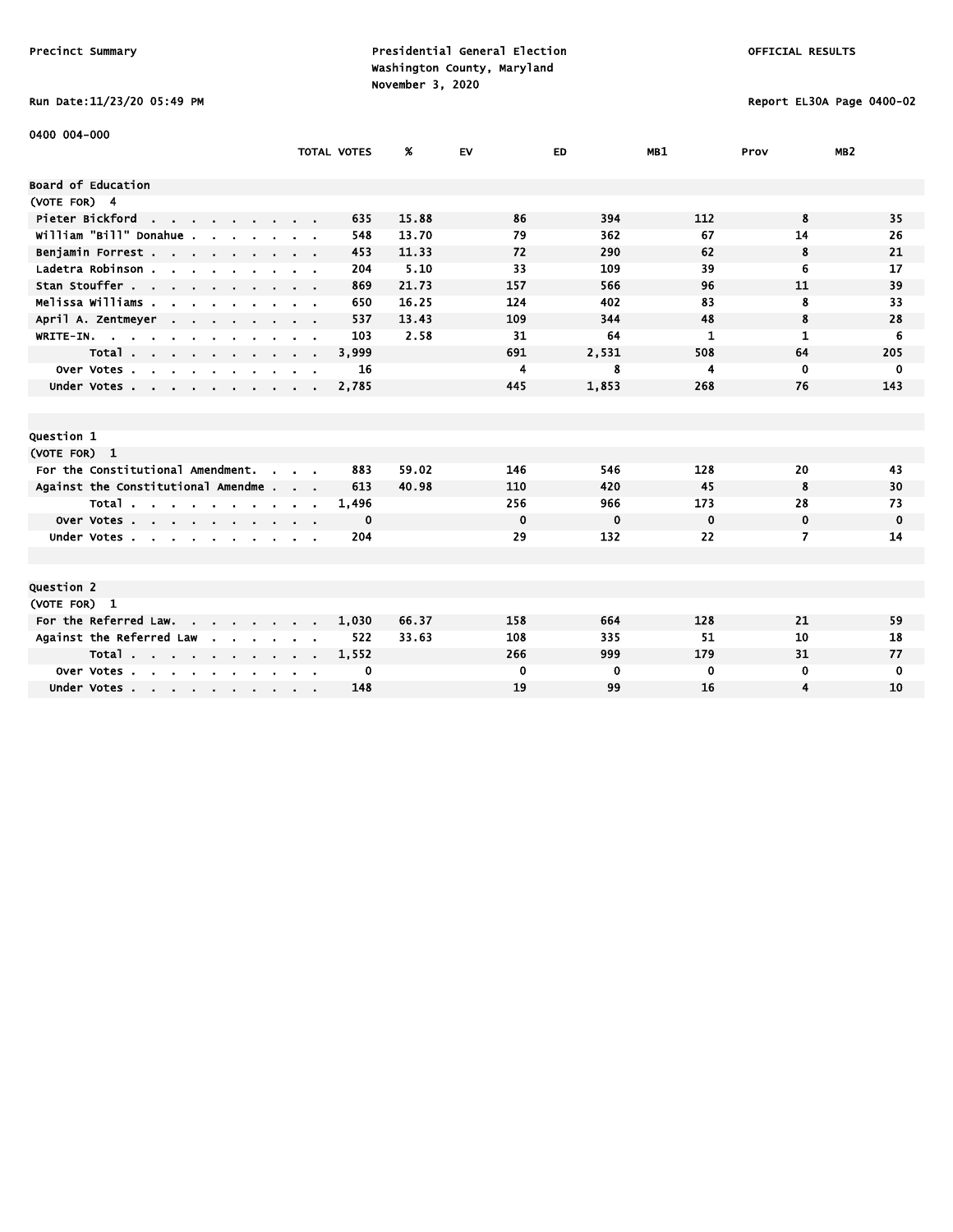# Run Date:11/23/20 05:49 PM Report EL30A Page 0500-01

| 0500 005-000                                                                                         |                             |                |                    |       |             |              |              |                |                 |
|------------------------------------------------------------------------------------------------------|-----------------------------|----------------|--------------------|-------|-------------|--------------|--------------|----------------|-----------------|
|                                                                                                      |                             |                | <b>TOTAL VOTES</b> | X     | <b>EV</b>   | ED           | MB1          | Prov           | MB <sub>2</sub> |
| REGISTERED VOTERS - TOTAL .<br>$\mathbf{r}$<br><b>College</b>                                        |                             |                | 2,311              |       |             |              |              |                |                 |
| <b>BALLOTS CAST - TOTAL.</b><br><b>Contract Contract Contract</b><br>$\sim$                          |                             |                | 1,653              |       | 97          | 1,246        | 189          | 53             | 68              |
| BALLOTS CAST - BLANK.<br><b>All Angeles</b><br>$\bullet$                                             |                             |                | 0                  |       | 0           | 0            | 0            | $\mathbf 0$    | $\mathbf 0$     |
| VOTER TURNOUT - TOTAL<br>$\mathbf{r} = \mathbf{r} + \mathbf{r} + \mathbf{r} + \mathbf{r}$            |                             |                |                    | 71.53 |             |              |              |                |                 |
| VOTER TURNOUT - BLANK                                                                                |                             |                |                    |       |             |              |              |                |                 |
|                                                                                                      |                             |                |                    |       |             |              |              |                |                 |
|                                                                                                      |                             |                |                    |       |             |              |              |                |                 |
| President - Vice Pres                                                                                |                             |                |                    |       |             |              |              |                |                 |
| (VOTE FOR) 1                                                                                         |                             |                |                    |       |             |              |              |                |                 |
| Trump-Pence (REP)                                                                                    |                             |                | 1.359              | 82.82 | 87          | 1,119        | 85           | 33             | 35              |
| Biden-Harris (DEM)<br>the contract of the con-                                                       |                             |                | 252                | 15.36 | 9           | 99           | 99           | 17             | 28              |
| Jorgensen-Cohen (LIB)<br>$\mathbf{r} = \mathbf{r} + \mathbf{r} + \mathbf{r} + \mathbf{r}$ .          | $\sim$ $\sim$ $\sim$ $\sim$ |                | 17                 | 1.04  | $\mathbf 0$ | 13           | $\mathbf{1}$ | $\mathbf{1}$   | $\overline{2}$  |
| Hawkins-Walker (GRN).<br>$\sim$ $\sim$ $\sim$ $\sim$                                                 | $\sim$ $ \sim$              |                | 11                 | .67   | 1           | 10           | $\mathbf 0$  | 0              | 0               |
| Segal-de Graaf (BAR).<br>$\bullet$                                                                   |                             |                | $\mathbf 0$        |       | $\mathbf 0$ | $\mathbf 0$  | $\mathbf 0$  | 0              | 0               |
| WRITE-IN.<br><b>College</b>                                                                          |                             |                | $\overline{2}$     | .12   | 0           | $\mathbf{1}$ | $\mathbf 0$  | 0              | $\mathbf{1}$    |
| Total.<br>$\sim 100$<br>$\sim$<br>$\mathbf{r}$ .<br>$\blacksquare$<br>$\blacksquare$                 |                             |                | 1,641              |       | 97          | 1,242        | 185          | 51             | 66              |
| Over Votes .<br><b>Contract Contract</b><br>$\blacksquare$                                           |                             |                | 7                  |       | $\mathbf 0$ | 1            | 4            | 1              | 1               |
| Under Votes                                                                                          |                             |                | 5                  |       | $\mathbf 0$ | 3            | $\mathbf 0$  | $\mathbf{1}$   | $\mathbf{1}$    |
|                                                                                                      |                             |                |                    |       |             |              |              |                |                 |
|                                                                                                      |                             |                |                    |       |             |              |              |                |                 |
| Representative in Congress - 6 Congressional District 6                                              |                             |                |                    |       |             |              |              |                |                 |
| (VOTE FOR) 1                                                                                         |                             |                |                    |       |             |              |              |                |                 |
| Neil C. Parrott (REP)                                                                                |                             |                | 1,317              | 83.14 | 86          | 1,083        | 82           | 30             | 36              |
| David J. Trone (DEM).                                                                                |                             |                | 253                | 15.97 | 10          | 108          | 94           | 15             | 26              |
| George Gluck (GRN)<br>$\sim 10^{-1}$<br>$\sim$                                                       |                             |                | 14                 | .88   | 0           | 11           | 1            | $\mathbf{1}$   | 1               |
| WRITE-IN.<br>$\sim$<br>$\mathbf{r}$<br>$\mathbf{r}$<br>$\mathbf{r}$                                  |                             |                | $\mathbf 0$        |       | $\mathbf 0$ | $\mathbf 0$  | $\mathbf 0$  | $\mathbf 0$    | $\bf{0}$        |
| Total<br>$\bullet$                                                                                   |                             |                | 1,584              |       | 96          | 1,202        | 177          | 46             | 63              |
| Over Votes                                                                                           |                             |                | $\mathbf 0$        |       | $\mathbf 0$ | 0            | $\mathbf 0$  | 0              | 0               |
| Under Votes<br>$\sim 10^{-1}$                                                                        |                             |                | 69                 |       | 1           | 44           | 12           | $\overline{ }$ | 5               |
|                                                                                                      |                             |                |                    |       |             |              |              |                |                 |
|                                                                                                      |                             |                |                    |       |             |              |              |                |                 |
| Judge of the Circuit Court Judicial Circuit 4                                                        |                             |                |                    |       |             |              |              |                |                 |
| (VOTE FOR) 1                                                                                         |                             |                |                    |       |             |              |              |                |                 |
| Andrew F. Wilkinson (JUD)                                                                            |                             |                | 1,139              | 99.82 | 59          | 870          | 139          | 27             | 44              |
| WRITE-IN.<br>$\sim$ 100 $\sim$                                                                       |                             |                | $\mathbf{2}$       | . 18  | 0           | 1            | 0            | 1              | 0               |
| Total.<br>$\sim 100$<br>$\mathbf{a} = \mathbf{a} + \mathbf{a} + \mathbf{a} + \mathbf{a}$ .<br>$\sim$ | $\mathbf{r}$                | $\blacksquare$ | 1,141              |       | 59          | 871          | 139          | 28             | 44              |
| Over Votes.<br>$\mathbf{r}$ and $\mathbf{r}$                                                         |                             |                | 1                  |       | 0           | 0            | 0            | $\mathbf 0$    | 1               |
| Under Votes                                                                                          |                             |                | 511                |       | 38          | 375          | 50           | 25             | 23              |
|                                                                                                      |                             |                |                    |       |             |              |              |                |                 |
|                                                                                                      |                             |                |                    |       |             |              |              |                |                 |
| Judge Special Appeals At Large                                                                       |                             |                |                    |       |             |              |              |                |                 |
| (VOTE FOR) 1                                                                                         |                             |                |                    |       |             |              |              |                |                 |
| Yes E. Gregory Wells (JUD).                                                                          |                             |                | 1,092              | 87.22 | 54          | 834          | 130          | 28             | 46              |
| No E. Gregory Wells (JUD)                                                                            |                             |                | 160                | 12.78 | 8           | 126          | 15           | $\overline{7}$ | $\overline{4}$  |
| Total                                                                                                |                             |                | 1,252              |       | 62          | 960          | 145          | 35             | 50              |
| Over Votes                                                                                           |                             |                | $\mathbf 0$        |       | $\mathbf 0$ | $\mathbf 0$  | $\bf{0}$     | 0              | $\bf{0}$        |
| Under Votes                                                                                          |                             |                | 401                |       | 35          | 286          | 44           | 18             | 18              |
|                                                                                                      |                             |                |                    |       |             |              |              |                |                 |
|                                                                                                      |                             |                |                    |       |             |              |              |                |                 |
| Judge Special Appeals Appellate Circuit 3                                                            |                             |                |                    |       |             |              |              |                |                 |
| (VOTE FOR) 1                                                                                         |                             |                |                    |       |             |              |              |                |                 |
| Yes Kathryn Grill Graeff (JUD)                                                                       |                             |                | 1,028              | 84.06 | 52          | 781          | 126          | 24             | 45              |
| No Kathryn Grill Graeff (JUD).                                                                       |                             |                | 195                | 15.94 | 9           | 155          | 18           | 9              | 4               |
| Total                                                                                                |                             |                | 1,223              |       | 61          | 936          | 144          | 33             | 49              |
| Over Votes                                                                                           |                             |                | $\mathbf 0$        |       | $\mathbf 0$ | 0            | 0            | 0              | 0               |
| Under Votes                                                                                          |                             |                | 430                |       | 36          | 310          | 45           | 20             | 19              |
|                                                                                                      |                             |                |                    |       |             |              |              |                |                 |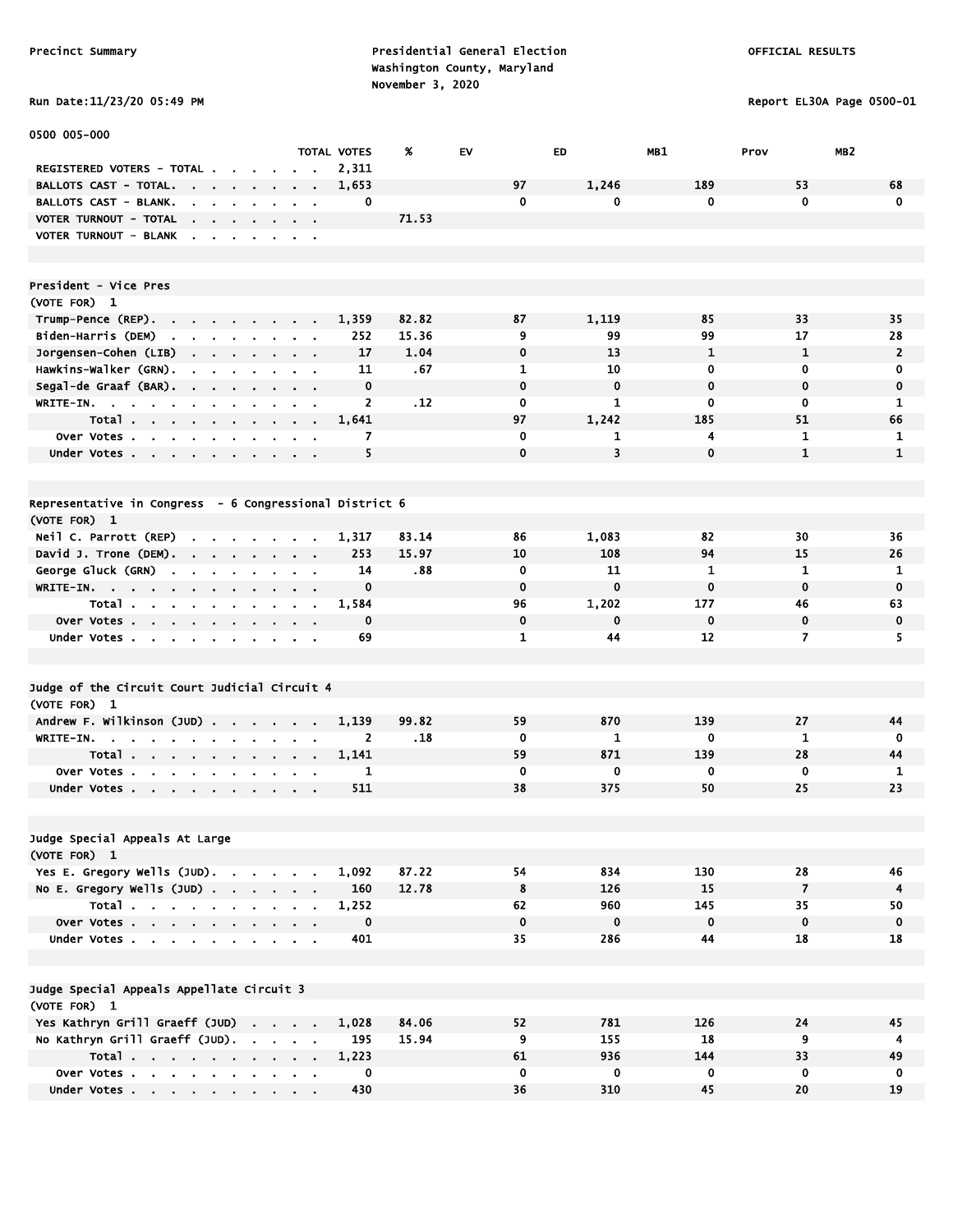# Run Date:11/23/20 05:49 PM Report EL30A Page 0500-02

| 0500 005-000                                                                                          |               |                    |       |             |       |             |             |                 |
|-------------------------------------------------------------------------------------------------------|---------------|--------------------|-------|-------------|-------|-------------|-------------|-----------------|
|                                                                                                       |               | <b>TOTAL VOTES</b> | %     | EV          | ED.   | MB1         | Prov        | MB <sub>2</sub> |
| Board of Education                                                                                    |               |                    |       |             |       |             |             |                 |
| (VOTE FOR) 4                                                                                          |               |                    |       |             |       |             |             |                 |
| Pieter Bickford<br><b>Contract Contract</b>                                                           |               | 594                | 15.64 | 20          | 450   | 80          | 14          | 30              |
| william "Bill" Donahue .                                                                              |               | 574                | 15.11 | 24          | 459   | 60          | 12          | 19              |
| Benjamin Forrest                                                                                      |               | 470                | 12.37 | 19          | 371   | 59          | 10          | 11              |
| Ladetra Robinson.<br>$\mathbf{r}$ and $\mathbf{r}$ and $\mathbf{r}$                                   |               | 213                | 5.61  | 12          | 136   | 47          | 3           | 15              |
| Stan Stouffer                                                                                         |               | 684                | 18.01 | 48          | 535   | 63          | 13          | 25              |
| Melissa Williams .                                                                                    |               | 705                | 18.56 | 40          | 531   | 88          | 17          | 29              |
| April A. Zentmeyer<br>$\sim$ $\sim$                                                                   |               | 487                | 12.82 | 26          | 344   | 76          | 12          | 29              |
| WRITE-IN.                                                                                             |               | 71                 | 1.87  | 6           | 55    | 7           | 3           | $\bf{0}$        |
| Total<br>$\sim$                                                                                       |               | 3,798              |       | 195         | 2,881 | 480         | 84          | 158             |
| Over Votes.<br>$\sim$<br>$\overline{a}$<br>$\mathbf{r}$<br>$\sim$<br>$\blacksquare$<br>$\blacksquare$ |               | 4                  |       | 0           | 4     | 0           | $\mathbf 0$ | 0               |
| Under Votes                                                                                           |               | 2,810              |       | 193         | 2,099 | 276         | 128         | 114             |
|                                                                                                       |               |                    |       |             |       |             |             |                 |
|                                                                                                       |               |                    |       |             |       |             |             |                 |
| Question 1                                                                                            |               |                    |       |             |       |             |             |                 |
| (VOTE FOR) 1                                                                                          |               |                    |       |             |       |             |             |                 |
| For the Constitutional Amendment.<br>$\sim$                                                           |               | 920                | 64.56 | 43          | 691   | 115         | 31          | 40              |
| Against the Constitutional Amendme.                                                                   | $\sim$ $\sim$ | 505                | 35.44 | 32          | 402   | 40          | 14          | 17              |
| Total                                                                                                 |               | 1,425              |       | 75          | 1,093 | 155         | 45          | 57              |
| Over Votes                                                                                            |               | 0                  |       | $\mathbf 0$ | 0     | $\mathbf 0$ | $\mathbf 0$ | 0               |
| Under Votes.<br>$\mathbf{r}$ , $\mathbf{r}$ , $\mathbf{r}$ , $\mathbf{r}$                             |               | 228                |       | 22          | 153   | 34          | 8           | 11              |
|                                                                                                       |               |                    |       |             |       |             |             |                 |
|                                                                                                       |               |                    |       |             |       |             |             |                 |
| Question 2                                                                                            |               |                    |       |             |       |             |             |                 |
| (VOTE FOR) 1                                                                                          |               |                    |       |             |       |             |             |                 |
| For the Referred Law.                                                                                 |               | 943                | 63.98 | 43          | 735   | 96          | 30          | 39              |
| Against the Referred Law                                                                              |               | 531                | 36.02 | 44          | 386   | 64          | 17          | 20              |
| Total $\cdots$ $\cdots$                                                                               |               | 1,474              |       | 87          | 1,121 | 160         | 47          | 59              |
| Over Votes<br>$\sim$<br>$\sim$                                                                        |               | 1                  |       | $\mathbf 0$ | 1     | 0           | 0           | 0               |
| Under Votes                                                                                           |               | 178                |       | 10          | 124   | 29          | 6           | 9               |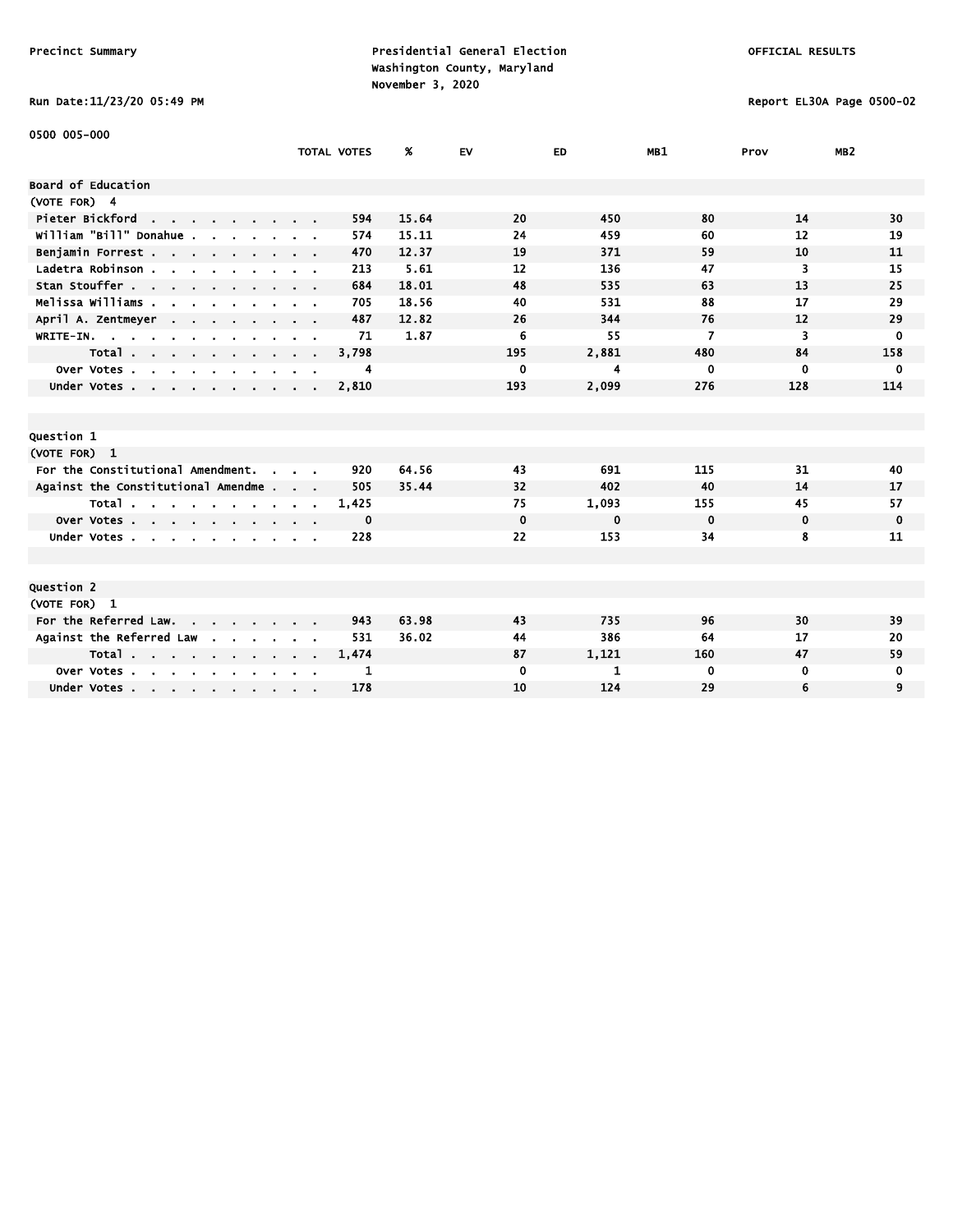Report EL30A Page 0601-01

|  |  | <b>KUN DATE:11/23/20 03:49</b> |
|--|--|--------------------------------|
|  |  |                                |

| 0601 006-001                                                                                           |                                          |                    |       |                |                |                |                   |                 |
|--------------------------------------------------------------------------------------------------------|------------------------------------------|--------------------|-------|----------------|----------------|----------------|-------------------|-----------------|
|                                                                                                        |                                          | <b>TOTAL VOTES</b> | %     | EV             | ED             | MB1            | Prov              | MB <sub>2</sub> |
| <b>REGISTERED VOTERS - TOTAL .</b>                                                                     |                                          | 2,124              |       |                |                |                |                   |                 |
| <b>BALLOTS CAST - TOTAL.</b><br>$\sim 10^{-11}$<br>$\sim$ $\sim$                                       |                                          | 1,585              |       | 324            | 769            | 318            | 33                | 141             |
| BALLOTS CAST - BLANK.<br>$\bullet$<br>$\mathbf{r}$                                                     |                                          | 0                  |       | 0              | 0              | 0              | $\mathbf 0$       | $\mathbf 0$     |
| VOTER TURNOUT - TOTAL<br>$\mathbf{r}$<br>$\mathbf{r} = \mathbf{r}$                                     |                                          |                    | 74.62 |                |                |                |                   |                 |
| VOTER TURNOUT - BLANK<br>$\overline{\phantom{a}}$<br>$\sim$<br>$\sim$<br>$\sim$<br>$\blacksquare$      | $\sim$ 100 $\pm$                         |                    |       |                |                |                |                   |                 |
|                                                                                                        |                                          |                    |       |                |                |                |                   |                 |
|                                                                                                        |                                          |                    |       |                |                |                |                   |                 |
| President - Vice Pres                                                                                  |                                          |                    |       |                |                |                |                   |                 |
| (VOTE FOR) 1                                                                                           |                                          |                    |       |                |                |                |                   |                 |
| Trump-Pence (REP).<br>$\mathbf{r} = \mathbf{r} \cdot \mathbf{r}$ .<br>$\sim$<br>$\sim$<br>$\mathbf{r}$ |                                          | 1,072              | 67.76 | 261            | 632            | 95             | 17                | 67              |
| Biden-Harris (DEM)<br><b>Contract</b><br>$\mathbf{a} = \mathbf{a} + \mathbf{a}$<br>$\bullet$           | $\mathbf{r} = \mathbf{r}$                | 470                | 29.71 | 61             | 115            | 212            | 15                | 67              |
| Jorgensen-Cohen (LIB)                                                                                  | <b>Contract Contract</b>                 | 23                 | 1.45  | 1              | 13             | 4              | 1                 | 4               |
| Hawkins-Walker (GRN).<br>$\sim$<br>$\mathbf{r}$<br>$\blacksquare$                                      |                                          | 8                  | . 51  | 0              | 5              | 1              | 0                 | 2               |
| Segal-de Graaf (BAR).<br>$\sim 10^{-1}$<br>$\blacksquare$                                              | $\alpha = 0.1$                           | $\overline{2}$     | .13   | $\mathbf 0$    | $\overline{2}$ | $\mathbf 0$    | $\mathbf 0$       | 0               |
| WRITE-IN.<br>$\mathbf{u} = \mathbf{u} + \mathbf{u}$<br>$\sim 10^{-1}$<br>$\mathbf{r}$<br>$\bullet$     | $\mathbf{r} = \mathbf{r}$                | 7                  | .44   | 1              | 2              | 4              | 0                 | 0               |
| Total                                                                                                  |                                          | 1,582              |       | 324            | 769            | 316            | 33                | 140             |
| Over Votes                                                                                             | $\sim 100$ km s $^{-1}$                  | 0                  |       | 0              | 0              | 0              | 0                 | 0               |
| Under Votes                                                                                            |                                          | 3                  |       | $\mathbf 0$    | $\mathbf 0$    | $\overline{2}$ | $\mathbf 0$       | $\mathbf{1}$    |
|                                                                                                        |                                          |                    |       |                |                |                |                   |                 |
|                                                                                                        |                                          |                    |       |                |                |                |                   |                 |
| Representative in Congress - 6 Congressional District 6                                                |                                          |                    |       |                |                |                |                   |                 |
| (VOTE FOR) 1                                                                                           |                                          |                    |       |                |                |                |                   |                 |
| Neil C. Parrott (REP)<br>$\mathbf{r}$<br>$\sim$<br>$\sim$                                              |                                          | 1,092              | 70.82 | 255            | 638            | 112            | 16                | 71              |
| David J. Trone (DEM). .<br>$\sim$ $\sim$<br>$\mathbf{r}$                                               | $\sim$                                   | 429                | 27.82 | 60             | 114            | 182            | 13                | 60              |
| George Gluck (GRN)<br>$\blacksquare$<br>$\blacksquare$                                                 | $\alpha = 0.1$                           | 21                 | 1.36  | 2              | 2              | 11             | $\mathbf{z}$      | 4               |
| <b>WRITE-IN.</b><br>$\mathbf{u} = \mathbf{0}$<br>$\sim$ $\sim$<br>$\mathbf{a} = \mathbf{a}$            | $\alpha = 0.01$                          | $\mathbf 0$        |       | $\mathbf 0$    | $\bf{0}$       | $\mathbf 0$    | $\mathbf 0$       | $\mathbf 0$     |
| Total                                                                                                  | <b>Contract Contract Contract</b>        | 1,542              |       | 317            | 754            | 305            | 31                | 135             |
| Over Votes                                                                                             |                                          | $\mathbf 0$        |       | 0              | $\mathbf 0$    | $\mathbf 0$    | $\mathbf 0$       | $\mathbf 0$     |
| Under Votes<br>$\blacksquare$                                                                          | $\sim$ $\sim$                            | 43                 |       | $\overline{ }$ | 15             | 13             | $\overline{2}$    | 6               |
|                                                                                                        |                                          |                    |       |                |                |                |                   |                 |
|                                                                                                        |                                          |                    |       |                |                |                |                   |                 |
| Judge of the Circuit Court Judicial Circuit 4                                                          |                                          |                    |       |                |                |                |                   |                 |
| (VOTE FOR) 1                                                                                           |                                          |                    |       |                |                |                |                   |                 |
| Andrew F. Wilkinson (JUD).<br>$\sim 10^{-11}$<br>$\mathbf{r}$ .<br>$\sim 10$                           | $\alpha = 0.1$                           | 1,018              | 98.93 | 196            | 510            | 199            | 19                | 94              |
| WRITE-IN.<br>$\sim$                                                                                    | $\sim$                                   | 11                 | 1.07  | $\overline{2}$ | $\overline{ }$ | 1              | $\mathbf 0$       | 1               |
| Total<br>$\sim 10^{-11}$                                                                               | $\mathbf{r} = \mathbf{r} + \mathbf{r}$ . | 1,029              |       | 198            | 517            | 200            | 19                | 95              |
| Over Votes.<br>$\mathbf{r}$<br>$\sim$<br>$\sim$                                                        |                                          | 0                  |       | 0              | 0              | $\mathbf 0$    | $\mathbf 0$       | $\mathbf 0$     |
| Under Votes<br>$\blacksquare$                                                                          |                                          | 556                |       | 126            | 252            | 118            | 14                | 46              |
|                                                                                                        |                                          |                    |       |                |                |                |                   |                 |
|                                                                                                        |                                          |                    |       |                |                |                |                   |                 |
| Judge Special Appeals At Large                                                                         |                                          |                    |       |                |                |                |                   |                 |
| (VOTE FOR) 1                                                                                           |                                          |                    |       |                |                |                |                   |                 |
| Yes E. Gregory Wells (JUD).                                                                            |                                          | 1,007              | 89.83 | 202            | 492            | 210            | 21                | 82              |
| No E. Gregory Wells $(JUD)$ .                                                                          |                                          | 114                | 10.17 | 17             | 72             | 18             | $\bf{0}$          | $\overline{7}$  |
| Total                                                                                                  |                                          | 1,121              |       | 219            | 564            | 228            | 21                | 89              |
| Over Votes                                                                                             |                                          | 0                  |       | $\mathbf 0$    | $\mathbf 0$    | $\mathbf 0$    | $\mathbf 0$       | $\mathbf 0$     |
| Under Votes                                                                                            |                                          | 464                |       | 105            | 205            | 90             | $12 \overline{ }$ | 52              |
|                                                                                                        |                                          |                    |       |                |                |                |                   |                 |
|                                                                                                        |                                          |                    |       |                |                |                |                   |                 |
| Judge Special Appeals Appellate Circuit 3                                                              |                                          |                    |       |                |                |                |                   |                 |
| (VOTE FOR) 1                                                                                           |                                          |                    |       |                |                |                |                   |                 |
| Yes Kathryn Grill Graeff (JUD)                                                                         |                                          | 955                | 86.58 | 193            | 456            | 207            | 20                | 79              |
| No Kathryn Grill Graeff (JUD).                                                                         |                                          | 148                | 13.42 | 22             | 95             | 21             | $\mathbf{1}$      | 9               |
| Total $\cdots$ $\cdots$ $\cdots$                                                                       |                                          | 1,103              |       | 215            | 551            | 228            | 21                | 88              |
| Over Votes                                                                                             |                                          | 0                  |       | 0              | 0              | 0              | 0                 | 0               |
| Under Votes                                                                                            |                                          | 482                |       | 109            | 218            | 90             | 12                | 53              |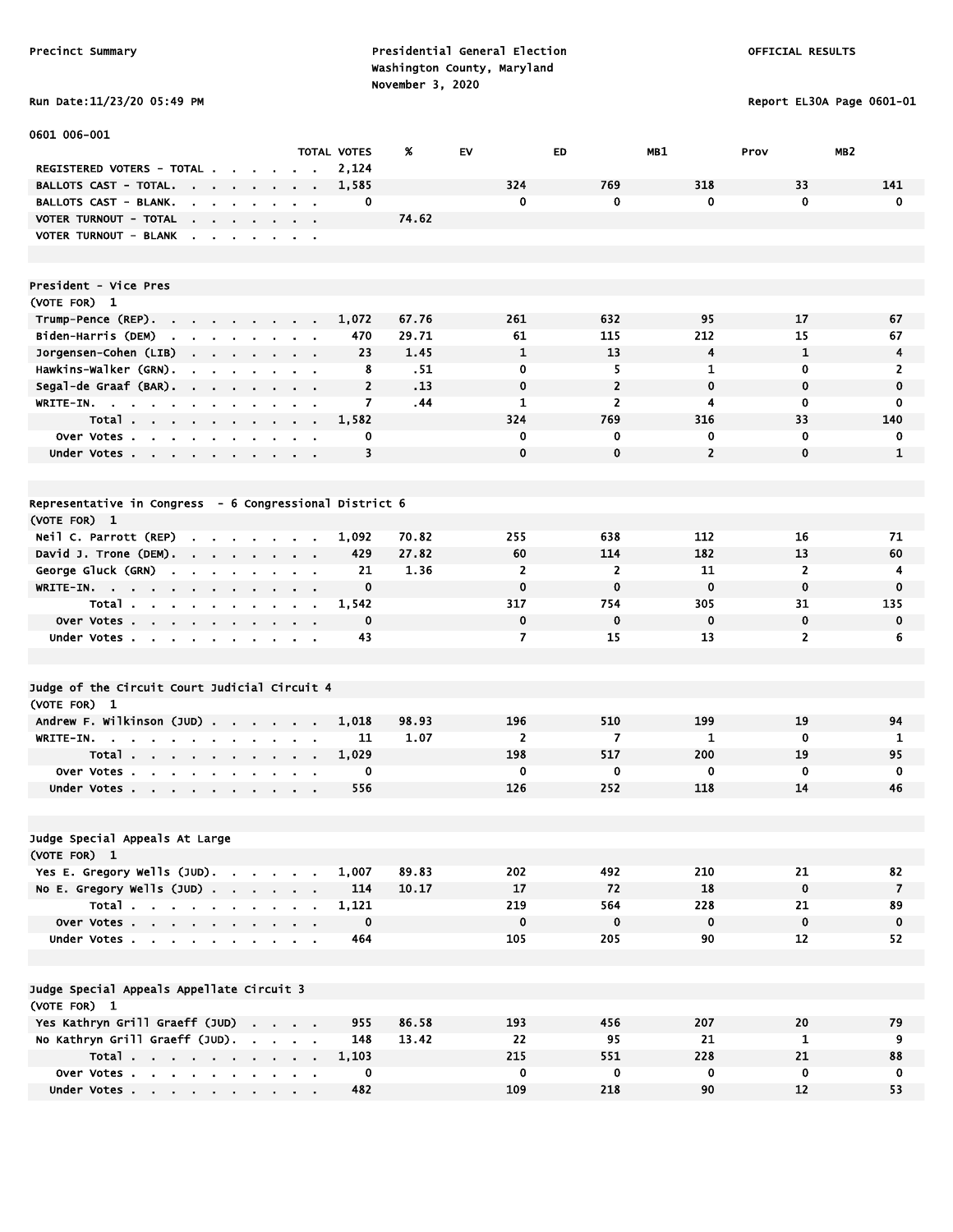# Run Date:11/23/20 05:49 PM Report EL30A Page 0601-02

| 0601 006-001                                                                               |                    |       |             |             |                |                |                 |
|--------------------------------------------------------------------------------------------|--------------------|-------|-------------|-------------|----------------|----------------|-----------------|
|                                                                                            | <b>TOTAL VOTES</b> | %     | <b>EV</b>   | ED.         | MB1            | Prov           | MB <sub>2</sub> |
| Board of Education                                                                         |                    |       |             |             |                |                |                 |
| (VOTE FOR) 4                                                                               |                    |       |             |             |                |                |                 |
| Pieter Bickford<br>the contract of the contract of                                         | 474                | 12.69 | 99          | 192         | 132            | 6              | 45              |
| william "Bill" Donahue .                                                                   | 507                | 13.57 | 97          | 266         | 93             | 9              | 42              |
| Benjamin Forrest                                                                           | 436                | 11.67 | 90          | 220         | 83             | 10             | 33              |
| Ladetra Robinson.<br>and a strain and an                                                   | 272                | 7.28  | 42          | 97          | 91             | 6              | 36              |
| Stan Stouffer                                                                              | 659                | 17.64 | 127         | 372         | 106            | 11             | 43              |
| Melissa Williams .<br>- 1                                                                  | 656                | 17.56 | 117         | 326         | 146            | 13             | 54              |
| April A. Zentmeyer<br>$\sim$ $\sim$                                                        | 593                | 15.87 | 109         | 293         | 120            | 11             | 60              |
| WRITE-IN.                                                                                  | 139                | 3.72  | 36          | 90          | $\overline{2}$ | $\mathbf{1}$   | 10              |
| Total                                                                                      | 3,736              |       | 717         | 1,856       | 773            | 67             | 323             |
| Over Votes .<br>$\sim$<br>$\mathbf{r}$<br>$\sim$<br>$\sim$<br>$\mathbf{r}$<br>$\mathbf{r}$ | 4                  |       | 0           | 0           | 4              | $\mathbf 0$    | $\mathbf 0$     |
| Under Votes                                                                                | 2,600              |       | 579         | 1,220       | 495            | 65             | 241             |
|                                                                                            |                    |       |             |             |                |                |                 |
|                                                                                            |                    |       |             |             |                |                |                 |
| Question 1                                                                                 |                    |       |             |             |                |                |                 |
| (VOTE FOR) 1                                                                               |                    |       |             |             |                |                |                 |
| For the Constitutional Amendment.<br>$\sim$                                                | 868                | 62.36 | 163         | 394         | 201            | 19             | 91              |
| Against the Constitutional Amendme                                                         | 524                | 37.64 | 119         | 299         | 66             | $\overline{7}$ | 33              |
| Total                                                                                      | 1,392              |       | 282         | 693         | 267            | 26             | 124             |
| Over Votes                                                                                 | 0                  |       | $\mathbf 0$ | $\mathbf 0$ | $\mathbf 0$    | $\mathbf 0$    | $\mathbf 0$     |
| Under Votes                                                                                | 193                |       | 42          | 76          | 51             | 7              | 17              |
|                                                                                            |                    |       |             |             |                |                |                 |
|                                                                                            |                    |       |             |             |                |                |                 |
| Question 2                                                                                 |                    |       |             |             |                |                |                 |
| (VOTE FOR) 1                                                                               |                    |       |             |             |                |                |                 |
| For the Referred Law.                                                                      | 902                | 61.15 | 154         | 453         | 186            | 20             | 89              |
| Against the Referred Law<br>$\sim$                                                         | 573                | 38.85 | 134         | 278         | 109            | 9              | 43              |
| Total                                                                                      | 1,475              |       | 288         | 731         | 295            | 29             | 132             |
| Over Votes.<br>$\mathbf{r}$ , $\mathbf{r}$ , $\mathbf{r}$ , $\mathbf{r}$                   | 0                  |       | $\mathbf 0$ | 0           | 0              | $\mathbf 0$    | 0               |
| Under Votes                                                                                | 110                |       | 36          | 38          | 23             | 4              | 9               |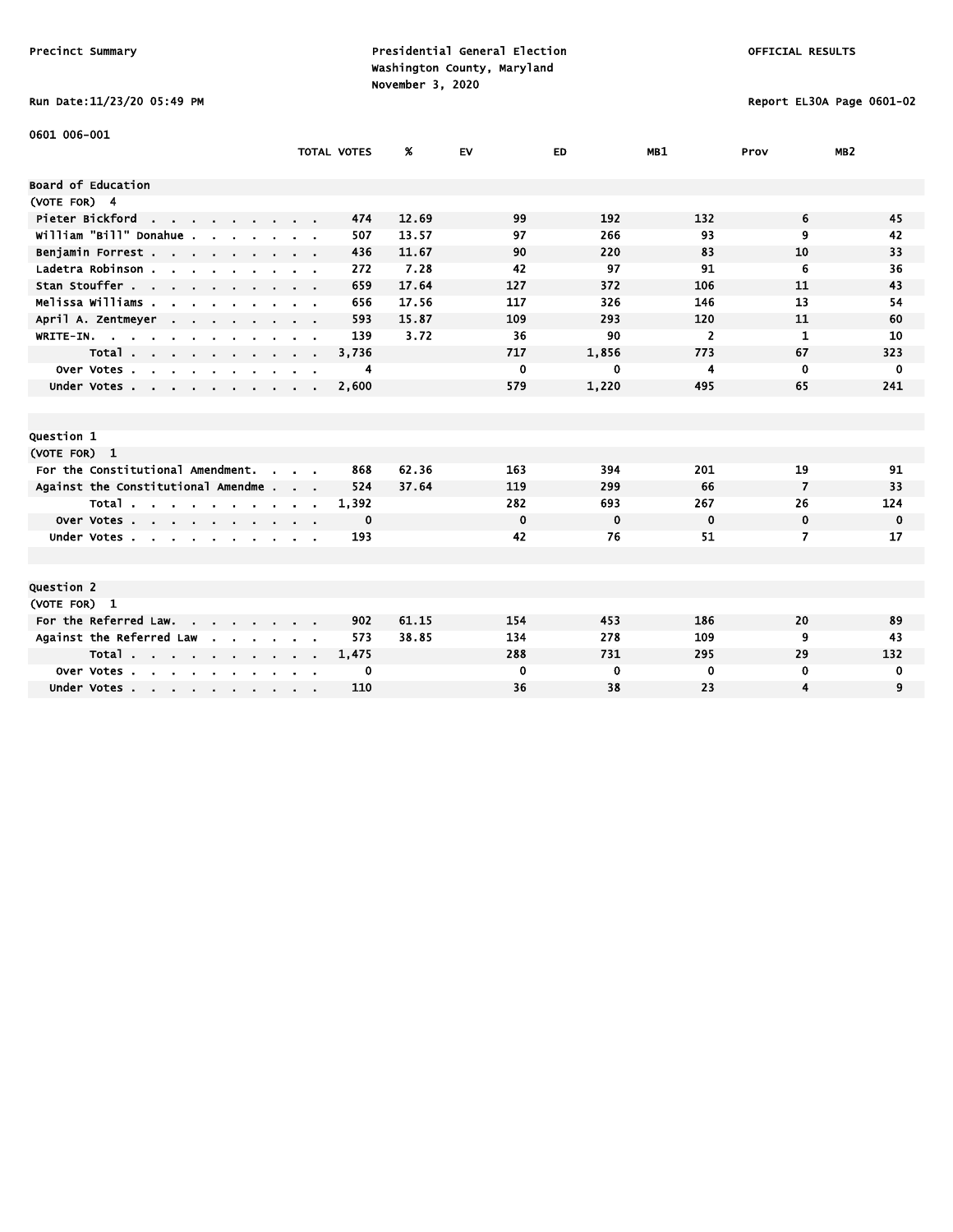Run Date:11/23/20 05:49 PM Report EL30A Page 0602-01

| 0602 006-002                                                                                                             |                                                             |             |       |                |                |                |                |                 |
|--------------------------------------------------------------------------------------------------------------------------|-------------------------------------------------------------|-------------|-------|----------------|----------------|----------------|----------------|-----------------|
|                                                                                                                          |                                                             | TOTAL VOTES | %     | EV             | <b>ED</b>      | MB1            | Prov           | MB <sub>2</sub> |
| REGISTERED VOTERS - TOTAL .                                                                                              |                                                             | 2,591       |       | 355            | 923            | 385            | 40             | 179             |
| BALLOTS CAST - TOTAL.<br>.<br>$\sim$<br>BALLOTS CAST - BLANK.                                                            |                                                             | 1,882       |       | 0              | 0              | 0              | $\mathbf 0$    | $\mathbf 0$     |
| the contract of the contract<br>VOTER TURNOUT - TOTAL                                                                    | $\alpha$ , $\beta$ , $\alpha$                               | 0           | 72.64 |                |                |                |                |                 |
| $\sim$ 10 $\pm$<br>$\mathbf{r} = \mathbf{r} \cdot \mathbf{r}$ .<br>VOTER TURNOUT - BLANK<br>$\sim$<br>$\sim$             |                                                             |             |       |                |                |                |                |                 |
| $\cdot$                                                                                                                  | $\sim$ 100 $\pm$                                            |             |       |                |                |                |                |                 |
| President - Vice Pres                                                                                                    |                                                             |             |       |                |                |                |                |                 |
| (VOTE FOR) 1                                                                                                             |                                                             |             |       |                |                |                |                |                 |
| Trump-Pence (REP).<br>the contract of the contract of<br>$\sim$<br>$\blacksquare$                                        |                                                             | 1,124       | 60.01 | 224            | 723            | 101            | 17             | 59              |
| Biden-Harris (DEM)<br>$\mathbf{r} = \mathbf{r} \cdot \mathbf{r}$<br>$\mathbf{a} = \mathbf{a} \cdot \mathbf{a}$           |                                                             | 703         | 37.53 | 123            | 175            | 273            | 22             | 110             |
| Jorgensen–Cohen (LIB)                                                                                                    | $\mathbf{r} = \mathbf{r} + \mathbf{r}$ , where $\mathbf{r}$ | 30          | 1.60  | 5              | 18             | $\overline{2}$ | $\mathbf 0$    | 5               |
| Hawkins-Walker (GRN).<br>$\mathbf{r}$<br>$\mathbf{r} = \mathbf{r} + \mathbf{r}$ . The $\mathbf{r}$                       | $\sim$ $\sim$                                               | 4           | .21   | $\overline{2}$ | 1              | 1              | 0              | 0               |
| Segal-de Graaf (BAR).<br>$\sim$<br>$\blacksquare$                                                                        | - 1                                                         | 1           | .05   | $\mathbf 0$    | $\mathbf{1}$   | $\mathbf 0$    | $\mathbf 0$    | $\mathbf 0$     |
| $W$ RITE-IN.<br>$\mathbf{r}$                                                                                             | $\alpha$ , $\beta$ , $\alpha$                               | 11          | .59   | 0              | $\overline{2}$ | 5              | 1              | 3               |
| Total<br>$\blacksquare$<br>$\sim$ 100 $\pm$<br>$\sim$<br>$\blacksquare$                                                  | $\sim$                                                      | 1,873       |       | 354            | 920            | 382            | 40             | 177             |
| Over Votes                                                                                                               | $\sim$                                                      | 3           |       | 1              | 1              | 0              | 0              | 1               |
| Under Votes                                                                                                              | <b>Contract Contract</b>                                    | 6           |       | $\mathbf 0$    | $\overline{2}$ | 3              | $\mathbf 0$    | $\mathbf{1}$    |
|                                                                                                                          |                                                             |             |       |                |                |                |                |                 |
| Representative in Congress - 6 Congressional District 6                                                                  |                                                             |             |       |                |                |                |                |                 |
| (VOTE FOR) 1                                                                                                             |                                                             |             |       |                |                |                |                |                 |
| Neil C. Parrott (REP)<br>$\sim$<br>$\mathbf{r} = \mathbf{r} + \mathbf{r}$<br>$\sim$                                      |                                                             | 1,133       | 62.01 | 226            | 715            | 109            | 13             | 70              |
| David J. Trone (DEM). .<br><b>State State</b><br>$\mathbf{r}$                                                            | $\sim$ $\sim$                                               | 665         | 36.40 | 119            | 173            | 252            | 23             | 98              |
| George Gluck (GRN)<br>$\mathbf{r}$<br>$\sim$<br>$\mathbf{r}$<br>$\blacksquare$                                           | $\alpha = 0.1$                                              | 26          | 1.42  | 4              | 10             | $\overline{7}$ | 1              | 4               |
| WRITE-IN.<br>$\mathbf{r}$<br>$\sim$ 10 $\pm$                                                                             |                                                             | 3           | .16   | $\mathbf{1}$   | $\mathbf{1}$   | $\mathbf 0$    | $\mathbf 0$    | 1               |
| Total                                                                                                                    | $\sim 100$ km s $^{-1}$                                     | 1,827       |       | 350            | 899            | 368            | 37             | 173             |
| Over Votes<br>$\blacksquare$                                                                                             |                                                             | 0<br>55     |       | 0<br>5         | 0<br>24        | 0<br>17        | 0<br>3         | $\mathbf 0$     |
| Under Votes                                                                                                              | $\blacksquare$                                              |             |       |                |                |                |                | 6               |
| Judge of the Circuit Court Judicial Circuit 4                                                                            |                                                             |             |       |                |                |                |                |                 |
| (VOTE FOR) 1                                                                                                             |                                                             |             |       |                |                |                |                |                 |
| Andrew F. Wilkinson (JUD)                                                                                                |                                                             | 1,295       | 98.70 | 240            | 635            | 274            | 31             | 115             |
| WRITE-IN.<br>$\sim$<br>$\mathbf{r}$ and $\mathbf{r}$ and $\mathbf{r}$<br>$\sim$ $\sim$<br>$\blacksquare$<br>$\mathbf{r}$ | $\alpha = 0.1$                                              | 17          | 1.30  | 3              | 6              | $\overline{7}$ | $\mathbf 0$    | 1               |
| Total                                                                                                                    |                                                             | 1,312       |       | 243            | 641            | 281            | 31             | 116             |
| Over Votes                                                                                                               |                                                             | 1           |       | 0              | 1              | $\mathbf 0$    | 0              | 0               |
| Under Votes                                                                                                              |                                                             | 569         |       | 112            | 281            | 104            | 9              | 63              |
|                                                                                                                          |                                                             |             |       |                |                |                |                |                 |
| Judge Special Appeals At Large                                                                                           |                                                             |             |       |                |                |                |                |                 |
| (VOTE FOR) 1                                                                                                             |                                                             |             |       |                |                |                |                |                 |
| Yes E. Gregory Wells (JUD).                                                                                              |                                                             | 1,244       | 88.16 | 228            | 602            | 273            | 28             | 113             |
| No E. Gregory Wells $(JUD)$ .                                                                                            |                                                             | 167         | 11.84 | 35             | 86             | 29             | 5              | 12              |
| Total                                                                                                                    |                                                             | 1,411       |       | 263            | 688            | 302            | 33             | 125             |
| Over Votes                                                                                                               |                                                             | $\mathbf 0$ |       | $\mathbf 0$    | $\mathbf 0$    | $\mathbf 0$    | $\mathbf 0$    | $\mathbf 0$     |
| Under Votes                                                                                                              |                                                             | 471         |       | 92             | 235            | 83             | 7              | 54              |
|                                                                                                                          |                                                             |             |       |                |                |                |                |                 |
| Judge Special Appeals Appellate Circuit 3                                                                                |                                                             |             |       |                |                |                |                |                 |
| (VOTE FOR) 1<br>Yes Kathryn Grill Graeff (JUD)                                                                           |                                                             | 1,190       | 86.04 | 221            | 560            | 270            | 27             | 112             |
| No Kathryn Grill Graeff (JUD).                                                                                           |                                                             | 193         | 13.96 | 37             | 108            | 29             | 6              | 13              |
| Total                                                                                                                    |                                                             | 1,383       |       | 258            | 668            | 299            | 33             | 125             |
| Over Votes                                                                                                               |                                                             | 0           |       | $\mathbf 0$    | $\mathbf 0$    | $\mathbf 0$    | $\mathbf 0$    | $\mathbf 0$     |
| Under Votes                                                                                                              |                                                             | 499         |       | 97             | 255            | 86             | $\overline{7}$ | 54              |
|                                                                                                                          |                                                             |             |       |                |                |                |                |                 |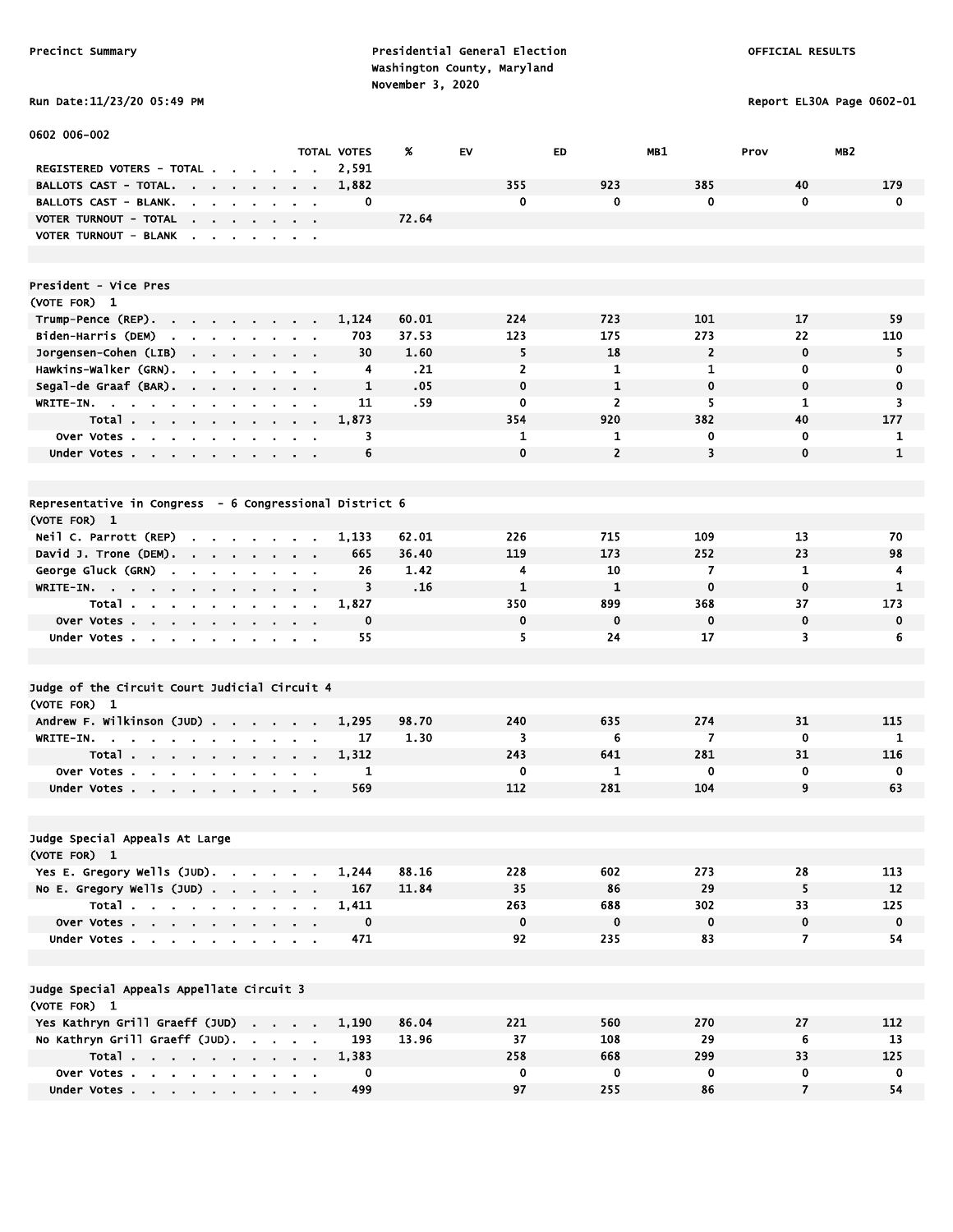# Run Date:11/23/20 05:49 PM Report EL30A Page 0602-02

| 0602 006-002                                                        |                                          |                    |       |           |             |             |             |                 |
|---------------------------------------------------------------------|------------------------------------------|--------------------|-------|-----------|-------------|-------------|-------------|-----------------|
|                                                                     |                                          | <b>TOTAL VOTES</b> | ж     | <b>EV</b> | ED.         | MB1         | Prov        | MB <sub>2</sub> |
| Board of Education                                                  |                                          |                    |       |           |             |             |             |                 |
| (VOTE FOR) 4                                                        |                                          |                    |       |           |             |             |             |                 |
| Pieter Bickford<br><b>Contract</b>                                  |                                          | 594                | 13.10 | 108       | 244         | 161         | 11          | 70              |
| William "Bill" Donahue .                                            |                                          | 683                | 15.07 | 103       | 344         | 162         | 14          | 60              |
| Benjamin Forrest                                                    |                                          | 481                | 10.61 | 86        | 212         | 114         | 15          | 54              |
| Ladetra Robinson.<br>$\mathbf{r}$ and $\mathbf{r}$ and $\mathbf{r}$ |                                          | 390                | 8.60  | 87        | 108         | 133         | 14          | 48              |
| Stan Stouffer                                                       |                                          | 779                | 17.19 | 146       | 424         | 139         | 14          | 56              |
| Melissa Williams .                                                  |                                          | 785                | 17.32 | 160       | 359         | 177         | 19          | 70              |
| April A. Zentmeyer<br><b>Contract</b>                               |                                          | 689                | 15.20 | 137       | 322         | 158         | 11          | 61              |
| WRITE-IN.                                                           |                                          | 132                | 2.91  | 34        | 87          | 6           | $\mathbf 0$ | 5               |
| Total                                                               | $\mathbf{r} = \mathbf{r} + \mathbf{r}$ . | 4,533              |       | 861       | 2,100       | 1,050       | 98          | 424             |
| Over Votes.<br>$\sim$<br>$\sim$ $\sim$ $\sim$ $\sim$                |                                          | 4                  |       | 0         | 0           | 4           | 0           | 0               |
| Under Votes, , , , , , ,                                            |                                          | 2,991              |       | 559       | 1,592       | 486         | 62          | 292             |
|                                                                     |                                          |                    |       |           |             |             |             |                 |
|                                                                     |                                          |                    |       |           |             |             |             |                 |
| Question 1                                                          |                                          |                    |       |           |             |             |             |                 |
| (VOTE FOR) 1                                                        |                                          |                    |       |           |             |             |             |                 |
| For the Constitutional Amendment.<br>$\sim$                         |                                          | 1.127              | 68.26 | 183       | 510         | 289         | 28          | 117             |
| Against the Constitutional Amendme                                  |                                          | 524                | 31.74 | 130       | 296         | 58          | 6           | 34              |
| Total                                                               |                                          | 1,651              |       | 313       | 806         | 347         | 34          | 151             |
| Over Votes                                                          |                                          | 0                  |       | $\bf{0}$  | $\mathbf 0$ | $\mathbf 0$ | 0           | 0               |
| Under Votes                                                         |                                          | 231                |       | 42        | 117         | 38          | 6           | 28              |
|                                                                     |                                          |                    |       |           |             |             |             |                 |
|                                                                     |                                          |                    |       |           |             |             |             |                 |
| Question 2<br>(VOTE FOR) 1                                          |                                          |                    |       |           |             |             |             |                 |
| For the Referred Law.                                               |                                          | 1,239              | 71.54 | 228       | 613         | 259         | 25          | 114             |
| Against the Referred Law                                            |                                          | 493                | 28.46 | 100       | 242         | 96          | 10          | 45              |
| <b>Contract Contract</b><br>Total                                   |                                          | 1,732              |       | 328       | 855         | 355         | 35          | 159             |
| Over Votes                                                          |                                          | 0                  |       | 0         | 0           | 0           | 0           | 0               |
| Under Votes                                                         |                                          | 150                |       | 27        | 68          | 30          | 5           | 20              |
|                                                                     |                                          |                    |       |           |             |             |             |                 |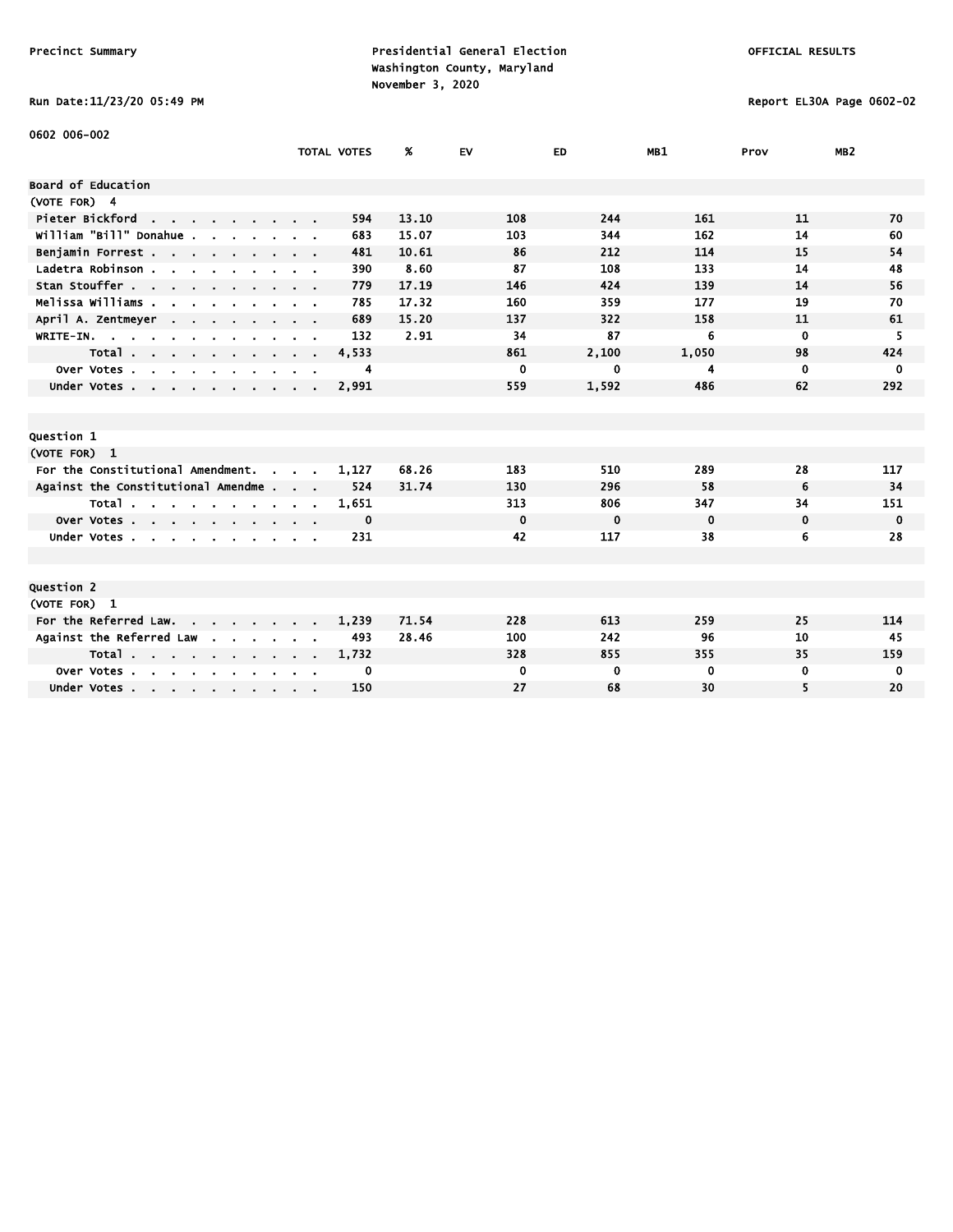Report EL30A Page 0701-01

| <b>KUN DATE:11/23/20 05:49</b> |  |  |
|--------------------------------|--|--|
|--------------------------------|--|--|

| <b>0701 007-001</b>                                                                |                     |                                                    |                    |                  |                |                |                |                         |                |
|------------------------------------------------------------------------------------|---------------------|----------------------------------------------------|--------------------|------------------|----------------|----------------|----------------|-------------------------|----------------|
|                                                                                    |                     |                                                    | <b>TOTAL VOTES</b> | %                | EV             | ED.            | MB1            | MB <sub>2</sub><br>Prov |                |
| REGISTERED VOTERS - TOTAL .<br><b>BALLOTS CAST - TOTAL.</b>                        |                     |                                                    | 2,428              |                  | 317            | 903            | 313            | 30                      | 157            |
| and the state of the state of                                                      | $\sim$<br>$\sim$    |                                                    | 1,720<br>0         |                  | $\mathbf 0$    | 0              | $\mathbf{0}$   | $\mathbf{0}$            | $\mathbf 0$    |
| <b>BALLOTS CAST - BLANK.</b><br>$\sim$                                             | $\sim$              | $\mathbf{r} = \mathbf{r}$                          |                    | 70.84            |                |                |                |                         |                |
| VOTER TURNOUT - TOTAL<br>the company of the company<br>VOTER TURNOUT - BLANK       |                     | $\mathbf{r} = \mathbf{r} + \mathbf{r}$             |                    |                  |                |                |                |                         |                |
|                                                                                    |                     |                                                    |                    |                  |                |                |                |                         |                |
|                                                                                    |                     |                                                    |                    |                  |                |                |                |                         |                |
| President - Vice Pres                                                              |                     |                                                    |                    |                  |                |                |                |                         |                |
| (VOTE FOR) 1                                                                       |                     |                                                    |                    |                  |                |                |                |                         |                |
| Trump-Pence (REP).                                                                 |                     |                                                    | 1,200              | 70.05            | 229            | 762            | 113            | 19                      | 77             |
| Biden-Harris (DEM)<br><b>Contract Contract</b><br>$\mathbf{r} = \mathbf{r}$        | $\sim$              |                                                    | 483                | 28.20            | 85             | 125            | 190            | 11                      | 72             |
| Jorgensen-Cohen (LIB)<br>$\mathbf{r} = \mathbf{r} + \mathbf{r}$ . The $\mathbf{r}$ | $\bullet$<br>$\sim$ | $\mathbf{r} = \mathbf{r}$                          | 17                 | .99              | $\overline{2}$ | 6              | 5              | $\mathbf 0$             | $\overline{4}$ |
| Hawkins-Walker (GRN).<br>$\blacksquare$<br>$\mathbf{r}$<br>$\blacksquare$          | $\blacksquare$      | $\mathbf{r} = \mathbf{r}$                          | 5                  | .29              | $\mathbf{1}$   | 2              | $\overline{2}$ | 0                       | 0              |
| Segal-de Graaf (BAR).                                                              |                     | $\mathbf{r} = \mathbf{r}$                          | $\mathbf 0$        |                  | $\mathbf 0$    | 0              | $\mathbf 0$    | $\mathbf 0$             | $\mathbf 0$    |
| WRITE-IN.                                                                          |                     |                                                    | 8                  | .47              | $\mathbf 0$    | 4              | 1              | 0                       | 3              |
| Total                                                                              |                     | $\sim$ $\sim$                                      | 1,713              |                  | 317            | 899            | 311            | 30                      | 156            |
| Over Votes                                                                         | $\bullet$           |                                                    | 3                  |                  | 0              | $\overline{2}$ | 1              | $\mathbf 0$             | 0              |
| Under Votes                                                                        |                     |                                                    | 4                  |                  | $\mathbf 0$    | $\overline{2}$ | $\mathbf{1}$   | $\mathbf 0$             | $\mathbf{1}$   |
|                                                                                    |                     |                                                    |                    |                  |                |                |                |                         |                |
| Representative in Congress - 6 Congressional District 6                            |                     |                                                    |                    |                  |                |                |                |                         |                |
| (VOTE FOR) 1                                                                       |                     |                                                    |                    |                  |                |                |                |                         |                |
| Neil C. Parrott (REP)<br>$\cdot$ $\cdot$ $\cdot$ $\cdot$                           |                     |                                                    | 1,203              | 71.78            | 228            | 752            | 124            | 14                      | 85             |
| David J. Trone (DEM).                                                              | $\sim$              |                                                    | 460                | 27.45            | 83             | 124            | 177            | 12                      | 64             |
| George Gluck (GRN)<br>$\sim$<br>$\sim$<br>$\mathbf{r}$                             |                     |                                                    | 12                 | .72 <sub>2</sub> | $\mathbf 0$    | 7              | $\overline{2}$ | $\mathbf{1}$            | $\overline{2}$ |
| $WRITE-IN.$                                                                        |                     |                                                    | 1                  | .06              | $\mathbf 0$    | $\mathbf{1}$   | $\mathbf 0$    | $\mathbf 0$             | $\mathbf 0$    |
| Total<br>$\sim$<br>$\mathbf{r}$                                                    | $\blacksquare$      | $\sim$ $\sim$                                      | 1,676              |                  | 311            | 884            | 303            | 27                      | 151            |
| Over Votes                                                                         | $\sim$              | $\sim$ $\sim$                                      | $\mathbf 0$        |                  | $\mathbf 0$    | 0              | $\mathbf 0$    | $\mathbf 0$             | $\mathbf 0$    |
| Under Votes                                                                        |                     |                                                    | 44                 |                  | 6              | 19             | 10             | 3                       | 6              |
|                                                                                    |                     |                                                    |                    |                  |                |                |                |                         |                |
| Judge of the Circuit Court Judicial Circuit 4                                      |                     |                                                    |                    |                  |                |                |                |                         |                |
| (VOTE FOR) 1                                                                       |                     |                                                    |                    |                  |                |                |                |                         |                |
| Andrew F. Wilkinson (JUD)                                                          |                     |                                                    | 1,196              | 99.17            | 217            | 638            | 219            | 17                      | 105            |
| WRITE-IN.                                                                          |                     |                                                    | 10                 | .83              | 1              | 6              | $\mathbf{1}$   | 0                       | $\mathbf{2}$   |
| Total                                                                              | $\sim$<br>$\sim$    |                                                    | 1,206              |                  | 218            | 644            | 220            | 17                      | 107            |
| Over Votes.<br>$\mathbf{a} = \mathbf{a} \cdot \mathbf{a}$ .<br>$\sim$<br>$\bullet$ |                     |                                                    | 0                  |                  | 0              | 0              | 0              | 0                       | 0              |
| Under Votes                                                                        |                     |                                                    | 514                |                  | 99             | 259            | 93             | 13                      | 50             |
|                                                                                    |                     |                                                    |                    |                  |                |                |                |                         |                |
| Judge Special Appeals At Large                                                     |                     |                                                    |                    |                  |                |                |                |                         |                |
| (VOTE FOR) 1                                                                       |                     |                                                    |                    |                  |                |                |                |                         |                |
| Yes E. Gregory Wells (JUD).                                                        |                     |                                                    | 1,161              | 89.58            | 204            | 615            | 225            | 16                      | 101            |
| No E. Gregory Wells (JUD)                                                          |                     |                                                    | 135                | 10.42            | 27             | 80             | 17             | $\overline{2}$          | 9              |
| Total                                                                              |                     |                                                    | 1,296              |                  | 231            | 695            | 242            | 18                      | 110            |
| Over Votes                                                                         |                     | $\sim 100$                                         | $\mathbf 0$        |                  | $\mathbf 0$    | $\mathbf 0$    | $\bf{0}$       | $\pmb{0}$               | $\mathbf 0$    |
| Under Votes                                                                        |                     | $\mathbf{a}$ , and $\mathbf{a}$ , and $\mathbf{a}$ | 424                |                  | 86             | 208            | 71             | 12                      | 47             |
|                                                                                    |                     |                                                    |                    |                  |                |                |                |                         |                |
| Judge Special Appeals Appellate Circuit 3<br>(VOTE FOR) 1                          |                     |                                                    |                    |                  |                |                |                |                         |                |
| Yes Kathryn Grill Graeff (JUD)                                                     |                     |                                                    | 1,141              | 89.49            | 201            | 595            | 230            | 17                      | 98             |
| No Kathryn Grill Graeff (JUD).                                                     |                     |                                                    | 134                | 10.51            | 29             | 81             | 13             | 1                       | 10             |
| Total                                                                              |                     |                                                    | 1,275              |                  | 230            | 676            | 243            | 18                      | 108            |
| Over Votes                                                                         |                     |                                                    | 0                  |                  | $\mathbf 0$    | 0              | $\mathbf 0$    | $\mathbf 0$             | 0              |
| Under Votes                                                                        |                     |                                                    | 445                |                  | 87             | 227            | 70             | 12                      | 49             |
|                                                                                    |                     |                                                    |                    |                  |                |                |                |                         |                |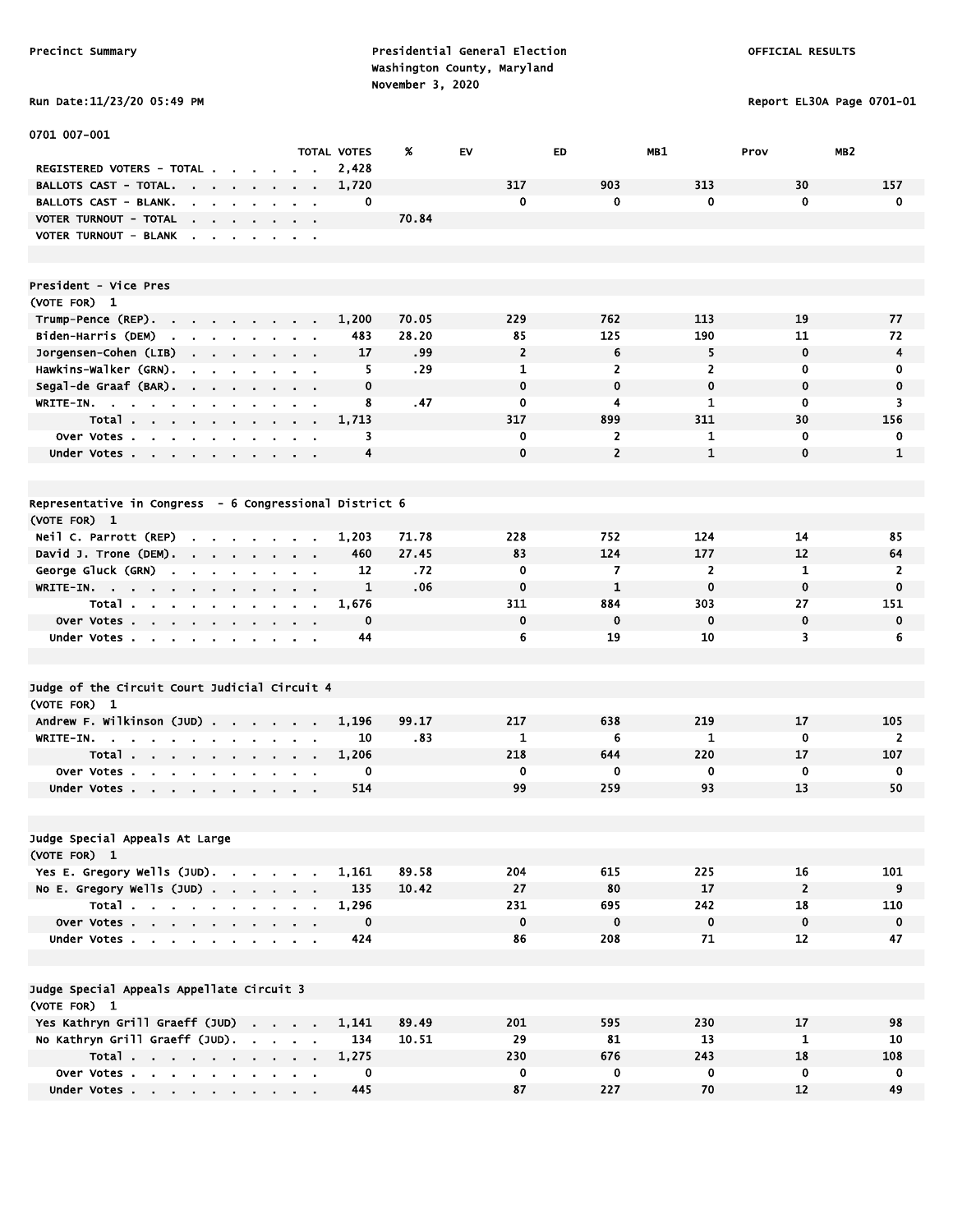Run Date:11/23/20 05:49 PM Report EL30A Page 0701-02

| <b>0701 007-001</b>                                  |                                                           |                    |       |             |             |             |             |                 |
|------------------------------------------------------|-----------------------------------------------------------|--------------------|-------|-------------|-------------|-------------|-------------|-----------------|
|                                                      |                                                           | <b>TOTAL VOTES</b> | %     | <b>EV</b>   | ED          | MB1         | Prov        | MB <sub>2</sub> |
|                                                      |                                                           |                    |       |             |             |             |             |                 |
| Board of Education                                   |                                                           |                    |       |             |             |             |             |                 |
| (VOTE FOR) 4                                         |                                                           |                    |       |             |             |             |             |                 |
| Pieter Bickford<br><b>Contract Contract Contract</b> |                                                           | 676                | 16.13 | 119         | 308         | 165         | 9           | 75              |
| william "Bill" Donahue .                             |                                                           | 532                | 12.69 | 95          | 291         | 102         | 9           | 35              |
| Benjamin Forrest                                     |                                                           | 560                | 13.36 | 91          | 311         | 102         | 8           | 48              |
| Ladetra Robinson                                     |                                                           | 269                | 6.42  | 41          | 115         | 72          | 6           | 35              |
| Stan Stouffer                                        |                                                           | 690                | 16.46 | 122         | 384         | 122         | 9           | 53              |
| Melissa Williams                                     |                                                           | 753                | 17.97 | 125         | 385         | 164         | 13          | 66              |
| April A. Zentmeyer<br>$\sim$ $\sim$                  |                                                           | 621                | 14.82 | 104         | 338         | 120         | 6           | 53              |
| WRITE-IN.                                            |                                                           | 90                 | 2.15  | 13          | 71          | 1           | $\mathbf 0$ | 5               |
| Total<br>$\sim$                                      | $\sim$ $\sim$ $\sim$ $\sim$                               | 4,191              |       | 710         | 2,203       | 848         | 60          | 370             |
| Over Votes<br>$\sim$<br>$\mathbf{r}$<br>$\mathbf{r}$ |                                                           | 12                 |       | 4           | 4           | 0           | $\mathbf 0$ | 4               |
| Under Votes                                          |                                                           | 2,677              |       | 554         | 1,405       | 404         | 60          | 254             |
|                                                      |                                                           |                    |       |             |             |             |             |                 |
|                                                      |                                                           |                    |       |             |             |             |             |                 |
| Question 1                                           |                                                           |                    |       |             |             |             |             |                 |
| (VOTE FOR) 1                                         |                                                           |                    |       |             |             |             |             |                 |
| For the Constitutional Amendment.<br>$\sim$          | $\mathcal{L}^{\text{max}}$ and $\mathcal{L}^{\text{max}}$ | 1,016              | 67.02 | 179         | 510         | 203         | 20          | 104             |
| Against the Constitutional Amendme                   |                                                           | 500                | 32.98 | 106         | 298         | 69          | 3           | 24              |
| Total                                                |                                                           | 1,516              |       | 285         | 808         | 272         | 23          | 128             |
| Over Votes                                           |                                                           | 0                  |       | $\bf{0}$    | $\mathbf 0$ | $\mathbf 0$ | $\mathbf 0$ | 0               |
| Under Votes                                          |                                                           | 204                |       | 32          | 95          | 41          | 7           | 29              |
|                                                      |                                                           |                    |       |             |             |             |             |                 |
|                                                      |                                                           |                    |       |             |             |             |             |                 |
| Question 2                                           |                                                           |                    |       |             |             |             |             |                 |
| (VOTE FOR) 1                                         |                                                           |                    |       |             |             |             |             |                 |
| For the Referred Law.                                |                                                           | 1,006              | 63.27 | 172         | 536         | 191         | 17          | 90              |
| Against the Referred Law<br>$\sim$<br>$\sim 10^{-1}$ |                                                           | 584                | 36.73 | 124         | 304         | 97          | 7           | 52              |
| Total                                                |                                                           | 1,590              |       | 296         | 840         | 288         | 24          | 142             |
| Over Votes<br>$\sim$<br>$\sim$                       |                                                           | 0                  |       | $\mathbf 0$ | $\bf{0}$    | 0           | 0           | 0               |
| Under Votes                                          |                                                           | 130                |       | 21          | 63          | 25          | 6           | 15              |
|                                                      |                                                           |                    |       |             |             |             |             |                 |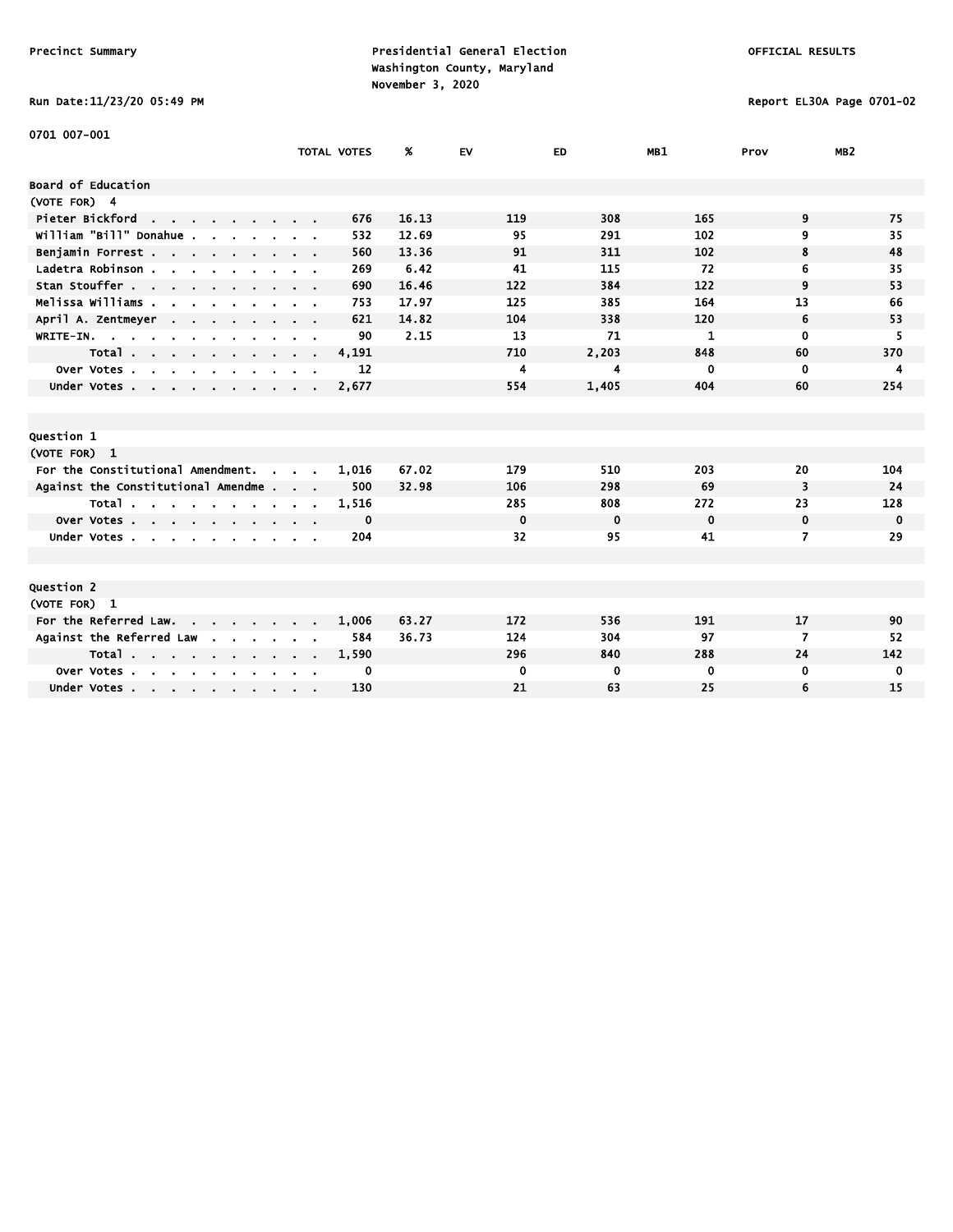# Run Date:11/23/20 05:49 PM Report EL30A Page 0702-01

| 0702 007-002                                                                                        |                                                                                                       |                           |                      |                  |                     |                    |                    |                         |                 |
|-----------------------------------------------------------------------------------------------------|-------------------------------------------------------------------------------------------------------|---------------------------|----------------------|------------------|---------------------|--------------------|--------------------|-------------------------|-----------------|
|                                                                                                     |                                                                                                       |                           | <b>TOTAL VOTES</b>   | %                | EV                  | <b>ED</b>          | MB1                | MB <sub>2</sub><br>Prov |                 |
| REGISTERED VOTERS - TOTAL .<br><b>BALLOTS CAST - TOTAL.</b>                                         |                                                                                                       |                           | 2,065                |                  | 215                 | 789                | 211                | 42                      | 138             |
| the company of the company                                                                          |                                                                                                       |                           | 1,395                |                  |                     | 0                  | 0                  | $\mathbf 0$             |                 |
| BALLOTS CAST - BLANK.<br>the company of the company                                                 |                                                                                                       |                           | 0                    |                  | 0                   |                    |                    |                         | $\mathbf 0$     |
| VOTER TURNOUT - TOTAL<br>the contract of the contract of                                            | $\sim$                                                                                                |                           |                      | 67.55            |                     |                    |                    |                         |                 |
| VOTER TURNOUT - BLANK                                                                               | $\blacksquare$                                                                                        | $\sim$ $\sim$             |                      |                  |                     |                    |                    |                         |                 |
| President - Vice Pres                                                                               |                                                                                                       |                           |                      |                  |                     |                    |                    |                         |                 |
| (VOTE FOR) 1                                                                                        |                                                                                                       |                           |                      |                  |                     |                    |                    |                         |                 |
|                                                                                                     |                                                                                                       |                           | 897                  | 64.49            | 148                 | 617                | 54                 | 24                      | 54              |
| Trump-Pence (REP).<br>the contract of the<br>$\mathbf{r}$                                           |                                                                                                       |                           |                      |                  | 60                  | 158                |                    | 17                      | 79              |
| Biden-Harris (DEM)<br>$\mathbf{r} = \mathbf{r} + \mathbf{r} + \mathbf{r} + \mathbf{r}$<br>$\bullet$ |                                                                                                       |                           | 464                  | 33.36            |                     |                    | 150                |                         |                 |
| Jorgensen-Cohen (LIB)                                                                               |                                                                                                       |                           | 18                   | 1.29             | 3                   | 10                 | $\overline{2}$     | 1                       | $\overline{2}$  |
| Hawkins-Walker (GRN).<br>$\sim$<br>$\sim$<br>$\blacksquare$<br>$\sim$                               |                                                                                                       |                           | 3<br>$\overline{2}$  | .22<br>.14       | 1<br>$\overline{2}$ | 1<br>$\mathbf 0$   | 1<br>$\mathbf{0}$  | 0<br>$\mathbf 0$        | 0               |
| Segal-de Graaf (BAR).<br>$\mathbf{r}$                                                               |                                                                                                       |                           |                      |                  |                     |                    |                    |                         | $\mathbf 0$     |
| WRITE-IN. $\cdots$                                                                                  | $\sim$                                                                                                | $\mathbf{u} = \mathbf{u}$ | 7                    | .50 <sub>1</sub> | 1                   | $\overline{2}$     | $\overline{2}$     | $\mathbf 0$             | 2               |
| Total                                                                                               | $\begin{array}{cccccccccccccc} \bullet & \bullet & \bullet & \bullet & \bullet & \bullet \end{array}$ |                           | 1,391                |                  | 215                 | 788                | 209                | 42                      | 137             |
| Over Votes                                                                                          |                                                                                                       | $\sim$ $\sim$             | 2                    |                  | 0                   | 0                  | $\overline{2}$     | $\mathbf 0$             | 0               |
| Under Votes                                                                                         |                                                                                                       |                           | $\overline{2}$       |                  | $\mathbf 0$         | $\mathbf{1}$       | $\mathbf{0}$       | $\mathbf 0$             | $\mathbf{1}$    |
| Representative in Congress - 6 Congressional District 6                                             |                                                                                                       |                           |                      |                  |                     |                    |                    |                         |                 |
| (VOTE FOR) 1                                                                                        |                                                                                                       |                           |                      |                  |                     |                    |                    |                         |                 |
| Neil C. Parrott (REP)                                                                               |                                                                                                       |                           | 898                  | 65.88            | 152                 | 609                | 61                 | 23                      | 53              |
| $\sim$<br><b>Contract</b><br>David J. Trone (DEM).                                                  |                                                                                                       |                           | 446                  | 32.72            | 59                  | 154                | 142                | 16                      | 75              |
| George Gluck (GRN)                                                                                  | $\sim$                                                                                                |                           | 19                   | 1.39             | $\overline{2}$      | 8                  | 6                  | 1                       | 2               |
| $\mathbf{r}$<br>$\sim$<br>$\sim$<br>$\mathbf{r}$<br>$\bullet$                                       | $\blacksquare$                                                                                        | $\alpha = 0.01$           | $\mathbf 0$          |                  | $\mathbf 0$         | $\mathbf 0$        | $\mathbf 0$        | $\mathbf 0$             | $\bf{0}$        |
| WRITE-IN.                                                                                           | $\mathbf{a}$ , and $\mathbf{a}$ , and $\mathbf{a}$                                                    |                           |                      |                  | 213                 | 771                | 209                | 40                      | 130             |
| Total                                                                                               | <b>Contract Contract Contract</b>                                                                     |                           | 1,363<br>$\mathbf 0$ |                  |                     | $\mathbf 0$        |                    |                         | $\mathbf 0$     |
| Over Votes                                                                                          |                                                                                                       |                           |                      |                  | 0<br>$\overline{2}$ |                    | 0                  | 0                       |                 |
| Under Votes                                                                                         |                                                                                                       |                           | 32                   |                  |                     | 18                 | $\overline{2}$     | $\overline{2}$          | 8               |
| Judge of the Circuit Court Judicial Circuit 4                                                       |                                                                                                       |                           |                      |                  |                     |                    |                    |                         |                 |
|                                                                                                     |                                                                                                       |                           |                      |                  |                     |                    |                    |                         |                 |
| (VOTE FOR) 1<br>Andrew F. Wilkinson (JUD)                                                           |                                                                                                       |                           | 1,012                | 98.83            | 137                 | 597                | 148                | 28                      | 102             |
| WRITE-IN.<br>$\sim$                                                                                 | $\cdots$                                                                                              |                           | 12                   | 1.17             | 3                   | 6                  | 1                  | $\mathbf 0$             | 2               |
| $\sim$<br>$\cdot$<br>$\blacksquare$<br>$\bullet$                                                    | $\blacksquare$                                                                                        |                           | 1,024                |                  | 140                 | 603                | 149                | 28                      | 104             |
| Total                                                                                               | $\mathbf{r} = \mathbf{r} + \mathbf{r}$ , where $\mathbf{r}$                                           |                           | 0                    |                  | 0                   | 0                  | 0                  | $\mathbf 0$             | $\mathbf 0$     |
| Over Votes                                                                                          |                                                                                                       |                           | 371                  |                  | 75                  | 186                | 62                 | 14                      | 34              |
| Under Votes                                                                                         |                                                                                                       |                           |                      |                  |                     |                    |                    |                         |                 |
|                                                                                                     |                                                                                                       |                           |                      |                  |                     |                    |                    |                         |                 |
| Judge Special Appeals At Large<br>(VOTE FOR) 1                                                      |                                                                                                       |                           |                      |                  |                     |                    |                    |                         |                 |
| Yes E. Gregory Wells (JUD).                                                                         |                                                                                                       |                           | 936                  | 86.19            | 124                 | 538                | 149                | 25                      | 100             |
|                                                                                                     |                                                                                                       |                           | 150                  | 13.81            | 24                  | 98                 | 17                 | 5                       | $6\overline{6}$ |
| No E. Gregory Wells $(JUD)$ .                                                                       |                                                                                                       |                           |                      |                  |                     |                    |                    |                         |                 |
| Total                                                                                               |                                                                                                       |                           | 1,086                |                  | 148<br>$\pmb{0}$    | 636<br>$\mathbf 0$ | 166<br>$\mathbf 0$ | 30<br>$\mathbf 0$       | 106             |
| Over Votes                                                                                          |                                                                                                       |                           | $\mathbf 0$          |                  |                     |                    |                    |                         | $\mathbf 0$     |
| Under Votes                                                                                         |                                                                                                       |                           | 309                  |                  | 67                  | 153                | 45                 | $12 \overline{ }$       | 32              |
| Judge Special Appeals Appellate Circuit 3                                                           |                                                                                                       |                           |                      |                  |                     |                    |                    |                         |                 |
| (VOTE FOR) 1                                                                                        |                                                                                                       |                           |                      |                  |                     |                    |                    |                         |                 |
| Yes Kathryn Grill Graeff (JUD)                                                                      |                                                                                                       |                           | 900                  | 84.11            | 115                 | 511                | 151                | 27                      | 96              |
| No Kathryn Grill Graeff (JUD).                                                                      |                                                                                                       |                           | 170                  | 15.89            | 27                  | 117                | 14                 | $\overline{\mathbf{4}}$ | 8               |
| Total                                                                                               |                                                                                                       |                           | 1,070                |                  | 142                 | 628                | 165                | 31                      | 104             |
| Over Votes                                                                                          |                                                                                                       | $\alpha = 0.1$            | 0                    |                  | 0                   | $\bf{0}$           | $\mathbf 0$        | $\mathbf 0$             | $\mathbf 0$     |
| Under Votes                                                                                         |                                                                                                       |                           | 325                  |                  | 73                  | 161                | 46                 | 11                      | 34              |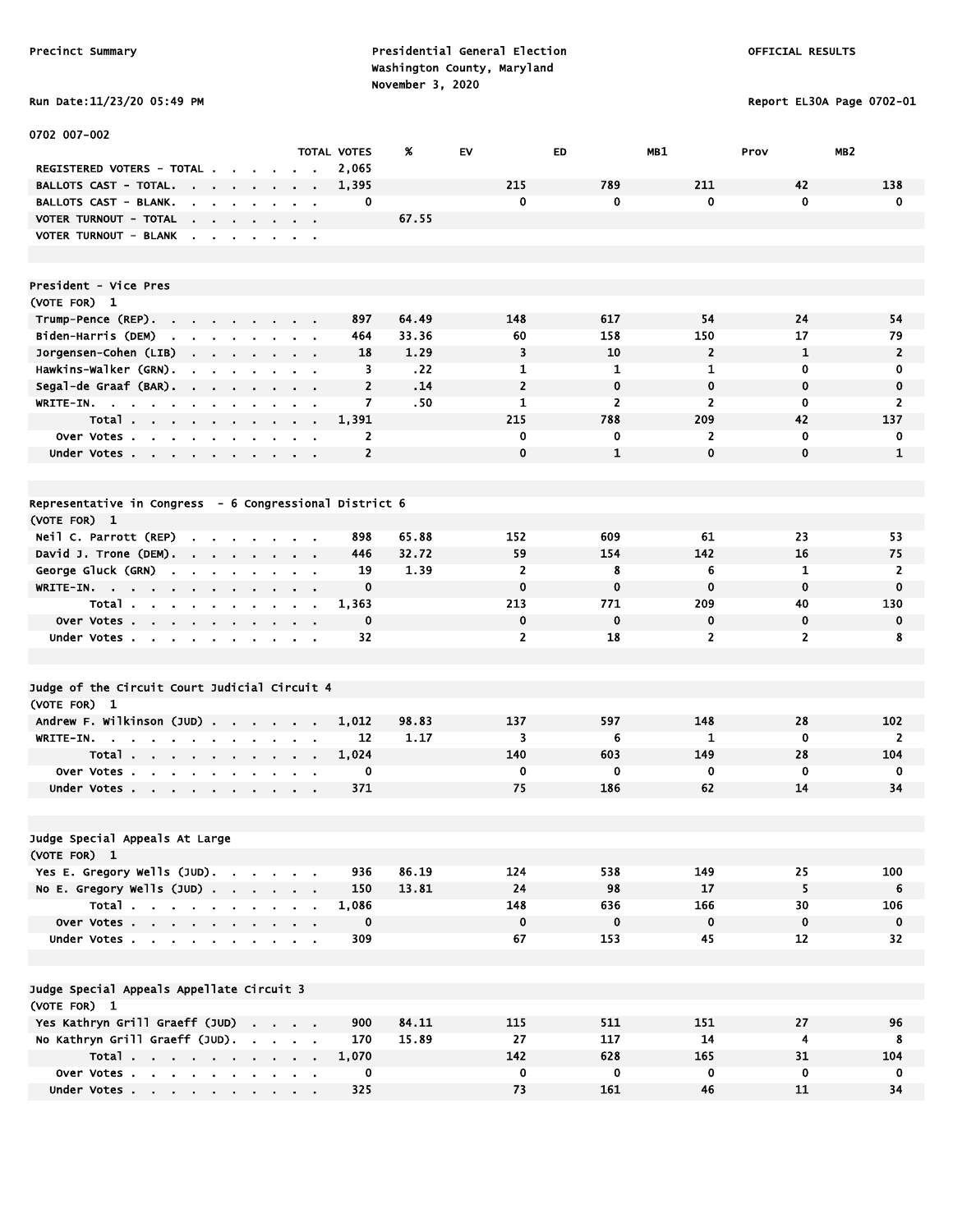Run Date:11/23/20 05:49 PM Report EL30A Page 0702-02

| 0702 007–002                                     |                                          |                    |       |             |             |             |                |                 |
|--------------------------------------------------|------------------------------------------|--------------------|-------|-------------|-------------|-------------|----------------|-----------------|
|                                                  |                                          | <b>TOTAL VOTES</b> | %     | <b>EV</b>   | ED          | MB1         | Prov           | MB <sub>2</sub> |
| <b>Board of Education</b>                        |                                          |                    |       |             |             |             |                |                 |
| (VOTE FOR) 4                                     |                                          |                    |       |             |             |             |                |                 |
| Pieter Bickford<br>the company of the company of |                                          | 458                | 13.20 | 53          | 243         | 105         | $\overline{7}$ | 50              |
| william "Bill" Donahue .                         |                                          | 490                | 14.13 | 59          | 284         | 79          | 16             | 52              |
| Benjamin Forrest                                 |                                          | 467                | 13.46 | 54          | 290         | 65          | 15             | 43              |
| Ladetra Robinson                                 |                                          | 253                | 7.29  | 37          | 120         | 57          | 6              | 33              |
| Stan Stouffer                                    |                                          | 583                | 16.81 | 89          | 347         | 86          | 14             | 47              |
| Melissa Williams                                 |                                          | 647                | 18.65 | 88          | 376         | 109         | 15             | 59              |
| April A. Zentmeyer                               |                                          | 510                | 14.70 | 82          | 285         | 73          | 13             | 57              |
| WRITE-IN.                                        |                                          | 61                 | 1.76  | 11          | 47          | 1           | $\mathbf 0$    | $\overline{2}$  |
| Total                                            | $\mathbf{r} = \mathbf{r} + \mathbf{r}$ . | 3,469              |       | 473         | 1,992       | 575         | 86             | 343             |
| Over Votes<br>$\sim$<br>$\sim$ $\sim$            |                                          | 4                  |       | $\mathbf 0$ | 4           | 0           | 0              | $\mathbf 0$     |
| Under Votes                                      |                                          | 2,107              |       | 387         | 1,160       | 269         | 82             | 209             |
|                                                  |                                          |                    |       |             |             |             |                |                 |
|                                                  |                                          |                    |       |             |             |             |                |                 |
| Question 1                                       |                                          |                    |       |             |             |             |                |                 |
| (VOTE FOR) 1                                     |                                          |                    |       |             |             |             |                |                 |
| For the Constitutional Amendment.<br>$\sim$      |                                          | 814                | 65.59 | 113         | 438         | 145         | 24             | 94              |
| Against the Constitutional Amendme               |                                          | 427                | 34.41 | 81          | 267         | 39          | 12             | 28              |
| Total                                            |                                          | 1,241              |       | 194         | 705         | 184         | 36             | 122             |
| Over Votes                                       |                                          | 0                  |       | $\mathbf 0$ | $\mathbf 0$ | $\mathbf 0$ | $\mathbf 0$    | $\mathbf 0$     |
| Under Votes                                      |                                          | 154                |       | 21          | 84          | 27          | 6              | 16              |
|                                                  |                                          |                    |       |             |             |             |                |                 |
|                                                  |                                          |                    |       |             |             |             |                |                 |
| <b>Question 2</b>                                |                                          |                    |       |             |             |             |                |                 |
| (VOTE FOR) 1                                     |                                          |                    |       |             |             |             |                |                 |
| For the Referred Law.                            |                                          | 910                | 69.41 | 130         | 528         | 139         | 23             | 90              |
| Against the Referred Law<br>$\mathbf{r}$         |                                          | 401                | 30.59 | 73          | 221         | 55          | 14             | 38              |
| Total                                            |                                          | 1,311              |       | 203         | 749         | 194         | 37             | 128             |
| Over Votes<br>$\sim$<br>$\sim$                   |                                          | 0                  |       | 0           | 0           | 0           | 0              | $\mathbf 0$     |
| Under Votes                                      |                                          | 84                 |       | 12          | 40          | 17          | 5              | 10              |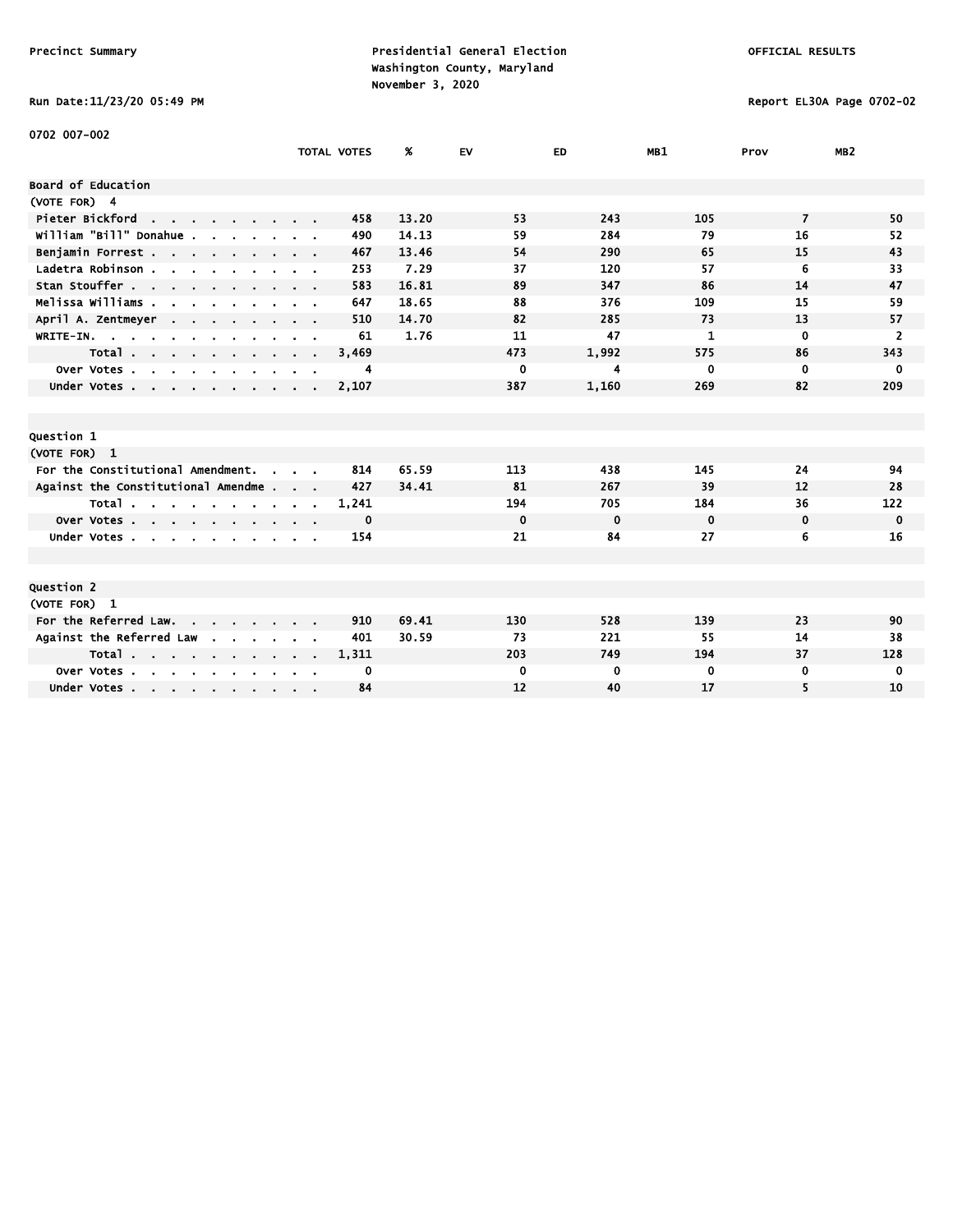# Run Date:11/23/20 05:49 PM Report EL30A Page 0800-01

| 0800 008-000                                                                                         |                                   |                    |       |                |                |              |                         |                 |
|------------------------------------------------------------------------------------------------------|-----------------------------------|--------------------|-------|----------------|----------------|--------------|-------------------------|-----------------|
|                                                                                                      |                                   | <b>TOTAL VOTES</b> | ж     | EV             | <b>ED</b>      | MB1          | Prov                    | MB <sub>2</sub> |
| REGISTERED VOTERS - TOTAL.<br>$\sim$                                                                 |                                   | 1,842              |       |                |                |              |                         |                 |
| BALLOTS CAST - TOTAL.<br>$\sim$<br>$\mathbf{r}$                                                      |                                   | 1,437              |       | 187            | 818            | 279          | 31                      | 122             |
| BALLOTS CAST - BLANK.<br><b>College</b><br>$\mathbf{a}$ , and $\mathbf{a}$ , and $\mathbf{a}$        | $\mathbf{r} = \mathbf{r}$         | 0                  |       | 0              | 0              | 0            | $\mathbf 0$             | $\mathbf 0$     |
| VOTER TURNOUT - TOTAL<br>the company of the company<br>$\sim$                                        |                                   |                    | 78.01 |                |                |              |                         |                 |
| VOTER TURNOUT - BLANK<br>$\sim$                                                                      |                                   |                    |       |                |                |              |                         |                 |
|                                                                                                      |                                   |                    |       |                |                |              |                         |                 |
|                                                                                                      |                                   |                    |       |                |                |              |                         |                 |
| President - Vice Pres                                                                                |                                   |                    |       |                |                |              |                         |                 |
| (VOTE FOR) 1                                                                                         |                                   |                    |       |                |                |              |                         |                 |
| Trump-Pence (REP).                                                                                   |                                   | 950                | 66.39 | 124            | 688            | 70           | 21                      | 47              |
| Biden-Harris (DEM)<br>$\mathbf{r}$ .<br>$\sim 10^{-1}$<br>$\mathbf{a} = \mathbf{a} + \mathbf{a}$     |                                   | 449                | 31.38 | 61             | 117            | 196          | 9                       | 66              |
| Jorgensen–Cohen (LIB)                                                                                |                                   | 18                 | 1.26  | $\mathbf 0$    | 9              | 6            | 1                       | $\overline{2}$  |
| Hawkins-Walker (GRN).<br>$\sim$<br>$\mathbf{r} = \mathbf{r} + \mathbf{r}$ . The $\mathbf{r}$         | $\sim$ $\sim$                     | 9                  | .63   | 1              | 2              | 2            | 0                       | 4               |
| Segal-de Graaf (BAR).<br>$\sim$                                                                      |                                   | $\overline{2}$     | .14   | $\mathbf{1}$   | $\mathbf 0$    | $\mathbf 0$  | $\mathbf 0$             | 1               |
| WRITE-IN.<br>$\sim$                                                                                  | $\mathbf{r}$                      | 3                  | .21   | 0              | 0              | 1            | 0                       | 2               |
| Total .<br>$\sim$<br>$\sim$<br>$\cdot$                                                               | $\blacksquare$                    | 1,431              |       | 187            | 816            | 275          | 31                      | 122             |
| Over Votes.<br>$\sim$<br>$\blacksquare$                                                              | $\sim$                            | 3                  |       | 0              | 0              | 3            | $\mathbf 0$             | 0               |
| Under Votes<br>$\sim$                                                                                | <b>Contract Contract</b>          | 3                  |       | $\mathbf{0}$   | $\overline{2}$ | $\mathbf{1}$ | $\mathbf 0$             | $\mathbf 0$     |
|                                                                                                      |                                   |                    |       |                |                |              |                         |                 |
|                                                                                                      |                                   |                    |       |                |                |              |                         |                 |
| Representative in Congress - 6 Congressional District 6                                              |                                   |                    |       |                |                |              |                         |                 |
| (VOTE FOR) 1                                                                                         |                                   |                    |       |                |                |              |                         |                 |
| Neil C. Parrott (REP)<br><b>Contract</b><br>$\mathbf{r} = \mathbf{r} + \mathbf{r}$ .                 | <b>Contract Contract Contract</b> | 966                | 68.80 | 127            | 684            | 85           | 19                      | 51              |
| David J. Trone (DEM).<br>$\sim$                                                                      | $\sim$ $\sim$                     | 422                | 30.06 | 57             | 113            | 181          | 11                      | 60              |
| George Gluck (GRN)<br><b>Contract Contract</b><br>$\mathbf{r}$<br>$\sim 10^{-1}$<br>$\sim$<br>$\sim$ | $\alpha$ , $\alpha$ , $\alpha$    | 16                 | 1.14  | 1              | 8              | 3            | $\mathbf 0$             | 4               |
| WRITE-IN.<br>$\mathbf{r}$<br>$\bullet$                                                               | $\mathbf{r} = \mathbf{r}$         | 0                  |       | $\mathbf 0$    | $\mathbf 0$    | $\mathbf 0$  | $\mathbf 0$             | $\mathbf 0$     |
| Total<br>$\blacksquare$                                                                              | $\sim$                            | 1,404              |       | 185            | 805            | 269          | 30                      | 115             |
| Over Votes<br>$\sim 10^{-11}$<br>$\blacksquare$                                                      |                                   | 0                  |       | $\mathbf 0$    | $\mathbf 0$    | $\mathbf 0$  | $\mathbf 0$             | $\mathbf 0$     |
| Under Votes                                                                                          |                                   | 33                 |       | $\overline{2}$ | 13             | 10           | $\mathbf{1}$            | $\overline{7}$  |
|                                                                                                      |                                   |                    |       |                |                |              |                         |                 |
|                                                                                                      |                                   |                    |       |                |                |              |                         |                 |
| Judge of the Circuit Court Judicial Circuit 4                                                        |                                   |                    |       |                |                |              |                         |                 |
| (VOTE FOR) 1                                                                                         |                                   |                    |       |                |                |              |                         |                 |
| Andrew F. Wilkinson (JUD)                                                                            |                                   | 932                | 98.94 | 116            | 560            | 182          | 19                      | 55              |
| WRITE-IN.<br>$\sim$ $\sim$ $\sim$<br>$\sim$<br>$\mathbf{r}$                                          | $\sim$ $\sim$                     | 10                 | 1.06  | $\overline{2}$ | 5<br>565       | 3            | $\mathbf 0$             | 0               |
| Total                                                                                                |                                   | 942                |       | 118            |                | 185          | 19                      | 55              |
| Over Votes                                                                                           |                                   | 0<br>495           |       | 0<br>69        | 0<br>253       | 0<br>94      | 0<br>12                 | 0<br>67         |
| Under Votes<br>$\blacksquare$                                                                        |                                   |                    |       |                |                |              |                         |                 |
|                                                                                                      |                                   |                    |       |                |                |              |                         |                 |
| Judge Special Appeals At Large                                                                       |                                   |                    |       |                |                |              |                         |                 |
| (VOTE FOR) 1                                                                                         |                                   |                    |       |                |                |              |                         |                 |
| Yes E. Gregory Wells (JUD).                                                                          |                                   | 871                | 84.15 | 108            | 524            | 168          | 17                      | 54              |
| No E. Gregory Wells (JUD)                                                                            |                                   | 164                | 15.85 | 23             | 93             | 32           | $\overline{2}$          | 14              |
| Total                                                                                                |                                   | 1,035              |       | 131            | 617            | 200          | 19                      | 68              |
| Over Votes                                                                                           |                                   | $\mathbf 0$        |       | $\mathbf 0$    | $\bf{0}$       | $\bf{0}$     | $\mathbf 0$             | $\mathbf 0$     |
| Under Votes                                                                                          |                                   | 402                |       | 56             | 201            | 79           | 12                      | 54              |
|                                                                                                      |                                   |                    |       |                |                |              |                         |                 |
|                                                                                                      |                                   |                    |       |                |                |              |                         |                 |
| Judge Special Appeals Appellate Circuit 3                                                            |                                   |                    |       |                |                |              |                         |                 |
| (VOTE FOR) 1                                                                                         |                                   |                    |       |                |                |              |                         |                 |
| Yes Kathryn Grill Graeff (JUD)                                                                       |                                   | 853                | 83.46 | 111            | 499            | 170          | 17                      | 56              |
| No Kathryn Grill Graeff (JUD).                                                                       |                                   | 169                | 16.54 | 20             | 107            | 27           | $\overline{\mathbf{3}}$ | 12              |
| Total                                                                                                |                                   | 1,022              |       | 131            | 606            | 197          | 20                      | 68              |
| Over Votes                                                                                           |                                   | 1                  |       | $\mathbf 0$    | $\mathbf{1}$   | $\mathbf 0$  | $\mathbf 0$             | $\mathbf 0$     |
| Under Votes                                                                                          |                                   | 414                |       | 56             | 211            | 82           | 11                      | 54              |
|                                                                                                      |                                   |                    |       |                |                |              |                         |                 |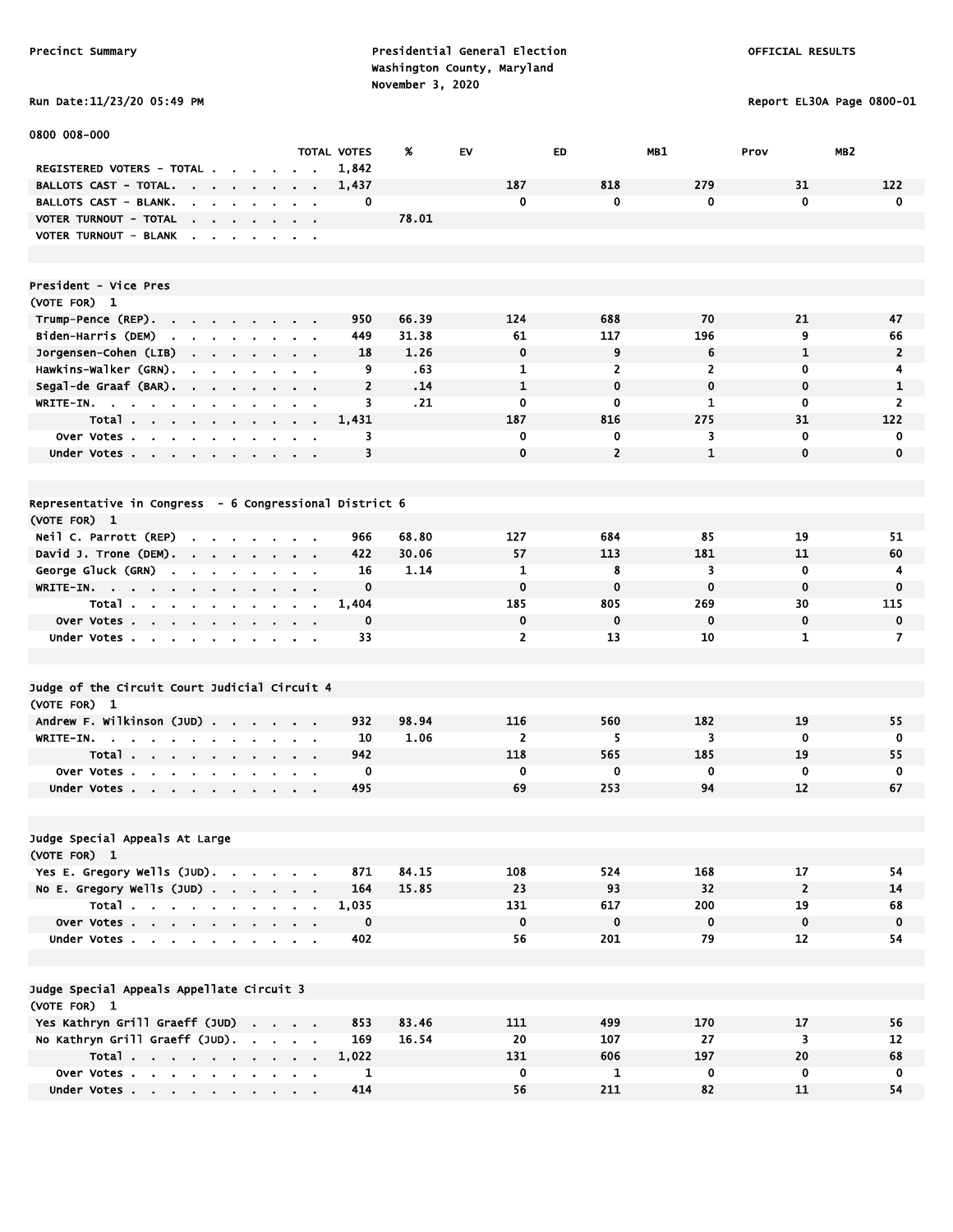# Run Date:11/23/20 05:49 PM Report EL30A Page 0800-02

| 0800 008-000                                       |                    |              |             |             |             |                |                 |
|----------------------------------------------------|--------------------|--------------|-------------|-------------|-------------|----------------|-----------------|
|                                                    | <b>TOTAL VOTES</b> | %            | <b>EV</b>   | ED          | MB1         | Prov           | MB <sub>2</sub> |
| Board of Education                                 |                    |              |             |             |             |                |                 |
| (VOTE FOR) 4                                       |                    |              |             |             |             |                |                 |
| Pieter Bickford<br>the contract of the contract of |                    | 11.83<br>410 | 55          | 209         | 102         | 8              | 36              |
| william "Bill" Donahue.                            |                    | 13.10<br>454 | 61          | 241         | 106         | 8              | 38              |
| Benjamin Forrest                                   |                    | 357<br>10.30 | 49          | 192         | 77          | 10             | 29              |
| Ladetra Robinson                                   |                    | 273<br>7.88  | 31          | 104         | 100         | 5              | 33              |
| Stan Stouffer                                      |                    | 623<br>17.97 | 70          | 426         | 80          | 10             | 37              |
| Melissa Williams .<br>$\mathbf{r}$                 |                    | 17.43<br>604 | 74          | 346         | 133         | 10             | 41              |
| April A. Zentmeyer<br><b>Contract</b>              |                    | 18.23<br>632 | 68          | 403         | 104         | 15             | 42              |
| WRITE-IN.                                          |                    | 113<br>3.26  | 19          | 79          | 9           | $\mathbf 0$    | 6               |
| Total<br>$\mathbf{r}$ .                            | 3,466              |              | 427         | 2,000       | 711         | 66             | 262             |
| Over Votes<br>$\sim$                               |                    | 4            | 0           | 0           | 0           | $\mathbf 0$    | 4               |
| Under Votes                                        | 2,278              |              | 321         | 1,272       | 405         | 58             | 222             |
|                                                    |                    |              |             |             |             |                |                 |
|                                                    |                    |              |             |             |             |                |                 |
| Question 1                                         |                    |              |             |             |             |                |                 |
| (VOTE FOR) 1                                       |                    |              |             |             |             |                |                 |
| For the Constitutional Amendment.                  |                    | 732<br>59.37 | 88          | 395         | 172         | 17             | 60              |
| Against the Constitutional Amendme                 |                    | 501<br>40.63 | 75          | 315         | 65          | $\overline{7}$ | 39              |
| Total                                              | 1,233              |              | 163         | 710         | 237         | 24             | 99              |
| Over Votes                                         |                    | 0            | $\mathbf 0$ | $\mathbf 0$ | $\mathbf 0$ | $\mathbf 0$    | 0               |
| Under Votes                                        |                    | 204          | 24          | 108         | 42          | 7              | 23              |
|                                                    |                    |              |             |             |             |                |                 |
|                                                    |                    |              |             |             |             |                |                 |
| Question 2                                         |                    |              |             |             |             |                |                 |
| (VOTE FOR) 1                                       |                    |              |             |             |             |                |                 |
| For the Referred Law.                              |                    | 60.27<br>801 | 98          | 461         | 157         | 17             | 68              |
| Against the Referred Law                           |                    | 39.73<br>528 | 79          | 298         | 105         | 10             | 36              |
| Total                                              | 1,329              |              | 177         | 759         | 262         | 27             | 104             |
| Over Votes.<br>$\sim$ $\sim$<br>$\sim$             |                    | 0            | $\mathbf 0$ | 0           | 0           | 0              | 0               |
| Under Votes                                        |                    | 108          | 10          | 59          | 17          | 4              | 18              |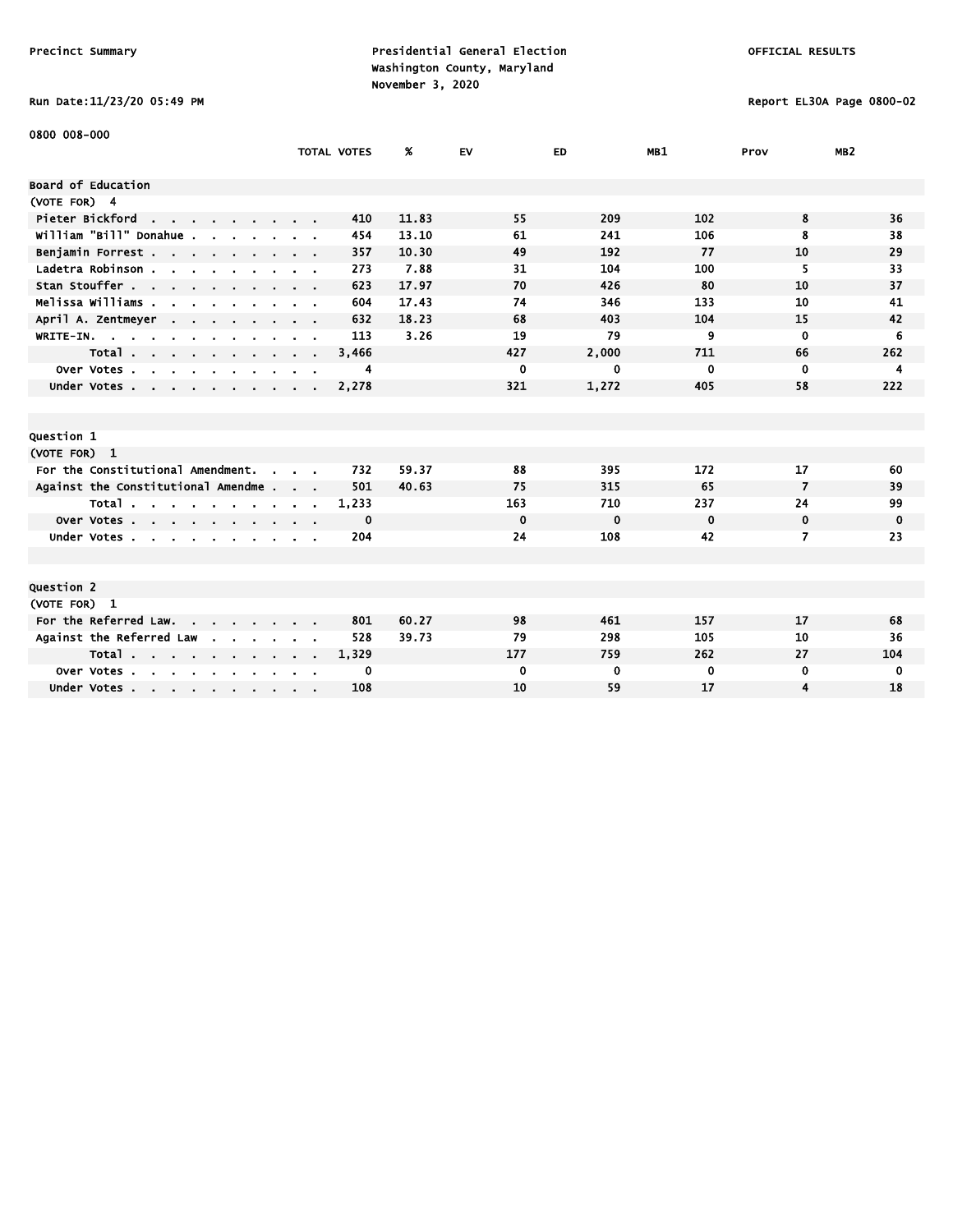#### Run Date:11/23/20 05:49 PM Report EL30A Page 0900-01

| 0900 009-000                                                                                                                |                                                                                                       |                    |       |                |                |                |                |                 |
|-----------------------------------------------------------------------------------------------------------------------------|-------------------------------------------------------------------------------------------------------|--------------------|-------|----------------|----------------|----------------|----------------|-----------------|
|                                                                                                                             |                                                                                                       | <b>TOTAL VOTES</b> | %     | EV             | <b>ED</b>      | MB1            | Prov           | MB <sub>2</sub> |
| REGISTERED VOTERS - TOTAL.                                                                                                  |                                                                                                       | 2,093              |       |                |                |                |                |                 |
| BALLOTS CAST - TOTAL.<br><b>Contract</b><br>$\sim$ 100 $\sim$ 100 $\sim$<br>$\blacksquare$                                  |                                                                                                       | 1,576              |       | 429            | 545            | 411            | 32             | 159             |
| BALLOTS CAST - BLANK.<br>$\mathbf{r}$<br>$\mathbf{r}$                                                                       |                                                                                                       | 0                  |       | 0              | 0              | $\mathbf 0$    | $\mathbf 0$    | $\mathbf 0$     |
| VOTER TURNOUT - TOTAL<br>$\cdot$<br>$\mathbf{r} = \mathbf{r} + \mathbf{r}$ .                                                |                                                                                                       |                    | 75.30 |                |                |                |                |                 |
| <b>VOTER TURNOUT - BLANK</b><br>$\mathbf{r}$<br>$\overline{\phantom{a}}$<br>$\sim$<br>$\sim$<br>$\cdot$                     | $\mathbf{r} = \mathbf{r}$                                                                             |                    |       |                |                |                |                |                 |
|                                                                                                                             |                                                                                                       |                    |       |                |                |                |                |                 |
|                                                                                                                             |                                                                                                       |                    |       |                |                |                |                |                 |
| President - Vice Pres                                                                                                       |                                                                                                       |                    |       |                |                |                |                |                 |
| (VOTE FOR) 1                                                                                                                |                                                                                                       |                    |       |                |                |                |                |                 |
| Trump-Pence (REP).<br>$\mathbf{r}$<br>$\mathbf{r}$                                                                          |                                                                                                       | 960                | 61.42 | 316            | 437            | 117            | 18             | 72              |
| Biden-Harris (DEM)<br>$\sim$<br>$\sim 10^{-11}$<br>$\mathbf{a}$ , $\mathbf{a}$ , $\mathbf{a}$ , $\mathbf{a}$ , $\mathbf{a}$ |                                                                                                       | 573                | 36.66 | 106            | 95             | 281            | 14             | 77              |
| Jorgensen-Cohen (LIB)                                                                                                       | $\mathbf{r} = \mathbf{r} + \mathbf{r}$ .                                                              | 20                 | 1.28  | 4              | 10             | $\overline{2}$ | $\mathbf 0$    | 4               |
| Hawkins-Walker (GRN).<br>$\sim$<br>$\sim$                                                                                   |                                                                                                       | 3                  | . 19  | $\overline{2}$ | 1              | 0              | 0              | 0               |
| Segal-de Graaf (BAR).<br>$\sim$<br>$\mathbf{r}$ .                                                                           | $\bullet$                                                                                             | $\mathbf 0$        |       | $\mathbf 0$    | $\mathbf 0$    | $\mathbf 0$    | $\mathbf 0$    | $\mathbf 0$     |
| WRITE-IN. .<br>$\mathbf{a} = \mathbf{a} \cdot \mathbf{a}$<br>$\sim$<br>$\sim$<br>$\blacksquare$<br>$\bullet$<br>$\bullet$   | $\bullet$<br>$\sim$ 10 $\pm$                                                                          | 7                  | . 45  | 0              | 0              | 3              | $\mathbf 0$    | 4               |
| Total                                                                                                                       | $\begin{array}{cccccccccccccc} \bullet & \bullet & \bullet & \bullet & \bullet & \bullet \end{array}$ | 1,563              |       | 428            | 543            | 403            | 32             | 157             |
| Over Votes<br>$\sim$ 100 $\pm$                                                                                              | $\sim$ 100 $\pm$                                                                                      | 4                  |       | 1              | 1              | 2              | $\mathbf 0$    | 0               |
| Under Votes<br>$\sim 100$                                                                                                   | $\mathbf{a}$ , $\mathbf{a}$ , $\mathbf{a}$ , $\mathbf{a}$                                             | 9                  |       | $\mathbf 0$    | $\mathbf{1}$   | 6              | $\mathbf 0$    | $\overline{2}$  |
|                                                                                                                             |                                                                                                       |                    |       |                |                |                |                |                 |
|                                                                                                                             |                                                                                                       |                    |       |                |                |                |                |                 |
| Representative in Congress - 6 Congressional District 6<br>(VOTE FOR) 1                                                     |                                                                                                       |                    |       |                |                |                |                |                 |
| Neil C. Parrott (REP)<br>$\blacksquare$<br>$\sim$ $\sim$                                                                    |                                                                                                       | 979                | 63.57 | 312            | 434            | 134            | 16             | 83              |
| David J. Trone (DEM).<br>$\mathbf{r} = \mathbf{r} + \mathbf{r}$ .                                                           |                                                                                                       | 548                | 35.58 | 106            | 95             | 263            | 15             | 69              |
| $\sim$<br>George Gluck (GRN)                                                                                                | $\mathbf{r}$<br>$\sim$ $\sim$                                                                         | 12                 | .78   | 4              | 3              | 5.             | $\mathbf 0$    | $\mathbf 0$     |
| $\blacksquare$<br>$\blacksquare$<br>$\blacksquare$<br>$\blacksquare$<br>$\blacksquare$                                      | $\bullet$<br>$\sim$ 10 $\pm$                                                                          | $\mathbf{1}$       | .06   | $\mathbf 0$    | $\mathbf{1}$   | $\mathbf 0$    | $\mathbf 0$    | $\mathbf 0$     |
| WRITE-IN.<br>Total                                                                                                          | $\mathbf{u} = \mathbf{u} \cdot \mathbf{u}$<br>$\sim 100$                                              | 1,540              |       | 422            | 533            | 402            | 31             | 152             |
| $\sim$ 10 $\pm$<br>Over Votes                                                                                               | $\mathbf{r} = \mathbf{r} + \mathbf{r}$ .                                                              | $\mathbf 0$        |       | $\mathbf 0$    | $\mathbf{0}$   | $\mathbf 0$    | $\mathbf 0$    | 0               |
|                                                                                                                             | $\bullet$<br>$\sim$                                                                                   | 36                 |       | $\overline{ }$ | 12             | 9              | 1              | $\overline{7}$  |
| Under Votes<br>$\sim$<br>$\bullet$                                                                                          | $\sim$ $\sim$                                                                                         |                    |       |                |                |                |                |                 |
|                                                                                                                             |                                                                                                       |                    |       |                |                |                |                |                 |
| Judge of the Circuit Court Judicial Circuit 4                                                                               |                                                                                                       |                    |       |                |                |                |                |                 |
| (VOTE FOR) 1                                                                                                                |                                                                                                       |                    |       |                |                |                |                |                 |
| Andrew F. Wilkinson (JUD).<br>$\mathbf{a}$ , $\mathbf{a}$ , $\mathbf{a}$                                                    | $\sim$<br>$\mathbf{r}=\mathbf{r}$                                                                     | 1,145              | 99.39 | 309            | 405            | 304            | 24             | 103             |
| WRITE-IN.<br>$\sim$<br>$\blacksquare$                                                                                       |                                                                                                       | 7                  | .61   | $\overline{2}$ | $\overline{2}$ | 1              | $\mathbf 0$    | $\overline{2}$  |
| Total                                                                                                                       | $\sim 100$<br>$\sim$ 10 $\pm$                                                                         | 1.152              |       | 311            | 407            | 305            | 24             | 105             |
| Over Votes.<br>$\sim$ 100 $\sim$<br><b>College</b><br>$\sim$                                                                |                                                                                                       | 1                  |       | 1              | $\mathbf 0$    | $\mathbf 0$    | 0              | 0               |
| Under Votes                                                                                                                 | $\sim$ $\sim$                                                                                         | 423                |       | 117            | 138            | 106            | 8              | 54              |
|                                                                                                                             |                                                                                                       |                    |       |                |                |                |                |                 |
|                                                                                                                             |                                                                                                       |                    |       |                |                |                |                |                 |
| Judge Special Appeals At Large                                                                                              |                                                                                                       |                    |       |                |                |                |                |                 |
| (VOTE FOR) 1                                                                                                                |                                                                                                       |                    |       |                |                |                |                |                 |
| Yes E. Gregory Wells (JUD).                                                                                                 |                                                                                                       | 1,098              | 91.20 | 291            | 385            | 300            | 23             | 99              |
| No E. Gregory Wells $(JUD)$ .                                                                                               |                                                                                                       | 106                | 8.80  | 29             | 53             | 18             | $\mathbf 0$    | 6               |
| Total                                                                                                                       |                                                                                                       | 1,204              |       | 320            | 438            | 318            | 23             | 105             |
| Over Votes                                                                                                                  |                                                                                                       | $\mathbf 0$        |       | $\mathbf 0$    | $\mathbf 0$    | $\mathbf 0$    | $\mathbf 0$    | $\mathbf 0$     |
| Under Votes                                                                                                                 |                                                                                                       | 372                |       | 109            | 107            | 93             | 9              | 54              |
|                                                                                                                             |                                                                                                       |                    |       |                |                |                |                |                 |
| Judge Special Appeals Appellate Circuit 3                                                                                   |                                                                                                       |                    |       |                |                |                |                |                 |
| (VOTE FOR) 1                                                                                                                |                                                                                                       |                    |       |                |                |                |                |                 |
| Yes Kathryn Grill Graeff (JUD)                                                                                              |                                                                                                       | 1,053              | 88.94 | 276            | 370            | 292            | 21             | 94              |
| No Kathryn Grill Graeff (JUD).                                                                                              |                                                                                                       | 131                | 11.06 | 39             | 58             | 24             | $\overline{2}$ | 8               |
| Total                                                                                                                       |                                                                                                       | 1,184              |       | 315            | 428            | 316            | 23             | 102             |
| Over Votes                                                                                                                  | <b>Contract Contract</b>                                                                              | 0                  |       | $\mathbf 0$    | 0              | $\mathbf 0$    | $\mathbf 0$    | $\mathbf 0$     |
| Under Votes                                                                                                                 |                                                                                                       | 392                |       | 114            | 117            | 95             | 9              | 57              |
|                                                                                                                             |                                                                                                       |                    |       |                |                |                |                |                 |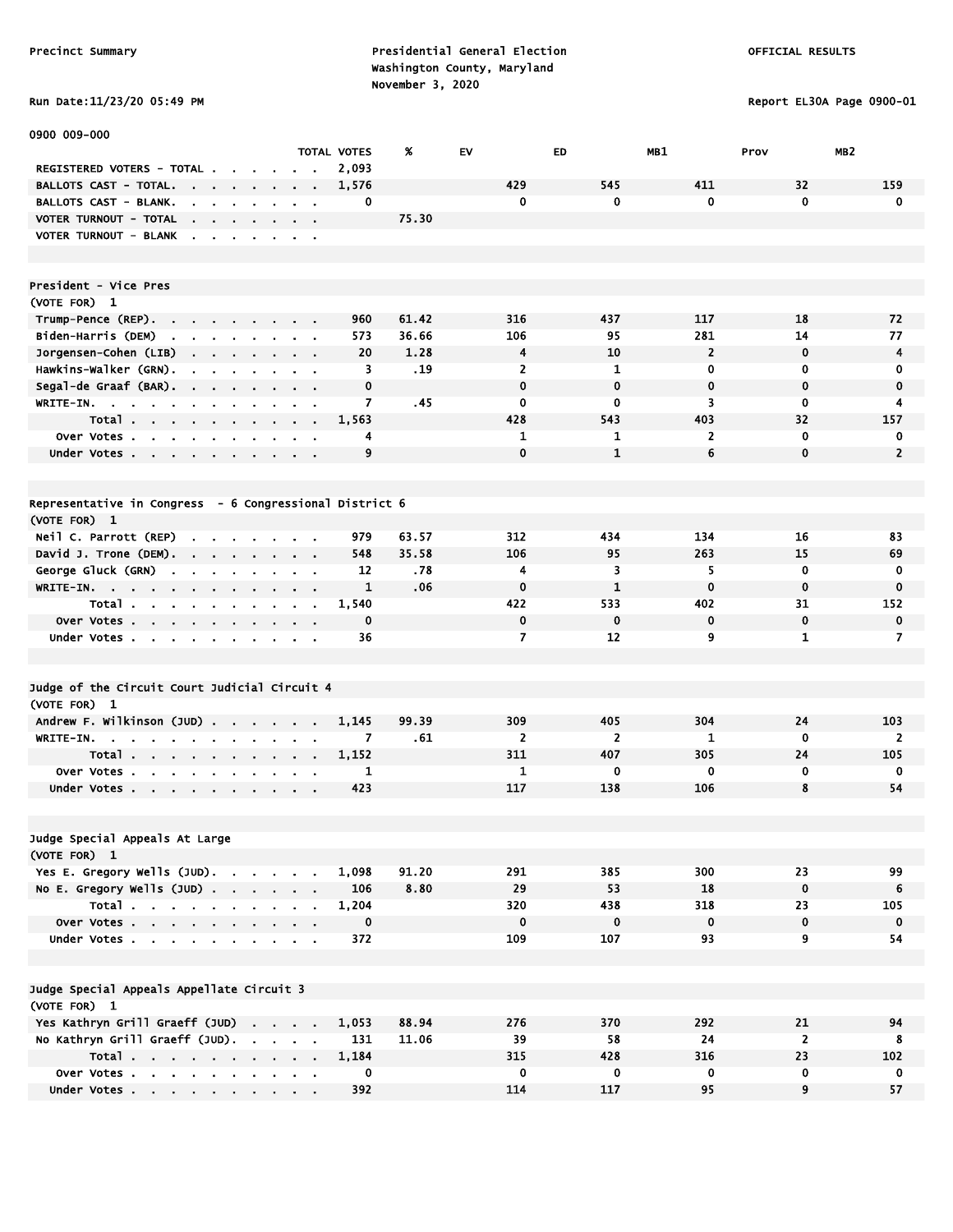# Run Date:11/23/20 05:49 PM Report EL30A Page 0900-02

| 0900 009-000                                          |                    |       |             |       |             |                |                 |
|-------------------------------------------------------|--------------------|-------|-------------|-------|-------------|----------------|-----------------|
|                                                       | <b>TOTAL VOTES</b> | %     | EV          | ED    | MB1         | Prov           | MB <sub>2</sub> |
| Board of Education                                    |                    |       |             |       |             |                |                 |
| (VOTE FOR) 4                                          |                    |       |             |       |             |                |                 |
| Pieter Bickford<br>the contract of the contract of    | 729                | 18.29 | 201         | 217   | 227         | 15             | 69              |
| william "Bill" Donahue .                              | 501                | 12.57 | 137         | 177   | 126         | 11             | 50              |
| Benjamin Forrest                                      | 530                | 13.30 | 128         | 197   | 137         | 12             | 56              |
| Ladetra Robinson                                      | 292                | 7.33  | 68          | 67    | 115         | 3              | 39              |
| Stan Stouffer                                         | 653                | 16.39 | 189         | 253   | 146         | 10             | 55              |
| Melissa Williams .<br>$\sim$                          | 641                | 16.09 | 179         | 201   | 186         | 9              | 66              |
| April A. Zentmeyer<br><b>Contract Contract</b>        | 559                | 14.03 | 167         | 192   | 141         | 6              | 53              |
| WRITE-IN.                                             | 80                 | 2.01  | 32          | 40    | 1           | $\mathbf{0}$   | 7               |
| Total                                                 | 3,985              |       | 1,101       | 1,344 | 1,079       | 66             | 395             |
| Over Votes<br>$\sim$                                  | 4                  |       | 4           | 0     | 0           | 0              | 0               |
| Under Votes                                           | 2,315              |       | 611         | 836   | 565         | 62             | 241             |
|                                                       |                    |       |             |       |             |                |                 |
|                                                       |                    |       |             |       |             |                |                 |
| Question 1                                            |                    |       |             |       |             |                |                 |
| (VOTE FOR) 1                                          |                    |       |             |       |             |                |                 |
| For the Constitutional Amendment.                     | 899                | 65.81 | 241         | 267   | 270         | 22             | 99              |
| Against the Constitutional Amendme                    | 467                | 34.19 | 135         | 209   | 81          | 6              | 36              |
| Total                                                 | 1,366              |       | 376         | 476   | 351         | 28             | 135             |
| Over Votes                                            | 1                  |       | $\mathbf 0$ | 1     | $\mathbf 0$ | $\mathbf 0$    | $\mathbf 0$     |
| Under Votes<br>$\sim$                                 | 209                |       | 53          | 68    | 60          | 4              | 24              |
|                                                       |                    |       |             |       |             |                |                 |
|                                                       |                    |       |             |       |             |                |                 |
| Question 2                                            |                    |       |             |       |             |                |                 |
| (VOTE FOR) 1                                          |                    |       |             |       |             |                |                 |
| For the Referred Law. .                               | 931                | 63.81 | 224         | 339   | 245         | 22             | 101             |
| Against the Referred Law                              | 528                | 36.19 | 175         | 163   | 134         | $\overline{7}$ | 49              |
| Total                                                 | 1,459              |       | 399         | 502   | 379         | 29             | 150             |
| Over Votes.<br><b>Service Control</b><br>$\mathbf{r}$ | 1                  |       | 0           | 1     | $\bf{0}$    | 0              | 0               |
| Under Votes                                           | 116                |       | 30          | 42    | 32          | 3              | 9               |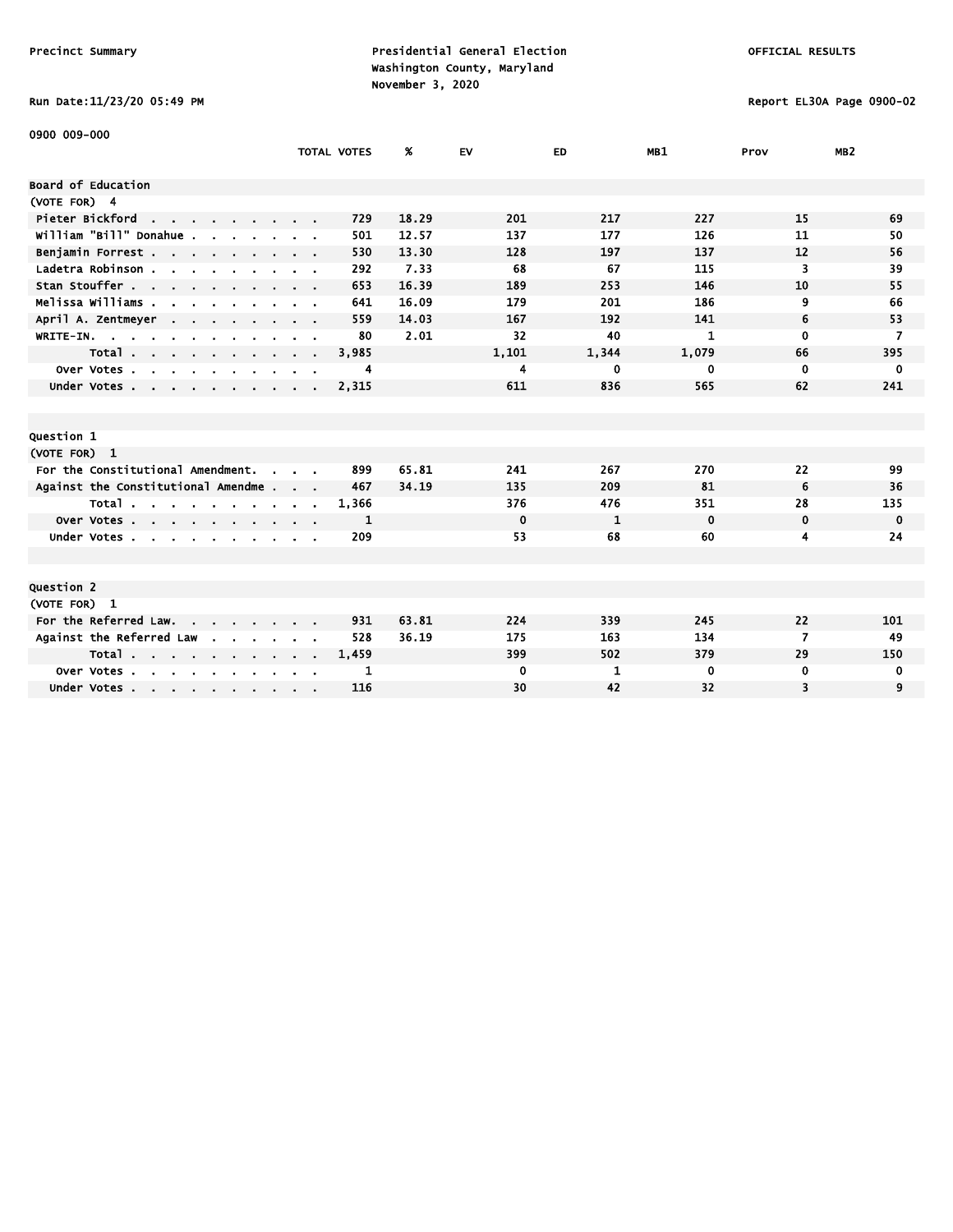Run Date:11/23/20 05:49 PM Report EL30A Page 1001-01

| 1001 010-001                                                                                   |                                                    |                    |       |                |              |                |                         |                |
|------------------------------------------------------------------------------------------------|----------------------------------------------------|--------------------|-------|----------------|--------------|----------------|-------------------------|----------------|
|                                                                                                |                                                    | <b>TOTAL VOTES</b> | %     | EV             | ED           | MB1            | MB <sub>2</sub><br>Prov |                |
| REGISTERED VOTERS - TOTAL.                                                                     |                                                    | 2,824              |       |                |              |                |                         |                |
| <b>BALLOTS CAST - TOTAL.</b><br>$\sim$<br>$\sim 100$<br>$\sim$<br>$\sim 10^{-1}$               | $\bullet$                                          | 1,945              |       | 626            | 626          | 417            | 53                      | 223            |
| BALLOTS CAST - BLANK.<br>$\mathbf{r}$                                                          |                                                    | 1                  | .05   | $\mathbf 0$    | $\mathbf 0$  | $\mathbf{0}$   | $\mathbf{1}$            | 0              |
| VOTER TURNOUT - TOTAL<br>$\mathbf{r}$<br>$\mathbf{r}$ .<br>$\sim$                              |                                                    |                    | 68.87 |                |              |                |                         |                |
| <b>VOTER TURNOUT - BLANK</b><br>$\overline{\phantom{a}}$<br>$\blacksquare$                     | $\alpha = 0.1$                                     |                    | .04   |                |              |                |                         |                |
|                                                                                                |                                                    |                    |       |                |              |                |                         |                |
|                                                                                                |                                                    |                    |       |                |              |                |                         |                |
| <b>President - Vice Pres</b>                                                                   |                                                    |                    |       |                |              |                |                         |                |
| (VOTE FOR) 1                                                                                   |                                                    |                    |       |                |              |                |                         |                |
| Trump-Pence (REP).                                                                             |                                                    | 1,106              | 57.22 | 391            | 480          | 121            | 17                      | 97             |
| Biden-Harris (DEM)<br>the company of the company                                               | $\sim$ $\sim$                                      | 789                | 40.82 | 226            | 130          | 279            | 33                      | 121            |
| Jorgensen-Cohen (LIB)<br>the company of the company                                            | $\sim$ 100 $\sim$ 100 $\sim$                       | 19                 | .98   | $\overline{2}$ | 8            | 5              | 0                       | 4              |
| Hawkins-Walker (GRN).                                                                          | $\sim$ $\sim$                                      | 10                 | .52   | 4              | 5            | $\mathbf{1}$   | 0                       | 0              |
| Segal-de Graaf (BAR).<br>$\mathcal{L}$<br>$\sim 10^{-1}$<br>$\sim$<br>$\sim$<br>$\blacksquare$ | $\alpha = 0.1$                                     | $\overline{2}$     | .10   | $\overline{2}$ | $\mathbf 0$  | $\mathbf 0$    | 0                       | $\mathbf 0$    |
| WRITE-IN.<br>$\sim 100$<br>$\sim$<br>$\mathbf{r} = \mathbf{r}$<br>$\bullet$<br>$\mathbf{r}$    |                                                    | 7                  | .36   | 0              | $\mathbf{1}$ | 6              | $\mathbf 0$             | $\bf{0}$       |
| Total                                                                                          | $\sim$                                             | 1,933              |       | 625            | 624          | 412            | 50                      | 222            |
| Over Votes.<br>$\sim 100$ km s $^{-1}$<br>$\sim$<br>$\sim$<br>$\blacksquare$                   |                                                    | 7                  |       | 0              | 1            | 4              | $\overline{2}$          | 0              |
| Under Votes                                                                                    |                                                    | 5                  |       | $\mathbf{1}$   | $\mathbf{1}$ | $\mathbf{1}$   | $\mathbf{1}$            | $\mathbf{1}$   |
|                                                                                                |                                                    |                    |       |                |              |                |                         |                |
|                                                                                                |                                                    |                    |       |                |              |                |                         |                |
| Representative in Congress - 6 Congressional District 6                                        |                                                    |                    |       |                |              |                |                         |                |
| (VOTE FOR) 1                                                                                   |                                                    |                    |       |                |              |                |                         |                |
| Neil C. Parrott (REP)                                                                          |                                                    | 1,127              | 59.98 | 395            | 484          | 134            | 18                      | 96             |
| David J. Trone (DEM).<br>$\sim$<br>$\sim$<br>$\sim$<br>$\sim$                                  | $\sim 100$<br>$\mathbf{r}$                         | 727                | 38.69 | 218            | 122          | 246            | 32                      | 109            |
| George Gluck (GRN)<br>$\blacksquare$<br>$\blacksquare$                                         | $\alpha = 0.1$                                     | 21                 | 1.12  | 7              | 4            | 8              | $\mathbf 0$             | $\overline{2}$ |
| WRITE-IN.<br>$\sim 10^{-11}$                                                                   | $\mathbf{A}$ , and $\mathbf{A}$ , and $\mathbf{A}$ | 4                  | .21   | $\mathbf 0$    | $\mathbf 0$  | $\overline{2}$ | $\mathbf 0$             | $\overline{2}$ |
| Total.<br>$\sim$<br>$\mathbf{r}$                                                               |                                                    | 1,879              |       | 620            | 610          | 390            | 50                      | 209            |
| Over Votes<br>$\sim$                                                                           |                                                    | 0                  |       | $\mathbf 0$    | $\mathbf 0$  | $\mathbf 0$    | $\mathbf 0$             | $\mathbf 0$    |
| Under Votes<br>$\sim$<br>$\sim$<br>$\mathbf{r}$<br>$\blacksquare$                              | $\sim$ 10 $\sim$                                   | 66                 |       | 6              | 16           | 27             | 3                       | 14             |
|                                                                                                |                                                    |                    |       |                |              |                |                         |                |
|                                                                                                |                                                    |                    |       |                |              |                |                         |                |
| Judge of the Circuit Court Judicial Circuit 4                                                  |                                                    |                    |       |                |              |                |                         |                |
| (VOTE FOR) 1                                                                                   |                                                    |                    |       |                |              |                |                         |                |
| Andrew F. Wilkinson (JUD)<br>$\mathbf{r}$ .                                                    | $\sim$<br>$\alpha$ , $\beta$ , $\alpha$            | 1,321              | 99.03 | 440            | 425          | 269            | 34                      | 153            |
| WRITE-IN.                                                                                      | $\sim$                                             | 13                 | .97   | $\overline{2}$ | 5            | $\overline{2}$ | 1                       | 3              |
| Total<br>$\mathcal{A}^{\mathcal{A}}$ and $\mathcal{A}^{\mathcal{A}}$<br>$\sim$                 | $\sim$                                             | 1,334              |       | 442            | 430          | 271            | 35                      | 156            |
| over Votes.<br>$\mathbf{r}$                                                                    |                                                    | 0                  |       | 0              | 0            | $\mathbf 0$    | $\mathbf 0$             | 0              |
| Under Votes<br>$\sim$                                                                          |                                                    | 611                |       | 184            | 196          | 146            | 18                      | 67             |
|                                                                                                |                                                    |                    |       |                |              |                |                         |                |
|                                                                                                |                                                    |                    |       |                |              |                |                         |                |
| Judge Special Appeals At Large                                                                 |                                                    |                    |       |                |              |                |                         |                |
| (VOTE FOR) 1                                                                                   |                                                    |                    |       |                |              |                |                         |                |
| Yes E. Gregory Wells (JUD).                                                                    |                                                    | 1,270              | 86.63 | 412            | 413          | 266            | 28                      | 151            |
| No E. Gregory Wells (JUD)                                                                      |                                                    | 196                | 13.37 | 74             | 57           | 35             | 12                      | 18             |
| Total                                                                                          |                                                    | 1,466              |       | 486            | 470          | 301            | 40                      | 169            |
| Over Votes                                                                                     |                                                    | $\mathbf 0$        |       | $\mathbf 0$    | $\mathbf 0$  | $\bf{0}$       | $\mathbf 0$             | $\mathbf 0$    |
| Under Votes                                                                                    | <b>Contract Contract Contract</b>                  | 479                |       | 140            | 156          | 116            | 13                      | 54             |
|                                                                                                |                                                    |                    |       |                |              |                |                         |                |
|                                                                                                |                                                    |                    |       |                |              |                |                         |                |
| Judge Special Appeals Appellate Circuit 3                                                      |                                                    |                    |       |                |              |                |                         |                |
| (VOTE FOR) 1                                                                                   |                                                    |                    |       |                |              |                |                         |                |
| Yes Kathryn Grill Graeff (JUD)                                                                 |                                                    | 1,244              | 86.15 | 410            | 401          | 258            | 29                      | 146            |
| No Kathryn Grill Graeff (JUD).                                                                 |                                                    | 200                | 13.85 | 73             | 64           | 33             | 9                       | 21             |
| Total $\cdots$ $\cdots$ $\cdots$                                                               |                                                    | 1,444              |       | 483            | 465          | 291            | 38                      | 167            |
| Over Votes                                                                                     |                                                    | 0                  |       | 0              | 0            | $\mathbf 0$    | 0                       | 0              |
| Under Votes                                                                                    |                                                    | 501                |       | 143            | 161          | 126            | 15                      | 56             |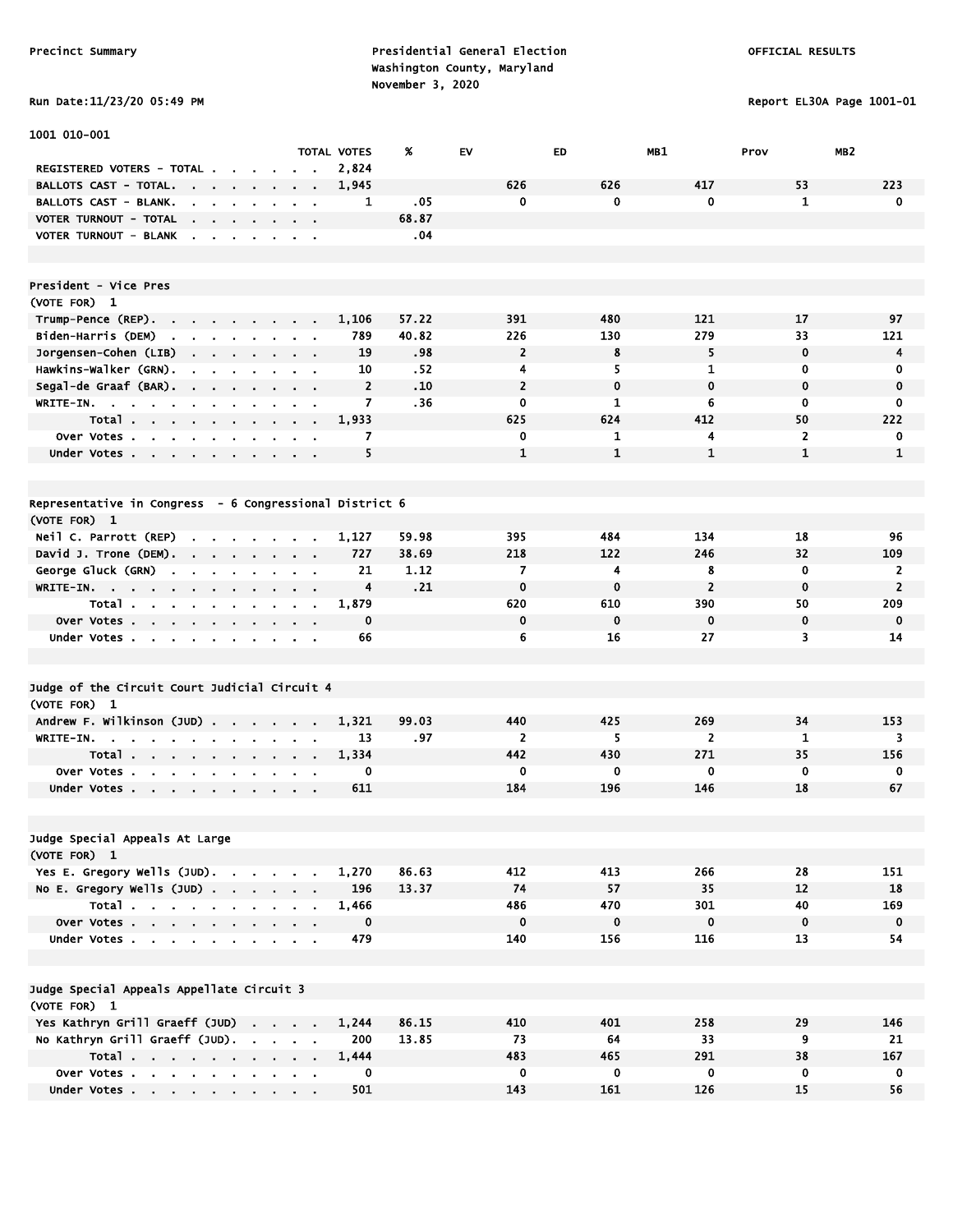### Run Date:11/23/20 05:49 PM Report EL30A Page 1001-02

| 1001 010-001                                       |                    |       |             |             |             |      |                 |
|----------------------------------------------------|--------------------|-------|-------------|-------------|-------------|------|-----------------|
|                                                    | <b>TOTAL VOTES</b> | %     | <b>EV</b>   | ED          | MB1         | Prov | MB <sub>2</sub> |
| <b>Board of Education</b>                          |                    |       |             |             |             |      |                 |
|                                                    |                    |       |             |             |             |      |                 |
| (VOTE FOR) 4                                       |                    |       |             |             |             |      |                 |
| Pieter Bickford<br>the contract of the contract of | 696                | 14.85 | 215         | 219         | 165         | 13   | 84              |
| william "Bill" Donahue.                            | 595                | 12.69 | 179         | 195         | 132         | 14   | 75              |
| Benjamin Forrest.                                  | 554                | 11.82 | 187         | 179         | 117         | 8    | 63              |
| Ladetra Robinson                                   | 447                | 9.54  | 125         | 115         | 121         | 21   | 65              |
| Stan Stouffer                                      | 769                | 16.41 | 271         | 269         | 132         | 21   | 76              |
| Melissa Williams                                   | 818                | 17.45 | 289         | 244         | 177         | 28   | 80              |
| April A. Zentmeyer                                 | 713                | 15.21 | 229         | 215         | 161         | 25   | 83              |
| WRITE-IN.                                          | 95                 | 2.03  | 41          | 39          | 6           | 4    | 5               |
| Total                                              | 4,687              |       | 1,536       | 1,475       | 1,011       | 134  | 531             |
| Over Votes<br>$\sim$<br>$\sim$<br>$\blacksquare$   | 4                  |       | 0           | 0           | 0           | 0    | 4               |
| Under Votes                                        | 3,089              |       | 968         | 1,029       | 657         | 78   | 357             |
|                                                    |                    |       |             |             |             |      |                 |
|                                                    |                    |       |             |             |             |      |                 |
| <b>Question 1</b>                                  |                    |       |             |             |             |      |                 |
| (VOTE FOR) 1                                       |                    |       |             |             |             |      |                 |
| For the Constitutional Amendment.<br>$\sim$        | 1,166              | 68.63 | 362         | 347         | 276         | 29   | 152             |
| Against the Constitutional Amendme                 | 533                | 31.37 | 196         | 203         | 76          | 17   | 41              |
| Total                                              | 1,699              |       | 558         | 550         | 352         | 46   | 193             |
| Over Votes                                         | 0                  |       | $\mathbf 0$ | $\mathbf 0$ | $\mathbf 0$ | 0    | 0               |
| Under Votes                                        | 246                |       | 68          | 76          | 65          | 7    | 30              |
|                                                    |                    |       |             |             |             |      |                 |
|                                                    |                    |       |             |             |             |      |                 |
| <b>Question 2</b>                                  |                    |       |             |             |             |      |                 |
| (VOTE FOR) 1                                       |                    |       |             |             |             |      |                 |
| For the Referred Law.                              | 1,229              | 68.97 | 373         | 410         | 256         | 38   | 152             |
| Against the Referred Law<br><b>Service Control</b> | 553                | 31.03 | 207         | 169         | 120         | 9    | 48              |
| Total                                              | 1,782              |       | 580         | 579         | 376         | 47   | 200             |
| Over Votes<br>$\sim$                               | 1                  |       | 0           | 1           | 0           | 0    | 0               |
| Under Votes                                        | 162                |       | 46          | 46          | 41          | 6    | 23              |
|                                                    |                    |       |             |             |             |      |                 |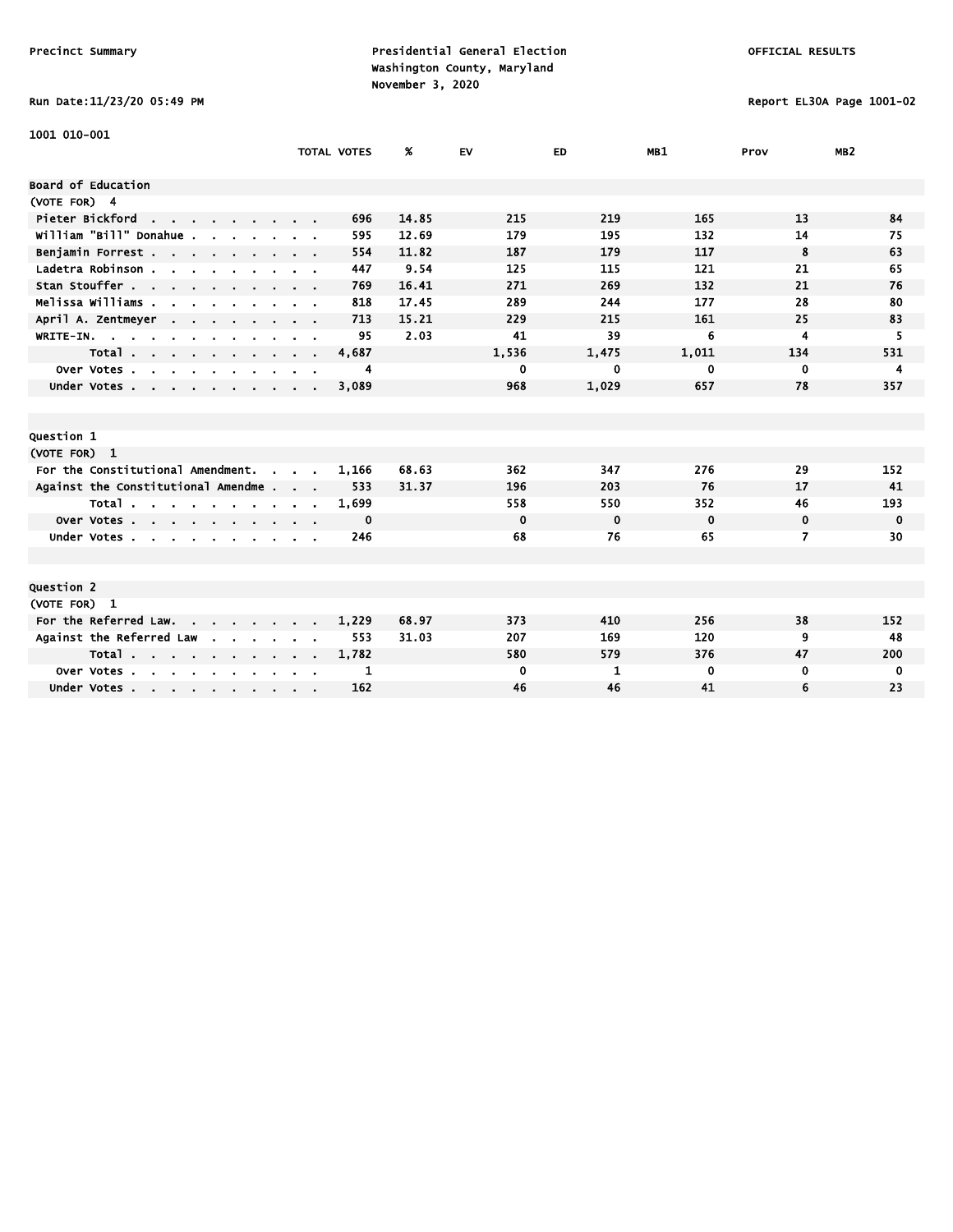Report EL30A Page 1002-01

| Run Date:11/23/20 05:49 PM |  |
|----------------------------|--|
|                            |  |

| 1002 010-002                                                                                                           |                |                                                           |                         |                    |       |                |                |                |                         |              |
|------------------------------------------------------------------------------------------------------------------------|----------------|-----------------------------------------------------------|-------------------------|--------------------|-------|----------------|----------------|----------------|-------------------------|--------------|
|                                                                                                                        |                |                                                           |                         | <b>TOTAL VOTES</b> | %     | EV             | ED.            | MB1            | MB <sub>2</sub><br>Prov |              |
| REGISTERED VOTERS - TOTAL .<br><b>BALLOTS CAST - TOTAL.</b>                                                            |                |                                                           |                         | 3,351              |       | 773            | 834            | 562            | 51                      | 274          |
| <b>Contract Contract Contract</b><br>$\sim$<br>$\sim$                                                                  | $\blacksquare$ |                                                           |                         | 2,494<br>0         |       | $\mathbf 0$    | $\bf{0}$       | 0              | $\mathbf{0}$            | $\mathbf 0$  |
| <b>BALLOTS CAST - BLANK.</b><br>$\sim$<br>$\sim$                                                                       |                |                                                           | $\sim$                  |                    | 74.43 |                |                |                |                         |              |
| VOTER TURNOUT - TOTAL<br>the contract of the con-                                                                      |                |                                                           | $\sim 100$ km s $^{-1}$ |                    |       |                |                |                |                         |              |
| VOTER TURNOUT - BLANK                                                                                                  |                |                                                           |                         |                    |       |                |                |                |                         |              |
|                                                                                                                        |                |                                                           |                         |                    |       |                |                |                |                         |              |
| President - Vice Pres                                                                                                  |                |                                                           |                         |                    |       |                |                |                |                         |              |
| (VOTE FOR) 1                                                                                                           |                |                                                           |                         |                    |       |                |                |                |                         |              |
| Trump-Pence (REP)                                                                                                      |                |                                                           |                         | 1,266              | 50.97 | 473            | 568            | 128            | 16                      | 81           |
| Biden-Harris (DEM)<br>the company of the company                                                                       | $\mathbf{r}$   |                                                           |                         | 1,150              | 46.30 | 288            | 234            | 417            | 33                      | 178          |
| Jorgensen-Cohen (LIB)<br>$\mathbf{r} = \mathbf{r} + \mathbf{r}$ , where $\mathbf{r}$<br>$\bullet$                      | $\sim$         |                                                           | $\alpha = 0.1$          | 31                 | 1.25  | 4              | 12             | 8              | $\mathbf{1}$            | 6            |
| Hawkins-Walker (GRN).<br>$\mathbf{r}$<br>$\blacksquare$<br>$\bullet$                                                   |                |                                                           | $\sim$ $\sim$           | 15                 | .60   | 5              | 7              | $\overline{2}$ | 0                       | 1            |
| Segal-de Graaf (BAR).                                                                                                  |                | $\mathbf{a}$ , and $\mathbf{a}$ , and $\mathbf{a}$        |                         | 6                  | .24   | $\overline{2}$ | 3              | $\mathbf 0$    | 1                       | $\mathbf 0$  |
| WRITE-IN.                                                                                                              |                |                                                           |                         | 16                 | .64   | 0              | 7              | 3              | 0                       | 6            |
| Total.                                                                                                                 |                |                                                           |                         | 2,484              |       | 772            | 831            | 558            | 51                      | 272          |
| Over Votes                                                                                                             |                |                                                           |                         | 8                  |       | 1              | $\overline{2}$ | 4              | $\mathbf 0$             | 1            |
| Under Votes                                                                                                            |                |                                                           |                         | $\overline{2}$     |       | $\mathbf 0$    | $\mathbf{1}$   | $\mathbf 0$    | $\mathbf{0}$            | $\mathbf{1}$ |
|                                                                                                                        |                |                                                           |                         |                    |       |                |                |                |                         |              |
| Representative in Congress - 6 Congressional District 6                                                                |                |                                                           |                         |                    |       |                |                |                |                         |              |
| (VOTE FOR) 1                                                                                                           |                |                                                           |                         |                    |       |                |                |                |                         |              |
| Neil C. Parrott (REP)<br>$\mathbf{r} = \mathbf{r} \cdot \mathbf{r}$ , where $\mathbf{r} = \mathbf{r} \cdot \mathbf{r}$ |                |                                                           |                         | 1,306              | 53.77 | 468            | 575            | 148            | 18                      | 97           |
| David J. Trone (DEM).                                                                                                  | $\sim$         |                                                           |                         | 1,091              | 44.92 | 284            | 228            | 387            | 27                      | 165          |
| George Gluck (GRN)<br>$\mathbf{r}$<br>$\sim$<br>$\mathbf{r}$                                                           |                |                                                           |                         | 27                 | 1.11  | 8              | 8              | 5              | 3                       | 3            |
| $WRITE-IN.$                                                                                                            |                |                                                           |                         | 5                  | .21   | 1              | 1              | $\overline{2}$ | $\mathbf{1}$            | $\mathbf 0$  |
| Total<br>$\blacksquare$<br>$\blacksquare$                                                                              |                |                                                           |                         | 2,429              |       | 761            | 812            | 542            | 49                      | 265          |
| Over Votes<br>$\sim$                                                                                                   |                |                                                           |                         | $\mathbf 0$        |       | $\mathbf 0$    | $\mathbf 0$    | $\mathbf 0$    | $\mathbf 0$             | $\mathbf 0$  |
| Under Votes                                                                                                            |                |                                                           |                         | 65                 |       | 12             | 22             | 20             | $\overline{2}$          | 9            |
|                                                                                                                        |                |                                                           |                         |                    |       |                |                |                |                         |              |
| Judge of the Circuit Court Judicial Circuit 4                                                                          |                |                                                           |                         |                    |       |                |                |                |                         |              |
| (VOTE FOR) 1                                                                                                           |                |                                                           |                         |                    |       |                |                |                |                         |              |
| Andrew F. Wilkinson (JUD)                                                                                              |                |                                                           |                         | 1,761              | 98.55 | 543            | 587            | 401            | 36                      | 194          |
| WRITE-IN.                                                                                                              |                |                                                           |                         | 26                 | 1.45  | $\overline{7}$ | 11             | 3              | 0                       | 5            |
| Total<br>$\sim$                                                                                                        | $\sim$         |                                                           |                         | 1,787              |       | 550            | 598            | 404            | 36                      | 199          |
| Over Votes.<br>$\mathbf{a}$ , $\mathbf{a}$ , $\mathbf{a}$ , $\mathbf{a}$<br>$\sim$<br>$\mathbf{r}$                     |                |                                                           |                         | 0                  |       | 0              | 0              | 0              | 0                       | 0            |
| Under Votes                                                                                                            |                |                                                           |                         | 707                |       | 223            | 236            | 158            | 15                      | 75           |
|                                                                                                                        |                |                                                           |                         |                    |       |                |                |                |                         |              |
| Judge Special Appeals At Large                                                                                         |                |                                                           |                         |                    |       |                |                |                |                         |              |
| (VOTE FOR) 1                                                                                                           |                |                                                           |                         |                    |       |                |                |                |                         |              |
| Yes E. Gregory Wells (JUD).                                                                                            |                |                                                           |                         | 1,687              | 86.25 | 514            | 558            | 392            | 31                      | 192          |
| No E. Gregory Wells (JUD)                                                                                              |                |                                                           |                         | 269                | 13.75 | 100            | 89             | 52             | 8                       | 20           |
| Total                                                                                                                  |                |                                                           |                         | 1,956              |       | 614            | 647            | 444            | 39                      | 212          |
| Over Votes                                                                                                             |                |                                                           |                         | $\mathbf 0$        |       | $\mathbf 0$    | $\mathbf 0$    | $\mathbf 0$    | $\mathbf 0$             | $\mathbf 0$  |
| Under Votes                                                                                                            |                | $\mathbf{a}$ , $\mathbf{a}$ , $\mathbf{a}$ , $\mathbf{a}$ |                         | 538                |       | 159            | 187            | 118            | 12                      | 62           |
|                                                                                                                        |                |                                                           |                         |                    |       |                |                |                |                         |              |
| Judge Special Appeals Appellate Circuit 3                                                                              |                |                                                           |                         |                    |       |                |                |                |                         |              |
| (VOTE FOR) 1                                                                                                           |                |                                                           |                         |                    |       |                |                |                |                         |              |
| Yes Kathryn Grill Graeff (JUD)                                                                                         |                |                                                           |                         | 1,676              | 86.53 | 517            | 547            | 391            | 30                      | 191          |
| No Kathryn Grill Graeff (JUD).                                                                                         |                |                                                           |                         | 261                | 13.47 | 90             | 85             | 54             | 10                      | 22           |
| Total                                                                                                                  |                |                                                           |                         | 1,937              |       | 607            | 632            | 445            | 40                      | 213          |
| Over Votes                                                                                                             |                |                                                           |                         | 0                  |       | $\mathbf 0$    | 0              | 0              | $\mathbf 0$             | 0            |
| Under Votes                                                                                                            |                |                                                           |                         | 557                |       | 166            | 202            | 117            | 11                      | 61           |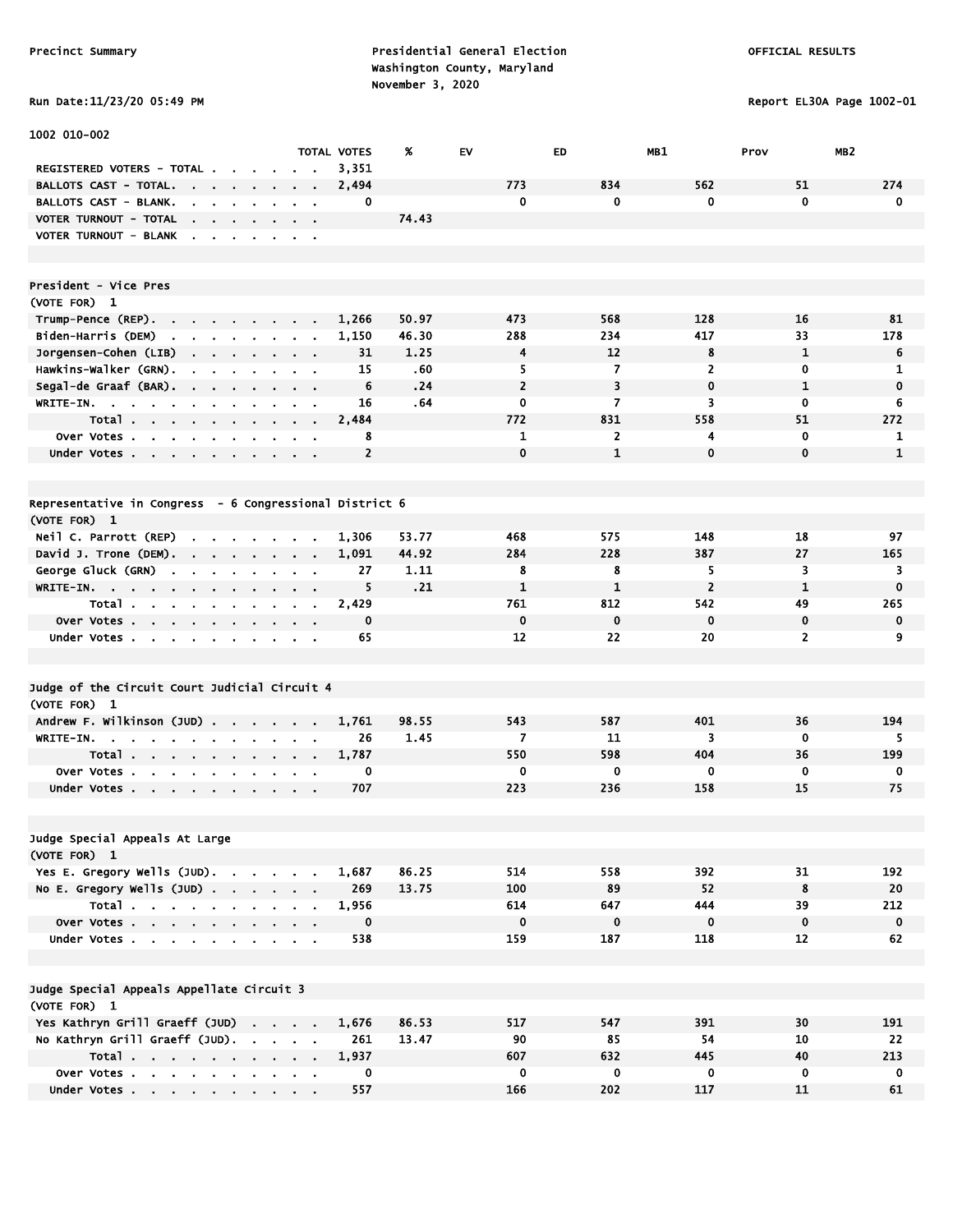# Run Date:11/23/20 05:49 PM Report EL30A Page 1002-02

| 1002 010-002                                                                         |                             |                    |       |             |             |                |                |                 |
|--------------------------------------------------------------------------------------|-----------------------------|--------------------|-------|-------------|-------------|----------------|----------------|-----------------|
|                                                                                      |                             | <b>TOTAL VOTES</b> | %     | <b>EV</b>   | ED          | MB1            | Prov           | MB <sub>2</sub> |
| Board of Education                                                                   |                             |                    |       |             |             |                |                |                 |
| (VOTE FOR) 4                                                                         |                             |                    |       |             |             |                |                |                 |
| Pieter Bickford<br>the contract of the contract of                                   |                             | 865                | 13.94 | 250         | 290         | 218            | 10             | 97              |
| william "Bill" Donahue.                                                              |                             | 839                | 13.52 | 245         | 299         | 182            | 17             | 96              |
| Benjamin Forrest                                                                     |                             | 747                | 12.04 | 214         | 268         | 184            | 10             | 71              |
| Ladetra Robinson.<br>$\mathbf{r}$ and $\mathbf{r}$ and $\mathbf{r}$ and $\mathbf{r}$ |                             | 701                | 11.30 | 208         | 159         | 221            | 18             | 95              |
| Stan Stouffer                                                                        |                             | 905                | 14.59 | 306         | 327         | 173            | 10             | 89              |
| Melissa Williams .                                                                   |                             | 1,090              | 17.57 | 333         | 307         | 304            | 19             | 127             |
| April A. Zentmeyer                                                                   |                             | 949                | 15.30 | 304         | 277         | 237            | 17             | 114             |
| WRITE-IN.                                                                            |                             | 108                | 1.74  | 41          | 44          | $\overline{7}$ | 4              | 12              |
| Total                                                                                | $\sim$ $\sim$ $\sim$ $\sim$ | 6,204              |       | 1,901       | 1,971       | 1,526          | 105            | 701             |
| Over Votes.<br>$\sim$<br>$\sim$<br>$\mathbf{r}$                                      |                             | 20                 |       | 8           | 0           | 12             | 0              | $\mathbf 0$     |
| Under Votes                                                                          |                             | 3,752              |       | 1,183       | 1,365       | 710            | 99             | 395             |
|                                                                                      |                             |                    |       |             |             |                |                |                 |
|                                                                                      |                             |                    |       |             |             |                |                |                 |
| Question 1                                                                           |                             |                    |       |             |             |                |                |                 |
| (VOTE FOR) 1                                                                         |                             |                    |       |             |             |                |                |                 |
| For the Constitutional Amendment.<br>$\sim$                                          |                             | 1,556              | 70.89 | 465         | 498         | 388            | 34             | 171             |
| Against the Constitutional Amendme                                                   |                             | 639                | 29.11 | 227         | 231         | 114            | 8              | 59              |
| Total                                                                                |                             | 2,195              |       | 692         | 729         | 502            | 42             | 230             |
| Over Votes                                                                           |                             | 0                  |       | $\mathbf 0$ | $\mathbf 0$ | $\mathbf 0$    | $\mathbf 0$    | $\mathbf 0$     |
| Under Votes.<br><b>Contract State</b>                                                |                             | 299                |       | 81          | 105         | 60             | 9              | 44              |
|                                                                                      |                             |                    |       |             |             |                |                |                 |
|                                                                                      |                             |                    |       |             |             |                |                |                 |
| Question 2                                                                           |                             |                    |       |             |             |                |                |                 |
| (VOTE FOR) 1                                                                         |                             |                    |       |             |             |                |                |                 |
| For the Referred Law.                                                                |                             | 1,616              | 70.02 | 492         | 565         | 360            | 31             | 168             |
| Against the Referred Law                                                             |                             | 692                | 29.98 | 230         | 210         | 162            | 13             | 77              |
| Total                                                                                |                             | 2,308              |       | 722         | 775         | 522            | 44             | 245             |
| Over Votes.<br>$\sim$<br>$\sim$ $\sim$<br>$\sim$                                     |                             | 0                  |       | 0           | 0           | 0              | 0              | 0               |
| Under Votes                                                                          |                             | 186                |       | 51          | 59          | 40             | $\overline{7}$ | 29              |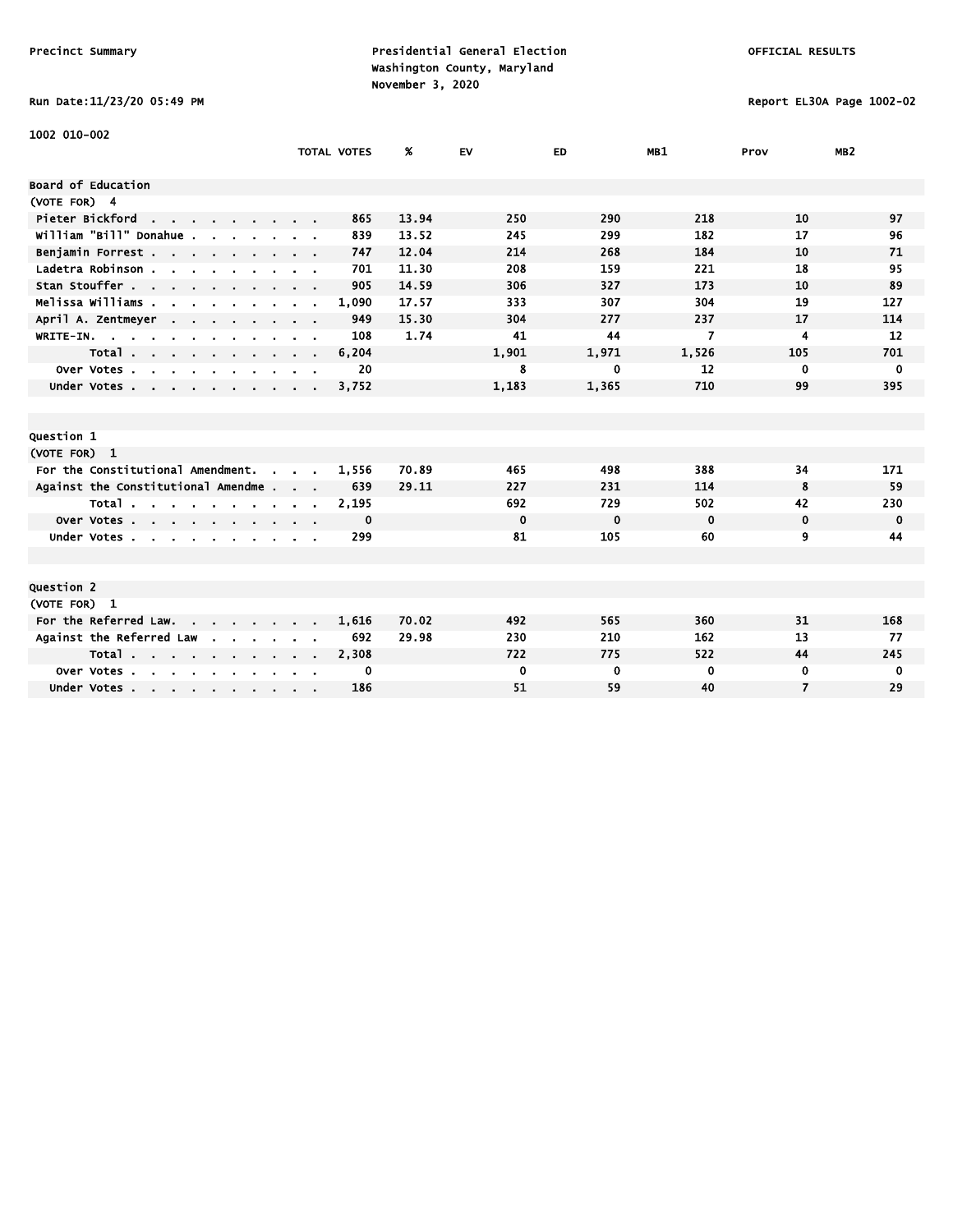Precinct Summary **Presidential General Election Presidential General Election**  Washington County, Maryland November 3, 2020<br>A Data:11/23/20 OS·49 PM

Report EL30A Page 1003-01

| Run Date:11/23/20 05:49 F |  |
|---------------------------|--|
|---------------------------|--|

| 1003 010-003                                                                                                    |                                   |                    |       |                |                |              |              |                 |
|-----------------------------------------------------------------------------------------------------------------|-----------------------------------|--------------------|-------|----------------|----------------|--------------|--------------|-----------------|
|                                                                                                                 |                                   | <b>TOTAL VOTES</b> | %     | EV             | ED             | MB1          | Prov         | MB <sub>2</sub> |
| REGISTERED VOTERS - TOTAL.                                                                                      |                                   | 1,452              |       |                |                |              |              |                 |
| <b>BALLOTS CAST - TOTAL.</b><br><b>Contract Contract</b><br>$\mathbf{r} = \mathbf{r}$                           | $\mathbf{r}$<br>$\mathbf{r}$      | 1,071              |       | 342            | 304            | 286          | 34           | 105             |
| <b>BALLOTS CAST - BLANK.</b><br>$\bullet$<br>$\sim$<br>$\sim$ $\sim$                                            |                                   | 0                  |       | $\mathbf 0$    | $\mathbf 0$    | 0            | $\mathbf 0$  | $\mathbf 0$     |
| VOTER TURNOUT - TOTAL<br>the company of the company                                                             | <b>Contract</b><br>$\sim$ $\sim$  |                    | 73.76 |                |                |              |              |                 |
| VOTER TURNOUT - BLANK                                                                                           |                                   |                    |       |                |                |              |              |                 |
|                                                                                                                 |                                   |                    |       |                |                |              |              |                 |
| President - Vice Pres                                                                                           |                                   |                    |       |                |                |              |              |                 |
| (VOTE FOR) 1                                                                                                    |                                   |                    |       |                |                |              |              |                 |
| Trump-Pence (REP)                                                                                               |                                   | 591                | 55.55 | 241            | 213            | 83           | 17           | 37              |
| Biden-Harris (DEM)<br>the contract of the contract of                                                           |                                   | 438                | 41.17 | 86             | 78             | 194          | 16           | 64              |
| Jorgensen-Cohen (LIB)<br>$\mathbf{r} = \mathbf{r}$                                                              | $\sim 100$<br>$\sim$              | 16<br>$\bullet$    | 1.50  | 5              | 5              | 3            | $\mathbf{1}$ | $\overline{2}$  |
| Hawkins-Walker (GRN).<br>$\blacksquare$<br>$\sim 100$<br>$\sim$ $\sim$                                          | $\sim$                            | 8                  | .75   | 4              | 4              | 0            | 0            | 0               |
| Segal-de Graaf (BAR).                                                                                           |                                   | $\overline{2}$     | .19   | $\mathbf{1}$   | $\mathbf{1}$   | $\mathbf 0$  | 0            | $\mathbf 0$     |
| WRITE-IN.                                                                                                       |                                   | 9                  | .85   | $\overline{2}$ | 3              | 4            | 0            | $\mathbf 0$     |
| Total                                                                                                           |                                   | 1,064              |       | 339            | 304            | 284          | 34           | 103             |
| Over Votes                                                                                                      |                                   | 1                  |       | 0              | 0              | 1            | $\mathbf 0$  | 0               |
| $\sim$<br>Under Votes                                                                                           |                                   | 6                  |       | 3              | $\mathbf 0$    | $\mathbf{1}$ | $\mathbf{0}$ | $\overline{2}$  |
|                                                                                                                 |                                   |                    |       |                |                |              |              |                 |
|                                                                                                                 |                                   |                    |       |                |                |              |              |                 |
| Representative in Congress - 6 Congressional District 6                                                         |                                   |                    |       |                |                |              |              |                 |
| (VOTE FOR) 1                                                                                                    |                                   |                    |       |                |                |              |              |                 |
| Neil C. Parrott (REP)<br><b>Service</b> State                                                                   |                                   | 617                | 59.21 | 248            | 216            | 98           | 17           | 38              |
| David J. Trone (DEM).                                                                                           |                                   | 409                | 39.25 | 84             | 78             | 173          | 13           | 61              |
| George Gluck (GRN)<br><b>Carl Carl</b><br>$\sim$                                                                |                                   | 16                 | 1.54  | 4              | $\overline{4}$ | 6            | 0            | $\overline{2}$  |
| WRITE-IN.                                                                                                       |                                   | $\mathbf 0$        |       | $\bf{0}$       | $\bf{0}$       | $\mathbf 0$  | $\mathbf 0$  | $\mathbf 0$     |
| Total<br>$\blacksquare$<br>$\mathbf{r}$                                                                         |                                   | 1,042              |       | 336            | 298            | 277          | 30           | 101             |
| Over Votes                                                                                                      | $\cdot$ $\cdot$                   | $\mathbf 0$        |       | 0              | $\mathbf 0$    | $\mathbf 0$  | $\mathbf 0$  | $\mathbf 0$     |
| Under Votes                                                                                                     | <b>Contract Contract Contract</b> | 29                 |       | 6              | 6              | 9            | 4            | 4               |
|                                                                                                                 |                                   |                    |       |                |                |              |              |                 |
| Judge of the Circuit Court Judicial Circuit 4                                                                   |                                   |                    |       |                |                |              |              |                 |
| (VOTE FOR) 1                                                                                                    |                                   |                    |       |                |                |              |              |                 |
| Andrew F. Wilkinson (JUD)                                                                                       |                                   | 733                | 99.19 | 221            | 216            | 200          | 25           | 71              |
| WRITE-IN.                                                                                                       |                                   | 6                  | .81   | 3              | $\overline{2}$ | 1            | $\mathbf 0$  | 0               |
| Total                                                                                                           |                                   | 739                |       | 224            | 218            | 201          | 25           | 71              |
| $\sim 100$<br>Over Votes.<br>$\mathbf{a}$ , $\mathbf{a}$ , $\mathbf{a}$ , $\mathbf{a}$ , $\mathbf{a}$<br>$\sim$ |                                   | 1                  |       | 1              | $\mathbf 0$    | 0            | 0            | 0               |
| Under Votes                                                                                                     | $\sim$ $\sim$                     | 331                |       | 117            | 86             | 85           | 9            | 34              |
|                                                                                                                 |                                   |                    |       |                |                |              |              |                 |
|                                                                                                                 |                                   |                    |       |                |                |              |              |                 |
| Judge Special Appeals At Large                                                                                  |                                   |                    |       |                |                |              |              |                 |
| (VOTE FOR) 1                                                                                                    |                                   |                    |       |                |                |              |              |                 |
| Yes E. Gregory Wells (JUD).                                                                                     |                                   | 709                | 86.78 | 208            | 205            | 202          | 24           | 70              |
| No E. Gregory Wells $(JUD)$ .                                                                                   |                                   | 108                | 13.22 | 37             | 35             | 23           | 5            | 8               |
| Total                                                                                                           |                                   | 817                |       | 245            | 240            | 225          | 29           | 78              |
| Over Votes                                                                                                      | $\sim 100$                        | $\mathbf 0$        |       | $\mathbf 0$    | $\mathbf 0$    | $\mathbf 0$  | $\mathbf 0$  | $\mathbf 0$     |
| Under Votes                                                                                                     |                                   | 254                |       | 97             | 64             | 61           | 5            | 27              |
|                                                                                                                 |                                   |                    |       |                |                |              |              |                 |
|                                                                                                                 |                                   |                    |       |                |                |              |              |                 |
| Judge Special Appeals Appellate Circuit 3<br>(VOTE FOR) 1                                                       |                                   |                    |       |                |                |              |              |                 |
| Yes Kathryn Grill Graeff (JUD)                                                                                  |                                   | 702                | 87.20 | 202            | 201            | 208          | 24           | 67              |
| No Kathryn Grill Graeff (JUD).                                                                                  |                                   | 103                | 12.80 | 38             | 35             | 16           | 4            |                 |
|                                                                                                                 |                                   | 805                |       | 240            | 236            | 224          | 28           | 10<br>77        |
| Total<br>Over Votes                                                                                             |                                   | 0                  |       | 0              | $\mathbf 0$    | 0            | 0            | 0               |
| Under Votes                                                                                                     |                                   | 266                |       | 102            | 68             | 62           | 6            | 28              |
|                                                                                                                 |                                   |                    |       |                |                |              |              |                 |

Under Votes . . . . . . . . . . 266 102 68 62 62 6 28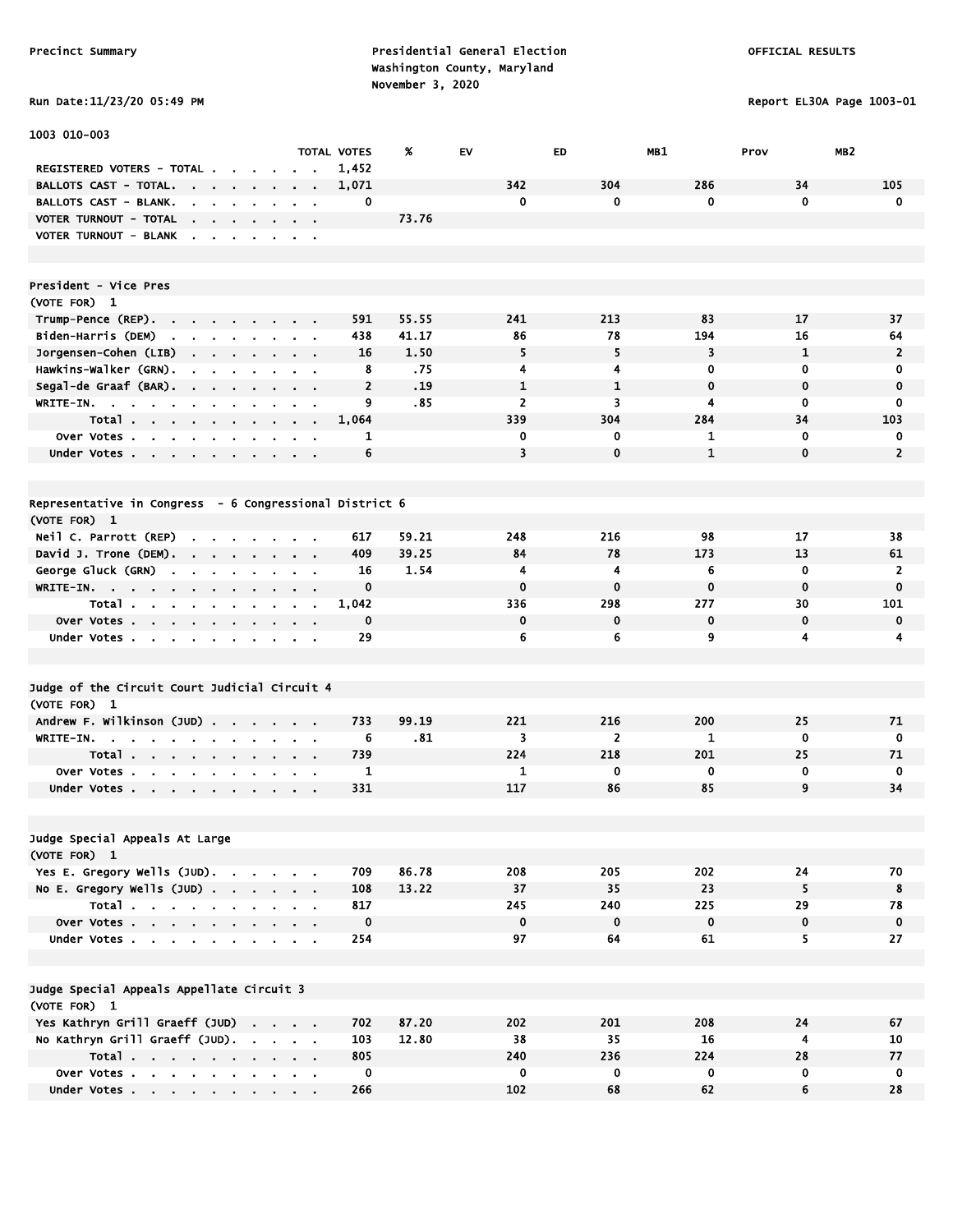### Run Date:11/23/20 05:49 PM Report EL30A Page 1003-02

| 1003 010-003                                                   |                    |       |             |             |          |             |                 |
|----------------------------------------------------------------|--------------------|-------|-------------|-------------|----------|-------------|-----------------|
|                                                                | <b>TOTAL VOTES</b> | %     | <b>EV</b>   | ED          | MB1      | Prov        | MB <sub>2</sub> |
|                                                                |                    |       |             |             |          |             |                 |
| Board of Education                                             |                    |       |             |             |          |             |                 |
| (VOTE FOR) 4                                                   |                    |       |             |             |          |             |                 |
| Pieter Bickford<br>the contract of the con-                    | 458                | 16.88 | 133         | 112         | 159      | 12          | 42              |
| william "Bill" Donahue.                                        | 337                | 12.42 | 102         | 97          | 95       | 8           | 35              |
| Benjamin Forrest                                               | 349                | 12.86 | 102         | 104         | 97       | 13          | 33              |
| Ladetra Robinson                                               | 223                | 8.22  | 56          | 55          | 76       | 5.          | 31              |
| Stan Stouffer                                                  | 436                | 16.06 | 154         | 124         | 116      | 9           | 33              |
| Melissa Williams                                               | 460                | 16.95 | 150         | 118         | 139      | 11          | 42              |
| April A. Zentmeyer<br><b>Contract Contract</b>                 | 385                | 14.19 | 123         | 98          | 104      | 8           | 52              |
| WRITE-IN.                                                      | 66                 | 2.43  | 35          | 21          | 8        | $\mathbf 0$ | $\overline{2}$  |
| Total                                                          | 2,714              |       | 855         | 729         | 794      | 66          | 270             |
| Over Votes<br>$\sim$<br>$\sim$<br>$\sim$                       | 8                  |       | 0           | 0           | $\bf{0}$ | $\mathbf 0$ | 8               |
| Under Votes                                                    | 1,562              |       | 513         | 487         | 350      | 70          | 142             |
|                                                                |                    |       |             |             |          |             |                 |
|                                                                |                    |       |             |             |          |             |                 |
| Question 1                                                     |                    |       |             |             |          |             |                 |
| (VOTE FOR) 1                                                   |                    |       |             |             |          |             |                 |
| For the Constitutional Amendment.<br>$\sim$                    | 621                | 66.35 | 184         | 166         | 190      | 23          | 58              |
| Against the Constitutional Amendme                             | 315                | 33.65 | 122         | 102         | 56       | 6           | 29              |
| Total                                                          | 936                |       | 306         | 268         | 246      | 29          | 87              |
| Over Votes                                                     | 1                  |       | $\bf{0}$    | $\mathbf 0$ | 1        | $\mathbf 0$ | 0               |
| Under Votes                                                    | 134                |       | 36          | 36          | 39       | 5.          | 18              |
|                                                                |                    |       |             |             |          |             |                 |
|                                                                |                    |       |             |             |          |             |                 |
| Question 2                                                     |                    |       |             |             |          |             |                 |
| (VOTE FOR) 1                                                   |                    |       |             |             |          |             |                 |
| For the Referred Law.                                          | 614                | 62.08 | 185         | 191         | 160      | 18          | 60              |
| Against the Referred Law<br>$\sim$<br><b>Contract Contract</b> | 375                | 37.92 | 137         | 88          | 103      | 11          | 36              |
| Total                                                          | 989                |       | 322         | 279         | 263      | 29          | 96              |
| Over Votes<br>$\mathbf{r}$<br>$\cdot$                          | 0                  |       | $\mathbf 0$ | $\bf{0}$    | $\bf{0}$ | 0           | 0               |
| Under Votes                                                    | 82                 |       | 20          | 25          | 23       | 5           | 9               |
|                                                                |                    |       |             |             |          |             |                 |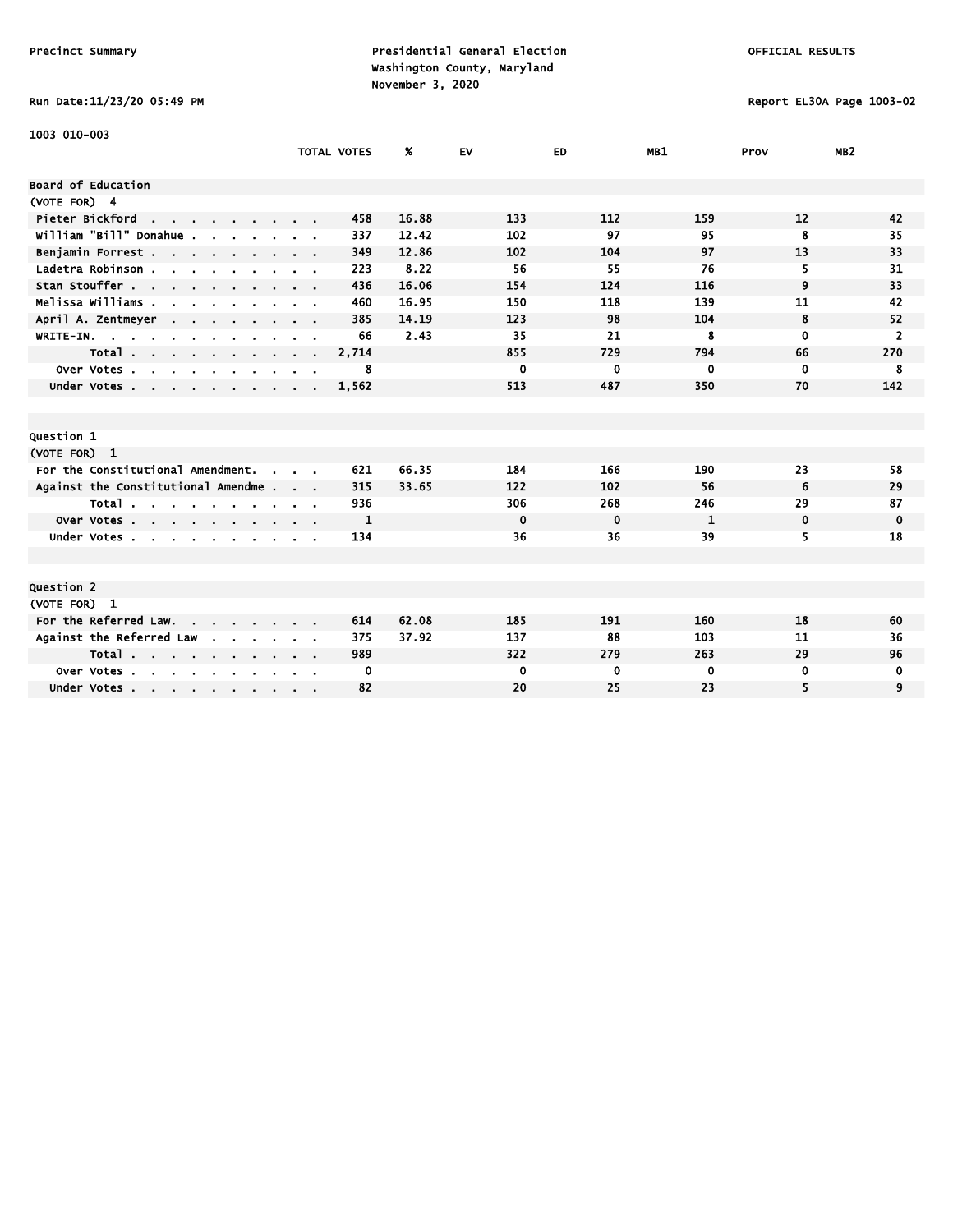1004 010-004

Precinct Summary **Presidential General Election Presidential General Election**  Washington County, Maryland November 3, 2020<br>Pun Date:11/23/20 05:49 PM

Report EL30A Page 1004-01

|  |  |  |  | <b>RUN DATE:11/23/20 03:49</b> |
|--|--|--|--|--------------------------------|
|--|--|--|--|--------------------------------|

|                                                                                                                                                           |                            |                                               | TOTAL VOTES  | %     | EV           | ED             | <b>MBI</b>     | Prov           | MB <sub>2</sub> |
|-----------------------------------------------------------------------------------------------------------------------------------------------------------|----------------------------|-----------------------------------------------|--------------|-------|--------------|----------------|----------------|----------------|-----------------|
| REGISTERED VOTERS - TOTAL.                                                                                                                                |                            |                                               | 858          |       |              |                |                |                |                 |
| <b>BALLOTS CAST - TOTAL.</b><br><b>Contract Contract</b><br>$\bullet$                                                                                     |                            |                                               | 647          |       | 210          | 179            | 191            | 18             | 49              |
| BALLOTS CAST - BLANK.<br>$\mathbf{r}$<br>$\mathbf{u}$ .<br>$\mathbf{r}$ .<br>$\bullet$                                                                    | $\mathbf{r}$               | $\blacksquare$<br>$\mathbf{a}$ , $\mathbf{a}$ | 0            |       | 0            | 0              | $\mathbf{0}$   | $\mathbf 0$    | $\mathbf 0$     |
| VOTER TURNOUT - TOTAL<br>the company of the company                                                                                                       |                            |                                               |              | 75.41 |              |                |                |                |                 |
| VOTER TURNOUT - BLANK                                                                                                                                     |                            | $\mathbf{r} = \mathbf{r}$                     |              |       |              |                |                |                |                 |
|                                                                                                                                                           |                            |                                               |              |       |              |                |                |                |                 |
|                                                                                                                                                           |                            |                                               |              |       |              |                |                |                |                 |
| President - Vice Pres<br>(VOTE FOR) 1                                                                                                                     |                            |                                               |              |       |              |                |                |                |                 |
|                                                                                                                                                           |                            |                                               | 381          | 59.25 | 135          | 141            | 68             | $\overline{7}$ | 30              |
| Trump-Pence (REP).<br>$\sim 100$ km s $^{-1}$<br>$\sim 10^{-1}$<br>$\sim$<br>$\sim$<br>Biden-Harris (DEM)<br>$\mathbf{r}$<br>$\mathbf{r}$<br>$\mathbf{r}$ |                            |                                               | 250          | 38.88 | 73           | 32             | 115            | 11             | 19              |
| Jorgensen-Cohen (LIB)<br>$\sim 100$<br>$\mathbf{r}$                                                                                                       |                            | $\sim$                                        | 6            | .93   | 0            | 4              | $\overline{2}$ | $\mathbf 0$    | 0               |
| Hawkins-Walker (GRN).<br>$\blacksquare$<br>$\blacksquare$<br>$\blacksquare$<br>$\blacksquare$                                                             | $\blacksquare$             | $\mathbf{r}$ .<br>$\blacksquare$              | 1            | .16   | 0            | 0              | 1              | 0              | 0               |
| Segal-de Graaf (BAR).<br><b>Contract Contract</b><br>$\mathbf{a} = \mathbf{a} + \mathbf{a}$                                                               | $\bullet$                  | $\mathbf{r} = \mathbf{r}$                     | $\mathbf{1}$ | .16   | $\mathbf{1}$ | $\mathbf 0$    | $\mathbf 0$    | $\mathbf 0$    | $\mathbf 0$     |
| WRITE-IN.<br>$\mathbf{u} = \mathbf{u} \cdot \mathbf{u}$                                                                                                   | $\sim$                     | $\alpha$ , $\beta$ , $\alpha$                 | 4            | . 62  | 0            | 0              | 4              | 0              | 0               |
| Total<br><b>Contract</b>                                                                                                                                  |                            |                                               | 643          |       | 209          | 177            | 190            | 18             | 49              |
| Over Votes<br>$\sim$                                                                                                                                      |                            |                                               | 3            |       | 0            | $\overline{2}$ | 1              | $\mathbf 0$    | 0               |
| Under Votes<br>$\sim$<br>$\mathbf{r}$                                                                                                                     |                            |                                               | 1            |       | $\mathbf{1}$ | $\bf{0}$       | $\mathbf 0$    | $\mathbf 0$    | $\mathbf 0$     |
|                                                                                                                                                           |                            |                                               |              |       |              |                |                |                |                 |
|                                                                                                                                                           |                            |                                               |              |       |              |                |                |                |                 |
| Representative in Congress - 6 Congressional District 6                                                                                                   |                            |                                               |              |       |              |                |                |                |                 |
| (VOTE FOR) 1                                                                                                                                              |                            |                                               |              |       |              |                |                |                |                 |
| Neil C. Parrott (REP)<br>$\sim$<br>$\sim$                                                                                                                 |                            |                                               | 377          | 60.90 | 132          | 137            | 73             | 8              | 27              |
| David J. Trone (DEM).<br>the company of the company of                                                                                                    |                            | $\sim$                                        | 236          | 38.13 | 68           | 32             | 106            | 9              | 21              |
| George Gluck (GRN)<br>$\mathbf{r} = \mathbf{r} \cdot \mathbf{r}$ .<br>$\sim 10^{-11}$<br>$\mathbf{r} = \mathbf{r}$                                        | $\sim$                     | $\alpha = 0.01$                               | 6            | .97   | 0            | 2              | 3              | 1              | $\mathbf 0$     |
| WRITE-IN.                                                                                                                                                 |                            |                                               | $\mathbf 0$  |       | $\mathbf 0$  | $\mathbf 0$    | $\bf{0}$       | $\mathbf 0$    | $\mathbf 0$     |
| Total .<br>$\sim$ 10 $\pm$<br>$\sim$ $\sim$                                                                                                               |                            | $\blacksquare$                                | 619          |       | 200          | 171            | 182            | 18             | 48              |
| Over Votes<br>$\sim$<br>$\blacksquare$                                                                                                                    |                            |                                               | $\mathbf 0$  |       | $\mathbf 0$  | $\mathbf 0$    | $\mathbf 0$    | $\mathbf 0$    | $\mathbf 0$     |
| Under Votes<br>$\sim$                                                                                                                                     |                            |                                               | 28           |       | 10           | 8              | 9              | $\mathbf 0$    | 1               |
|                                                                                                                                                           |                            |                                               |              |       |              |                |                |                |                 |
| Judge of the Circuit Court Judicial Circuit 4                                                                                                             |                            |                                               |              |       |              |                |                |                |                 |
| (VOTE FOR) 1                                                                                                                                              |                            |                                               |              |       |              |                |                |                |                 |
| Andrew F. Wilkinson (JUD)                                                                                                                                 |                            |                                               | 419          | 99.76 | 125          | 123            | 128            | 12             | 31              |
| WRITE-IN.                                                                                                                                                 | $\sim$                     | $\sim$ $\sim$                                 | 1            | .24   | $\mathbf 0$  | $\mathbf 0$    | $\mathbf 0$    | $\mathbf 0$    | -1              |
| Total                                                                                                                                                     |                            | $\sim$                                        | 420          |       | 125          | 123            | 128            | 12             | 32              |
| Over Votes<br>$\bullet$ .                                                                                                                                 |                            |                                               | 0            |       | 0            | 0              | 0              | $\mathbf 0$    | 0               |
| Under Votes<br>$\sim$                                                                                                                                     | $\sim$                     | $\mathbf{r} = \mathbf{r}$                     | 227          |       | 85           | 56             | 63             | 6              | 17              |
|                                                                                                                                                           |                            |                                               |              |       |              |                |                |                |                 |
|                                                                                                                                                           |                            |                                               |              |       |              |                |                |                |                 |
| Judge Special Appeals At Large                                                                                                                            |                            |                                               |              |       |              |                |                |                |                 |
| (VOTE FOR) 1                                                                                                                                              |                            |                                               |              |       |              |                |                |                |                 |
| Yes E. Gregory Wells (JUD).                                                                                                                               |                            |                                               | 424          | 87.78 | 134          | 116            | 133            | 13             | 28              |
| No E. Gregory Wells (JUD)                                                                                                                                 |                            |                                               | 59           | 12.22 | 14           | 27             | 13             | 1              | $\overline{4}$  |
| $Total \cdot \cdot \cdot \cdot \cdot \cdot \cdot \cdot \cdot$                                                                                             |                            |                                               | 483          |       | 148          | 143            | 146            | 14             | 32              |
| Over Votes                                                                                                                                                |                            |                                               | $\mathbf 0$  |       | $\mathbf 0$  | $\mathbf 0$    | $\mathbf 0$    | $\mathbf 0$    | $\mathbf 0$     |
| Under Votes                                                                                                                                               |                            |                                               | 164          |       | 62           | 36             | 45             | 4              | 17              |
|                                                                                                                                                           |                            |                                               |              |       |              |                |                |                |                 |
|                                                                                                                                                           |                            |                                               |              |       |              |                |                |                |                 |
| Judge Special Appeals Appellate Circuit 3<br>(VOTE FOR) 1                                                                                                 |                            |                                               |              |       |              |                |                |                |                 |
| Yes Kathryn Grill Graeff (JUD)                                                                                                                            |                            |                                               | 408          | 88.12 | 125          | 107            | 132            | 14             | 30              |
| No Kathryn Grill Graeff (JUD).                                                                                                                            | the company of the company |                                               | 55           | 11.88 | 16           | 27             | 9              | $\mathbf 0$    | 3               |
| Total                                                                                                                                                     |                            |                                               | 463          |       | 141          | 134            | 141            | 14             | 33              |
| Over Votes                                                                                                                                                |                            |                                               | 0            |       | 0            | 0              | 0              | 0              | 0               |
| Under Votes                                                                                                                                               |                            |                                               | 184          |       | 69           | 45             | 50             | 4              | 16              |
|                                                                                                                                                           |                            |                                               |              |       |              |                |                |                |                 |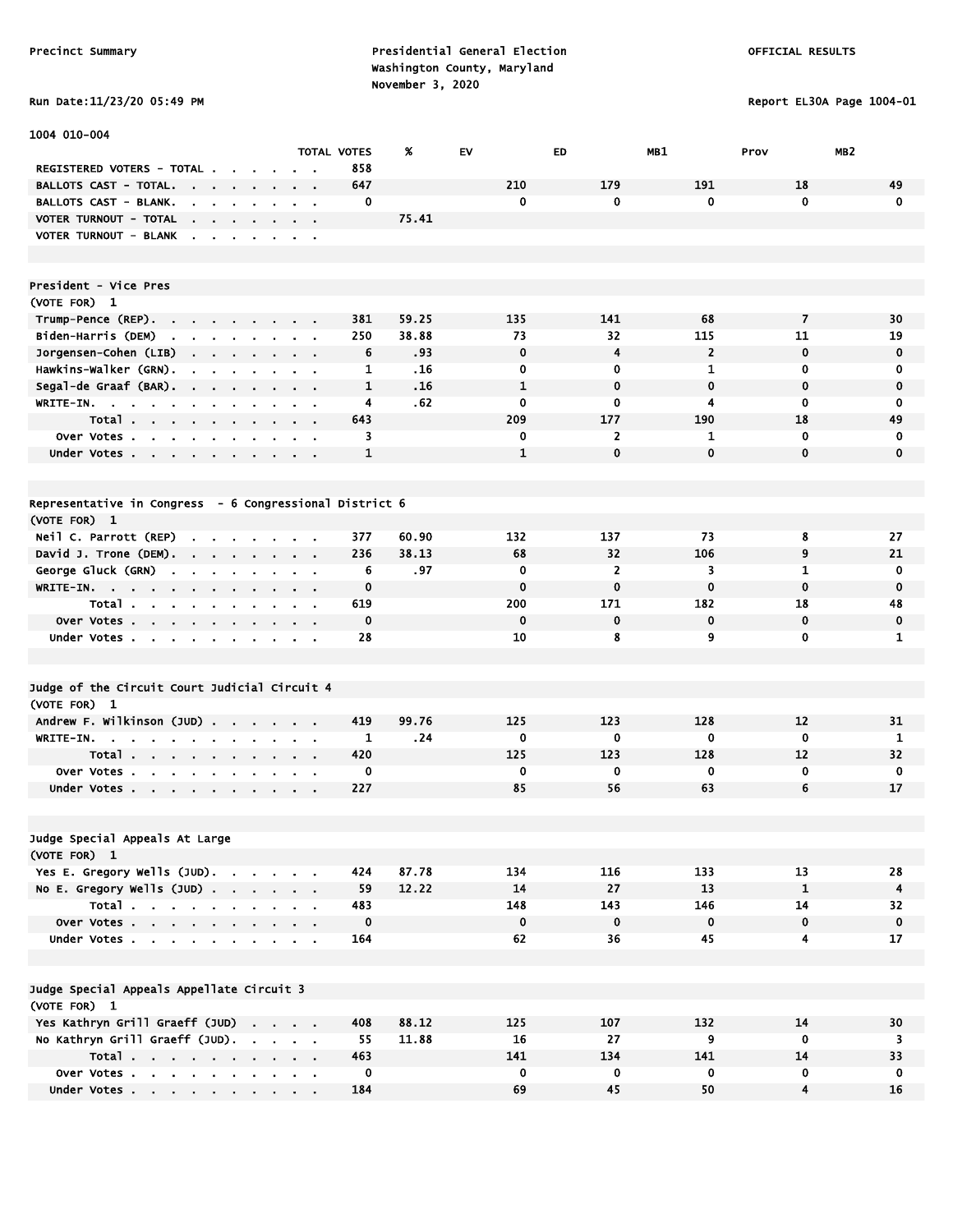Run Date:11/23/20 05:49 PM Report EL30A Page 1004-02

| 1004 010-004                                               |                                          |                    |       |          |             |                         |                         |                 |
|------------------------------------------------------------|------------------------------------------|--------------------|-------|----------|-------------|-------------------------|-------------------------|-----------------|
|                                                            |                                          | <b>TOTAL VOTES</b> | %     | EV       | ED          | MB1                     | Prov                    | MB <sub>2</sub> |
| Board of Education                                         |                                          |                    |       |          |             |                         |                         |                 |
| (VOTE FOR) 4                                               |                                          |                    |       |          |             |                         |                         |                 |
| Pieter Bickford                                            |                                          | 306                | 18.60 | 91       | 73          | 114                     | 6                       | 22              |
| the contract of the contract of<br>william "Bill" Donahue. |                                          | 216                | 13.13 | 72       | 60          | 65                      | $\mathbf{1}$            | 18              |
|                                                            |                                          | 184                |       | 58       | 44          | 69                      | $\mathbf{1}$            | 12              |
| Benjamin Forrest                                           |                                          |                    | 11.19 |          |             |                         |                         |                 |
| Ladetra Robinson                                           | $\mathbf{r} = \mathbf{r} + \mathbf{r}$ . | 119                | 7.23  | 30       | 28          | 42                      | 7                       | 12              |
| Stan Stouffer                                              |                                          | 276                | 16.78 | 95       | 93          | 69                      | 5                       | 14              |
| Melissa Williams                                           |                                          | 271                | 16.47 | 89       | 72          | 82                      | 8                       | 20              |
| April A. Zentmeyer                                         |                                          | 245                | 14.89 | 73       | 63          | 76                      | $\overline{\mathbf{z}}$ | 26              |
| WRITE-IN.                                                  |                                          | 28                 | 1.70  | 10       | 10          | $\overline{\mathbf{4}}$ | $\mathbf{1}$            | 3               |
| Total                                                      | $\cdots$                                 | 1,645              |       | 518      | 443         | 521                     | 36                      | 127             |
| Over Votes<br>$\sim$<br>$\sim$<br>$\mathbf{r}$             |                                          | 0                  |       | 0        | 0           | $\mathbf 0$             | 0                       | 0               |
| Under Votes                                                |                                          | 943                |       | 322      | 273         | 243                     | 36                      | 69              |
|                                                            |                                          |                    |       |          |             |                         |                         |                 |
|                                                            |                                          |                    |       |          |             |                         |                         |                 |
| <b>Question 1</b>                                          |                                          |                    |       |          |             |                         |                         |                 |
| (VOTE FOR) 1                                               |                                          |                    |       |          |             |                         |                         |                 |
| For the Constitutional Amendment.<br>$\sim$                |                                          | 399                | 72.41 | 118      | 108         | 135                     | 10                      | 28              |
| Against the Constitutional Amendme                         |                                          | 152                | 27.59 | 62       | 51          | 24                      | 5                       | 10              |
| Total $\cdots$ $\cdots$                                    | <b>Service</b> State                     | 551                |       | 180      | 159         | 159                     | 15                      | 38              |
| Over Votes                                                 |                                          | 0                  |       | $\bf{0}$ | $\mathbf 0$ | $\mathbf 0$             | 0                       | 0               |
| Under Votes                                                | $\alpha$ , $\beta$ , $\alpha$            | 96                 |       | 30       | 20          | 32                      | 3                       | 11              |
|                                                            |                                          |                    |       |          |             |                         |                         |                 |
|                                                            |                                          |                    |       |          |             |                         |                         |                 |
| <b>Question 2</b>                                          |                                          |                    |       |          |             |                         |                         |                 |
| (VOTE FOR) 1                                               |                                          |                    |       |          |             |                         |                         |                 |
| For the Referred Law.                                      |                                          | 362                | 62.63 | 113      | 108         | 103                     | 11                      | 27              |
| Against the Referred Law<br><b>All Contracts</b>           |                                          | 216                | 37.37 | 70       | 57          | 71                      | 4                       | 14              |
| Total                                                      |                                          | 578                |       | 183      | 165         | 174                     | 15                      | 41              |
| Over Votes<br>$\sim 10^{-10}$                              |                                          | 0                  |       | 0        | 0           | $\bf{0}$                | 0                       | 0               |
| Under Votes                                                |                                          | 69                 |       | 27       | 14          | 17                      | 3                       | 8               |
|                                                            |                                          |                    |       |          |             |                         |                         |                 |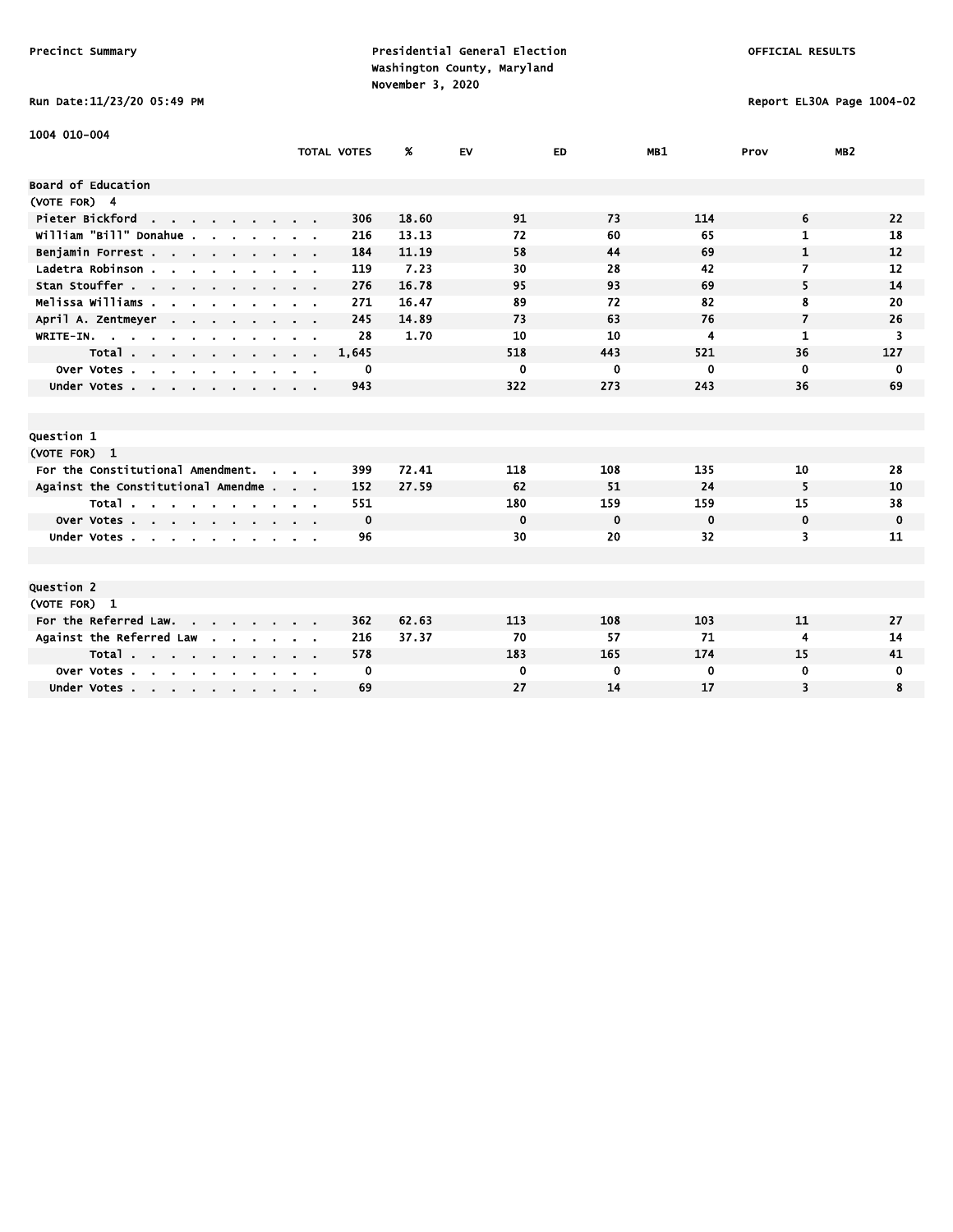### Run Date:11/23/20 05:49 PM Report EL30A Page 1005-01

| 1005 010-005                                                                             |                                            |                         |             |                         |                         |                |                         |
|------------------------------------------------------------------------------------------|--------------------------------------------|-------------------------|-------------|-------------------------|-------------------------|----------------|-------------------------|
|                                                                                          | <b>TOTAL VOTES</b>                         | %                       | EV.         | ED                      | MB1                     | Prov           | MB <sub>2</sub>         |
| REGISTERED VOTERS - TOTAL .                                                              |                                            | 38                      |             |                         |                         |                |                         |
| BALLOTS CAST - TOTAL.                                                                    |                                            | 15                      | 5           | $\overline{2}$          | 4                       | 1              | 3                       |
| <b>BALLOTS CAST - BLANK.</b><br>$\sim$                                                   |                                            | 0                       | $\mathbf 0$ | $\mathbf{0}$            | $\mathbf{0}$            | $\mathbf{0}$   | $\mathbf 0$             |
| VOTER TURNOUT - TOTAL<br><b>College</b><br>$\mathbf{r}$<br>$\sim$                        |                                            | 39.47                   |             |                         |                         |                |                         |
| VOTER TURNOUT - BLANK<br>$\sim$<br>$\sim$<br>$\blacksquare$<br>$\sim$                    | $\sim$                                     |                         |             |                         |                         |                |                         |
|                                                                                          |                                            |                         |             |                         |                         |                |                         |
|                                                                                          |                                            |                         |             |                         |                         |                |                         |
| President - Vice Pres                                                                    |                                            |                         |             |                         |                         |                |                         |
| (VOTE FOR) 1                                                                             |                                            |                         |             |                         |                         |                |                         |
| $Trump-Pence (REP)$ .                                                                    |                                            | 46.67<br>7              | 5           | $\mathbf{1}$            | 0                       | $\mathbf 0$    | 1                       |
| Biden-Harris (DEM)<br>the company of the company of                                      | $\alpha$ , $\beta$ , $\alpha$              | 53.33<br>8              | 0           | 1                       | 4                       | 1              | $\overline{2}$          |
| Jorgensen-Cohen (LIB)<br>the company of the company of                                   |                                            | 0                       | 0           | 0                       | 0                       | $\mathbf 0$    | 0                       |
| Hawkins-Walker (GRN).<br>$\mathbf{r}$                                                    |                                            | 0                       | $\mathbf 0$ | 0                       | 0                       | $\mathbf 0$    | $\mathbf 0$             |
| Segal-de Graaf (BAR). .<br>$\mathbf{r}$ .<br>$\mathbf{r}$                                | $\mathbf{r} = \mathbf{r}$                  | $\mathbf 0$             | $\mathbf 0$ | $\mathbf 0$             | $\mathbf 0$             | $\mathbf 0$    | 0                       |
| WRITE-IN.<br>$\sim 10^{-1}$<br>$\bullet$                                                 |                                            | 0                       | $\mathbf 0$ | 0                       | 0                       | $\mathbf 0$    | 0                       |
| Total                                                                                    |                                            | 15                      | 5           | $\overline{2}$          | 4                       | 1              | 3                       |
| Over Votes                                                                               |                                            | 0                       | 0           | 0                       | 0                       | 0              | 0                       |
| Under Votes<br><b>CONTINUES</b>                                                          |                                            | 0                       | $\mathbf 0$ | $\mathbf 0$             | $\mathbf{0}$            | $\mathbf 0$    | $\mathbf 0$             |
|                                                                                          |                                            |                         |             |                         |                         |                |                         |
|                                                                                          |                                            |                         |             |                         |                         |                |                         |
| Representative in Congress - 6 Congressional District 6                                  |                                            |                         |             |                         |                         |                |                         |
| (VOTE FOR) 1                                                                             |                                            |                         |             |                         |                         |                |                         |
| Neil C. Parrott (REP)<br>$\sim$                                                          |                                            | 7<br>46.67              | 5           | $\mathbf{1}$            | 0                       | 0              | 1                       |
| David J. Trone (DEM).<br>$\sim$<br>$\sim$                                                | $\sim$ $\sim$                              | 8<br>53.33              | $\mathbf 0$ | $\mathbf{1}$            | 4                       | 1              | $\overline{2}$          |
| George Gluck (GRN)<br>$\sim 10^{-10}$ and $\sim 10^{-10}$<br>$\blacksquare$<br>$\bullet$ | $\sim$ 10 $\pm$                            | 0                       | $\mathbf 0$ | $\bf{0}$                | 0                       | 0              | $\mathbf 0$             |
| WRITE-IN.                                                                                |                                            | 0                       | $\mathbf 0$ | 0                       | 0                       | $\mathbf 0$    | $\mathbf 0$             |
| Total<br>$\blacksquare$                                                                  |                                            | 15                      | 5           | $\overline{2}$          | 4                       | 1              | 3                       |
| Over Votes<br>$\mathbf{r}$<br>$\blacksquare$                                             | $\sim$ $\sim$                              | $\mathbf 0$             | $\mathbf 0$ | $\mathbf 0$             | 0                       | $\mathbf 0$    | 0                       |
| Under Votes<br>$\sim$<br>$\sim$<br>$\bullet$                                             | $\mathcal{A}=\mathcal{A}$ .                | 0                       | $\mathbf 0$ | 0                       | 0                       | $\mathbf 0$    | $\mathbf 0$             |
|                                                                                          |                                            |                         |             |                         |                         |                |                         |
|                                                                                          |                                            |                         |             |                         |                         |                |                         |
| Judge of the Circuit Court Judicial Circuit 4                                            |                                            |                         |             |                         |                         |                |                         |
| (VOTE FOR) 1                                                                             |                                            |                         |             |                         |                         |                |                         |
| Andrew F. Wilkinson (JUD)                                                                |                                            | 100.00<br>12            | 5           | 2                       | $\overline{2}$          | 1              | $\overline{\mathbf{2}}$ |
| WRITE-IN.<br>$\sim$<br>$\mathbf{r} = \mathbf{r} + \mathbf{r}$ .                          |                                            | 0                       | $\mathbf 0$ | 0                       | 0                       | 0              | 0                       |
| Total.                                                                                   |                                            | 12                      | 5           | $\overline{2}$          | $\mathbf{2}$            | 1              | 2                       |
| Over Votes<br>$\mathbf{r}$                                                               |                                            | 0                       | 0           | 0                       | $\mathbf 0$             | 0              | 0                       |
| Under Votes<br>$\sim$                                                                    |                                            | 3                       | $\mathbf 0$ | 0                       | $\overline{2}$          | $\mathbf 0$    | 1                       |
|                                                                                          |                                            |                         |             |                         |                         |                |                         |
|                                                                                          |                                            |                         |             |                         |                         |                |                         |
| Judge Special Appeals At Large                                                           |                                            |                         |             |                         |                         |                |                         |
| (VOTE FOR) 1                                                                             |                                            |                         |             |                         |                         |                |                         |
| Yes E. Gregory Wells (JUD).                                                              |                                            | 100.00<br>11            | 5           | $\mathbf{2}$            | $\mathbf{1}$            | 1              | $\overline{2}$          |
| No E. Gregory Wells (JUD)                                                                |                                            | $\mathbf 0$             | $\mathbf 0$ | 0                       | $\mathbf 0$             | $\mathbf{0}$   | $\pmb{0}$               |
| Total                                                                                    |                                            | 11                      | 5           | $\overline{2}$          | $\mathbf{1}$            | $\mathbf{1}$   | $\overline{2}$          |
| Over Votes                                                                               |                                            | 0                       | 0           | 0                       | $\mathbf 0$             | $\mathbf 0$    | 0                       |
| Under Votes                                                                              | $\mathbf{r} = \mathbf{r} \cdot \mathbf{r}$ | 4                       | $\mathbf 0$ | $\overline{0}$          | $\overline{\mathbf{3}}$ | $\mathbf 0$    | $\mathbf{1}$            |
|                                                                                          |                                            |                         |             |                         |                         |                |                         |
|                                                                                          |                                            |                         |             |                         |                         |                |                         |
| Judge Special Appeals Appellate Circuit 3                                                |                                            |                         |             |                         |                         |                |                         |
| (VOTE FOR) 1                                                                             |                                            |                         |             |                         |                         |                |                         |
| Yes Kathryn Grill Graeff (JUD)                                                           |                                            | 81.82<br>9              | 5           | $\mathbf{2}$            | $\mathbf{1}$            | $\mathbf{1}$   | 0                       |
| No Kathryn Grill Graeff (JUD).                                                           |                                            | 18.18<br>$\overline{2}$ | $\mathbf 0$ | $\mathbf 0$             | $\overline{0}$          | $\overline{0}$ | $\overline{2}$          |
| Total                                                                                    |                                            | 11                      | 5           | $\overline{\mathbf{c}}$ | 1                       | $\mathbf{1}$   | $\overline{2}$          |
| Over Votes                                                                               |                                            | 0                       | 0           | 0                       | 0                       | $\mathbf 0$    | 0                       |
| Under Votes                                                                              |                                            | 4                       | $\mathbf 0$ | 0                       | 3                       | $\mathbf 0$    | 1                       |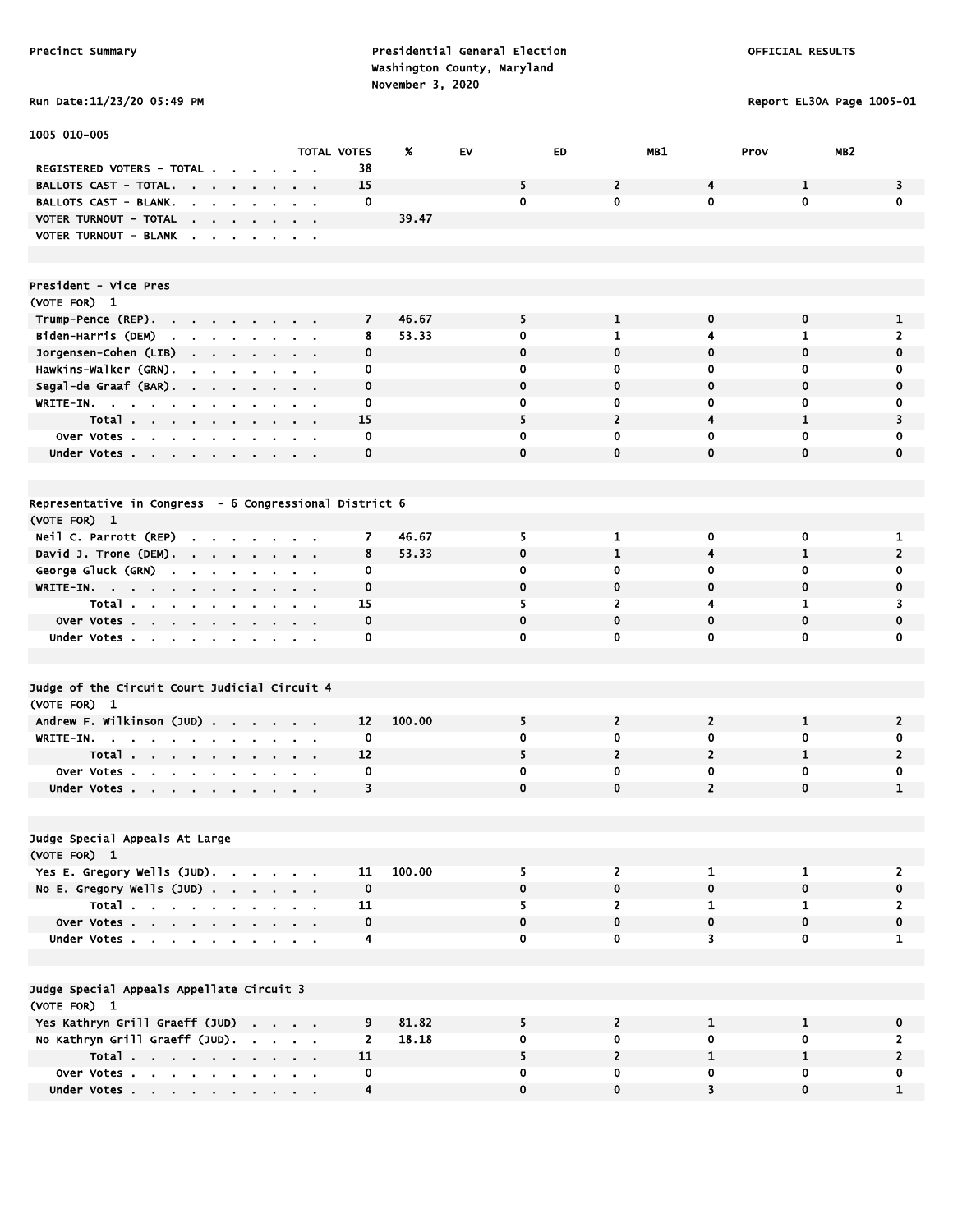Run Date:11/23/20 05:49 PM Report EL30A Page 1005-02

| 1005 010-005                                           |                    |                |        |                |                |                |              |                 |
|--------------------------------------------------------|--------------------|----------------|--------|----------------|----------------|----------------|--------------|-----------------|
|                                                        | <b>TOTAL VOTES</b> |                | %      | <b>EV</b>      | ED             | MB1            | Prov         | MB <sub>2</sub> |
| Board of Education                                     |                    |                |        |                |                |                |              |                 |
| (VOTE FOR) 4                                           |                    |                |        |                |                |                |              |                 |
| Pieter Bickford<br>the contract of the contract of the |                    | 8              | 18.18  | $\overline{2}$ | $\mathbf 0$    | 3              | 1            | 2               |
| william "Bill" Donahue.                                |                    | $\overline{2}$ | 4.55   | 0              | 1              | 0              | $\mathbf 0$  | 1               |
|                                                        |                    |                |        |                |                |                |              |                 |
| Benjamin Forrest                                       |                    | $\overline{2}$ | 4.55   | $\mathbf 0$    | 0              | 1              | $\mathbf 0$  | 1               |
| Ladetra Robinson                                       |                    | $\overline{ }$ | 15.91  | 4              | 0              | 2              | 0            | 1               |
| Stan Stouffer                                          |                    | 11             | 25.00  | 4              | $\overline{2}$ | 3              | $\mathbf 0$  | $\overline{2}$  |
| Melissa Williams .<br>- 1                              |                    | 8              | 18.18  | 4              | $\overline{2}$ | 1              | $\mathbf 0$  | 1               |
| April A. Zentmeyer<br>$\sim$ $\sim$                    |                    | 5              | 11.36  | $\overline{2}$ | 1              | $\overline{2}$ | $\mathbf 0$  | 0               |
| WRITE-IN.<br>$\mathbf{r}$                              |                    | 1              | 2.27   | 0              | 1              | $\mathbf 0$    | $\mathbf 0$  | 0               |
| Total                                                  |                    | 44             |        | 16             | 7              | 12             | 1            | 8               |
| Over Votes<br>$\sim$<br>$\sim$<br>$\mathbf{r}$         |                    | 0              |        | $\mathbf 0$    | 0              | 0              | 0            | 0               |
| Under Votes                                            |                    | 16             |        | 4              | $\mathbf{1}$   | 4              | 3            | 4               |
|                                                        |                    |                |        |                |                |                |              |                 |
|                                                        |                    |                |        |                |                |                |              |                 |
| Question 1                                             |                    |                |        |                |                |                |              |                 |
| (VOTE FOR) 1                                           |                    |                |        |                |                |                |              |                 |
| For the Constitutional Amendment.<br>$\sim$            |                    | 13             | 100.00 | 4              | $\overline{2}$ | 3              | 1            | 3               |
| Against the Constitutional Amendme                     |                    | $\mathbf 0$    |        | $\bf{0}$       | 0              | 0              | $\mathbf 0$  | 0               |
| Total<br>$\sim$ $\sim$                                 |                    | 13             |        | 4              | $\overline{2}$ | 3              | 1            |                 |
| Over Votes                                             |                    | 0              |        | 0              | 0              | 0              | $\bf{0}$     | 0               |
| Under Votes                                            |                    | $\overline{2}$ |        | 1              | 0              | 1              | $\mathbf 0$  | 0               |
|                                                        |                    |                |        |                |                |                |              |                 |
|                                                        |                    |                |        |                |                |                |              |                 |
| Question 2                                             |                    |                |        |                |                |                |              |                 |
| (VOTE FOR) 1                                           |                    |                |        |                |                |                |              |                 |
| For the Referred Law.                                  |                    | 10             | 71.43  | 3              | $\overline{2}$ | 3              | $\mathbf{1}$ | 1               |
| Against the Referred Law<br><b>Contract Contract</b>   |                    | 4              | 28.57  | 2              | 0              | 0              | 0            | 2               |
| Total $\cdots$ $\cdots$ $\cdots$                       |                    | 14             |        | 5              | $\overline{2}$ | 3              | 1            | 3               |
| Over Votes                                             |                    | 0              |        | 0              | 0              | 0              | 0            | 0               |
| Under Votes                                            |                    | $\mathbf{1}$   |        | $\mathbf 0$    | 0              | $\mathbf{1}$   | $\mathbf 0$  | 0               |
|                                                        |                    |                |        |                |                |                |              |                 |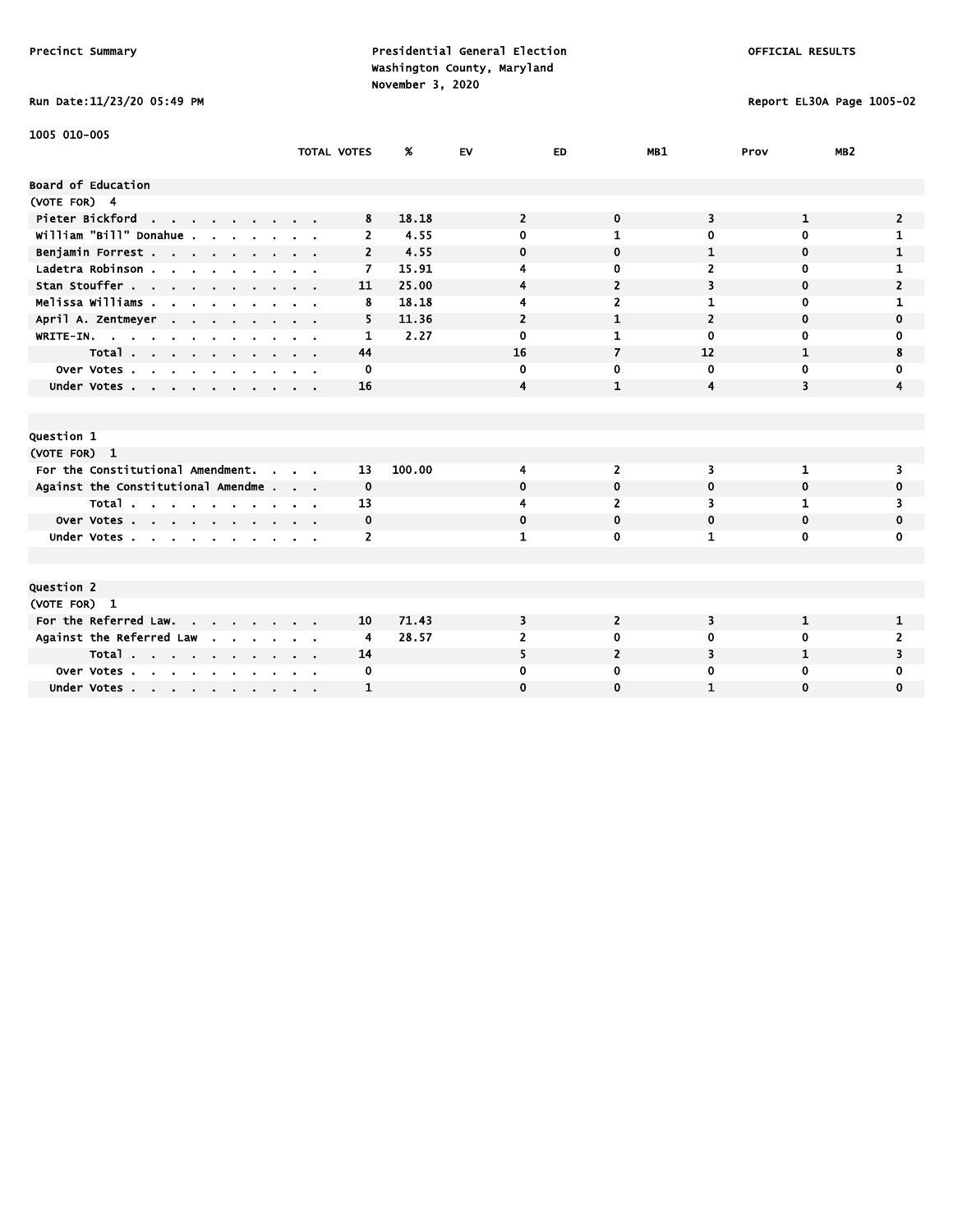Report EL30A Page 1101-01

| Run Date:11/23/20 05:49 PM |  |
|----------------------------|--|

| 1101 011-001                                                                                                               |        |                               |                    |            |                      |                |                    |                         |                   |
|----------------------------------------------------------------------------------------------------------------------------|--------|-------------------------------|--------------------|------------|----------------------|----------------|--------------------|-------------------------|-------------------|
|                                                                                                                            |        |                               | <b>TOTAL VOTES</b> | %          | EV                   | ED.            | MB1                | MB <sub>2</sub><br>Prov |                   |
| REGISTERED VOTERS - TOTAL .                                                                                                |        |                               | 902                |            |                      |                |                    |                         |                   |
| BALLOTS CAST - TOTAL.<br><b>Contract Contract Contract</b><br>$\sim$<br>$\sim$                                             | $\sim$ |                               | 657                |            | 49                   | 383            | 138                | 18                      | 69                |
| <b>BALLOTS CAST - BLANK.</b><br>$\sim$<br>$\sim$                                                                           |        | $\mathbf{r} = \mathbf{r}$     | 0                  |            | $\mathbf 0$          | 0              | $\mathbf{0}$       | $\mathbf 0$             | $\mathbf{0}$      |
| VOTER TURNOUT - TOTAL<br>the company of the company                                                                        |        | $\alpha$ , $\beta$ , $\alpha$ |                    | 72.84      |                      |                |                    |                         |                   |
| VOTER TURNOUT - BLANK                                                                                                      |        |                               |                    |            |                      |                |                    |                         |                   |
|                                                                                                                            |        |                               |                    |            |                      |                |                    |                         |                   |
|                                                                                                                            |        |                               |                    |            |                      |                |                    |                         |                   |
| President - Vice Pres                                                                                                      |        |                               |                    |            |                      |                |                    |                         |                   |
| (VOTE FOR) 1                                                                                                               |        |                               |                    |            |                      |                |                    |                         |                   |
| Trump-Pence (REP).                                                                                                         | $\sim$ |                               | 386                | 58.93      | 28                   | 292            | 41                 | 8                       | 17                |
| Biden-Harris (DEM)<br><b>Contract</b><br>$\mathbf{r} = \mathbf{r}$<br>$\mathbf{r}$                                         |        |                               | 256                | 39.08      | 18<br>$\overline{2}$ | 83<br>3        | 95<br>$\mathbf 0$  | 9<br>$\mathbf 0$        | 51                |
| Jorgensen-Cohen (LIB)<br>$\mathbf{r} = \mathbf{r} + \mathbf{r}$ , where $\mathbf{r}$<br>$\bullet$<br>Hawkins-Walker (GRN). | $\sim$ | $\alpha = 0.1$                | 6                  | .92<br>.61 | 1                    | 2              | $\mathbf{1}$       | 0                       | 1<br>0            |
| $\blacksquare$<br>$\mathbf{r}$<br>$\blacksquare$<br>$\mathbf{r}$<br>Segal-de Graaf (BAR).                                  |        | $\sim$ $\sim$                 | 4<br>1             | .15        | $\mathbf 0$          | $\mathbf{1}$   | $\mathbf 0$        | $\mathbf 0$             | $\mathbf 0$       |
| WRITE-IN.                                                                                                                  |        | $\alpha = 0.01$               | 2                  | .31        | $\mathbf 0$          | $\overline{2}$ | 0                  | 0                       | 0                 |
| Total                                                                                                                      |        | $\alpha$ , $\beta$ , $\alpha$ | 655                |            | 49                   | 383            | 137                | 17                      | 69                |
| Over Votes                                                                                                                 |        |                               | 2                  |            | 0                    | 0              | 1                  | $\mathbf{1}$            | 0                 |
| $\bullet$<br>Under Votes                                                                                                   |        |                               | $\mathbf 0$        |            | $\mathbf 0$          | 0              | $\mathbf 0$        | $\mathbf 0$             | 0                 |
|                                                                                                                            |        |                               |                    |            |                      |                |                    |                         |                   |
|                                                                                                                            |        |                               |                    |            |                      |                |                    |                         |                   |
| Representative in Congress - 6 Congressional District 6                                                                    |        |                               |                    |            |                      |                |                    |                         |                   |
| (VOTE FOR) 1                                                                                                               |        |                               |                    |            |                      |                |                    |                         |                   |
| Neil C. Parrott (REP)                                                                                                      |        |                               | 385                | 59.97      | 28                   | 293            | 40                 | 8                       | 16                |
| David J. Trone (DEM).                                                                                                      |        | $\sim$ $\sim$                 | 250                | 38.94      | 18                   | 82             | 91                 | 9                       | 50                |
| George Gluck (GRN)<br>$\sim$ 10 $\sim$<br>$\sim$<br>$\mathbf{r}$                                                           |        |                               | $\overline{7}$     | 1.09       | 1                    | 3              | 3                  | $\mathbf 0$             | $\mathbf 0$       |
| $WRITE-IN.$                                                                                                                |        |                               | $\mathbf 0$        |            | $\mathbf 0$          | 0              | $\mathbf 0$        | $\mathbf 0$             | $\mathbf 0$       |
| Total<br>$\sim$ $\sim$<br>$\bullet$                                                                                        |        |                               | 642                |            | 47                   | 378            | 134                | 17                      | 66                |
| Over Votes<br>$\sim 100$                                                                                                   | $\sim$ | $\sim$ 100 $\pm$              | $\mathbf 0$        |            | $\mathbf 0$          | $\mathbf 0$    | $\mathbf 0$        | $\mathbf 0$             | 0                 |
| Under Votes                                                                                                                |        |                               | 15                 |            | $\overline{2}$       | 5              | 4                  | 1                       | 3                 |
|                                                                                                                            |        |                               |                    |            |                      |                |                    |                         |                   |
|                                                                                                                            |        |                               |                    |            |                      |                |                    |                         |                   |
| Judge of the Circuit Court Judicial Circuit 4                                                                              |        |                               |                    |            |                      |                |                    |                         |                   |
| (VOTE FOR) 1                                                                                                               |        |                               |                    |            |                      |                |                    |                         |                   |
| Andrew F. Wilkinson (JUD)                                                                                                  |        | $\alpha = 0.1$                | 445                | 99.11      | 34                   | 278            | 89                 | 12                      | 32                |
| WRITE-IN.                                                                                                                  |        |                               | 4                  | .89        | $\mathbf 0$          | $\overline{2}$ | 1                  | $\mathbf 0$             | $\mathbf{1}$      |
| Total<br>$\sim$                                                                                                            | $\sim$ |                               | 449                |            | 34                   | 280            | 90                 | 12                      | 33                |
| Over Votes.<br>$\mathbf{u} = \mathbf{u} \cdot \mathbf{u}$ .<br>$\sim 10^{-1}$<br>$\bullet$<br>$\mathbf{r}$                 |        |                               | 0                  |            | 0                    | 0              | $\mathbf 0$        | 0                       | 0                 |
| Under Votes                                                                                                                |        |                               | 208                |            | 15                   | 103            | 48                 | 6                       | 36                |
|                                                                                                                            |        |                               |                    |            |                      |                |                    |                         |                   |
|                                                                                                                            |        |                               |                    |            |                      |                |                    |                         |                   |
| Judge Special Appeals At Large                                                                                             |        |                               |                    |            |                      |                |                    |                         |                   |
| (VOTE FOR) 1                                                                                                               |        |                               |                    |            |                      |                |                    |                         |                   |
| Yes E. Gregory Wells (JUD).                                                                                                |        |                               | 415                | 83.17      | 29                   | 255            | 89                 | 11                      | 31                |
| No E. Gregory Wells $(JUD)$ .                                                                                              |        |                               | 84                 | 16.83      | $\overline{7}$<br>36 | 58<br>313      | 12                 | $\overline{2}$          | 5                 |
| Total<br>Over Votes                                                                                                        |        |                               | 499<br>$\mathbf 0$ |            | $\mathbf 0$          | $\mathbf 0$    | 101<br>$\mathbf 0$ | 13<br>$\mathbf 0$       | 36<br>$\mathbf 0$ |
| Under Votes                                                                                                                |        |                               | 158                |            | 13                   | 70             | 37                 | 5                       | 33                |
|                                                                                                                            |        |                               |                    |            |                      |                |                    |                         |                   |
|                                                                                                                            |        |                               |                    |            |                      |                |                    |                         |                   |
| Judge Special Appeals Appellate Circuit 3                                                                                  |        |                               |                    |            |                      |                |                    |                         |                   |
| (VOTE FOR) 1                                                                                                               |        |                               |                    |            |                      |                |                    |                         |                   |
| Yes Kathryn Grill Graeff (JUD)                                                                                             |        |                               | 420                | 84.85      | 30                   | 254            | 91                 | 11                      | 34                |
| No Kathryn Grill Graeff (JUD).                                                                                             |        |                               | 75                 | 15.15      | 4                    | 54             | 11                 | $\overline{2}$          | 4                 |
| Total                                                                                                                      |        |                               | 495                |            | 34                   | 308            | 102                | 13                      | 38                |
| Over Votes                                                                                                                 |        |                               | 0                  |            | $\mathbf 0$          | 0              | $\mathbf 0$        | 0                       | 0                 |
| Under Votes                                                                                                                |        |                               | 162                |            | 15                   | 75             | 36                 | 5                       | 31                |
|                                                                                                                            |        |                               |                    |            |                      |                |                    |                         |                   |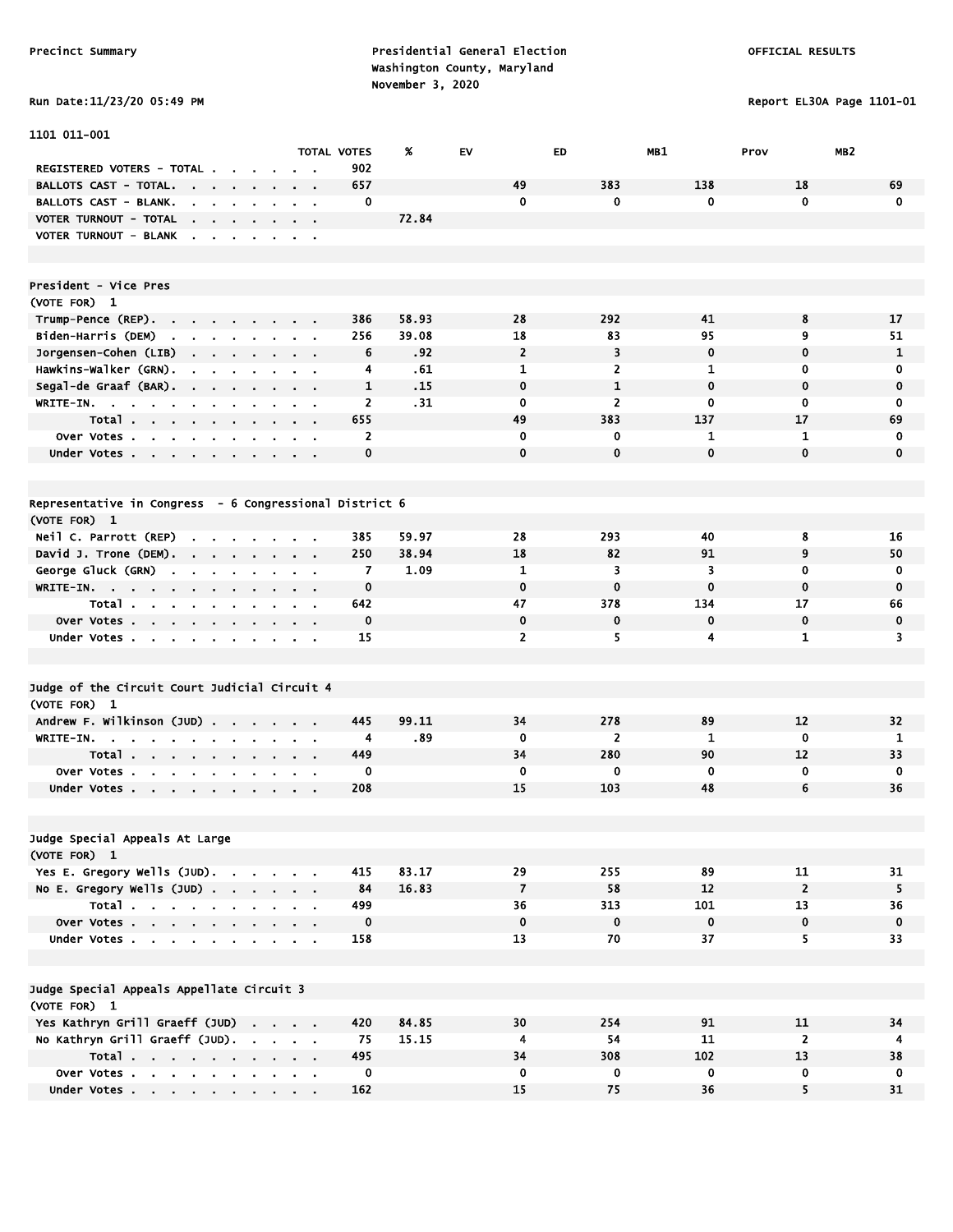# Run Date:11/23/20 05:49 PM Report EL30A Page 1101-02

| 1101 011-001                                             |                    |             |       |                |             |             |                |                 |
|----------------------------------------------------------|--------------------|-------------|-------|----------------|-------------|-------------|----------------|-----------------|
|                                                          | <b>TOTAL VOTES</b> |             | Ж.    | EV             | ED.         | MB1         | Prov           | MB <sub>2</sub> |
| <b>Board of Education</b>                                |                    |             |       |                |             |             |                |                 |
|                                                          |                    |             |       |                |             |             |                |                 |
| (VOTE FOR) 4                                             |                    |             |       |                |             |             |                |                 |
| Pieter Bickford<br>and a strain and a strain of the      |                    | 151         | 9.40  | 13             | 80          | 43          | 3              | 12              |
| william "Bill" Donahue .                                 |                    | 198         | 12.32 | 10             | 123         | 42          | 7              | 16              |
| Benjamin Forrest                                         |                    | 164         | 10.21 | 14             | 96          | 31          | 6              | 17              |
| Ladetra Robinson                                         |                    | 165         | 10.27 | 9              | 69          | 58          | 6              | 23              |
| Stan Stouffer                                            |                    | 256         | 15.93 | 20             | 182         | 34          | $\overline{7}$ | 13              |
| Melissa Williams                                         |                    | 293         | 18.23 | 23             | 172         | 65          | 8              | 25              |
| April A. Zentmeyer                                       |                    | 322         | 20.04 | 24             | 209         | 67          | 5              | 17              |
| $W$ RITE-IN.                                             |                    | 58          | 3.61  | 5              | 44          | 5           | 1              | 3               |
| Total                                                    |                    | 1,607       |       | 118            | 975         | 345         | 43             | 126             |
| Over Votes<br>$\sim$ $\sim$ $\sim$<br>$\sim$             |                    | 0           |       | 0              | 0           | $\mathbf 0$ | $\mathbf 0$    | $\mathbf 0$     |
| Under Votes                                              |                    | 1,021       |       | 78             | 557         | 207         | 29             | 150             |
|                                                          |                    |             |       |                |             |             |                |                 |
|                                                          |                    |             |       |                |             |             |                |                 |
| Question 1                                               |                    |             |       |                |             |             |                |                 |
| (VOTE FOR) 1                                             |                    |             |       |                |             |             |                |                 |
| For the Constitutional Amendment.<br>$\sim$              |                    | 381         | 64.58 | 33             | 212         | 84          | 15             | 37              |
| Against the Constitutional Amendme                       |                    | 209         | 35.42 | 14             | 135         | 45          | $\mathbf 0$    | 15              |
| Total                                                    |                    | 590         |       | 47             | 347         | 129         | 15             | 52              |
| Over Votes                                               |                    | $\mathbf 0$ |       | 0              | $\mathbf 0$ | $\mathbf 0$ | $\mathbf 0$    | 0               |
| Under Votes                                              |                    | 67          |       | $\overline{2}$ | 36          | 9           | 3              | 17              |
|                                                          |                    |             |       |                |             |             |                |                 |
|                                                          |                    |             |       |                |             |             |                |                 |
| <b>Question 2</b>                                        |                    |             |       |                |             |             |                |                 |
| (VOTE FOR) 1                                             |                    |             |       |                |             |             |                |                 |
| For the Referred Law.                                    |                    | 347         | 56.06 | 21             | 214         | 62          | 11             | 39              |
| Against the Referred Law<br>$\mathbf{r}$<br>$\sim$       |                    | 272         | 43.94 | 24             | 152         | 70          | 4              | 22              |
| Total                                                    |                    | 619         |       | 45             | 366         | 132         | 15             | 61              |
| Over Votes<br>$\sim$<br><b>Service</b><br>$\blacksquare$ |                    | 0           |       | 0              | 0           | $\bf{0}$    | 0              | 0               |
|                                                          |                    | 38          |       | 4              | 17          | 6           | 3              | 8               |
| Under Votes                                              |                    |             |       |                |             |             |                |                 |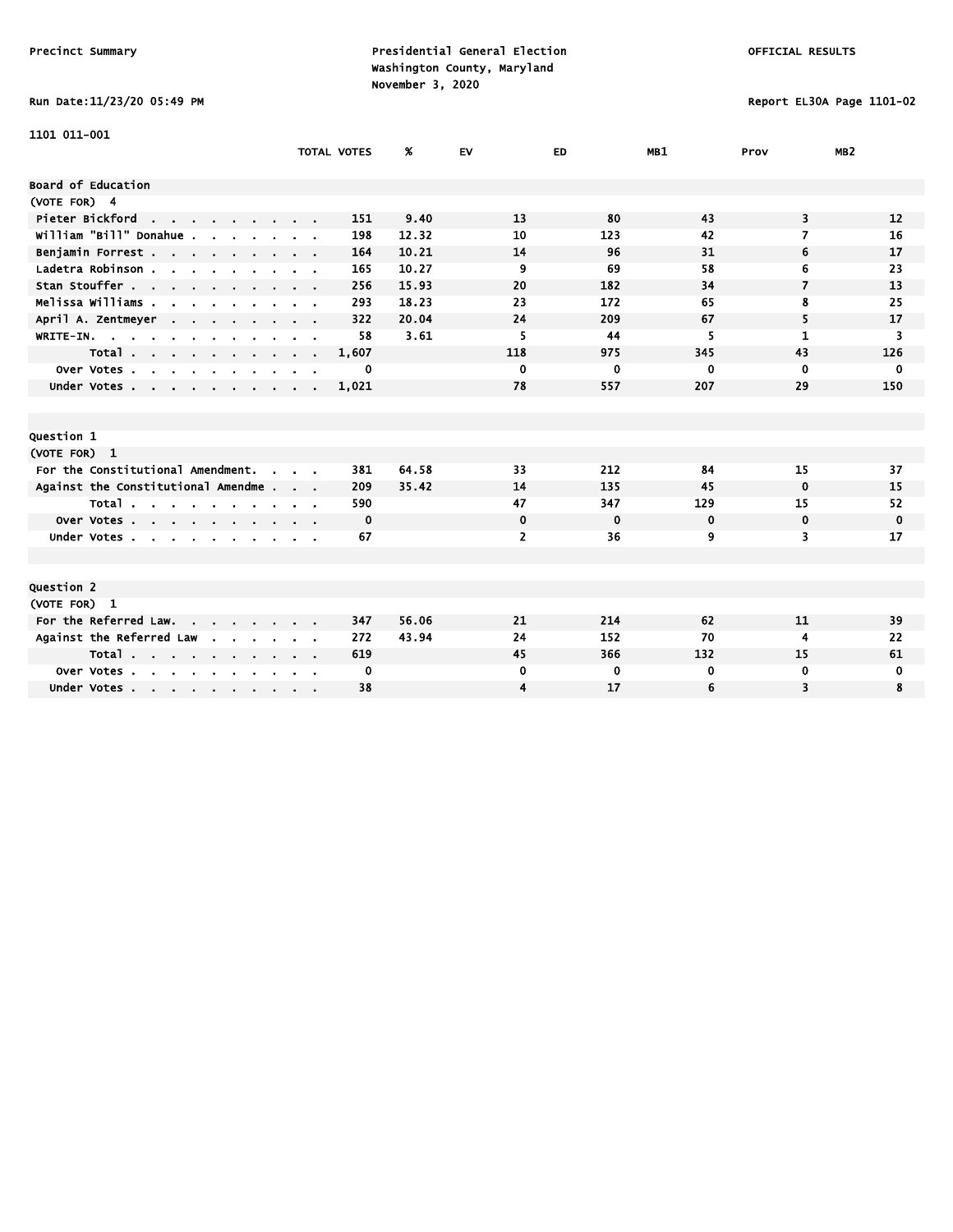Report EL30A Page 1102-01

|  |  |  |  | Run Date:11/23/20 05:49 P |  |
|--|--|--|--|---------------------------|--|
|--|--|--|--|---------------------------|--|

| 1102 011-002                                                                                                   |                               |                     |       |                     |                               |                    |                         |                   |
|----------------------------------------------------------------------------------------------------------------|-------------------------------|---------------------|-------|---------------------|-------------------------------|--------------------|-------------------------|-------------------|
|                                                                                                                | <b>TOTAL VOTES</b>            |                     | %     | EV                  | ED                            | MB1                | MB <sub>2</sub><br>Prov |                   |
| REGISTERED VOTERS - TOTAL.                                                                                     | $\sim$ $\sim$                 | 461                 |       |                     |                               |                    |                         |                   |
| <b>BALLOTS CAST - TOTAL.</b><br>and the contract of the contract of<br>$\sim$<br>$\blacksquare$                | $\sim$ $\sim$                 | 332                 |       | 64                  | 155                           | 63                 | 18                      | 32                |
| BALLOTS CAST - BLANK.<br>$\mathbf{r}$<br>$\mathbf{a}$ , and $\mathbf{a}$<br>$\alpha$<br>$\sim$                 | $\alpha = 0.1$                | 0                   |       | $\mathbf 0$         | 0                             | $\mathbf{0}$       | $\mathbf 0$             | $\mathbf 0$       |
| VOTER TURNOUT - TOTAL<br>$\sim$<br>$\mathbf{r} = \mathbf{r} + \mathbf{r}$ , where $\mathbf{r}$<br>$\mathbf{r}$ |                               |                     | 72.02 |                     |                               |                    |                         |                   |
| VOTER TURNOUT - BLANK .<br>$\sim$ $\sim$ $\sim$<br>$\blacksquare$                                              | $\mathbf{r} = \mathbf{r}$     |                     |       |                     |                               |                    |                         |                   |
|                                                                                                                |                               |                     |       |                     |                               |                    |                         |                   |
|                                                                                                                |                               |                     |       |                     |                               |                    |                         |                   |
| President - Vice Pres                                                                                          |                               |                     |       |                     |                               |                    |                         |                   |
| (VOTE FOR) 1                                                                                                   |                               |                     |       |                     |                               |                    |                         |                   |
| Trump-Pence (REP).<br>$\sim$                                                                                   |                               | 221                 | 66.97 | 44                  | 134                           | 20                 | 11                      | 12                |
| Biden-Harris (DEM)<br><b>Contract</b><br>$\alpha$ , $\alpha$ , $\alpha$ , $\alpha$ , $\alpha$<br>$\sim$        |                               | 101                 | 30.61 | 18                  | 16                            | 42                 | 6                       | 19                |
| Jorgensen-Cohen (LIB)<br>$\mathbf{a}=\mathbf{a}+\mathbf{a}+\mathbf{a}$ .<br><b>Contract</b><br>$\sim$          | $\alpha = 0.1$                | 4                   | 1.21  | $\mathbf 0$         | 3                             | $\mathbf 0$        | $\mathbf 0$             | $\mathbf{1}$      |
| Hawkins-Walker (GRN).<br>$\sim$<br>$\sim$ $\sim$ $\sim$<br>$\sim$<br>$\cdot$                                   | $\sim 10$                     | 2                   | .61   | 0<br>$\overline{2}$ | $\overline{2}$<br>$\mathbf 0$ | 0<br>$\mathbf 0$   | 0<br>0                  | 0<br>0            |
| Segal-de Graaf (BAR).<br>$\sim 10^{-11}$<br>$\mathbf{r} = \mathbf{r} \cdot \mathbf{r}$<br>$\sim$               | $\mathbf{r} = \mathbf{r}$     | $\overline{2}$      | .61   |                     |                               |                    |                         |                   |
| WRITE-IN.<br><b>Contract Contract</b>                                                                          | $\mathbf{r} = \mathbf{r}$     | 0                   |       | 0                   | 0                             | 0                  | 0                       | 0                 |
| Total<br>Over Votes                                                                                            |                               | 330<br>$\mathbf{1}$ |       | 64<br>$\mathbf 0$   | 155<br>0                      | 62<br>$\mathbf{1}$ | 17<br>$\mathbf 0$       | 32<br>$\mathbf 0$ |
|                                                                                                                |                               | 1                   |       | $\mathbf 0$         | $\mathbf{0}$                  | $\mathbf 0$        | $\mathbf{1}$            | $\mathbf 0$       |
| Under Votes<br>$\sim$<br>$\sim$                                                                                | $\mathbf{r} = \mathbf{r}$     |                     |       |                     |                               |                    |                         |                   |
|                                                                                                                |                               |                     |       |                     |                               |                    |                         |                   |
| Representative in Congress - 6 Congressional District 6                                                        |                               |                     |       |                     |                               |                    |                         |                   |
| (VOTE FOR) 1                                                                                                   |                               |                     |       |                     |                               |                    |                         |                   |
| Neil C. Parrott (REP)<br>$\cdot$ $\cdot$ $\cdot$ $\cdot$                                                       |                               | 223                 | 68.62 | 46                  | 135                           | 19                 | 11                      | 12                |
| David J. Trone (DEM).<br>$\sim$ $\sim$ $\sim$ $\sim$<br>$\sim 100$                                             | $\sim$ $\sim$                 | 98                  | 30.15 | 14                  | 18                            | 40                 | 6                       | 20                |
| George Gluck (GRN)<br><b>Contract</b><br>$\mathbf{a} = \mathbf{a} + \mathbf{a}$ , and<br>$\sim$                | $\alpha$ , $\beta$ , $\alpha$ | 4                   | 1.23  | 1                   | 1                             | 1                  | 1                       | $\mathbf 0$       |
| WRITE-IN.                                                                                                      |                               | $\mathbf 0$         |       | $\mathbf 0$         | $\mathbf 0$                   | $\mathbf 0$        | $\mathbf 0$             | $\mathbf 0$       |
| Total .                                                                                                        |                               | 325                 |       | 61                  | 154                           | 60                 | 18                      | 32                |
| Over Votes<br>$\sim$<br>$\sim$<br>$\blacksquare$                                                               |                               | $\mathbf 0$         |       | $\mathbf 0$         | $\mathbf 0$                   | $\mathbf 0$        | $\mathbf 0$             | $\mathbf 0$       |
| Under Votes<br>$\mathbf{r}$                                                                                    |                               | $\overline{7}$      |       | 3                   | 1                             | 3                  | $\mathbf 0$             | 0                 |
|                                                                                                                |                               |                     |       |                     |                               |                    |                         |                   |
|                                                                                                                |                               |                     |       |                     |                               |                    |                         |                   |
| Judge of the Circuit Court Judicial Circuit 4                                                                  |                               |                     |       |                     |                               |                    |                         |                   |
| (VOTE FOR) 1                                                                                                   |                               |                     |       |                     |                               |                    |                         |                   |
| Andrew F. Wilkinson (JUD)                                                                                      |                               | 210                 | 99.06 | 32                  | 109                           | 37                 | 15                      | 17                |
| WRITE-IN.<br>$\sim$                                                                                            | $\sim$ $\sim$                 | $\overline{2}$      | .94   | 1                   | 1                             | 0                  | 0                       | 0                 |
| Total<br>$\sim 100$ km s $^{-1}$                                                                               |                               | 212                 |       | 33                  | 110                           | 37                 | 15                      | 17                |
| Over Votes                                                                                                     |                               | 0                   |       | $\mathbf 0$         | 0                             | 0                  | 0                       | 0                 |
| Under Votes<br>$\mathbf{r} = \mathbf{r}$<br>$\cdot$                                                            |                               | 120                 |       | 31                  | 45                            | 26                 | 3                       | 15                |
|                                                                                                                |                               |                     |       |                     |                               |                    |                         |                   |
|                                                                                                                |                               |                     |       |                     |                               |                    |                         |                   |
| Judge Special Appeals At Large                                                                                 |                               |                     |       |                     |                               |                    |                         |                   |
| (VOTE FOR) 1                                                                                                   |                               |                     |       |                     |                               |                    |                         |                   |
| Yes E. Gregory Wells (JUD).                                                                                    |                               | 205                 | 87.23 | 30                  | 108                           | 37                 | 14                      | 16                |
| No E. Gregory Wells (JUD)                                                                                      |                               | 30                  | 12.77 | 10                  | 15                            | $\mathbf{1}$       | 3                       | $\mathbf{1}$      |
| Total                                                                                                          |                               | 235                 |       | 40                  | 123                           | 38                 | 17                      | 17                |
| Over Votes                                                                                                     |                               | $\mathbf 0$         |       | $\mathbf 0$         | $\pmb{0}$                     | $\mathbf 0$        | $\mathbf 0$             | $\mathbf 0$       |
| Under Votes                                                                                                    |                               | 97                  |       | 24                  | 32                            | 25                 | $\mathbf{1}$            | 15                |
|                                                                                                                |                               |                     |       |                     |                               |                    |                         |                   |
|                                                                                                                |                               |                     |       |                     |                               |                    |                         |                   |
| Judge Special Appeals Appellate Circuit 3                                                                      |                               |                     |       |                     |                               |                    |                         |                   |
| (VOTE FOR) 1                                                                                                   |                               |                     |       |                     |                               |                    |                         |                   |
| Yes Kathryn Grill Graeff (JUD)                                                                                 |                               | 202                 | 86.32 | 31                  | 101                           | 38                 | 14                      | 18                |
| No Kathryn Grill Graeff (JUD).                                                                                 |                               | 32                  | 13.68 | 9                   | 19                            | $\mathbf 0$        | 3                       | 1                 |
| Total                                                                                                          |                               | 234                 |       | 40                  | 120                           | 38                 | 17                      | 19                |
| Over Votes                                                                                                     |                               | 0<br>98             |       | 0<br>24             | 0<br>35                       | 0<br>25            | 0<br>$\mathbf{1}$       | 0<br>13           |
| Under Votes                                                                                                    |                               |                     |       |                     |                               |                    |                         |                   |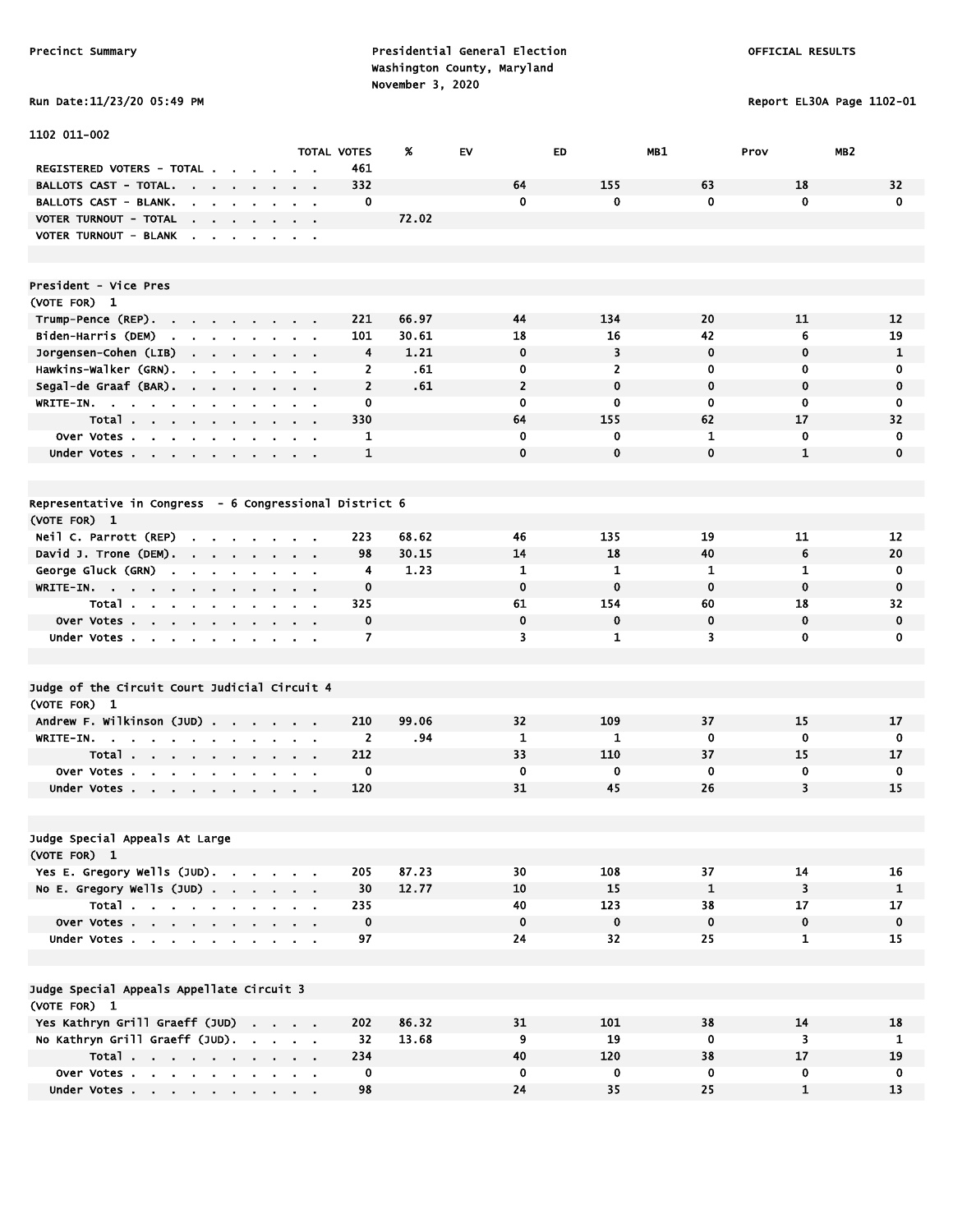Run Date:11/23/20 05:49 PM Report EL30A Page 1102-02

| 1102 011-002                                                       |                    |       |                |             |             |                |                 |
|--------------------------------------------------------------------|--------------------|-------|----------------|-------------|-------------|----------------|-----------------|
|                                                                    | <b>TOTAL VOTES</b> | Ж.    | <b>EV</b>      | <b>ED</b>   | MB1         | Prov           | MB <sub>2</sub> |
|                                                                    |                    |       |                |             |             |                |                 |
| <b>Board of Education</b>                                          |                    |       |                |             |             |                |                 |
| (VOTE FOR) 4                                                       |                    |       |                |             |             |                |                 |
| Pieter Bickford<br>the contract of the contract of the contract of | 90                 | 11.32 | 15             | 44          | 19          | 3              | 9               |
| william "Bill" Donahue.                                            | 109                | 13.71 | 15             | 60          | 19          | 9              | 6               |
| Benjamin Forrest.                                                  | 97                 | 12.20 | 14             | 50          | 19          | 6              | 8               |
| Ladetra Robinson                                                   | 64                 | 8.05  | 8              | 22          | 22          | 4              | 8               |
| Stan Stouffer                                                      | 124                | 15.60 | 17             | 78          | 11          | 10             | 8               |
| Melissa Williams .                                                 | 154                | 19.37 | 27             | 76          | 29          | 9              | 13              |
| April A. Zentmeyer                                                 | 137                | 17.23 | 18             | 77          | 18          | 10             | 14              |
| WRITE-IN.                                                          | 20                 | 2.52  | 6              | 12          | 0           | $\mathbf{1}$   | 1               |
| Total                                                              | 795                |       | 120            | 419         | 137         | 52             | 67              |
| Over Votes                                                         | 0                  |       | 0              | 0           | $\mathbf 0$ | $\mathbf 0$    | 0               |
| Under Votes                                                        | 533                |       | 136            | 201         | 115         | 20             | 61              |
|                                                                    |                    |       |                |             |             |                |                 |
|                                                                    |                    |       |                |             |             |                |                 |
| <b>Question 1</b>                                                  |                    |       |                |             |             |                |                 |
| (VOTE FOR) 1                                                       |                    |       |                |             |             |                |                 |
| For the Constitutional Amendment.<br>$\sim$                        | 194                | 64.03 | 38             | 80          | 48          | 9              | 19              |
| Against the Constitutional Amendme                                 | 109                | 35.97 | 24             | 62          | 11          | 7              | 5               |
| Total                                                              | 303                |       | 62             | 142         | 59          | 16             | 24              |
| Over Votes                                                         | $\mathbf 0$        |       | 0              | $\mathbf 0$ | $\mathbf 0$ | 0              | 0               |
| Under Votes                                                        | 29                 |       | $\overline{2}$ | 13          | 4           | $\overline{2}$ | 8               |
|                                                                    |                    |       |                |             |             |                |                 |
|                                                                    |                    |       |                |             |             |                |                 |
| <b>Question 2</b>                                                  |                    |       |                |             |             |                |                 |
| (VOTE FOR) 1                                                       |                    |       |                |             |             |                |                 |
| For the Referred Law.                                              | 190                | 62.30 | 30             | 93          | 35          | 11             | 21              |
| Against the Referred Law                                           | 115                | 37.70 | 29             | 52          | 25          | 6              | 3               |
| Total                                                              | 305                |       | 59             | 145         | 60          | 17             | 24              |
| Over Votes                                                         | 0                  |       | 0              | 0           | 0           | 0              | 0               |
| Under Votes                                                        | 27                 |       | 5              | 10          | 3           | $\mathbf{1}$   | 8               |
|                                                                    |                    |       |                |             |             |                |                 |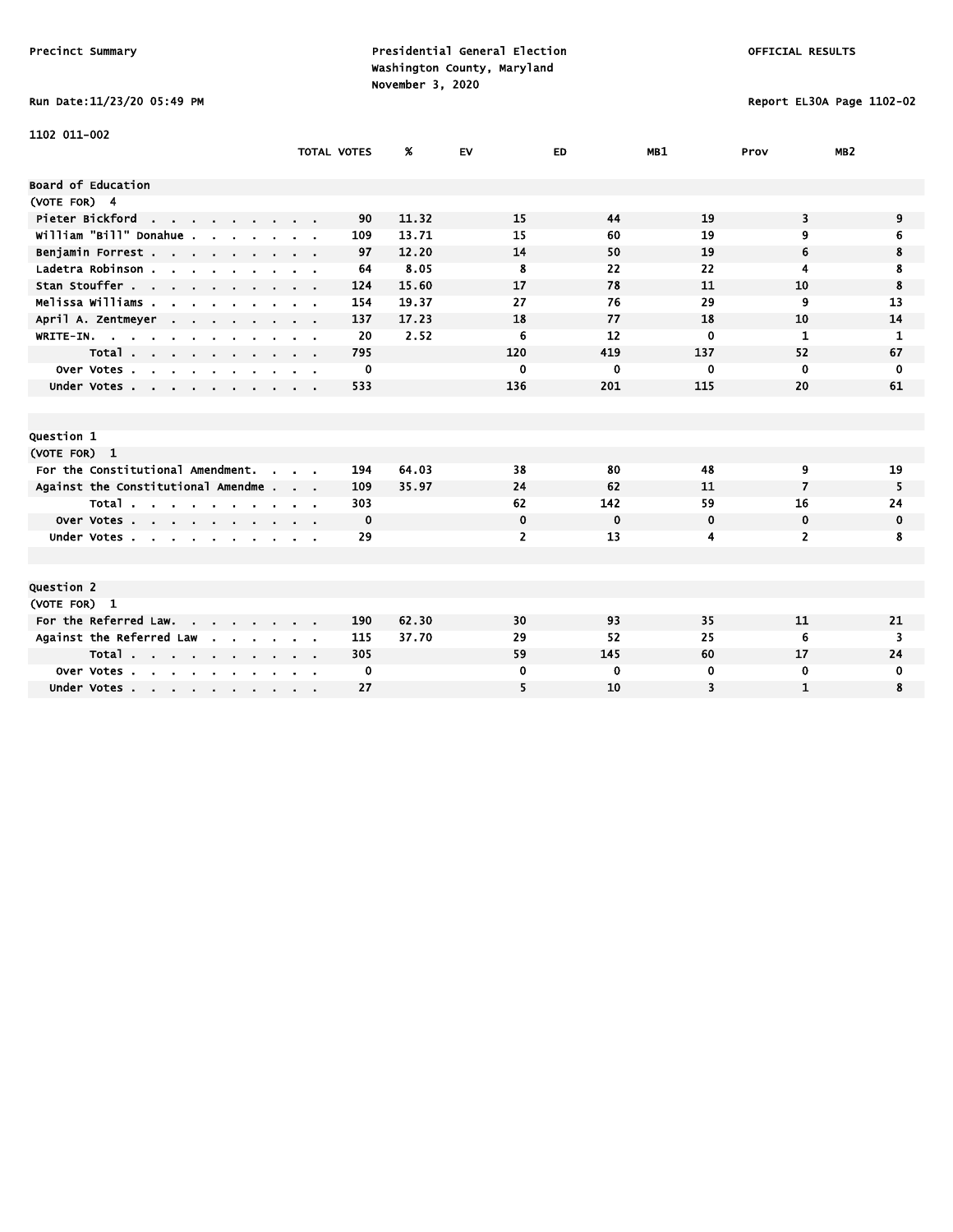# Run Date:11/23/20 05:49 PM Report EL30A Page 1200-01

| 1200 012-000                                                                                          |                                        |        |                    |       |                |                |                |                         |                 |
|-------------------------------------------------------------------------------------------------------|----------------------------------------|--------|--------------------|-------|----------------|----------------|----------------|-------------------------|-----------------|
|                                                                                                       |                                        |        | <b>TOTAL VOTES</b> | %     | EV.            | <b>ED</b>      | MB1            | Prov                    | MB <sub>2</sub> |
| REGISTERED VOTERS - TOTAL .                                                                           |                                        |        | 1,923              |       |                |                |                |                         |                 |
| BALLOTS CAST - TOTAL.<br>.                                                                            |                                        |        | 1,410              |       | 421            | 592            | 253            | 29                      | 115             |
| <b>BALLOTS CAST - BLANK.</b><br>the contract of the con-                                              | $\alpha = 0.01$                        |        | 0                  |       | 0              | 0              | 0              | $\mathbf 0$             | $\mathbf 0$     |
| VOTER TURNOUT - TOTAL<br><b>Contract Contract Contract</b>                                            |                                        |        |                    | 73.32 |                |                |                |                         |                 |
| VOTER TURNOUT - BLANK<br><b>Contract Contract</b><br>$\sim$<br>$\mathbf{r}$                           | $\alpha$ , $\beta$ , $\alpha$          |        |                    |       |                |                |                |                         |                 |
| President - Vice Pres                                                                                 |                                        |        |                    |       |                |                |                |                         |                 |
| (VOTE FOR) 1                                                                                          |                                        |        |                    |       |                |                |                |                         |                 |
| Trump-Pence (REP).<br>the company of the company                                                      |                                        |        | 999                | 71.31 | 348            | 506            | 80             | 18                      | 47              |
| Biden-Harris (DEM)<br>$\mathbf{a} = \mathbf{a} + \mathbf{a} + \mathbf{a} + \mathbf{a}$ .<br>$\bullet$ |                                        |        | 373                | 26.62 | 64             | 70             | 167            | 11                      | 61              |
| Jorgensen-Cohen (LIB)                                                                                 | $\alpha$ , and $\alpha$ , and $\alpha$ |        | 19                 | 1.36  | 3              | 11             | $\overline{2}$ | $\mathbf 0$             | 3               |
| Hawkins-Walker (GRN).<br>$\mathbf{r}$ , $\mathbf{r}$ , $\mathbf{r}$                                   | $\sim$ $ \sim$                         |        | $\overline{2}$     | .14   | 0              | $\overline{2}$ | 0              | 0                       | 0               |
| Segal-de Graaf (BAR).<br>$\sim 10^{-10}$ km $^{-1}$<br>$\blacksquare$                                 | $\alpha = 0.1$                         |        | 3                  | .21   | $\overline{2}$ | $\mathbf{1}$   | $\mathbf 0$    | $\mathbf 0$             | $\mathbf 0$     |
| WRITE-IN.<br>$\mathbf{r}$<br>$\mathbf{r}$<br>$\alpha$                                                 | $\mathbf{r} = \mathbf{r}$              |        | 5                  | .36   | $\mathbf{2}$   | 1              | 0              | 0                       | 2               |
| Total<br>$\sim$                                                                                       |                                        | $\sim$ | 1,401              |       | 419            | 591            | 249            | 29                      | 113             |
| Over Votes<br>$\blacksquare$                                                                          |                                        |        | 6                  |       | 1              | 0              | 4              | 0                       | 1               |
| Under Votes                                                                                           | <b>Contract Contract Contract</b>      |        | 3                  |       | $\mathbf{1}$   | $\mathbf{1}$   | $\mathbf 0$    | $\mathbf 0$             | $\mathbf{1}$    |
|                                                                                                       |                                        |        |                    |       |                |                |                |                         |                 |
| Representative in Congress - 6 Congressional District 6                                               |                                        |        |                    |       |                |                |                |                         |                 |
| (VOTE FOR) 1                                                                                          |                                        |        |                    |       |                |                |                |                         |                 |
| Neil C. Parrott (REP)<br>$\cdot$ $\cdot$ $\cdot$ $\cdot$                                              |                                        |        | 992                | 72.30 | 339            | 509            | 79             | 16                      | 49              |
| David J. Trone (DEM).                                                                                 | $\cdot$ $\cdot$ $\cdot$                |        | 364                | 26.53 | 70             | 65             | 162            | 10                      | 57              |
| George Gluck (GRN)<br>$\mathbf{r}$<br>$\sim$<br>$\bullet$<br>$\bullet$<br>$\bullet$                   | $\mathbf{r}$<br>$\alpha = 0.1$         |        | 16                 | 1.17  | $\overline{2}$ | 6              | 3              | 1                       | 4               |
| WRITE-IN.<br>$\mathbf{a} = \mathbf{a} + \mathbf{a}$<br>$\sim$                                         | $\alpha = 0.01$                        |        | $\mathbf 0$        |       | $\mathbf 0$    | $\mathbf 0$    | $\mathbf 0$    | $\mathbf 0$             | $\mathbf 0$     |
| Total                                                                                                 | $\sim$<br>$\sim$ 100 $\sim$            |        | 1,372              |       | 411            | 580            | 244            | 27                      | 110             |
| Over Votes                                                                                            |                                        |        | 0                  |       | $\mathbf 0$    | 0              | 0              | 0                       | $\mathbf 0$     |
| Under Votes                                                                                           |                                        |        | 38                 |       | 10             | 12             | 9              | $\overline{2}$          | 5               |
|                                                                                                       |                                        |        |                    |       |                |                |                |                         |                 |
| Judge of the Circuit Court Judicial Circuit 4                                                         |                                        |        |                    |       |                |                |                |                         |                 |
| (VOTE FOR) 1                                                                                          |                                        |        |                    |       |                |                |                |                         |                 |
| Andrew F. Wilkinson (JUD)                                                                             |                                        |        | 958                | 99.38 | 288            | 392            | 178            | 18                      | 82              |
| WRITE-IN.<br>$\sim 100$<br>$\mathbf{r}$<br>and a state of the state of the                            | $\sim$ $ \sim$<br>$\blacksquare$       |        | 6                  | .62   | $\overline{2}$ | $\overline{2}$ | 1              | $\mathbf 0$             | 1               |
| Total                                                                                                 |                                        |        | 964                |       | 290            | 394            | 179            | 18                      | 83              |
| Over Votes                                                                                            |                                        |        | 0                  |       | 0              | $\mathbf 0$    | 0              | 0                       | $\mathbf 0$     |
| Under Votes                                                                                           |                                        |        | 446                |       | 131            | 198            | 74             | 11                      | 32              |
|                                                                                                       |                                        |        |                    |       |                |                |                |                         |                 |
| Judge Special Appeals At Large                                                                        |                                        |        |                    |       |                |                |                |                         |                 |
| (VOTE FOR) 1                                                                                          |                                        |        |                    |       |                |                |                |                         |                 |
| Yes E. Gregory Wells (JUD).                                                                           |                                        |        | 904                | 85.77 | 271            | 367            | 167            | 20                      | 79              |
| No E. Gregory Wells $(JUD)$ .                                                                         |                                        |        | 150                | 14.23 | 49             | 68             | 21             | $\overline{\mathbf{3}}$ | 9               |
| Total                                                                                                 |                                        |        | 1,054              |       | 320            | 435            | 188            | 23                      | 88              |
| Over Votes                                                                                            |                                        |        | $\mathbf 0$        |       | $\mathbf 0$    | $\mathbf 0$    | $\mathbf 0$    | $\mathbf 0$             | 0               |
| Under Votes                                                                                           |                                        |        | 356                |       | 101            | 157            | 65             | 6                       | 27              |
|                                                                                                       |                                        |        |                    |       |                |                |                |                         |                 |
| Judge Special Appeals Appellate Circuit 3                                                             |                                        |        |                    |       |                |                |                |                         |                 |
| (VOTE FOR) 1                                                                                          |                                        |        |                    |       |                |                |                |                         |                 |
| Yes Kathryn Grill Graeff (JUD)                                                                        |                                        |        | 888                | 85.63 | 261            | 362            | 169            | 20                      | 76              |
| No Kathryn Grill Graeff (JUD).                                                                        |                                        |        | 149                | 14.37 | 50             | 64             | 21             | $\overline{\mathbf{3}}$ | 11              |
| Total                                                                                                 |                                        |        | 1,037              |       | 311            | 426            | 190            | 23                      | 87              |
| Over Votes                                                                                            |                                        |        | 0                  |       | 0              | 0              | $\mathbf 0$    | $\mathbf 0$             | $\mathbf 0$     |
| Under Votes                                                                                           |                                        |        | 373                |       | 110            | 166            | 63             | 6                       | 28              |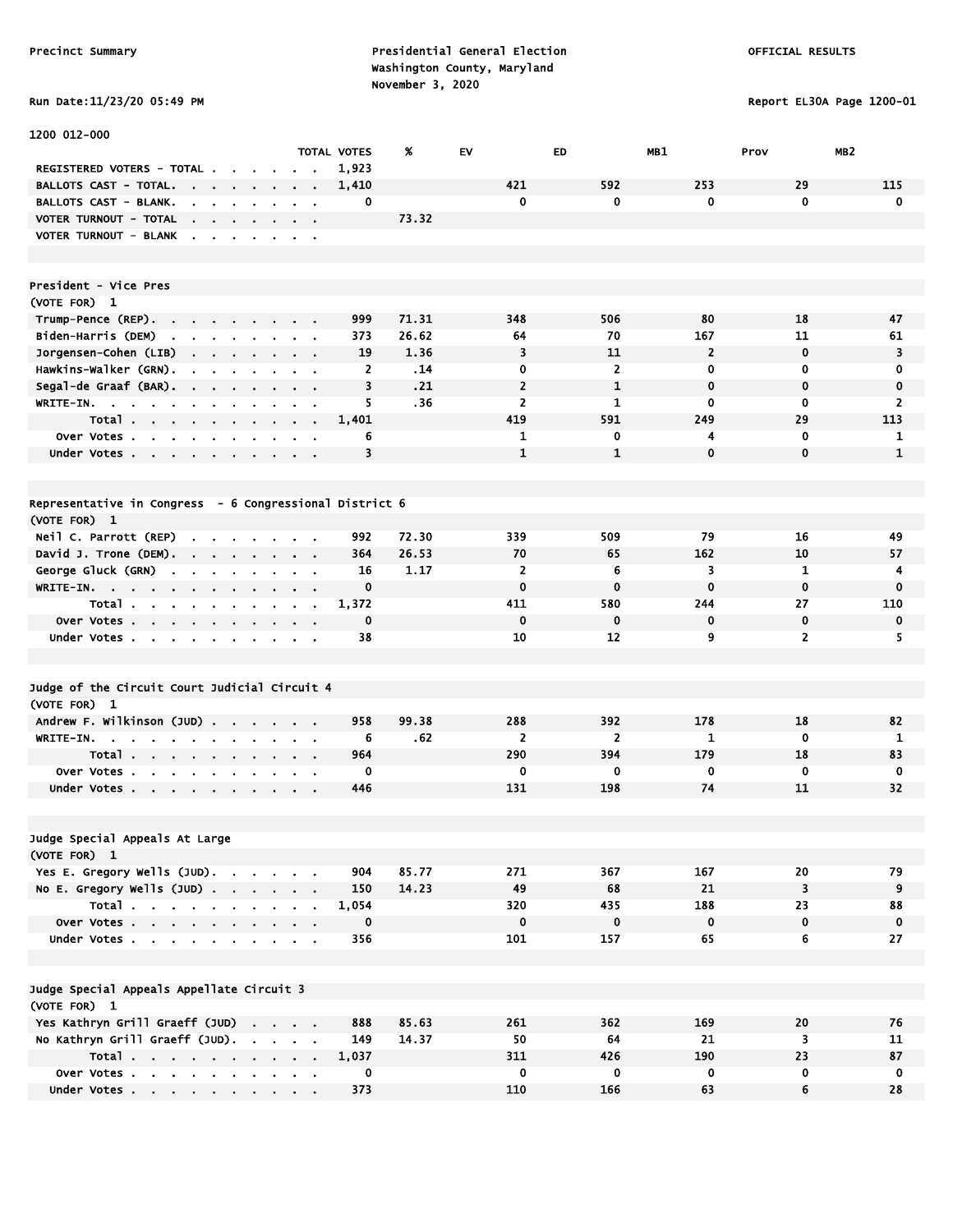### Run Date:11/23/20 05:49 PM Report EL30A Page 1200-02

| 1200 012-000                                                    |                    |       |              |             |          |              |                 |
|-----------------------------------------------------------------|--------------------|-------|--------------|-------------|----------|--------------|-----------------|
|                                                                 | <b>TOTAL VOTES</b> | %     | <b>EV</b>    | ED.         | MB1      | Prov         | MB <sub>2</sub> |
| Board of Education                                              |                    |       |              |             |          |              |                 |
| (VOTE FOR) 4                                                    |                    |       |              |             |          |              |                 |
|                                                                 |                    |       | 123          | 181         |          | 10           |                 |
| Pieter Bickford<br>G.                                           | 457                | 13.88 |              |             | 103      |              | 40              |
| William "Bill" Donahue                                          | 441                | 13.40 | 120          | 187         | 82       | 10           | 42              |
| Benjamin Forrest                                                | 361                | 10.97 | 118          | 131         | 72       | 3            | 37              |
| Ladetra Robinson.                                               | 237                | 7.20  | 63           | 67          | 67       | 6            | 34              |
| Stan Stouffer                                                   | 686                | 20.84 | 225          | 299         | 103      | 11           | 48              |
| Melissa Williams .                                              | 556                | 16.89 | 169          | 210         | 107      | 9            | 61              |
| April A. Zentmeyer                                              | 485                | 14.73 | 168          | 184         | 85       | 5            | 43              |
| WRITE-IN.                                                       | 69                 | 2.10  | 29           | 34          | 1        | 4            | 1               |
| Total<br>$\cdot$ $\cdot$ $\cdot$ $\cdot$ $\cdot$                | 3,292              |       | 1,015        | 1,293       | 620      | 58           | 306             |
| Over Votes.<br>$\sim$<br>$\sim$<br>$\sim$                       | 0                  |       | 0            | 0           | 0        | $\mathbf 0$  | 0               |
| Under Votes                                                     | 2,348              |       | 669          | 1,075       | 392      | 58           | 154             |
|                                                                 |                    |       |              |             |          |              |                 |
|                                                                 |                    |       |              |             |          |              |                 |
| Question 1                                                      |                    |       |              |             |          |              |                 |
| (VOTE FOR) 1                                                    |                    |       |              |             |          |              |                 |
| For the Constitutional Amendment.<br>$\sim$                     | 756                | 61.82 | 220          | 294         | 163      | 19           | 60              |
| Against the Constitutional Amendme                              | 467                | 38.18 | 145          | 224         | 49       | 9            | 40              |
| Total $\cdots$ $\cdots$                                         | 1,223              |       | 365          | 518         | 212      | 28           | 100             |
| Over Votes                                                      | 1                  |       | $\mathbf{0}$ | $\mathbf 0$ | 1        | $\mathbf 0$  | 0               |
| Under Votes.<br><b>Service</b><br>$\sim$                        | 186                |       | 56           | 74          | 40       | 1            | 15              |
|                                                                 |                    |       |              |             |          |              |                 |
|                                                                 |                    |       |              |             |          |              |                 |
| Question 2                                                      |                    |       |              |             |          |              |                 |
| (VOTE FOR) 1                                                    |                    |       |              |             |          |              |                 |
| For the Referred Law.                                           | 855                | 65.82 | 241          | 375         | 152      | 13           | 74              |
| Against the Referred Law<br>$\sim$ 100 $\sim$<br><b>Service</b> | 444                | 34.18 | 142          | 173         | 79       | 15           | 35              |
| Total                                                           | 1,299              |       | 383          | 548         | 231      | 28           | 109             |
| Over Votes                                                      | 0                  |       | $\mathbf 0$  | 0           | $\bf{0}$ | $\mathbf 0$  | 0               |
| Under Votes                                                     | 111                |       | 38           | 44          | 22       | $\mathbf{1}$ | 6               |
|                                                                 |                    |       |              |             |          |              |                 |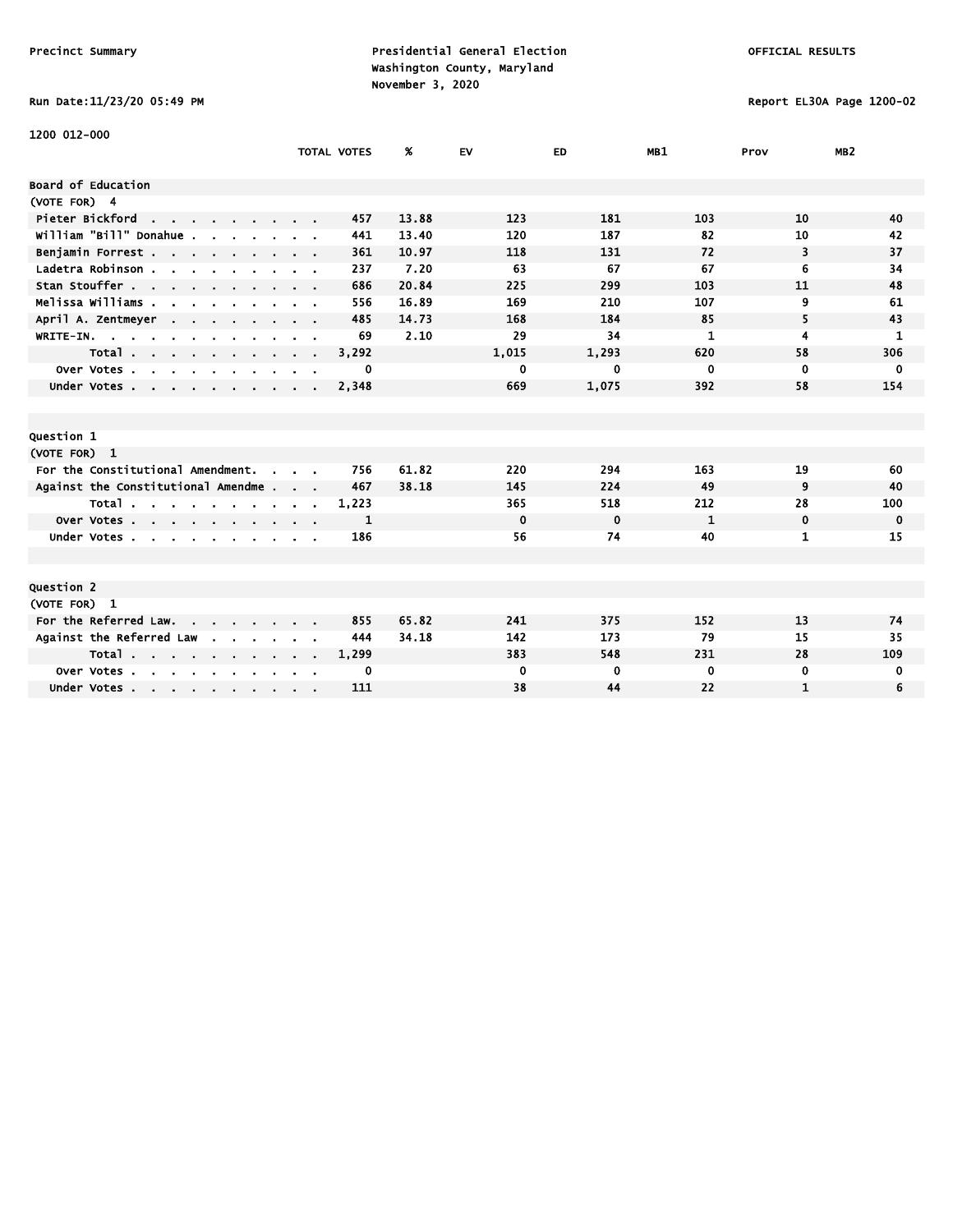Run Date:11/23/20 05:49 PM Report EL30A Page 1301-01

| 1301 013-001                                                                                                                    |                                                    |                         |       |              |                |                |                         |                 |
|---------------------------------------------------------------------------------------------------------------------------------|----------------------------------------------------|-------------------------|-------|--------------|----------------|----------------|-------------------------|-----------------|
|                                                                                                                                 |                                                    | <b>TOTAL VOTES</b>      | %     | <b>EV</b>    | ED             | MB1            | Prov                    | MB <sub>2</sub> |
| REGISTERED VOTERS - TOTAL.                                                                                                      |                                                    | 2,698                   |       |              |                |                |                         |                 |
| BALLOTS CAST - TOTAL.<br>$\sim$ 10 $\sim$<br>$\mathbf{r}$                                                                       |                                                    | 1,924                   |       | 610          | 777            | 332            | 32                      | 173             |
| <b>BALLOTS CAST - BLANK.</b>                                                                                                    |                                                    | 0                       |       | 0            | 0              | 0              | $\mathbf 0$             | $\mathbf 0$     |
| VOTER TURNOUT - TOTAL<br>the contract of the con-                                                                               | $\alpha = 0.01$                                    |                         | 71.31 |              |                |                |                         |                 |
| VOTER TURNOUT - BLANK                                                                                                           |                                                    |                         |       |              |                |                |                         |                 |
|                                                                                                                                 |                                                    |                         |       |              |                |                |                         |                 |
|                                                                                                                                 |                                                    |                         |       |              |                |                |                         |                 |
| President - Vice Pres                                                                                                           |                                                    |                         |       |              |                |                |                         |                 |
| (VOTE FOR) 1                                                                                                                    |                                                    |                         |       |              |                |                |                         |                 |
| Trump-Pence (REP).                                                                                                              |                                                    | 1,412                   | 73.66 | 512          | 667            | 126            | 15                      | 92              |
| Biden-Harris (DEM)<br>$\sim$ $\sim$                                                                                             |                                                    | 461                     | 24.05 | 91           | 84             | 197            | 14                      | 75              |
| Jorgensen-Cohen (LIB)<br>$\sim$<br>$\sim 100$<br>$\sim$<br>$\bullet$<br>$\blacksquare$                                          | $\sim$ 100 $\pm$                                   | 29                      | 1.51  | 3            | 16             | 5              | $\overline{2}$          | 3               |
| Hawkins-Walker (GRN).<br>$\blacksquare$                                                                                         |                                                    | 9                       | .47   | 4            | 3              | $\mathbf{1}$   | 0                       | 1               |
| Segal-de Graaf (BAR).                                                                                                           | $\mathbf{a}$ , and $\mathbf{a}$ , and $\mathbf{a}$ | $\overline{2}$          | .10   | $\mathbf 0$  | $\mathbf{1}$   | $\mathbf 0$    | $\mathbf 0$             | $\mathbf{1}$    |
| WRITE-IN.                                                                                                                       |                                                    | 4                       | .21   | 0            | 3              | 1              | 0                       | 0               |
| Total<br><b>Service</b>                                                                                                         |                                                    | 1,917                   |       | 610          | 774            | 330            | 31                      | 172             |
| Over Votes<br>$\mathbf{r}$<br>$\blacksquare$                                                                                    | $\alpha = 0.1$                                     | 5                       |       | $\mathbf 0$  | 1              | $\overline{2}$ | 1                       | 1               |
| Under Votes                                                                                                                     |                                                    | $\overline{\mathbf{c}}$ |       | 0            | $\overline{2}$ | $\mathbf 0$    | $\mathbf 0$             | $\mathbf{0}$    |
|                                                                                                                                 |                                                    |                         |       |              |                |                |                         |                 |
|                                                                                                                                 |                                                    |                         |       |              |                |                |                         |                 |
| Representative in Congress - 6 Congressional District 6                                                                         |                                                    |                         |       |              |                |                |                         |                 |
| (VOTE FOR) 1                                                                                                                    |                                                    |                         |       |              |                |                |                         |                 |
| Neil C. Parrott (REP)<br><b>Contract Contract</b><br>$\sim$                                                                     |                                                    | 1,409                   | 74.75 | 502          | 662            | 140            | 14                      | 91              |
| David J. Trone (DEM).                                                                                                           |                                                    | 450                     | 23.87 | 92           | 93             | 175            | 18                      | 72              |
| George Gluck (GRN)                                                                                                              |                                                    | 26                      | 1.38  | 9            | 8              | 5              | $\mathbf 0$             | 4               |
| $\sim$<br>$\bullet$<br>WRITE-IN.                                                                                                |                                                    | 0                       |       | $\mathbf 0$  | $\bf{0}$       | $\mathbf 0$    | $\mathbf 0$             | $\mathbf 0$     |
| $\sim$ 100 $\pm$<br>Total .                                                                                                     |                                                    |                         |       | 603          | 763            | 320            | 32                      | 167             |
| the company of the company of the company<br>$\sim$<br>$\blacksquare$                                                           | $\sim$                                             | 1,885<br>0              |       | $\mathbf 0$  | $\mathbf 0$    | $\mathbf 0$    | $\mathbf 0$             | $\mathbf 0$     |
| Over Votes                                                                                                                      | $\cdots$                                           | 39                      |       | 7            | 14             | 12             | 0                       |                 |
| Under Votes                                                                                                                     |                                                    |                         |       |              |                |                |                         | 6               |
|                                                                                                                                 |                                                    |                         |       |              |                |                |                         |                 |
|                                                                                                                                 |                                                    |                         |       |              |                |                |                         |                 |
| Judge of the Circuit Court Judicial Circuit 4                                                                                   |                                                    |                         |       |              |                |                |                         |                 |
| (VOTE FOR) 1                                                                                                                    |                                                    |                         |       |              |                |                |                         |                 |
| Andrew F. Wilkinson (JUD)                                                                                                       |                                                    | 1,309                   | 99.24 | 404          | 536            | 238            | 18                      | 113             |
| WRITE-IN.<br>$\sim$<br>$\sim$ $\sim$ $\sim$ $\sim$ $\sim$<br>$\sim$<br>$\blacksquare$                                           |                                                    | 10                      | .76   | 3            | 4              | 1              | $\mathbf{1}$            | 1               |
| Total.<br>$\mathbf{r} = \mathbf{r} + \mathbf{r} + \mathbf{r}$ .<br>$\mathbf{a}$ , and $\mathbf{a}$ , and $\mathbf{a}$<br>$\sim$ | $\sim$ 100 $\sim$                                  | 1,319                   |       | 407          | 540            | 239            | 19                      | 114             |
| Over Votes.<br>$\mathbf{a} = \mathbf{a} \cdot \mathbf{a}$<br>$\sim$<br>$\sim$<br>$\bullet$<br>$\bullet$                         |                                                    | 0                       |       | $\mathbf 0$  | 0              | 0              | $\mathbf 0$             | 0               |
| Under Votes                                                                                                                     |                                                    | 605                     |       | 203          | 237            | 93             | 13                      | 59              |
|                                                                                                                                 |                                                    |                         |       |              |                |                |                         |                 |
|                                                                                                                                 |                                                    |                         |       |              |                |                |                         |                 |
| Judge Special Appeals At Large                                                                                                  |                                                    |                         |       |              |                |                |                         |                 |
| (VOTE FOR) 1                                                                                                                    |                                                    |                         |       |              |                |                |                         |                 |
| Yes E. Gregory Wells (JUD).                                                                                                     |                                                    | 1,222                   | 86.48 | 371          | 498            | 228            | 21                      | 104             |
| No E. Gregory Wells (JUD)                                                                                                       |                                                    | 191                     | 13.52 | 69           | 90             | 18             | $\overline{\mathbf{4}}$ | 10              |
| Total                                                                                                                           |                                                    | 1,413                   |       | 440          | 588            | 246            | 25                      | 114             |
| Over Votes                                                                                                                      | $\mathbf{r} = \mathbf{r}$                          | $\mathbf{1}$            |       | $\mathbf{1}$ | $\mathbf 0$    | $\mathbf 0$    | $\mathbf 0$             | $\mathbf 0$     |
| Under Votes                                                                                                                     | $\alpha = 0.1$                                     | 510                     |       | 169          | 189            | 86             | $\overline{7}$          | 59              |
|                                                                                                                                 |                                                    |                         |       |              |                |                |                         |                 |
|                                                                                                                                 |                                                    |                         |       |              |                |                |                         |                 |
| Judge Special Appeals Appellate Circuit 3                                                                                       |                                                    |                         |       |              |                |                |                         |                 |
| (VOTE FOR) 1                                                                                                                    |                                                    |                         |       |              |                |                |                         |                 |
| Yes Kathryn Grill Graeff (JUD)                                                                                                  |                                                    | 1,192                   | 85.39 | 365          | 475            | 229            | 20                      | 103             |
| No Kathryn Grill Graeff (JUD).                                                                                                  |                                                    | 204                     | 14.61 | 69           | 99             | 19             | 5                       | 12              |
| Total                                                                                                                           |                                                    | 1,396                   |       | 434          | 574            | 248            | 25                      | 115             |
| Over Votes                                                                                                                      |                                                    | 0                       |       | $\mathbf 0$  | $\mathbf 0$    | $\mathbf 0$    | $\mathbf 0$             | $\mathbf 0$     |
| Under Votes                                                                                                                     |                                                    | 528                     |       | 176          | 203            | 84             | $\overline{7}$          | 58              |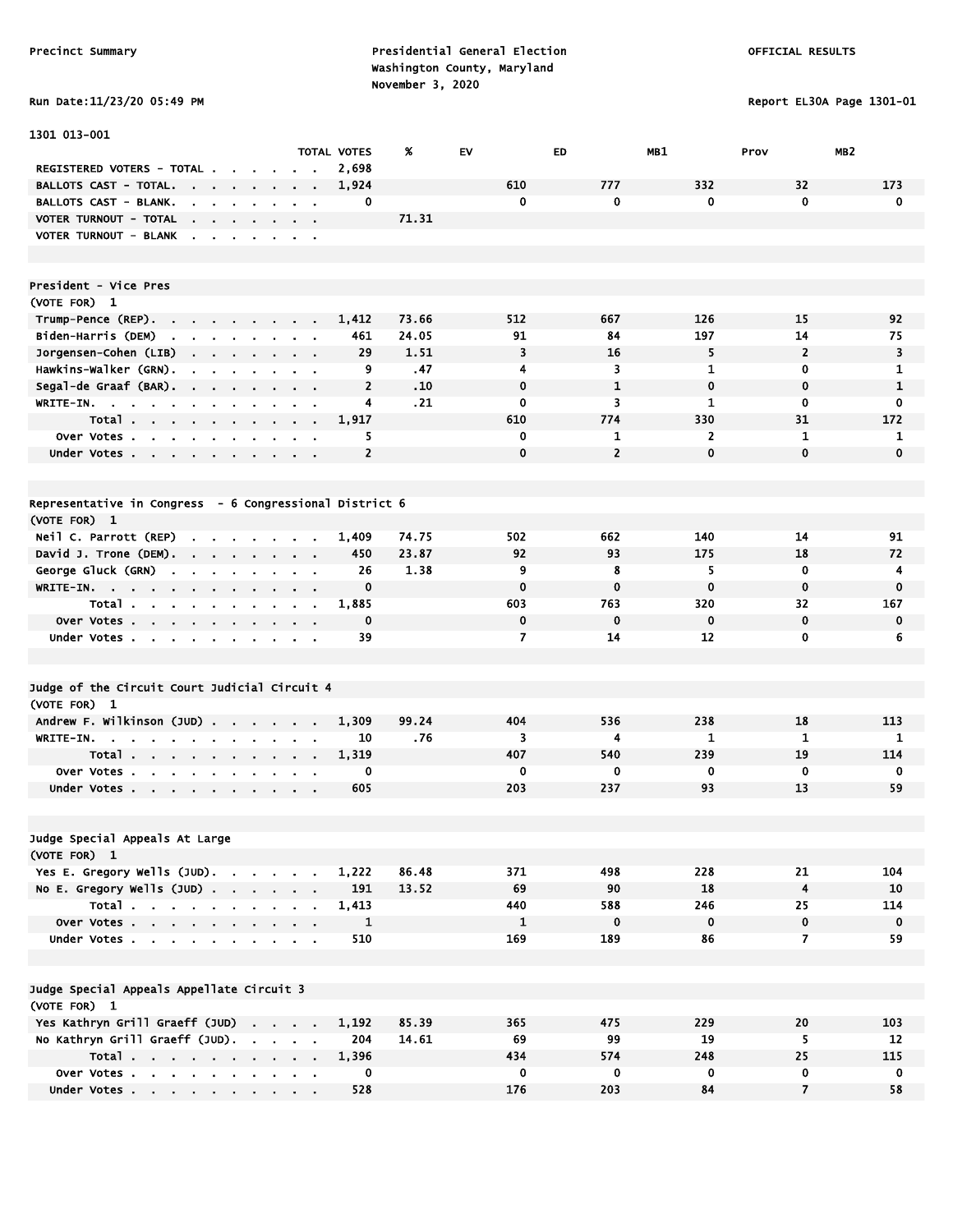Run Date:11/23/20 05:49 PM Report EL30A Page 1301-02

| 1301 013-001                                                                                  |                         |                    |       |             |             |             |              |                 |
|-----------------------------------------------------------------------------------------------|-------------------------|--------------------|-------|-------------|-------------|-------------|--------------|-----------------|
|                                                                                               |                         | <b>TOTAL VOTES</b> | %     | <b>EV</b>   | ED.         | MB1         | Prov         | MB <sub>2</sub> |
| Board of Education                                                                            |                         |                    |       |             |             |             |              |                 |
| (VOTE FOR) 4                                                                                  |                         |                    |       |             |             |             |              |                 |
| Pieter Bickford<br>the contract of the contract of                                            |                         | 781                | 16.82 | 234         | 302         | 169         | 6            | 70              |
| william "Bill" Donahue .                                                                      |                         | 586                | 12.62 | 170         | 250         | 109         | 12           | 45              |
| Benjamin Forrest                                                                              |                         | 562                | 12.10 | 165         | 244         | 95          | 8            | 50              |
| Ladetra Robinson.<br>$\mathbf{r}$ , $\mathbf{r}$ , $\mathbf{r}$ , $\mathbf{r}$ , $\mathbf{r}$ |                         | 302                | 6.50  | 71          | 110         | 76          | 9            | 36              |
| Stan Stouffer                                                                                 |                         | 832                | 17.92 | 301         | 334         | 134         | 9            | 54              |
| Melissa Williams .<br>$\sim$                                                                  |                         | 781                | 16.82 | 260         | 301         | 151         | 8            | 61              |
| April A. Zentmeyer<br><b>Contract Contract</b>                                                |                         | 686                | 14.77 | 233         | 267         | 121         | 6            | 59              |
| WRITE-IN.                                                                                     |                         | 114                | 2.45  | 58          | 48          | 1           | $\mathbf{0}$ | $\overline{7}$  |
| Total                                                                                         | $\cdot$ $\cdot$ $\cdot$ | 4,644              |       | 1,492       | 1,856       | 856         | 58           | 382             |
| Over Votes.<br>$\sim$<br>$\sim$<br>$\mathbf{r}$<br>$\sim$                                     |                         | 0                  |       | 0           | 0           | 0           | 0            | 0               |
| Under Votes                                                                                   |                         | 3,052              |       | 948         | 1,252       | 472         | 70           | 310             |
|                                                                                               |                         |                    |       |             |             |             |              |                 |
|                                                                                               |                         |                    |       |             |             |             |              |                 |
| Question 1                                                                                    |                         |                    |       |             |             |             |              |                 |
| (VOTE FOR) 1                                                                                  |                         |                    |       |             |             |             |              |                 |
| For the Constitutional Amendment.<br>$\sim$                                                   |                         | 1,004              | 60.01 | 294         | 393         | 213         | 15           | 89              |
| Against the Constitutional Amendme                                                            |                         | 669                | 39.99 | 252         | 281         | 69          | 10           | 57              |
| Total                                                                                         |                         | 1,673              |       | 546         | 674         | 282         | 25           | 146             |
| Over Votes                                                                                    |                         | 0                  |       | $\mathbf 0$ | $\mathbf 0$ | $\mathbf 0$ | $\mathbf 0$  | $\mathbf 0$     |
| Under Votes                                                                                   |                         | 251                |       | 64          | 103         | 50          | 7            | 27              |
|                                                                                               |                         |                    |       |             |             |             |              |                 |
|                                                                                               |                         |                    |       |             |             |             |              |                 |
| Question 2                                                                                    |                         |                    |       |             |             |             |              |                 |
| (VOTE FOR) 1                                                                                  |                         |                    |       |             |             |             |              |                 |
| For the Referred Law.                                                                         |                         | 1,066              | 60.78 | 324         | 447         | 177         | 20           | 98              |
| Against the Referred Law<br>$\sim$                                                            |                         | 688                | 39.22 | 244         | 253         | 124         | 7            | 60              |
| Total                                                                                         |                         | 1,754              |       | 568         | 700         | 301         | 27           | 158             |
| Over Votes.<br>$\sim 10^{-11}$<br>$\sim$ $\sim$ $\sim$<br>$\cdot$                             |                         | 0                  |       | 0           | 0           | 0           | 0            | 0               |
| Under Votes                                                                                   |                         | 170                |       | 42          | 77          | 31          | 5            | 15              |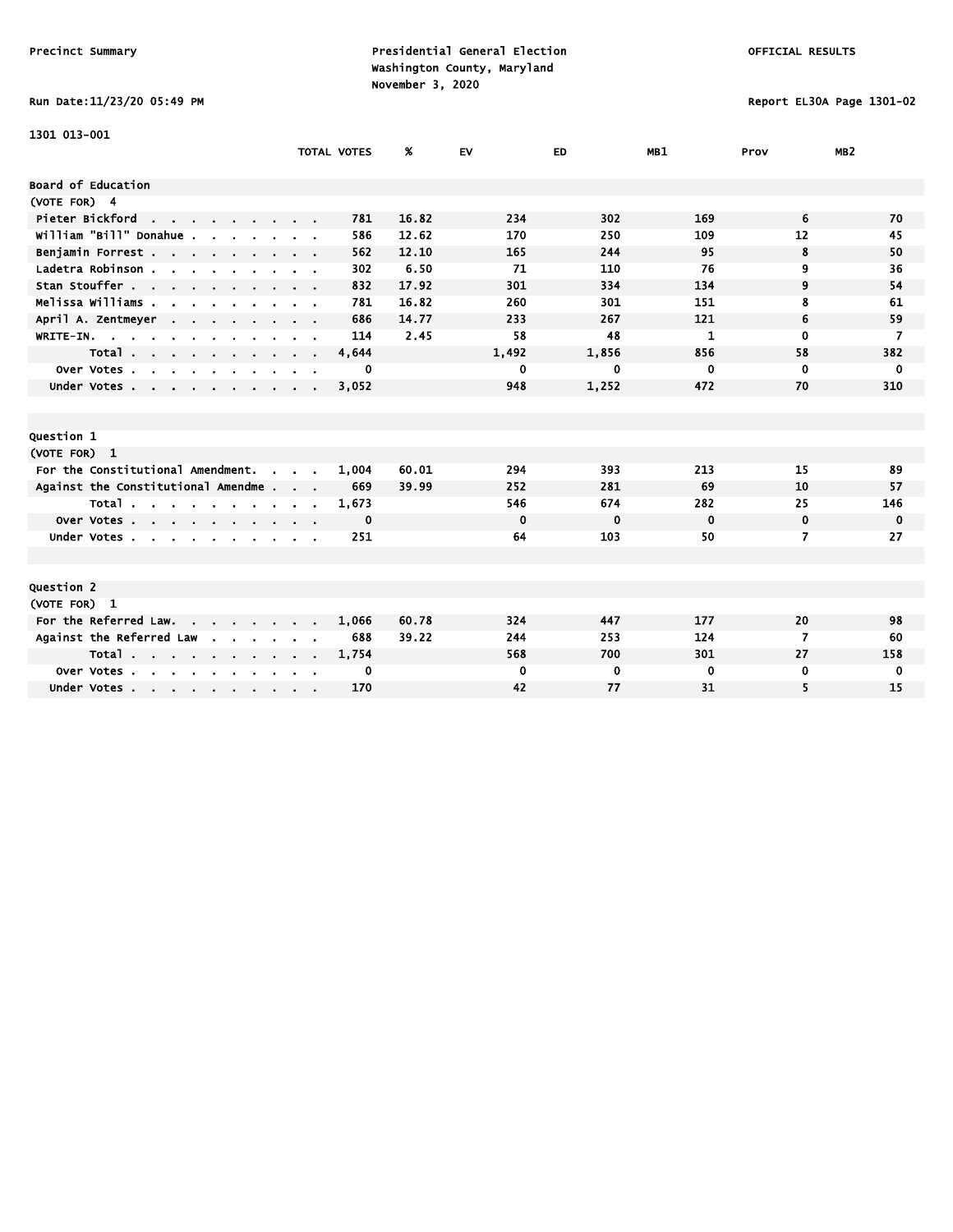Run Date:11/23/20 05:49 PM Report EL30A Page 1302-01

| 1302 013-002                                                  |                      |                               |                                          |                                        |                         |                            |                    |       |    |                |     |                         |                |                         |                 |
|---------------------------------------------------------------|----------------------|-------------------------------|------------------------------------------|----------------------------------------|-------------------------|----------------------------|--------------------|-------|----|----------------|-----|-------------------------|----------------|-------------------------|-----------------|
|                                                               |                      |                               |                                          |                                        |                         |                            | <b>TOTAL VOTES</b> | X     | EV |                | ED  | MB1                     |                | Prov                    | MB <sub>2</sub> |
| REGISTERED VOTERS - TOTAL .                                   |                      |                               |                                          |                                        |                         |                            | 1,667              |       |    |                |     |                         |                |                         |                 |
| <b>BALLOTS CAST - TOTAL.</b><br>$\cdot$                       | $\sim$               | $\sim$                        |                                          | $\blacksquare$                         | $\mathbf{r}$            |                            | 1,194              |       |    | 383            | 409 |                         | 256            | 55                      | 91              |
| BALLOTS CAST - BLANK.                                         | $\sim$ $\sim$        |                               | <b>Contract Contract</b>                 |                                        | <b>Contract</b>         |                            | 1                  | .08   |    | $\mathbf{1}$   |     | $\mathbf 0$             | $\mathbf 0$    | $\mathbf 0$             | C               |
| VOTER TURNOUT - TOTAL                                         |                      |                               |                                          |                                        |                         |                            |                    | 71.63 |    |                |     |                         |                |                         |                 |
| VOTER TURNOUT - BLANK                                         | $\mathbf{r}$         |                               |                                          | $\overline{\phantom{a}}$               | $\mathbf{r}$            | $\mathcal{L}_{\mathbf{r}}$ |                    | .06   |    |                |     |                         |                |                         |                 |
|                                                               |                      |                               |                                          |                                        |                         |                            |                    |       |    |                |     |                         |                |                         |                 |
| President - Vice Pres                                         |                      |                               |                                          |                                        |                         |                            |                    |       |    |                |     |                         |                |                         |                 |
| (VOTE FOR) 1                                                  |                      |                               |                                          |                                        |                         |                            |                    |       |    |                |     |                         |                |                         |                 |
| Trump-Pence (REP).                                            |                      |                               |                                          |                                        | $\sim 100$ m $^{-1}$    |                            | 683                | 57.39 |    | 263            | 280 |                         | 66             | 32                      | 42              |
| Biden-Harris (DEM)                                            | $\mathbf{r}$         |                               |                                          |                                        |                         |                            | 482                | 40.50 |    | 113            | 119 |                         | 181            | 23                      | 46              |
| Jorgensen-Cohen (LIB)<br>$\mathbf{r}$                         | ¥.                   | $\mathbf{r}$                  |                                          | $\blacksquare$                         | $\mathbf{r}$            | $\bullet$                  | 13                 | 1.09  |    | $\overline{2}$ |     | $\overline{\mathbf{4}}$ | 5              | $\mathbf 0$             | 2               |
| Hawkins-Walker (GRN).                                         | <b>Service</b>       |                               | $\mathbf{r} = \mathbf{r} + \mathbf{r}$ . |                                        | $\sim 100$ km s $^{-1}$ |                            | 5                  | .42   |    | 3              |     | $\overline{2}$          | $\mathbf 0$    | $\mathbf 0$             | C               |
| Segal-de Graaf (BAR).                                         |                      |                               |                                          |                                        |                         | $\mathbf{r}$               | $\mathbf{1}$       | .08   |    | $\mathbf{1}$   |     | $\mathbf 0$             | $\mathbf 0$    | $\mathbf 0$             | $\mathbf c$     |
| WRITE-IN.<br>$\sim$                                           | $\mathbf{r}$         |                               |                                          |                                        | $\mathbf{r}$            | $\bullet$                  | 6                  | .50   |    | $\mathbf{o}$   |     | $\overline{\mathbf{3}}$ | $\overline{2}$ | $\mathbf 0$             |                 |
| Total.<br>$\sim$                                              |                      |                               |                                          |                                        |                         |                            | 1,190              |       |    | 382            | 408 |                         | 254            | 55                      | 91              |
| Over Votes.<br>$\mathbf{r}$<br>$\mathbf{r}$<br>$\blacksquare$ | $\blacksquare$       |                               |                                          |                                        | $\blacksquare$          | $\mathbf{r}$               | $\overline{2}$     |       |    | 0              |     | 1                       | 1              | 0                       | C               |
| Under Votes                                                   | $\mathbf{r}$ .       | $\sim$                        | $\sim$                                   | $\sim$                                 | $\sim$                  | $\mathbf{r}$               | $\overline{2}$     |       |    | $\mathbf{1}$   |     | $\mathbf 0$             | $\mathbf{1}$   | $\mathbf 0$             | $\mathbf 0$     |
|                                                               |                      |                               |                                          |                                        |                         |                            |                    |       |    |                |     |                         |                |                         |                 |
| Representative in Congress - 6 Congressional District 6       |                      |                               |                                          |                                        |                         |                            |                    |       |    |                |     |                         |                |                         |                 |
| (VOTE FOR) 1                                                  |                      |                               |                                          |                                        |                         |                            |                    |       |    |                |     |                         |                |                         |                 |
| Neil C. Parrott (REP)<br>$\mathbf{r}$                         |                      | the company of the company of |                                          |                                        |                         |                            | 692                | 59.55 |    | 261            | 281 |                         | 80             | 27                      | 43              |
| David J. Trone (DEM).<br>$\blacksquare$                       | $\mathbf{r}$         |                               |                                          |                                        |                         | $\blacksquare$             | 450                | 38.73 |    | 110            | 107 |                         | 167            | 24                      | 42              |
| George Gluck (GRN)                                            | $\mathbf{r}$         | $\mathbf{r}$                  | $\sim$                                   | $\ddot{\phantom{a}}$                   | $\mathbf{r}$            | $\mathcal{L}_{\mathbf{r}}$ | 19                 | 1.64  |    | $\overline{2}$ |     | 8                       | 5              | $\mathbf{1}$            | З               |
| WRITE-IN.<br>$\sim 100$<br>$\mathbf{r}$<br>$\mathbf{r}$       | $\sim$               | $\sim$                        |                                          | $\bullet$                              | $\sim$                  |                            | $\mathbf{1}$       | .09   |    | $\mathbf 0$    |     | $\mathbf{1}$            | $\mathbf 0$    | $\mathbf{0}$            | $\mathbf c$     |
| Total.<br>$\mathbf{r}$<br>$\mathbf{r}$<br>$\mathbf{r}$        | $\sim$               | $\blacksquare$                |                                          | $\mathbf{r} = \mathbf{r}$              | $\mathbf{r}$            | $\mathbf{r}$               | 1,162              |       |    | 373            | 397 |                         | 252            | 52                      | 88              |
| Over Votes<br>$\mathbf{r} = \mathbf{r} + \mathbf{r}$ .        |                      | $\sim$                        |                                          | $\mathbf{r} = \mathbf{r}$              | $\bullet$               | $\blacksquare$             | 0                  |       |    | $\mathbf 0$    |     | $\mathbf 0$             | $\mathbf 0$    | $\mathbf 0$             | $\mathbf c$     |
| Under Votes                                                   |                      | $\mathbf{r}$                  | $\sim$                                   | $\mathbf{r}$                           | $\sim$                  | $\sim$                     | 32                 |       |    | 10             | 12  |                         | $\overline{4}$ | $\overline{\mathbf{3}}$ | 3               |
|                                                               |                      |                               |                                          |                                        |                         |                            |                    |       |    |                |     |                         |                |                         |                 |
|                                                               |                      |                               |                                          |                                        |                         |                            |                    |       |    |                |     |                         |                |                         |                 |
| Judge of the Circuit Court Judicial Circuit 4<br>(VOTE FOR) 1 |                      |                               |                                          |                                        |                         |                            |                    |       |    |                |     |                         |                |                         |                 |
| Andrew F. Wilkinson (JUD).                                    |                      |                               |                                          |                                        |                         | k.                         | 829                | 98.46 |    | 251            | 288 |                         | 184            | 40                      | 66              |
| $WRITE-IN.$                                                   | $\sim 100$           | $\sim$                        |                                          | $\sim$ $\sim$                          | $\sim 100$ km s $^{-1}$ |                            | 13                 | 1.54  |    | $\mathbf{1}$   |     | 6                       | $\overline{2}$ | $\mathbf{1}$            |                 |
| Total.<br>$\sim$<br>$\sim$ $\sim$                             | $\mathbf{r}$         | $\mathbf{r}$                  |                                          | $\bullet$                              |                         | $\sim$                     | 842                |       |    | 252            | 294 |                         | 186            | 41                      | 69              |
| Over Votes.<br>$\mathbf{r}$<br>$\mathbf{r}$<br>$\bullet$      | $\ddot{\phantom{a}}$ |                               |                                          |                                        |                         | $\bullet$                  | 0                  |       |    | 0              |     | 0                       | 0              | $\mathbf 0$             |                 |
| Under Votes                                                   | $\sim$               | $\cdot$                       |                                          | $\sim$ $\sim$                          |                         | $\blacksquare$             | 352                |       |    | 131            | 115 |                         | 70             | 14                      | 22              |
|                                                               |                      |                               |                                          |                                        |                         |                            |                    |       |    |                |     |                         |                |                         |                 |
| Judge Special Appeals At Large                                |                      |                               |                                          |                                        |                         |                            |                    |       |    |                |     |                         |                |                         |                 |
| (VOTE FOR) 1                                                  |                      |                               |                                          |                                        |                         |                            |                    |       |    |                |     |                         |                |                         |                 |
| Yes E. Gregory Wells (JUD).                                   |                      |                               |                                          | and a state of the                     |                         |                            | 788                | 84.91 |    | 254            | 262 |                         | 168            | 38                      | 66              |
| No E. Gregory Wells (JUD).                                    |                      | $\mathbf{r}$ .                |                                          | $\mathbf{a} = \mathbf{a} + \mathbf{a}$ | $\sim 10$ $\mu$         |                            | 140                | 15.09 |    | 46             | 52  |                         | 26             | $\overline{7}$          | -9              |
| Total $\cdots$ $\cdots$ $\cdots$                              |                      |                               |                                          |                                        |                         |                            | 928                |       |    | 300            | 314 |                         | 194            | 45                      | 75              |
|                                                               |                      |                               |                                          |                                        |                         |                            |                    |       |    |                |     |                         |                |                         |                 |

| Judge Special Appeals Appellate Circuit 3 |     |
|-------------------------------------------|-----|
| (VOTE FOR) 1                              |     |
| Vor Kathmun Cmill Chaoff (JUD)            | 702 |

| (VOTE FOR) 1                    |       |  |  |  |  |      |       |     |     |     |    |    |
|---------------------------------|-------|--|--|--|--|------|-------|-----|-----|-----|----|----|
| Yes Kathryn Grill Graeff (JUD)  |       |  |  |  |  | 793  | 86.01 | 250 | 258 | 180 | 35 | 70 |
| No Kathryn Grill Graeff (JUD).  |       |  |  |  |  | 129  | 13.99 | 48  | 51  |     |    |    |
|                                 | Total |  |  |  |  | 922  |       | 298 | 309 | 197 |    |    |
| Over Votes, , , , , , , , , , , |       |  |  |  |  |      |       |     |     |     |    |    |
| Under Votes                     |       |  |  |  |  | -272 |       |     | 100 | 59  |    | 16 |
|                                 |       |  |  |  |  |      |       |     |     |     |    |    |

 Over Votes . . . . . . . . . . 1 1 0 0 0 0 Under Votes . . . . . . . . . . 265 82 95 62 10 16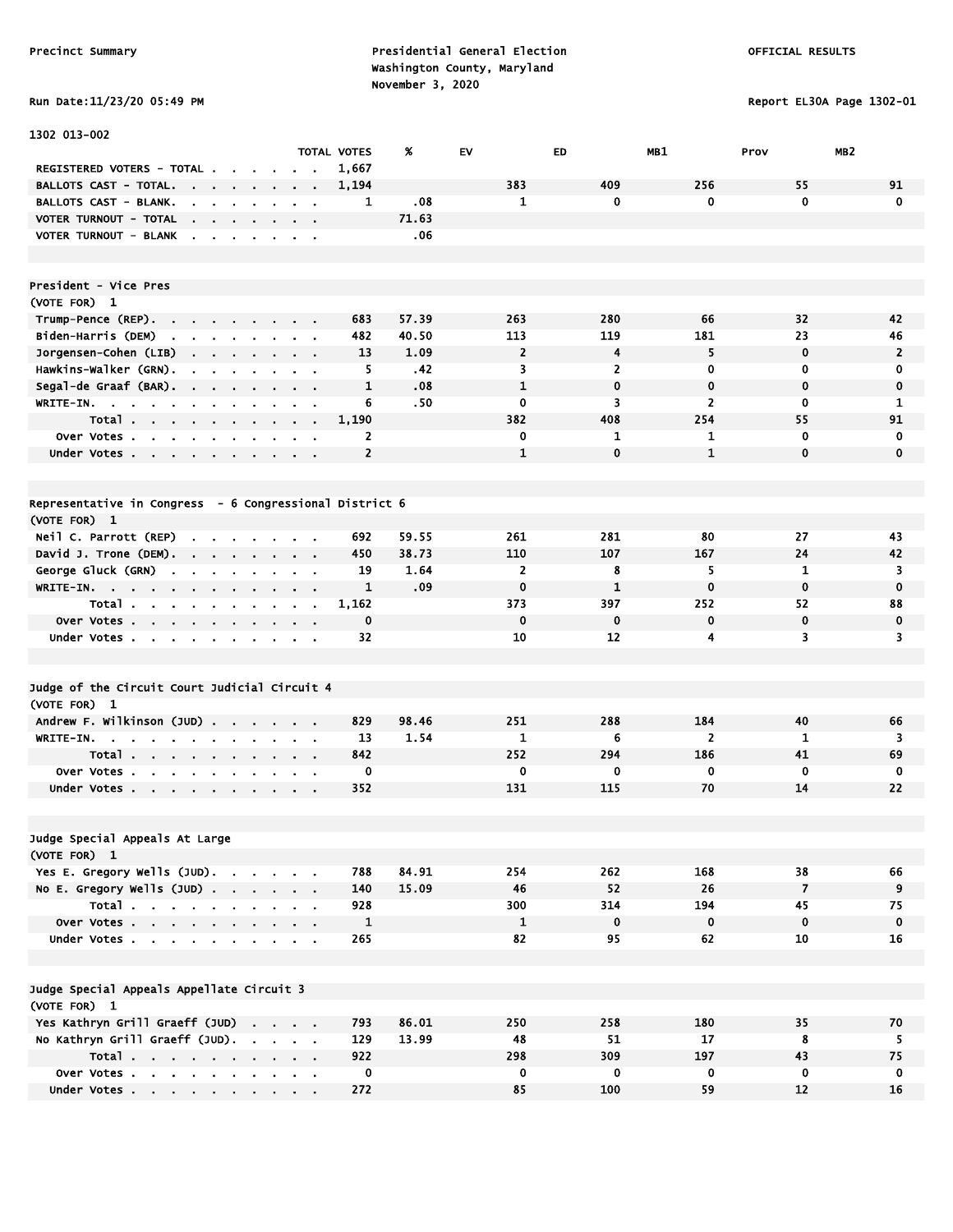# Run Date:11/23/20 05:49 PM Report EL30A Page 1302-02

| 1302 013-002                                                                                  |                              |                    |       |             |             |             |              |                 |
|-----------------------------------------------------------------------------------------------|------------------------------|--------------------|-------|-------------|-------------|-------------|--------------|-----------------|
|                                                                                               |                              | <b>TOTAL VOTES</b> | %     | <b>EV</b>   | ED.         | MB1         | Prov         | MB <sub>2</sub> |
| Board of Education                                                                            |                              |                    |       |             |             |             |              |                 |
| (VOTE FOR) 4                                                                                  |                              |                    |       |             |             |             |              |                 |
| Pieter Bickford<br>the contract of the contract of                                            |                              | 480                | 16.44 | 154         | 147         | 133         | 14           | 32              |
| William "Bill" Donahue .                                                                      |                              | 391                | 13.39 | 125         | 132         | 82          | 16           | 36              |
| Benjamin Forrest                                                                              |                              | 363                | 12.44 | 117         | 125         | 75          | 17           | 29              |
| Ladetra Robinson.<br>$\mathbf{r}$ , $\mathbf{r}$ , $\mathbf{r}$ , $\mathbf{r}$ , $\mathbf{r}$ |                              | 301                | 10.31 | 80          | 88          | 92          | 12           | 29              |
| Stan Stouffer                                                                                 |                              | 413                | 14.15 | 138         | 142         | 91          | 15           | 27              |
| Melissa Williams .<br>$\mathbf{r}$                                                            |                              | 531                | 18.19 | 158         | 162         | 139         | 27           | 45              |
| April A. Zentmeyer<br><b>Contract Contract</b>                                                |                              | 393                | 13.46 | 133         | 109         | 94          | 18           | 39              |
| WRITE-IN.<br>$\mathbf{r}$                                                                     |                              | 47                 | 1.61  | 18          | 18          | 5           | $\mathbf{1}$ | 5               |
| Total                                                                                         | $\sim$ 100 $\sim$ 100 $\sim$ | 2,919              |       | 923         | 923         | 711         | 120          | 242             |
| Over Votes.<br>$\sim$<br>$\sim$<br>$\sim$ $\sim$ $\sim$ $\sim$                                |                              | 0                  |       | $\mathbf 0$ | 0           | 0           | $\mathbf 0$  | $\mathbf 0$     |
| Under Votes                                                                                   |                              | 1,857              |       | 609         | 713         | 313         | 100          | 122             |
|                                                                                               |                              |                    |       |             |             |             |              |                 |
|                                                                                               |                              |                    |       |             |             |             |              |                 |
| Question 1                                                                                    |                              |                    |       |             |             |             |              |                 |
| (VOTE FOR) 1                                                                                  |                              |                    |       |             |             |             |              |                 |
| For the Constitutional Amendment.<br>$\sim$                                                   |                              | 771                | 74.42 | 218         | 259         | 191         | 34           | 69              |
| Against the Constitutional Amendme                                                            |                              | 265                | 25.58 | 113         | 93          | 34          | 11           | 14              |
| Total                                                                                         |                              | 1,036              |       | 331         | 352         | 225         | 45           | 83              |
| Over Votes                                                                                    |                              | 0                  |       | $\mathbf 0$ | $\mathbf 0$ | $\mathbf 0$ | $\mathbf 0$  | 0               |
| Under Votes                                                                                   |                              | 158                |       | 52          | 57          | 31          | 10           | 8               |
|                                                                                               |                              |                    |       |             |             |             |              |                 |
|                                                                                               |                              |                    |       |             |             |             |              |                 |
| Question 2                                                                                    |                              |                    |       |             |             |             |              |                 |
| (VOTE FOR) 1                                                                                  |                              |                    |       |             |             |             |              |                 |
| For the Referred Law.                                                                         |                              | 728                | 67.22 | 207         | 267         | 155         | 33           | 66              |
| Against the Referred Law<br>$\mathbf{r}$                                                      |                              | 355                | 32.78 | 139         | 98          | 83          | 16           | 19              |
| Total                                                                                         |                              | 1,083              |       | 346         | 365         | 238         | 49           | 85              |
| Over Votes.<br>$\mathbf{r}$ , $\mathbf{r}$ , $\mathbf{r}$ , $\mathbf{r}$                      |                              | 0                  |       | $\mathbf 0$ | 0           | 0           | $\mathbf 0$  | 0               |
| Under Votes                                                                                   |                              | 111                |       | 37          | 44          | 18          | 6            | 6               |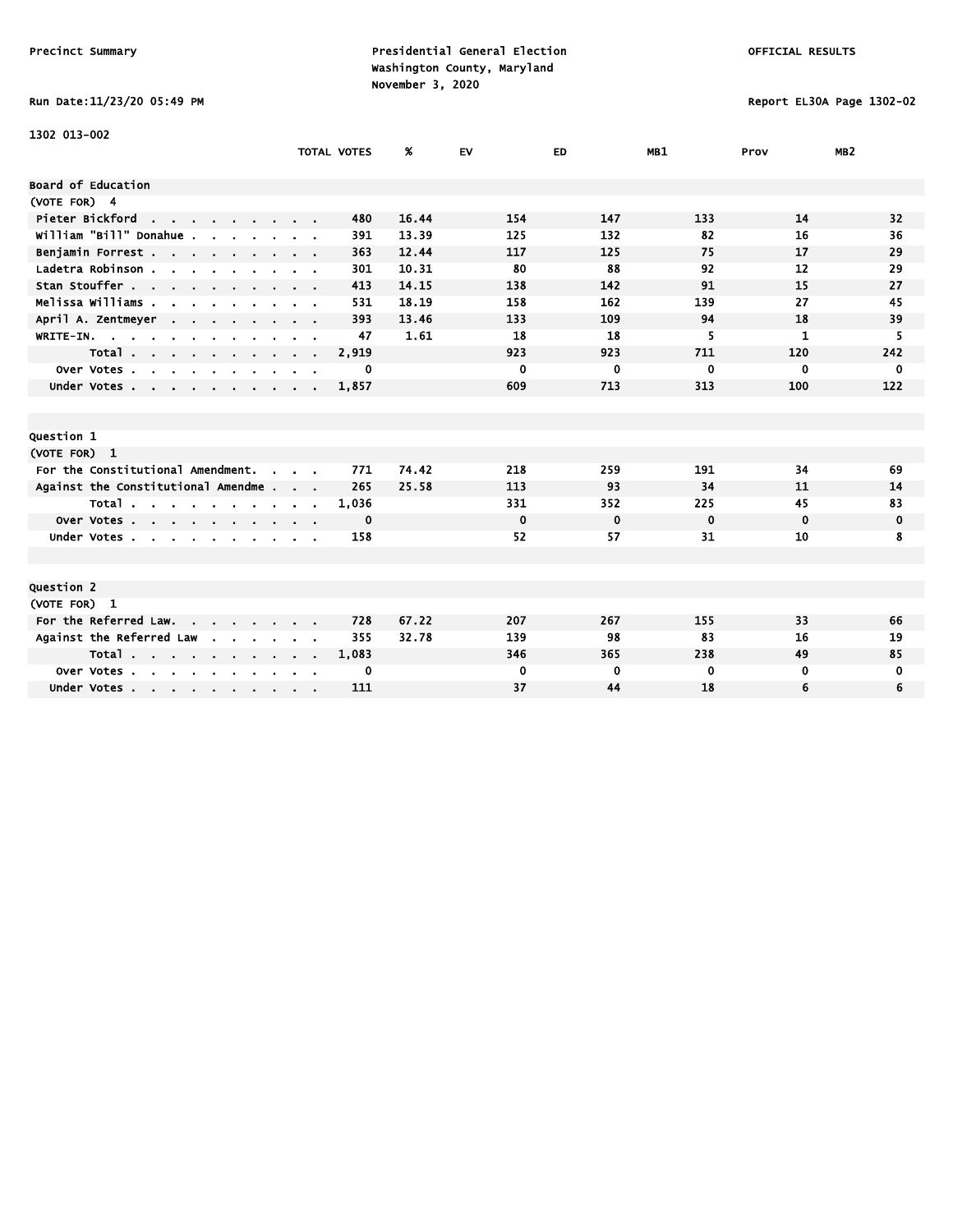Run Date:11/23/20 05:49 PM Report EL30A Page 1401-01

| 1401 014-001                                                                               |                    |                |       |                |                |              |                         |                 |
|--------------------------------------------------------------------------------------------|--------------------|----------------|-------|----------------|----------------|--------------|-------------------------|-----------------|
|                                                                                            | <b>TOTAL VOTES</b> |                | %     | EV             | ED             | MB1          | Prov                    | MB <sub>2</sub> |
| REGISTERED VOTERS - TOTAL .                                                                |                    | 831            |       |                |                |              |                         |                 |
| BALLOTS CAST - TOTAL.<br><b>Contract Contract</b><br>$\sim$<br>$\bullet$<br>$\blacksquare$ | $\mathbf{r}$ .     | 607            |       | 154            | 267            | 123          | 16                      | 47              |
| BALLOTS CAST - BLANK.<br>$\sim$ $\sim$                                                     |                    | 0              |       | $\mathbf 0$    | 0              | $\mathbf{0}$ | $\mathbf 0$             | $\mathbf{0}$    |
| VOTER TURNOUT - TOTAL                                                                      | $\sim$ $ \sim$     |                | 73.04 |                |                |              |                         |                 |
| VOTER TURNOUT - BLANK<br>the contract of the con-                                          |                    |                |       |                |                |              |                         |                 |
|                                                                                            |                    |                |       |                |                |              |                         |                 |
| President - Vice Pres                                                                      |                    |                |       |                |                |              |                         |                 |
| (VOTE FOR) 1                                                                               |                    |                |       |                |                |              |                         |                 |
| Trump-Pence (REP).                                                                         |                    | 416            | 69.22 | 123            | 225            | 35           | 8                       | 25              |
| Biden-Harris (DEM)<br>the contract of the contract of the con-                             |                    | 169            | 28.12 | 27             | 33             | 82           | 8                       | 19              |
| Jorgensen–Cohen (LIB)<br>$\mathbf{r} = \mathbf{r}$<br>$\sim$                               | a.                 | 12             | 2.00  | 3              | 4              | 3            | $\mathbf 0$             | $\overline{2}$  |
| Hawkins-Walker (GRN).<br>$\blacksquare$<br>$\sim$<br>$\cdot$<br>$\sim$                     | $\sim$             | 1              | .17   | $\mathbf{1}$   | 0              | 0            | $\mathbf 0$             | 0               |
| Segal-de Graaf (BAR).                                                                      |                    | 1              | .17   | $\mathbf 0$    | $\mathbf 0$    | $\mathbf{1}$ | $\mathbf 0$             | $\mathbf 0$     |
| WRITE-IN.                                                                                  |                    | $\overline{2}$ | . 33  | 0              | $\overline{2}$ | 0            | $\mathbf 0$             | 0               |
| Total                                                                                      |                    | 601            |       | 154            | 264            | 121          | 16                      | 46              |
| Over Votes                                                                                 |                    | $\overline{2}$ |       | $\mathbf 0$    | 1              | 1            | $\mathbf 0$             | 0               |
| Under Votes                                                                                |                    | 4              |       | $\mathbf 0$    | $\overline{2}$ | $\mathbf{1}$ | $\mathbf 0$             | 1               |
|                                                                                            |                    |                |       |                |                |              |                         |                 |
| Representative in Congress - 6 Congressional District 6                                    |                    |                |       |                |                |              |                         |                 |
| (VOTE FOR) 1                                                                               |                    |                |       |                |                |              |                         |                 |
| Neil C. Parrott (REP)<br>$\cdot$<br><b>Contract</b>                                        |                    | 428            | 71.81 | 122            | 231            | 39           | 9                       | 27              |
| David J. Trone (DEM).<br>$\sim$ 100 $\mu$                                                  |                    | 161            | 27.01 | 30             | 34             | 74           | 5                       | 18              |
| George Gluck (GRN)<br><b>Contract</b><br>$\sim$                                            |                    | 7              | 1.17  | 1              | 0              | 3            | $\overline{2}$          | 1               |
| $WRITE-IN.$                                                                                |                    | 0              |       | $\mathbf 0$    | 0              | 0            | $\mathbf 0$             | $\mathbf 0$     |
| Total<br>$\sim$<br>$\sim$<br>$\bullet$                                                     |                    | 596            |       | 153            | 265            | 116          | 16                      | 46              |
| Over Votes<br>$\blacksquare$                                                               | $\sim$ $\sim$      | $\mathbf 0$    |       | $\mathbf 0$    | $\mathbf 0$    | 0            | $\mathbf 0$             | 0               |
| Under Votes                                                                                |                    | 11             |       | 1              | 2              | 7            | 0                       | 1               |
|                                                                                            |                    |                |       |                |                |              |                         |                 |
| Judge of the Circuit Court Judicial Circuit 4                                              |                    |                |       |                |                |              |                         |                 |
| (VOTE FOR) 1                                                                               |                    |                |       |                |                |              |                         |                 |
|                                                                                            |                    | 413            | 99.28 | 83             | 203            | 83           | 11                      | 33              |
| Andrew F. Wilkinson (JUD)                                                                  |                    | 3              | .72   | $\overline{2}$ | 0              | $\mathbf 0$  | $\mathbf 0$             | 1               |
| WRITE-IN.                                                                                  |                    | 416            |       | 85             | 203            | 83           | 11                      | 34              |
| Total<br>$\mathbf{r} = \mathbf{r}$<br>Over Votes.<br>$\mathbf{r}$ and $\mathbf{r}$         |                    | 0              |       | $\mathbf 0$    | 0              | 0            | 0                       | 0               |
| $\sim$<br>$\mathbf{r}$                                                                     |                    | 191            |       | 69             | 64             | 40           | 5                       | 13              |
| Under Votes                                                                                | $\sim$ $ \sim$     |                |       |                |                |              |                         |                 |
|                                                                                            |                    |                |       |                |                |              |                         |                 |
| Judge Special Appeals At Large                                                             |                    |                |       |                |                |              |                         |                 |
| (VOTE FOR) 1                                                                               |                    |                |       |                |                |              |                         |                 |
| Yes E. Gregory Wells (JUD).                                                                |                    | 387            | 88.97 | 82             | 184            | 79           | 11                      | 31              |
| No E. Gregory Wells $(JUD)$ .                                                              |                    | 48             | 11.03 | 11             | 23             | 11           | $\mathbf{1}$            | $\overline{2}$  |
| Total                                                                                      |                    | 435            |       | 93             | 207            | 90           | 12                      | 33              |
| Over Votes                                                                                 | $\sim 100$         | $\mathbf 0$    |       | $\mathbf 0$    | $\mathbf 0$    | $\mathbf 0$  | $\mathbf 0$             | $\mathbf 0$     |
| Under Votes                                                                                |                    | 172            |       | 61             | 60             | 33           | $\overline{\mathbf{4}}$ | 14              |
|                                                                                            |                    |                |       |                |                |              |                         |                 |
| Judge Special Appeals Appellate Circuit 3                                                  |                    |                |       |                |                |              |                         |                 |
| (VOTE FOR) 1                                                                               |                    |                |       |                |                |              |                         |                 |
| Yes Kathryn Grill Graeff (JUD)                                                             |                    | 381            | 88.19 | 81             | 179            | 80           | 13                      | 28              |
| No Kathryn Grill Graeff (JUD).                                                             |                    | 51             | 11.81 | 13             | 25             | 9            | 0                       | 4               |
| Total                                                                                      |                    | 432            |       | 94             | 204            | 89           | 13                      | 32              |
| Over Votes                                                                                 |                    | 0              |       | $\mathbf 0$    | 0              | 0            | 0                       | 0               |
| Under Votes                                                                                |                    | 175            |       | 60             | 63             | 34           | $\overline{\mathbf{3}}$ | 15              |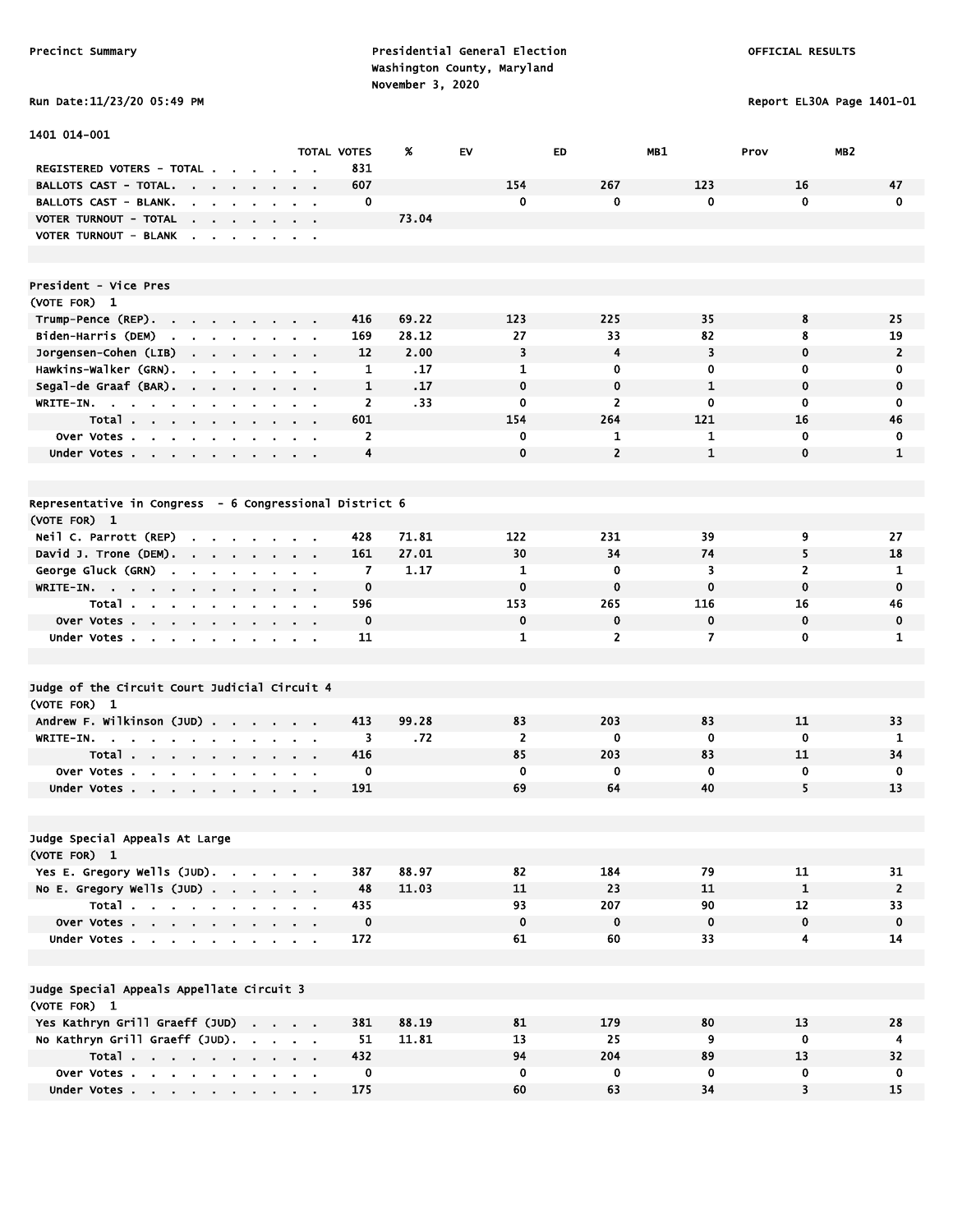Run Date:11/23/20 05:49 PM Report EL30A Page 1401-02

| 1401 014-001                                           |               |                    |       |             |             |             |                |                 |
|--------------------------------------------------------|---------------|--------------------|-------|-------------|-------------|-------------|----------------|-----------------|
|                                                        |               | <b>TOTAL VOTES</b> | Ж.    | EV          | ED.         | MB1         | Prov           | MB <sub>2</sub> |
|                                                        |               |                    |       |             |             |             |                |                 |
| Board of Education                                     |               |                    |       |             |             |             |                |                 |
| (VOTE FOR) 4                                           |               |                    |       |             |             |             |                |                 |
| Pieter Bickford<br>and a strain and a strain of the    |               | 246                | 17.08 | 66          | 100         | 57          | 4              | 19              |
| william "Bill" Donahue.                                |               | 205                | 14.24 | 46          | 79          | 56          | $\overline{7}$ | 17              |
| Benjamin Forrest.                                      |               | 180                | 12.50 | 35          | 75          | 47          | 9              | 14              |
| Ladetra Robinson                                       | $\sim$ $\sim$ | 98                 | 6.81  | 21          | 36          | 29          | 7              | 5               |
| Stan Stouffer                                          |               | 205                | 14.24 | 61          | 86          | 40          | 4              | 14              |
| Melissa Williams .                                     |               | 233                | 16.18 | 54          | 103         | 52          | 8              | 16              |
| April A. Zentmeyer                                     |               | 229                | 15.90 | 49          | 110         | 48          | 10             | 12              |
| WRITE-IN.                                              |               | 44                 | 3.06  | 14          | 26          | $\mathbf 0$ | $\mathbf 0$    | 4               |
| Total                                                  |               | 1,440              |       | 346         | 615         | 329         | 49             | 101             |
| Over Votes<br>$\sim$<br>$\mathbf{r}$<br>$\blacksquare$ |               | 4                  |       | 4           | 0           | $\mathbf 0$ | 0              | 0               |
| Under Votes                                            |               | 984                |       | 266         | 453         | 163         | 15             | 87              |
|                                                        |               |                    |       |             |             |             |                |                 |
|                                                        |               |                    |       |             |             |             |                |                 |
| <b>Question 1</b>                                      |               |                    |       |             |             |             |                |                 |
| (VOTE FOR) 1                                           |               |                    |       |             |             |             |                |                 |
| For the Constitutional Amendment.<br>$\sim$            |               | 316                | 60.19 | 64          | 142         | 77          | 13             | 20              |
| Against the Constitutional Amendme                     |               | 209                | 39.81 | 62          | 100         | 28          | 3              | 16              |
| Total                                                  |               | 525                |       | 126         | 242         | 105         | 16             | 36              |
| Over Votes                                             |               | 0                  |       | $\mathbf 0$ | $\mathbf 0$ | $\mathbf 0$ | $\mathbf 0$    | 0               |
| Under Votes.<br><b>Service</b>                         |               | 82                 |       | 28          | 25          | 18          | 0              | 11              |
|                                                        |               |                    |       |             |             |             |                |                 |
|                                                        |               |                    |       |             |             |             |                |                 |
| <b>Question 2</b>                                      |               |                    |       |             |             |             |                |                 |
| (VOTE FOR) 1                                           |               |                    |       |             |             |             |                |                 |
| For the Referred Law.                                  |               | 347                | 62.98 | 61          | 162         | 80          | 13             | 31              |
| Against the Referred Law<br><b>Contract Contract</b>   |               | 204                | 37.02 | 70          | 86          | 32          | 3              | 13              |
| Total $\cdots$ $\cdots$                                |               | 551                |       | 131         | 248         | 112         | 16             | 44              |
| Over Votes<br><b>College</b>                           |               | 0                  |       | 0           | 0           | $\mathbf 0$ | 0              | 0               |
| Under Votes                                            |               | 56                 |       | 23          | 19          | 11          | $\mathbf 0$    | 3               |
|                                                        |               |                    |       |             |             |             |                |                 |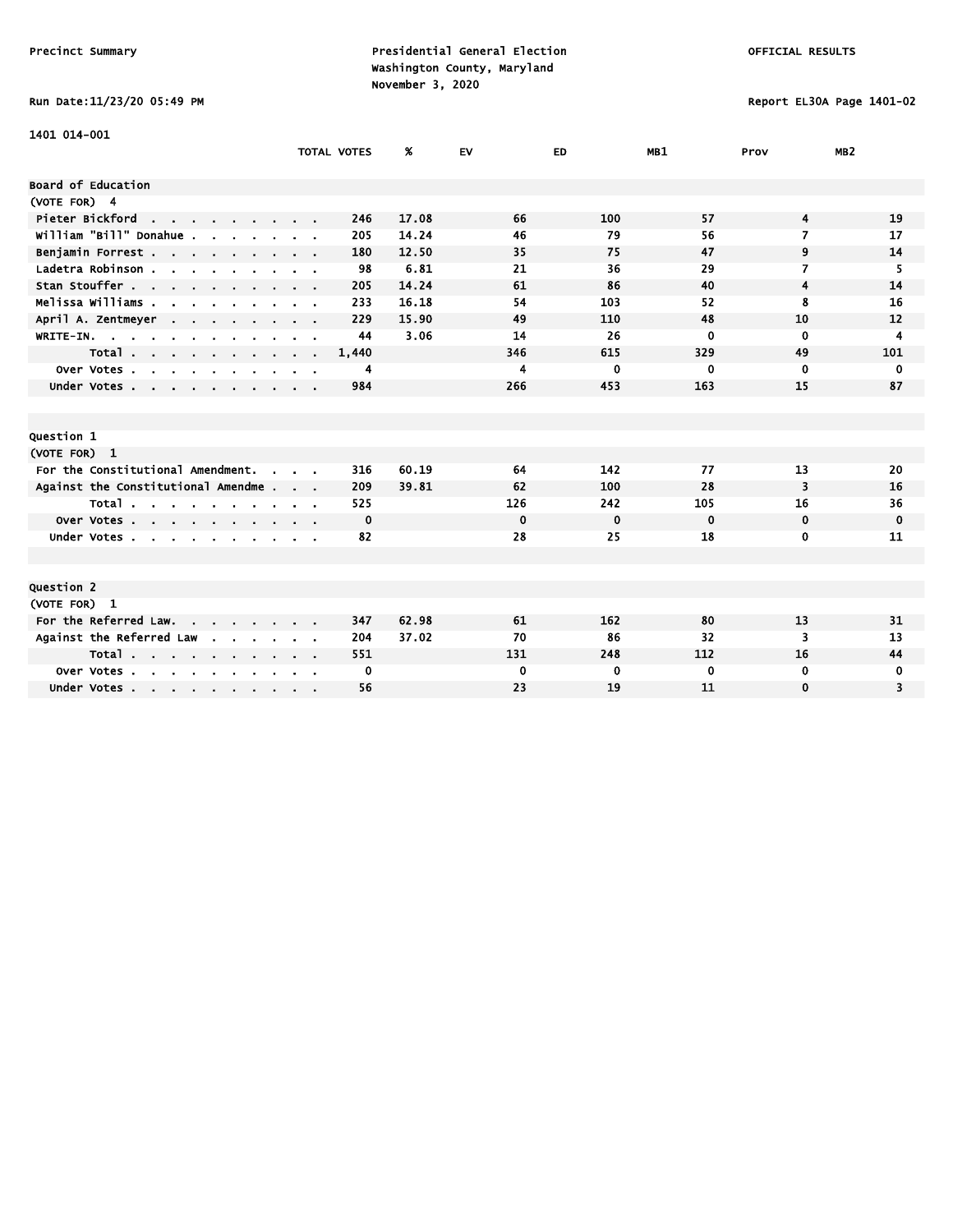1402 014-002

Precinct Summary **Presidential General Election Presidential General Election**  Washington County, Maryland November 3, 2020

Report EL30A Page 1402-01

|                                                                                                       |                |                                            | TOTAL VOTES  | Ж     | EV             | ED           | <b>MB1</b>     | Prov         | MB2            |
|-------------------------------------------------------------------------------------------------------|----------------|--------------------------------------------|--------------|-------|----------------|--------------|----------------|--------------|----------------|
| REGISTERED VOTERS - TOTAL.                                                                            |                |                                            | 842          |       |                |              |                |              |                |
| <b>BALLOTS CAST - TOTAL.</b><br>$\sim$<br>$\sim$<br><b>Contract</b>                                   |                |                                            | 523          |       | 140            | 235          | 87             | 15           | 46             |
| BALLOTS CAST - BLANK.<br>$\sim$<br>$\sim$<br>$\bullet$                                                | $\mathbf{r}$   | $\mathbf{r}$<br>$\bullet$                  | 0            |       | 0              | 0            | 0              | $\mathbf 0$  | $\mathbf 0$    |
| VOTER TURNOUT - TOTAL<br><b>Contract Contract</b><br>$\alpha$                                         |                |                                            |              | 62.11 |                |              |                |              |                |
| VOTER TURNOUT - BLANK                                                                                 |                | $\mathbf{r} = \mathbf{r}$                  |              |       |                |              |                |              |                |
| President - Vice Pres                                                                                 |                |                                            |              |       |                |              |                |              |                |
| (VOTE FOR) 1                                                                                          |                |                                            |              |       |                |              |                |              |                |
| Trump-Pence (REP).<br>the company of the company                                                      |                |                                            | 358          | 68.58 | 109            | 198          | 25             | 8            | 18             |
| Biden-Harris (DEM)<br>$\mathbf{r}$<br>$\mathbf{r}$<br>$\mathbf{r}$<br>$\sim$                          |                |                                            | 155          | 29.69 | 30             | 31           | 60             | 7            | 27             |
| Jorgensen-Cohen (LIB)<br>$\mathbf{r} = \mathbf{r} \cdot \mathbf{r}$<br>$\cdot$                        |                |                                            | 5            | .96   | $\mathbf{1}$   | 3            | $\mathbf 0$    | 0            | $\mathbf{1}$   |
| Hawkins-Walker (GRN).<br>$\sim$<br>$\blacksquare$<br>$\blacksquare$<br>$\blacksquare$                 | $\blacksquare$ | $\sim$ $\sim$                              | 3            | .57   | 0              | 1            | 2              | 0            | 0              |
| Segal-de Graaf (BAR).<br><b>Contract Contract</b><br>$\sim 100$<br>$\sim$                             | $\mathbf{r}$   | $\mathbf{r} = \mathbf{r}$                  | $\mathbf 0$  |       | $\mathbf 0$    | $\mathbf 0$  | $\mathbf 0$    | $\mathbf 0$  | $\mathbf 0$    |
| WRITE-IN.                                                                                             | $\sim$         | $\mathbf{a} = \mathbf{a} \cdot \mathbf{a}$ | 1            | . 19  | 0              | 1            | 0              | 0            | 0              |
| Total<br>$\sim$                                                                                       |                |                                            | 522          |       | 140            | 234          | 87             | 15           | 46             |
| Over Votes<br>$\sim$                                                                                  |                |                                            | 0            |       | 0              | 0            | 0              | 0            | $\mathbf 0$    |
| Under Votes<br>$\blacksquare$<br>$\mathbf{r}$                                                         |                |                                            | 1            |       | $\mathbf 0$    | $\mathbf{1}$ | 0              | $\mathbf 0$  | $\mathbf 0$    |
|                                                                                                       |                |                                            |              |       |                |              |                |              |                |
|                                                                                                       |                |                                            |              |       |                |              |                |              |                |
| Representative in Congress - 6 Congressional District 6                                               |                |                                            |              |       |                |              |                |              |                |
| (VOTE FOR) 1                                                                                          |                |                                            |              |       |                |              |                |              |                |
| Neil C. Parrott (REP)<br>$\sim$<br>$\sim$                                                             |                |                                            | 360          | 70.18 | 109            | 196          | 25             | 10           | 20             |
| David J. Trone (DEM).<br>the company of the company of                                                |                | $\sim$ $\sim$                              | 144          | 28.07 | 28             | 32           | 58             | 4            | 22             |
| George Gluck (GRN)<br>the contract of the con-                                                        |                | <b>Contract Contract</b>                   | 8            | 1.56  | 1              | 3            | $\overline{2}$ | 0            | $\overline{2}$ |
| WRITE-IN.                                                                                             |                |                                            | $\mathbf{1}$ | . 19  | $\mathbf 0$    | $\mathbf 0$  | $\mathbf 0$    | $\mathbf{0}$ | $\mathbf{1}$   |
| Total .<br>$\sim$ $\sim$<br>$\sim$<br>$\sim$<br>$\cdot$                                               |                |                                            | 513          |       | 138            | 231          | 85             | 14           | 45             |
| Over Votes.<br>$\sim$<br>$\mathbf{r} = \mathbf{r} + \mathbf{r}$ .<br>$\blacksquare$<br>$\blacksquare$ |                |                                            | $\mathbf 0$  |       | $\mathbf 0$    | $\mathbf 0$  | 0              | $\mathbf 0$  | $\mathbf 0$    |
| Under Votes<br>$\mathbf{r}$                                                                           |                |                                            | 10           |       | $\overline{2}$ | 4            | $\overline{2}$ | 1            | $\mathbf{1}$   |
|                                                                                                       |                |                                            |              |       |                |              |                |              |                |
|                                                                                                       |                |                                            |              |       |                |              |                |              |                |
| Judge of the Circuit Court Judicial Circuit 4                                                         |                |                                            |              |       |                |              |                |              |                |
| (VOTE FOR) 1                                                                                          |                |                                            |              |       |                |              |                |              |                |
| Andrew F. Wilkinson (JUD)                                                                             |                |                                            | 366          | 98.65 | 86             | 172          | 63             | 11           | 34             |
| WRITE-IN. .<br>the company of the company of the company of                                           |                | $\sim$ $ \sim$                             | 5.           | 1.35  | 1              | 3            | $\mathbf 0$    | $\mathbf 0$  | 1              |
| Total<br><b>Contract</b>                                                                              |                | $\mathbf{r} = \mathbf{r}$                  | 371          |       | 87             | 175          | 63             | 11           | 35             |
| Over Votes<br>$\mathbf{r}$                                                                            |                |                                            | 0            |       | 0              | 0            | $\mathbf 0$    | 0            | 0              |
| Under Votes<br>$\sim$<br>$\sim$                                                                       | $\sim$         | $\mathbf{r} = \mathbf{r}$                  | 152          |       | 53             | 60           | 24             | 4            | 11             |
|                                                                                                       |                |                                            |              |       |                |              |                |              |                |
|                                                                                                       |                |                                            |              |       |                |              |                |              |                |
| Judge Special Appeals At Large                                                                        |                |                                            |              |       |                |              |                |              |                |
| (VOTE FOR) 1                                                                                          |                |                                            |              |       |                |              |                |              |                |
| Yes E. Gregory Wells (JUD).                                                                           |                |                                            | 360          | 88.24 | 95             | 160          | 60             | 10           | 35             |
| No E. Gregory Wells (JUD)                                                                             |                |                                            | 48           | 11.76 | 11             | 28           | 8              | $\mathbf 0$  | 1              |
| Total                                                                                                 |                |                                            | 408          |       | 106            | 188          | 68             | 10           | 36             |
| Over Votes                                                                                            |                |                                            | 0            |       | $\mathbf 0$    | $\mathbf 0$  | $\mathbf 0$    | 0            | $\mathbf 0$    |
| Under Votes                                                                                           |                |                                            | 115          |       | 34             | 47           | 19             | 5.           | 10             |
|                                                                                                       |                |                                            |              |       |                |              |                |              |                |
| Judge Special Appeals Appellate Circuit 3                                                             |                |                                            |              |       |                |              |                |              |                |
| (VOTE FOR) 1                                                                                          |                |                                            |              |       |                |              |                |              |                |
| Yes Kathryn Grill Graeff (JUD)                                                                        |                | <b>Contract Contract Contract</b>          | 355          | 88.09 | 88             | 162          | 60             | 11           | 34             |
| No Kathryn Grill Graeff (JUD).                                                                        |                |                                            | 48           | 11.91 | 12             | 27           | 8              | 0            | 1              |
|                                                                                                       |                | <b>Contract Contract Contract</b>          | 403          |       | 100            | 189          | 68             | 11           | 35             |
| Total                                                                                                 |                |                                            | $\mathbf 0$  |       | 0              | 0            | 0              | 0            | 0              |
| Over Votes                                                                                            |                |                                            |              |       |                |              |                |              |                |

Under Votes . . . . . . . . . . 120 40 46 19 4 11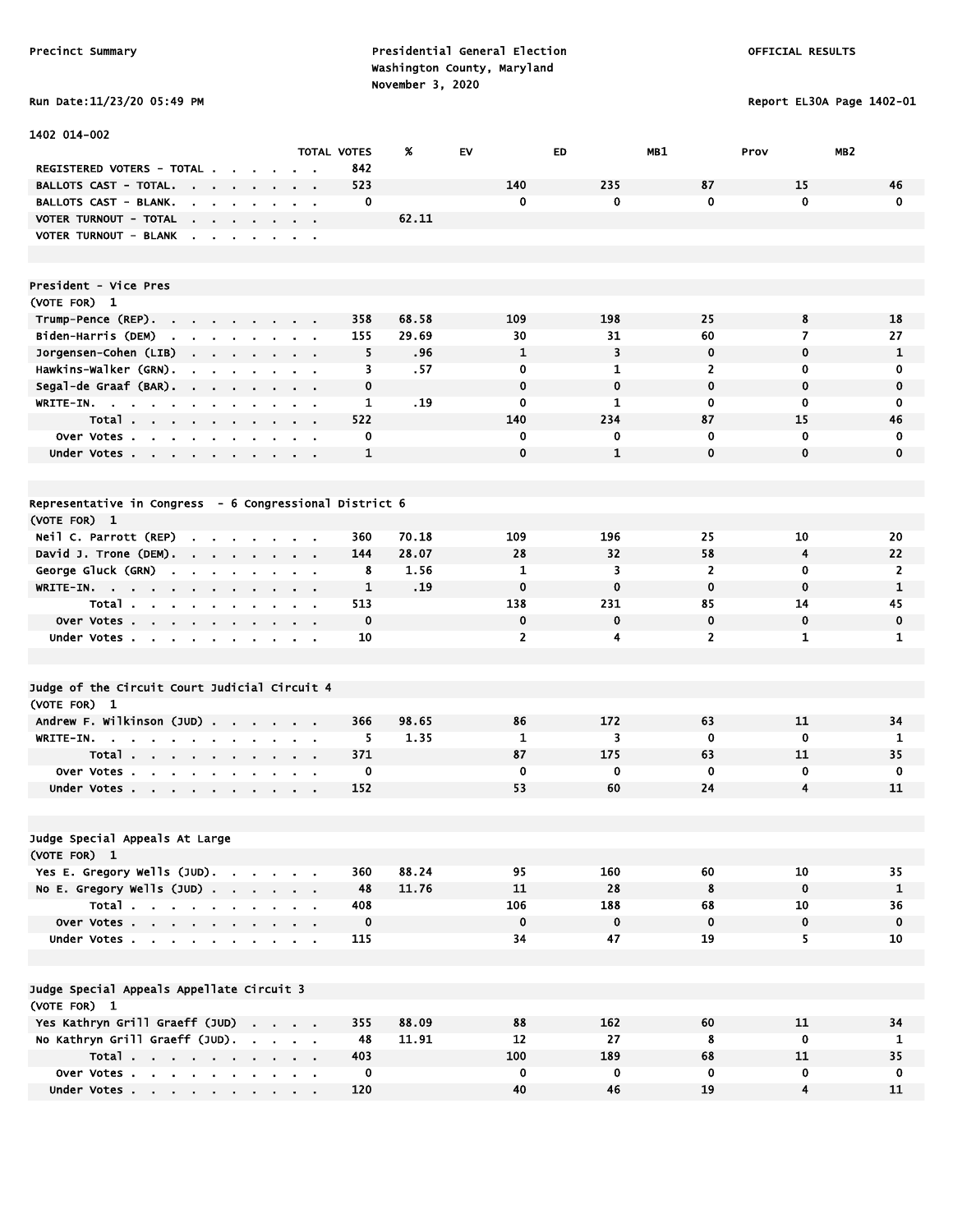Run Date:11/23/20 05:49 PM Report EL30A Page 1402-02

| 1402 014-002                                                |                    |       |             |             |                |                |                 |
|-------------------------------------------------------------|--------------------|-------|-------------|-------------|----------------|----------------|-----------------|
|                                                             | <b>TOTAL VOTES</b> | %     | EV          | ED          | MB1            | Prov           | MB <sub>2</sub> |
| <b>Board of Education</b>                                   |                    |       |             |             |                |                |                 |
| (VOTE FOR) 4                                                |                    |       |             |             |                |                |                 |
| Pieter Bickford                                             | 192                | 14.81 | 43          | 87          | 38             | 4              | 20              |
| the contract of the contract of<br>william "Bill" Donahue . | 175                | 13.50 | 42          | 86          | 32             | 2              | 13              |
|                                                             |                    |       |             |             |                |                |                 |
| Benjamin Forrest                                            | 181                | 13.97 | 48          | 79          | 36             | $\overline{2}$ | 16              |
| Ladetra Robinson                                            | 122                | 9.41  | 34          | 51          | 24             | 2              | 11              |
| Stan Stouffer                                               | 194                | 14.97 | 49          | 86          | 36             | 5              | 18              |
| Melissa Williams                                            | 228                | 17.59 | 47          | 112         | 45             | 3              | 21              |
| April A. Zentmeyer                                          | 181                | 13.97 | 39          | 90          | 28             | $\overline{2}$ | 22              |
| WRITE-IN.                                                   | 23                 | 1.77  | 9           | 11          | $\overline{2}$ | $\mathbf{0}$   | 1               |
| Total                                                       | 1,296              |       | 311         | 602         | 241            | 20             | 122             |
| Over Votes<br><b>Contract Contract</b>                      | 0                  |       | 0           | 0           | $\mathbf 0$    | 0              | $\mathbf 0$     |
| Under Votes                                                 | 796                |       | 249         | 338         | 107            | 40             | 62              |
|                                                             |                    |       |             |             |                |                |                 |
|                                                             |                    |       |             |             |                |                |                 |
| <b>Question 1</b>                                           |                    |       |             |             |                |                |                 |
| (VOTE FOR) 1                                                |                    |       |             |             |                |                |                 |
| For the Constitutional Amendment.<br>$\sim$                 | 318                | 68.24 | 93          | 133         | 55             | 10             | 27              |
| Against the Constitutional Amendme                          | 148                | 31.76 | 35          | 76          | 25             | 1              | 11              |
| Total                                                       | 466                |       | 128         | 209         | 80             | 11             | 38              |
| Over Votes                                                  | 0                  |       | $\mathbf 0$ | $\mathbf 0$ | 0              | 0              | 0               |
| Under Votes                                                 | 57                 |       | 12          | 26          | 7              | 4              | 8               |
|                                                             |                    |       |             |             |                |                |                 |
|                                                             |                    |       |             |             |                |                |                 |
| <b>Question 2</b>                                           |                    |       |             |             |                |                |                 |
| (VOTE FOR) 1                                                |                    |       |             |             |                |                |                 |
| For the Referred Law.                                       | 331                | 68.25 | 93          | 154         | 48             | $\overline{7}$ | 29              |
| Against the Referred Law<br><b>Contract Contract</b>        | 154                | 31.75 | 42          | 61          | 35             | 4              | 12              |
| Total                                                       | 485                |       | 135         | 215         | 83             | 11             | 41              |
| Over Votes                                                  | 0                  |       | 0           | 0           | 0              | 0              | 0               |
| Under Votes                                                 | 38                 |       | 5           | 20          | 4              | 4              | 5               |
|                                                             |                    |       |             |             |                |                |                 |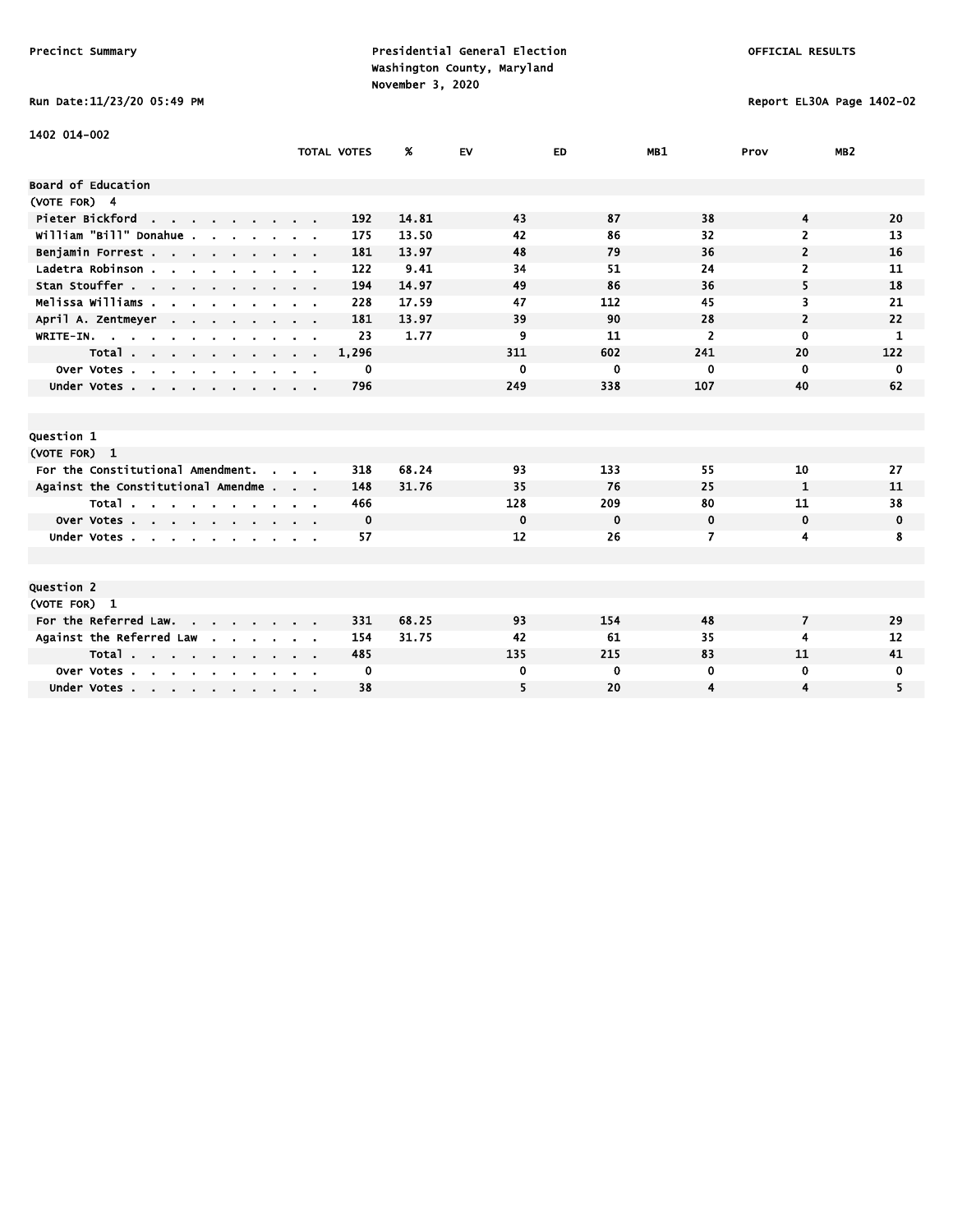1500 015-000

Precinct Summary **Presidential General Election Presidential General Election**  Washington County, Maryland Run Date:11/23/20 05:49 PM

TOTAL VOTES % EV ED MB1 Prov MB2

Report EL30A Page 1500-01

| <b>RUN DATE:11/23/20 03:49</b> |
|--------------------------------|
|                                |

| REGISTERED VOTERS - TOTAL                                           |                                |                            |                |                             | 1,450                                |       |              |                |                |                         |                |
|---------------------------------------------------------------------|--------------------------------|----------------------------|----------------|-----------------------------|--------------------------------------|-------|--------------|----------------|----------------|-------------------------|----------------|
| <b>BALLOTS CAST - TOTAL.</b>                                        | $\sim$<br>$\blacksquare$       |                            | $\blacksquare$ |                             | 1,038                                |       | 154          | 641            | 160            | 16                      | 67             |
| BALLOTS CAST - BLANK.                                               |                                |                            |                |                             | 0                                    |       | 0            | 0              | 0              | $\mathbf 0$             | 0              |
| VOTER TURNOUT - TOTAL<br>$\mathbf{r}$                               |                                |                            |                |                             | $\bullet$                            | 71.59 |              |                |                |                         |                |
| VOTER TURNOUT - BLANK                                               |                                |                            |                |                             | $\blacksquare$                       |       |              |                |                |                         |                |
|                                                                     |                                |                            |                |                             |                                      |       |              |                |                |                         |                |
|                                                                     |                                |                            |                |                             |                                      |       |              |                |                |                         |                |
| President - Vice Pres                                               |                                |                            |                |                             |                                      |       |              |                |                |                         |                |
| (VOTE FOR) 1                                                        |                                |                            |                |                             |                                      |       |              |                |                |                         |                |
| Trump-Pence (REP).                                                  | $\sim$                         |                            | $\blacksquare$ |                             | 854                                  | 82.43 | 142          | 585            | 77             | 11                      | 39             |
| Biden-Harris (DEM)                                                  | $\blacksquare$                 |                            |                |                             | 169                                  | 16.31 | 12           | 49             | 79             | 4                       | 25             |
| $\mathbf{r}$<br>$\mathbf{r}$                                        | <b>College</b><br>$\mathbf{r}$ |                            |                |                             | $\mathbf{r}$                         |       | 0            | 5              | 1              | $\mathbf{1}$            | $\mathbf{1}$   |
| Jorgensen-Cohen (LIB)<br>$\mathbf{r} = \mathbf{r} \cdot \mathbf{r}$ | $\mathbf{r}$ .                 |                            | $\bullet$      | $\sim 100$                  | 8                                    | .77   |              |                |                |                         |                |
| Hawkins-Walker (GRN).                                               |                                |                            |                |                             | $\overline{2}$                       | .19   | 0            | 1              | $\mathbf{1}$   | 0                       | 0              |
| Segal-de Graaf (BAR).<br>$\sim$                                     | $\mathbf{r}$<br>$\blacksquare$ |                            |                | $\blacksquare$              | $\mathbf 0$<br>$\mathbf{r}$          |       | $\mathbf 0$  | $\mathbf 0$    | $\mathbf 0$    | $\mathbf 0$             | $\mathbf 0$    |
| WRITE-IN.<br><b>College</b><br>$\bullet$                            |                                |                            |                |                             | $\overline{\mathbf{3}}$<br>$\bullet$ | .29   | $\mathbf 0$  | $\mathbf 0$    | $\mathbf{1}$   | $\mathbf 0$             | $\overline{2}$ |
| Total                                                               |                                |                            | $\blacksquare$ | $\sim$ $\sim$               | 1,036                                |       | 154          | 640            | 159            | 16                      | 67             |
| <b>Over Votes.</b><br>$\sim$<br>$\blacksquare$                      |                                |                            |                |                             | 1                                    |       | 0            | 1              | 0              | $\mathbf 0$             | 0              |
| Under Votes                                                         |                                |                            | $\sim$         | $\sim$ 100 $\pm$            | $\mathbf{1}$                         |       | $\mathbf{0}$ | $\mathbf{0}$   | $\mathbf{1}$   | $\mathbf 0$             | $\mathbf 0$    |
|                                                                     |                                |                            |                |                             |                                      |       |              |                |                |                         |                |
|                                                                     |                                |                            |                |                             |                                      |       |              |                |                |                         |                |
| Representative in Congress - 6 Congressional District 6             |                                |                            |                |                             |                                      |       |              |                |                |                         |                |
| (VOTE FOR) 1                                                        |                                |                            |                |                             |                                      |       |              |                |                |                         |                |
| Neil C. Parrott (REP)                                               |                                |                            |                |                             | 830                                  | 82.92 | 138          | 565            | 79             | 8                       | 40             |
| David J. Trone (DEM).<br>$\sim$                                     | $\sim$<br>$\blacksquare$       |                            | $\blacksquare$ | $\mathbf{r} = \mathbf{r}$   | 162<br>$\blacksquare$                | 16.18 | 13           | 49             | 74             | 6                       | 20             |
| George Gluck (GRN)                                                  |                                |                            | $\blacksquare$ | $\mathbf{r}$                | 7<br>$\blacksquare$                  | .70   | $\mathbf 0$  | $\overline{2}$ | 1              | $\mathbf{1}$            | 3              |
| WRITE-IN.                                                           | $\sim$                         |                            | $\bullet$      | $\mathbf{a}$ .              | $\mathbf{2}$                         | .20   | $\mathbf 0$  | $\mathbf{1}$   | $\mathbf 0$    | $\mathbf 0$             | $\mathbf{1}$   |
| Total.<br>$\bullet$                                                 |                                |                            |                |                             | 1,001<br>$\blacksquare$              |       | 151          | 617            | 154            | 15                      | 64             |
| over Votes.<br>$\sim$<br>$\blacksquare$                             |                                |                            |                |                             | 0<br>$\blacksquare$                  |       | $\mathbf 0$  | $\mathbf 0$    | $\mathbf 0$    | $\mathbf 0$             | $\mathbf 0$    |
| Under Votes.<br>$\sim$<br>$\mathbf{r}$<br>$\sim$                    | $\sim$<br>$\blacksquare$       |                            | $\mathbf{r}$   | $\mathbf{r} = \mathbf{r}$ . | 37                                   |       | 3            | 24             | 6              | $\mathbf{1}$            | 3              |
|                                                                     |                                |                            |                |                             |                                      |       |              |                |                |                         |                |
|                                                                     |                                |                            |                |                             |                                      |       |              |                |                |                         |                |
| Judge of the Circuit Court Judicial Circuit 4                       |                                |                            |                |                             |                                      |       |              |                |                |                         |                |
| (VOTE FOR) 1                                                        |                                |                            |                |                             |                                      |       |              |                |                |                         |                |
| Andrew F. Wilkinson (JUD) .                                         |                                |                            |                |                             | 667<br>à.                            | 99.11 | 88           | 410            | 113            | 14                      | 42             |
| WRITE-IN.                                                           |                                |                            |                | $\blacksquare$              | 6<br>$\blacksquare$                  | .89   | 1            | 3              | 1              | $\mathbf 0$             | 1              |
| Total.<br>$\sim$                                                    |                                |                            |                |                             | 673                                  |       | 89           | 413            | 114            | 14                      | 43             |
| $\mathbf{r} = \mathbf{r}$<br>Over Votes.                            | $\sim$                         |                            |                | $\sim$                      | $\blacksquare$<br>0                  |       | 0            | 0              | $\mathbf 0$    | 0                       | $\mathbf 0$    |
| $\mathbf{r}$                                                        |                                |                            |                |                             | 365                                  |       | 65           | 228            | 46             | $\overline{2}$          | 24             |
| Under Votes                                                         |                                |                            |                |                             |                                      |       |              |                |                |                         |                |
|                                                                     |                                |                            |                |                             |                                      |       |              |                |                |                         |                |
|                                                                     |                                |                            |                |                             |                                      |       |              |                |                |                         |                |
| Judge Special Appeals At Large                                      |                                |                            |                |                             |                                      |       |              |                |                |                         |                |
| (VOTE FOR) 1                                                        |                                |                            |                |                             |                                      |       |              |                |                |                         |                |
| Yes E. Gregory Wells (JUD).                                         |                                |                            |                |                             | 605                                  | 86.06 | 84           | 368            | 107            | 10                      | 36             |
| No E. Gregory Wells (JUD)                                           |                                |                            |                |                             | 98                                   | 13.94 | 10           | 63             | 12             | $\overline{\mathbf{c}}$ | ${\bf 11}$     |
| Total                                                               |                                |                            |                |                             | 703                                  |       | 94           | 431            | 119            | 12                      | 47             |
| Over Votes                                                          |                                |                            |                |                             | $\mathbf{1}$                         |       | $\mathbf 0$  | $\mathbf{1}$   | $\mathbf 0$    | $\pmb{0}$               | $\mathbf 0$    |
| Under Votes                                                         |                                | the company of the company |                |                             | 334                                  |       | 60           | 209            | 41             | 4                       | 20             |
|                                                                     |                                |                            |                |                             |                                      |       |              |                |                |                         |                |
|                                                                     |                                |                            |                |                             |                                      |       |              |                |                |                         |                |
| Judge Special Appeals Appellate Circuit 3                           |                                |                            |                |                             |                                      |       |              |                |                |                         |                |
| (VOTE FOR) 1                                                        |                                |                            |                |                             |                                      |       |              |                |                |                         |                |
| Yes Kathryn Grill Graeff (JUD)                                      |                                |                            |                |                             | 584                                  | 84.76 | 79           | 343            | 114            | 10                      | 38             |
| No Kathryn Grill Graeff (JUD).                                      |                                |                            |                |                             | 105                                  | 15.24 | 12           | 74             | $\overline{7}$ | 3                       | 9              |
| Total                                                               |                                |                            |                |                             | 689                                  |       | 91           | 417            | 121            | 13                      | 47             |
|                                                                     |                                |                            |                |                             |                                      |       |              |                |                |                         |                |

 Over Votes . . . . . . . . . . 0 0 0 0 0 0 Under Votes . . . . . . . . . 349 39 39 39 30 30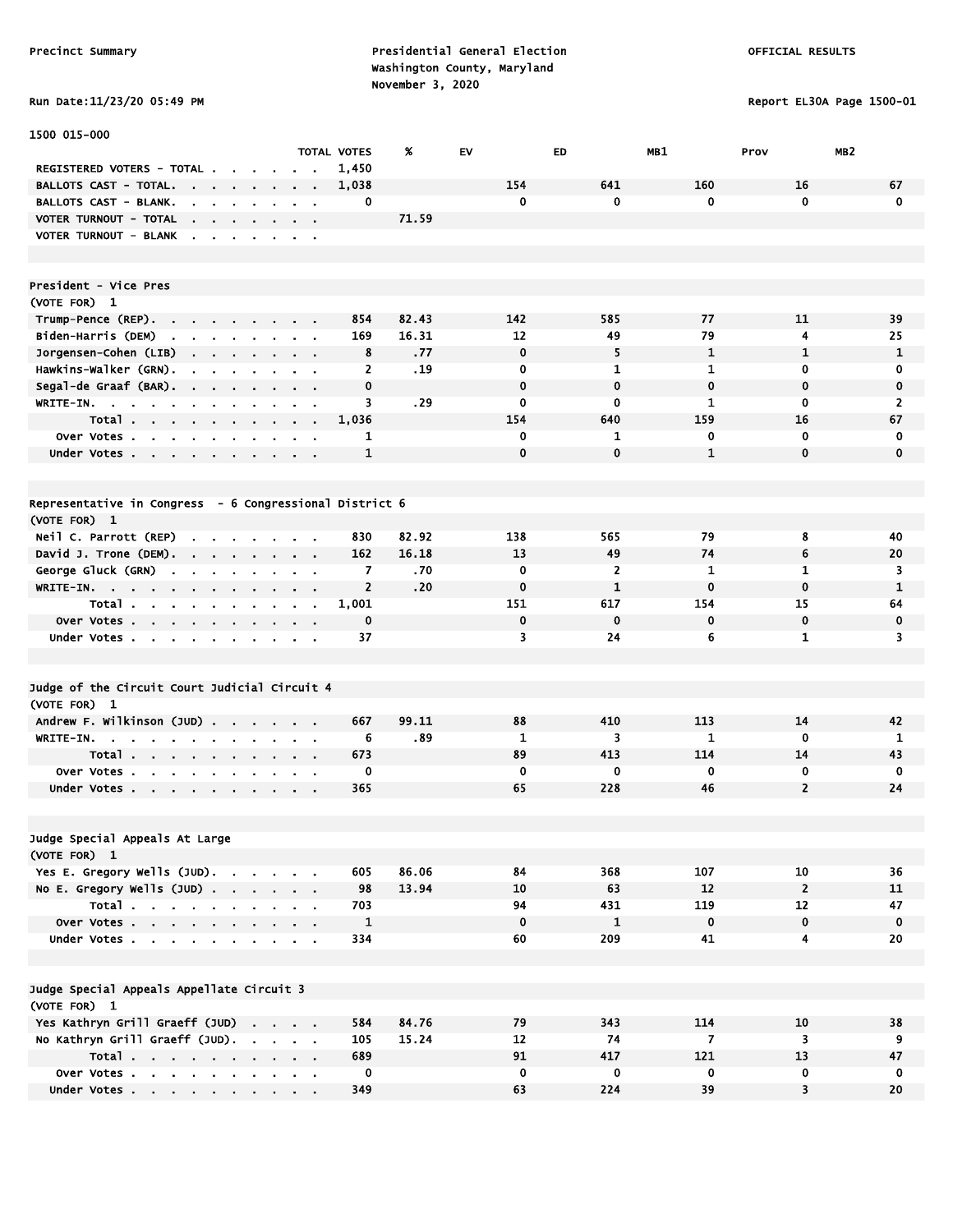# Run Date:11/23/20 05:49 PM Report EL30A Page 1500-02

| 1500 015-000                                                                                                                                             |                    |       |             |             |             |              |                 |
|----------------------------------------------------------------------------------------------------------------------------------------------------------|--------------------|-------|-------------|-------------|-------------|--------------|-----------------|
|                                                                                                                                                          | <b>TOTAL VOTES</b> | %     | <b>EV</b>   | ED          | MB1         | Prov         | MB <sub>2</sub> |
| Board of Education                                                                                                                                       |                    |       |             |             |             |              |                 |
| (VOTE FOR) 4                                                                                                                                             |                    |       |             |             |             |              |                 |
| Pieter Bickford<br>the contract of the contract of                                                                                                       | 368                | 16.22 | 42          | 221         | 75          | 3            | 27              |
| William "Bill" Donahue.                                                                                                                                  | 318                | 14.01 | 36          | 202         | 58          | 4            | 18              |
| Benjamin Forrest                                                                                                                                         | 232                | 10.22 | 20          | 141         | 44          | 5            | 22              |
| Ladetra Robinson.<br>$\begin{array}{cccccccccccccc} \bullet & \bullet & \bullet & \bullet & \bullet & \bullet & \bullet & \bullet & \bullet \end{array}$ | 118                | 5.20  | 15          | 60          | 31          | 1            | 11              |
| Stan Stouffer                                                                                                                                            | 481                | 21.20 | 76          | 299         | 67          | 9            | 30              |
| Melissa Williams .<br>$\mathbf{r}$                                                                                                                       | 382                | 16.84 | 65          | 219         | 69          | 7            | 22              |
| April A. Zentmeyer<br>$\sim$ $\sim$                                                                                                                      | 318                | 14.01 | 60          | 187         | 48          | 6            | 17              |
| WRITE-IN.<br>$\sim$                                                                                                                                      | 52                 | 2.29  | 13          | 37          | 0           | $\mathbf{1}$ | 1               |
| Total                                                                                                                                                    | 2,269              |       | 327         | 1,366       | 392         | 36           | 148             |
| Over Votes.<br>$\sim$<br>$\sim$<br>$\sim$<br>$\sim$                                                                                                      | 8                  |       | $\mathbf 0$ | 8           | 0           | $\mathbf 0$  | 0               |
| Under Votes                                                                                                                                              | 1,875              |       | 289         | 1,190       | 248         | 28           | 120             |
|                                                                                                                                                          |                    |       |             |             |             |              |                 |
|                                                                                                                                                          |                    |       |             |             |             |              |                 |
| Question 1                                                                                                                                               |                    |       |             |             |             |              |                 |
| (VOTE FOR) 1                                                                                                                                             |                    |       |             |             |             |              |                 |
| For the Constitutional Amendment.<br>$\sim$                                                                                                              | 519                | 59.59 | 74          | 302         | 101         | 10           | 32              |
| Against the Constitutional Amendme                                                                                                                       | 352                | 40.41 | 59          | 236         | 32          | 5            | 20              |
| Total                                                                                                                                                    | 871                |       | 133         | 538         | 133         | 15           | 52              |
| Over Votes                                                                                                                                               | $\mathbf{1}$       |       | $\mathbf 0$ | $\mathbf 0$ | $\mathbf 0$ | $\mathbf 0$  | $\mathbf{1}$    |
| Under Votes.<br>$\sim$ $\sim$                                                                                                                            | 166                |       | 21          | 103         | 27          | 1            | 14              |
|                                                                                                                                                          |                    |       |             |             |             |              |                 |
|                                                                                                                                                          |                    |       |             |             |             |              |                 |
| Question 2                                                                                                                                               |                    |       |             |             |             |              |                 |
| (VOTE FOR) 1                                                                                                                                             |                    |       |             |             |             |              |                 |
| For the Referred Law.                                                                                                                                    | 580                | 62.43 | 74          | 376         | 87          | 13           | 30              |
| Against the Referred Law                                                                                                                                 | 349                | 37.57 | 68          | 203         | 52          | 3            | 23              |
| Total                                                                                                                                                    | 929                |       | 142         | 579         | 139         | 16           | 53              |
| Over Votes.<br>$\sim$<br>$\sim$ $\sim$<br>$\sim$                                                                                                         | 0                  |       | $\mathbf 0$ | 0           | 0           | $\mathbf 0$  | 0               |
| Under Votes                                                                                                                                              | 109                |       | 12          | 62          | 21          | $\mathbf 0$  | 14              |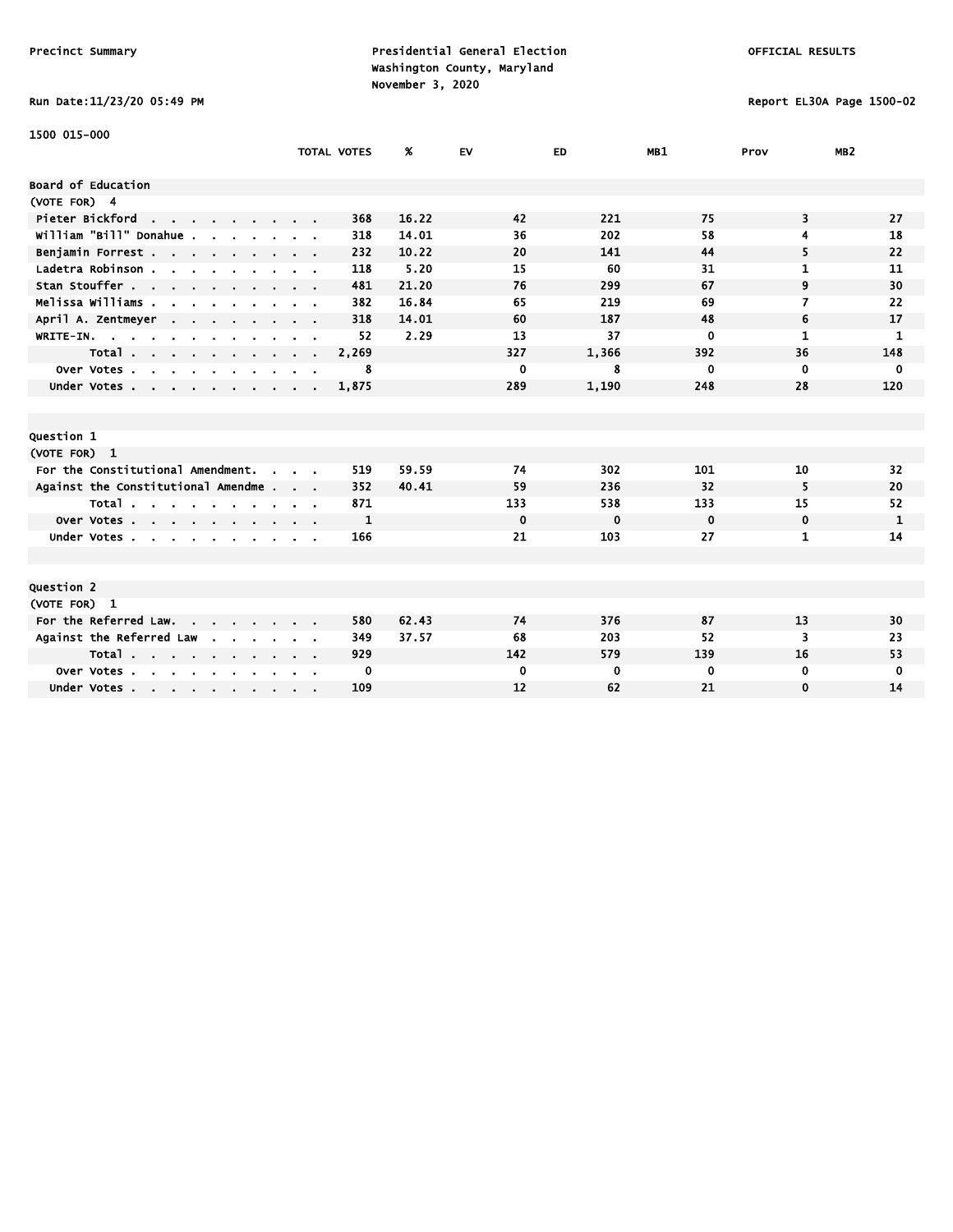# Run Date:11/23/20 05:49 PM Report EL30A Page 1600-01

| 1600 016-000                                                                                               |                                                             |                      |       |                |                |                |                         |                 |
|------------------------------------------------------------------------------------------------------------|-------------------------------------------------------------|----------------------|-------|----------------|----------------|----------------|-------------------------|-----------------|
|                                                                                                            |                                                             | <b>TOTAL VOTES</b>   | X     | EV             | ED             | MB1            | Prov                    | MB <sub>2</sub> |
| REGISTERED VOTERS - TOTAL .<br>$\sim 100$                                                                  |                                                             | 2,898                |       |                |                |                |                         |                 |
| <b>BALLOTS CAST - TOTAL.</b><br>the company of the company                                                 |                                                             | 2,140                |       | 640            | 698            | 531            | 38                      | 233             |
| BALLOTS CAST - BLANK.<br>$\mathbf{r}$<br>$\sim$<br>$\mathbf{r}$                                            |                                                             | 0                    |       | 0              | 0              | 0              | $\mathbf 0$             | $\mathbf 0$     |
| VOTER TURNOUT - TOTAL<br>the contract of the contract of                                                   |                                                             |                      | 73.84 |                |                |                |                         |                 |
| <b>VOTER TURNOUT - BLANK</b><br>$\sim$<br>$\sim$ $\sim$<br>$\sim$ 10 $\mu$<br>$\cdot$                      | $\sim$ $ \sim$                                              |                      |       |                |                |                |                         |                 |
|                                                                                                            |                                                             |                      |       |                |                |                |                         |                 |
|                                                                                                            |                                                             |                      |       |                |                |                |                         |                 |
| President - Vice Pres                                                                                      |                                                             |                      |       |                |                |                |                         |                 |
| (VOTE FOR) 1                                                                                               |                                                             |                      |       |                |                |                |                         |                 |
| Trump-Pence (REP).<br>$\sim$                                                                               |                                                             | 1,315                | 61.74 | 472            | 560            | 176            | 18                      | 89              |
| Biden-Harris (DEM)<br><b>Contract Contract Contract</b>                                                    |                                                             | 783                  | 36.76 | 164            | 119            | 347            | 20                      | 133             |
| Jorgensen-Cohen (LIB)                                                                                      |                                                             | 14                   | .66   | $\mathbf 0$    | 11             | 0              | $\mathbf 0$             | 3               |
| Hawkins-Walker (GRN).<br>$\mathbf{r}$<br>$\sim$                                                            |                                                             | 4                    | .19   | 0              | $\overline{2}$ | $\overline{2}$ | 0                       | 0               |
| Segal-de Graaf (BAR). .<br>$\mathbf{r}$<br>$\blacksquare$                                                  |                                                             | 5                    | .23   | $\overline{2}$ | 3              | $\mathbf 0$    | $\mathbf 0$             | $\mathbf 0$     |
| WRITE-IN.<br><b>Contract Contract</b><br>$\mathbf{u}$ .<br>$\bullet$                                       |                                                             | 9                    | .42   | 1              | 0              | 1              | $\mathbf 0$             | 7               |
| Total                                                                                                      | $\sim$ $\sim$ $\sim$ $\sim$                                 | 2,130                |       | 639            | 695            | 526            | 38                      | 232             |
| Over Votes<br>$\sim$                                                                                       | $\sim$ 100 $\sim$                                           | 5                    |       | 0              | 1              | 4              | 0                       | 0               |
| Under Votes                                                                                                | $\mathbf{r} = \mathbf{r} + \mathbf{r}$ , where $\mathbf{r}$ | 5                    |       | 1              | $\overline{2}$ | $\mathbf{1}$   | $\mathbf 0$             | $\mathbf{1}$    |
|                                                                                                            |                                                             |                      |       |                |                |                |                         |                 |
| Representative in Congress - 6 Congressional District 6                                                    |                                                             |                      |       |                |                |                |                         |                 |
|                                                                                                            |                                                             |                      |       |                |                |                |                         |                 |
| (VOTE FOR) 1                                                                                               |                                                             |                      | 65.20 | 473            | 573            | 198            | 17                      | 105             |
| Neil C. Parrott (REP)<br>$\sim$<br>and the contract of the con-<br>$\sim$<br>David J. Trone (DEM).         |                                                             | 1,366<br>707         | 33.75 | 152            | 110            | 310            | 18                      | 117             |
| $\sim$<br><b>Service</b> State<br>$\sim$<br>$\cdot$                                                        | $\sim$ $\sim$                                               | 20                   | . 95  | 6              | $\overline{ }$ | 5              | 0                       | 2               |
| George Gluck (GRN)<br>$\mathbf{r}$<br>$\blacksquare$<br>$\blacksquare$<br>$\blacksquare$<br>$\blacksquare$ | $\sim$ $\sim$                                               | $\overline{2}$       | .10   | $\mathbf 0$    | $\mathbf 0$    | $\mathbf 0$    | $\mathbf{1}$            | 1               |
| WRITE-IN.                                                                                                  | $\mathbf{a}$ , and $\mathbf{a}$ , and $\mathbf{a}$          |                      |       | 631            | 690            | 513            | 36                      | 225             |
| Total                                                                                                      | <b>Contract Contract</b>                                    | 2,095<br>$\mathbf 0$ |       | $\mathbf 0$    | $\mathbf 0$    | $\mathbf 0$    | $\mathbf 0$             | $\mathbf 0$     |
| Over Votes                                                                                                 |                                                             | 45                   |       | 9              | 8              | 18             | $\overline{2}$          | 8               |
| Under Votes<br>$\bullet$                                                                                   | $\alpha = 0.1$                                              |                      |       |                |                |                |                         |                 |
|                                                                                                            |                                                             |                      |       |                |                |                |                         |                 |
| Judge of the Circuit Court Judicial Circuit 4                                                              |                                                             |                      |       |                |                |                |                         |                 |
| (VOTE FOR) 1                                                                                               |                                                             |                      |       |                |                |                |                         |                 |
| Andrew F. Wilkinson (JUD)                                                                                  | $\sim$<br>$\mathbf{r} = \mathbf{r} \cdot \mathbf{r}$        | 1,439                | 99.24 | 417            | 481            | 370            | 23                      | 148             |
| WRITE-IN.<br>$\sim$<br>$\bullet$                                                                           |                                                             | 11                   | .76   | 3              | 3              | $\overline{2}$ | $\mathbf{1}$            | $\overline{2}$  |
| Total                                                                                                      |                                                             | 1,450                |       | 420            | 484            | 372            | 24                      | 150             |
| <b>Over Votes.</b><br><b>Contract Contract Contract</b><br>$\blacksquare$                                  |                                                             | 0                    |       | 0              | 0              | 0              | $\mathbf 0$             | 0               |
| Under Votes<br>$\cdot$                                                                                     |                                                             | 690                  |       | 220            | 214            | 159            | 14                      | 83              |
|                                                                                                            |                                                             |                      |       |                |                |                |                         |                 |
|                                                                                                            |                                                             |                      |       |                |                |                |                         |                 |
| Judge Special Appeals At Large                                                                             |                                                             |                      |       |                |                |                |                         |                 |
| (VOTE FOR) 1                                                                                               |                                                             |                      |       |                |                |                |                         |                 |
| Yes E. Gregory Wells (JUD).                                                                                |                                                             | 1,390                | 88.76 | 407            | 449            | 371            | 20                      | 143             |
| No E. Gregory Wells $(JUD)$ .                                                                              |                                                             | 176                  | 11.24 | 56             | 72             | 28             | 5                       | 15              |
| Total                                                                                                      |                                                             | 1,566                |       | 463            | 521            | 399            | 25                      | 158             |
| Over Votes                                                                                                 |                                                             | $\mathbf{1}$         |       | $\pmb{0}$      | $\mathbf 0$    | $\mathbf{1}$   | $\mathbf 0$             | $\mathbf 0$     |
| Under Votes                                                                                                |                                                             | 573                  |       | 177            | 177            | 131            | 13                      | 75              |
|                                                                                                            |                                                             |                      |       |                |                |                |                         |                 |
|                                                                                                            |                                                             |                      |       |                |                |                |                         |                 |
| Judge Special Appeals Appellate Circuit 3                                                                  |                                                             |                      |       |                |                |                |                         |                 |
| (VOTE FOR) 1                                                                                               |                                                             |                      |       |                |                |                |                         |                 |
| Yes Kathryn Grill Graeff (JUD)                                                                             |                                                             | 1,342                | 87.54 | 394            | 428            | 361            | 22                      | 137             |
| No Kathryn Grill Graeff (JUD).                                                                             |                                                             | 191                  | 12.46 | 60             | 74             | 36             | $\overline{\mathbf{3}}$ | 18              |
| Total                                                                                                      |                                                             | 1,533                |       | 454            | 502            | 397            | 25                      | 155             |
| Over Votes                                                                                                 |                                                             | 0                    |       | 0              | 0              | 0              | 0                       | $\mathbf 0$     |
| Under Votes                                                                                                |                                                             | 607                  |       | 186            | 196            | 134            | 13                      | 78              |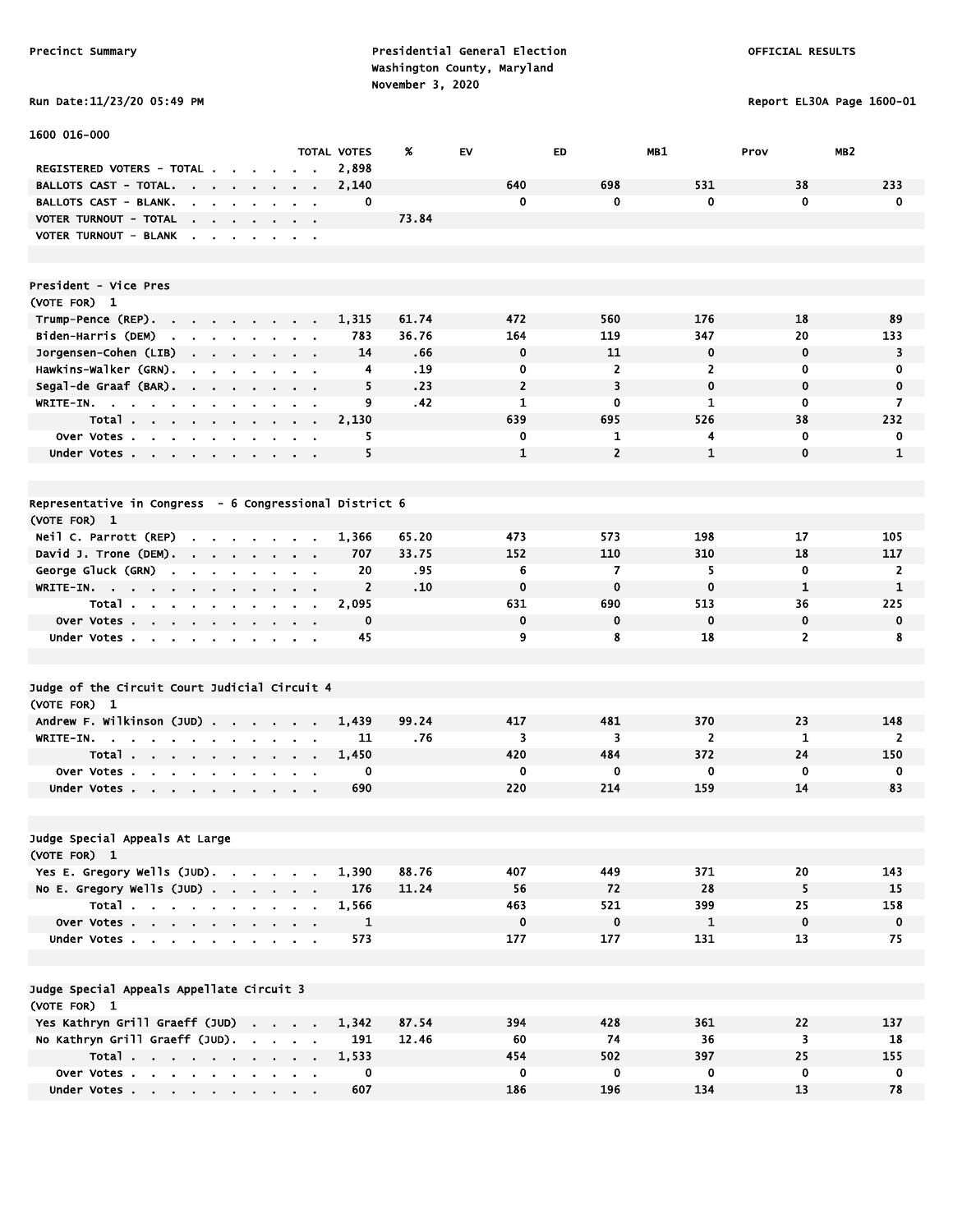# Run Date:11/23/20 05:49 PM Report EL30A Page 1600-02

| 1600 016-000                                      |                    |       |             |             |             |          |                 |
|---------------------------------------------------|--------------------|-------|-------------|-------------|-------------|----------|-----------------|
|                                                   | <b>TOTAL VOTES</b> | %     | EV          | ED          | MB1         | Prov     | MB <sub>2</sub> |
| Board of Education                                |                    |       |             |             |             |          |                 |
| (VOTE FOR) 4                                      |                    |       |             |             |             |          |                 |
| Pieter Bickford                                   | 689                | 13.91 | 193         | 199         | 222         | 6        | 69              |
| william "Bill" Donahue .                          | 674                | 13.61 | 204         | 223         | 176         | 15       | 56              |
|                                                   | 577                | 11.65 | 181         | 179         | 146         | 11       | 60              |
| Benjamin Forrest<br>Ladetra Robinson              | 409                | 8.26  | 113         | 85          | 154         | 12       | 45              |
| Stan Stouffer                                     | 812                | 16.40 | 246         | 312         | 166         | 10       | 78              |
|                                                   |                    |       |             |             | 268         | 18       |                 |
| Melissa Williams                                  | 909                | 18.36 | 244         | 283         |             |          | 96              |
| April A. Zentmeyer<br><b>Contract Contract</b>    | 780                | 15.75 | 245         | 236         | 208         | 18       | 73              |
| WRITE-IN.<br>$\mathbf{r}$                         | 102                | 2.06  | 52          | 39          | 5           | 1        | 5               |
| Total<br>$\cdots$                                 | 4,952              |       | 1.478       | 1,556       | 1,345       | 91       | 482             |
| Over Votes                                        | 4                  |       | 0           | 0           | 0           | 0        | 4               |
| Under Votes                                       | 3,604              |       | 1,082       | 1,236       | 779         | 61       | 446             |
|                                                   |                    |       |             |             |             |          |                 |
|                                                   |                    |       |             |             |             |          |                 |
| Question 1                                        |                    |       |             |             |             |          |                 |
| (VOTE FOR) 1                                      |                    |       |             |             |             |          |                 |
| For the Constitutional Amendment.<br>$\mathbf{r}$ | 1,221              | 66.54 | 326         | 397         | 343         | 26       | 129             |
| Against the Constitutional Amendme                | 614                | 33.46 | 234         | 221         | 93          | 6        | 60              |
| Total                                             | 1,835              |       | 560         | 618         | 436         | 32       | 189             |
| Over Votes                                        | 0                  |       | $\mathbf 0$ | $\mathbf 0$ | $\mathbf 0$ | $\bf{0}$ | 0               |
| Under Votes<br>$\sim$                             | 305                |       | 80          | 80          | 95          | 6        | 44              |
|                                                   |                    |       |             |             |             |          |                 |
|                                                   |                    |       |             |             |             |          |                 |
| Question 2                                        |                    |       |             |             |             |          |                 |
| (VOTE FOR) 1                                      |                    |       |             |             |             |          |                 |
| For the Referred Law. .<br>$\sim$ $\sim$          | 1,179              | 60.65 | 304         | 426         | 287         | 23       | 139             |
| Against the Referred Law                          | 765                | 39.35 | 289         | 220         | 178         | 11       | 67              |
| Total                                             | 1,944              |       | 593         | 646         | 465         | 34       | 206             |
| Over Votes.<br>the company of the company         | 0                  |       | 0           | 0           | $\bf{0}$    | 0        | 0               |
| Under Votes                                       | 196                |       | 47          | 52          | 66          | 4        | 27              |
|                                                   |                    |       |             |             |             |          |                 |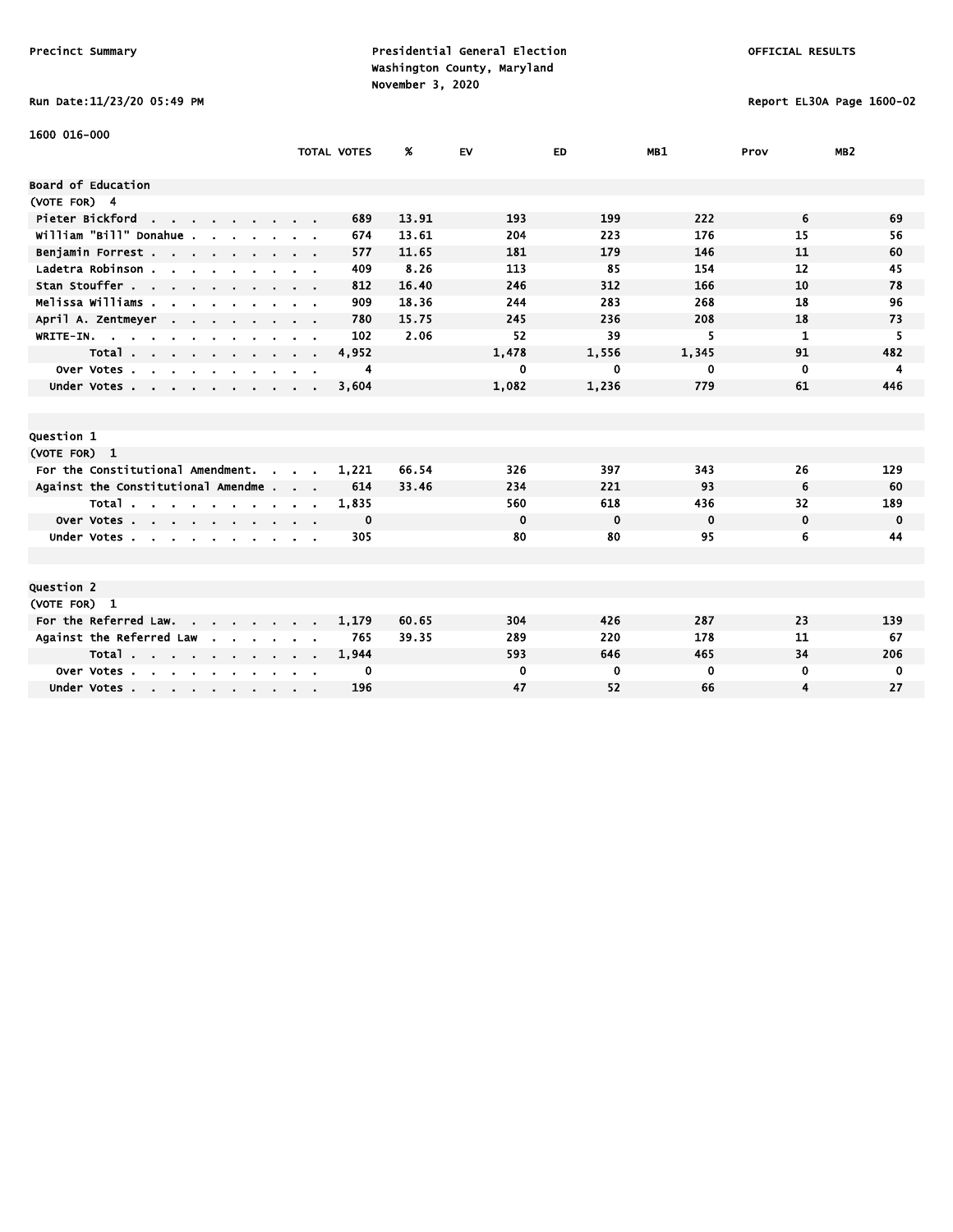1701 017-001

Precinct Summary **Presidential General Election Presidential General Election**  Washington County, Maryland November 3, 2020<br>Pun Data:11/23/20 05:49 PM

TOTAL VOTES % EV ED MB1 Prov MB2

Report EL30A Page 1701-01

|  |  |  |  | <b>KUN DATE:11/23/20 03:49</b> |
|--|--|--|--|--------------------------------|
|--|--|--|--|--------------------------------|

| <b>REGISTERED VOTERS - TOTAL</b>                                                           |                                                             |                               |                | 4,230        |       |              |                         |              |                |                |
|--------------------------------------------------------------------------------------------|-------------------------------------------------------------|-------------------------------|----------------|--------------|-------|--------------|-------------------------|--------------|----------------|----------------|
| <b>BALLOTS CAST - TOTAL.</b>                                                               |                                                             |                               |                | 2,425        |       | 590          | 753                     | 824          | 76             | 182            |
| BALLOTS CAST - BLANK.                                                                      |                                                             |                               |                | 0            |       | 0            | 0                       | 0            | 0              | 0              |
| VOTER TURNOUT - TOTAL<br>$\mathbf{a} = \mathbf{a} + \mathbf{b}$<br>$\sim$                  |                                                             |                               |                |              | 57.33 |              |                         |              |                |                |
| VOTER TURNOUT - BLANK<br>$\blacksquare$                                                    |                                                             |                               |                |              |       |              |                         |              |                |                |
|                                                                                            |                                                             |                               |                |              |       |              |                         |              |                |                |
|                                                                                            |                                                             |                               |                |              |       |              |                         |              |                |                |
| President - Vice Pres                                                                      |                                                             |                               |                |              |       |              |                         |              |                |                |
| (VOTE FOR) 1                                                                               |                                                             |                               |                |              |       |              |                         |              |                |                |
| Trump-Pence (REP).<br><b>All Angeles</b>                                                   | $\sim$ $\sim$                                               |                               |                | 1,071        | 44.72 | 306          | 462                     | 210          | 29             | 64             |
| Biden-Harris (DEM)<br>$\mathbf{r}$<br>$\mathbf{r}$<br>$\sim$<br>$\bullet$                  |                                                             |                               |                | 1,259        | 52.57 | 268          | 259                     | 581          | 43             | 108            |
| Jorgensen-Cohen (LIB)<br>$\blacksquare$<br>$\blacksquare$                                  |                                                             |                               |                | 41           | 1.71  | 7            | 18                      | 9            | $\overline{2}$ | 5              |
| Hawkins-Walker (GRN).                                                                      |                                                             |                               | $\blacksquare$ | 14           | .58   | 5            | 5                       | 4            | 0              | 0              |
| Segal-de Graaf (BAR).<br>$\mathbf{a} = \mathbf{a} \cdot \mathbf{a}$<br>$\sim$              | $\bullet$                                                   | $\sim 10$                     |                | 6            | .25   | 1            | $\overline{\mathbf{4}}$ | $\mathbf{1}$ | $\mathbf 0$    | $\mathbf 0$    |
| WRITE-IN.<br><b>Contract Contract</b><br>$\sim$                                            |                                                             |                               |                | 4            | .17   | 1            | $\mathbf{1}$            | 0            | 0              | $\overline{2}$ |
| Total.<br>$\sim$<br>$\sim$<br>$\blacksquare$<br>$\blacksquare$<br>$\blacksquare$           |                                                             |                               |                | 2,395        |       | 588          | 749                     | 805          | 74             | 179            |
| over Votes.<br>$\sim$<br>$\sim$<br>$\sim$<br>$\sim$<br>$\blacksquare$                      | $\blacksquare$                                              | $\blacksquare$                | $\blacksquare$ | 19           |       | 1            | 3                       | 13           | $\overline{2}$ | 0              |
| Under Votes                                                                                |                                                             |                               |                | 11           |       | $\mathbf{1}$ | $\mathbf{1}$            | 6            | $\mathbf 0$    | 3              |
|                                                                                            |                                                             |                               |                |              |       |              |                         |              |                |                |
|                                                                                            |                                                             |                               |                |              |       |              |                         |              |                |                |
| Representative in Congress - 6 Congressional District 6                                    |                                                             |                               |                |              |       |              |                         |              |                |                |
| (VOTE FOR) 1                                                                               |                                                             |                               |                |              |       |              |                         |              |                |                |
| Neil C. Parrott (REP)                                                                      |                                                             |                               |                | 1,077        | 46.12 | 311          | 456                     | 222          | 28             | 60             |
| David J. Trone (DEM).<br>$\sim$ $\sim$ $\sim$ $\sim$                                       | $\mathbf{r} = \mathbf{r}$                                   |                               |                | 1,222        | 52.33 | 260          | 263                     | 546          | 43             | 110            |
| George Gluck (GRN)<br>$\mathbf{r}$                                                         |                                                             |                               |                | 35           | 1.50  | 3            | 10                      | 18           | $\mathbf{1}$   | 3              |
| WRITE-IN.<br>$\mathbf{r} = \mathbf{r} \times \mathbf{r}$ .<br>$\sim$<br>$\mathbf{r}$       |                                                             |                               |                | 1            | .04   | $\mathbf 0$  | $\bf{0}$                | $\mathbf{1}$ | $\mathbf 0$    | $\mathbf 0$    |
| Total.<br>$\blacksquare$<br>$\mathbf{r} = \mathbf{r}$<br>$\blacksquare$<br>$\blacksquare$  | $\blacksquare$                                              |                               |                | 2,335        |       | 574          | 729                     | 787          | 72             | 173            |
| Over Votes                                                                                 |                                                             |                               |                | $\mathbf 0$  |       | 0            | 0                       | $\mathbf 0$  | $\mathbf 0$    | $\mathbf 0$    |
| $\sim$<br>Under Votes                                                                      | $\blacksquare$                                              | $\sim 100$                    | $\blacksquare$ | 90           |       | 16           | 24                      | 37           | 4              | 9              |
|                                                                                            | $\sim$                                                      |                               |                |              |       |              |                         |              |                |                |
|                                                                                            |                                                             |                               |                |              |       |              |                         |              |                |                |
| Judge of the Circuit Court Judicial Circuit 4                                              |                                                             |                               |                |              |       |              |                         |              |                |                |
| (VOTE FOR) 1                                                                               |                                                             |                               |                |              |       |              |                         |              |                |                |
| Andrew F. Wilkinson (JUD).                                                                 | $\mathbf{r} = \mathbf{r} + \mathbf{r}$ , where $\mathbf{r}$ |                               |                | 1,746        | 99.09 | 421          | 576                     | 573          | 52             | 124            |
| WRITE-IN.                                                                                  |                                                             |                               |                | 16           | .91   | 5            | 3                       | 4            | $\mathbf 0$    | $\overline{4}$ |
| Total.                                                                                     |                                                             |                               |                | 1,762        |       | 426          | 579                     | 577          | 52             | 128            |
| $\mathbf{r} = \mathbf{r} \cdot \mathbf{r}$<br>$\sim$<br>$\sim$<br>$\sim$                   | $\sim$<br>$\mathbf{a} \in \mathbb{R}^n$                     | $\mathbf{a} \in \mathbb{R}^n$ | $\blacksquare$ | 0            |       | 0            | 0                       | 0            | 0              | 0              |
| Over Votes.<br>$\sim$<br>$\mathbf{a} = \mathbf{a} \cdot \mathbf{a}$<br>$\sim$<br>$\bullet$ |                                                             |                               |                |              |       | 164          | 174                     | 247          | 24             | 54             |
| Under Votes                                                                                |                                                             |                               |                | 663          |       |              |                         |              |                |                |
|                                                                                            |                                                             |                               |                |              |       |              |                         |              |                |                |
|                                                                                            |                                                             |                               |                |              |       |              |                         |              |                |                |
| Judge Special Appeals At Large<br>(VOTE FOR) 1                                             |                                                             |                               |                |              |       |              |                         |              |                |                |
| Yes E. Gregory Wells (JUD).                                                                |                                                             |                               |                |              |       |              |                         |              |                |                |
|                                                                                            |                                                             |                               |                | 1,633        | 85.63 | 410          | 518                     | 544          | 39             | 122<br>14      |
| No E. Gregory Wells (JUD)                                                                  |                                                             |                               |                | 274          | 14.37 | 69           | 104                     | 73           | 14             |                |
| Total                                                                                      |                                                             |                               |                | 1,907        |       | 479          | 622                     | 617          | 53             | 136            |
| Over Votes                                                                                 |                                                             | $\alpha = 0.1$                |                | $\mathbf{1}$ |       | $\mathbf 0$  | $\mathbf{1}$            | $\bf{0}$     | $\pmb{0}$      | $\mathbf 0$    |
| Under Votes                                                                                |                                                             |                               |                | 517          |       | 111          | 130                     | 207          | 23             | 46             |
|                                                                                            |                                                             |                               |                |              |       |              |                         |              |                |                |
|                                                                                            |                                                             |                               |                |              |       |              |                         |              |                |                |
| Judge Special Appeals Appellate Circuit 3                                                  |                                                             |                               |                |              |       |              |                         |              |                |                |
| (VOTE FOR) 1                                                                               |                                                             |                               |                |              |       |              |                         |              |                |                |
| Yes Kathryn Grill Graeff (JUD)                                                             |                                                             |                               |                | 1,634        | 86.36 | 405          | 521                     | 549          | 39             | 120            |
| No Kathryn Grill Graeff (JUD).                                                             |                                                             |                               |                | 258          | 13.64 | 68           | 94                      | 68           | 14             | 14             |
| Total                                                                                      |                                                             |                               |                | 1,892        |       | 473          | 615                     | 617          | 53             | 134            |

 Over Votes . . . . . . . . . . 0 0 0 0 0 0 Under Votes . . . . . . . . . 533 117 138 207 23 48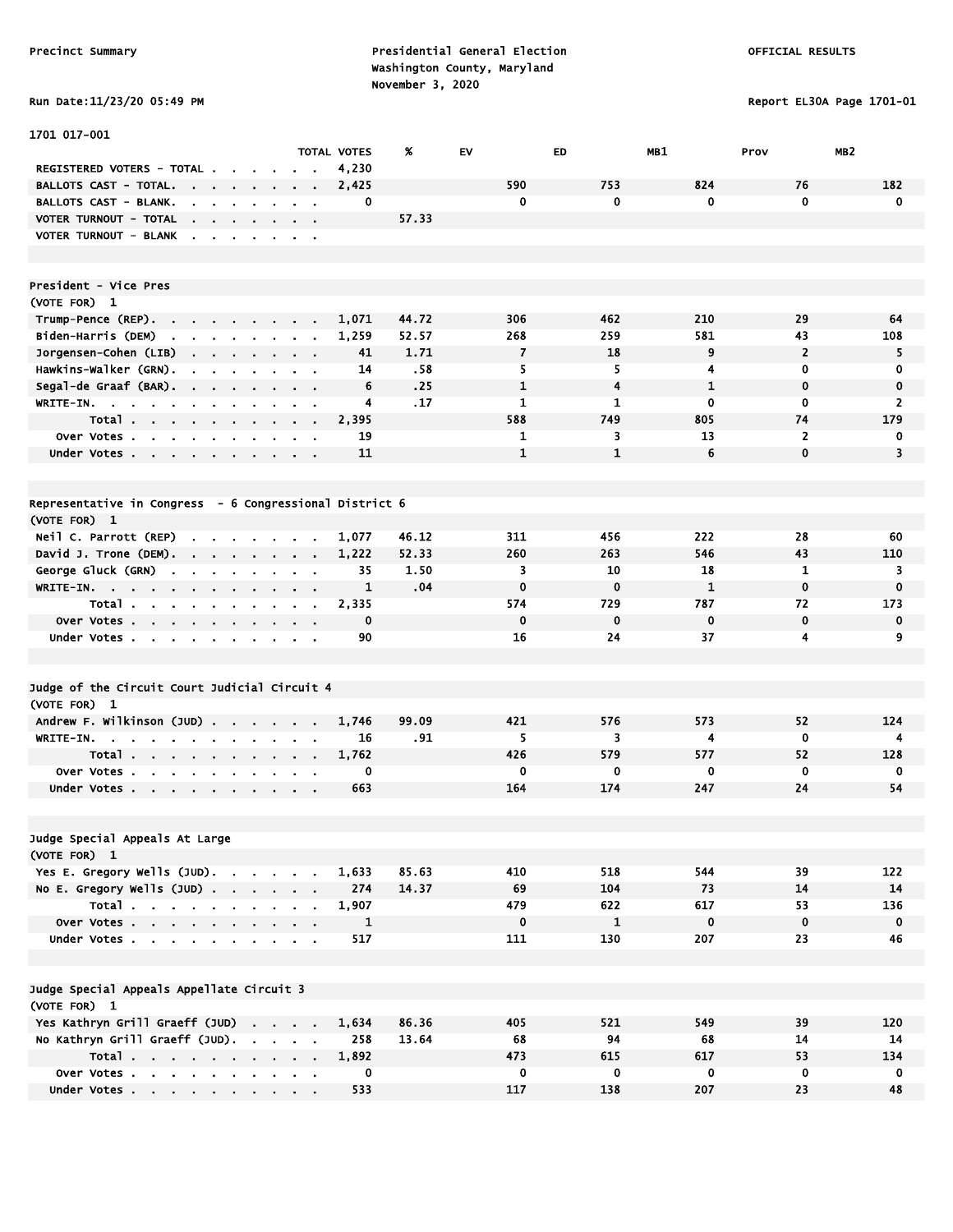Run Date:11/23/20 05:49 PM Report EL30A Page 1701-02

| 1701 017-001                                                                                                             |                                   |             |       |                |                |                |             |                 |
|--------------------------------------------------------------------------------------------------------------------------|-----------------------------------|-------------|-------|----------------|----------------|----------------|-------------|-----------------|
|                                                                                                                          |                                   | TOTAL VOTES | %     | EV             | ED             | MB1            | Prov        | MB <sub>2</sub> |
|                                                                                                                          |                                   |             |       |                |                |                |             |                 |
| Mayor of Hagerstown - HG Municipalities HG                                                                               |                                   |             |       |                |                |                |             |                 |
| (VOTE FOR) 1                                                                                                             |                                   |             |       |                |                |                |             |                 |
| Michael E. Barnes.<br>$\sim$                                                                                             |                                   | 884         | 39.84 | 240            | 330            | 229            | 30          | 55              |
| Emily Keller<br>$\mathbf{r}$<br>$\mathbf{r}$                                                                             |                                   | 1,327       | 59.80 | 298            | 365            | 521            | 38          | 105             |
| WRITE-IN.<br><b>Contract</b>                                                                                             | $\sim$ 100 $\pm$                  | 8           | .36   | 3              | $\overline{2}$ | $\overline{2}$ | $\mathbf 0$ | 1               |
| Total.                                                                                                                   |                                   | 2,219       |       | 541            | 697            | 752            | 68          | 161             |
| Over Votes                                                                                                               |                                   | $\mathbf 0$ |       | $\mathbf{0}$   | $\mathbf 0$    | $\mathbf 0$    | $\mathbf 0$ | $\mathbf 0$     |
| Under Votes<br>$\sim$<br>$\blacksquare$<br>$\bullet$<br>$\blacksquare$<br>$\sim$                                         | $\sim$ $\sim$                     | 206         |       | 49             | 56             | 72             | 8           | 21              |
|                                                                                                                          |                                   |             |       |                |                |                |             |                 |
|                                                                                                                          |                                   |             |       |                |                |                |             |                 |
| Hagerstown Council - HG Municipalities HG                                                                                |                                   |             |       |                |                |                |             |                 |
| (VOTE FOR) 5                                                                                                             |                                   |             |       |                |                |                |             |                 |
| Kristin B. Aleshire<br>$\mathbf{a}$ , $\mathbf{a}$ , $\mathbf{a}$ , $\mathbf{a}$ , $\mathbf{a}$ , $\mathbf{a}$<br>$\sim$ |                                   | 1,097       | 13.55 | 287            | 323            | 388            | 28          | 71              |
| Bob Bruchey<br>$\sim$<br>$\mathbf{r}$<br>$\sim$ 100 $\mu$                                                                |                                   | 827         | 10.21 | 213            | 314            | 237            | 13          | 50              |
| Tiara Burnett<br>$\sim$<br>$\sim$                                                                                        | $\mathbf{r} = \mathbf{r}$         | 1,066       | 13.17 | 244            | 320            | 377            | 41          | 84              |
| Brooke Grossman<br>$\sim$                                                                                                |                                   | 713         | 8.81  | 163            | 180            | 303            | 13          | 54              |
| Austin Heffernan .<br>$\sim$ $\sim$                                                                                      |                                   | 626         | 7.73  | 179            | 212            | 173            | 16          | 46              |
| Tekesha A. Martinez.<br>$\mathbf{r}$                                                                                     |                                   | 810         | 10.00 | 187            | 222            | 295            | 35          | 71              |
| Shelley McIntire<br>$\sim 100$                                                                                           | $\alpha$ , $\beta$ , $\alpha$     | 890         | 10.99 | 231            | 267            | 295            | 20          | 77              |
| Penny May Nigh.                                                                                                          | <b>Contract Contract Contract</b> | 638         | 7.88  | 124            | 172            | 285            | 17          | 40              |
| Peter E. Perini, Sr<br>$\sim$ 100 $\pm$<br>$\mathbf{r} = \mathbf{r}$                                                     |                                   | 806         | 9.96  | 151            | 256            | 320            | 20          | 59              |
| Brenda J. Thiam                                                                                                          |                                   | 600         | 7.41  | 157            | 159            | 212<br>8       | 21          | 51              |
| WRITE-IN.<br>$\blacksquare$<br>$\blacksquare$<br>$\sim$<br>$\blacksquare$                                                | $\mathbf{r} = \mathbf{r}$         | 23          | .28   | $\overline{7}$ | 6              |                | $\mathbf 0$ | $\overline{2}$  |
| Total.<br>$\sim$<br>$\sim 100$                                                                                           |                                   | 8,096       |       | 1,943          | 2,431          | 2,893          | 224         | 605             |
| Over Votes<br>$\sim$                                                                                                     |                                   | 25          |       | $\mathbf 0$    | 20             | 5              | $\mathbf 0$ | 0               |
| Under Votes                                                                                                              |                                   | 4,004       |       | 1,007          | 1,314          | 1,222          | 156         | 305             |
|                                                                                                                          |                                   |             |       |                |                |                |             |                 |
| Board of Education                                                                                                       |                                   |             |       |                |                |                |             |                 |
| (VOTE FOR) 4                                                                                                             |                                   |             |       |                |                |                |             |                 |
| Pieter Bickford                                                                                                          |                                   | 870         | 15.05 | 207            | 267            | 322            | 19          | 55              |
| william "Bill" Donahue .                                                                                                 |                                   | 865         | 14.97 | 197            | 251            | 320            | 27          | 70              |
| $\mathbf{a} = \mathbf{a} + \mathbf{a}$ .<br>$\sim$<br>$\bullet$<br>Benjamin Forrest                                      | $\alpha$ , $\beta$ , $\alpha$     | 612         | 10.59 | 138            | 201            | 211            | 16          | 46              |
| $\mathbf{r} = \mathbf{r}$<br>$\mathbf{r}$<br>$\sim$<br>$\bullet$<br>Ladetra Robinson.<br>$\sim$ $\sim$                   | $\mathbf{r} = \mathbf{r}$         | 726         | 12.56 | 157            | 182            | 295            | 28          | 64              |
| Stan Stouffer                                                                                                            | $\sim$ $\sim$                     | 764         | 13.22 | 208            | 254            | 238            | 16          | 48              |
| Melissa Williams .                                                                                                       | $\alpha = 0.01$                   | 1,020       | 17.65 | 253            | 328            | 347            | 33          | 59              |
| April A. Zentmeyer<br>$\mathbf{r}$                                                                                       |                                   | 813         | 14.07 | 195            | 244            | 281            | 24          | 69              |
| WRITE-IN.                                                                                                                |                                   | 109         | 1.89  | 47             | 37             | 14             | 3           | 8               |
| $\blacksquare$                                                                                                           |                                   | 5,779       |       | 1,402          | 1,764          | 2,028          | 166         | 419             |
| Total $\cdots$ $\cdots$ $\cdots$<br>Over Votes                                                                           |                                   | 28          |       | 16             | 0              | 8              | 0           | 4               |
| Under Votes                                                                                                              |                                   | 3,893       |       | 942            | 1,248          | 1,260          | 138         | 305             |
|                                                                                                                          |                                   |             |       |                |                |                |             |                 |
|                                                                                                                          |                                   |             |       |                |                |                |             |                 |
| <b>Question 1</b>                                                                                                        |                                   |             |       |                |                |                |             |                 |
| (VOTE FOR) 1                                                                                                             |                                   |             |       |                |                |                |             |                 |
| For the Constitutional Amendment.                                                                                        |                                   | 1,542       | 73.22 | 366            | 461            | 547            | 51          | 117             |
| Against the Constitutional Amendme                                                                                       |                                   | 564         | 26.78 | 168            | 207            | 147            | 11          | 31              |
| Total                                                                                                                    | $\sim$ $\sim$                     | 2,106       |       | 534            | 668            | 694            | 62          | 148             |
| Over Votes                                                                                                               |                                   | $\mathbf 0$ |       | $\mathbf 0$    | $\mathbf 0$    | $\mathbf 0$    | $\mathbf 0$ | $\mathbf 0$     |
| Under Votes                                                                                                              |                                   | 319         |       | 56             | 85             | 130            | 14          | 34              |
|                                                                                                                          |                                   |             |       |                |                |                |             |                 |
|                                                                                                                          |                                   |             |       |                |                |                |             |                 |
| Question 2                                                                                                               |                                   |             |       |                |                |                |             |                 |
| (VOTE FOR) 1                                                                                                             |                                   |             |       |                |                |                |             |                 |
| For the Referred Law.                                                                                                    |                                   | 1,604       | 72.94 | 382            | 533            | 515            | 49          | 125             |
| Against the Referred Law                                                                                                 |                                   | 595         | 27.06 | 156            | 167            | 222            | 16          | 34              |
| Total                                                                                                                    | $\sim 10$                         | 2,199       |       | 538            | 700            | 737            | 65          | 159             |
| Over Votes                                                                                                               |                                   | 1           |       | 0              | 0              | 0              | 0           | 1               |
| Under Votes                                                                                                              |                                   | 225         |       | 52             | 53             | 87             | 11          | 22              |

Under Votes . . . . . . . . . . 225 52 53 53 57 11 22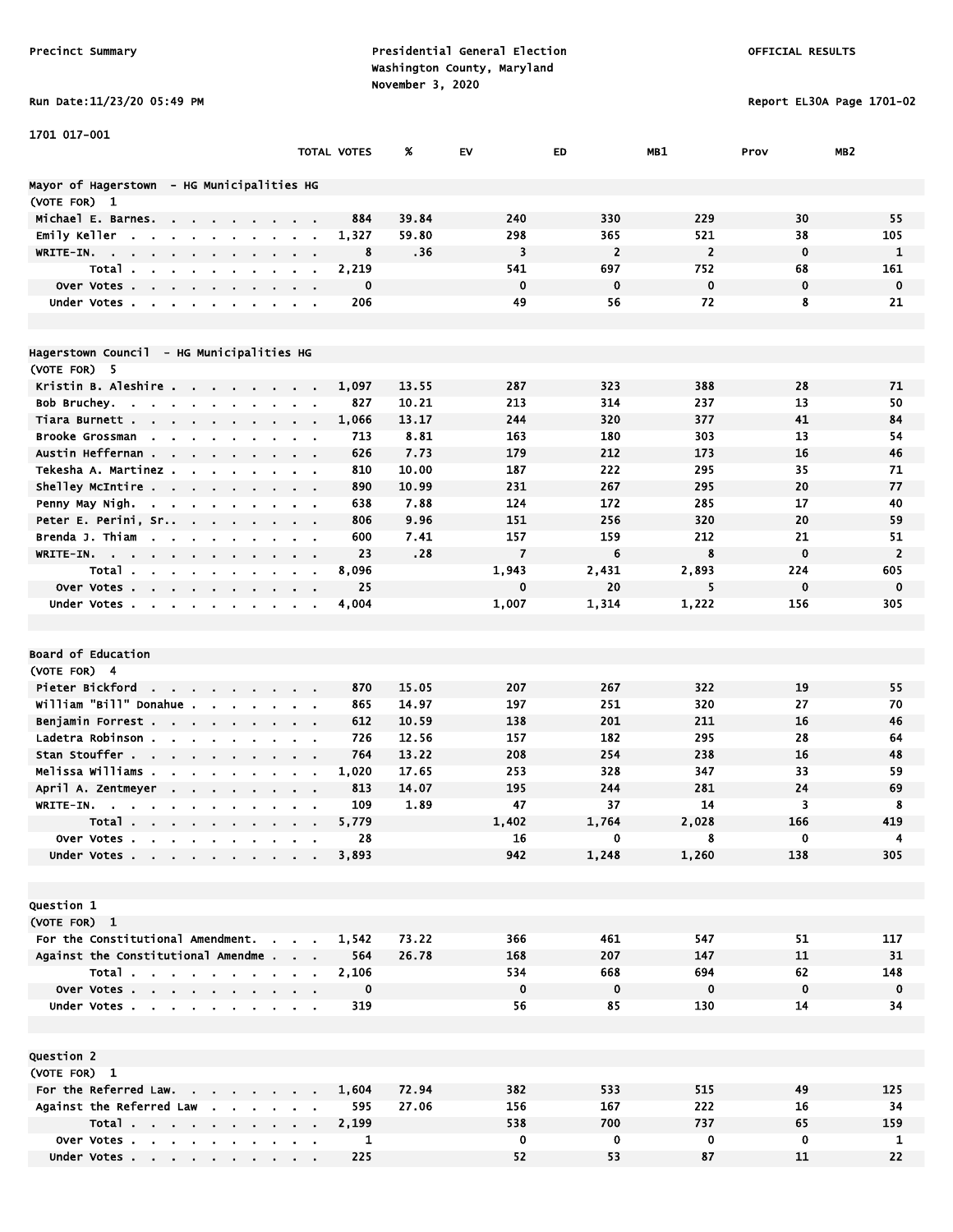Precinct Summary **Presidential General Election Presidential General Election**  Washington County, Maryland November 3, 2020<br>A Data:11/23/20 OS·49 PM

Report EL30A Page 1801-01

|  |  |  |  | Run Date:11/23/20 05:49 |
|--|--|--|--|-------------------------|
|--|--|--|--|-------------------------|

| 1801 018-001                                                                                       |                                        |                    |       |                |              |                |                |                 |
|----------------------------------------------------------------------------------------------------|----------------------------------------|--------------------|-------|----------------|--------------|----------------|----------------|-----------------|
|                                                                                                    |                                        | <b>TOTAL VOTES</b> | X     | EV             | ED           | MB1            | Prov           | MB <sub>2</sub> |
| REGISTERED VOTERS - TOTAL.<br>$\sim$                                                               |                                        | 2,122              |       |                |              |                |                |                 |
| <b>BALLOTS CAST - TOTAL.</b><br>the company of the company of<br>$\blacksquare$                    |                                        | 1,542              |       | 419            | 637          | 305            | 27             | 154             |
| BALLOTS CAST - BLANK.<br>$\mathbf{r}$<br>$\sim$<br>$\sim$                                          |                                        | 0                  |       | 0              | $\mathbf{0}$ | 0              | 0              | $\mathbf 0$     |
| VOTER TURNOUT - TOTAL<br><b>Contract Contract</b><br>$\sim$ $\sim$                                 |                                        |                    | 72.67 |                |              |                |                |                 |
| VOTER TURNOUT - BLANK<br>$\sim$<br>$\sim$ $\sim$ $\sim$<br>$\blacksquare$                          | $\sim$ $\sim$                          |                    |       |                |              |                |                |                 |
|                                                                                                    |                                        |                    |       |                |              |                |                |                 |
|                                                                                                    |                                        |                    |       |                |              |                |                |                 |
| President - Vice Pres                                                                              |                                        |                    |       |                |              |                |                |                 |
| (VOTE FOR) 1                                                                                       |                                        |                    |       |                |              |                |                |                 |
| Trump-Pence (REP).<br><b>Contract Contract</b><br>$\sim 100$                                       |                                        | 1,047              | 68.21 | 336            | 523          | 88             | 15             | 85              |
| Biden-Harris (DEM)<br>the contract of the contract of                                              |                                        | 459                | 29.90 | 79             | 98           | 208            | 11             | 63              |
| Jorgensen-Cohen (LIB)                                                                              | $\alpha = 0.1$                         | 19                 | 1.24  | 4              | 11           | 3              | $\mathbf 0$    | 1               |
| Hawkins-Walker (GRN).<br>$\blacksquare$<br>$\sim$                                                  |                                        | 3                  | .20   | 0              | 1            | 0              | $\mathbf{1}$   | 1               |
| Segal-de Graaf (BAR). .<br>$\blacksquare$                                                          |                                        | $\mathbf{1}$       | .07   | $\mathbf 0$    | $\mathbf 0$  | $\mathbf 0$    | $\mathbf 0$    | $\mathbf{1}$    |
| WRITE-IN.<br>$\sim$<br>$\mathbf{r}$<br>$\blacksquare$                                              |                                        | 6                  | .39   | 0              | 3            | $\overline{2}$ | 0              | $\mathbf{1}$    |
| Total                                                                                              | $\sim$ $\sim$                          | 1,535              |       | 419            | 636          | 301            | 27             | 152             |
| Over Votes                                                                                         | $\sim$ $ \sim$                         | 3                  |       | 0              | 1            | $\overline{2}$ | 0              | 0               |
| Under Votes                                                                                        | $\sim 100$ km s $^{-1}$                | 4                  |       | $\Omega$       | $\Omega$     | $\overline{2}$ | $\mathbf{0}$   | $\overline{2}$  |
|                                                                                                    |                                        |                    |       |                |              |                |                |                 |
|                                                                                                    |                                        |                    |       |                |              |                |                |                 |
| Representative in Congress - 6 Congressional District 6                                            |                                        |                    |       |                |              |                |                |                 |
| (VOTE FOR) 1                                                                                       |                                        |                    |       |                |              |                |                |                 |
| Neil C. Parrott (REP)<br>$\mathbf{r}$<br><b>Contract Contract</b><br>$\mathbf{r}$<br>$\sim$ $\sim$ | $\sim$                                 | 1,063              | 70.63 | 329            | 534          | 98             | 14             | 88              |
| David J. Trone (DEM).<br>$\sim$ $\sim$                                                             | $\sim$ $\sim$                          | 423                | 28.11 | 78             | 88           | 191            | 10             | 56              |
| George Gluck (GRN)<br>$\sim$<br>$\blacksquare$<br>$\bullet$<br>$\blacksquare$                      | $\mathbf{r}$                           | 19                 | 1.26  | 6              | 4            | 6              | $\overline{2}$ | 1               |
| WRITE-IN.                                                                                          | $\mathbf{r} = \mathbf{r} + \mathbf{r}$ | $\mathbf 0$        |       | $\mathbf 0$    | $\bf{0}$     | $\mathbf 0$    | $\mathbf 0$    | $\bf{0}$        |
| Total                                                                                              | $\alpha = 0.1$                         | 1,505              |       | 413            | 626          | 295            | 26             | 145             |
| Over Votes                                                                                         |                                        | $\mathbf 0$        |       | 0              | $\mathbf 0$  | $\mathbf 0$    | $\mathbf 0$    | $\mathbf 0$     |
| Under Votes<br>$\bullet$                                                                           | $\mathbf{a} = \mathbf{0}$              | 37                 |       | 6              | 11           | 10             | $\mathbf{1}$   | 9               |
|                                                                                                    |                                        |                    |       |                |              |                |                |                 |
|                                                                                                    |                                        |                    |       |                |              |                |                |                 |
| Judge of the Circuit Court Judicial Circuit 4                                                      |                                        |                    |       |                |              |                |                |                 |
| (VOTE FOR) 1                                                                                       |                                        |                    |       |                |              |                |                |                 |
| Andrew F. Wilkinson (JUD) .<br>$\mathbf{r}$<br>$\mathbf{r}$<br>$\mathbf{r}$                        |                                        | 1,104              | 99.19 | 316            | 472          | 197            | 19             | 100             |
| WRITE-IN.<br>$\sim$<br>$\sim$                                                                      |                                        | 9                  | .81   | $\overline{2}$ | 4            | $\overline{2}$ | $\mathbf{1}$   | 0               |
| Total                                                                                              | $\alpha = 0.1$                         | 1,113              |       | 318            | 476          | 199            | 20             | 100             |
| <b>Over Votes.</b><br>$\mathbf{r}$ , $\mathbf{r}$ , $\mathbf{r}$ , $\mathbf{r}$ , $\mathbf{r}$     |                                        | 0                  |       | 0              | $\mathbf 0$  | 0              | 0              | 0               |
| Under Votes                                                                                        | $\sim$ $\sim$                          | 429                |       | 101            | 161          | 106            | $\overline{7}$ | 54              |
|                                                                                                    |                                        |                    |       |                |              |                |                |                 |
|                                                                                                    |                                        |                    |       |                |              |                |                |                 |
| Judge Special Appeals At Large                                                                     |                                        |                    |       |                |              |                |                |                 |
| (VOTE FOR) 1                                                                                       |                                        |                    |       |                |              |                |                |                 |
| Yes E. Gregory Wells (JUD).                                                                        |                                        | 1,035              | 87.94 | 280            | 425          | 208            | 17             | 105             |
| No E. Gregory Wells $(JUD)$ .                                                                      |                                        | 142                | 12.06 | 44             | 72           | 17             | 5              | $\overline{4}$  |
| Total                                                                                              |                                        | 1,177              |       | 324            | 497          | 225            | 22             | 109             |
| Over Votes                                                                                         |                                        | $\mathbf 0$        |       | $\mathbf 0$    | $\mathbf 0$  | $\mathbf 0$    | $\mathbf 0$    | $\mathbf 0$     |
| Under Votes                                                                                        |                                        | 365                |       | 95             | 140          | 80             | 5              | 45              |
|                                                                                                    |                                        |                    |       |                |              |                |                |                 |
| Judge Special Appeals Appellate Circuit 3                                                          |                                        |                    |       |                |              |                |                |                 |
| (VOTE FOR) 1                                                                                       |                                        |                    |       |                |              |                |                |                 |
| Yes Kathryn Grill Graeff (JUD)                                                                     |                                        | 1,010              | 87.14 | 274            | 410          | 207            | 18             | 101             |
| No Kathryn Grill Graeff (JUD).                                                                     |                                        | 149                | 12.86 | 48             | 72           | 17             | $\overline{4}$ | 8               |
|                                                                                                    |                                        | 1,159              |       | 322            | 482          | 224            | 22             | 109             |
| Total<br>Over Votes                                                                                |                                        | 0                  |       | $\mathbf 0$    | $\mathbf 0$  | 0              | $\mathbf 0$    | 0               |
|                                                                                                    |                                        | 383                |       | 97             | 155          | 81             | 5              | 45              |
| Under Votes                                                                                        |                                        |                    |       |                |              |                |                |                 |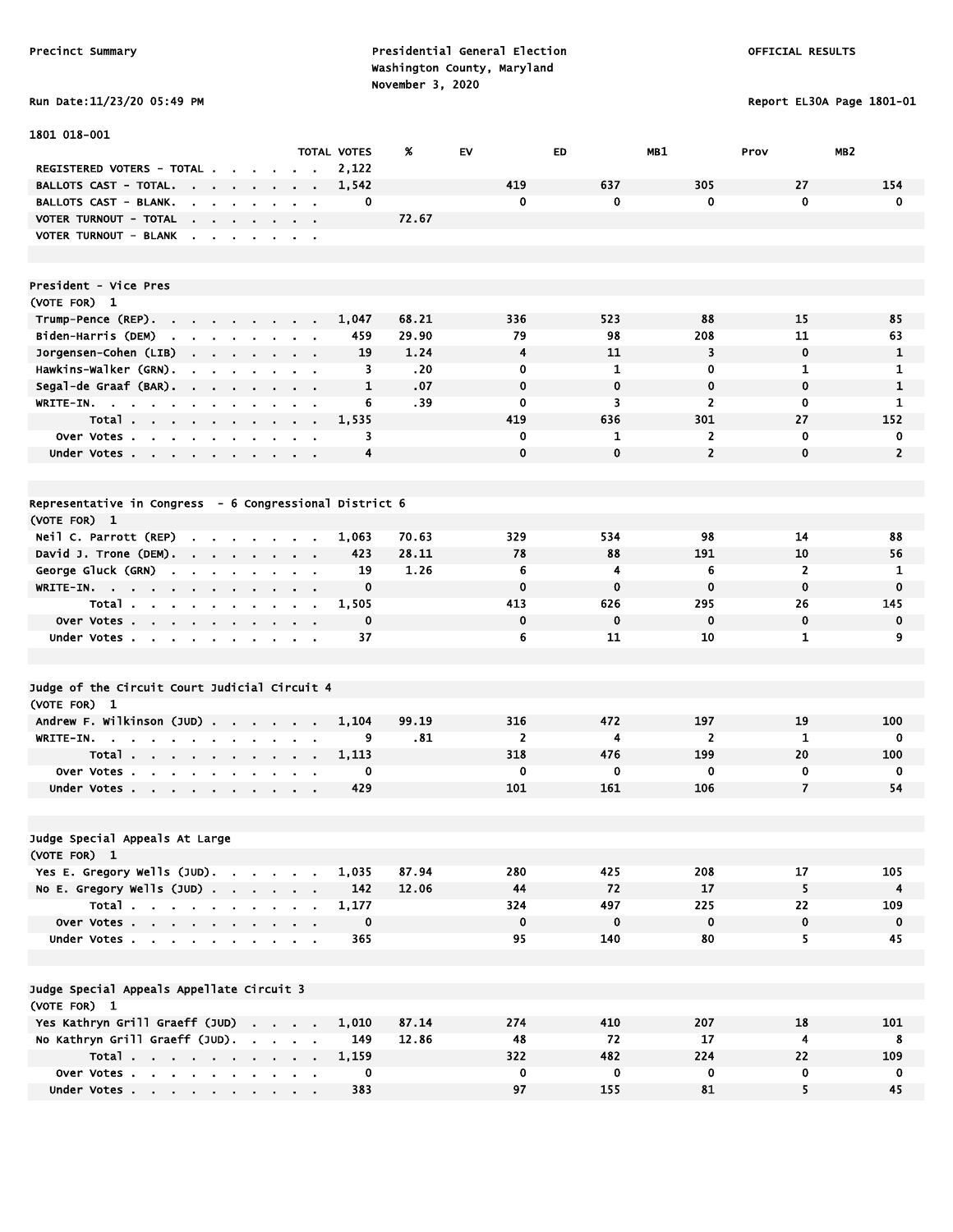# Run Date:11/23/20 05:49 PM Report EL30A Page 1801-02

| 1801 018-001                                       |                                                                    |       |             |             |                |                |                 |
|----------------------------------------------------|--------------------------------------------------------------------|-------|-------------|-------------|----------------|----------------|-----------------|
|                                                    | <b>TOTAL VOTES</b>                                                 | %     | EV          | ED          | MB1            | Prov           | MB <sub>2</sub> |
| Board of Education                                 |                                                                    |       |             |             |                |                |                 |
| (VOTE FOR) 4                                       |                                                                    |       |             |             |                |                |                 |
| Pieter Bickford<br>the contract of the contract of | 623                                                                | 16.15 | 190         | 227         | 145            | $\overline{7}$ | 54              |
| william "Bill" Donahue.                            | 505                                                                | 13.09 | 121         | 221         | 103            | 10             | 50              |
| Benjamin Forrest                                   | 481                                                                | 12.47 | 133         | 204         | 93             | 4              | 47              |
| Ladetra Robinson                                   | 277<br>$\mathbf{r} = \mathbf{r} + \mathbf{r}$ , where $\mathbf{r}$ | 7.18  | 61          | 92          | 79             | 7              | 38              |
| Stan Stouffer                                      | 626                                                                | 16.23 | 184         | 301         | 83             | $\overline{7}$ | 51              |
| Melissa Williams                                   | 664                                                                | 17.21 | 202         | 252         | 136            | 14             | 60              |
| April A. Zentmeyer<br><b>Contract</b>              | 587                                                                | 15.22 | 188         | 228         | 108            | 11             | 52              |
| WRITE-IN.                                          | 95                                                                 | 2.46  | 36          | 49          | $\overline{4}$ | $\mathbf 0$    | 6               |
| Total                                              | 3,858                                                              |       | 1,115       | 1,574       | 751            | 60             | 358             |
| Over Votes<br>$\sim$<br>$\mathbf{r}$               | 0                                                                  |       | 0           | 0           | 0              | $\mathbf 0$    | 0               |
| Under Votes<br>$\sim$ $\sim$ $\sim$ $\sim$         | 2,310                                                              |       | 561         | 974         | 469            | 48             | 258             |
|                                                    |                                                                    |       |             |             |                |                |                 |
|                                                    |                                                                    |       |             |             |                |                |                 |
| Question 1                                         |                                                                    |       |             |             |                |                |                 |
| (VOTE FOR) 1                                       |                                                                    |       |             |             |                |                |                 |
| For the Constitutional Amendment.                  | 875                                                                | 64.53 | 227         | 357         | 184            | 21             | 86              |
| Against the Constitutional Amendme                 | 481                                                                | 35.47 | 147         | 222         | 73             | 4              | 35              |
| Total                                              | 1,356                                                              |       | 374         | 579         | 257            | 25             | 121             |
| Over Votes                                         | 0                                                                  |       | $\mathbf 0$ | $\mathbf 0$ | $\mathbf 0$    | $\mathbf 0$    | $\mathbf 0$     |
| Under Votes                                        | 186                                                                |       | 45          | 58          | 48             | $\overline{2}$ | 33              |
|                                                    |                                                                    |       |             |             |                |                |                 |
|                                                    |                                                                    |       |             |             |                |                |                 |
| Question 2                                         |                                                                    |       |             |             |                |                |                 |
| (VOTE FOR) 1                                       |                                                                    |       |             |             |                |                |                 |
| For the Referred Law.                              | 944                                                                | 66.34 | 238         | 396         | 199            | 17             | 94              |
| Against the Referred Law                           | 479                                                                | 33.66 | 154         | 201         | 74             | 9              | 41              |
| Total                                              | 1,423                                                              |       | 392         | 597         | 273            | 26             | 135             |
| Over Votes<br>$\sim$                               | 0                                                                  |       | $\mathbf 0$ | 0           | 0              | 0              | 0               |
| Under Votes                                        | 119                                                                |       | 27          | 40          | 32             | 1              | 19              |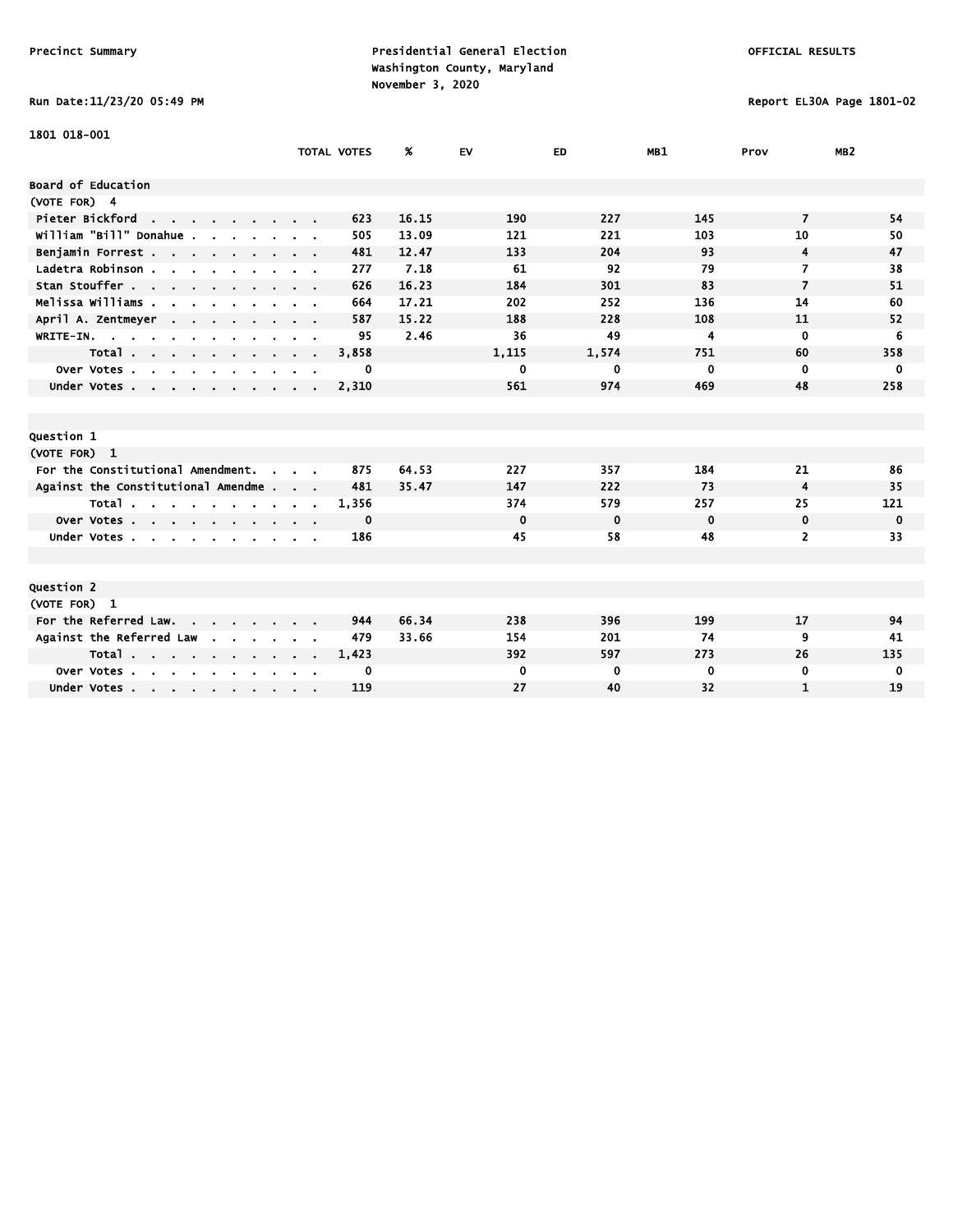Precinct Summary **Presidential General Election Presidential General Election**  Washington County, Maryland November 3, 2020<br>  $N = 11 / 22 / 20$   $N = 40$   $N = 11 / 22 / 20$ 

Report EL30A Page 1802-01

| Run Date:11/23/20 05:49 F |
|---------------------------|
|---------------------------|

| 1802 018-002                                                                                                                                       |                                     |                |       |                |              |                |                         |                |
|----------------------------------------------------------------------------------------------------------------------------------------------------|-------------------------------------|----------------|-------|----------------|--------------|----------------|-------------------------|----------------|
|                                                                                                                                                    | TOTAL VOTES                         |                | %     | EV             | ED           | MB1            | MB <sub>2</sub><br>Prov |                |
| REGISTERED VOTERS - TOTAL                                                                                                                          | $\sim$                              | 2,353          |       |                |              |                |                         |                |
| <b>BALLOTS CAST - TOTAL.</b><br>$\sim$ 100 $\sim$<br><b>Service Control</b><br>$\blacksquare$                                                      |                                     | 1,686          |       | 518            | 549          | 399            | 38                      | 182            |
| BALLOTS CAST - BLANK.<br>$\blacksquare$<br>$\mathbf{r}$                                                                                            | $\sim$                              | 0              |       | $\mathbf 0$    | 0            | 0              | $\mathbf 0$             | 0              |
| VOTER TURNOUT - TOTAL<br>the company of the company of the company of                                                                              |                                     |                | 71.65 |                |              |                |                         |                |
| VOTER TURNOUT - BLANK                                                                                                                              |                                     |                |       |                |              |                |                         |                |
|                                                                                                                                                    |                                     |                |       |                |              |                |                         |                |
|                                                                                                                                                    |                                     |                |       |                |              |                |                         |                |
| President - Vice Pres                                                                                                                              |                                     |                |       |                |              |                |                         |                |
| (VOTE FOR) 1                                                                                                                                       |                                     |                | 63.58 | 381            | 448          | 137            | 19                      |                |
| Trump-Pence (REP).<br>$\sim$<br>Biden-Harris (DEM)                                                                                                 |                                     | 1,063<br>581   | 34.75 | 128            | 88           | 253            | 17                      | 78<br>95       |
| $\sim$<br>$\sim$<br>$\mathbf{r}$ .<br>$\mathbf{r}$                                                                                                 | $\sim$                              | 9              | .54   | $\overline{2}$ | 5            | $\overline{2}$ | $\mathbf 0$             | 0              |
| Jorgensen-Cohen (LIB)<br>$\sim$<br>$\sim 100$ km s $^{-1}$<br>$\sim$<br>$\blacksquare$<br>Hawkins-Walker (GRN).                                    | $\sim$ $\sim$                       | 8              | .48   | $\overline{2}$ | 4            | 0              | 0                       | $\overline{2}$ |
| $\blacksquare$<br>$\blacksquare$<br>Segal-de Graaf (BAR).                                                                                          | $\sim$                              | 1              | .06   | 0              | 1            | 0              | $\mathbf 0$             | 0              |
| WRITE-IN.                                                                                                                                          |                                     | 10             | .60   | 3              | $\mathbf{1}$ | 2              | $\mathbf 0$             | 4              |
| Total<br>$\sim$                                                                                                                                    | $\alpha$ , $\alpha$ , $\alpha$<br>. | 1,672          |       | 516            | 547          | 394            | 36                      | 179            |
| Over Votes                                                                                                                                         |                                     | 9              |       | 1              | 1            | 3              | $\overline{2}$          | $\mathbf{2}$   |
| Under Votes                                                                                                                                        |                                     | 5              |       | $\mathbf{1}$   | $\mathbf{1}$ | $\overline{2}$ | $\mathbf 0$             | $\mathbf{1}$   |
|                                                                                                                                                    |                                     |                |       |                |              |                |                         |                |
|                                                                                                                                                    |                                     |                |       |                |              |                |                         |                |
| Representative in Congress  – 6 Congressional District 6                                                                                           |                                     |                |       |                |              |                |                         |                |
| (VOTE FOR) 1                                                                                                                                       |                                     |                |       |                |              |                |                         |                |
| Neil C. Parrott (REP)<br>$\begin{array}{cccccccccccccc} \bullet & \bullet & \bullet & \bullet & \bullet & \bullet & \bullet & \bullet \end{array}$ |                                     | 1,055          | 64.21 | 375            | 440          | 142            | 17                      | 81             |
| David J. Trone (DEM).<br>the company of the company of                                                                                             |                                     | 566            | 34.45 | 126            | 91           | 241            | 18                      | 90             |
| George Gluck (GRN)<br>$\sim$<br>$\sim$<br>$\sim$<br>$\sim$                                                                                         |                                     | 20             | 1.22  | 3              | 7            | 4              | 1                       | 5.             |
| WRITE-IN.                                                                                                                                          |                                     | $\overline{2}$ | .12   | $\mathbf{1}$   | $\mathbf{1}$ | 0              | $\mathbf 0$             | $\mathbf 0$    |
| Total                                                                                                                                              | $\sim$ 100 $\pm$                    | 1,643          |       | 505            | 539          | 387            | 36                      | 176            |
| Over Votes                                                                                                                                         | $\sim$                              | $\mathbf{1}$   |       | $\mathbf 0$    | $\mathbf{1}$ | $\mathbf 0$    | $\mathbf 0$             | 0              |
| Under Votes<br><b>Contract Contract Contract</b>                                                                                                   |                                     | 42             |       | 13             | 9            | 12             | $\overline{2}$          | 6              |
|                                                                                                                                                    |                                     |                |       |                |              |                |                         |                |
|                                                                                                                                                    |                                     |                |       |                |              |                |                         |                |
| Judge of the Circuit Court Judicial Circuit 4                                                                                                      |                                     |                |       |                |              |                |                         |                |
| (VOTE FOR) 1                                                                                                                                       |                                     |                |       |                |              |                |                         |                |
| Andrew F. Wilkinson (JUD)<br>$\mathbf{r} = \mathbf{r} \cdot \mathbf{r}$ .                                                                          |                                     | 1,214          | 99.18 | 350            | 412          | 304            | 28                      | 120            |
| WRITE-IN.<br><b>Contract Contract Contract</b><br><b>Contract Contract Street</b><br>$\sim$                                                        |                                     | 10             | .82   | 1              | 3            | $\mathbf{1}$   | $\mathbf 0$             | 5              |
| Total<br>$\blacksquare$                                                                                                                            |                                     | 1,224          |       | 351            | 415          | 305            | 28                      | 125            |
| Over Votes.<br><b>Contract Contract</b><br>$\sim$<br>$\sim$<br>$\bullet$                                                                           |                                     | 0              |       | 0              | 0            | 0              | 0                       | 0              |
| Under Votes                                                                                                                                        |                                     | 462            |       | 167            | 134          | 94             | 10                      | 57             |
|                                                                                                                                                    |                                     |                |       |                |              |                |                         |                |
| Judge Special Appeals At Large                                                                                                                     |                                     |                |       |                |              |                |                         |                |
| (VOTE FOR) 1                                                                                                                                       |                                     |                |       |                |              |                |                         |                |
| Yes E. Gregory Wells (JUD).                                                                                                                        |                                     | 1,166          | 89.08 | 354            | 375          | 293            | 28                      | 116            |
| No E. Gregory Wells (JUD)                                                                                                                          |                                     | 143            | 10.92 | 38             | 68           | 17             | $\overline{2}$          | 18             |
| Total                                                                                                                                              |                                     | 1,309          |       | 392            | 443          | 310            | 30                      | 134            |
| Over Votes                                                                                                                                         |                                     | $\mathbf 0$    |       | $\mathbf 0$    | $\mathbf 0$  | $\mathbf 0$    | $\mathbf 0$             | $\mathbf 0$    |
| Under Votes                                                                                                                                        |                                     | 377            |       | 126            | 106          | 89             | 8                       | 48             |
|                                                                                                                                                    |                                     |                |       |                |              |                |                         |                |
|                                                                                                                                                    |                                     |                |       |                |              |                |                         |                |
| Judge Special Appeals Appellate Circuit 3                                                                                                          |                                     |                |       |                |              |                |                         |                |
| (VOTE FOR) 1                                                                                                                                       |                                     |                |       |                |              |                |                         |                |
| Yes Kathryn Grill Graeff (JUD)                                                                                                                     |                                     | 1,124          | 86.59 | 341            | 351          | 297            | 22                      | 113            |
| No Kathryn Grill Graeff (JUD).                                                                                                                     |                                     | 174            | 13.41 | 44             | 84           | 19             | $\overline{7}$          | 20             |
| Total.                                                                                                                                             |                                     | 1,298          |       | 385            | 435          | 316            | 29                      | 133            |
| Over Votes                                                                                                                                         |                                     | 1              |       | 0              | 1            | $\mathbf 0$    | 0                       | 0              |
| Under Votes                                                                                                                                        |                                     | 387            |       | 133            | 113          | 83             | 9                       | 49             |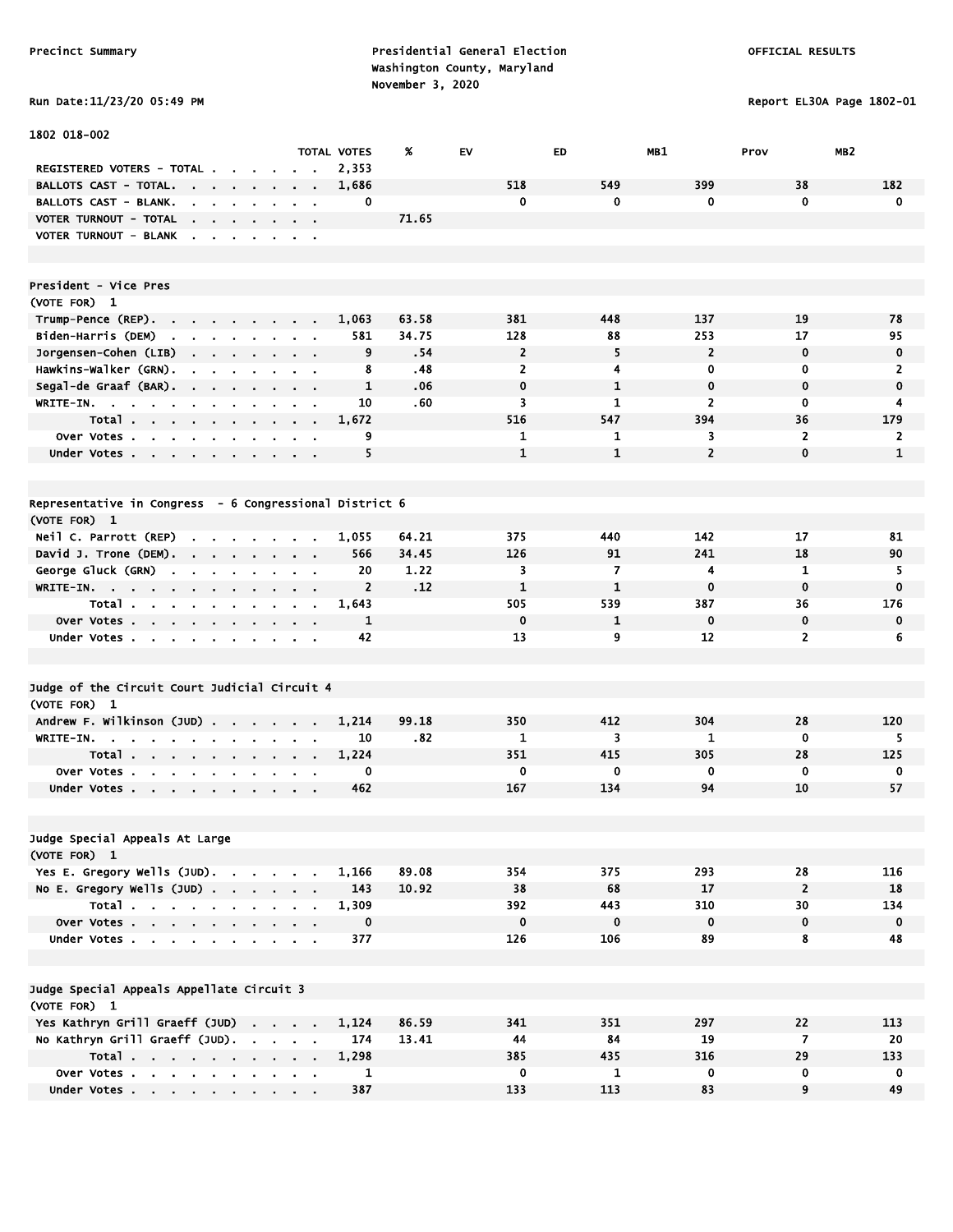# Run Date:11/23/20 05:49 PM Report EL30A Page 1802-02

| 1802 018-002                                                                                  |                              |                    |       |             |             |                |             |                 |
|-----------------------------------------------------------------------------------------------|------------------------------|--------------------|-------|-------------|-------------|----------------|-------------|-----------------|
|                                                                                               |                              | <b>TOTAL VOTES</b> | %     | <b>EV</b>   | ED          | MB1            | Prov        | MB <sub>2</sub> |
| Board of Education                                                                            |                              |                    |       |             |             |                |             |                 |
| (VOTE FOR) 4                                                                                  |                              |                    |       |             |             |                |             |                 |
| Pieter Bickford<br>the contract of the con-                                                   |                              | 735                | 17.29 | 212         | 205         | 216            | 15          | 87              |
| William "Bill" Donahue.                                                                       |                              | 554                | 13.03 | 157         | 183         | 137            | 13          | 64              |
| Benjamin Forrest                                                                              |                              | 498                | 11.71 | 148         | 149         | 126            | 16          | 59              |
| Ladetra Robinson.<br>$\mathbf{r}$ , $\mathbf{r}$ , $\mathbf{r}$ , $\mathbf{r}$ , $\mathbf{r}$ |                              | 343                | 8.07  | 80          | 86          | 116            | 14          | 47              |
| Stan Stouffer                                                                                 |                              | 714                | 16.79 | 218         | 255         | 153            | 17          | 71              |
| Melissa Williams .<br>$\mathbf{r}$                                                            |                              | 704                | 16.56 | 208         | 234         | 159            | 17          | 86              |
| April A. Zentmeyer<br>$\sim$ $\sim$                                                           |                              | 642                | 15.10 | 187         | 215         | 153            | 13          | 74              |
| WRITE-IN.<br>$\mathbf{u}$                                                                     |                              | 62                 | 1.46  | 21          | 33          | $\overline{2}$ | $\mathbf 0$ | 6               |
| Total                                                                                         | $\sim$ 100 $\sim$ 100 $\sim$ | 4,252              |       | 1,231       | 1,360       | 1,062          | 105         | 494             |
| Over Votes.<br>$\sim$<br>$\sim$<br>$\sim$<br>$\mathbf{r}$                                     |                              | $\mathbf 0$        |       | 0           | 0           | 0              | 0           | $\mathbf 0$     |
| Under Votes                                                                                   |                              | 2,492              |       | 841         | 836         | 534            | 47          | 234             |
|                                                                                               |                              |                    |       |             |             |                |             |                 |
|                                                                                               |                              |                    |       |             |             |                |             |                 |
| Question 1                                                                                    |                              |                    |       |             |             |                |             |                 |
| (VOTE FOR) 1                                                                                  |                              |                    |       |             |             |                |             |                 |
| For the Constitutional Amendment.<br>$\sim$                                                   |                              | 1,026              | 68.35 | 281         | 330         | 281            | 26          | 108             |
| Against the Constitutional Amendme                                                            |                              | 475                | 31.65 | 175         | 166         | 74             | 6           | 54              |
| Total                                                                                         |                              | 1,501              |       | 456         | 496         | 355            | 32          | 162             |
| Over Votes                                                                                    |                              | 0                  |       | $\mathbf 0$ | $\mathbf 0$ | $\mathbf 0$    | $\mathbf 0$ | $\mathbf 0$     |
| Under Votes.<br><b>Service</b>                                                                |                              | 185                |       | 62          | 53          | 44             | 6           | 20              |
|                                                                                               |                              |                    |       |             |             |                |             |                 |
|                                                                                               |                              |                    |       |             |             |                |             |                 |
| Question 2                                                                                    |                              |                    |       |             |             |                |             |                 |
| (VOTE FOR) 1                                                                                  |                              |                    |       |             |             |                |             |                 |
| For the Referred Law.                                                                         |                              | 986                | 63.16 | 284         | 336         | 230            | 22          | 114             |
| Against the Referred Law                                                                      |                              | 575                | 36.84 | 193         | 175         | 141            | 13          | 53              |
| Total                                                                                         |                              | 1,561              |       | 477         | 511         | 371            | 35          | 167             |
| Over Votes.<br>$\sim$<br>$\sim$ $\sim$<br>$\sim$                                              |                              | 0                  |       | $\mathbf 0$ | 0           | 0              | 0           | 0               |
| Under Votes                                                                                   |                              | 125                |       | 41          | 38          | 28             | 3           | 15              |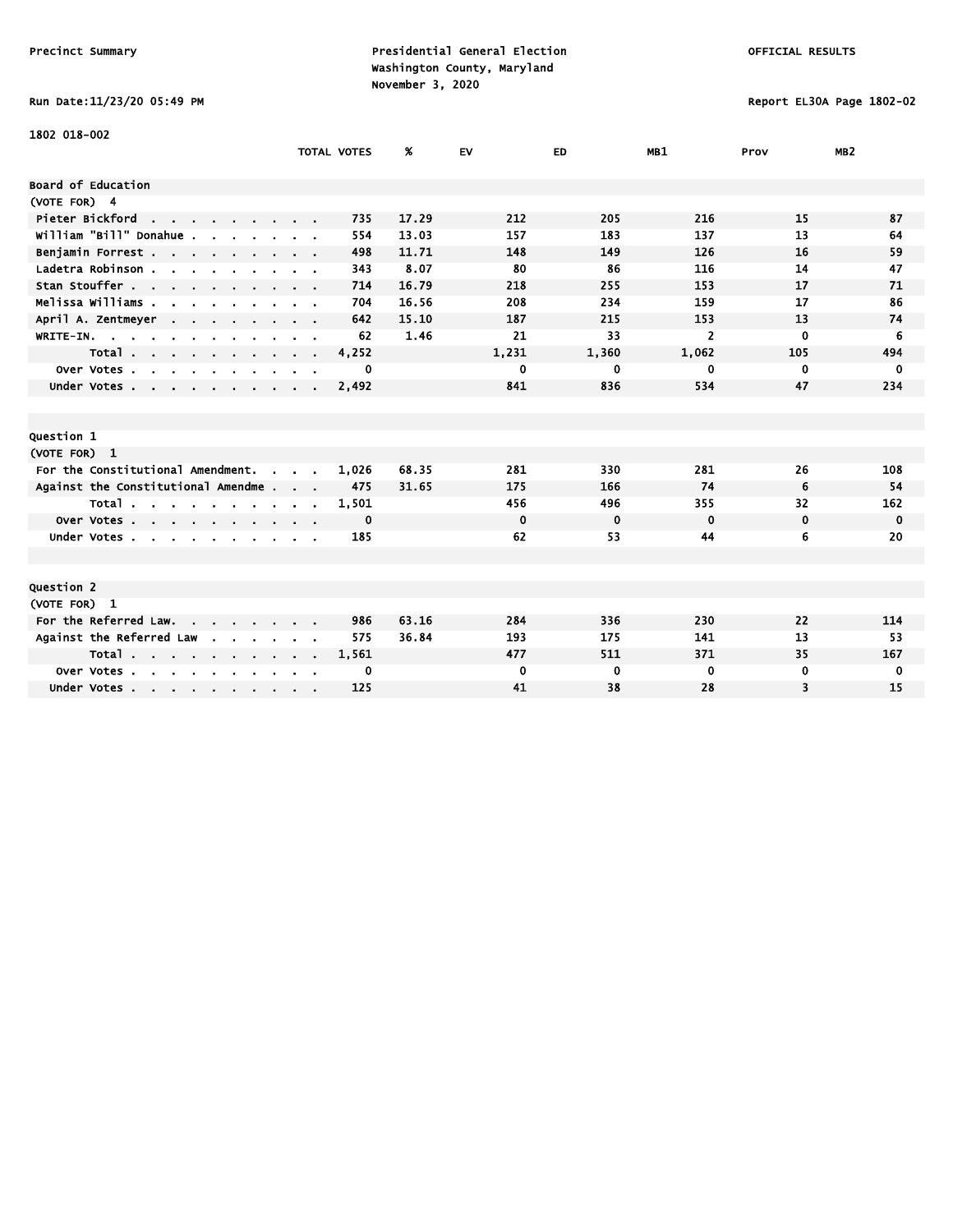Run Date:11/23/20 05:49 PM Report EL30A Page 1803-01

| 1803 018-003                                                                                  |                                                    |                    |       |                |                |                |              |                         |
|-----------------------------------------------------------------------------------------------|----------------------------------------------------|--------------------|-------|----------------|----------------|----------------|--------------|-------------------------|
|                                                                                               |                                                    | <b>TOTAL VOTES</b> | %     | EV             | ED             | MB1            | Prov         | MB <sub>2</sub>         |
| REGISTERED VOTERS - TOTAL .                                                                   |                                                    | 2,983              |       |                |                |                |              |                         |
| <b>BALLOTS CAST - TOTAL.</b><br>$\sim$                                                        |                                                    | 2,074              |       | 590            | 543            | 560            | 70           | 311                     |
| BALLOTS CAST - BLANK.                                                                         |                                                    | 0                  |       | 0              | 0              | 0              | 0            | $\mathbf 0$             |
| VOTER TURNOUT - TOTAL<br><b>Contract Contract Contract</b>                                    | $\mathbf{r} = \mathbf{r}$                          |                    | 69.53 |                |                |                |              |                         |
| VOTER TURNOUT - BLANK                                                                         |                                                    |                    |       |                |                |                |              |                         |
|                                                                                               |                                                    |                    |       |                |                |                |              |                         |
|                                                                                               |                                                    |                    |       |                |                |                |              |                         |
| President - Vice Pres                                                                         |                                                    |                    |       |                |                |                |              |                         |
| (VOTE FOR) 1                                                                                  |                                                    |                    |       |                |                |                |              |                         |
| Trump-Pence (REP).<br>and a state of                                                          |                                                    | 903                | 43.86 | 318            | 325            | 149            | 21           | 90                      |
| Biden-Harris (DEM)<br>$\mathbf{r}$                                                            |                                                    | 1,103              | 53.57 | 265            | 198            | 390            | 47           | 203                     |
| Jorgensen-Cohen (LIB)<br>$\blacksquare$<br>$\bullet$                                          |                                                    | 22                 | 1.07  | 1              | $\overline{7}$ | 6              | $\mathbf{1}$ | $\overline{7}$          |
| Hawkins-Walker (GRN).                                                                         |                                                    | 15                 | .73   | 3              | $\overline{7}$ | 3              | 0            | $\overline{2}$          |
| Segal-de Graaf (BAR).<br><b>Contract Contract</b>                                             | $\sim 100$                                         | 4                  | .19   | $\overline{2}$ | $\mathbf{1}$   | $\mathbf 0$    | 0            | 1                       |
| $WRITE-IN.$<br><b>Contract</b><br>$\sim$<br>$\sim$<br>$\mathbf{r}$                            | $\alpha$ , $\beta$ , $\alpha$                      | 12                 | .58   | 1              | 3              | 7              | 0            | 1                       |
| Total<br>$\sim$<br>$\sim$                                                                     | . .                                                | 2,059              |       | 590            | 541            | 555            | 69           | 304                     |
| Over Votes<br>$\sim$<br>$\blacksquare$                                                        | $\sim$ $\sim$                                      | 11                 |       | 0              | 1              | 3              | 1            | 6                       |
| Under Votes<br>$\sim$                                                                         | $\mathbf{a}$ , and $\mathbf{a}$ , and $\mathbf{a}$ | 4                  |       | $\mathbf 0$    | $\mathbf{1}$   | $\overline{2}$ | $\mathbf 0$  | 1                       |
|                                                                                               |                                                    |                    |       |                |                |                |              |                         |
|                                                                                               |                                                    |                    |       |                |                |                |              |                         |
| Representative in Congress - 6 Congressional District 6                                       |                                                    |                    |       |                |                |                |              |                         |
| (VOTE FOR) 1                                                                                  |                                                    |                    |       |                |                |                |              |                         |
| Neil C. Parrott (REP)<br>$\cdot$ $\cdot$ $\cdot$ $\cdot$                                      |                                                    | 922                | 45.99 | 309            | 341            | 153            | 22           | 97                      |
| David J. Trone (DEM).                                                                         |                                                    | 1,032              | 51.47 | 258            | 182            | 365            | 38           | 189                     |
| George Gluck (GRN)<br>$\mathbf{r}$<br>$\sim$<br>$\mathbf{r}$<br>$\blacksquare$                |                                                    | 45                 | 2.24  | 6              | 12             | 14             | 5            | 8                       |
| $W$ RITE-IN.<br>$\sim$                                                                        |                                                    | 6                  | .30   | $\overline{2}$ | $\mathbf{1}$   | $\overline{2}$ | 1            | $\mathbf 0$             |
| Total<br>$\sim$<br>$\blacksquare$                                                             | $\sim$ 100 $\pm$                                   | 2,005              |       | 575            | 536            | 534            | 66           | 294                     |
| Over Votes<br>$\sim$                                                                          |                                                    | $\mathbf{1}$       |       | $\mathbf 0$    | $\mathbf 0$    | $\mathbf 0$    | 0            | 1                       |
| Under Votes                                                                                   | <b>Contract Contract</b>                           | 68                 |       | 15             | 7              | 26             | 4            | 16                      |
|                                                                                               |                                                    |                    |       |                |                |                |              |                         |
|                                                                                               |                                                    |                    |       |                |                |                |              |                         |
| Judge of the Circuit Court Judicial Circuit 4                                                 |                                                    |                    |       |                |                |                |              |                         |
| (VOTE FOR) 1                                                                                  |                                                    |                    |       |                |                |                |              |                         |
| Andrew F. Wilkinson (JUD)                                                                     |                                                    | 1,448              | 98.50 | 392            | 408            | 404            | 42           | 202                     |
| WRITE-IN.<br>$\sim$<br><b>Contract Contract Contract</b>                                      |                                                    | 22                 | 1.50  | 11             | 6              | $\overline{2}$ | 0            | 3                       |
| Total.<br>and a strain and a strain and<br>$\sim$ 100 $\sim$                                  | $\sim$                                             | 1,470              |       | 403            | 414            | 406            | 42           | 205                     |
| Over Votes.<br><b>Contract Contract</b><br>$\sim 10^{-1}$<br>$\sim$<br>$\bullet$<br>$\bullet$ |                                                    | 0                  |       | 0              | 0              | 0              | $\mathbf 0$  | 0                       |
| Under Votes                                                                                   |                                                    | 604                |       | 187            | 129            | 154            | 28           | 106                     |
|                                                                                               |                                                    |                    |       |                |                |                |              |                         |
| Judge Special Appeals At Large                                                                |                                                    |                    |       |                |                |                |              |                         |
| (VOTE FOR) 1                                                                                  |                                                    |                    |       |                |                |                |              |                         |
| Yes E. Gregory Wells (JUD).                                                                   |                                                    | 1,369              | 84.30 | 377            | 353            | 398            | 39           | 202                     |
| No E. Gregory Wells (JUD)                                                                     |                                                    | 255                | 15.70 | 79             | 84             | 50             | 15           | 27                      |
| Total                                                                                         |                                                    | 1,624              |       | 456            | 437            | 448            | 54           | 229                     |
| Over Votes                                                                                    |                                                    | $\mathbf 0$        |       | $\mathbf 0$    | $\mathbf 0$    | $\mathbf 0$    | $\mathbf 0$  | $\overline{\mathbf{0}}$ |
| Under Votes                                                                                   | $\mathbf{r} = \mathbf{r} + \mathbf{r}$             | 450                |       | 134            | 106            | 112            | 16           | 82                      |
|                                                                                               |                                                    |                    |       |                |                |                |              |                         |
|                                                                                               |                                                    |                    |       |                |                |                |              |                         |
| Judge Special Appeals Appellate Circuit 3                                                     |                                                    |                    |       |                |                |                |              |                         |
| (VOTE FOR) 1                                                                                  |                                                    |                    |       |                |                |                |              |                         |
| Yes Kathryn Grill Graeff (JUD)                                                                |                                                    | 1,386              | 84.93 | 382            | 369            | 404            | 38           | 193                     |
| No Kathryn Grill Graeff (JUD).                                                                |                                                    | 246                | 15.07 | 73             | 72             | 46             | 14           | 41                      |
| Total                                                                                         |                                                    | 1,632              |       | 455            | 441            | 450            | 52           | 234                     |
| Over Votes                                                                                    |                                                    | $\mathbf 0$        |       | $\mathbf 0$    | $\mathbf 0$    | 0              | $\mathbf 0$  | $\overline{\mathbf{0}}$ |
| Under Votes                                                                                   |                                                    | 442                |       | 135            | 102            | 110            | 18           | 77                      |
|                                                                                               |                                                    |                    |       |                |                |                |              |                         |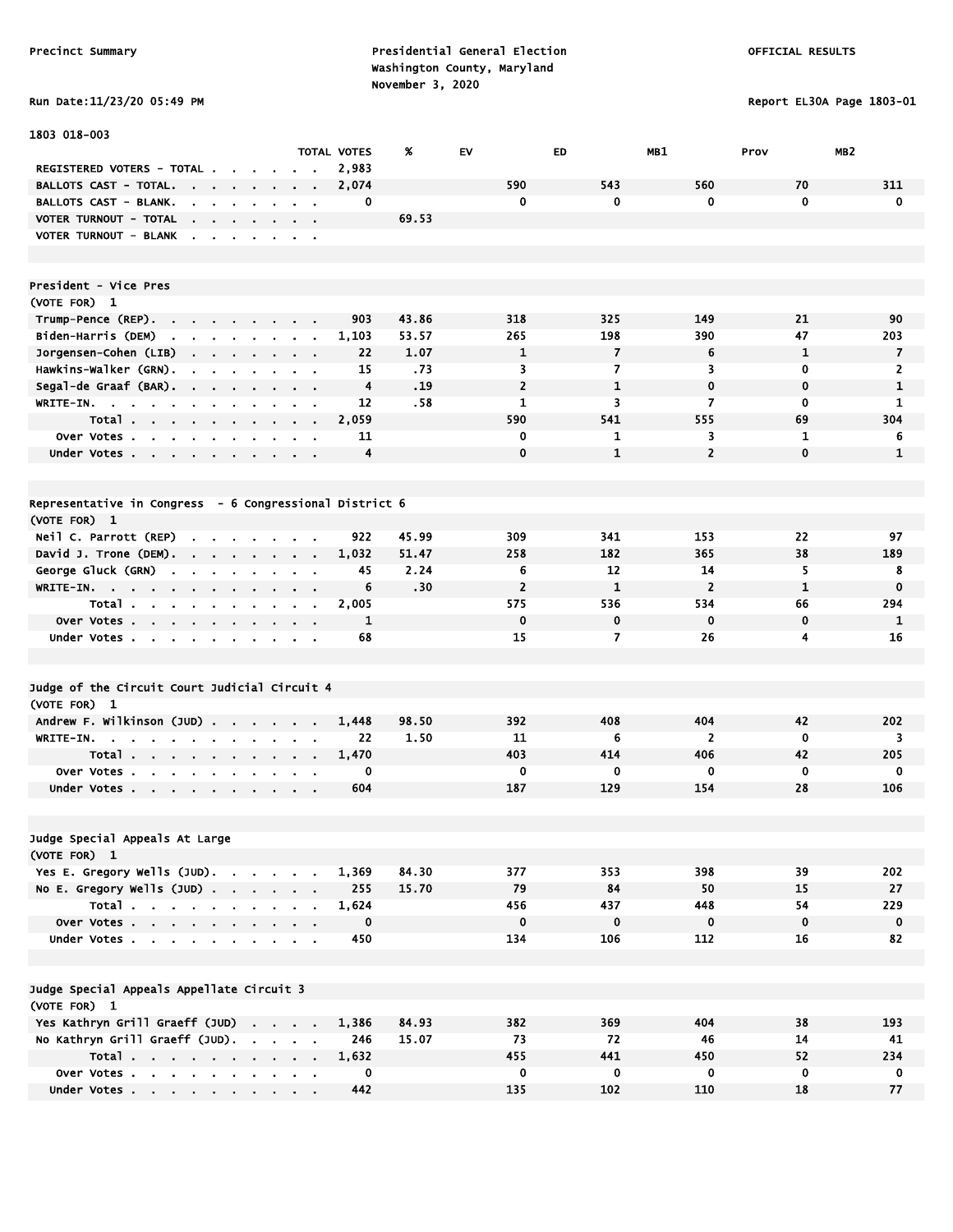# Run Date:11/23/20 05:49 PM Report EL30A Page 1803-02

| 1803 018-003                                                 |                             |                    |       |             |          |             |             |                 |
|--------------------------------------------------------------|-----------------------------|--------------------|-------|-------------|----------|-------------|-------------|-----------------|
|                                                              |                             | <b>TOTAL VOTES</b> | %     | <b>EV</b>   | ED       | MB1         | Prov        | MB <sub>2</sub> |
| <b>Board of Education</b>                                    |                             |                    |       |             |          |             |             |                 |
| (VOTE FOR) 4                                                 |                             |                    |       |             |          |             |             |                 |
| Pieter Bickford<br>the contract of the contract of           |                             | 754                | 14.70 | 192         | 195      | 248         | 19          | 100             |
| william "Bill" Donahue .                                     |                             | 658                | 12.83 | 166         | 185      | 181         | 19          | 107             |
|                                                              |                             | 627                |       | 166         |          | 180         |             |                 |
| Benjamin Forrest                                             |                             |                    | 12.22 |             | 161      |             | 17          | 103             |
| Ladetra Robinson.<br>the company of the company of           |                             | 666                | 12.98 | 164         | 148      | 222         | 26          | 106             |
| Stan Stouffer                                                |                             | 652                | 12.71 | 204         | 198      | 151         | 13          | 86              |
| Melissa Williams .<br>$\mathbf{r}$                           |                             | 913                | 17.80 | 275         | 228      | 256         | 31          | 123             |
| April A. Zentmeyer<br><b>Contract Contract</b>               |                             | 773                | 15.07 | 229         | 185      | 228         | 25          | 106             |
| $WRITE-IN.$<br>$\sim 10^{-1}$                                |                             | 87                 | 1.70  | 37          | 25       | 18          | $\mathbf 0$ | $\overline{ }$  |
| Total                                                        | $\sim$ $\sim$ $\sim$ $\sim$ | 5,130              |       | 1,433       | 1,325    | 1,484       | 150         | 738             |
| Over Votes<br>$\sim$<br>$\sim$<br>$\sim$<br>$\sim$<br>$\sim$ |                             | 12                 |       | 0           | 4        | 0           | 4           | 4               |
| Under Votes                                                  |                             | 3,154              |       | 927         | 843      | 756         | 126         | 502             |
|                                                              |                             |                    |       |             |          |             |             |                 |
|                                                              |                             |                    |       |             |          |             |             |                 |
| Question 1                                                   |                             |                    |       |             |          |             |             |                 |
| (VOTE FOR) 1                                                 |                             |                    |       |             |          |             |             |                 |
| For the Constitutional Amendment.<br>$\sim$                  | $\sim$ $\sim$               | 1.315              | 72.97 | 368         | 346      | 364         | 39          | 198             |
| Against the Constitutional Amendme                           |                             | 487                | 27.03 | 158         | 144      | 115         | 14          | 56              |
| Total                                                        |                             | 1,802              |       | 526         | 490      | 479         | 53          | 254             |
| Over Votes                                                   |                             | 0                  |       | $\mathbf 0$ | 0        | $\mathbf 0$ | 0           | 0               |
| Under Votes                                                  |                             | 272                |       | 64          | 53       | 81          | 17          | 57              |
|                                                              |                             |                    |       |             |          |             |             |                 |
|                                                              |                             |                    |       |             |          |             |             |                 |
| Question 2                                                   |                             |                    |       |             |          |             |             |                 |
| (VOTE FOR) 1                                                 |                             |                    |       |             |          |             |             |                 |
| For the Referred Law.                                        |                             | 1,273              | 67.71 | 364         | 354      | 325         | 40          | 190             |
| Against the Referred Law                                     |                             | 607                | 32.29 | 182         | 154      | 171         | 14          | 86              |
| Total                                                        |                             | 1,880              |       | 546         | 508      | 496         | 54          | 276             |
| Over Votes<br>$\sim$                                         |                             | 0                  |       | 0           | $\bf{0}$ | $\bf{0}$    | 0           | 0               |
| Under Votes                                                  |                             | 194                |       | 44          | 35       | 64          | 16          | 35              |
|                                                              |                             |                    |       |             |          |             |             |                 |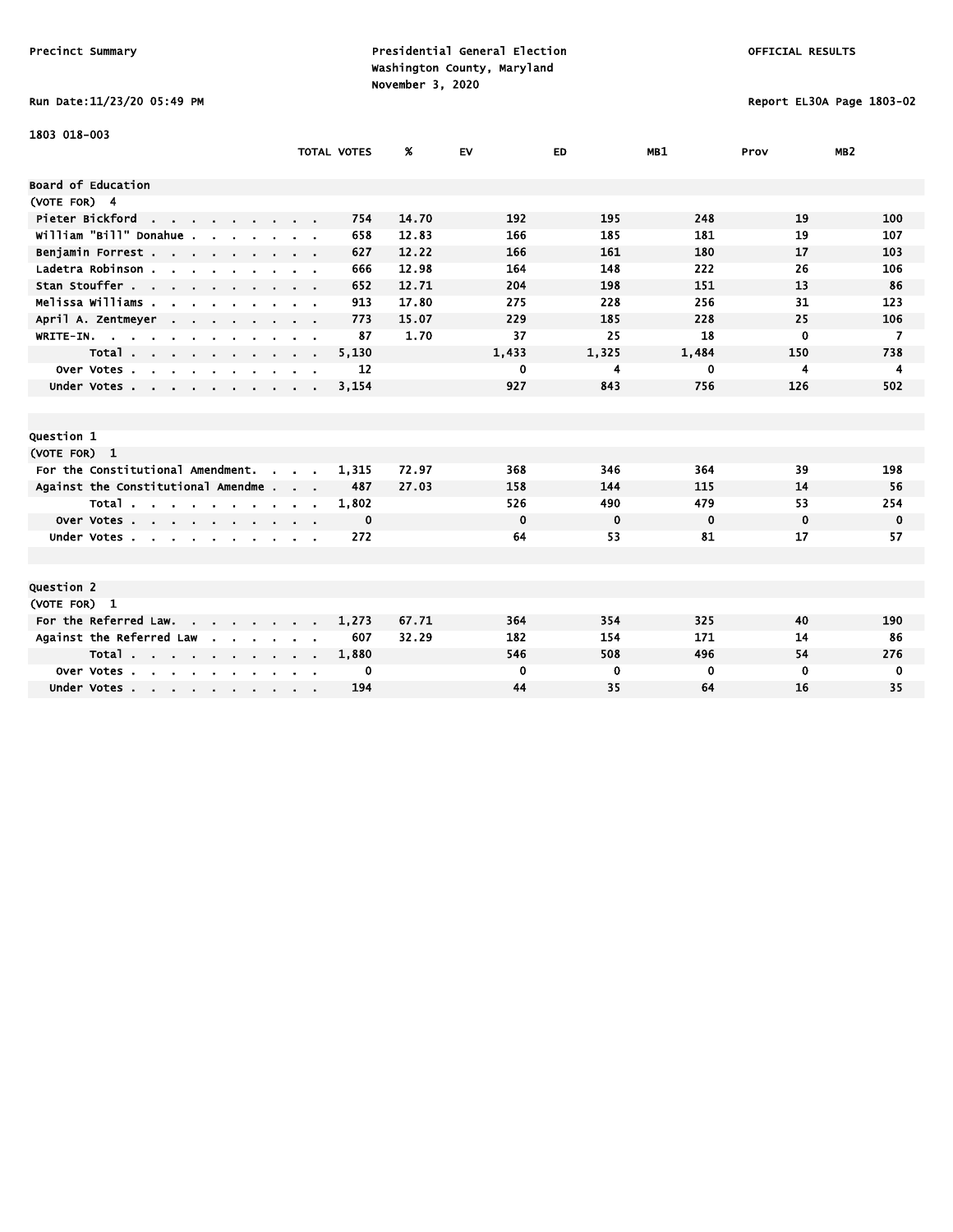### Run Date:11/23/20 05:49 PM Report EL30A Page 1804-01

| 1804 018-004                                                                                            |                                                           |                    |       |                |                |                |                         |                |
|---------------------------------------------------------------------------------------------------------|-----------------------------------------------------------|--------------------|-------|----------------|----------------|----------------|-------------------------|----------------|
|                                                                                                         |                                                           | <b>TOTAL VOTES</b> | %     | EV.            | ED             | MB1            | MB <sub>2</sub><br>Prov |                |
| REGISTERED VOTERS - TOTAL.                                                                              |                                                           | 554                |       |                |                |                |                         |                |
| <b>BALLOTS CAST - TOTAL.</b><br>$\sim$ 100 $\pm$<br>$\sim 100$ km s $^{-1}$<br>$\sim$<br>$\blacksquare$ | $\blacksquare$                                            | 357                |       | 95             | 54             | 128            | 17                      | 63             |
| BALLOTS CAST - BLANK.<br>$\mathbf{r}$<br>$\mathbf{r}$<br>$\mathbf{r}$                                   |                                                           | 0                  |       | $\mathbf 0$    | $\mathbf{0}$   | $\mathbf 0$    | $\mathbf{0}$            | $\mathbf 0$    |
| VOTER TURNOUT - TOTAL<br>$\sim$<br>$\mathbf{r} = \mathbf{r} \cdot \mathbf{r}$<br>$\sim$                 |                                                           |                    | 64.44 |                |                |                |                         |                |
| VOTER TURNOUT - BLANK<br>$\overline{\phantom{a}}$<br>$\sim$<br>$\mathbf{r}$<br>$\sim$                   | $\bullet$<br>$\sim$                                       |                    |       |                |                |                |                         |                |
|                                                                                                         |                                                           |                    |       |                |                |                |                         |                |
|                                                                                                         |                                                           |                    |       |                |                |                |                         |                |
| President - Vice Pres                                                                                   |                                                           |                    |       |                |                |                |                         |                |
| (VOTE FOR) 1                                                                                            |                                                           |                    |       |                |                |                |                         |                |
| Trump-Pence (REP).<br>$\sim 100$                                                                        | $\blacksquare$                                            | 111                | 31.44 | 35             | 31             | 29             | 3                       | 13             |
| Biden-Harris (DEM)<br>the company of the company of                                                     |                                                           | 235                | 66.57 | 56             | 21             | 97             | 13                      | 48             |
| Jorgensen-Cohen (LIB)<br><b>Contract Contract</b><br>$\sim 100$                                         | $\sim$ $\sim$                                             | 4                  | 1.13  | $\overline{2}$ | $\mathbf 0$    | $\mathbf 0$    | 1                       | 1              |
| Hawkins-Walker (GRN).<br>$\mathbf{r}$<br>$\mathbf{r}$                                                   |                                                           | 0                  |       | 0              | 0              | 0              | 0                       | 0              |
| Segal-de Graaf (BAR).<br>$\sim 10^{-11}$<br>$\sim 10^{-11}$<br>$\sim$<br>$\mathbf{r}$<br>$\blacksquare$ | $\mathbf{a}=\mathbf{a}+\mathbf{a}$                        | $\overline{2}$     | .57   | $\mathbf{1}$   | $\mathbf{1}$   | $\mathbf 0$    | $\mathbf 0$             | 0              |
| WRITE-IN.<br>$\sim$<br>$\sim 10$<br>$\mathbf{a} = \mathbf{a} \cdot \mathbf{a}$<br>$\sim$<br>$\bullet$   |                                                           | 1                  | .28   | $\mathbf{1}$   | $\mathbf 0$    | 0              | $\mathbf 0$             | 0              |
| Total                                                                                                   |                                                           | 353                |       | 95             | 53             | 126            | 17                      | 62             |
| Over Votes                                                                                              |                                                           | 3                  |       | 0              | 1              | 1              | $\mathbf 0$             | 1              |
| Under Votes                                                                                             | $\mathbf{a}$ , $\mathbf{a}$ , $\mathbf{a}$ , $\mathbf{a}$ | 1                  |       | $\mathbf{0}$   | $\bf{0}$       | $\mathbf{1}$   | $\mathbf 0$             | $\mathbf{0}$   |
|                                                                                                         |                                                           |                    |       |                |                |                |                         |                |
| Representative in Congress - 6 Congressional District 6                                                 |                                                           |                    |       |                |                |                |                         |                |
| (VOTE FOR) 1                                                                                            |                                                           |                    |       |                |                |                |                         |                |
| Neil C. Parrott (REP)<br><b>Contract Contract Contract</b>                                              |                                                           | 117                | 33.72 | 36             | 31             | 33             | 3                       | 14             |
| David J. Trone (DEM).<br>$\sim 100$ km s $^{-1}$<br>$\sim$<br>$\sim 10^{-11}$<br>$\sim$                 | $\alpha = 0.1$                                            | 219                | 63.11 | 52             | 20             | 90             | 13                      | 44             |
| George Gluck (GRN)<br>$\sim$<br>$\sim$<br>$\sim$<br>$\bullet$                                           |                                                           | 11                 | 3.17  | 3              | $\overline{2}$ | $\overline{2}$ | $\mathbf{1}$            | 3              |
| WRITE-IN.                                                                                               | $\mathbf{a}$ , and $\mathbf{a}$ , and $\mathbf{a}$        | 0                  |       | $\mathbf 0$    | $\bf{0}$       | $\mathbf 0$    | $\mathbf 0$             | $\mathbf 0$    |
| Total.<br><b>Contract Contract</b><br><b>Contract Contract</b><br>$\sim$                                |                                                           | 347                |       | 91             | 53             | 125            | 17                      | 61             |
| Over Votes                                                                                              | $\blacksquare$                                            | $\mathbf 0$        |       | $\mathbf 0$    | $\mathbf 0$    | $\mathbf 0$    | $\mathbf 0$             | $\mathbf 0$    |
| Under Votes<br>$\sim$                                                                                   | $\sim$ 100 $\pm$                                          | 10                 |       | 4              | $\mathbf{1}$   | 3              | 0                       | $\overline{2}$ |
|                                                                                                         |                                                           |                    |       |                |                |                |                         |                |
|                                                                                                         |                                                           |                    |       |                |                |                |                         |                |
| Judge of the Circuit Court Judicial Circuit 4                                                           |                                                           |                    |       |                |                |                |                         |                |
| (VOTE FOR) 1                                                                                            |                                                           |                    |       |                |                |                |                         |                |
| Andrew F. Wilkinson (JUD)<br>$\mathbf{r}$                                                               | $\alpha = 0.1$                                            | 235                | 97.11 | 62             | 37             | 85             | 14                      | 37             |
| WRITE-IN. .<br>$\cdot$<br>$\blacksquare$                                                                |                                                           | 7                  | 2.89  | 1              | $\mathbf{1}$   | 3              | 1                       | 1              |
| Total                                                                                                   | $\sim$                                                    | 242                |       | 63             | 38             | 88             | 15                      | 38             |
| Over Votes.<br>$\mathbf{r}$<br><b>Contract</b>                                                          |                                                           | $\mathbf 0$        |       | 0              | $\mathbf 0$    | $\mathbf 0$    | 0                       | 0              |
| Under Votes                                                                                             |                                                           | 115                |       | 32             | 16             | 40             | $\overline{2}$          | 25             |
|                                                                                                         |                                                           |                    |       |                |                |                |                         |                |
|                                                                                                         |                                                           |                    |       |                |                |                |                         |                |
| Judge Special Appeals At Large                                                                          |                                                           |                    |       |                |                |                |                         |                |
| (VOTE FOR) 1                                                                                            |                                                           |                    |       |                |                |                |                         |                |
| Yes E. Gregory Wells (JUD).                                                                             |                                                           | 214                | 81.06 | 54             | 30             | 80             | 10                      | 40             |
| No E. Gregory Wells (JUD)                                                                               |                                                           | 50                 | 18.94 | 14             | 9              | 16             | $\boldsymbol{4}$        | $\overline{7}$ |
| Total                                                                                                   |                                                           | 264                |       | 68             | 39             | 96             | 14                      | 47             |
| Over Votes                                                                                              |                                                           | $\mathbf 0$        |       | $\mathbf 0$    | $\mathbf 0$    | $\mathbf 0$    | $\mathbf 0$             | $\mathbf 0$    |
| Under Votes                                                                                             |                                                           | 93                 |       | 27             | 15             | 32             | 3                       | 16             |
|                                                                                                         |                                                           |                    |       |                |                |                |                         |                |
|                                                                                                         |                                                           |                    |       |                |                |                |                         |                |
| Judge Special Appeals Appellate Circuit 3                                                               |                                                           |                    |       |                |                |                |                         |                |
| (VOTE FOR) 1                                                                                            |                                                           |                    |       |                |                |                |                         |                |
| Yes Kathryn Grill Graeff (JUD)                                                                          |                                                           | 211                | 79.92 | 49             | 28             | 82             | 13                      | 39             |
| No Kathryn Grill Graeff (JUD).                                                                          |                                                           | 53                 | 20.08 | 20             | 10             | 13             | $\overline{2}$          | 8              |
| Total $\cdots$ $\cdots$ $\cdots$                                                                        |                                                           | 264                |       | 69             | 38             | 95             | 15                      | 47             |
| Over Votes                                                                                              |                                                           | 0                  |       | 0              | 0              | 0              | 0                       | 0              |
| Under Votes                                                                                             |                                                           | 93                 |       | 26             | 16             | 33             | $\overline{2}$          | 16             |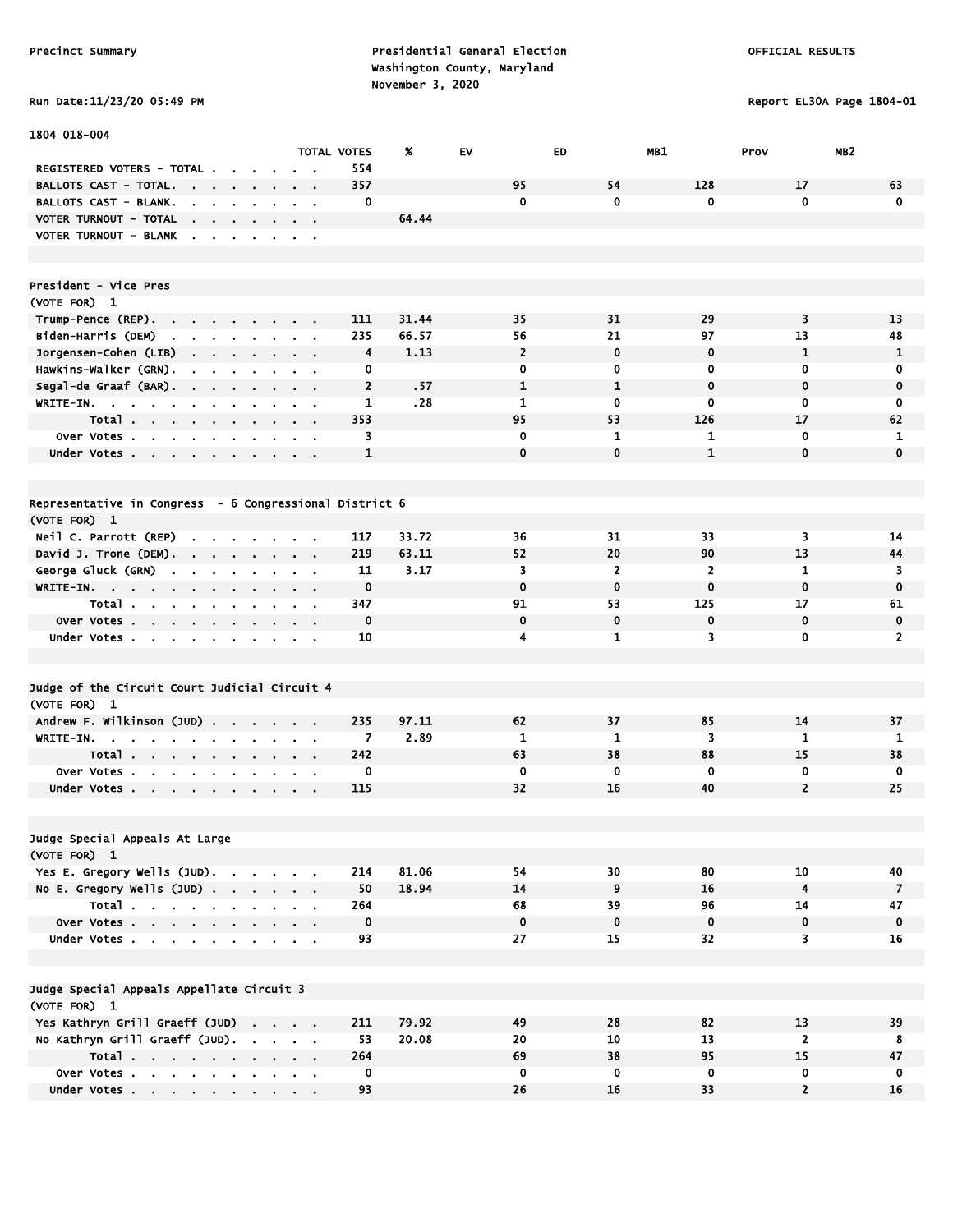# Run Date:11/23/20 05:49 PM Report EL30A Page 1804-02

| 1804 018-004                                                                                   |                    |       |             |             |             |                          |                 |
|------------------------------------------------------------------------------------------------|--------------------|-------|-------------|-------------|-------------|--------------------------|-----------------|
|                                                                                                | <b>TOTAL VOTES</b> | %     | <b>EV</b>   | ED.         | MB1         | Prov                     | MB <sub>2</sub> |
| Board of Education                                                                             |                    |       |             |             |             |                          |                 |
| (VOTE FOR) 4                                                                                   |                    |       |             |             |             |                          |                 |
| Pieter Bickford<br><b>Contract Contract Contract</b>                                           | 82                 | 10.43 | 18          | 11          | 31          | 4                        | 18              |
| william "Bill" Donahue.                                                                        | 107                | 13.61 | 26          | 13          | 46          | 4                        | 18              |
| Benjamin Forrest                                                                               | 91                 | 11.58 | 24          | 13          | 31          | 3                        | 20              |
| Ladetra Robinson .<br>$\mathbf{r}$ , $\mathbf{r}$ , $\mathbf{r}$ , $\mathbf{r}$ , $\mathbf{r}$ | 139                | 17.68 | 35          | 18          | 48          | 7                        | 31              |
| Stan Stouffer                                                                                  | 86                 | 10.94 | 22          | 16          | 27          | 4                        | 17              |
| Melissa Williams .<br>$\mathbf{r}$                                                             | 153                | 19.47 | 38          | 23          | 53          | 7                        | 32              |
| April A. Zentmeyer<br>$\sim$ $\sim$ $\sim$                                                     | 118                | 15.01 | 29          | 18          | 37          | $\overline{\phantom{a}}$ | 27              |
| WRITE-IN.                                                                                      | 10                 | 1.27  | 6           | 3           | 1           | $\mathbf{0}$             | 0               |
| Total                                                                                          | 786                |       | 198         | 115         | 274         | 36                       | 163             |
| Over Votes<br>$\sim$                                                                           | 4                  |       | 0           | $\mathbf 0$ | 4           | 0                        | 0               |
| Under Votes                                                                                    | 638                |       | 182         | 101         | 234         | 32                       | 89              |
|                                                                                                |                    |       |             |             |             |                          |                 |
|                                                                                                |                    |       |             |             |             |                          |                 |
| Question 1                                                                                     |                    |       |             |             |             |                          |                 |
| (VOTE FOR) 1                                                                                   |                    |       |             |             |             |                          |                 |
| For the Constitutional Amendment.                                                              | 231                | 74.04 | 54          | 33          | 88          | 12                       | 44              |
| Against the Constitutional Amendme                                                             | 81                 | 25.96 | 26          | 15          | 28          | 4                        | 8               |
| Total                                                                                          | 312                |       | 80          | 48          | 116         | 16                       | 52              |
| Over Votes                                                                                     | $\mathbf 0$        |       | $\mathbf 0$ | $\mathbf 0$ | $\mathbf 0$ | $\mathbf 0$              | 0               |
| Under Votes                                                                                    | 45                 |       | 15          | 6           | 12          | 1                        | 11              |
|                                                                                                |                    |       |             |             |             |                          |                 |
| Question 2                                                                                     |                    |       |             |             |             |                          |                 |
| (VOTE FOR) 1                                                                                   |                    |       |             |             |             |                          |                 |
| For the Referred Law.                                                                          | 221                | 67.58 | 56          | 39          | 67          | 14                       | 45              |
| Against the Referred Law                                                                       | 106                | 32.42 | 27          | 11          | 53          | 3                        | 12              |
| Total $\cdots$                                                                                 | 327                |       | 83          | 50          | 120         | 17                       | 57              |
| Over Votes<br>$\sim$<br>$\mathbf{r}$<br>$\cdot$                                                | 0                  |       | 0           | 0           | 0           | 0                        | 0               |
| Under Votes, , , , , ,                                                                         | 30                 |       | 12          | 4           | 8           | $\mathbf 0$              | 6               |
|                                                                                                |                    |       |             |             |             |                          |                 |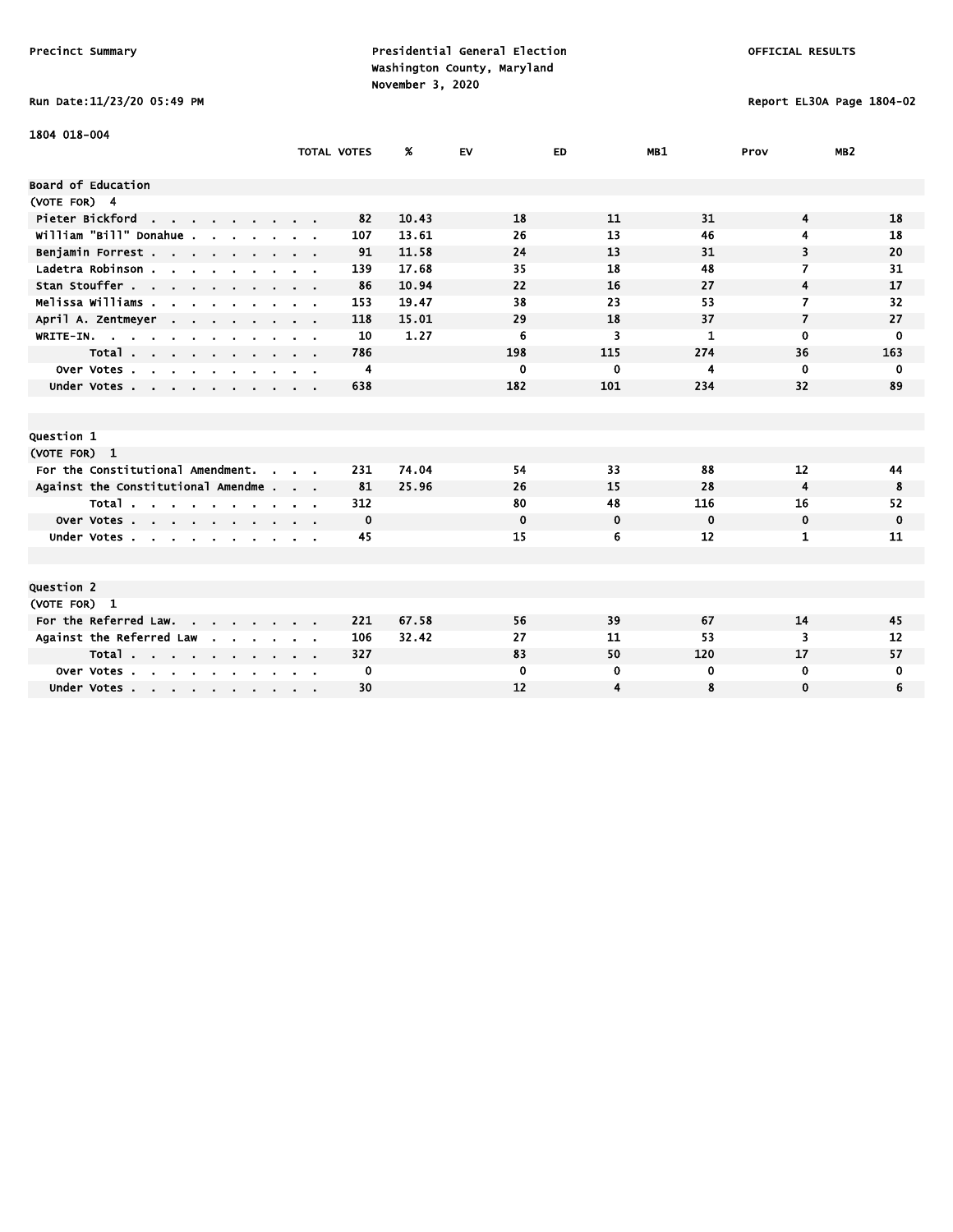# Run Date:11/23/20 05:49 PM Report EL30A Page 1900-01

| 1900 019-000                                                                           |                                                                                                       |                               |                    |       |                    |                |                    |                    |                    |
|----------------------------------------------------------------------------------------|-------------------------------------------------------------------------------------------------------|-------------------------------|--------------------|-------|--------------------|----------------|--------------------|--------------------|--------------------|
|                                                                                        |                                                                                                       |                               | <b>TOTAL VOTES</b> | %     | EV                 | <b>ED</b>      | MB1                | Prov               | MB <sub>2</sub>    |
| REGISTERED VOTERS - TOTAL.                                                             |                                                                                                       |                               | 1,960              |       |                    |                |                    |                    |                    |
| <b>BALLOTS CAST - TOTAL.</b><br>the contract of the contract of                        |                                                                                                       |                               | 1,455              |       | 340                | 626            | 307                | 25                 | 157                |
| <b>BALLOTS CAST - BLANK.</b><br><b>Contract Contract</b><br>n.                         |                                                                                                       |                               | 0                  |       | 0                  | 0              | 0                  | $\mathbf 0$        | $\mathbf 0$        |
| VOTER TURNOUT - TOTAL<br>the contract of the contract of                               |                                                                                                       |                               |                    | 74.23 |                    |                |                    |                    |                    |
| VOTER TURNOUT - BLANK                                                                  | $\cdot$                                                                                               | $\alpha$ , $\beta$ , $\alpha$ |                    |       |                    |                |                    |                    |                    |
| President - Vice Pres                                                                  |                                                                                                       |                               |                    |       |                    |                |                    |                    |                    |
| (VOTE FOR) 1                                                                           |                                                                                                       |                               |                    |       |                    |                |                    |                    |                    |
| Trump-Pence (REP).<br>the contract of the<br>$\mathbf{r}$                              |                                                                                                       |                               | 890                | 61.34 | 237                | 504            | 69                 | 17                 | 63                 |
| Biden-Harris (DEM)<br><b>Service</b><br><b>Contract</b><br>$\bullet$                   |                                                                                                       |                               | 529                | 36.46 | 97                 | 107            | 228                | $\overline{7}$     | 90                 |
| Jorgensen-Cohen (LIB)                                                                  |                                                                                                       |                               | 20                 | 1.38  | $\mathbf{1}$       | 11             | 4                  | 1                  | 3                  |
| Hawkins-Walker (GRN).<br>$\sim$<br>$\blacksquare$<br>$\blacksquare$<br>$\sim$          |                                                                                                       |                               | 5                  | . 34  | $\mathbf{z}$       | 1              | $\overline{2}$     | 0                  | 0                  |
| Segal-de Graaf (BAR).<br>$\mathbf{r}$                                                  |                                                                                                       |                               | $\mathbf{1}$       | .07   | $\mathbf{1}$       | $\mathbf 0$    | $\mathbf{0}$       | $\mathbf 0$        | $\mathbf 0$        |
| WRITE-IN. $\cdots$                                                                     | $\sim$                                                                                                | $\mathbf{u} = \mathbf{u}$     | 6                  | .41   | 1                  | $\overline{2}$ | 3                  | 0                  | 0                  |
| Total                                                                                  | $\begin{array}{cccccccccccccc} \bullet & \bullet & \bullet & \bullet & \bullet & \bullet \end{array}$ |                               | 1,451              |       | 339                | 625            | 306                | 25                 | 156                |
| Over Votes                                                                             |                                                                                                       | $\sim$ $\sim$                 | 1                  |       | 0                  | 0              | 1                  | $\mathbf 0$        | 0                  |
| Under Votes                                                                            | <b>Contract Contract</b>                                                                              |                               | 3                  |       | 1                  | $\mathbf{1}$   | $\mathbf 0$        | $\mathbf 0$        | $\mathbf{1}$       |
|                                                                                        |                                                                                                       |                               |                    |       |                    |                |                    |                    |                    |
| Representative in Congress - 6 Congressional District 6                                |                                                                                                       |                               |                    |       |                    |                |                    |                    |                    |
| (VOTE FOR) 1                                                                           |                                                                                                       |                               |                    |       |                    |                |                    |                    |                    |
| Neil C. Parrott (REP)<br>$\sim$<br>$\sim$                                              |                                                                                                       |                               | 898                | 62.93 | 226                | 512            | 83                 | 16                 | 61                 |
| David J. Trone (DEM).                                                                  | $\sim$                                                                                                |                               | 513                | 35.95 | 108                | 103            | 211                | 9                  | 82                 |
| George Gluck (GRN)<br>$\mathbf{r}$<br>$\mathbf{r}$<br>$\sim$<br>$\mathbf{r}$<br>$\sim$ | $\blacksquare$                                                                                        | $\alpha = 0.01$               | 15                 | 1.05  | 2                  | 5              | 5                  | 0                  | 3                  |
| WRITE-IN.                                                                              | $\mathbf{a}$ , and $\mathbf{a}$ , and $\mathbf{a}$                                                    |                               | 1                  | .07   | $\mathbf{1}$       | $\mathbf 0$    | $\mathbf 0$        | $\mathbf 0$        | $\mathbf 0$        |
| Total                                                                                  | <b>Contract Contract</b>                                                                              |                               | 1,427              |       | 337                | 620            | 299                | 25                 | 146                |
| Over Votes                                                                             |                                                                                                       |                               | 0                  |       | 0                  | $\mathbf 0$    | 0                  | $\mathbf 0$        | $\mathbf 0$        |
| Under Votes                                                                            |                                                                                                       |                               | 28                 |       | 3                  | 6              | 8                  | $\mathbf 0$        | 11                 |
|                                                                                        |                                                                                                       |                               |                    |       |                    |                |                    |                    |                    |
| Judge of the Circuit Court Judicial Circuit 4                                          |                                                                                                       |                               |                    |       |                    |                |                    |                    |                    |
| (VOTE FOR) 1                                                                           |                                                                                                       |                               |                    |       |                    |                |                    |                    |                    |
| Andrew F. Wilkinson (JUD)<br>$\sim$                                                    |                                                                                                       |                               | 971                | 99.08 | 230                | 432            | 194                | 18                 | 97                 |
| WRITE-IN.<br>$\sim$<br>$\cdot$<br>$\blacksquare$<br>$\blacksquare$<br>$\mathbf{r}$     |                                                                                                       |                               | 9                  | . 92  | 4                  | 1              | $\overline{2}$     | $\mathbf 0$        | 2                  |
| Total                                                                                  |                                                                                                       |                               | 980                |       | 234                | 433            | 196                | 18                 | 99                 |
| Over Votes.<br>the company of the company<br>$\sim$                                    |                                                                                                       |                               | 0                  |       | 0                  | 0              | 0                  | 0                  | $\mathbf 0$        |
| Under Votes                                                                            |                                                                                                       |                               | 475                |       | 106                | 193            | 111                | $\overline{7}$     | 58                 |
|                                                                                        |                                                                                                       |                               |                    |       |                    |                |                    |                    |                    |
| Judge Special Appeals At Large                                                         |                                                                                                       |                               |                    |       |                    |                |                    |                    |                    |
| (VOTE FOR) 1                                                                           |                                                                                                       |                               |                    |       |                    |                |                    |                    |                    |
| Yes E. Gregory Wells (JUD).                                                            |                                                                                                       |                               | 921                | 86.56 | 204                | 402            | 198                | 18                 | 99                 |
| No E. Gregory Wells $(JUD)$ .<br>Total                                                 |                                                                                                       |                               | 143                | 13.44 | 43                 | 72<br>474      | 18                 | $\mathbf{1}$<br>19 | 9                  |
|                                                                                        |                                                                                                       |                               | 1,064              |       | 247<br>$\mathbf 0$ | $\pmb{0}$      | 216<br>$\mathbf 0$ | $\mathbf 0$        | 108<br>$\mathbf 0$ |
| Over Votes                                                                             |                                                                                                       |                               | 0<br>391           |       | 93                 | 152            | 91                 | 6                  | 49                 |
| Under Votes                                                                            |                                                                                                       |                               |                    |       |                    |                |                    |                    |                    |
| Judge Special Appeals Appellate Circuit 3                                              |                                                                                                       |                               |                    |       |                    |                |                    |                    |                    |
| (VOTE FOR) 1                                                                           |                                                                                                       |                               |                    |       |                    |                |                    |                    |                    |
| Yes Kathryn Grill Graeff (JUD)                                                         |                                                                                                       |                               | 909                | 85.92 | 202                | 397            | 201                | 18                 | 91                 |
| No Kathryn Grill Graeff (JUD).                                                         |                                                                                                       |                               | 149                | 14.08 | 41                 | 73             | 22                 | $\mathbf 0$        | 13                 |
| Total                                                                                  |                                                                                                       |                               | 1,058              |       | 243                | 470            | 223                | 18                 | 104                |
| Over Votes                                                                             |                                                                                                       |                               | 0                  |       | 0                  | $\bf{0}$       | $\mathbf 0$        | $\mathbf 0$        | 0                  |
| Under Votes                                                                            |                                                                                                       |                               | 397                |       | 97                 | 156            | 84                 | $\overline{7}$     | 53                 |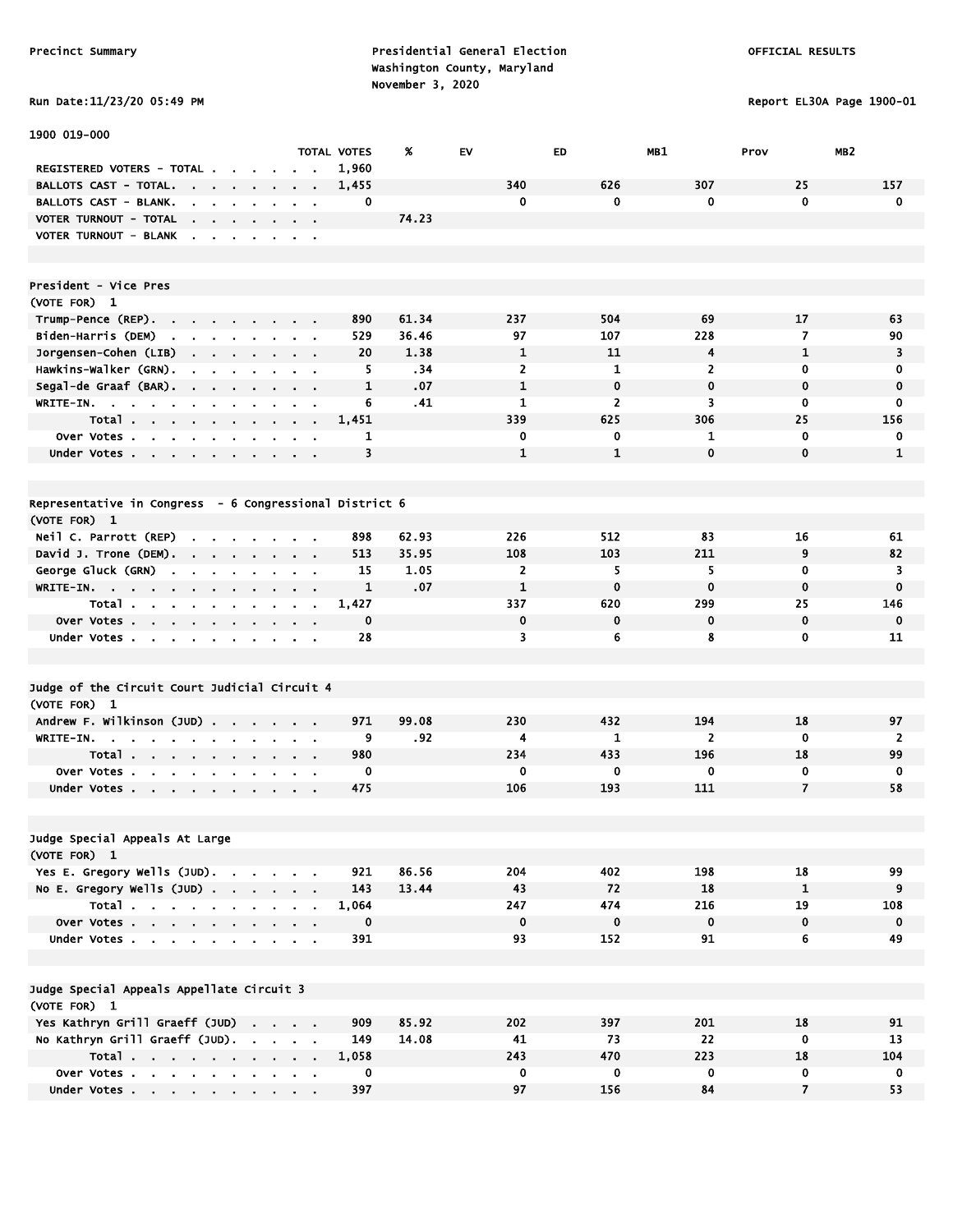# Run Date:11/23/20 05:49 PM Report EL30A Page 1900-02

| 1900 019-000                                                                                  |                    |       |             |             |              |                |                 |
|-----------------------------------------------------------------------------------------------|--------------------|-------|-------------|-------------|--------------|----------------|-----------------|
|                                                                                               | <b>TOTAL VOTES</b> | %     | <b>EV</b>   | ED          | MB1          | Prov           | MB <sub>2</sub> |
| Board of Education                                                                            |                    |       |             |             |              |                |                 |
| (VOTE FOR) 4                                                                                  |                    |       |             |             |              |                |                 |
| Pieter Bickford<br>the contract of the contract of                                            | 385                | 11.02 | 77          | 135         | 123          | 4              | 46              |
| William "Bill" Donahue.                                                                       | 550                | 15.75 | 123         | 234         | 119          | 9              | 65              |
| Benjamin Forrest                                                                              | 348                | 9.96  | 77          | 137         | 86           | 5              | 43              |
| Ladetra Robinson.<br>$\mathbf{r}$ , $\mathbf{r}$ , $\mathbf{r}$ , $\mathbf{r}$ , $\mathbf{r}$ | 259                | 7.41  | 58          | 64          | 95           | 2              | 40              |
| Stan Stouffer                                                                                 | 638                | 18.27 | 164         | 323         | 95           | 6              | 50              |
| Melissa Williams .<br>$\mathbf{r}$                                                            | 603                | 17.26 | 144         | 273         | 130          | 8              | 48              |
| April A. Zentmeyer<br>$\sim$ $\sim$                                                           | 563                | 16.12 | 163         | 247         | 104          | 5              | 44              |
| WRITE-IN.<br>$\mathbf{u}$                                                                     | 147                | 4.21  | 49          | 73          | 3            | $\overline{2}$ | 20              |
| Total                                                                                         | 3,493              |       | 855         | 1,486       | 755          | 41             | 356             |
| Over Votes.<br>$\mathcal{L}$<br>$\sim$<br>$\sim$<br>$\sim$                                    | 4                  |       | $\mathbf 0$ | 0           | 4            | $\mathbf 0$    | $\mathbf 0$     |
| Under Votes                                                                                   | 2,323              |       | 505         | 1,018       | 469          | 59             | 272             |
|                                                                                               |                    |       |             |             |              |                |                 |
|                                                                                               |                    |       |             |             |              |                |                 |
| Question 1                                                                                    |                    |       |             |             |              |                |                 |
| (VOTE FOR) 1                                                                                  |                    |       |             |             |              |                |                 |
| For the Constitutional Amendment.<br>$\sim$                                                   | 787                | 60.82 | 159         | 315         | 201          | 15             | 97              |
| Against the Constitutional Amendme                                                            | 507                | 39.18 | 144         | 246         | 72           | 6              | 39              |
| Total                                                                                         | 1,294              |       | 303         | 561         | 273          | 21             | 136             |
| Over Votes                                                                                    | 1                  |       | $\mathbf 0$ | $\mathbf 0$ | $\mathbf{1}$ | $\mathbf 0$    | $\mathbf 0$     |
| Under Votes.<br><b>Service</b>                                                                | 160                |       | 37          | 65          | 33           | 4              | 21              |
|                                                                                               |                    |       |             |             |              |                |                 |
|                                                                                               |                    |       |             |             |              |                |                 |
| Question 2                                                                                    |                    |       |             |             |              |                |                 |
| (VOTE FOR) 1                                                                                  |                    |       |             |             |              |                |                 |
| For the Referred Law.                                                                         | 845                | 62.55 | 179         | 376         | 175          | 21             | 94              |
| Against the Referred Law                                                                      | 506                | 37.45 | 132         | 212         | 113          | 1              | 48              |
| Total                                                                                         | 1,351              |       | 311         | 588         | 288          | 22             | 142             |
| Over Votes.<br>$\sim$<br>$\sim$ $\sim$<br>$\sim$                                              | 0                  |       | $\mathbf 0$ | 0           | 0            | $\mathbf 0$    | 0               |
| Under Votes                                                                                   | 104                |       | 29          | 38          | 19           | 3              | 15              |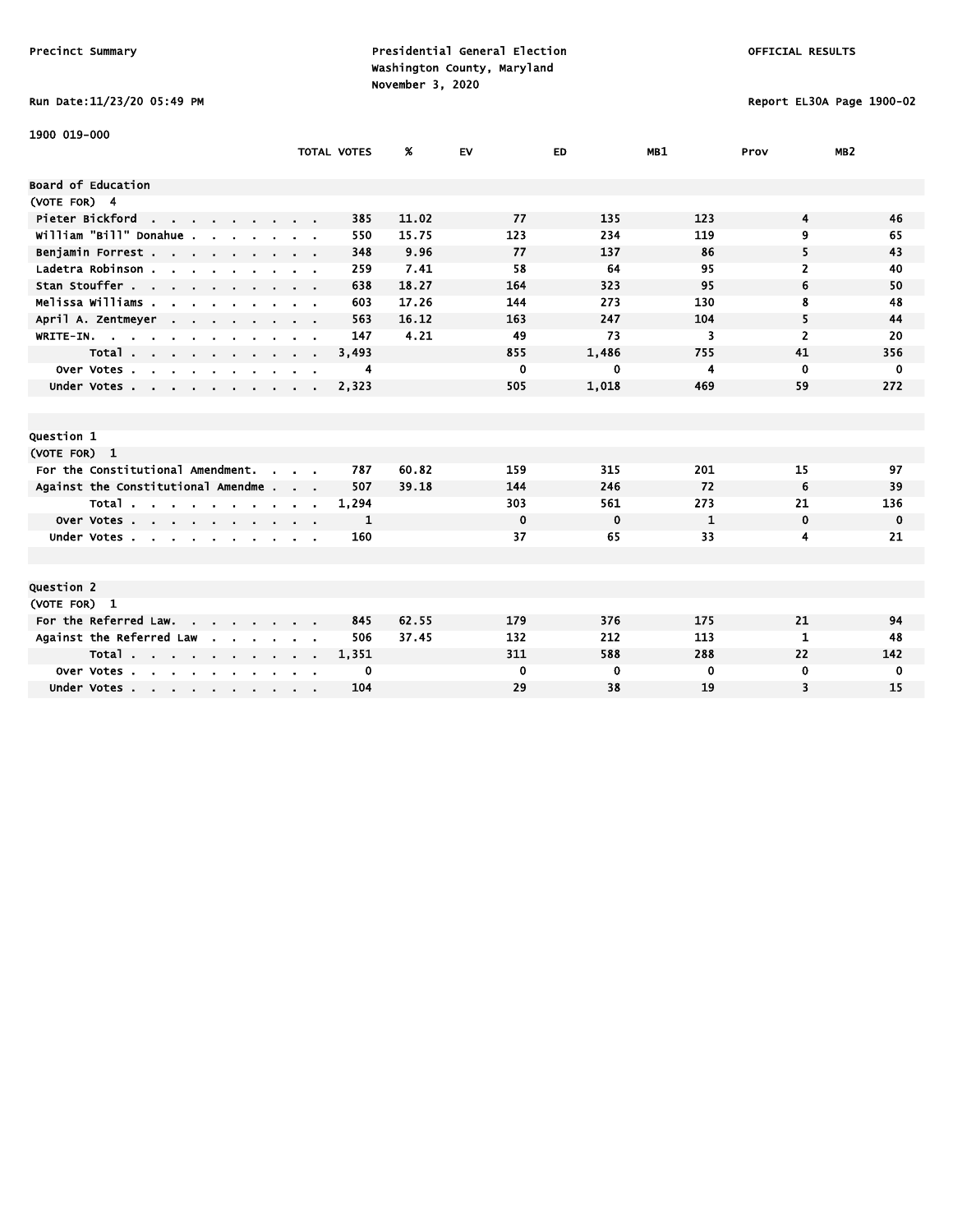### Run Date:11/23/20 05:49 PM Report EL30A Page 2000-01

| 2000 020-000                                                                                                             |                                                                          |              |       |              |              |              |                |                         |
|--------------------------------------------------------------------------------------------------------------------------|--------------------------------------------------------------------------|--------------|-------|--------------|--------------|--------------|----------------|-------------------------|
|                                                                                                                          |                                                                          | TOTAL VOTES  | X     | EV           | ED           | MB1          | Prov           | MB <sub>2</sub>         |
| REGISTERED VOTERS - TOTAL .<br>$\blacksquare$                                                                            |                                                                          | 1,571        |       |              |              |              |                |                         |
| <b>BALLOTS CAST - TOTAL.</b><br>$\sim$                                                                                   |                                                                          | 1,165        |       | 377          | 469          | 212          | 26             | 81                      |
| <b>BALLOTS CAST - BLANK.</b>                                                                                             |                                                                          | 0            |       | $\mathbf 0$  | 0            | 0            | 0              | $\mathbf 0$             |
| VOTER TURNOUT - TOTAL<br>the company of the company                                                                      | $\mathbf{r} = \mathbf{r} + \mathbf{r}$<br>$\sim$                         |              | 74.16 |              |              |              |                |                         |
| VOTER TURNOUT - BLANK                                                                                                    |                                                                          |              |       |              |              |              |                |                         |
|                                                                                                                          |                                                                          |              |       |              |              |              |                |                         |
|                                                                                                                          |                                                                          |              |       |              |              |              |                |                         |
| President - Vice Pres                                                                                                    |                                                                          |              |       |              |              |              |                |                         |
| (VOTE FOR) 1                                                                                                             |                                                                          |              |       |              |              |              |                |                         |
| Trump-Pence (REP).<br>the contract of the contract                                                                       |                                                                          | 868          | 74.70 | 330          | 409          | 69           | 17             | 43                      |
| Biden-Harris (DEM)<br>$\mathbf{r}$                                                                                       |                                                                          | 277          | 23.84 | 46           | 53           | 137          | $\overline{7}$ | 34                      |
| Jorgensen-Cohen (LIB)<br>$\cdot$<br>$\sim$                                                                               |                                                                          | 11           | .95   | 1            | 5            | 3            | $\mathbf{1}$   | 1                       |
| Hawkins-Walker (GRN).                                                                                                    | $\mathbf{r}$                                                             | 4            | . 34  | 0            | $\mathbf{1}$ | $\mathbf{1}$ | $\mathbf 0$    | 2                       |
| Segal-de Graaf (BAR).<br>$\mathbf{a}$ , and $\mathbf{a}$ , and $\mathbf{a}$<br>$\sim$                                    | $\mathbf{r} = \mathbf{r}$                                                | 0            |       | $\mathbf 0$  | $\mathbf 0$  | $\mathbf 0$  | $\mathbf 0$    | 0                       |
| $WRITE-IN.$<br>$\sim$                                                                                                    | $\sim$ $\sim$                                                            | 2            | .17   | 0            | 0            | 0            | 1              | 1                       |
| Total<br>$\sim$                                                                                                          | $\blacksquare$<br>$\sim$ $\sim$                                          | 1,162        |       | 377          | 468          | 210          | 26             | 81                      |
| Over Votes                                                                                                               |                                                                          | 2            |       | 0            | 1            | 1            | $\mathbf 0$    | 0                       |
| Under Votes<br>$\mathbf{a}$ , $\mathbf{a}$ , $\mathbf{a}$ , $\mathbf{a}$<br>$\sim$                                       | $\sim$<br>$\alpha = 0.01$                                                | $\mathbf{1}$ |       | $\mathbf 0$  | $\mathbf 0$  | $\mathbf{1}$ | $\mathbf 0$    | $\mathbf 0$             |
|                                                                                                                          |                                                                          |              |       |              |              |              |                |                         |
|                                                                                                                          |                                                                          |              |       |              |              |              |                |                         |
| Representative in Congress - 6 Congressional District 6                                                                  |                                                                          |              |       |              |              |              |                |                         |
| (VOTE FOR) 1                                                                                                             |                                                                          |              |       |              |              |              |                |                         |
| Neil C. Parrott (REP)<br>$\mathbf{r} = \mathbf{r} \cdot \mathbf{r}$ .                                                    |                                                                          | 855          | 75.20 | 321          | 401          | 68           | 18             | 47                      |
| David J. Trone (DEM).                                                                                                    |                                                                          | 262          | 23.04 | 43           | 52           | 132          | 6              | 29                      |
| George Gluck (GRN)<br>$\mathbf{r} = \mathbf{r} \cdot \mathbf{r}$<br>$\mathbf{r} = \mathbf{r} \cdot \mathbf{r}$<br>$\sim$ | $\alpha = 0.01$                                                          | 20           | 1.76  | 7            | 5            | 4            | 1              | 3                       |
| $W$ RITE-IN.                                                                                                             |                                                                          | $\mathbf 0$  |       | $\mathbf 0$  | 0            | $\mathbf 0$  | $\mathbf 0$    | $\mathbf 0$             |
| Total<br>$\sim$                                                                                                          | $\blacksquare$<br>$\alpha$ , $\beta$ , $\alpha$                          | 1,137        |       | 371          | 458          | 204          | 25             | 79                      |
| Over Votes<br>$\mathbf{r} = \mathbf{r}$                                                                                  |                                                                          | $\mathbf{1}$ |       | $\mathbf{1}$ | $\mathbf 0$  | $\mathbf 0$  | $\mathbf 0$    | $\mathbf 0$             |
| Under Votes                                                                                                              | $\mathbf{r} = \mathbf{r} + \mathbf{r}$ , where $\mathbf{r} = \mathbf{r}$ | 27           |       | 5            | 11           | 8            | 1              | $\overline{2}$          |
|                                                                                                                          |                                                                          |              |       |              |              |              |                |                         |
|                                                                                                                          |                                                                          |              |       |              |              |              |                |                         |
| Judge of the Circuit Court Judicial Circuit 4                                                                            |                                                                          |              |       |              |              |              |                |                         |
| (VOTE FOR) 1                                                                                                             |                                                                          |              |       |              |              |              |                |                         |
| Andrew F. Wilkinson (JUD)                                                                                                |                                                                          | 735          | 99.32 | 222          | 310          | 135          | 17             | 51                      |
| WRITE-IN.<br>and the state of the state of<br>$\sim$ $\sim$<br>$\mathbf{r}$ , $\mathbf{r}$ , $\mathbf{r}$                |                                                                          | 5            | .68   | 0            | 2            | 1            | 1              | 1                       |
| Total.<br>the contract of the contract of the                                                                            |                                                                          | 740          |       | 222          | 312          | 136          | 18             | 52                      |
| Over Votes<br>$\sim 10^{-1}$<br>$\mathbf{r}$<br>$\bullet$                                                                |                                                                          | 0            |       | 0            | 0            | 0            | 0              | 0                       |
| Under Votes                                                                                                              |                                                                          | 425          |       | 155          | 157          | 76           | 8              | 29                      |
|                                                                                                                          |                                                                          |              |       |              |              |              |                |                         |
|                                                                                                                          |                                                                          |              |       |              |              |              |                |                         |
| Judge Special Appeals At Large                                                                                           |                                                                          |              |       |              |              |              |                |                         |
| (VOTE FOR) 1                                                                                                             |                                                                          |              |       |              |              |              |                |                         |
| Yes E. Gregory Wells (JUD).                                                                                              |                                                                          | 734          | 89.08 | 230          | 295          | 135          | 17             | 57                      |
| No E. Gregory Wells (JUD)                                                                                                |                                                                          | 90           | 10.92 | 37           | 34           | 14           | $\mathbf{1}$   | $\overline{\mathbf{4}}$ |
| Total                                                                                                                    |                                                                          | 824          |       | 267          | 329          | 149          | 18             | 61                      |
| Over Votes                                                                                                               |                                                                          | $\mathbf 0$  |       | $\mathbf 0$  | $\mathbf 0$  | $\mathbf{0}$ | $\mathbf 0$    | $\mathbf 0$             |
| Under Votes                                                                                                              |                                                                          | 341          |       | 110          | 140          | 63           | 8              | 20                      |
|                                                                                                                          |                                                                          |              |       |              |              |              |                |                         |
|                                                                                                                          |                                                                          |              |       |              |              |              |                |                         |
| Judge Special Appeals Appellate Circuit 3                                                                                |                                                                          |              |       |              |              |              |                |                         |
| (VOTE FOR) 1                                                                                                             |                                                                          |              |       |              |              |              |                |                         |
| Yes Kathryn Grill Graeff (JUD)                                                                                           |                                                                          | 715          | 86.56 | 220          | 286          | 137          | 17             | 55                      |
| No Kathryn Grill Graeff (JUD).                                                                                           |                                                                          | 111          | 13.44 | 44           | 39           | 21           | $\mathbf 0$    | 7                       |
| Total                                                                                                                    |                                                                          | 826          |       | 264          | 325          | 158          | 17             | 62                      |
| Over Votes                                                                                                               |                                                                          | $\mathbf{0}$ |       | $\mathbf{0}$ | $\mathbf{0}$ | $\bf{0}$     | 0              | 0                       |
| Under Votes                                                                                                              |                                                                          | 339          |       | 113          | 144          | 54           | 9              | 19                      |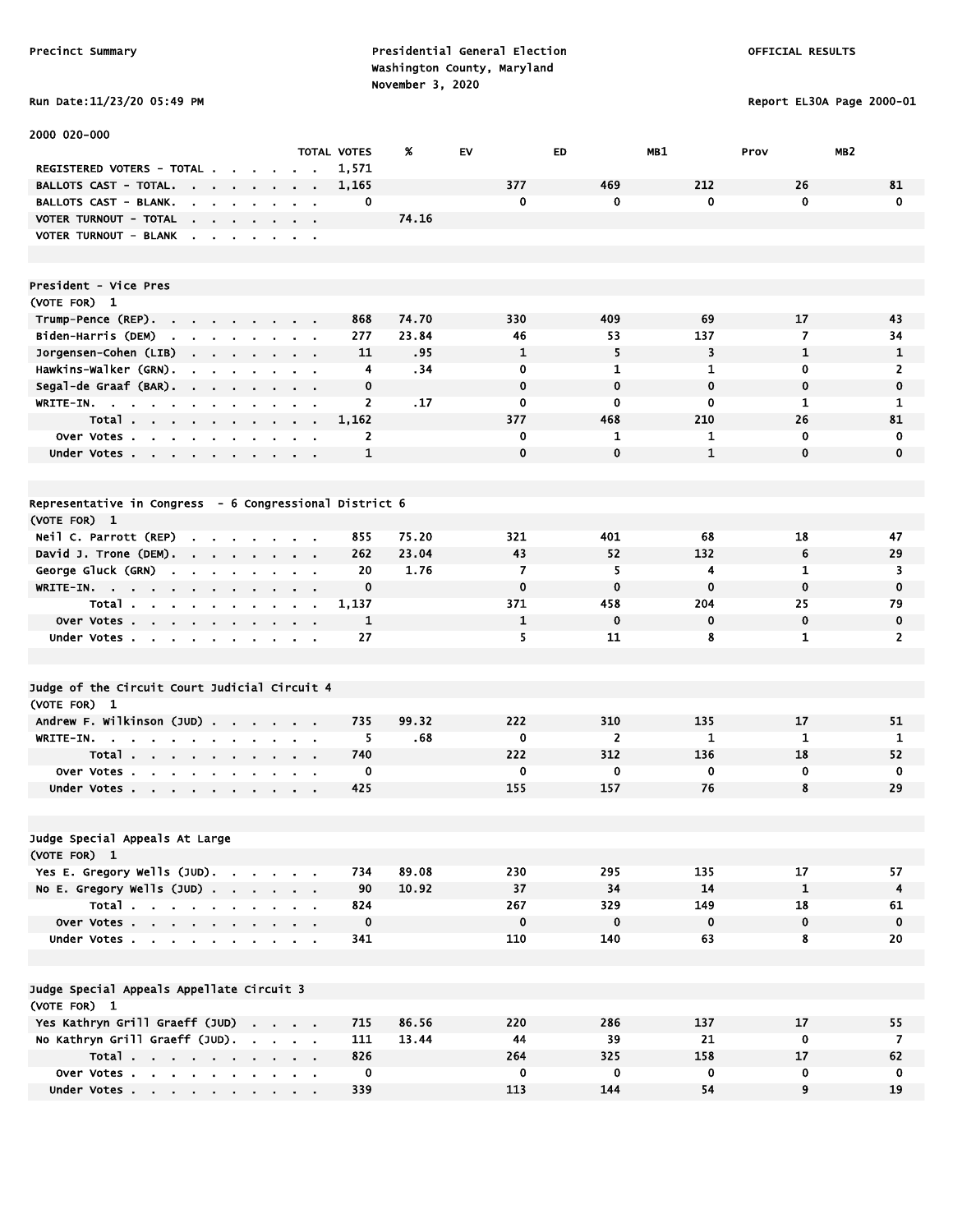### Run Date:11/23/20 05:49 PM Report EL30A Page 2000-02

| 2000 020-000                                                                              |                    |       |              |             |             |             |                 |
|-------------------------------------------------------------------------------------------|--------------------|-------|--------------|-------------|-------------|-------------|-----------------|
|                                                                                           | <b>TOTAL VOTES</b> | %     | EV           | <b>ED</b>   | MB1         | Prov        | MB <sub>2</sub> |
| Board of Education                                                                        |                    |       |              |             |             |             |                 |
| (VOTE FOR) 4                                                                              |                    |       |              |             |             |             |                 |
| Pieter Bickford<br>the contract of the con-                                               | 452                | 16.47 | 137          | 164         | 106         | 9           | 36              |
| William "Bill" Donahue<br>$\overline{\phantom{a}}$                                        | 364                | 13.27 | 108          | 141         | 71          | 9           | 35              |
|                                                                                           | 312                | 11.37 | 96           | 118         | 66          | 11          | 21              |
| Benjamin Forrest<br>Ladetra Robinson.                                                     | 161                | 5.87  | 38           | 50          | 57          | 4           | 12              |
| $\mathbf{r}$ , $\mathbf{r}$ , $\mathbf{r}$ , $\mathbf{r}$ , $\mathbf{r}$<br>Stan Stouffer | 594                | 21.65 | 204          | 246         | 94          | 9           | 41              |
|                                                                                           |                    |       |              | 161         | 87          | 12          | 27              |
| Melissa Williams .                                                                        | 437                | 15.93 | 150          |             |             |             |                 |
| April A. Zentmeyer<br>$\sim$ $\sim$                                                       | 374                | 13.63 | 124          | 150         | 65          | 8           | 27              |
| WRITE-IN.                                                                                 | 50                 | 1.82  | 24           | 23          | 1           | 1           | 1               |
| Total                                                                                     | 2,744              |       | 881          | 1,053       | 547         | 63          | 200             |
| Over Votes.<br>$\sim$<br>$\overline{\phantom{a}}$<br>$\sim$<br>$\sim$                     | 8                  |       | 0            | 0           | 8           | 0           | $\mathbf{0}$    |
| Under Votes                                                                               | 1,908              |       | 627          | 823         | 293         | 41          | 124             |
|                                                                                           |                    |       |              |             |             |             |                 |
|                                                                                           |                    |       |              |             |             |             |                 |
| Question 1                                                                                |                    |       |              |             |             |             |                 |
| (VOTE FOR) 1                                                                              |                    |       |              |             |             |             |                 |
| For the Constitutional Amendment.                                                         | 632                | 63.07 | 190          | 245         | 137         | 19          | 41              |
| Against the Constitutional Amendme                                                        | 370                | 36.93 | 138          | 154         | 49          | 3           | 26              |
| Total<br>$\sim$<br>$\sim$                                                                 | 1,002              |       | 328          | 399         | 186         | 22          | 67              |
| Over Votes                                                                                | 1                  |       | $\mathbf{1}$ | $\mathbf 0$ | $\mathbf 0$ | $\mathbf 0$ | 0               |
| Under Votes                                                                               | 162                |       | 48           | 70          | 26          | 4           | 14              |
|                                                                                           |                    |       |              |             |             |             |                 |
|                                                                                           |                    |       |              |             |             |             |                 |
| Question 2                                                                                |                    |       |              |             |             |             |                 |
| (VOTE FOR) 1                                                                              |                    |       |              |             |             |             |                 |
| For the Referred Law.                                                                     | 675                | 63.50 | 205          | 288         | 123         | 17          | 42              |
| Against the Referred Law<br>$\sim 100$ km s $^{-1}$<br>$\mathbf{r}$                       | 388                | 36.50 | 141          | 139         | 72          | 4           | 32              |
| Total                                                                                     | 1,063              |       | 346          | 427         | 195         | 21          | 74              |
| Over Votes                                                                                | 0                  |       | 0            | 0           | 0           | 0           | 0               |
| Under Votes                                                                               | 102                |       | 31           | 42          | 17          | 5           | $\overline{7}$  |
|                                                                                           |                    |       |              |             |             |             |                 |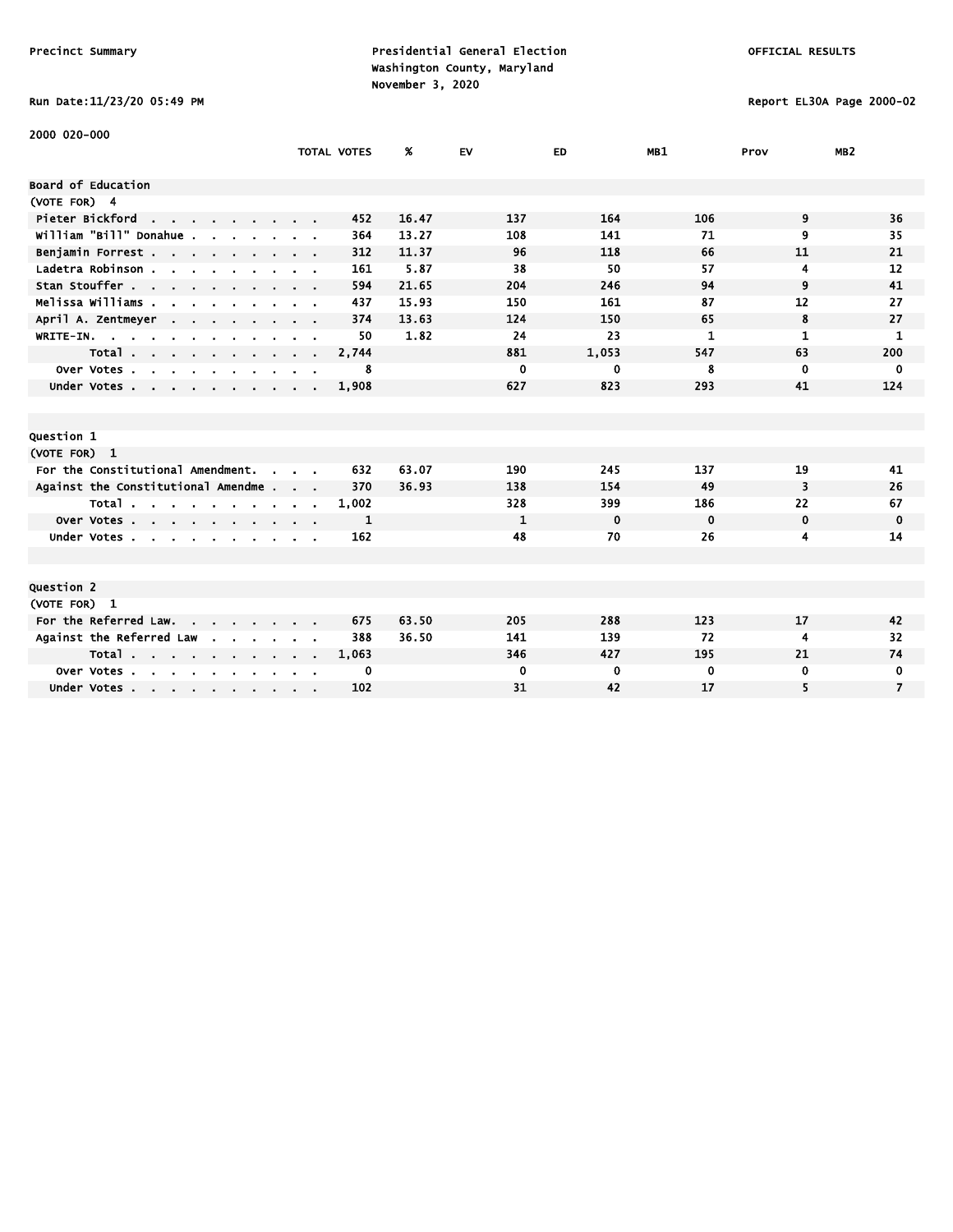# Run Date:11/23/20 05:49 PM Report EL30A Page 2101-01

| 2101 021-001                                                                                              |                                              |                    |       |                |              |                |                |                 |
|-----------------------------------------------------------------------------------------------------------|----------------------------------------------|--------------------|-------|----------------|--------------|----------------|----------------|-----------------|
|                                                                                                           |                                              | <b>TOTAL VOTES</b> | %     | EV             | <b>ED</b>    | MB1            | Prov           | MB <sub>2</sub> |
| REGISTERED VOTERS - TOTAL.                                                                                |                                              | 2,513              |       |                |              |                |                |                 |
| BALLOTS CAST - TOTAL.<br>$\sim$<br>$\sim$ 100 $\sim$<br>$\sim$<br>$\blacksquare$                          | $\blacksquare$                               | 1,725              |       | 470            | 540          | 526            | 45             | 144             |
| <b>BALLOTS CAST - BLANK.</b><br>$\mathbf{r}$<br>۰.                                                        |                                              | 1                  | .06   | 0              | $\mathbf 0$  | $\mathbf{0}$   | $\mathbf{1}$   | 0               |
| VOTER TURNOUT - TOTAL<br>$\mathbf{r}$<br>$\mathbf{r} = \mathbf{r} \cdot \mathbf{r}$<br>$\sim$             |                                              |                    | 68.64 |                |              |                |                |                 |
| VOTER TURNOUT - BLANK<br>$\overline{\phantom{a}}$<br>$\mathbf{r}$<br>$\blacksquare$<br>$\blacksquare$     | $\sim$                                       |                    | .04   |                |              |                |                |                 |
|                                                                                                           |                                              |                    |       |                |              |                |                |                 |
| President - Vice Pres                                                                                     |                                              |                    |       |                |              |                |                |                 |
| (VOTE FOR) 1                                                                                              |                                              |                    |       |                |              |                |                |                 |
| Trump-Pence (REP).<br>$\sim$                                                                              | $\mathbf{r} = \mathbf{r} + \mathbf{r}$ .     | 741                | 43.36 | 259            | 335          | 94             | 15             | 38              |
| Biden-Harris (DEM)<br>the company of the company of                                                       | $\alpha = 0.01$                              | 920                | 53.83 | 196            | 187          | 415            | 24             | 98              |
| Jorgensen-Cohen (LIB)                                                                                     | $\sim$ 100 $\sim$ 100 $\sim$                 | 22                 | 1.29  | 5              | 11           | 3              | 1              | $\overline{2}$  |
| Hawkins-Walker (GRN).<br>$\mathbf{r}$<br>$\mathbf{r}$                                                     | $\overline{\phantom{a}}$                     | 9                  | .53   | 3              | $\mathbf{1}$ | 4              | 0              | 1               |
| Segal-de Graaf (BAR).<br>$\sim 10^{-1}$<br>$\mathbf{r}$<br>$\sim$<br>$\mathbf{r}$<br>$\blacksquare$       | $\mathbf{r} = \mathbf{r}$                    | 8                  | .47   | $\mathbf{1}$   | 3            | $\overline{2}$ | $\mathbf{1}$   | $\mathbf{1}$    |
| WRITE-IN.<br>$\sim$<br>$\mathbf{a}=\mathbf{a}$<br>$\sim$<br>$\bullet$<br>$\bullet$                        |                                              | 9                  | .53   | 3              | $\mathbf 0$  | $\overline{2}$ | 1              | 3               |
| Total                                                                                                     |                                              | 1,709              |       | 467            | 537          | 520            | 42             | 143             |
| Over Votes.<br>the contract of the contract of<br>$\blacksquare$                                          |                                              | 9                  |       | 1              | 0            | 5              | $\overline{2}$ | 1               |
| Under Votes                                                                                               |                                              | $\overline{7}$     |       | $\overline{2}$ | 3            | $\mathbf{1}$   | $\mathbf{1}$   | $\mathbf 0$     |
|                                                                                                           |                                              |                    |       |                |              |                |                |                 |
| Representative in Congress - 6 Congressional District 6                                                   |                                              |                    |       |                |              |                |                |                 |
| (VOTE FOR) 1                                                                                              |                                              |                    |       |                |              |                |                |                 |
| Neil C. Parrott (REP)<br>$\sim$ $\sim$ $\sim$ $\sim$                                                      |                                              | 766                | 45.43 | 263            | 343          | 106            | 15             | 39              |
| David J. Trone (DEM).<br>$\mathbf{r} = \mathbf{r} \cdot \mathbf{r}$<br>$\sim 10^{-1}$<br>$\sim$<br>$\sim$ | $\sim$ $\sim$                                | 880                | 52.19 | 186            | 177          | 398            | 24             | 95              |
| George Gluck (GRN)<br>$\sim$<br>$\sim$<br>$\blacksquare$                                                  | $\mathbf{r} = \mathbf{r}$                    | 37                 | 2.19  | 11             | 6            | 11             | 2              | $\overline{7}$  |
| WRITE-IN.<br>$\sim$                                                                                       | $\mathbf{a}=\mathbf{a}$                      | 3                  | .18   | $\mathbf 0$    | 3            | $\mathbf 0$    | $\mathbf 0$    | $\bf{0}$        |
| Total.<br>$\sim$<br>$\blacksquare$                                                                        |                                              | 1,686              |       | 460            | 529          | 515            | 41             | 141             |
| Over Votes<br>$\blacksquare$                                                                              |                                              | 1                  |       | $\mathbf{1}$   | $\mathbf 0$  | $\mathbf 0$    | $\mathbf 0$    | $\mathbf 0$     |
| Under Votes<br>$\sim$<br>$\mathbf{r}$<br>$\blacksquare$                                                   | $\alpha$ , $\beta$ , $\alpha$                | 38                 |       | 9              | 11           | 11             | 4              | 3               |
|                                                                                                           |                                              |                    |       |                |              |                |                |                 |
| Judge of the Circuit Court Judicial Circuit 4                                                             |                                              |                    |       |                |              |                |                |                 |
| (VOTE FOR) 1                                                                                              |                                              |                    |       |                |              |                |                |                 |
| Andrew F. Wilkinson (JUD)<br>$\sim$                                                                       |                                              | 1,188              | 98.26 | 317            | 387          | 358            | 27             | 99              |
| WRITE-IN.                                                                                                 | $\sim$                                       | 21                 | 1.74  | 7              | 6            | $\overline{7}$ | 0              | 1               |
| Total<br>$\sim$                                                                                           |                                              | 1,209              |       | 324            | 393          | 365            | 27             | 100             |
| Over Votes.<br>n an<br>$\mathbf{r}$                                                                       |                                              | 0                  |       | 0              | $\mathbf 0$  | $\mathbf 0$    | $\mathbf 0$    | 0               |
| Under Votes<br>$\mathbf{r}$<br>$\blacksquare$                                                             |                                              | 516                |       | 146            | 147          | 161            | 18             | 44              |
|                                                                                                           |                                              |                    |       |                |              |                |                |                 |
| Judge Special Appeals At Large                                                                            |                                              |                    |       |                |              |                |                |                 |
| (VOTE FOR) 1                                                                                              |                                              |                    |       |                |              |                |                |                 |
| Yes E. Gregory Wells (JUD).                                                                               |                                              | 1,102              | 84.44 | 285            | 360          | 335            | 23             | 99              |
| No E. Gregory Wells $(JUD)$ .                                                                             |                                              | 203                | 15.56 | 60             | 61           | 56             | 10             | 16              |
| Total                                                                                                     |                                              | 1,305              |       | 345            | 421          | 391            | 33             | 115             |
| Over Votes                                                                                                |                                              | $\mathbf{1}$       |       | $\mathbf{1}$   | $\mathbf 0$  | $\bf{0}$       | $\mathbf 0$    | $\mathbf 0$     |
| Under Votes                                                                                               | $\mathbf{a} = \mathbf{a} + \mathbf{a}$ , and | 419                |       | 124            | 119          | 135            | 12             | 29              |
|                                                                                                           |                                              |                    |       |                |              |                |                |                 |
| Judge Special Appeals Appellate Circuit 3<br>(VOTE FOR) 1                                                 |                                              |                    |       |                |              |                |                |                 |
| Yes Kathryn Grill Graeff (JUD)                                                                            |                                              | 1,125              | 86.81 | 294            | 359          | 350            | 27             | 95              |
| No Kathryn Grill Graeff (JUD).                                                                            |                                              | 171                | 13.19 | 45             | 57           | 44             | 6              | 19              |
| Total $\cdots$ $\cdots$ $\cdots$                                                                          |                                              | 1,296              |       | 339            | 416          | 394            | 33             | 114             |
| Over Votes                                                                                                |                                              | 1                  |       | 0              | 0            | 0              | $\mathbf{1}$   | 0               |
| Under Votes                                                                                               |                                              | 428                |       | 131            | 124          | 132            | 11             | 30              |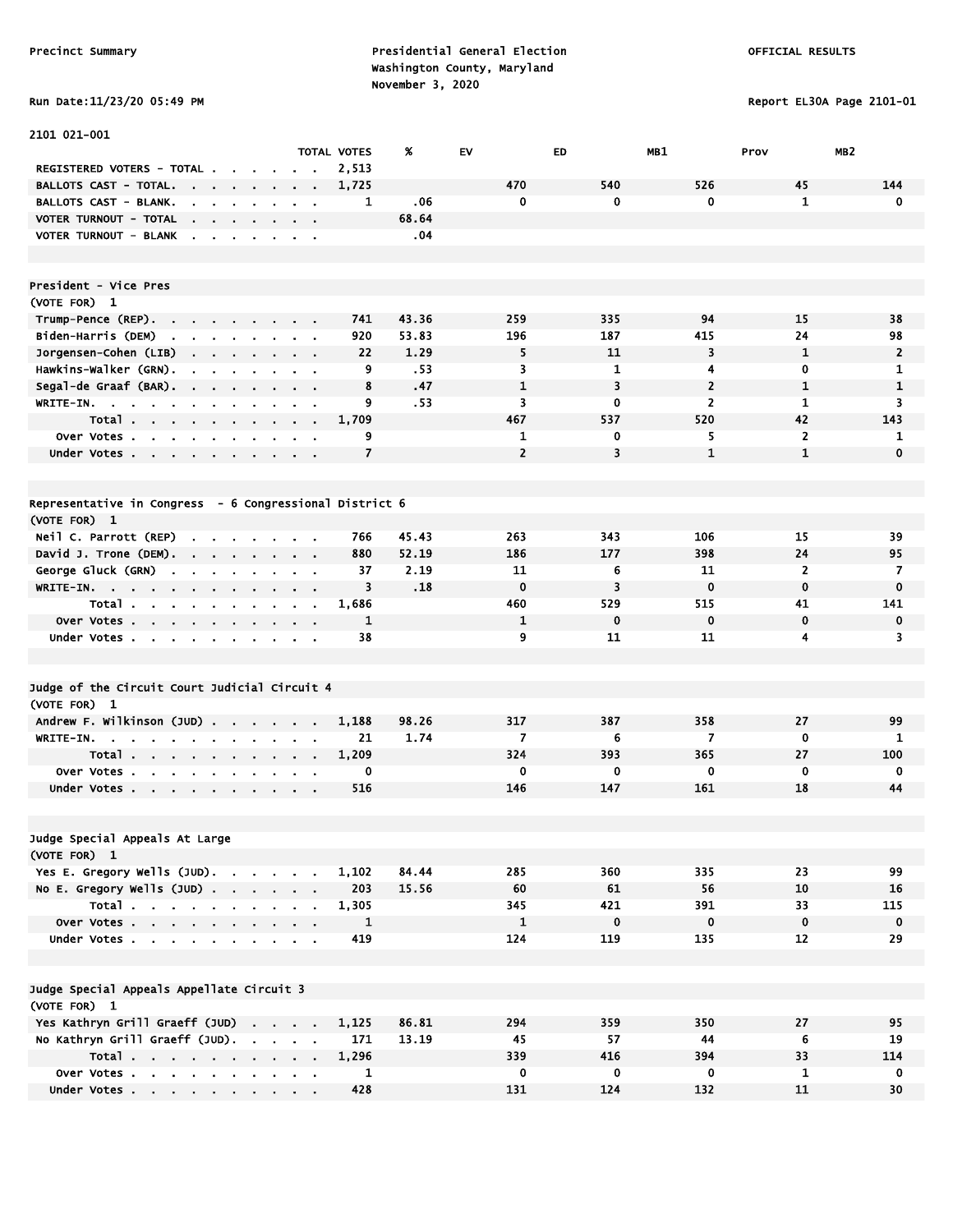Run Date:11/23/20 05:49 PM Report EL30A Page 2101-02

| 2101 021-001                                                                            |                           |              |       |              |             |                |                |                 |
|-----------------------------------------------------------------------------------------|---------------------------|--------------|-------|--------------|-------------|----------------|----------------|-----------------|
|                                                                                         |                           | TOTAL VOTES  | x     | EV           | ED          | MB1            | Prov           | MB <sub>2</sub> |
|                                                                                         |                           |              |       |              |             |                |                |                 |
| Mayor of Hagerstown - HG Municipalities HG<br>(VOTE FOR) 1                              |                           |              |       |              |             |                |                |                 |
| Michael E. Barnes.<br><b>Contract Contract</b>                                          |                           | 588          | 36.48 | 207          | 236         | 84             | 14             | 47              |
| Emily Keller<br>$\sim$<br>$\sim$<br>$\sim$                                              |                           | 1,010        | 62.66 | 237          | 253         | 405            | 26             | 89              |
| WRITE-IN.                                                                               |                           | 14           | .87   | $\mathbf 0$  | 11          | 3              | $\mathbf 0$    | $\mathbf 0$     |
| Total.                                                                                  | $\bullet$                 | 1,612        |       | 444          | 500         | 492            | 40             | 136             |
| Over Votes.<br>$\sim$<br>$\sim$<br>$\bullet$<br>$\bullet$                               |                           | 0            |       | $\mathbf 0$  | $\mathbf 0$ | $\mathbf 0$    | $\mathbf 0$    | $\mathbf 0$     |
| Under Votes                                                                             | $\sim$ $\sim$             | 113          |       | 26           | 40          | 34             | 5              | 8               |
|                                                                                         |                           |              |       |              |             |                |                |                 |
|                                                                                         |                           |              |       |              |             |                |                |                 |
| Hagerstown Council - HG Municipalities HG                                               |                           |              |       |              |             |                |                |                 |
| (VOTE FOR) 5                                                                            |                           |              |       |              |             |                |                |                 |
| Kristin B. Aleshire                                                                     |                           | 711          | 11.97 | 187          | 223         | 230            | 15             | 56              |
| Bob Bruchey.<br><b>Contract Contract</b><br>$\mathbf{u} = \mathbf{u} \cdot \mathbf{u}$  |                           | 584          | 9.83  | 194          | 232         | 120            | 9              | 29              |
| Tiara Burnett .<br>$\sim$ $\sim$ $\sim$ $\sim$                                          | $\sim$ $\sim$             | 793          | 13.35 | 206          | 206         | 288            | 20             | 73              |
| Brooke Grossman<br><b>Contract Contract</b><br>$\mathbf{r}$                             | $\sim 100$                | 525          | 8.84  | 129          | 137         | 195            | 11             | 53              |
| Austin Heffernan<br>$\mathbf{a}$ , and $\mathbf{a}$                                     |                           | 505          | 8.50  | 176          | 162         | 122            | 8              | 37              |
| Tekesha A. Martinez<br>$\sim$                                                           |                           | 598          | 10.06 | 145          | 137         | 224            | 19             | 73              |
| Shelley McIntire<br>$\mathbf{u} = \mathbf{u}$<br>$\sim$ 100 $\pm$                       |                           | 702          | 11.81 | 204          | 225         | 198            | 15             | 60              |
| Penny May Nigh.<br><b>Contract Contract</b>                                             |                           | 462          | 7.78  | 118          | 151         | 148            | 9              | 36              |
| Peter E. Perini, Sr<br>$\sim 10$<br>$\sim$<br>$\sim$                                    | $\mathbf{r}$              | 583          | 9.81  | 134          | 158         | 235            | 13             | 43              |
| Brenda J. Thiam<br>$\sim$<br>$\bullet$                                                  |                           | 454          | 7.64  | 143          | 134         | 122            | 11             | 44              |
| WRITE-IN.<br>$\sim$                                                                     |                           | 25           | .42   | 8            | 8           | $\overline{7}$ | $\overline{2}$ | $\mathbf 0$     |
| Total.<br>$\mathbf{r}$                                                                  |                           | 5,942        |       | 1,644        | 1,773       | 1,889          | 132            | 504             |
| Over Votes                                                                              |                           | 25           |       | $\mathbf 0$  | 10          | 10             | 5              | $\mathbf 0$     |
| Under Votes<br>$\blacksquare$                                                           | $\sim$                    | 2,658        |       | 706          | 917         | 731            | 88             | 216             |
|                                                                                         |                           |              |       |              |             |                |                |                 |
| Board of Education                                                                      |                           |              |       |              |             |                |                |                 |
| (VOTE FOR) 4                                                                            |                           |              |       |              |             |                |                |                 |
| Pieter Bickford<br><b>Contract Contract</b>                                             |                           | 640          | 15.47 | 157          | 196         | 220            | 13             | 54              |
| $\sim$ 100 $\sim$ 100 $\sim$<br>William "Bill" Donahue .                                |                           | 563          | 13.61 | 132          | 157         | 216            | 14             | 44              |
| Benjamin Forrest                                                                        |                           | 455          | 11.00 | 118          | 151         | 130            | 15             | 41              |
| $\sim$ 100 $\pm$<br>Ladetra Robinson.                                                   |                           | 536          | 12.95 | 120          | 121         | 216            | 17             | 62              |
| Stan Stouffer                                                                           |                           | 557          | 13.46 | 173          | 171         | 159            | 6              | 48              |
| Melissa Williams .<br>$\mathbf{r}$                                                      |                           | 673          | 16.26 | 193          | 199         | 206            | 18             | 57              |
| April A. Zentmeyer<br>$\sim$                                                            | $\mathbf{r} = \mathbf{r}$ | 615          | 14.86 | 195          | 177         | 193            | 14             | 36              |
| WRITE-IN.<br>$\mathbf{r} = \mathbf{r} + \mathbf{r} + \mathbf{r} + \mathbf{r}$<br>$\sim$ |                           | 99           | 2.39  | 44           | 35          | 15             | 1              | 4               |
| Total<br><b>Contractor</b>                                                              |                           | 4,138        |       | 1,132        | 1,207       | 1,355          | 98             | 346             |
| Over Votes                                                                              |                           | 16           |       | 8            | 0           | 4              | 4              | 0               |
| Under Votes                                                                             |                           | 2,746        |       | 740          | 953         | 745            | 78             | 230             |
|                                                                                         |                           |              |       |              |             |                |                |                 |
|                                                                                         |                           |              |       |              |             |                |                |                 |
| Question 1                                                                              |                           |              |       |              |             |                |                |                 |
| (VOTE FOR) 1                                                                            |                           |              |       |              |             |                |                |                 |
| For the Constitutional Amendment. .                                                     |                           | 1,043        | 69.44 | 249          | 319         | 355            | 29             | 91              |
| Against the Constitutional Amendme                                                      |                           | 459          | 30.56 | 156          | 163         | 100            | $\overline{7}$ | 33              |
| Total                                                                                   |                           | 1,502        |       | 405          | 482         | 455            | 36             | 124             |
| Over Votes                                                                              |                           | $\mathbf{1}$ |       | $\mathbf{1}$ | $\mathbf 0$ | $\mathbf 0$    | 0              | $\mathbf 0$     |
| Under Votes                                                                             |                           | 222          |       | 64           | 58          | 71             | 9              | 20              |
|                                                                                         |                           |              |       |              |             |                |                |                 |
|                                                                                         |                           |              |       |              |             |                |                |                 |
| Question 2                                                                              |                           |              |       |              |             |                |                |                 |
| (VOTE FOR) 1                                                                            |                           |              |       |              |             |                |                |                 |
| For the Referred Law.                                                                   |                           | 1,080        | 68.83 | 274          | 354         | 323            | 31             | 98              |
| Against the Referred Law                                                                |                           | 489          | 31.17 | 152          | 143         | 155            | 6              | 33              |
| Total                                                                                   |                           | 1,569        |       | 426          | 497         | 478            | 37             | 131             |
| Over Votes                                                                              |                           | $\mathbf 0$  |       | $\mathbf 0$  | $\mathbf 0$ | 0              | $\mathbf 0$    | $\mathbf 0$     |

Under Votes . . . . . . . . . 156 13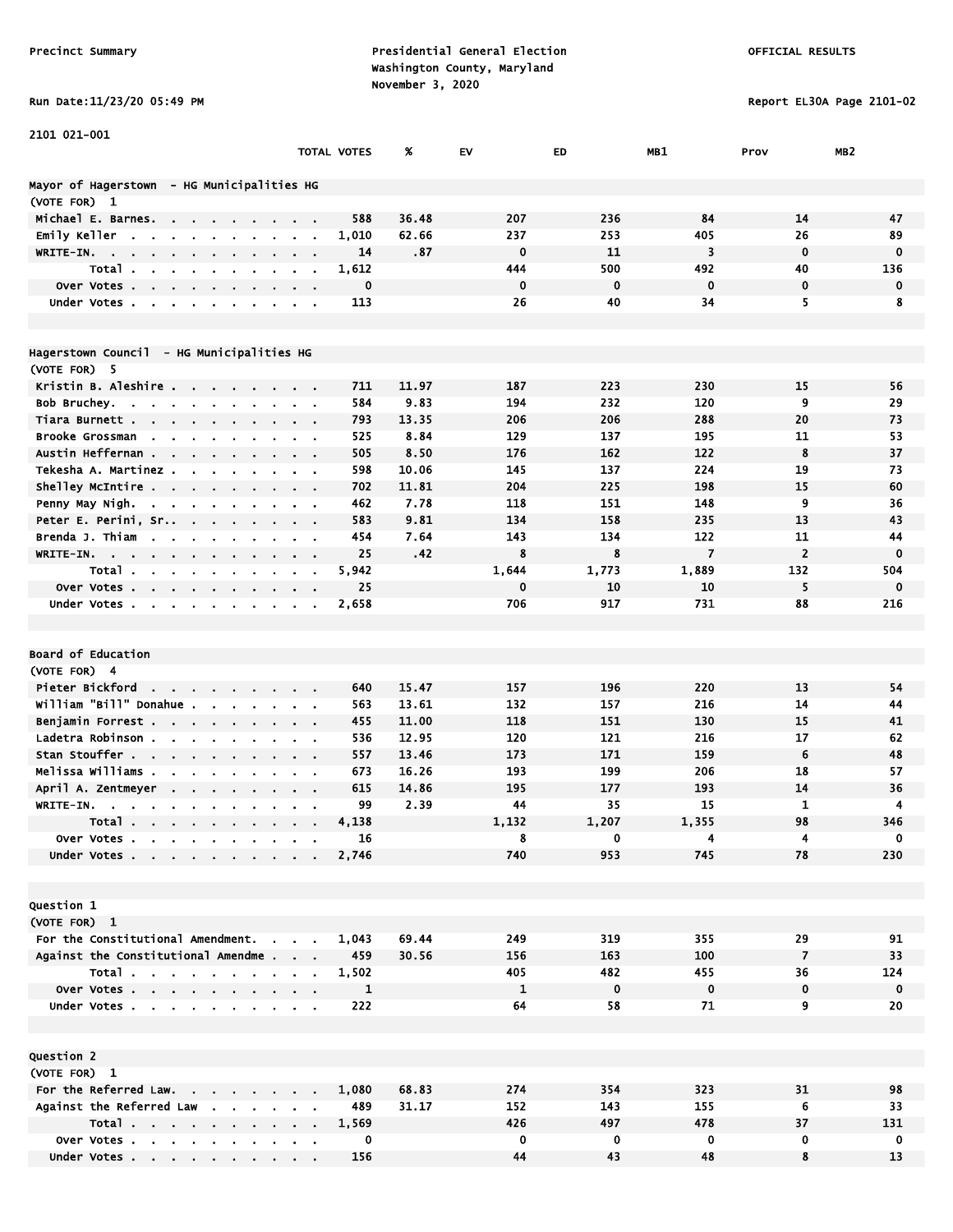# Run Date:11/23/20 05:49 PM Report EL30A Page 2102-01

| 2102 021-002                                                                                            |                                                             |                    |       |                |                |                |                   |                 |
|---------------------------------------------------------------------------------------------------------|-------------------------------------------------------------|--------------------|-------|----------------|----------------|----------------|-------------------|-----------------|
|                                                                                                         |                                                             | <b>TOTAL VOTES</b> | %     | <b>EV</b>      | ED             | MB1            | Prov              | MB <sub>2</sub> |
| <b>REGISTERED VOTERS - TOTAL .</b>                                                                      |                                                             | 2,049              |       |                |                |                |                   |                 |
| <b>BALLOTS CAST - TOTAL.</b><br>$\sim 10^{-11}$<br>$\sim$ $\sim$                                        |                                                             | 1,406              |       | 299            | 542            | 400            | 53                | 112             |
| BALLOTS CAST - BLANK.<br>$\mathbf{r}$<br>$\mathbf{r}$                                                   |                                                             | 0                  |       | 0              | $\mathbf 0$    | 0              | $\mathbf 0$       | $\mathbf 0$     |
| VOTER TURNOUT - TOTAL<br>$\mathbf{r}$<br>$\sim$ $\sim$                                                  |                                                             |                    | 68.62 |                |                |                |                   |                 |
| VOTER TURNOUT - BLANK<br>$\overline{\phantom{a}}$<br>$\mathbf{r}$<br>$\sim$<br>$\sim$<br>$\blacksquare$ | $\sim$ 100 $\pm$                                            |                    |       |                |                |                |                   |                 |
|                                                                                                         |                                                             |                    |       |                |                |                |                   |                 |
|                                                                                                         |                                                             |                    |       |                |                |                |                   |                 |
| President - Vice Pres                                                                                   |                                                             |                    |       |                |                |                |                   |                 |
| (VOTE FOR) 1                                                                                            |                                                             |                    |       |                |                |                |                   |                 |
| Trump-Pence (REP).<br>$\sim 100$ km s $^{-1}$<br>$\sim$<br>$\sim$                                       |                                                             | 621                | 44.42 | 157            | 343            | 83             | 12                | 26              |
| Biden-Harris (DEM)<br>and the company                                                                   | $\mathbf{r} = \mathbf{r}$                                   | 740                | 52.93 | 133            | 184            | 304            | 39                | 80              |
| Jorgensen-Cohen (LIB)                                                                                   | <b>Contract Contract</b>                                    | 22                 | 1.57  | 4              | 10             | 7              | $\mathbf 0$       | 1               |
| Hawkins-Walker (GRN).<br>$\blacksquare$<br>$\blacksquare$<br>$\mathbf{r}$                               |                                                             | 8                  | .57   | $\overline{2}$ | $\mathbf{1}$   | $\overline{2}$ | 0                 | 3               |
| Segal-de Graaf (BAR).<br>$\sim$ 10 $\sim$<br>$\blacksquare$                                             | $\mathbf{r} = \mathbf{r}$                                   | 1                  | .07   | $\mathbf 0$    | $\mathbf 0$    | $\mathbf{1}$   | $\mathbf 0$       | $\mathbf 0$     |
| WRITE-IN.<br>$\mathbf{u} = \mathbf{u} + \mathbf{u}$<br>$\sim 10^{-1}$<br>$\mathbf{r}$<br>$\blacksquare$ | $\sim$ 10 $\pm$                                             | 6                  | .43   | $\overline{2}$ | 1              | $\overline{2}$ | 0                 | 1               |
| Total<br>$\cdots$                                                                                       |                                                             | 1,398              |       | 298            | 539            | 399            | 51                | 111             |
| Over Votes                                                                                              | $\sim$ $ \sim$                                              | 4                  |       | 1              | 1              | 0              | $\overline{2}$    | 0               |
| Under Votes                                                                                             |                                                             | 4                  |       | $\mathbf 0$    | $\overline{2}$ | $\mathbf{1}$   | $\mathbf{0}$      | $\mathbf{1}$    |
|                                                                                                         |                                                             |                    |       |                |                |                |                   |                 |
| Representative in Congress - 6 Congressional District 6                                                 |                                                             |                    |       |                |                |                |                   |                 |
| (VOTE FOR) 1                                                                                            |                                                             |                    |       |                |                |                |                   |                 |
| Neil C. Parrott (REP)<br>$\sim$                                                                         |                                                             | 612                | 44.93 | 162            | 327            | 82             | 12                | 29              |
| $\mathbf{r}$<br>David J. Trone (DEM). .<br>$\sim$ $\sim$                                                |                                                             | 723                | 53.08 | 131            | 191            | 297            | 37                | 67              |
| $\sim$<br>$\mathbf{r}$<br>George Gluck (GRN)                                                            | $\sim$ $\sim$                                               | 23                 | 1.69  | $\overline{2}$ | 8              | 4              | 1                 | 8               |
| $\blacksquare$<br>$\blacksquare$<br>WRITE-IN.                                                           | $\mathbf{r} = \mathbf{r}$                                   | $\overline{4}$     | .29   | $\mathbf{1}$   | $\overline{2}$ | $\mathbf{1}$   | $\mathbf 0$       | $\bf{0}$        |
| $\mathbf{u} = \mathbf{u}$<br>Total                                                                      | $\mathbf{r} = \mathbf{r} + \mathbf{r}$ , where $\mathbf{r}$ | 1,362              |       | 296            | 528            | 384            | 50                | 104             |
| Over Votes                                                                                              | <b>Contract Contract Contract</b>                           | 0                  |       | $\mathbf 0$    | $\mathbf 0$    | $\mathbf 0$    | $\mathbf 0$       | $\mathbf 0$     |
| Under Votes                                                                                             |                                                             | 44                 |       | 3              | 14             | 16             | 3                 | 8               |
| $\bullet$                                                                                               |                                                             |                    |       |                |                |                |                   |                 |
|                                                                                                         |                                                             |                    |       |                |                |                |                   |                 |
| Judge of the Circuit Court Judicial Circuit 4                                                           |                                                             |                    |       |                |                |                |                   |                 |
| (VOTE FOR) 1                                                                                            |                                                             |                    |       |                |                |                |                   |                 |
| Andrew F. Wilkinson (JUD).<br>$\sim$<br>$\mathbf{r}$                                                    |                                                             | 989                | 98.80 | 222            | 379            | 282            | 35                | 71              |
| WRITE-IN.<br>$\sim$                                                                                     |                                                             | 12                 | 1.20  | $\mathbf{1}$   | 6              | 3              | $\mathbf 0$       | $\overline{2}$  |
| Total                                                                                                   | $\sim$ 10 $\pm$                                             | 1,001              |       | 223            | 385            | 285            | 35                | 73              |
| Over Votes.<br>$\mathbf{a}=\mathbf{a}$<br>$\sim 10^{-1}$                                                |                                                             | 0                  |       | 0              | 0              | 0              | $\mathbf 0$       | $\mathbf 0$     |
| Under Votes<br>$\blacksquare$                                                                           |                                                             | 405                |       | 76             | 157            | 115            | 18                | 39              |
|                                                                                                         |                                                             |                    |       |                |                |                |                   |                 |
|                                                                                                         |                                                             |                    |       |                |                |                |                   |                 |
| Judge Special Appeals At Large                                                                          |                                                             |                    |       |                |                |                |                   |                 |
| (VOTE FOR) 1                                                                                            |                                                             |                    |       |                |                |                |                   |                 |
| Yes E. Gregory Wells (JUD).                                                                             |                                                             | 925                | 85.17 | 201            | 342            | 278            | 31                | 73              |
| No E. Gregory Wells $(JUD)$ .                                                                           |                                                             | 161                | 14.83 | 38             | 77             | 27             | 10                | 9               |
| Total                                                                                                   |                                                             | 1,086              |       | 239            | 419            | 305            | 41                | 82              |
| Over Votes                                                                                              |                                                             | $\mathbf 0$        |       | $\mathbf 0$    | $\pmb{0}$      | $\mathbf 0$    | $\mathbf 0$       | 0               |
| Under Votes                                                                                             |                                                             | 320                |       | 60             | 123            | 95             | $12 \overline{ }$ | 30              |
|                                                                                                         |                                                             |                    |       |                |                |                |                   |                 |
|                                                                                                         |                                                             |                    |       |                |                |                |                   |                 |
| Judge Special Appeals Appellate Circuit 3                                                               |                                                             |                    |       |                |                |                |                   |                 |
| (VOTE FOR) 1                                                                                            |                                                             |                    |       |                |                |                |                   |                 |
| Yes Kathryn Grill Graeff (JUD)                                                                          |                                                             | 941                | 87.29 | 209            | 352            | 276            | 29                | 75              |
| No Kathryn Grill Graeff (JUD).                                                                          |                                                             | 137                | 12.71 | 33             | 61             | 24             | 10 <sub>1</sub>   | 9               |
| Total                                                                                                   |                                                             | 1,078              |       | 242            | 413            | 300            | 39                | 84              |
| Over Votes                                                                                              |                                                             | 1                  |       | 0              | 1              | 0              | 0                 | 0               |
| Under Votes                                                                                             |                                                             | 327                |       | 57             | 128            | 100            | 14                | 28              |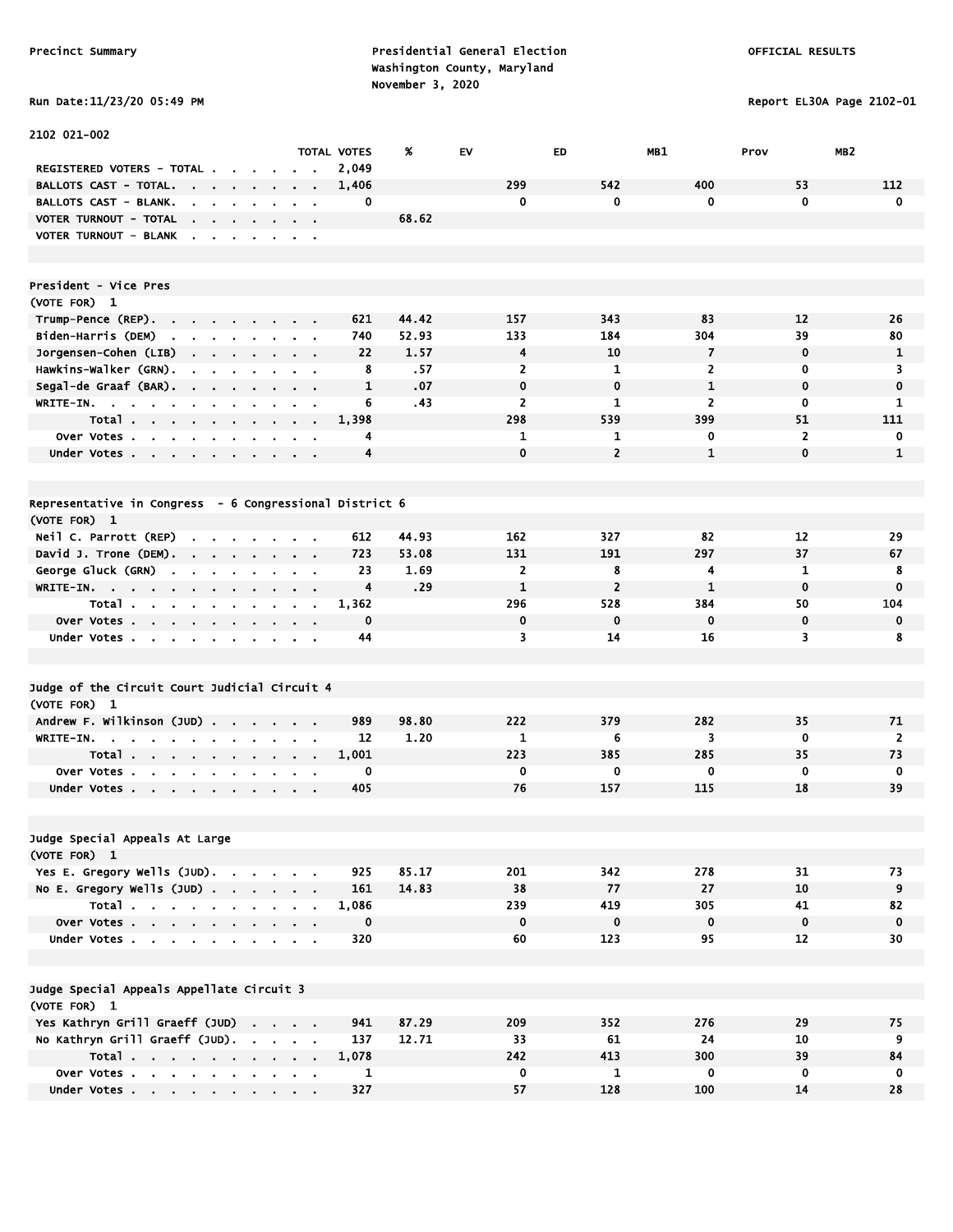Run Date:11/23/20 05:49 PM Report EL30A Page 2102-02

| 2102 021-002                                                               |                                             |                    |       |                |             |                         |                |                 |
|----------------------------------------------------------------------------|---------------------------------------------|--------------------|-------|----------------|-------------|-------------------------|----------------|-----------------|
|                                                                            |                                             | <b>TOTAL VOTES</b> | %     | EV             | ED          | MB1                     | Prov           | MB <sub>2</sub> |
|                                                                            |                                             |                    |       |                |             |                         |                |                 |
| Mayor of Hagerstown - HG Municipalities HG                                 |                                             |                    |       |                |             |                         |                |                 |
| (VOTE FOR) 1                                                               |                                             |                    |       |                |             |                         |                |                 |
| Michael E. Barnes.<br>$\mathbf{r} = \mathbf{r} \cdot \mathbf{r}$<br>$\sim$ |                                             | 485                | 37.34 | 118            | 252         | 78                      | 15             | 22              |
| Emily Keller<br>$\mathbf{r}$<br>$\blacksquare$<br>$\blacksquare$           |                                             | 795                | 61.20 | 163            | 249         | 276                     | 31             | 76              |
| WRITE-IN.<br>the contract of the contract of<br><b>Contract Contract</b>   | $\sim$ 100 $\pm$                            | 19                 | 1.46  | $\overline{2}$ | 4           | 10                      | $\mathbf{1}$   | $\overline{2}$  |
| Total.<br>$\sim$<br>$\sim$                                                 | $\bullet$                                   | 1,299              |       | 283            | 505         | 364                     | 47             | 100             |
| Over Votes.<br><b><i><u>ALCO</u></i></b>                                   |                                             | $\mathbf 0$        |       | $\mathbf 0$    | $\mathbf 0$ | $\mathbf 0$             | $\mathbf 0$    | $\mathbf 0$     |
| Under Votes<br>$\sim$                                                      | $\sim$ $\sim$                               | 107                |       | 16             | 37          | 36                      | 6              | 12              |
|                                                                            |                                             |                    |       |                |             |                         |                |                 |
|                                                                            |                                             |                    |       |                |             |                         |                |                 |
| Hagerstown Council - HG Municipalities HG                                  |                                             |                    |       |                |             |                         |                |                 |
| (VOTE FOR) 5                                                               |                                             |                    |       |                |             |                         |                |                 |
| Kristin B. Aleshire<br>$\mathbf{r} = \mathbf{r}$<br>$\sim$                 | $\mathbf{r} = \mathbf{r}$                   | 608                | 12.95 | 125            | 251         | 170                     | 18             | 44              |
| Bob Bruchey<br>$\sim$ $\sim$<br>$\sim$ 10 $\pm$<br>$\sim$ 10 $\pm$         |                                             | 419                | 8.92  | 92             | 206         | 82                      | 12             | 27              |
| Tiara Burnett                                                              |                                             | 636                | 13.55 | 138            | 217         | 200                     | 23             | 58              |
| Brooke Grossman<br>$\sim$<br>$\cdot$                                       |                                             | 393                | 8.37  | 85             | 130         | 127                     | 16             | 35              |
| Austin Heffernan .<br><b>Contract</b><br><b>Section</b>                    | $\sim$ $\sim$                               | 362                | 7.71  | 74             | 154         | 97                      | 8              | 29              |
| Tekesha A. Martinez.<br>$\mathbf{r}$<br>$\bullet$                          |                                             | 497                | 10.59 | 104            | 152         | 169                     | 28             | 44              |
| Shelley McIntire                                                           | $\alpha = 0.1$                              | 528                | 11.25 | 120            | 212         | 141                     | 12             | 43              |
| Penny May Nigh.                                                            | $\alpha$ , $\beta$ , $\alpha$               | 397                | 8.46  | 80             | 145         | 142                     | 12             | 18              |
| Peter E. Perini, Sr .<br>$\sim 10^{-10}$ and $\sim 10^{-10}$               |                                             | 502                | 10.69 | 92             | 167         | 177                     | 22             | 44              |
| Brenda J. Thiam<br><b>Contract Contract</b>                                |                                             | 327                | 6.96  | 82             | 116         | 92                      | 14             | 23              |
| WRITE-IN.<br>$\sim$<br>$\sim$<br>$\sim$<br>$\bullet$<br>$\cdot$            | $\mathbf{r} = \mathbf{r}$<br>$\blacksquare$ | 26                 | .55   | 5              | 10          | 5                       | $\overline{4}$ | $\overline{2}$  |
| Total.<br>$\sim$ 100 $\pm$<br>$\blacksquare$<br>$\sim$                     |                                             | 4,695              |       | 997            | 1,760       | 1,402                   | 169            | 367             |
| Over Votes                                                                 |                                             | 25                 |       | $\mathbf 0$    | 15<br>935   | 10                      | $\mathbf 0$    | 0               |
| Under Votes                                                                |                                             | 2,310              |       | 498            |             | 588                     | 96             | 193             |
|                                                                            |                                             |                    |       |                |             |                         |                |                 |
| Board of Education                                                         |                                             |                    |       |                |             |                         |                |                 |
| (VOTE FOR) 4                                                               |                                             |                    |       |                |             |                         |                |                 |
| Pieter Bickford                                                            |                                             | 520                | 15.41 | 88             | 191         | 185                     | 19             | 37              |
| william "Bill" Donahue .<br>$\mathbf{r}$ .                                 |                                             | 502                | 14.87 | 109            | 193         | 141                     | 17             | 42              |
| $\sim$<br>Benjamin Forrest                                                 |                                             | 377                | 11.17 | 69             | 163         | 99                      | 15             | 31              |
| $\mathbf{r}$ .<br>Ladetra Robinson.<br>$\sim$<br>$\blacksquare$            | $\mathbf{r}$                                | 424                | 12.56 | 86             | 115         | 155                     | 21             | 47              |
| Stan Stouffer                                                              | $\sim$ $\sim$<br>$\mathbf{r} = \mathbf{r}$  | 493                | 14.61 | 103            | 219         | 123                     | 15             | 33              |
| Melissa Williams .                                                         |                                             | 557                | 16.50 | 116            | 210         | 173                     | 19             | 39              |
| April A. Zentmeyer<br>$\cdot$                                              |                                             | 446                | 13.21 | 112            | 149         | 142                     | 9              | 34              |
| WRITE-IN.<br>$\blacksquare$                                                |                                             | 56                 | 1.66  | 18             | 24          | $\overline{\mathbf{z}}$ | $\overline{2}$ | 5               |
| $\blacksquare$<br>Total                                                    |                                             | 3,375              |       | 701            | 1,264       | 1,025                   | 117            | 268             |
| Over Votes                                                                 |                                             | 32                 |       | 4              | 16          | 12                      | $\mathbf 0$    | 0               |
| Under Votes<br>$\sim$ $\sim$                                               |                                             | 2,217              |       | 491            | 888         | 563                     | 95             | 180             |
|                                                                            |                                             |                    |       |                |             |                         |                |                 |
|                                                                            |                                             |                    |       |                |             |                         |                |                 |
| <b>Question 1</b>                                                          |                                             |                    |       |                |             |                         |                |                 |
| (VOTE FOR) 1                                                               |                                             |                    |       |                |             |                         |                |                 |
| For the Constitutional Amendment.                                          |                                             | 870                | 70.96 | 179            | 327         | 254                     | 37             | 73              |
| Against the Constitutional Amendme                                         |                                             | 356                | 29.04 | 91             | 156         | 75                      | 12             | 22              |
| Total<br>$\sim$                                                            | $\sim 10^{-11}$                             | 1,226              |       | 270            | 483         | 329                     | 49             | 95              |
| Over Votes                                                                 |                                             | 0                  |       | $\mathbf 0$    | $\mathbf 0$ | $\mathbf 0$             | 0              | $\mathbf 0$     |
| Under Votes                                                                |                                             | 180                |       | 29             | 59          | 71                      | 4              | 17              |
|                                                                            |                                             |                    |       |                |             |                         |                |                 |
|                                                                            |                                             |                    |       |                |             |                         |                |                 |
| Question 2                                                                 |                                             |                    |       |                |             |                         |                |                 |
| (VOTE FOR) 1                                                               |                                             |                    |       |                |             |                         |                |                 |
| For the Referred Law.                                                      |                                             | 924                | 71.68 | 177            | 358         | 267                     | 38             | 84              |
| Against the Referred Law                                                   |                                             | 365                | 28.32 | 98             | 146         | 92                      | 10             | 19              |
| Total                                                                      | $\sim$ $\sim$                               | 1,289              |       | 275            | 504         | 359                     | 48             | 103             |
| Over Votes                                                                 |                                             | 0                  |       | 0              | 0           | 0                       | 0              | 0               |
| Under Votes                                                                |                                             | 117                |       | 24             | 38          | 41                      | 5              | 9               |

Under Votes . . . . . . . . . 117 24 38 41 5 9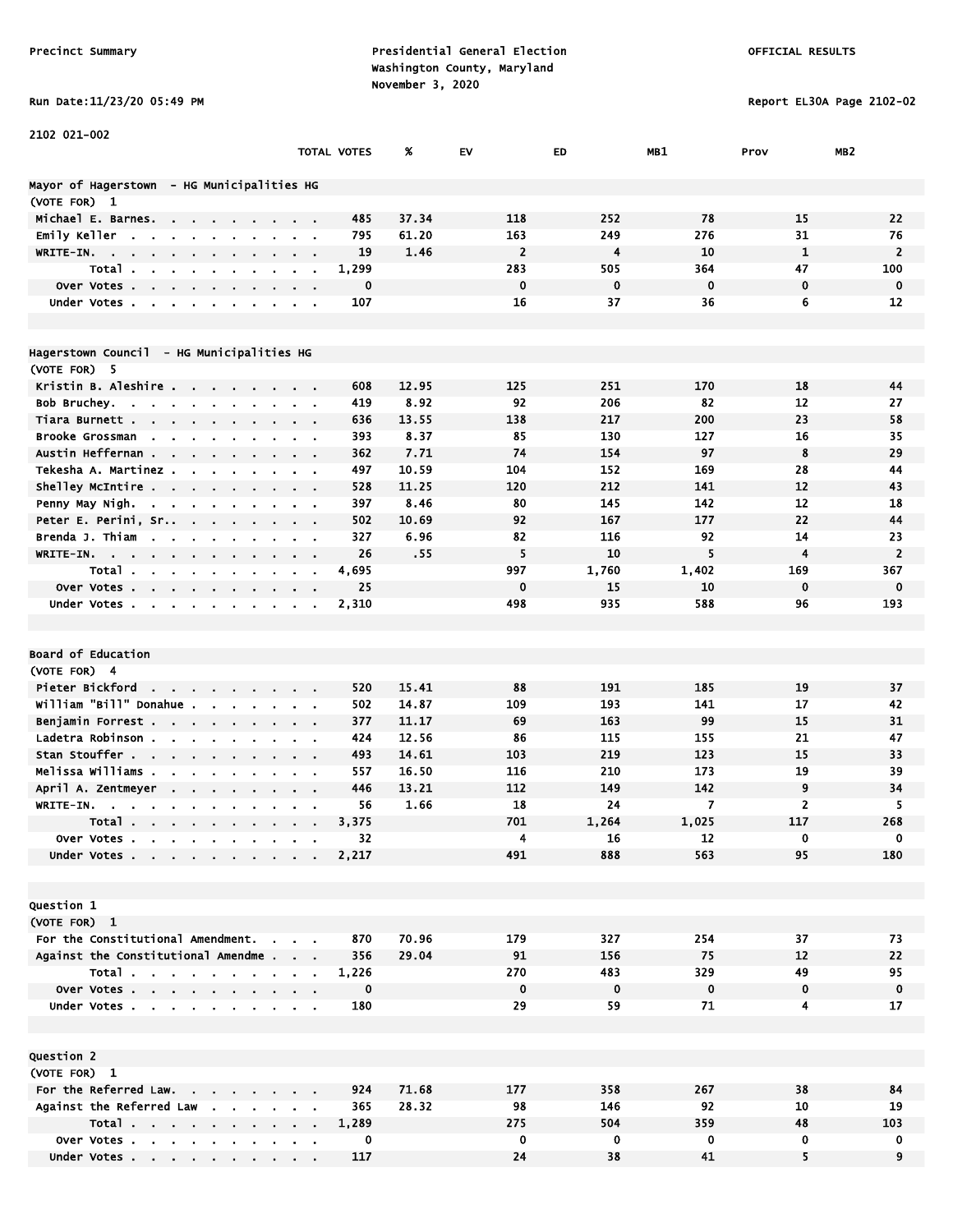Precinct Summary **Presidential General Election Presidential General Election**  Washington County, Maryland November 3, 2020<br>Pun Date:11/23/20 05:49 PM

Report EL30A Page 2103-01

| Run Date:11/23/20 05:49 |  |  |
|-------------------------|--|--|
|-------------------------|--|--|

| 2103 021-003                                                                                                                                       |                |                              |               |                    |       |              |                |                |                         |                      |
|----------------------------------------------------------------------------------------------------------------------------------------------------|----------------|------------------------------|---------------|--------------------|-------|--------------|----------------|----------------|-------------------------|----------------------|
|                                                                                                                                                    |                |                              |               | <b>TOTAL VOTES</b> | %     | EV           | ED             | MB1            | MB <sub>2</sub><br>Prov |                      |
| REGISTERED VOTERS - TOTAL .                                                                                                                        |                |                              |               | 1,152              |       |              |                |                |                         |                      |
| BALLOTS CAST - TOTAL.<br><b>Contract Contract</b><br>$\sim$                                                                                        | $\blacksquare$ |                              |               | 880                |       | 239          | 266            | 272            | 17                      | 86                   |
| <b>BALLOTS CAST - BLANK.</b><br>$\mathbf{r}$<br>$\sim$                                                                                             |                |                              |               | 0                  |       | $\mathbf 0$  | $\mathbf{0}$   | $\mathbf 0$    | $\mathbf{0}$            | $\mathbf 0$          |
| VOTER TURNOUT - TOTAL                                                                                                                              |                |                              |               |                    | 76.39 |              |                |                |                         |                      |
| VOTER TURNOUT - BLANK                                                                                                                              |                |                              |               |                    |       |              |                |                |                         |                      |
|                                                                                                                                                    |                |                              |               |                    |       |              |                |                |                         |                      |
|                                                                                                                                                    |                |                              |               |                    |       |              |                |                |                         |                      |
| President - Vice Pres                                                                                                                              |                |                              |               |                    |       |              |                |                |                         |                      |
| (VOTE FOR) 1                                                                                                                                       |                |                              |               |                    |       |              |                |                |                         |                      |
| Trump-Pence (REP).                                                                                                                                 |                |                              |               | 356                | 40.73 | 116          | 173            | 43             | 3                       | 21                   |
| Biden-Harris (DEM)<br>the contract of the contract of the                                                                                          |                |                              |               | 497<br>15          | 56.86 | 119          | 84<br>7        | 219<br>3       | 14<br>$\mathbf 0$       | 61<br>$\overline{4}$ |
| Jorgensen-Cohen (LIB)<br>$\mathbf{r} = \mathbf{r} + \mathbf{r} + \mathbf{r} + \mathbf{r}$                                                          | $\sim$         |                              |               |                    | 1.72  | 1<br>1       | $\overline{2}$ | $\mathbf{1}$   | 0                       | $\bf{0}$             |
| Hawkins-Walker (GRN).<br>$\blacksquare$<br>$\sim$<br><b>Contract Contract</b>                                                                      |                |                              | $\sim$ $\sim$ | 4<br>0             | .46   | $\mathbf 0$  | 0              | $\mathbf 0$    | 0                       | 0                    |
| Segal-de Graaf (BAR).                                                                                                                              |                |                              |               | 2                  | .23   | $\mathbf{1}$ | 0              | 1              | 0                       | 0                    |
| WRITE-IN.                                                                                                                                          |                |                              |               | 874                |       | 238          | 266            | 267            | 17                      | 86                   |
| Total                                                                                                                                              |                |                              |               | 3                  |       | 1            | 0              | $\overline{2}$ | 0                       | 0                    |
| Over Votes<br>$\blacksquare$<br>Under Votes                                                                                                        |                |                              |               | 3                  |       | $\mathbf 0$  | $\mathbf{0}$   | 3              | $\mathbf{0}$            | 0                    |
|                                                                                                                                                    |                |                              |               |                    |       |              |                |                |                         |                      |
|                                                                                                                                                    |                |                              |               |                    |       |              |                |                |                         |                      |
| Representative in Congress - 6 Congressional District 6                                                                                            |                |                              |               |                    |       |              |                |                |                         |                      |
| (VOTE FOR) 1                                                                                                                                       |                |                              |               |                    |       |              |                |                |                         |                      |
| Neil C. Parrott (REP)<br>$\begin{array}{cccccccccccccc} \bullet & \bullet & \bullet & \bullet & \bullet & \bullet & \bullet & \bullet \end{array}$ |                |                              |               | 374                | 43.74 | 121          | 170            | 60             | 3                       | 20                   |
| David J. Trone (DEM).                                                                                                                              |                |                              |               | 472                | 55.20 | 111          | 83             | 205            | 14                      | 59                   |
| George Gluck (GRN)<br>$\mathcal{L}_{\mathbf{r}}$<br>$\sim$<br>$\mathbf{r}$                                                                         |                |                              |               | 8                  | . 94  | 3            | $\overline{2}$ | $\overline{2}$ | $\mathbf 0$             | 1                    |
| $WRITE-IN.$                                                                                                                                        |                |                              |               | 1                  | .12   | $\mathbf 0$  | $\bf{0}$       | $\mathbf{1}$   | $\mathbf 0$             | $\mathbf 0$          |
| Total<br>$\mathbf{r}$                                                                                                                              |                |                              |               | 855                |       | 235          | 255            | 268            | 17                      | 80                   |
| Over Votes                                                                                                                                         |                | $\sim$ 100 $\sim$ 100 $\sim$ |               | $\mathbf 0$        |       | $\mathbf 0$  | $\mathbf 0$    | $\mathbf 0$    | 0                       | 0                    |
| Under Votes                                                                                                                                        |                |                              |               | 25                 |       | 4            | 11             | 4              | 0                       | 6                    |
|                                                                                                                                                    |                |                              |               |                    |       |              |                |                |                         |                      |
|                                                                                                                                                    |                |                              |               |                    |       |              |                |                |                         |                      |
| Judge of the Circuit Court Judicial Circuit 4                                                                                                      |                |                              |               |                    |       |              |                |                |                         |                      |
| (VOTE FOR) 1                                                                                                                                       |                |                              |               |                    |       |              |                |                |                         |                      |
| Andrew F. Wilkinson (JUD)                                                                                                                          |                |                              |               | 609                | 99.19 | 168          | 181            | 183            | 14                      | 63                   |
| WRITE-IN.                                                                                                                                          |                |                              |               | 5                  | .81   | 1            | $\mathbf{1}$   | $\overline{2}$ | $\mathbf 0$             | $\mathbf{1}$         |
| Total $\cdots$<br>$\sim$                                                                                                                           | $\sim$         |                              |               | 614                |       | 169          | 182            | 185            | 14                      | 64                   |
| Over Votes.<br>$\mathbf{a}$ , $\mathbf{a}$ , $\mathbf{a}$ , $\mathbf{a}$ , $\mathbf{a}$ , $\mathbf{a}$<br>$\bullet$<br>$\blacksquare$              |                |                              |               | 0                  |       | 0            | 0              | 0              | 0                       | 0                    |
| Under Votes                                                                                                                                        |                |                              |               | 266                |       | 70           | 84             | 87             | 3                       | 22                   |
|                                                                                                                                                    |                |                              |               |                    |       |              |                |                |                         |                      |
|                                                                                                                                                    |                |                              |               |                    |       |              |                |                |                         |                      |
| Judge Special Appeals At Large                                                                                                                     |                |                              |               |                    |       |              |                |                |                         |                      |
| (VOTE FOR) 1                                                                                                                                       |                |                              |               |                    |       |              |                |                |                         |                      |
| Yes E. Gregory Wells (JUD).                                                                                                                        |                |                              |               | 562                | 87.81 | 156          | 163            | 176            | 12                      | 55                   |
| No E. Gregory Wells $(JUD)$ .                                                                                                                      |                |                              |               | 78                 | 12.19 | 24           | 22             | 20             | $\mathbf{1}$            | 11                   |
| Total                                                                                                                                              |                |                              |               | 640                |       | 180          | 185            | 196            | 13                      | 66                   |
| Over Votes                                                                                                                                         |                |                              |               | $\mathbf 0$        |       | $\mathbf 0$  | $\mathbf 0$    | $\mathbf 0$    | 0                       | $\mathbf 0$          |
| Under Votes                                                                                                                                        |                |                              |               | 240                |       | 59           | 81             | 76             | $\overline{\mathbf{4}}$ | 20                   |
|                                                                                                                                                    |                |                              |               |                    |       |              |                |                |                         |                      |
|                                                                                                                                                    |                |                              |               |                    |       |              |                |                |                         |                      |
| Judge Special Appeals Appellate Circuit 3                                                                                                          |                |                              |               |                    |       |              |                |                |                         |                      |
| (VOTE FOR) 1                                                                                                                                       |                |                              |               |                    |       |              |                |                |                         |                      |
| Yes Kathryn Grill Graeff (JUD)                                                                                                                     |                |                              |               | 557                | 87.17 | 152          | 161            | 174            | 14                      | 56                   |
| No Kathryn Grill Graeff (JUD).                                                                                                                     |                |                              |               | 82                 | 12.83 | 27           | 24             | 22             | 0                       | 9                    |
| Total                                                                                                                                              |                |                              |               | 639                |       | 179          | 185            | 196            | 14                      | 65                   |
| Over Votes                                                                                                                                         |                |                              |               | 0                  |       | $\mathbf 0$  | 0              | $\mathbf 0$    | 0                       | 0                    |
| Under Votes                                                                                                                                        |                |                              |               | 241                |       | 60           | 81             | 76             | 3                       | 21                   |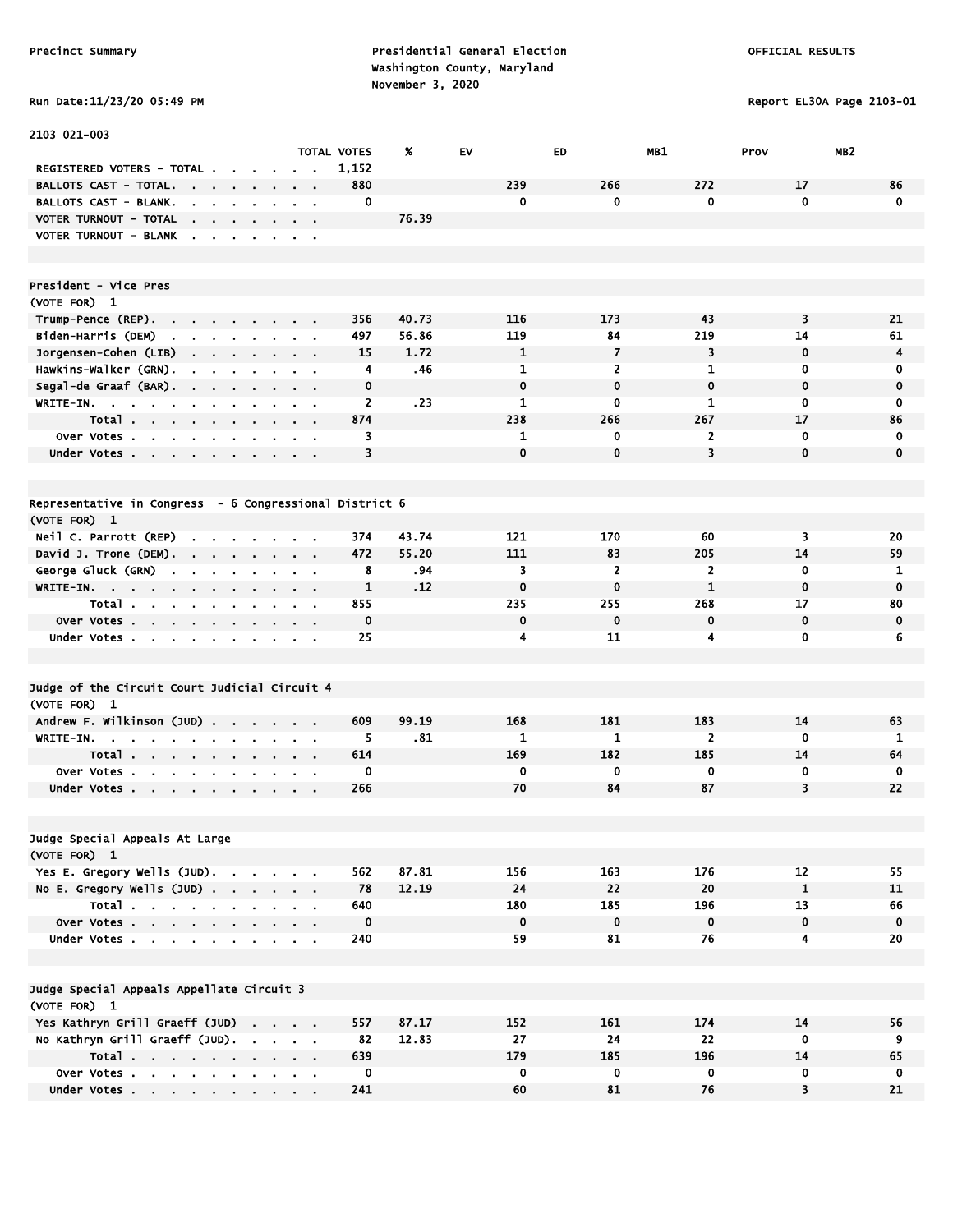Run Date:11/23/20 05:49 PM Report EL30A Page 2103-02

| 2103 021-003                                                                       |                               |                    |               |                    |                    |                      |                          |                 |
|------------------------------------------------------------------------------------|-------------------------------|--------------------|---------------|--------------------|--------------------|----------------------|--------------------------|-----------------|
|                                                                                    |                               | <b>TOTAL VOTES</b> | %             | EV                 | ED                 | MB1                  | Prov                     | MB <sub>2</sub> |
|                                                                                    |                               |                    |               |                    |                    |                      |                          |                 |
| Mayor of Hagerstown - HG Municipalities HG                                         |                               |                    |               |                    |                    |                      |                          |                 |
| (VOTE FOR) 1                                                                       |                               |                    |               |                    |                    |                      | $\overline{2}$           |                 |
| Michael E. Barnes.<br>$\sim$<br>$\mathbf{r}$                                       | $\mathbf{r} = \mathbf{r}$     | 301                | 36.89         | 103                | 130                | 50                   |                          | 16              |
| Emily Keller<br>$\overline{\phantom{a}}$                                           |                               | 513                | 62.87         | 116                | 116                | 204                  | 14                       | 63              |
| WRITE-IN.<br><b>Contract Contract Contract</b><br>$\sim 100$<br>$\sim 100$         |                               | $\overline{2}$     | .25           | $\mathbf{1}$       | $\mathbf{1}$       | $\mathbf 0$          | $\mathbf 0$              | $\mathbf 0$     |
| Total.                                                                             |                               | 816                |               | 220                | 247                | 254                  | 16                       | 79              |
| Over Votes.<br>$\sim$<br>$\sim$<br>$\bullet$                                       |                               | $\mathbf 0$        |               | $\mathbf 0$        | $\mathbf 0$        | $\mathbf 0$          | $\mathbf 0$              | $\mathbf 0$     |
| Under Votes.<br>$\blacksquare$<br>$\blacksquare$                                   | $\sim 100$                    | 64                 |               | 19                 | 19                 | 18                   | 1                        | $\overline{ }$  |
|                                                                                    |                               |                    |               |                    |                    |                      |                          |                 |
|                                                                                    |                               |                    |               |                    |                    |                      |                          |                 |
| Hagerstown Council - HG Municipalities HG                                          |                               |                    |               |                    |                    |                      |                          |                 |
| (VOTE FOR) 5                                                                       |                               | 357                | 11.79         | 97                 | 103                | 117                  | 5                        | 35              |
| Kristin B. Aleshire<br>$\sim 100$ km s $^{-1}$<br>$\sim$ 100 $\sim$<br>Bob Bruchey | $\mathbf{r} = \mathbf{r}$     | 298                | 9.84          | 100                | 117                | 61                   | 0                        | 20              |
| $\bullet$ .<br>Tiara Burnett                                                       | $\mathbf{r} = \mathbf{r}$     | 367                | 12.12         | 103                | 86                 | 120                  | 10                       | 48              |
| $\sim$ 100 $\pm$                                                                   | $\mathbf{r} = \mathbf{r}$     | 271                | 8.95          | 62                 | 66                 | 109                  | 5                        | 29              |
| Brooke Grossman<br>$\sim$<br>Austin Heffernan                                      |                               |                    |               | 89                 | 84                 |                      | 5                        | 19              |
| $\sim$<br>$\sim$                                                                   |                               | 281                | 9.28          | 84                 | 72                 | 84<br>113            | 10                       | 40              |
| Tekesha A. Martinez.<br>$\mathbf{r}$                                               |                               | 319<br>366         | 10.54         | 110                | 106                | 111                  | 6                        | 33              |
| Shelley McIntire                                                                   | $\sim$ $\sim$ $\sim$          | 211                | 12.09<br>6.97 | 66                 | 55                 | 63                   | 5                        | 22              |
| Penny May Nigh.<br>the company of the company of<br>Peter E. Perini, Sr            | $\alpha$ , $\beta$ , $\alpha$ | 332                | 10.97         | 85                 | 66                 | 131                  | $\overline{\phantom{a}}$ | 43              |
| $\sim 10$<br>$\sim$<br>Brenda J. Thiam                                             | $\mathbf{r} = \mathbf{r}$     |                    |               | 74                 |                    |                      | 4                        |                 |
| $\sim$<br>$\bullet$                                                                | $\mathbf{u} = \mathbf{0}$     | 216                | 7.14<br>.30   | $\mathbf{1}$       | 62<br>$\mathbf{1}$ | 56<br>$\overline{2}$ | $\mathbf 0$              | 20<br>5         |
| WRITE-IN.<br>$\mathbf{r}$ .<br>$\bullet$<br>$\blacksquare$                         |                               | 9                  |               |                    |                    |                      |                          |                 |
| Total<br>$\sim$                                                                    |                               | 3,027              |               | 871<br>$\mathbf 0$ | 818<br>5           | 967<br>5             | 57<br>$\mathbf 0$        | 314             |
| Over Votes<br>$\sim 10^{-11}$<br>Under Votes                                       |                               | 10<br>1,363        |               | 324                | 507                | 388                  | 28                       | $\bf{0}$<br>116 |
| $\sim$                                                                             |                               |                    |               |                    |                    |                      |                          |                 |
|                                                                                    |                               |                    |               |                    |                    |                      |                          |                 |
| Board of Education                                                                 |                               |                    |               |                    |                    |                      |                          |                 |
| (VOTE FOR) 4                                                                       |                               |                    |               |                    |                    |                      |                          |                 |
| Pieter Bickford                                                                    |                               | 383                | 18.39         | 89                 | 95                 | 153                  | 8                        | 38              |
| William "Bill" Donahue<br>$\mathbf{a} = \mathbf{a} \cdot \mathbf{a}$<br>$\bullet$  | $\mathbf{r} = \mathbf{r}$     | 268                | 12.87         | 77                 | 66                 | 89                   | 5                        | 31              |
| Benjamin Forrest<br>$\sim$<br>$\alpha$                                             | $\alpha$ , $\beta$ , $\alpha$ | 213                | 10.23         | 64                 | 54                 | 69                   | 6                        | 20              |
| Ladetra Robinson.<br>$\sim$ $\sim$<br>$\sim$                                       | $\sim$ $\sim$                 | 234                | 11.23         | 64                 | 50                 | 80                   | 8                        | 32              |
| Stan Stouffer                                                                      |                               | 291                | 13.97         | 74                 | 92                 | 96                   | 4                        | 25              |
| Melissa Williams .                                                                 |                               | 338                | 16.23         | 102                | 101                | 102                  | 5                        | 28              |
| April A. Zentmeyer                                                                 |                               | 286                | 13.73         | 81                 | 81                 | 87                   | 6                        | 31              |
| WRITE-IN.                                                                          |                               | 70                 | 3.36          | 30                 | 19                 | 12                   | 0                        | 9               |
| Total.                                                                             |                               | 2,083              |               | 581                | 558                | 688                  | 42                       | 214             |
| the company of the company of<br>Over Votes                                        |                               | 12                 |               | 0                  | 0                  | 4                    | 0                        | 8               |
| Under Votes .                                                                      |                               | 1,425              |               | 375                | 506                | 396                  | 26                       | 122             |
|                                                                                    |                               |                    |               |                    |                    |                      |                          |                 |
|                                                                                    |                               |                    |               |                    |                    |                      |                          |                 |
| <b>Question 1</b>                                                                  |                               |                    |               |                    |                    |                      |                          |                 |
| (VOTE FOR) 1                                                                       |                               |                    |               |                    |                    |                      |                          |                 |
| For the Constitutional Amendment.                                                  |                               | 502                | 65.79         | 143                | 128                | 167                  | 11                       | 53              |
| Against the Constitutional Amendme.                                                | $\alpha = 0.1$                | 261                | 34.21         | 77                 | 97                 | 58                   | 5                        | 24              |
| Total                                                                              |                               | 763                |               | 220                | 225                | 225                  | 16                       | 77              |
| Over Votes                                                                         |                               | $\mathbf 0$        |               | $\mathbf 0$        | $\mathbf 0$        | $\mathbf 0$          | $\mathbf 0$              | $\mathbf 0$     |
| Under Votes                                                                        |                               | 117                |               | 19                 | 41                 | 47                   | $\mathbf{1}$             | 9               |
|                                                                                    |                               |                    |               |                    |                    |                      |                          |                 |
|                                                                                    |                               |                    |               |                    |                    |                      |                          |                 |
| Question 2                                                                         |                               |                    |               |                    |                    |                      |                          |                 |
| (VOTE FOR) 1                                                                       |                               |                    |               |                    |                    |                      |                          |                 |
| For the Referred Law.                                                              |                               | 523                | 64.73         | 146                | 143                | 164                  | 11                       | 59              |
| Against the Referred Law                                                           |                               | 285                | 35.27         | 79                 | 92                 | 86                   | 5                        | 23              |
| Total                                                                              |                               | 808                |               | 225                | 235                | 250                  | 16                       | 82              |

 Over Votes . . . . . . . . . . 0 0 0 0 0 0 Under Votes . . . . . . . . . . 72 14 31 22 1 4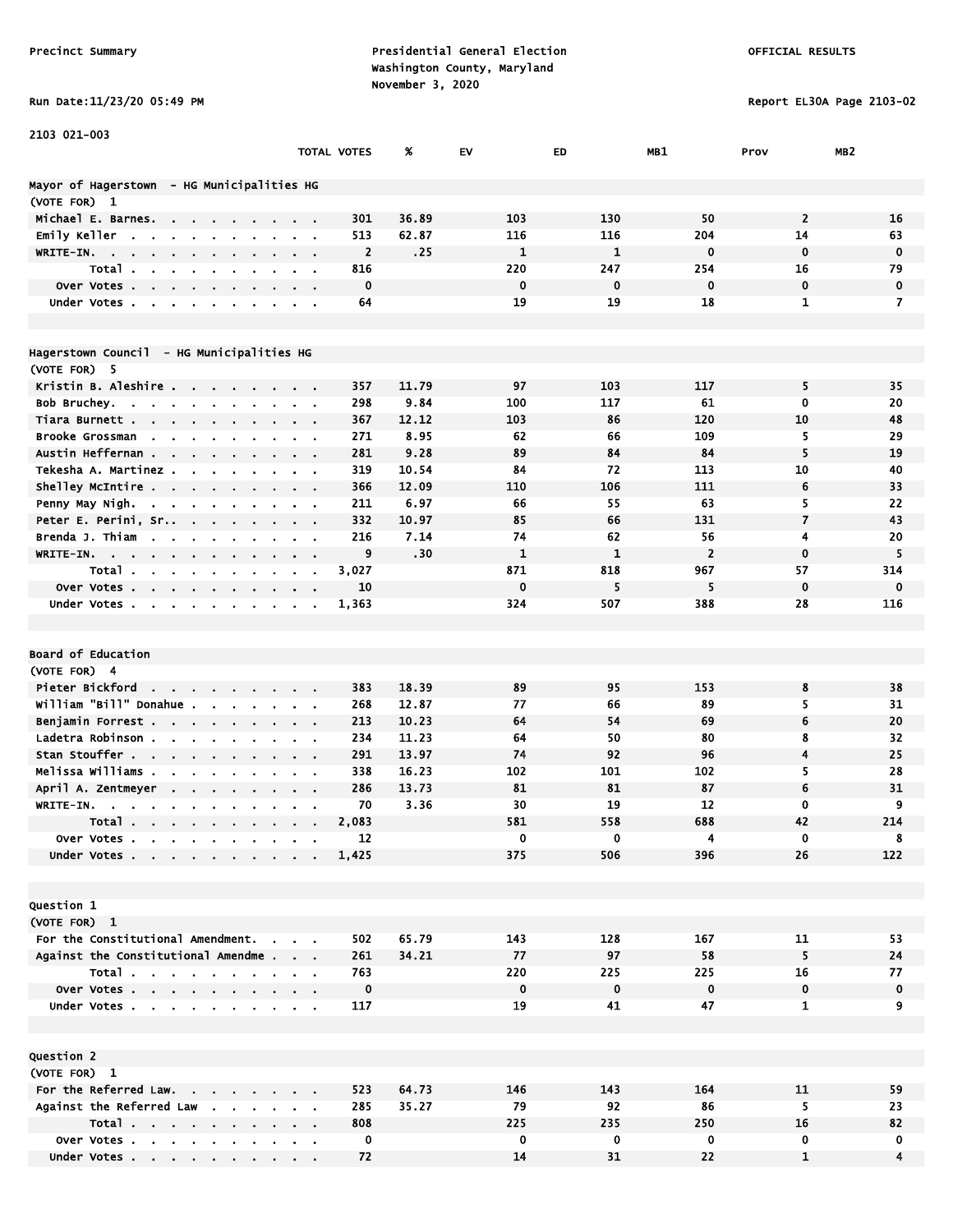2201 022-001

Precinct Summary **Presidential General Election Presidential General Election**  Washington County, Maryland Run Date:11/23/20 05:49 PM

TOTAL VOTES % EV ED MB1 Prov MB2

Report EL30A Page 2201-01

|  |  |  |  | <b>KUN DATE:11/23/20 03:49</b> |
|--|--|--|--|--------------------------------|
|--|--|--|--|--------------------------------|

| <b>REGISTERED VOTERS - TOTAL.</b>                                                                                            |                                  | 2,126       |       |                |                |                         |                  |                         |
|------------------------------------------------------------------------------------------------------------------------------|----------------------------------|-------------|-------|----------------|----------------|-------------------------|------------------|-------------------------|
| <b>BALLOTS CAST - TOTAL.</b>                                                                                                 |                                  | 945         |       | 244            | 318            | 252                     | 49               | 82                      |
| <b>BALLOTS CAST - BLANK.</b>                                                                                                 |                                  | 0           |       | 0              | 0              | 0                       | $\mathbf 0$      | $\mathbf 0$             |
| VOTER TURNOUT - TOTAL<br>$\mathbf{a} = \mathbf{a} + \mathbf{b}$<br>$\sim$                                                    |                                  |             | 44.45 |                |                |                         |                  |                         |
| VOTER TURNOUT - BLANK<br>$\bullet$<br>$\blacksquare$                                                                         |                                  |             |       |                |                |                         |                  |                         |
|                                                                                                                              |                                  |             |       |                |                |                         |                  |                         |
|                                                                                                                              |                                  |             |       |                |                |                         |                  |                         |
| President - Vice Pres                                                                                                        |                                  |             |       |                |                |                         |                  |                         |
| (VOTE FOR) 1                                                                                                                 |                                  |             |       |                |                |                         |                  |                         |
| Trump-Pence (REP).<br>$\mathbf{z} = \mathbf{z}$ .<br><b>Contract</b><br>$\sim$                                               |                                  | 329         | 35.26 | 96             | 165            | 44                      | 11               | 13                      |
| Biden-Harris (DEM)<br>$\mathbf{r}$<br>$\mathbf{r}$<br>$\sim$<br>$\mathbf{r}$                                                 |                                  | 573         | 61.41 | 145            | 139            | 195                     | 36               | 58                      |
| Jorgensen-Cohen (LIB)<br>$\sim$<br>$\blacksquare$                                                                            | $\blacksquare$<br>$\blacksquare$ | 14          | 1.50  | 1              | 5              | $\overline{\mathbf{4}}$ | $\mathbf{1}$     | $\overline{\mathbf{3}}$ |
| Hawkins-Walker (GRN).                                                                                                        | $\blacksquare$                   | 11          | 1.18  | $\overline{2}$ | 5              | 1                       | $\mathbf{1}$     | $\overline{2}$          |
| Segal-de Graaf (BAR).<br>$\mathbf{r} = \mathbf{r} \cdot \mathbf{r}$<br>$\sim$<br>$\bullet$                                   | $\blacksquare$                   | $\mathbf 0$ |       | $\mathbf 0$    | 0              | $\mathbf 0$             | $\mathbf 0$      | $\mathbf 0$             |
| WRITE-IN.<br><b>Contract Contract</b><br>$\sim$<br>$\mathbf{r}$                                                              |                                  | 6           | . 64  | 0              | 1              | 4                       | $\mathbf 0$      | $\mathbf{1}$            |
| Total .<br>$\sim$<br>$\mathbf{r} = \mathbf{r} \cdot \mathbf{r}$<br>$\sim$<br>$\blacksquare$                                  |                                  | 933         |       | 244            | 315            | 248                     | 49               | 77                      |
| over Votes.<br>$\sim$<br>$\sim$<br>$\sim$<br>$\sim$<br>$\blacksquare$<br>$\blacksquare$                                      | $\blacksquare$<br>$\blacksquare$ | 6           |       | 0              | $\overline{2}$ | 2                       | $\mathbf 0$      | $\overline{2}$          |
| Under Votes                                                                                                                  |                                  | 6           |       | $\mathbf 0$    | $\mathbf{1}$   | $\overline{2}$          | $\mathbf 0$      | 3                       |
|                                                                                                                              |                                  |             |       |                |                |                         |                  |                         |
|                                                                                                                              |                                  |             |       |                |                |                         |                  |                         |
| Representative in Congress - 6 Congressional District 6                                                                      |                                  |             |       |                |                |                         |                  |                         |
| (VOTE FOR) 1                                                                                                                 |                                  |             |       |                |                |                         |                  |                         |
| Neil C. Parrott (REP)                                                                                                        |                                  | 323         | 35.89 | 93             | 162            | 41                      | 13               | 14                      |
| David J. Trone (DEM).<br>the company of the company of                                                                       | $\sim$                           | 547         | 60.78 | 133            | 140            | 187                     | 28               | 59                      |
| George Gluck (GRN)<br>$\mathbf{r}$<br>$\bullet$                                                                              | $\alpha$ , $\beta$ , $\alpha$    | 29          | 3.22  | 11             | 3              | 8                       | 3                | 4                       |
| WRITE-IN.<br>$\mathbf{r} = \mathbf{r} + \mathbf{r} + \mathbf{r}$ .<br>$\mathbf{r}$<br>$\sim$                                 | $\mathbf{a}$ .                   | 1           | .11   | $\mathbf{1}$   | $\mathbf 0$    | $\mathbf 0$             | $\mathbf 0$      | $\mathbf 0$             |
| Total.<br>$\mathbf{r}$<br>$\mathbf{r} = \mathbf{r}$ .<br>$\sim$<br>$\blacksquare$<br>$\blacksquare$<br>$\blacksquare$        | $\blacksquare$<br>$\blacksquare$ | 900         |       | 238            | 305            | 236                     | 44               | 77                      |
| Over Votes                                                                                                                   | $\sim 10^{-11}$<br>$\sim 100$    | $\mathbf 0$ |       | $\mathbf 0$    | $\mathbf 0$    | 0                       | $\mathbf 0$      | $\mathbf 0$             |
| Under Votes<br>$\sim$                                                                                                        |                                  | 45          |       | 6              | 13             | 16                      | 5                | 5                       |
|                                                                                                                              |                                  |             |       |                |                |                         |                  |                         |
|                                                                                                                              |                                  |             |       |                |                |                         |                  |                         |
| Judge of the Circuit Court Judicial Circuit 4                                                                                |                                  |             |       |                |                |                         |                  |                         |
| (VOTE FOR) 1                                                                                                                 |                                  |             |       |                |                |                         |                  |                         |
| Andrew F. Wilkinson (JUD).<br>$\mathbf{r} = \mathbf{r} + \mathbf{r}$ , where $\mathbf{r}$                                    |                                  | 658         | 98.65 | 165            | 240            | 168                     | 35               | 50                      |
| WRITE-IN.<br>$\mathbf{r}$                                                                                                    | $\sim 10$                        | 9           | 1.35  | 4              | 1              | 1                       | $\overline{2}$   | 1                       |
| Total.<br>$\mathbf{r} = \mathbf{r} + \mathbf{r}$ , where $\mathbf{r}$<br>$\sim$<br>$\sim$<br>$\mathbf{a}$ , and $\mathbf{a}$ | $\mathbf{r} = \mathbf{r}$        | 667         |       | 169            | 241            | 169                     | 37               | 51                      |
| over Votes.<br>$\mathbf{r}$ .<br>$\mathbf{a} = \mathbf{a} + \mathbf{a}$ .<br>$\sim$<br>$\blacksquare$                        |                                  | 0           |       | 0              | 0              | 0                       | 0                | 0                       |
| Under Votes                                                                                                                  |                                  | 278         |       | 75             | 77             | 83                      | 12               | 31                      |
|                                                                                                                              |                                  |             |       |                |                |                         |                  |                         |
|                                                                                                                              |                                  |             |       |                |                |                         |                  |                         |
| Judge Special Appeals At Large                                                                                               |                                  |             |       |                |                |                         |                  |                         |
| (VOTE FOR) 1                                                                                                                 |                                  |             |       |                |                |                         |                  |                         |
| Yes E. Gregory Wells (JUD).                                                                                                  |                                  | 593         | 79.38 | 148            | 206            | 161                     | 27               | 51                      |
| No E. Gregory Wells (JUD)                                                                                                    |                                  | 154         | 20.62 | 45             | 57             | 25                      | 13               | 14                      |
| Total                                                                                                                        |                                  | 747         |       | 193            | 263            | 186                     | 40               | 65                      |
| Over Votes                                                                                                                   |                                  | $\mathbf 0$ |       | $\mathbf 0$    | 0              | $\bf{0}$                | $\mathbf 0$      | $\mathbf 0$             |
| Under Votes                                                                                                                  |                                  | 198         |       | 51             | 55             | 66                      | $\boldsymbol{9}$ | 17                      |
|                                                                                                                              |                                  |             |       |                |                |                         |                  |                         |
|                                                                                                                              |                                  |             |       |                |                |                         |                  |                         |
| Judge Special Appeals Appellate Circuit 3                                                                                    |                                  |             |       |                |                |                         |                  |                         |
| (VOTE FOR) 1                                                                                                                 |                                  |             |       |                |                |                         |                  |                         |
| Yes Kathryn Grill Graeff (JUD)                                                                                               |                                  | 628         | 83.85 | 165            | 212            | 165                     | 32               | 54                      |
| No Kathryn Grill Graeff (JUD).                                                                                               |                                  | 121         | 16.15 | 27             | 53             | 25                      | 7                | 9                       |
| Total                                                                                                                        |                                  | 749         |       | 192            | 265            | 190                     | 39               | 63                      |
| Over Votes                                                                                                                   |                                  | $\mathbf 0$ |       | 0              | 0              | 0                       | $\mathbf 0$      | 0                       |

Under Votes . . . . . . . . . 196 52 53 62 10 19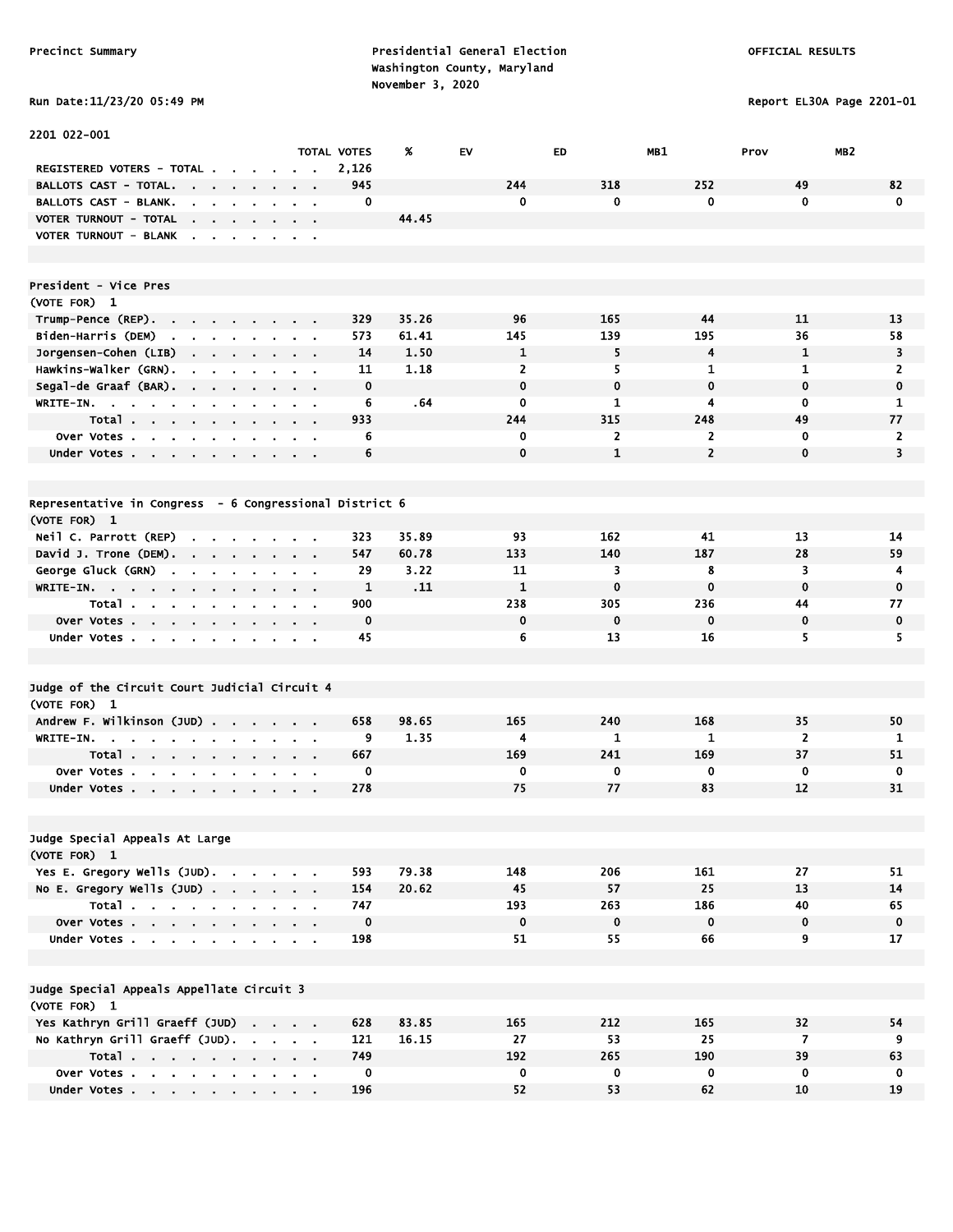Report EL30A Page 2201-02

| Run Date:11/23/20 05:49 |  |
|-------------------------|--|
|-------------------------|--|

| 2201 022-001                                                                                                    |                                                             |                    |              |              |              |              |             |                 |
|-----------------------------------------------------------------------------------------------------------------|-------------------------------------------------------------|--------------------|--------------|--------------|--------------|--------------|-------------|-----------------|
|                                                                                                                 |                                                             | <b>TOTAL VOTES</b> | %            | EV           | ED           | MB1          | Prov        | MB <sub>2</sub> |
|                                                                                                                 |                                                             |                    |              |              |              |              |             |                 |
| Mayor of Hagerstown  – HG Municipalities HG                                                                     |                                                             |                    |              |              |              |              |             |                 |
| (VOTE FOR) 1                                                                                                    |                                                             |                    |              |              |              |              |             |                 |
| Michael E. Barnes.<br>$\sim$                                                                                    |                                                             | 289                | 33.60        | 93           | 120          | 55           | 10          | 11              |
| Emily Keller<br>$\sim$                                                                                          | $\sim$ $\sim$                                               | 568                | 66.05        | 130          | 173          | 172          | 33          | 60              |
| WRITE-IN.<br>$\sim 100$<br>$\sim$ 100 $\pm$<br>$\sim 10^{-11}$<br>$\mathbf{r} = \mathbf{r}$                     |                                                             | 3                  | .35          | $\mathbf{1}$ | $\mathbf{1}$ | $\mathbf 0$  | $\mathbf 0$ | $\mathbf{1}$    |
| <b>Total</b>                                                                                                    |                                                             | 860                |              | 224          | 294          | 227          | 43          | 72              |
| Over Votes.<br>$\sim$<br>$\epsilon$<br>$\sim$                                                                   |                                                             | $\bf{0}$           |              | $\mathbf 0$  | $\mathbf 0$  | $\mathbf 0$  | 0           | $\mathbf 0$     |
| Under Votes.<br>$\blacksquare$<br>$\blacksquare$<br>$\blacksquare$                                              |                                                             | 85                 |              | 20           | 24           | 25           | 6           | 10              |
|                                                                                                                 |                                                             |                    |              |              |              |              |             |                 |
|                                                                                                                 |                                                             |                    |              |              |              |              |             |                 |
| Hagerstown Council - HG Municipalities HG                                                                       |                                                             |                    |              |              |              |              |             |                 |
| (VOTE FOR) 5                                                                                                    |                                                             | 376                | 11.73        | 97           | 120          | 113          | 21          | 25              |
| Kristin B. Aleshire<br>$\sim$                                                                                   |                                                             | 274                | 8.55         | 73           | 109          | 58           | 15          | 19              |
| Bob Bruchey.<br>$\sim$<br>$\mathbf{r} = \mathbf{r}$ .<br>$\sim$<br>Tiara Burnett.                               |                                                             | 476                | 14.85        | 125          | 148          | 122          | 30          | 51              |
| $\mathbf{r} = \mathbf{r} + \mathbf{r}$ , where<br>Brooke Grossman                                               | $\cdots$                                                    | 269                | 8.39         | 63           | 78           | 79           | 17          | 32              |
| Austin Heffernan                                                                                                |                                                             | 220                | 6.86         | 57           | 84           | 43           | 14          | 22              |
| $\sim$<br>$\mathbf{r}$<br>Tekesha A. Martinez.                                                                  |                                                             |                    | 13.45        | 107          | 133          | 121          | 25          | 45              |
| Shelley McIntire                                                                                                |                                                             | 431<br>303         | 9.45         | 90           | 95           | 78           | 14          | 26              |
|                                                                                                                 | $\cdots$                                                    | 309                |              | 82           | 91           | 100          | 12          | 24              |
| Penny May Nigh.<br>the contract of the contract<br>Peter E. Perini, Sr                                          | $\mathbf{r} = \mathbf{r} + \mathbf{r}$ , where $\mathbf{r}$ | 279                | 9.64<br>8.71 | 69           | 76           | 89           | 12          | 33              |
| $\sim$ $\sim$<br>$\blacksquare$<br>Brenda J. Thiam                                                              |                                                             | 259                | 8.08         | 73           | 70           | 78           | 15          | 23              |
| $\sim$ $\sim$<br>$\sim$<br>$\blacksquare$<br>WRITE-IN.                                                          | $\sim$ $\sim$                                               | 9                  | .28          | 8            | $\mathbf 0$  | $\mathbf{1}$ | $\mathbf 0$ | $\mathbf 0$     |
| the company of the company<br>$\blacksquare$<br>$\blacksquare$<br>$\bullet$<br>$\sim$<br>Total                  |                                                             | 3,205              |              | 844          | 1,004        | 882          | 175         | 300             |
| $\blacksquare$                                                                                                  |                                                             | 5                  |              | $\mathbf 0$  | 0            | 5            | $\mathbf 0$ | 0               |
| Over Votes<br>Under Votes                                                                                       |                                                             | 1,515              |              | 376          | 586          | 373          | 70          | 110             |
|                                                                                                                 |                                                             |                    |              |              |              |              |             |                 |
|                                                                                                                 |                                                             |                    |              |              |              |              |             |                 |
| <b>Board of Education</b>                                                                                       |                                                             |                    |              |              |              |              |             |                 |
| (VOTE FOR) 4                                                                                                    |                                                             |                    |              |              |              |              |             |                 |
| Pieter Bickford                                                                                                 |                                                             | 317                | 14.16        | 87           | 94           | 103          | 13          | 20              |
| william "Bill" Donahue .<br>$\mathbf{a}$ , $\mathbf{a}$ , $\mathbf{a}$ , $\mathbf{a}$<br>$\mathbf{r}$<br>$\sim$ | $\alpha$ , $\alpha$ , $\alpha$                              | 303                | 13.53        | 69           | 96           | 95           | 15          | 28              |
| Benjamin Forrest                                                                                                | $\mathbf{r} = \mathbf{r} + \mathbf{r}$ , where $\mathbf{r}$ | 236                | 10.54        | 55           | 80           | 60           | 17          | 24              |
| Ladetra Robinson<br>$\sim 100$                                                                                  | $\cdots$                                                    | 343                | 15.32        | 86           | 86           | 109          | 22          | 40              |
| Stan Stouffer<br>$\blacksquare$                                                                                 |                                                             | 264                | 11.79        | 63           | 102          | 71           | 9           | 19              |
| Melissa Williams .                                                                                              |                                                             | 407                | 18.18        | 115          | 125          | 106          | 27          | 34              |
| April A. Zentmeyer                                                                                              |                                                             | 330                | 14.74        | 94           | 104          | 85           | 24          | 23              |
| WRITE-IN.<br>$\blacksquare$                                                                                     |                                                             | 39                 | 1.74         | 17           | 17           | 1            | $\mathbf 0$ | 4               |
| Total.<br><b>Contract Contract Contract Contract</b>                                                            |                                                             | 2,239              |              | 586          | 704          | 630          | 127         | 192             |
| Over Votes                                                                                                      |                                                             | 0                  |              | 0            | 0            | 0            | 0           | 0               |
| Under Votes.                                                                                                    |                                                             | 1,541              |              | 390          | 568          | 378          | 69          | 136             |
|                                                                                                                 |                                                             |                    |              |              |              |              |             |                 |
|                                                                                                                 |                                                             |                    |              |              |              |              |             |                 |
| <b>Question 1</b>                                                                                               |                                                             |                    |              |              |              |              |             |                 |
| (VOTE FOR) 1                                                                                                    |                                                             |                    |              |              |              |              |             |                 |
| For the Constitutional Amendment.                                                                               |                                                             | 633                | 77.57        | 161          | 205          | 183          | 35          | 49              |
| Against the Constitutional Amendme                                                                              |                                                             | 183                | 22.43        | 52           | 73           | 30           | 8           | 20              |
| Total                                                                                                           |                                                             | 816                |              | 213          | 278          | 213          | 43          | 69              |
| Over Votes                                                                                                      |                                                             | $\mathbf 0$        |              | $\mathbf 0$  | $\mathbf 0$  | $\mathbf 0$  | 0           | $\mathbf 0$     |
| Under Votes                                                                                                     |                                                             | 129                |              | 31           | 40           | 39           | 6           | 13              |
|                                                                                                                 |                                                             |                    |              |              |              |              |             |                 |
|                                                                                                                 |                                                             |                    |              |              |              |              |             |                 |
| Question 2                                                                                                      |                                                             |                    |              |              |              |              |             |                 |
| (VOTE FOR) 1                                                                                                    |                                                             |                    |              |              |              |              |             |                 |
| For the Referred Law.                                                                                           |                                                             | 676                | 79.34        | 170          | 225          | 180          | 38          | 63              |
| Against the Referred Law                                                                                        |                                                             | 176                | 20.66        | 54           | 61           | 45           | 6           | 10              |
| Total                                                                                                           |                                                             | 852                |              | 224          | 286          | 225          | 44          | 73              |
| Over Votes                                                                                                      |                                                             | 0                  |              | 0            | 0            | 0            | 0           | 0               |
| Under Votes                                                                                                     |                                                             | 93                 |              | 20           | 32           | 27           | 5           | 9               |

Under Votes . . . . . . . . . 93 20 32 27 5 9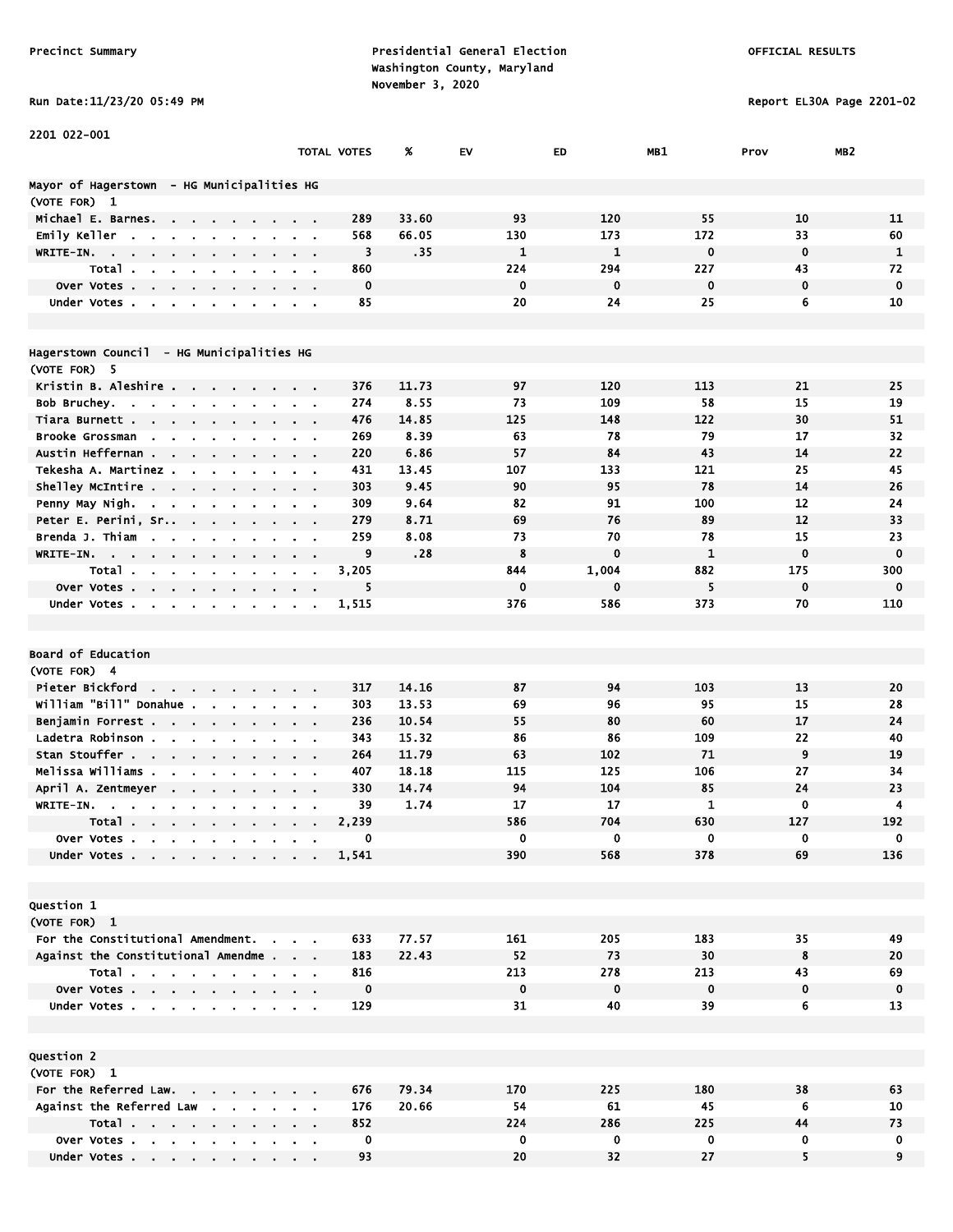# Run Date:11/23/20 05:49 PM Report EL30A Page 2202-01

| 2202 022-002                                                                                                 |                                                             |                          |       |                |              |              |              |                 |
|--------------------------------------------------------------------------------------------------------------|-------------------------------------------------------------|--------------------------|-------|----------------|--------------|--------------|--------------|-----------------|
|                                                                                                              |                                                             | <b>TOTAL VOTES</b>       | %     | <b>EV</b>      | ED           | MB1          | Prov         | MB <sub>2</sub> |
| <b>REGISTERED VOTERS - TOTAL .</b>                                                                           |                                                             | 1,996                    |       |                |              |              |              |                 |
| <b>BALLOTS CAST - TOTAL.</b><br>the contract of the con-<br>$\sim$                                           |                                                             | 1,260                    |       | 318            | 410          | 356          | 43           | 133             |
| BALLOTS CAST - BLANK.<br>$\mathbf{r}$<br>$\mathbf{r}$<br>$\mathbf{r}$                                        |                                                             | 0                        |       | 0              | $\mathbf 0$  | 0            | $\mathbf 0$  | 0               |
| VOTER TURNOUT - TOTAL<br>$\mathbf{r}$<br>$\mathbf{r} = \mathbf{r}$                                           |                                                             |                          | 63.13 |                |              |              |              |                 |
| VOTER TURNOUT - BLANK<br>$\sim$<br>$\sim$<br>$\sim$<br>$\sim$                                                | $\cdot$<br>$\alpha = 0.1$                                   |                          |       |                |              |              |              |                 |
|                                                                                                              |                                                             |                          |       |                |              |              |              |                 |
| President - Vice Pres                                                                                        |                                                             |                          |       |                |              |              |              |                 |
| (VOTE FOR) 1                                                                                                 |                                                             |                          |       |                |              |              |              |                 |
| Trump-Pence (REP).<br><b>Contract</b><br>$\sim$<br>$\sim$                                                    |                                                             | 538                      | 43.21 | 163            | 252          | 78           | 13           | 32              |
| Biden-Harris (DEM)<br>the contract of the<br>$\bullet$                                                       | $\mathbf{r} = \mathbf{r}$                                   | 681                      | 54.70 | 146            | 152          | 259          | 29           | 95              |
| Jorgensen-Cohen (LIB)                                                                                        |                                                             | 18                       | 1.45  | 6              | 4            | 7            | $\mathbf 0$  | 1               |
| Hawkins-Walker (GRN).<br>$\mathbf{r}$<br>$\blacksquare$<br>$\mathbf{r}$                                      |                                                             | 4                        | .32   | 1              | 0            | $\mathbf{1}$ | 0            | $\overline{2}$  |
| Segal-de Graaf (BAR).<br>$\sim 10^{-1}$<br>$\mathbf{r}$<br>$\blacksquare$                                    | $\mathbf{r} = \mathbf{r}$                                   | 3                        | .24   | $\overline{2}$ | $\mathbf{1}$ | $\mathbf 0$  | $\mathbf 0$  | $\mathbf 0$     |
| WRITE-IN.<br>$\mathbf{u} = \mathbf{u} + \mathbf{u}$<br>$\sim 10^{-1}$<br>$\mathbf{r}$<br>$\bullet$           | $\sim$ 100 $\pm$                                            | 1                        | .08   | 0              | $\bf{0}$     | 0            | 0            | 1               |
| Total                                                                                                        |                                                             | 1,245                    |       | 318            | 409          | 345          | 42           | 131             |
| Over Votes                                                                                                   | $\sim 100$ km s $^{-1}$                                     | 8                        |       | 0              | 0            | 6            | 1            | 1               |
| Under Votes                                                                                                  |                                                             | $\overline{\phantom{a}}$ |       | $\mathbf 0$    | $\mathbf{1}$ | 5            | $\mathbf{0}$ | $\mathbf{1}$    |
|                                                                                                              |                                                             |                          |       |                |              |              |              |                 |
| Representative in Congress - 6 Congressional District 6                                                      |                                                             |                          |       |                |              |              |              |                 |
| (VOTE FOR) 1                                                                                                 |                                                             |                          |       |                |              |              |              |                 |
| Neil C. Parrott (REP)<br>$\mathbf{r}$<br>$\sim$                                                              |                                                             | 524                      | 42.64 | 167            | 230          | 83           | 11           | 33              |
| David J. Trone (DEM). .<br>$\sim$ $\sim$<br>$\sim$                                                           | $\sim$<br>$\sim$ $\sim$                                     | 684                      | 55.66 | 144            | 160          | 261          | 29           | 90              |
| George Gluck (GRN)<br>$\blacksquare$<br>$\blacksquare$                                                       | $\mathbf{r} = \mathbf{r}$                                   | 18                       | 1.46  | 3              | 5            | 6            | $\mathbf 0$  | 4               |
| WRITE-IN.<br>$\mathbf{u} = \mathbf{u}$                                                                       | $\mathbf{a}$ , and $\mathbf{a}$ , and $\mathbf{a}$          | 3                        | .24   | $\overline{2}$ | $\mathbf{1}$ | $\mathbf 0$  | $\mathbf 0$  | $\mathbf 0$     |
| Total                                                                                                        | <b>Contract Contract Street</b>                             | 1,229                    |       | 316            | 396          | 350          | 40           | 127             |
| Over Votes                                                                                                   |                                                             | 0                        |       | $\mathbf 0$    | $\mathbf 0$  | $\mathbf 0$  | $\mathbf 0$  | $\mathbf 0$     |
| Under Votes<br>$\mathbf{r}$                                                                                  | $\alpha$ , $\beta$ , $\alpha$                               | 31                       |       | $\overline{2}$ | 14           | 6            | 3            | 6               |
|                                                                                                              |                                                             |                          |       |                |              |              |              |                 |
| Judge of the Circuit Court Judicial Circuit 4                                                                |                                                             |                          |       |                |              |              |              |                 |
| (VOTE FOR) 1                                                                                                 |                                                             |                          |       |                |              |              |              |                 |
| Andrew F. Wilkinson (JUD).<br>$\sim 10^{-1}$                                                                 | $\mathbf{r}$                                                | 910                      | 98.48 | 224            | 298          | 264          | 27           | 97              |
| WRITE-IN.<br>$\sim$                                                                                          | $\sim$ $\sim$                                               | 14                       | 1.52  | 4              | 5            | 3            | $\mathbf{1}$ | 1               |
| Total                                                                                                        |                                                             | 924                      |       | 228            | 303          | 267          | 28           | 98              |
| Over Votes.<br>$\mathbf{a} = \mathbf{a} \cdot \mathbf{a}$ .<br>$\sim 10^{-11}$<br><b>.</b><br>$\blacksquare$ |                                                             | 0                        |       | 0              | 0            | 0            | 0            | 0               |
| Under Votes<br>$\blacksquare$                                                                                |                                                             | 336                      |       | 90             | 107          | 89           | 15           | 35              |
|                                                                                                              |                                                             |                          |       |                |              |              |              |                 |
| Judge Special Appeals At Large                                                                               |                                                             |                          |       |                |              |              |              |                 |
| (VOTE FOR) 1                                                                                                 |                                                             |                          |       |                |              |              |              |                 |
| Yes E. Gregory Wells (JUD).                                                                                  |                                                             | 842                      | 82.79 | 197            | 266          | 261          | 26           | 92              |
| No E. Gregory Wells $(JUD)$ .                                                                                |                                                             | 175                      | 17.21 | 60             | 70           | 24           | 5            | 16              |
| Total                                                                                                        |                                                             | 1,017                    |       | 257            | 336          | 285          | 31           | 108             |
| Over Votes                                                                                                   |                                                             | $\mathbf{1}$             |       | $\mathbf{1}$   | $\mathbf 0$  | $\mathbf 0$  | $\mathbf 0$  | $\mathbf 0$     |
| Under Votes                                                                                                  |                                                             | 242                      |       | 60             | 74           | 71           | 12           | 25              |
|                                                                                                              |                                                             |                          |       |                |              |              |              |                 |
| Judge Special Appeals Appellate Circuit 3                                                                    |                                                             |                          |       |                |              |              |              |                 |
| (VOTE FOR) 1                                                                                                 |                                                             |                          |       |                |              |              |              |                 |
| Yes Kathryn Grill Graeff (JUD)                                                                               |                                                             | 839                      | 83.07 | 201            | 264          | 258          | 26           | 90              |
| No Kathryn Grill Graeff (JUD).                                                                               |                                                             | 171                      | 16.93 | 55             | 66           | 29           | 5            | 16              |
| Total $\cdots$ $\cdots$ $\cdots$                                                                             |                                                             | 1,010                    |       | 256            | 330          | 287          | 31           | 106             |
| Over Votes                                                                                                   | $\mathbf{r} = \mathbf{r} + \mathbf{r}$ , where $\mathbf{r}$ | 0                        |       | 0              | 0            | 0            | 0            | $\mathbf 0$     |
| Under Votes                                                                                                  |                                                             | 250                      |       | 62             | 80           | 69           | 12           | 27              |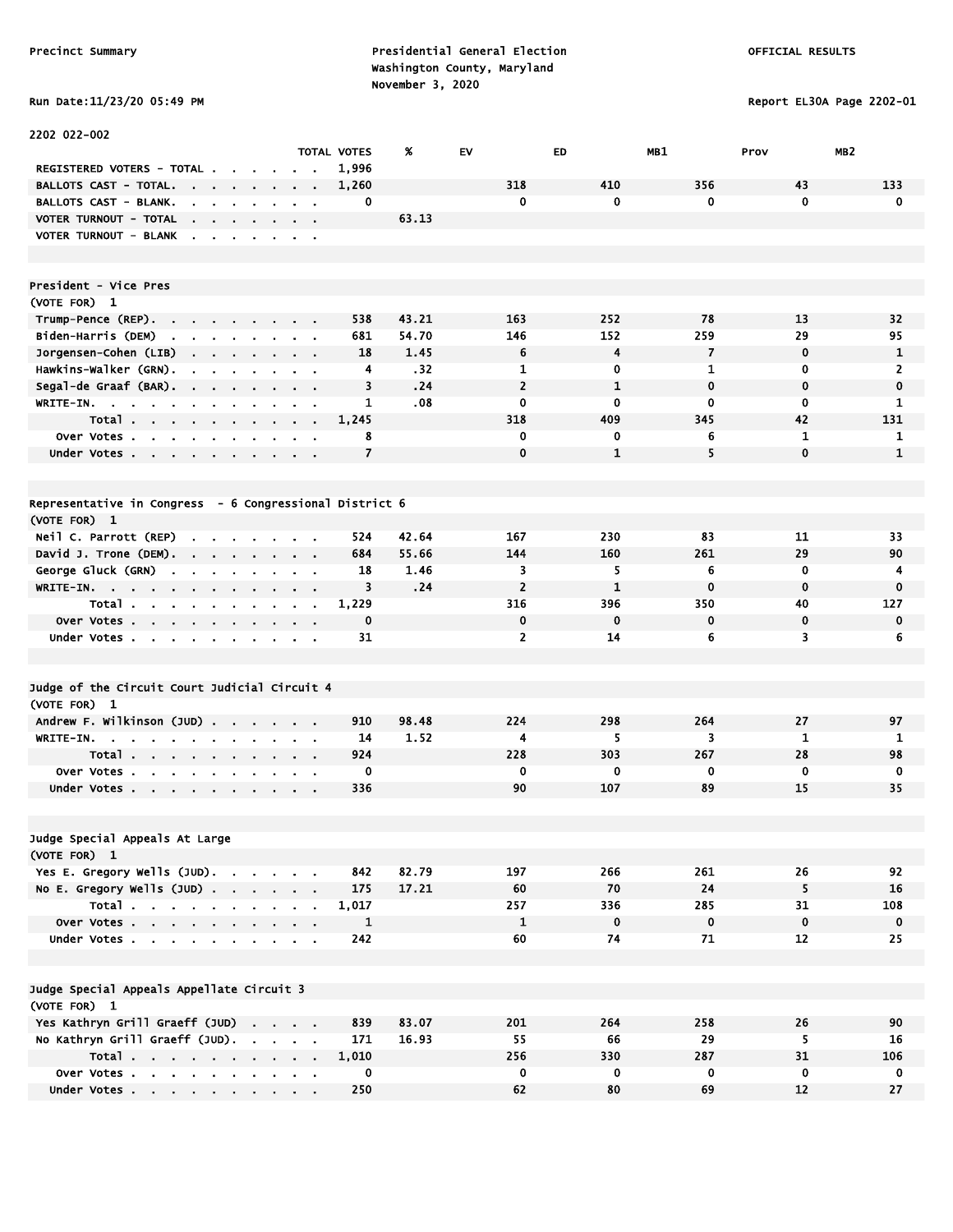# Precinct Summary **Presidential General Election Presidential General Election**  Washington County, Maryland November 3, 2020<br>h Data:11/23/20 O5:49 PM

Report EL30A Page 2202-02

|  |  |  |  | Run Date:11/23/20 05:49 |
|--|--|--|--|-------------------------|
|--|--|--|--|-------------------------|

Under Votes . . . . . . . . . . 112

| 2202 022-002                                                                    |                | TOTAL VOTES    | %     | EV           | ED           | MB1          | Prov                | MB <sub>2</sub>         |
|---------------------------------------------------------------------------------|----------------|----------------|-------|--------------|--------------|--------------|---------------------|-------------------------|
|                                                                                 |                |                |       |              |              |              |                     |                         |
| Mayor of Hagerstown - HG Municipalities HG                                      |                |                |       |              |              |              |                     |                         |
| (VOTE FOR) 1                                                                    |                |                |       |              |              |              |                     |                         |
| Michael E. Barnes.                                                              |                | 418            | 35.97 | 131          | 161          | 82           | 11                  | 33                      |
| Emily Keller<br>$\mathbf{r}$<br>$\blacksquare$                                  |                | 737            | 63.43 | 164          | 218          | 243          | 26                  | 86                      |
| WRITE-IN.<br>$\overline{\phantom{a}}$                                           |                | $\overline{7}$ | .60   | $\mathbf{1}$ | $\mathbf{1}$ | 5            | $\mathbf 0$         | $\mathbf 0$             |
| Total.<br>$\mathbf{r}$                                                          | $\bullet$      | 1,162          |       | 296          | 380          | 330          | 37                  | 119                     |
| over Votes.<br><b>Contract Contract</b><br>$\sim$                               |                | $\mathbf 0$    |       | $\mathbf 0$  | $\mathbf 0$  | $\mathbf 0$  | $\mathbf 0$         | $\mathbf 0$             |
| Under Votes                                                                     | $\alpha = 0.1$ | 98             |       | 22           | 30           | 26           | 6                   | 14                      |
|                                                                                 |                |                |       |              |              |              |                     |                         |
| Hagerstown Council - HG Municipalities HG                                       |                |                |       |              |              |              |                     |                         |
| (VOTE FOR) 5                                                                    |                |                |       |              |              |              |                     |                         |
| Kristin B. Aleshire                                                             |                | 528            | 12.59 | 131          | 168          | 163          | 16                  | 50                      |
| Bob Bruchey.<br><b>Contract Contract</b>                                        |                | 403            | 9.61  | 128          | 147          | 86           | 14                  | 28                      |
| Tiara Burnett .<br>$\cdot$ $\cdot$ $\cdot$                                      |                | 567            | 13.52 | 147          | 172          | 167          | 20                  | 61                      |
| Brooke Grossman<br>$\sim$<br>$\sim$<br>$\blacksquare$                           |                | 364            | 8.68  | 85           | 99           | 127          | 12                  | 41                      |
| Austin Heffernan                                                                |                | 330            | 7.87  | 97           | 115          | 84           | 10                  | 24                      |
| Tekesha A. Martinez<br>$\mathbf{r} = \mathbf{r} + \mathbf{r}$ .                 |                | 470            | 11.21 | 120          | 132          | 137          | 17                  | 64                      |
| Shelley McIntire<br>$\mathbf{r} = \mathbf{r} + \mathbf{r}$ , where $\mathbf{r}$ |                | 440            | 10.49 | 120          | 123          | 138          | 15                  | 44                      |
| Penny May Nigh                                                                  |                | 348            | 8.30  | 85           | 106          | 114          | 12                  | 31                      |
| Peter E. Perini, Sr<br>$\mathbf{r}$ .<br>$\sim$                                 |                | 389            | 9.28  | 90           | 104          | 143          | 11                  | 41                      |
| Brenda J. Thiam<br>$\sim$                                                       |                | 330            | 7.87  | 96           | 91           | 93           | 12                  | 38                      |
| WRITE-IN.                                                                       |                | 25             | .60   | 6            | 13           | $\mathbf{1}$ | $\mathbf{1}$        | $\overline{\mathbf{4}}$ |
| Total.                                                                          |                | 4,194          |       | 1,105        | 1,270        | 1,253        | 140                 | 426                     |
| over Votes.<br><b>Contract Contract</b><br>$\sim$                               |                | 25             |       | $\mathbf 0$  | 0            | 20           | $\mathbf 0$         | 5                       |
| Under Votes<br>$\blacksquare$                                                   |                | 2,081          |       | 485          | 780          | 507          | 75                  | 234                     |
|                                                                                 |                |                |       |              |              |              |                     |                         |
| <b>Board of Education</b>                                                       |                |                |       |              |              |              |                     |                         |
| (VOTE FOR) 4                                                                    |                |                |       |              |              |              |                     |                         |
| Pieter Bickford<br>$\mathbf{r} = \mathbf{r} + \mathbf{r}$ .                     |                | 426            | 14.03 | 81           | 137          | 159          | 11                  | 38                      |
| william "Bill" Donahue .                                                        |                | 437            | 14.39 | 102          | 144          | 132          | 16                  | 43                      |
| Benjamin Forrest<br>$\mathbf{r} = \mathbf{r} + \mathbf{r}$ .                    |                | 329            | 10.83 | 76           | 108          | 102          | $\overline{7}$      | 36                      |
| Ladetra Robinson.                                                               |                | 427            | 14.06 | 104          | 106          | 143          | 16                  | 58                      |
| Stan Stouffer<br>$\blacksquare$                                                 |                | 380            | 12.51 | 94           | 141          | 105          | 14                  | 26                      |
| Melissa Williams.                                                               |                | 555            | 18.27 | 154          | 170          | 155          | 21                  | 55                      |
| April A. Zentmeyer<br><b>Contract Contract</b>                                  |                | 424            | 13.96 | 119          | 128          | 120          | 13                  | 44                      |
| WRITE-IN.<br>$\sim$<br>$\sim$ 100 $\sim$ 100 $\sim$                             |                | 59             | 1.94  | 24           | 21           | 7            | $\overline{2}$      | 5                       |
| Total.<br>.                                                                     |                | 3,037          |       | 754          | 955          | 923          | 100                 | 305                     |
| Over Votes                                                                      |                | 12             |       | 8            | 4            | 0            | 0                   | 0                       |
| Under Votes                                                                     |                | 1,991          |       | 510          | 681          | 501          | 72                  | 227                     |
|                                                                                 |                |                |       |              |              |              |                     |                         |
|                                                                                 |                |                |       |              |              |              |                     |                         |
| Question 1                                                                      |                |                |       |              |              |              |                     |                         |
| (VOTE FOR) 1                                                                    |                |                |       |              |              |              |                     |                         |
| For the Constitutional Amendment.                                               |                | 785            | 72.08 | 179          | 234          | 253          | 28                  | 91                      |
| Against the Constitutional Amendme.                                             |                | 304            | 27.92 | 95           | 116          | 60           | 9                   | 24                      |
| Total                                                                           |                | 1,089          |       | 274          | 350          | 313          | 37                  | 115                     |
| Over Votes                                                                      |                | $\mathbf 0$    |       | $\mathbf 0$  | $\mathbf 0$  | $\mathbf 0$  | $\mathbf 0$         | $\mathbf 0$             |
| Under Votes<br>$\sim$                                                           |                | 171            |       | 44           | 60           | 43           | 6                   | 18                      |
|                                                                                 |                |                |       |              |              |              |                     |                         |
|                                                                                 |                |                |       |              |              |              |                     |                         |
| Question 2                                                                      |                |                |       |              |              |              |                     |                         |
| (VOTE FOR) 1                                                                    |                |                |       |              |              |              |                     |                         |
| For the Referred Law.                                                           |                | 851            | 74.13 | 194          | 288          | 240          | 27                  | 102                     |
| Against the Referred Law                                                        |                | 297            | 25.87 | 95           | 87           | 86           | 9                   | 20                      |
| Total                                                                           |                | 1,148          |       | 289          | 375          | 326          | 36                  | 122                     |
| Over Votes                                                                      |                | 0<br>112       |       | 0<br>29      | 0<br>35      | 0<br>30      | 0<br>$\overline{7}$ | $\mathbf 0$<br>11       |
| Under Votes                                                                     |                |                |       |              |              |              |                     |                         |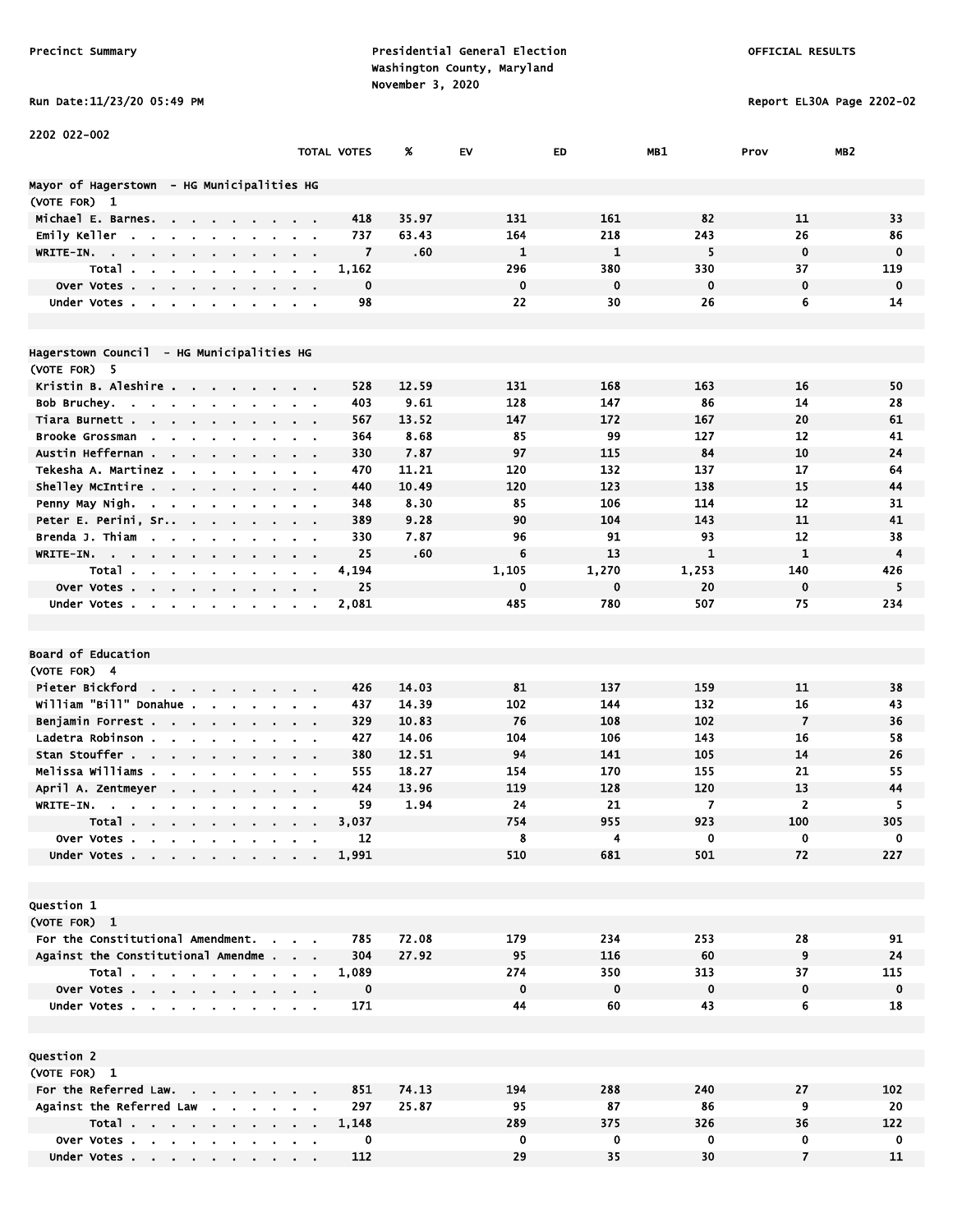2300 023-000

Precinct Summary **Presidential General Election Presidential General Election**  Washington County, Maryland November 3, 2020

TOTAL VOTES % EV ED MB1 Prov MB2

Report EL30A Page 2300-01

| Run Date:11/23/20 05:49 | $\mathbb{R}^2$ |
|-------------------------|----------------|
|-------------------------|----------------|

| <b>REGISTERED VOTERS - TOTAL.</b>                                  |                                 |                                            |                         |                            | 3,583          |       |                |                |                |                |             |
|--------------------------------------------------------------------|---------------------------------|--------------------------------------------|-------------------------|----------------------------|----------------|-------|----------------|----------------|----------------|----------------|-------------|
| <b>BALLOTS CAST - TOTAL.</b>                                       |                                 |                                            |                         |                            | 2,556          |       | 733            | 1,231          | 354            | 51             | 187         |
| BALLOTS CAST - BLANK.                                              |                                 |                                            |                         |                            | 0              |       | 0              | 0              | $\mathbf 0$    | $\mathbf 0$    | C           |
| VOTER TURNOUT - TOTAL                                              | $\bullet$ .<br>$\sim$           |                                            |                         |                            |                | 71.34 |                |                |                |                |             |
| VOTER TURNOUT - BLANK<br>$\blacksquare$                            | $\blacksquare$                  |                                            |                         |                            |                |       |                |                |                |                |             |
|                                                                    |                                 |                                            |                         |                            |                |       |                |                |                |                |             |
|                                                                    |                                 |                                            |                         |                            |                |       |                |                |                |                |             |
| President - Vice Pres                                              |                                 |                                            |                         |                            |                |       |                |                |                |                |             |
| (VOTE FOR) 1                                                       |                                 |                                            |                         |                            |                |       |                |                |                |                |             |
| Trump-Pence (REP).<br>the company of the company of the company of |                                 |                                            |                         |                            | 2,005          | 78.63 | 618            | 1,103          | 146            | 35             | 103         |
| Biden-Harris (DEM)<br>$\mathbf{r}$ .<br>$\sim$                     | $\sim$<br>$\sim$                |                                            |                         |                            | 503            | 19.73 | 105            | 112            | 195            | 15             | 76          |
| Jorgensen-Cohen (LIB)<br>$\sim$                                    | $\mathbf{r}$<br>$\blacksquare$  |                                            | $\sim$                  | $\bullet$                  | 27             | 1.06  | 3              | 12             | $\overline{7}$ | $\mathbf 0$    | 5           |
| Hawkins-Walker (GRN).                                              |                                 |                                            |                         | $\mathcal{L}_{\mathbf{r}}$ | 8              | . 31  | 3              | $\overline{2}$ | $\overline{2}$ | 0              | 1           |
| Segal-de Graaf (BAR).<br>$\sim 100$                                | $\sim$<br>$\sim$                | $\sim$ 100 $\pm$                           | $\sim$                  | $\sim$                     | 5              | .20   | 3              | $\mathbf{1}$   | $\mathbf{1}$   | $\mathbf 0$    | $\mathbf c$ |
| WRITE-IN.                                                          |                                 |                                            |                         |                            | $\overline{2}$ | .08   | 1              | 0              | 0              | $\mathbf 0$    | 1           |
| Total<br>$\blacksquare$<br>$\blacksquare$                          | $\bullet$<br>$\blacksquare$     |                                            |                         | $\blacksquare$             | 2,550          |       | 733            | 1,230          | 351            | 50             | 186         |
| <b>Over Votes.</b><br>$\sim$<br>$\sim$<br>$\cdot$                  | $\sim$<br>$\blacksquare$        |                                            |                         |                            | 3              |       | 0              | 1              | $\mathbf{1}$   | 0              | Л           |
| Under Votes                                                        |                                 |                                            |                         |                            | 3              |       | 0              | $\mathbf 0$    | $\overline{2}$ | $\mathbf{1}$   | C           |
|                                                                    |                                 |                                            |                         |                            |                |       |                |                |                |                |             |
|                                                                    |                                 |                                            |                         |                            |                |       |                |                |                |                |             |
| Representative in Congress - 6 Congressional District 6            |                                 |                                            |                         |                            |                |       |                |                |                |                |             |
| (VOTE FOR) 1                                                       |                                 |                                            |                         |                            |                |       |                |                |                |                |             |
| Neil C. Parrott (REP)                                              |                                 |                                            |                         |                            | 1,969          | 79.11 | 609            | 1,069          | 152            | 32             | 107         |
| David J. Trone (DEM).                                              | the contract of the contract of |                                            |                         |                            | 489            | 19.65 | 112            | 107            | 181            | 14             | 75          |
| George Gluck (GRN)<br>$\mathbf{r}$<br>$\bullet$                    |                                 |                                            |                         |                            | 29             | 1.17  | $\overline{2}$ | 14             | 11             | 0              | 2           |
| WRITE-IN.                                                          | $\sim$<br>$\sim$                | $\sim$                                     | $\mathbf{r}$<br>$\sim$  |                            | $\overline{2}$ | .08   | $\mathbf{1}$   | $\mathbf 0$    | $\mathbf{1}$   | $\mathbf{0}$   | C           |
| Total.<br>$\sim$<br>$\sim 100$ km s $^{-1}$<br>$\sim$              | $\blacksquare$                  |                                            | $\blacksquare$          | ä,                         | 2,489          |       | 724            | 1,190          | 345            | 46             | 184         |
| Over Votes                                                         |                                 |                                            |                         |                            | 1              |       | 0              | 1              | $\mathbf 0$    | $\mathbf 0$    | C           |
| Under Votes                                                        |                                 |                                            |                         |                            | 66             |       | 9              | 40             | 9              | 5.             | 3           |
|                                                                    |                                 |                                            |                         |                            |                |       |                |                |                |                |             |
|                                                                    |                                 |                                            |                         |                            |                |       |                |                |                |                |             |
| Judge of the Circuit Court Judicial Circuit 4                      |                                 |                                            |                         |                            |                |       |                |                |                |                |             |
| (VOTE FOR) 1                                                       |                                 |                                            |                         |                            |                |       |                |                |                |                |             |
| Andrew F. Wilkinson (JUD)                                          |                                 |                                            |                         |                            | 1,739          | 99.03 | 498            | 832            | 241            | 33             | 135         |
| WRITE-IN.<br>$\sim$<br>$\sim$                                      |                                 |                                            |                         |                            | 17             | .97   | 4              | 10             | $\overline{2}$ | $\mathbf 0$    | Л           |
| Total.<br>$\mathbf{r} = \mathbf{r} + \mathbf{r}$<br>$\sim$         | $\sim$<br>$\sim$                | $\mathbf{r} = \mathbf{r} \cdot \mathbf{r}$ |                         | $\sim 100$ km s $^{-1}$    | 1,756          |       | 502            | 842            | 243            | 33             | 136         |
| <b>Over Votes.</b><br>$\sim$<br>$\mathbf{r} = \mathbf{r}$ .        | $\mathbf{r}$                    |                                            |                         | $\bullet$                  | 2              |       | 2              | 0              | 0              | 0              |             |
| Under Votes                                                        |                                 |                                            |                         |                            | 798            |       | 229            | 389            | 111            | 18             | 51          |
|                                                                    |                                 |                                            |                         |                            |                |       |                |                |                |                |             |
|                                                                    |                                 |                                            |                         |                            |                |       |                |                |                |                |             |
| Judge Special Appeals At Large                                     |                                 |                                            |                         |                            |                |       |                |                |                |                |             |
| (VOTE FOR) 1                                                       |                                 |                                            |                         |                            |                |       |                |                |                |                |             |
| Yes E. Gregory Wells (JUD).                                        |                                 |                                            |                         |                            | 1,635          | 86.97 | 453            | 767            | 246            | 33             | 136         |
| No E. Gregory Wells (JUD)                                          |                                 |                                            |                         |                            | 245            | 13.03 | 82             | 123            | 24             | $\overline{4}$ | 12          |
| Total                                                              |                                 |                                            |                         |                            | 1,880          |       | 535            | 890            | 270            | 37             | 148         |
| Over Votes                                                         |                                 |                                            |                         |                            | $\mathbf{1}$   |       | $\mathbf{1}$   | $\mathbf 0$    | $\mathbf 0$    | $\mathbf 0$    | C           |
| Under Votes                                                        |                                 |                                            | $\sim 100$ km s $^{-1}$ |                            | 675            |       | 197            | 341            | 84             | 14             | 39          |
|                                                                    |                                 |                                            |                         |                            |                |       |                |                |                |                |             |
|                                                                    |                                 |                                            |                         |                            |                |       |                |                |                |                |             |
| Judge Special Appeals Appellate Circuit 3                          |                                 |                                            |                         |                            |                |       |                |                |                |                |             |
| (VOTE FOR) 1                                                       |                                 |                                            |                         |                            |                |       |                |                |                |                |             |
| Yes Kathryn Grill Graeff (JUD)                                     |                                 |                                            |                         |                            | 1,579          | 85.77 | 436            | 736            | 244            | 28             | 135         |
| No Kathryn Grill Graeff (JUD).                                     |                                 |                                            |                         |                            | 262            | 14.23 | 90             | 128            | 25             |                | 12          |
| Total                                                              |                                 |                                            |                         |                            | 1,841          |       | 526            | 864            | 269            | 7<br>35        | 147         |
|                                                                    |                                 |                                            |                         |                            |                |       |                |                |                |                |             |

 Over Votes . . . . . . . . . . 0 0 0 0 0 0 Under Votes . . . . . . . . . 715 207 367 367 365 16 40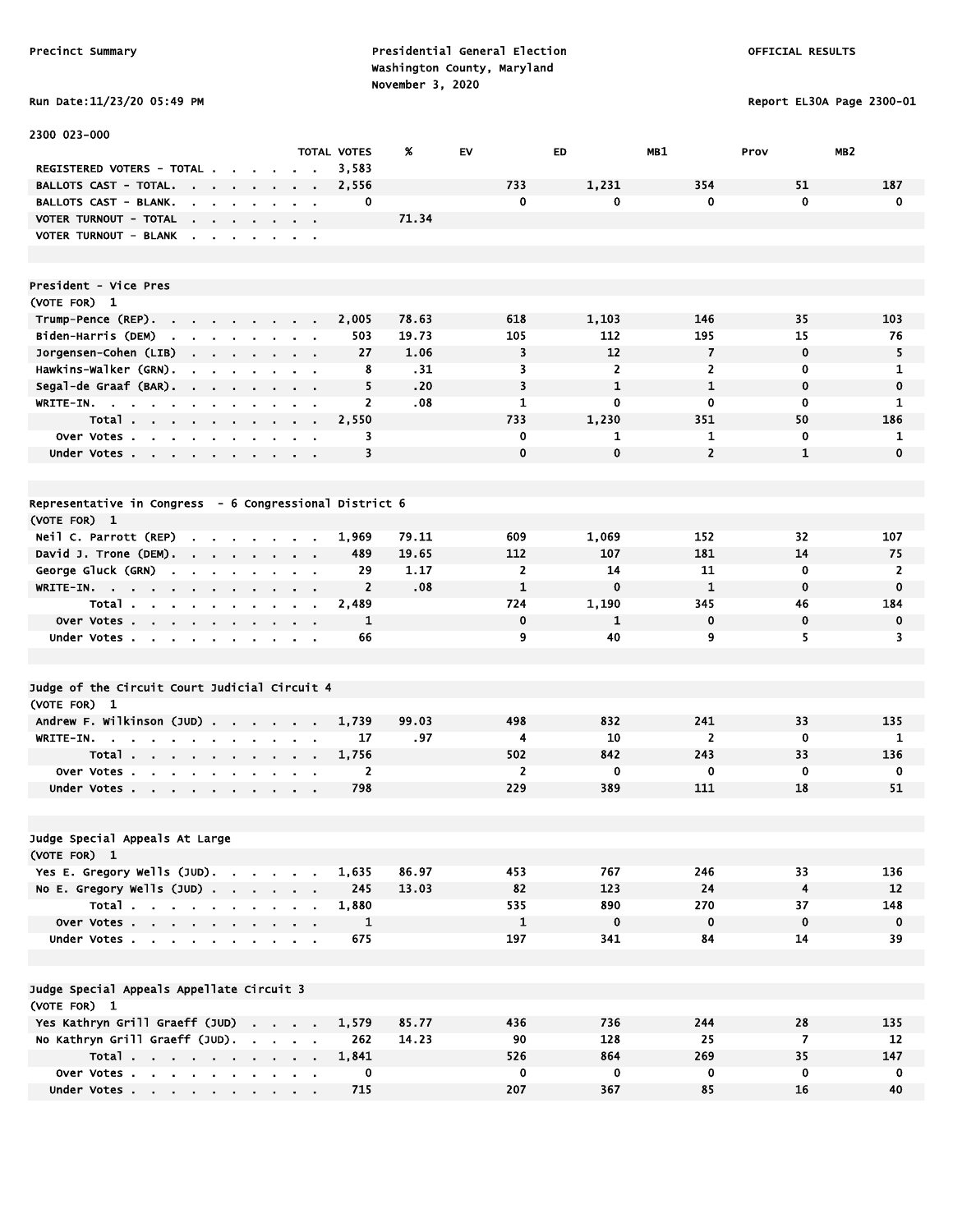# Run Date:11/23/20 05:49 PM Report EL30A Page 2300-02

| 2300 023-000                                                              |               |                    |       |             |           |             |             |                 |
|---------------------------------------------------------------------------|---------------|--------------------|-------|-------------|-----------|-------------|-------------|-----------------|
|                                                                           |               | <b>TOTAL VOTES</b> | %     | EV          | <b>ED</b> | MB1         | Prov        | MB <sub>2</sub> |
| <b>Board of Education</b>                                                 |               |                    |       |             |           |             |             |                 |
| (VOTE FOR) 4                                                              |               |                    |       |             |           |             |             |                 |
| Pieter Bickford<br>the contract of the contract of the                    |               | 964                | 15.82 | 269         | 419       | 184         | 17          | 75              |
| william "Bill" Donahue.                                                   |               | 793                | 13.01 | 207         | 374       | 124         | 22          | 66              |
| Benjamin Forrest                                                          |               | 701                | 11.50 | 189         | 315       | 105         | 20          | 72              |
| Ladetra Robinson.<br>the contract of the contract of the con-             |               | 371                | 6.09  | 71          | 144       | 100         | 10          | 46              |
| Stan Stouffer                                                             |               | 1,249              | 20.50 | 366         | 622       | 153         | 22          | 86              |
| Melissa Williams .<br>$\sim$                                              |               | 1,032              | 16.93 | 288         | 479       | 170         | 17          | 78              |
| April A. Zentmeyer                                                        |               | 848                | 13.92 | 249         | 421       | 114         | 13          | 51              |
| WRITE-IN.                                                                 |               | 136                | 2.23  | 60          | 66        | 5           | $\mathbf 0$ | 5               |
| Total<br>$\sim$                                                           | $\sim$ $\sim$ | 6,094              |       | 1,699       | 2,840     | 955         | 121         | 479             |
| Over Votes<br>$\mathbf{r}$                                                |               | 8                  |       | 0           | 4         | 0           | 0           | 4               |
| Under Votes                                                               |               | 4,122              |       | 1,233       | 2,080     | 461         | 83          | 265             |
|                                                                           |               |                    |       |             |           |             |             |                 |
|                                                                           |               |                    |       |             |           |             |             |                 |
| Question 1                                                                |               |                    |       |             |           |             |             |                 |
| (VOTE FOR) 1                                                              |               |                    |       |             |           |             |             |                 |
| For the Constitutional Amendment.<br>$\mathbf{r}$                         |               | 1,327              | 59.40 | 340         | 607       | 235         | 27          | 118             |
| Against the Constitutional Amendme.                                       | $\sim$ $\sim$ | 907                | 40.60 | 299         | 470       | 81          | 16          | 41              |
| Total                                                                     |               | 2,234              |       | 639         | 1,077     | 316         | 43          | 159             |
| Over Votes                                                                |               | 1                  |       | $\mathbf 0$ | 1         | $\mathbf 0$ | $\mathbf 0$ | $\mathbf 0$     |
| Under Votes                                                               |               | 321                |       | 94          | 153       | 38          | 8           | 28              |
|                                                                           |               |                    |       |             |           |             |             |                 |
|                                                                           |               |                    |       |             |           |             |             |                 |
| Question 2                                                                |               |                    |       |             |           |             |             |                 |
| (VOTE FOR) 1                                                              |               |                    |       |             |           |             |             |                 |
| For the Referred Law.                                                     |               | 1,462              | 62.43 | 369         | 733       | 217         | 29          | 114             |
| Against the Referred Law                                                  |               | 880                | 37.57 | 302         | 398       | 111         | 16          | 53              |
| Total                                                                     |               | 2,342              |       | 671         | 1,131     | 328         | 45          | 167             |
| Over Votes.<br>$\mathbf{r}$ , $\mathbf{r}$ , $\mathbf{r}$<br>$\mathbf{r}$ |               | 0                  |       | 0           | 0         | 0           | 0           | 0               |
| Under Votes                                                               |               | 214                |       | 62          | 100       | 26          | 6           | 20              |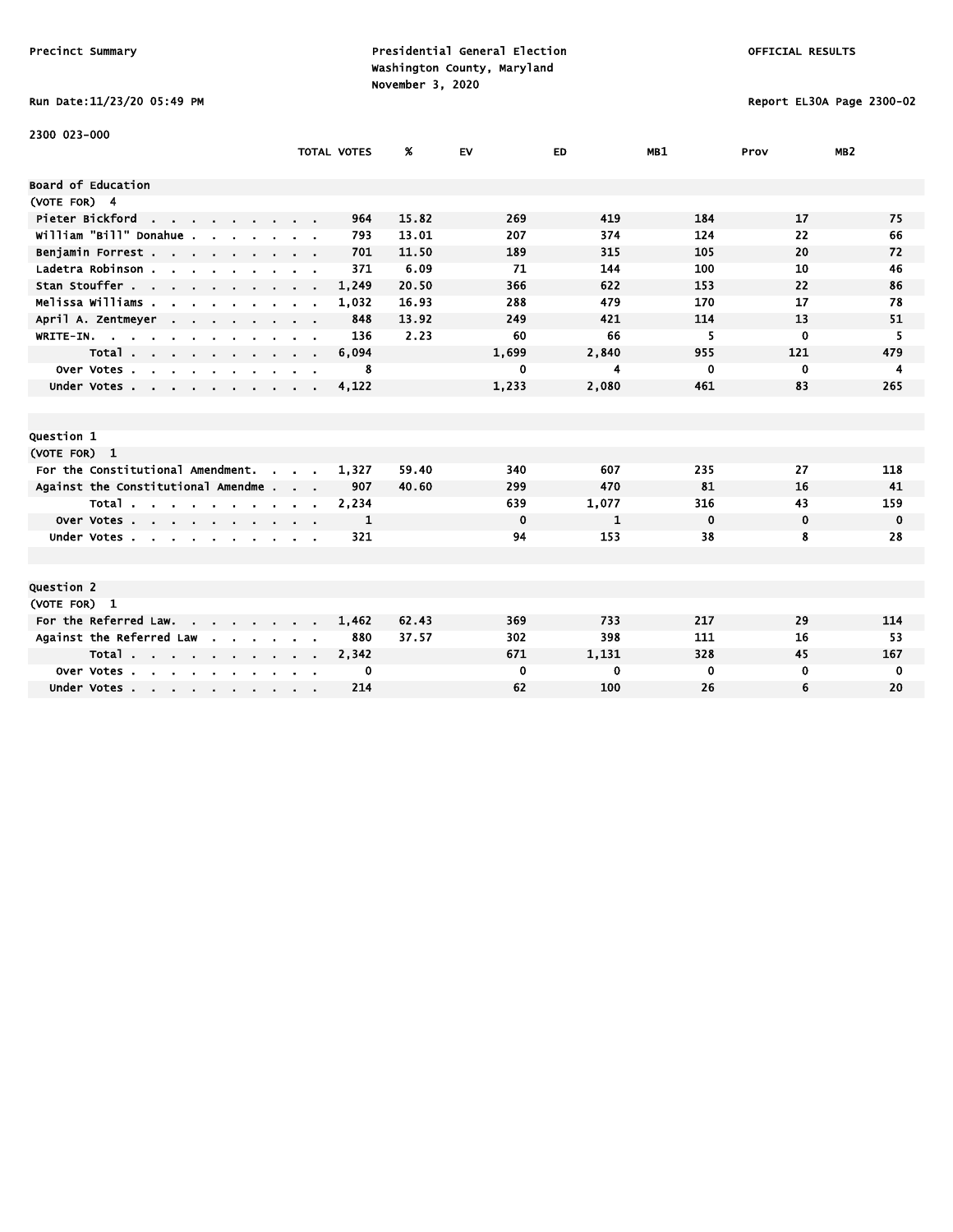Precinct Summary **Presidential General Election Presidential General Election**  Washington County, Maryland November 3, 2020<br>h Date:11/23/20 O5:49 PM

Report EL30A Page 2401-01

| Run Date:11/23/20 05:49 P |  |  |  |
|---------------------------|--|--|--|
|---------------------------|--|--|--|

| 2401 024-001                                                                                                   |        |                               |                    |       |              |                |                    |                          |                    |
|----------------------------------------------------------------------------------------------------------------|--------|-------------------------------|--------------------|-------|--------------|----------------|--------------------|--------------------------|--------------------|
|                                                                                                                |        |                               | <b>TOTAL VOTES</b> | %     | EV           | ED.            | MB1                | MB <sub>2</sub><br>Prov  |                    |
| REGISTERED VOTERS - TOTAL .                                                                                    |        |                               | 524                |       | 119          | 142            |                    |                          |                    |
| BALLOTS CAST - TOTAL.<br><b>Contract Contract Contract</b><br>$\sim$<br>$\sim$<br><b>BALLOTS CAST - BLANK.</b> | $\sim$ |                               | 383<br>0           |       | $\mathbf 0$  | 0              | 66<br>$\mathbf{0}$ | 17<br>$\mathbf 0$        | 39<br>$\mathbf{0}$ |
| $\sim$<br>$\sim$<br>VOTER TURNOUT - TOTAL                                                                      |        | $\mathbf{r} = \mathbf{r}$     |                    | 73.09 |              |                |                    |                          |                    |
| the company of the company<br>VOTER TURNOUT - BLANK                                                            |        | $\alpha$ , $\beta$ , $\alpha$ |                    |       |              |                |                    |                          |                    |
|                                                                                                                |        |                               |                    |       |              |                |                    |                          |                    |
|                                                                                                                |        |                               |                    |       |              |                |                    |                          |                    |
| President - Vice Pres                                                                                          |        |                               |                    |       |              |                |                    |                          |                    |
| (VOTE FOR) 1                                                                                                   |        |                               |                    |       |              |                |                    |                          |                    |
| Trump-Pence (REP).                                                                                             | $\sim$ |                               | 256                | 67.55 | 85           | 120            | 24                 | 10                       | 17                 |
| Biden-Harris (DEM)<br><b>Contract Contract</b><br>$\mathbf{r} = \mathbf{r}$<br>$\sim$                          |        |                               | 118                | 31.13 | 32           | 19             | 39                 | $\overline{\phantom{a}}$ | 21                 |
| Jorgensen-Cohen (LIB)<br>$\mathbf{r} = \mathbf{r} + \mathbf{r}$ , where $\mathbf{r}$<br>$\bullet$              | $\sim$ | $\mathbf{r} = \mathbf{r}$     | 4                  | 1.06  | $\mathbf{1}$ | $\overline{2}$ | $\mathbf 0$        | $\mathbf 0$              | 1                  |
| Hawkins-Walker (GRN).<br>$\blacksquare$<br>$\mathbf{r}$<br>$\blacksquare$<br>$\blacksquare$                    |        | $\sim$ $\sim$                 | 0                  |       | $\mathbf 0$  | 0              | 0                  | 0                        | 0                  |
| Segal-de Graaf (BAR).                                                                                          |        | $\mathbf{r} = \mathbf{r}$     | 0                  |       | $\mathbf 0$  | 0              | $\mathbf 0$        | $\mathbf 0$              | $\mathbf 0$        |
| WRITE-IN.                                                                                                      |        | $\alpha$ , $\beta$ , $\alpha$ | $\mathbf{1}$       | .26   | $\mathbf 0$  | $\mathbf{1}$   | $\mathbf 0$        | 0                        | 0                  |
| Total.                                                                                                         |        |                               | 379                |       | 118          | 142            | 63                 | 17                       | 39                 |
| Over Votes<br>$\bullet$                                                                                        |        |                               | 3                  |       | 0            | 0              | 3                  | $\mathbf 0$              | 0                  |
| Under Votes                                                                                                    |        |                               | $\mathbf{1}$       |       | $\mathbf{1}$ | $\mathbf 0$    | $\mathbf{0}$       | $\mathbf 0$              | 0                  |
|                                                                                                                |        |                               |                    |       |              |                |                    |                          |                    |
| Representative in Congress - 6 Congressional District 6                                                        |        |                               |                    |       |              |                |                    |                          |                    |
| (VOTE FOR) 1                                                                                                   |        |                               |                    |       |              |                |                    |                          |                    |
| Neil C. Parrott (REP)<br>$\blacksquare$<br>and the contract of the con-                                        |        |                               | 247                | 68.23 | 81           | 121            | 20                 | 8                        | 17                 |
| David J. Trone (DEM).                                                                                          |        | $\sim$ $\sim$                 | 111                | 30.66 | 32           | 13             | 41                 | 6                        | 19                 |
| George Gluck (GRN)<br>$\sim$<br>$\sim$<br>$\mathbf{r}$                                                         |        |                               | 4                  | 1.10  | $\mathbf 0$  | 4              | $\mathbf 0$        | $\mathbf 0$              | $\mathbf 0$        |
| $WRITE-IN.$                                                                                                    |        |                               | 0                  |       | $\mathbf 0$  | $\bf{0}$       | $\mathbf 0$        | $\mathbf 0$              | $\mathbf 0$        |
| Total<br>$\sim$<br>$\sim$<br>$\blacksquare$                                                                    |        |                               | 362                |       | 113          | 138            | 61                 | 14                       | 36                 |
| Over Votes<br>$\sim 100$                                                                                       | $\sim$ | $\sim$ 100 $\pm$              | $\mathbf 0$        |       | $\mathbf 0$  | $\mathbf 0$    | $\mathbf 0$        | $\mathbf 0$              | 0                  |
| Under Votes                                                                                                    |        |                               | 21                 |       | 6            | 4              | 5                  | 3                        | 3                  |
|                                                                                                                |        |                               |                    |       |              |                |                    |                          |                    |
| Judge of the Circuit Court Judicial Circuit 4                                                                  |        |                               |                    |       |              |                |                    |                          |                    |
| (VOTE FOR) 1                                                                                                   |        |                               |                    |       |              |                |                    |                          |                    |
| Andrew F. Wilkinson (JUD)                                                                                      |        | $\alpha = 0.1$                | 246                | 98.40 | 71           | 97             | 47                 | 6                        | 25                 |
| WRITE-IN.                                                                                                      |        |                               | 4                  | 1.60  | 3            | 1              | $\mathbf 0$        | 0                        | 0                  |
| Total<br>$\sim$                                                                                                | $\sim$ |                               | 250                |       | 74           | 98             | 47                 | 6                        | 25                 |
| Over Votes.<br>$\mathbf{a}$ , $\mathbf{a}$ , $\mathbf{a}$<br>$\sim$<br>$\bullet$<br>$\mathbf{r}$               |        |                               | 0                  |       | 0            | 0              | $\mathbf 0$        | 0                        | 0                  |
| Under Votes                                                                                                    |        |                               | 133                |       | 45           | 44             | 19                 | 11                       | 14                 |
|                                                                                                                |        |                               |                    |       |              |                |                    |                          |                    |
| Judge Special Appeals At Large                                                                                 |        |                               |                    |       |              |                |                    |                          |                    |
| (VOTE FOR) 1                                                                                                   |        |                               |                    |       |              |                |                    |                          |                    |
| Yes E. Gregory Wells (JUD).                                                                                    |        |                               | 247                | 88.53 | 72           | 95             | 49                 | 9                        | 22                 |
| No E. Gregory Wells $(JUD)$ .                                                                                  |        |                               | 32                 | 11.47 | 12           | 14             | $\mathbf 0$        | $\mathbf{1}$             | 5                  |
| Total                                                                                                          |        |                               | 279                |       | 84           | 109            | 49                 | 10                       | 27                 |
| Over Votes                                                                                                     |        |                               | $\mathbf 0$        |       | $\mathbf 0$  | $\mathbf 0$    | $\mathbf{0}$       | $\mathbf 0$              | $\mathbf 0$        |
| Under Votes                                                                                                    |        |                               | 104                |       | 35           | 33             | 17                 | $\overline{7}$           | 12                 |
|                                                                                                                |        |                               |                    |       |              |                |                    |                          |                    |
| Judge Special Appeals Appellate Circuit 3                                                                      |        |                               |                    |       |              |                |                    |                          |                    |
| (VOTE FOR) 1                                                                                                   |        |                               |                    |       |              |                |                    |                          |                    |
| Yes Kathryn Grill Graeff (JUD)                                                                                 |        |                               | 235                | 85.14 | 68           | 91             | 46                 | 6                        | 24                 |
| No Kathryn Grill Graeff (JUD).                                                                                 |        |                               | 41                 | 14.86 | 16           | 17             | $\overline{2}$     | 3                        | 3                  |
| Total                                                                                                          |        |                               | 276                |       | 84           | 108            | 48                 | 9                        | 27                 |
| Over Votes                                                                                                     |        |                               | 0                  |       | $\mathbf 0$  | 0              | $\mathbf 0$        | 0                        | 0                  |
| Under Votes                                                                                                    |        |                               | 107                |       | 35           | 34             | 18                 | 8                        | 12                 |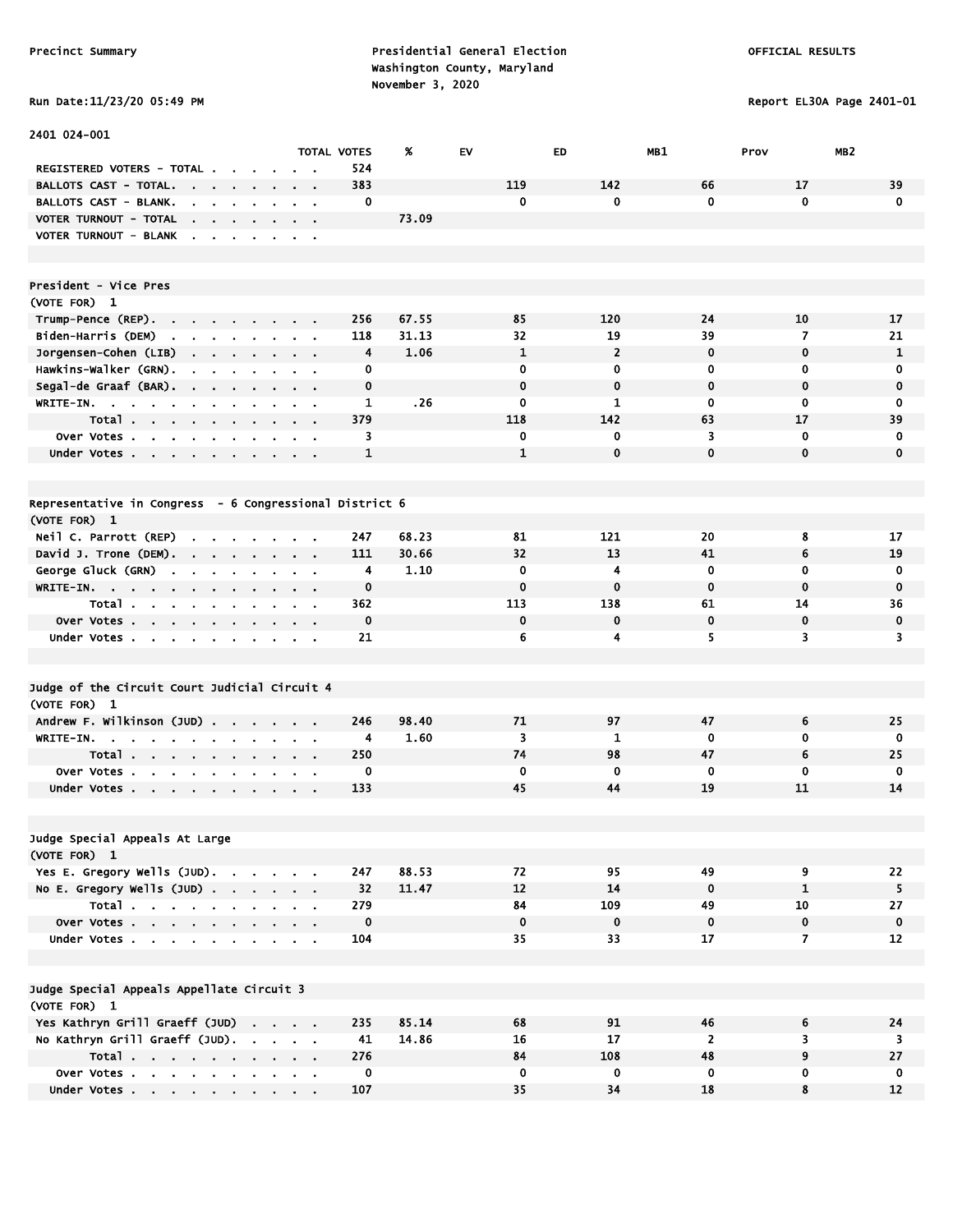Run Date:11/23/20 05:49 PM Report EL30A Page 2401-02

| 2401 024-001                                             |                               |                    |       |                |             |                |                |                 |
|----------------------------------------------------------|-------------------------------|--------------------|-------|----------------|-------------|----------------|----------------|-----------------|
|                                                          |                               | <b>TOTAL VOTES</b> | %     | EV             | ED          | MB1            | Prov           | MB <sub>2</sub> |
| <b>Board of Education</b>                                |                               |                    |       |                |             |                |                |                 |
|                                                          |                               |                    |       |                |             |                |                |                 |
| (VOTE FOR) 4                                             |                               |                    |       |                |             |                |                |                 |
| Pieter Bickford<br>the company of the company of         |                               | 131                | 14.89 | 45             | 43          | 26             | 4              | 13              |
| william "Bill" Donahue .                                 |                               | 112                | 12.73 | 34             | 41          | 19             | 4              | 14              |
| Benjamin Forrest                                         |                               | 95                 | 10.80 | 31             | 30          | 21             | 1              | 12              |
| Ladetra Robinson                                         | $\alpha$ , $\beta$ , $\alpha$ | 59                 | 6.70  | 18             | 12          | 19             | 2              | 8               |
| Stan Stouffer                                            |                               | 177                | 20.11 | 64             | 63          | 29             | 5              | 16              |
| Melissa Williams                                         |                               | 154                | 17.50 | 47             | 50          | 37             | 5              | 15              |
| April A. Zentmeyer                                       |                               | 138                | 15.68 | 46             | 48          | 30             | 4              | 10              |
| WRITE-IN.                                                |                               | 14                 | 1.59  | 4              | 9           | $\mathbf{0}$   | $\mathbf{0}$   | 1               |
| Total                                                    |                               | 880                |       | 289            | 296         | 181            | 25             | 89              |
| Over Votes<br>$\sim$<br>$\mathbf{r}$ .<br>$\blacksquare$ |                               | 0                  |       | 0              | 0           | $\mathbf 0$    | 0              | 0               |
| Under Votes                                              |                               | 652                |       | 187            | 272         | 83             | 43             | 67              |
|                                                          |                               |                    |       |                |             |                |                |                 |
|                                                          |                               |                    |       |                |             |                |                |                 |
| <b>Question 1</b>                                        |                               |                    |       |                |             |                |                |                 |
| (VOTE FOR) 1                                             |                               |                    |       |                |             |                |                |                 |
| For the Constitutional Amendment.<br>$\sim$              |                               | 208                | 62.84 | 59             | 76          | 41             | 7              | 25              |
| Against the Constitutional Amendme                       |                               | 123                | 37.16 | 47             | 50          | 14             | 3              | 9               |
| Total                                                    |                               | 331                |       | 106            | 126         | 55             | 10             | 34              |
| Over Votes                                               |                               | 0                  |       | $\bf{0}$       | $\mathbf 0$ | $\mathbf 0$    | 0              | 0               |
| Under Votes                                              |                               | 52                 |       | 13             | 16          | 11             | 7              | 5.              |
|                                                          |                               |                    |       |                |             |                |                |                 |
|                                                          |                               |                    |       |                |             |                |                |                 |
| <b>Question 2</b>                                        |                               |                    |       |                |             |                |                |                 |
| (VOTE FOR) 1                                             |                               |                    |       |                |             |                |                |                 |
| For the Referred Law.                                    |                               | 231                | 66.19 | 62             | 90          | 44             | 10             | 25              |
| Against the Referred Law<br>$\mathbf{r}$                 |                               | 118                | 33.81 | 50             | 40          | 15             | $\overline{2}$ | 11              |
| Total                                                    |                               | 349                |       | 112            | 130         | 59             | 12             | 36              |
| Over Votes<br>$\sim$<br>$\sim$                           |                               | 0                  |       | 0              | 0           | $\bf{0}$       | 0              | 0               |
|                                                          |                               | 34                 |       | $\overline{7}$ | 12          | $\overline{7}$ | 5              | 3               |
| Under Votes                                              |                               |                    |       |                |             |                |                |                 |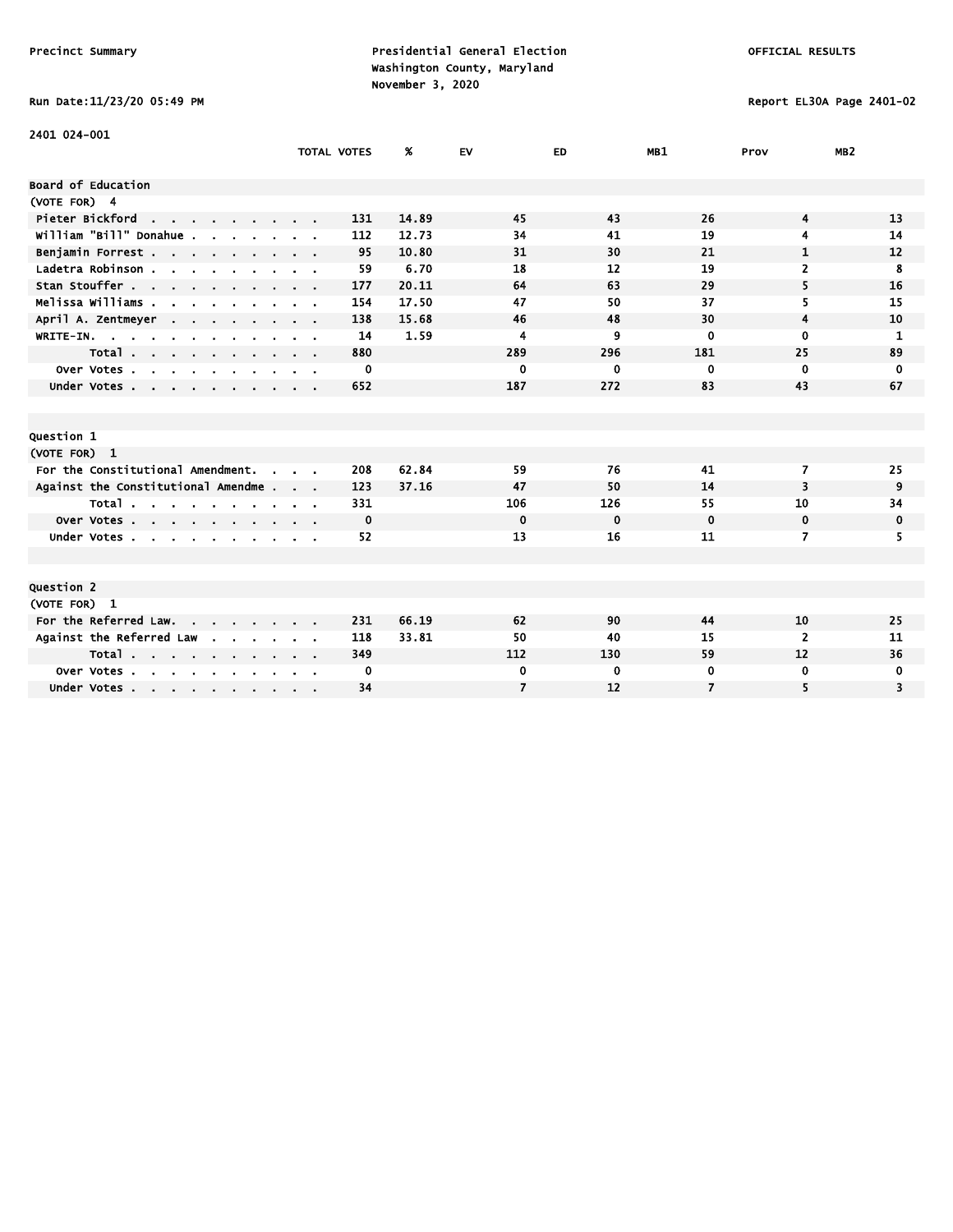2501 025-001

Precinct Summary **Presidential General Election Presidential General Election**  Washington County, Maryland November 3, 2020<br>-  $\sim$  0.11/22/20  $\sim$  0.140 PM

Report EL30A Page 2501-01

|                                                                                           |                                        |                |                          |                         |                          | TOTAL VOTES             | Ж     | EV  | ED.            |                | <b>MB1</b>              | Prov                    | MB 2                    |
|-------------------------------------------------------------------------------------------|----------------------------------------|----------------|--------------------------|-------------------------|--------------------------|-------------------------|-------|-----|----------------|----------------|-------------------------|-------------------------|-------------------------|
| REGISTERED VOTERS - TOTAL.                                                                |                                        |                |                          |                         | $\overline{\phantom{a}}$ | 989                     |       |     |                |                |                         |                         |                         |
| <b>BALLOTS CAST - TOTAL.</b>                                                              |                                        |                |                          |                         |                          | 418                     |       | 126 |                | 141            | 82                      | 29                      | 40                      |
| BALLOTS CAST - BLANK.                                                                     | $\mathbf{r}$                           |                | $\mathbf{r}$             | $\mathbf{a}=\mathbf{a}$ |                          | $\mathbf 0$             |       |     | $\mathbf{0}$   | $\bf{0}$       | $\mathbf{0}$            | $\mathbf 0$             | $\bf{0}$                |
| VOTER TURNOUT - TOTAL                                                                     |                                        |                |                          |                         |                          |                         | 42.26 |     |                |                |                         |                         |                         |
| <b>VOTER TURNOUT - BLANK</b>                                                              | $\blacksquare$                         |                | $\blacksquare$           | $\sim$ $\sim$           |                          |                         |       |     |                |                |                         |                         |                         |
|                                                                                           |                                        |                |                          |                         |                          |                         |       |     |                |                |                         |                         |                         |
|                                                                                           |                                        |                |                          |                         |                          |                         |       |     |                |                |                         |                         |                         |
| President - Vice Pres                                                                     |                                        |                |                          |                         |                          |                         |       |     |                |                |                         |                         |                         |
| (VOTE FOR) 1                                                                              |                                        |                |                          |                         |                          |                         |       |     |                |                |                         |                         |                         |
| Trump-Pence (REP).<br>$\mathbf{r}$<br>$\mathbf{r}$                                        |                                        |                | $\blacksquare$           |                         |                          | 83                      | 19.95 |     | 31             | 37             | 8                       | $\overline{\mathbf{3}}$ | $\boldsymbol{4}$        |
| Biden-Harris (DEM)<br>the company of the company of                                       |                                        |                |                          | $\mathbf{a}=\mathbf{a}$ |                          | 324                     | 77.88 |     | 90             | 102            | 73                      | 24                      | 35                      |
| Jorgensen-Cohen (LIB)<br>$\mathbf{r} = \mathbf{r}$                                        | $\sim$                                 |                | $\blacksquare$           | $\sim$                  |                          | $\overline{\mathbf{3}}$ | .72   |     | $\mathbf{1}$   | $\mathbf 0$    | $\mathbf{1}$            | $\mathbf 0$             | $\mathbf{1}$            |
| Hawkins-Walker (GRN).                                                                     | $\ddot{\phantom{a}}$<br>$\blacksquare$ |                | ÷.                       | ÷.                      | $\blacksquare$           | 4                       | .96   |     | $\overline{2}$ | $\overline{2}$ | $\bf{0}$                | $\mathbf 0$             | 0                       |
| Segal-de Graaf (BAR).<br>$\sim$                                                           | $\bullet$<br>$\blacksquare$            |                | $\blacksquare$           | $\sim$                  | $\epsilon$               | $\overline{2}$          | .48   |     | $\overline{2}$ | $\mathbf 0$    | $\mathbf 0$             | $\mathbf 0$             | $\mathbf 0$             |
| WRITE-IN.<br>$\mathbf{r}$                                                                 |                                        |                |                          |                         | $\mathbf{r}$             | $\mathbf 0$             |       |     | $\mathbf 0$    | $\bf{0}$       | $\mathbf 0$             | $\mathbf 0$             | $\mathbf 0$             |
| Total                                                                                     | $\blacksquare$                         |                | $\blacksquare$           | $\sim$ $\sim$           |                          | 416                     |       | 126 |                | 141            | 82                      | 27                      | 40                      |
| Over Votes                                                                                | $\mathbf{r}$                           |                |                          | $\sim$ $\sim$           |                          | 1                       |       |     | $\mathbf 0$    | 0              | $\mathbf 0$             | $\mathbf{1}$            | $\mathbf 0$             |
| Under Votes.<br>$\mathbf{r} = \mathbf{r} \cdot \mathbf{r}$<br>$\mathbf{a}$ , $\mathbf{a}$ | $\mathbf{r}$ .<br>$\mathbf{r}$         |                |                          |                         | $\epsilon$               | $\mathbf{1}$            |       |     | $\mathbf 0$    | $\mathbf 0$    | $\mathbf 0$             | $\mathbf{1}$            | $\mathbf 0$             |
|                                                                                           |                                        |                |                          |                         |                          |                         |       |     |                |                |                         |                         |                         |
|                                                                                           |                                        |                |                          |                         |                          |                         |       |     |                |                |                         |                         |                         |
| Representative in Congress - 6 Congressional District 6                                   |                                        |                |                          |                         |                          |                         |       |     |                |                |                         |                         |                         |
| (VOTE FOR) 1                                                                              |                                        |                |                          |                         |                          |                         |       |     |                |                |                         |                         |                         |
| Neil C. Parrott (REP)                                                                     | $\sim$                                 |                |                          | $\sim$ $\sim$           |                          | 82                      | 20.35 |     | 31             | 38             | $\overline{7}$          | $\overline{2}$          | $\overline{\mathbf{4}}$ |
| David J. Trone (DEM).<br>$\sim$                                                           | $\sim$<br>$\blacksquare$               | $\blacksquare$ | $\blacksquare$           | $\sim$                  | $\cdot$                  | 308                     | 76.43 |     | 87             | 95             | 66                      | 26                      | 34                      |
| George Gluck (GRN)                                                                        |                                        |                | the contract of the con- |                         |                          | 12                      | 2.98  |     | 4              | $\overline{2}$ | 5                       | $\mathbf 0$             | 1                       |
| WRITE-IN.<br><b>Contract</b><br>$\sim$                                                    |                                        |                |                          | $\mathbf{r}$            |                          | $\mathbf{1}$            | .25   |     | $\mathbf 0$    | $\mathbf{1}$   | $\mathbf 0$             | $\mathbf 0$             | $\mathbf 0$             |
| Total.<br>$\mathbf{r}$<br>$\sim$<br>$\blacksquare$                                        | $\bullet$                              |                |                          | $\blacksquare$          | $\blacksquare$           | 403                     |       | 122 |                | 136            | 78                      | 28                      | 39                      |
| Over Votes.<br>$\sim$<br>$\mathbf{r} = \mathbf{r}$ .                                      | $\blacksquare$<br>$\blacksquare$       |                | $\blacksquare$           | $\bullet$               | $\ddot{\phantom{a}}$     | $\mathbf{1}$            |       |     | $\mathbf 0$    | $\mathbf 0$    | $\mathbf{1}$            | $\mathbf 0$             | $\mathbf 0$             |
| Under Votes<br>$\sim$<br>$\sim$                                                           |                                        |                | $\mathbf{r}$             | $\sim$                  | $\blacksquare$           | 14                      |       |     | 4              | 5              | $\overline{\mathbf{3}}$ | $\mathbf{1}$            | $\mathbf{1}$            |
|                                                                                           |                                        |                |                          |                         |                          |                         |       |     |                |                |                         |                         |                         |
|                                                                                           |                                        |                |                          |                         |                          |                         |       |     |                |                |                         |                         |                         |
| Judge of the Circuit Court Judicial Circuit 4                                             |                                        |                |                          |                         |                          |                         |       |     |                |                |                         |                         |                         |
| (VOTE FOR) 1                                                                              |                                        |                |                          |                         |                          |                         |       |     |                |                |                         |                         |                         |
| Andrew F. Wilkinson (JUD).                                                                |                                        | $\sim$         | $\sim$                   | $\sim 10$               |                          | 293                     | 98.99 |     | 93             | 104            | 55                      | 14                      | 27                      |
| WRITE-IN.                                                                                 | $\sim$<br>$\blacksquare$               | $\blacksquare$ | $\blacksquare$           | $\sim$                  | $\sim$                   | 3                       | 1.01  |     | $\mathbf 0$    | $\overline{2}$ | $\mathbf{1}$            | $\mathbf 0$             | 0                       |
| Total.<br>$\mathbf{r} = \mathbf{r} + \mathbf{r} + \mathbf{r}$ .                           | $\mathbf{r}$ .                         |                | $\epsilon$               | $\sim$                  | $\epsilon$               | 296                     |       |     | 93             | 106            | 56                      | 14                      | 27                      |
| Over Votes.<br>$\mathbf{u}$ .                                                             |                                        |                |                          |                         |                          | $\mathbf 0$             |       |     | $\mathbf 0$    | $\mathbf 0$    | $\mathbf 0$             | $\mathbf 0$             | $\mathbf 0$             |
| Under Votes                                                                               | $\sim$                                 | $\sim$         | $\mathbf{r}$             | $\sim$ $\sim$           |                          | 122                     |       |     | 33             | 35             | 26                      | 15                      | 13                      |
|                                                                                           |                                        |                |                          |                         |                          |                         |       |     |                |                |                         |                         |                         |
|                                                                                           |                                        |                |                          |                         |                          |                         |       |     |                |                |                         |                         |                         |
| Judge Special Appeals At Large                                                            |                                        |                |                          |                         |                          |                         |       |     |                |                |                         |                         |                         |
| (VOTE FOR) 1                                                                              |                                        |                |                          |                         |                          |                         |       |     |                |                |                         |                         |                         |
| Yes E. Gregory Wells (JUD).                                                               |                                        |                |                          |                         |                          | 266                     | 79.88 |     | 79             | 88             | 60                      | 14                      | 25                      |
| No E. Gregory Wells $(JUD)$                                                               |                                        |                | <b>Contract Contract</b> | $\sim$ $\sim$           |                          | 67                      | 20.12 |     | 23             | 29             | $\overline{7}$          | 5                       | 3                       |
| Total.                                                                                    |                                        |                |                          |                         |                          | 333                     |       | 102 |                | 117            | 67                      | 19                      | 28                      |
| and the second control of the second                                                      |                                        |                |                          |                         |                          |                         |       |     |                |                |                         |                         |                         |

Judge Special Appeals Appellate Circuit 3

| Judge Special Appeals Appellate Circuit 3 |       |  |  |  |  |     |       |     |     |    |    |    |
|-------------------------------------------|-------|--|--|--|--|-----|-------|-----|-----|----|----|----|
| (VOTE FOR) 1                              |       |  |  |  |  |     |       |     |     |    |    |    |
| Yes Kathryn Grill Graeff (JUD)            |       |  |  |  |  | 276 | 82.63 | 84  | 91  | 58 |    | 26 |
| No Kathryn Grill Graeff (JUD).            |       |  |  |  |  | 58  | 17.37 |     |     | 10 |    |    |
|                                           | Total |  |  |  |  | 334 |       | 100 | 117 | 68 |    | 30 |
| Over Votes                                |       |  |  |  |  |     |       |     |     |    |    |    |
| Under Votes                               |       |  |  |  |  | 83  |       |     |     |    | 10 | 10 |

Over Votes . . . . . . . . . . 1 0 0 0 0 0 1 Under Votes . . . . . . . . . 84 24 24 15 10 11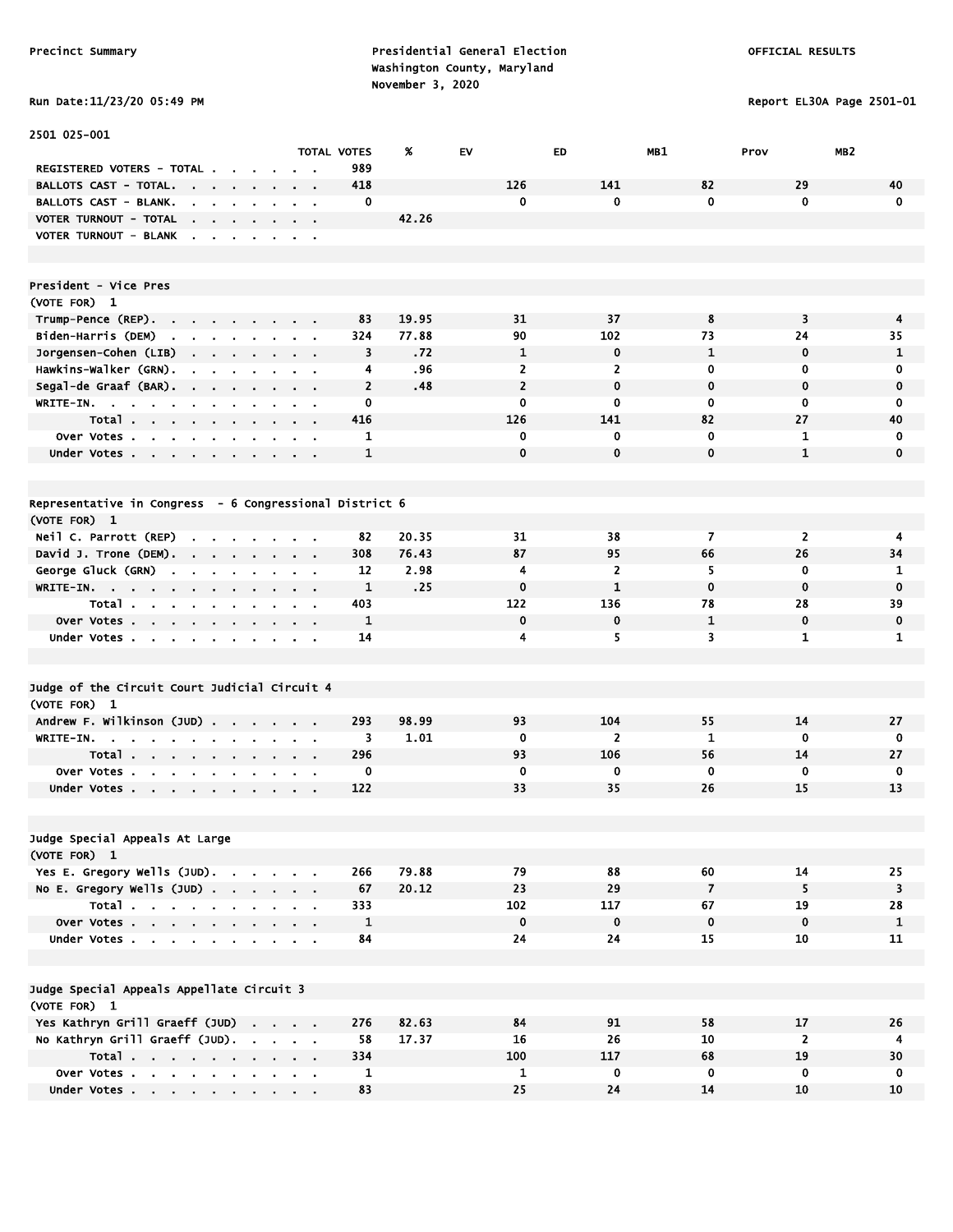Report EL30A Page 2501-02

|  |  |  | KUN DALE:11/23/20 03:49 |  |
|--|--|--|-------------------------|--|
|  |  |  |                         |  |

| 2501 025-001                                                               |                      |                         |       |                    |              |                    |                   |                 |
|----------------------------------------------------------------------------|----------------------|-------------------------|-------|--------------------|--------------|--------------------|-------------------|-----------------|
|                                                                            |                      | TOTAL VOTES             | %     | EV                 | ED           | MB1                | Prov              | MB <sub>2</sub> |
| Mayor of Hagerstown  – HG Municipalities HG                                |                      |                         |       |                    |              |                    |                   |                 |
| (VOTE FOR) 1                                                               |                      |                         |       |                    |              |                    |                   |                 |
| Michael E. Barnes.<br><b>Contract Contract</b>                             |                      | 116                     | 29.97 | 44                 | 39           | 21                 | 5                 | 7               |
| Emily Keller<br><b>Contract Contract</b><br>$\sim$                         |                      | 269                     | 69.51 | 74                 | 92           | 55                 | 20                | 28              |
| WRITE-IN.<br>$\sim$                                                        |                      | $\overline{\mathbf{2}}$ | .52   | $\mathbf 0$        | $\mathbf{1}$ | $\mathbf{1}$       | $\mathbf 0$       | $\mathbf 0$     |
| Total.                                                                     |                      | 387                     |       | 118                | 132          | 77                 | 25                | 35              |
| over Votes.<br>$\sim$<br>$\epsilon$<br>$\bullet$<br>٠<br>$\blacksquare$    |                      | $\mathbf 0$             |       | $\mathbf 0$        | $\mathbf 0$  | $\mathbf 0$        | $\mathbf 0$       | $\mathbf 0$     |
| Under Votes                                                                |                      | 31                      |       | 8                  | 9            | 5                  | 4                 | 5               |
|                                                                            |                      |                         |       |                    |              |                    |                   |                 |
| Hagerstown Council  – HG Municipalities HG                                 |                      |                         |       |                    |              |                    |                   |                 |
| (VOTE FOR) 5                                                               |                      |                         |       |                    |              |                    |                   |                 |
| Kristin B. Aleshire                                                        |                      | 143                     | 10.38 | 44                 | 48           | 33                 | 8                 | 10              |
| Bob Bruchey.<br>the contract of the contract<br>$\bullet$                  |                      | 110                     | 7.98  | 33                 | 43           | 23                 | 5.                | 6               |
| Tiara Burnett.<br>$\mathbf{r} = \mathbf{r} + \mathbf{r}$ .                 |                      | 273                     | 19.81 | 81                 | 84           | 61                 | 18                | 29              |
| Brooke Grossman                                                            |                      | 96                      | 6.97  | 20                 | 22           | 29                 | 9                 | 16              |
| Austin Heffernan<br>$\sim$ $\sim$                                          |                      | 49                      | 3.56  | 18                 | 18           | $\overline{7}$     | 5                 | $\mathbf{1}$    |
| Tekesha A. Martinez                                                        |                      | 253                     | 18.36 | 69                 | 86           | 58                 | 14                | 26              |
| Shelley McIntire                                                           |                      | 110                     | 7.98  | 36                 | 35           | 25                 | 5                 | 9               |
| $\mathbf{r} = \mathbf{r}$<br>$\blacksquare$<br>Penny May Nigh.             | $\sim$ $ \sim$       | 115                     | 8.35  | 35                 | 37           | 26                 | 6                 | 11              |
| $\alpha$ , $\beta$ , $\alpha$<br>Peter E. Perini, Sr                       |                      | 120                     | 8.71  | 31                 | 39           | 31                 | 6                 | 13              |
| $\sim$<br>$\mathbf{r}$<br>$\bullet$<br>Brenda J. Thiam                     |                      | 107                     | 7.76  | 33                 | 34           | 23                 | 6                 | 11              |
| $\sim$<br>WRITE-IN.                                                        |                      | $\overline{2}$          | .15   | $\mathbf 0$        | $\mathbf 0$  | $\mathbf 0$        | $\mathbf 0$       | $\overline{2}$  |
| $\sim$ $ \sim$                                                             |                      | 1,378                   |       |                    |              |                    |                   | 134             |
| Total.                                                                     |                      | $\mathbf 0$             |       | 400<br>$\mathbf 0$ | 446<br>0     | 316<br>$\mathbf 0$ | 82<br>$\mathbf 0$ | $\mathbf 0$     |
| Over Votes                                                                 |                      |                         |       | 230                | 259          | 94                 |                   | 66              |
| Under Votes<br>$\blacksquare$<br>$\sim$                                    | $\sim$ $\sim$        | 712                     |       |                    |              |                    | 63                |                 |
|                                                                            |                      |                         |       |                    |              |                    |                   |                 |
|                                                                            |                      |                         |       |                    |              |                    |                   |                 |
| <b>Board of Education</b>                                                  |                      |                         |       |                    |              |                    |                   |                 |
| (VOTE FOR) 4                                                               |                      |                         |       |                    |              |                    |                   |                 |
| Pieter Bickford<br><b>Contract Contract</b><br>$\mathbf{r} = \mathbf{r}$ . |                      | 109                     | 11.60 | 29                 | 35           | 30                 | $\overline{7}$    | 8               |
| William "Bill" Donahue .                                                   |                      | 139                     | 14.79 | 41                 | 38           | 30                 | 13                | 17              |
| Benjamin Forrest<br>$\sim 100$ km s $^{-1}$                                |                      | 89                      | 9.47  | 24                 | 37           | 17                 | 8                 | 3               |
| Ladetra Robinson.<br>$\blacksquare$                                        |                      | 201                     | 21.38 | 51                 | 58           | 51                 | 14                | 27              |
| Stan Stouffer                                                              |                      | 88                      | 9.36  | 27                 | 32           | 21                 | 5                 | 3               |
| Melissa Williams .<br>$\bullet$                                            |                      | 188                     | 20.00 | 56                 | 59           | 48                 | 13                | 12              |
| April A. Zentmeyer                                                         |                      | 114                     | 12.13 | 32                 | 38           | 28                 | $\overline{7}$    | 9               |
| WRITE-IN.<br>$\sim$<br>$\mathbf{r} = \mathbf{r} + \mathbf{r}$ .            |                      | 12                      | 1.28  | 6                  | 3            | 1                  | 0                 | $\overline{2}$  |
| Total                                                                      |                      | 940                     |       | 266                | 300          | 226                | 67                | 81              |
| Over Votes                                                                 |                      | 0                       |       | 0                  | 0            | 0                  | 0                 | 0               |
| Under Votes                                                                |                      | 732                     |       | 238                | 264          | 102                | 49                | 79              |
|                                                                            |                      |                         |       |                    |              |                    |                   |                 |
| <b>Question 1</b>                                                          |                      |                         |       |                    |              |                    |                   |                 |
|                                                                            |                      |                         |       |                    |              |                    |                   |                 |
| (VOTE FOR) 1                                                               |                      |                         |       |                    |              |                    |                   |                 |
| For the Constitutional Amendment.                                          | $\sim$ $\sim$ $\sim$ | 275                     | 75.97 | 78                 | 98           | 57                 | 16                | 26              |
| Against the Constitutional Amendme                                         |                      | 87                      | 24.03 | 31                 | 28           | 15                 | $\overline{7}$    | 6               |
| Total                                                                      |                      | 362                     |       | 109                | 126          | 72                 | 23                | 32              |
| Over Votes                                                                 |                      | $\mathbf 0$             |       | $\mathbf 0$        | $\pmb{0}$    | $\mathbf 0$        | 0                 | 0               |
| Under Votes                                                                |                      | 56                      |       | 17                 | 15           | 10                 | 6                 | 8               |
|                                                                            |                      |                         |       |                    |              |                    |                   |                 |
|                                                                            |                      |                         |       |                    |              |                    |                   |                 |
| <b>Question 2</b>                                                          |                      |                         |       |                    |              |                    |                   |                 |
| (VOTE FOR) 1                                                               |                      |                         |       |                    |              |                    |                   |                 |
| For the Referred Law.                                                      |                      | 281                     | 74.93 | 90                 | 95           | 52                 | 17                | 27              |
| Against the Referred Law                                                   |                      | 94                      | 25.07 | 21                 | 35           | 22                 | 7                 | 9               |
| Total                                                                      |                      | 375                     |       | 111                | 130          | 74                 | 24                | 36              |
| Over Votes                                                                 |                      | 0                       |       | $\mathbf 0$        | 0            | 0                  | 0                 | 0               |
| Under Votes                                                                |                      | 43                      |       | 15                 | 11           | 8                  | 5                 | $\overline{4}$  |

Under Votes . . . . . . . . . . 43 15 11 8 5 4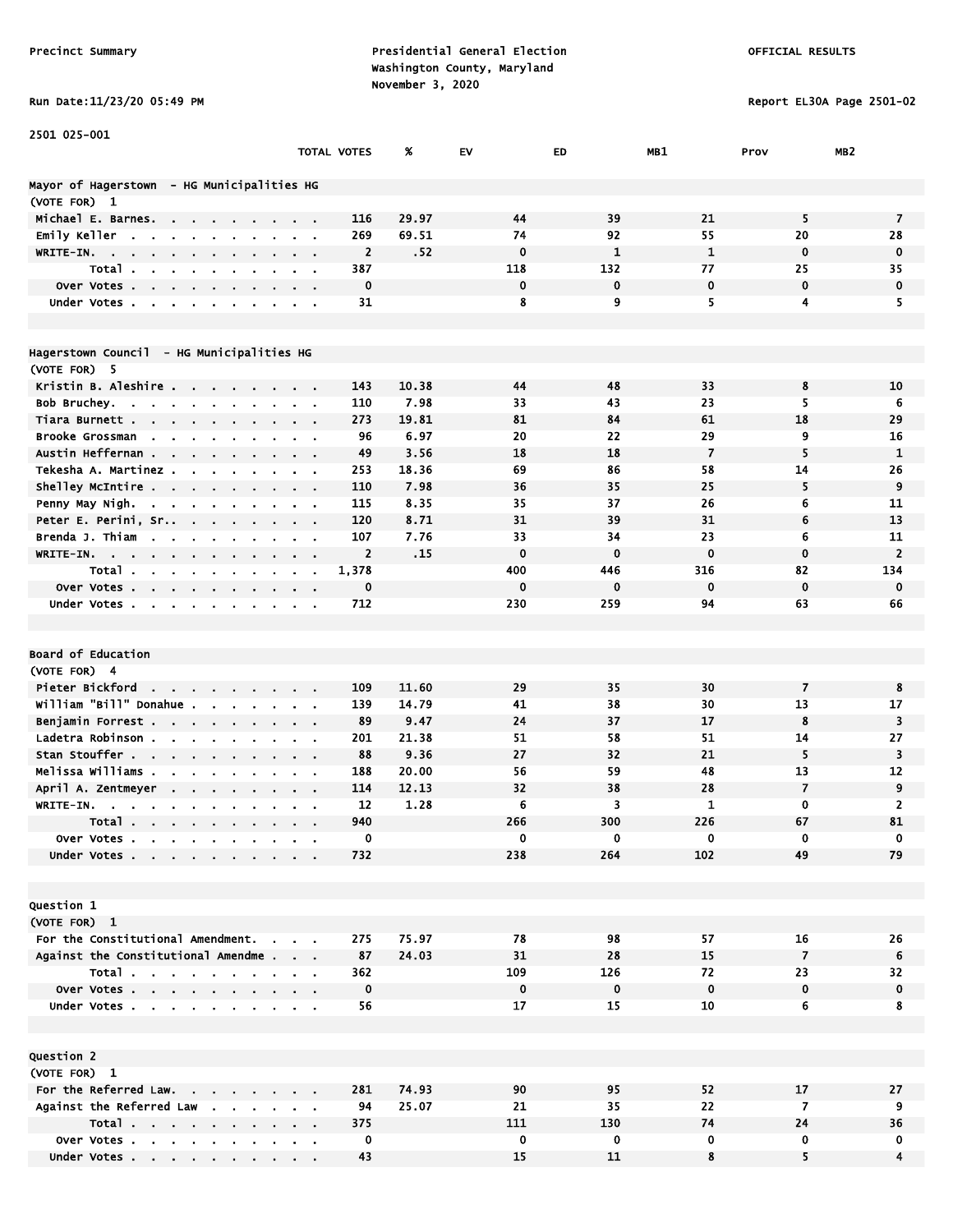Report EL30A Page 2502-01

| Run Date:11/23/20 05:49 PM |  |
|----------------------------|--|
|                            |  |

| 2502 025-002                                                                                                   |                                                             |                    |       |              |              |                |                         |             |
|----------------------------------------------------------------------------------------------------------------|-------------------------------------------------------------|--------------------|-------|--------------|--------------|----------------|-------------------------|-------------|
|                                                                                                                |                                                             | <b>TOTAL VOTES</b> | X     | EV           | ED           | MB1            | Prov<br>MB <sub>2</sub> |             |
| REGISTERED VOTERS - TOTAL                                                                                      |                                                             | 2,645              |       |              |              |                |                         |             |
| BALLOTS CAST - TOTAL.<br>$\sim$ $\sim$ $\sim$ $\sim$                                                           |                                                             | 1,458              |       | 379          | 523          | 366            | 60                      | 130         |
| BALLOTS CAST - BLANK.<br>$\bullet$<br>$\mathbf{r}$<br>$\sim$                                                   | $\sim$                                                      | 0                  |       | $\mathbf 0$  | 0            | $\mathbf 0$    | $\mathbf 0$             | 0           |
| VOTER TURNOUT - TOTAL<br>the company of the company                                                            | $\mathbf{r} = \mathbf{r} + \mathbf{r}$ , where $\mathbf{r}$ |                    | 55.12 |              |              |                |                         |             |
| VOTER TURNOUT - BLANK                                                                                          |                                                             |                    |       |              |              |                |                         |             |
|                                                                                                                |                                                             |                    |       |              |              |                |                         |             |
| President - Vice Pres                                                                                          |                                                             |                    |       |              |              |                |                         |             |
| (VOTE FOR) 1                                                                                                   |                                                             |                    |       |              |              |                |                         |             |
| Trump-Pence (REP).<br>$\mathbf{a} = \mathbf{a} + \mathbf{a} + \mathbf{a} + \mathbf{a}$ .<br>$\sim$             |                                                             | 656                | 45.40 | 214          | 323          | 74             | 21                      | 24          |
| Biden-Harris (DEM)<br>$\mathbf{r}$<br>$\mathbf{r}$<br>$\mathbf{r}$<br>$\mathbf{r}$                             |                                                             | 764                | 52.87 | 160          | 182          | 286            | 35                      | 101         |
| Jorgensen-Cohen (LIB)<br>$\cdot$ $\cdot$ $\cdot$ $\cdot$                                                       |                                                             | 18                 | 1.25  | 4            | 9            | $\mathbf{1}$   | 1                       | 3           |
| Hawkins-Walker (GRN).<br>$\blacksquare$<br>$\blacksquare$<br>$\blacksquare$                                    | $\sim$                                                      | 3                  | .21   | 0            | 2            | 1              | $\mathbf 0$             | 0           |
| Segal-de Graaf (BAR).                                                                                          | $\mathbf{a}$ , and $\mathbf{a}$ , and $\mathbf{a}$          | $\mathbf{1}$       | .07   | $\mathbf 0$  | $\mathbf{1}$ | $\mathbf 0$    | $\mathbf 0$             | $\mathbf 0$ |
| WRITE-IN.                                                                                                      | $\mathbf{r} = \mathbf{r} + \mathbf{r}$ .                    | 3                  | .21   | $\mathbf 0$  | 1            | 1              | 0                       | 1           |
| Total<br><b>Contract Contract</b>                                                                              | $\mathbf{r} = \mathbf{r}$                                   | 1,445              |       | 378          | 518          | 363            | 57                      | 129         |
| Over Votes<br>$\blacksquare$                                                                                   |                                                             | 7                  |       | 0            | $\mathbf{z}$ | $\overline{2}$ | $\overline{2}$          | 1           |
| Under Votes<br>$\sim$                                                                                          | $\mathbf{a}$ , and $\mathbf{a}$ , and $\mathbf{a}$          | 6                  |       | $\mathbf{1}$ | 3            | $\mathbf{1}$   | $\mathbf{1}$            | $\mathbf 0$ |
|                                                                                                                |                                                             |                    |       |              |              |                |                         |             |
| Representative in Congress - 6 Congressional District 6                                                        |                                                             |                    |       |              |              |                |                         |             |
| (VOTE FOR) 1                                                                                                   |                                                             |                    |       |              |              |                |                         |             |
| Neil C. Parrott (REP)<br>$\cdots$                                                                              |                                                             | 649                | 46.06 | 209          | 315          | 76             | 22                      | 27          |
| David J. Trone (DEM).<br>the contract of the contract of                                                       | $\cdot$ $\cdot$ $\cdot$                                     | 733                | 52.02 | 156          | 185          | 271            | 32                      | 89          |
| George Gluck (GRN)<br>$\sim$<br><b>Contract Contract</b>                                                       | $\mathbf{a}$ , and $\mathbf{a}$ , and $\mathbf{a}$          | 27                 | 1.92  | 4            | 6            | 5              | $\overline{4}$          | 8           |
| WRITE-IN.<br>- 11<br>$\alpha$<br>$\blacksquare$                                                                |                                                             | $\mathbf 0$        |       | $\mathbf 0$  | $\mathbf 0$  | $\mathbf 0$    | $\mathbf 0$             | $\bf{0}$    |
| Total<br>$\sim$<br>$\blacksquare$<br>$\sim$                                                                    |                                                             | 1,409              |       | 369          | 506          | 352            | 58                      | 124         |
| Over Votes<br>$\blacksquare$<br>$\blacksquare$                                                                 |                                                             | $\mathbf 0$        |       | $\mathbf 0$  | $\mathbf 0$  | $\mathbf 0$    | $\mathbf 0$             | 0           |
| Under Votes<br>$\sim$                                                                                          | $\mathbf{a}$ , and $\mathbf{a}$ , and $\mathbf{a}$          | 49                 |       | 10           | 17           | 14             | $\overline{2}$          | 6           |
|                                                                                                                |                                                             |                    |       |              |              |                |                         |             |
|                                                                                                                |                                                             |                    |       |              |              |                |                         |             |
| Judge of the Circuit Court Judicial Circuit 4                                                                  |                                                             |                    |       |              |              |                |                         |             |
| (VOTE FOR) 1                                                                                                   |                                                             |                    |       |              |              |                |                         |             |
| Andrew F. Wilkinson (JUD)                                                                                      |                                                             | 1,052              | 98.69 | 275          | 382          | 263            | 41                      | 91          |
| WRITE-IN.<br><b>Contract Contract</b><br>$\sim$                                                                |                                                             | 14                 | 1.31  | 5            | 3            | 4              | $\mathbf 0$             | 2           |
| Total.<br>the company of the company                                                                           |                                                             | 1.066              |       | 280          | 385          | 267            | 41                      | 93          |
| Over Votes.<br>$\mathbf{u} = \mathbf{u} + \mathbf{u}$ , where $\mathbf{u} = \mathbf{u}$<br>$\sim$<br>$\bullet$ |                                                             | 0                  |       | 0<br>99      | 0            | 0<br>99        | $\mathbf 0$<br>19       | 0           |
| Under Votes<br>$\bullet$ .                                                                                     | $\mathbf{r} = \mathbf{r} + \mathbf{r}$ .                    | 392                |       |              | 138          |                |                         | 37          |
|                                                                                                                |                                                             |                    |       |              |              |                |                         |             |
| Judge Special Appeals At Large                                                                                 |                                                             |                    |       |              |              |                |                         |             |
| (VOTE FOR) 1                                                                                                   |                                                             |                    |       |              |              |                |                         |             |
| Yes E. Gregory Wells (JUD).                                                                                    |                                                             | 935                | 80.33 | 247          | 337          | 239            | 30                      | 82          |
| No E. Gregory Wells $(JUD)$ .                                                                                  |                                                             | 229                | 19.67 | 58           | 83           | 55             | 17                      | 16          |
| Total                                                                                                          |                                                             | 1,164              |       | 305          | 420          | 294            | 47                      | 98          |
| Over Votes                                                                                                     |                                                             | $\mathbf 0$        |       | $\mathbf 0$  | 0            | $\mathbf 0$    | $\mathbf 0$             | $\mathbf 0$ |
| Under Votes                                                                                                    |                                                             | 294                |       | 74           | 103          | 72             | 13                      | 32          |
|                                                                                                                |                                                             |                    |       |              |              |                |                         |             |
| Judge Special Appeals Appellate Circuit 3                                                                      |                                                             |                    |       |              |              |                |                         |             |
| (VOTE FOR) 1                                                                                                   |                                                             |                    |       |              |              |                |                         |             |
| Yes Kathryn Grill Graeff (JUD)                                                                                 |                                                             | 950                | 83.04 | 244          | 342          | 248            | 33                      | 83          |
| No Kathryn Grill Graeff (JUD).                                                                                 |                                                             | 194                | 16.96 | 50           | 73           | 45             | 11                      | 15          |
| Total                                                                                                          |                                                             | 1,144              |       | 294          | 415          | 293            | 44                      | 98          |
| Over Votes                                                                                                     |                                                             | 0                  |       | $\mathbf 0$  | 0            | $\mathbf 0$    | 0                       | $\mathbf 0$ |
| Under Votes                                                                                                    |                                                             | 314                |       | 85           | 108          | 73             | 16                      | 32          |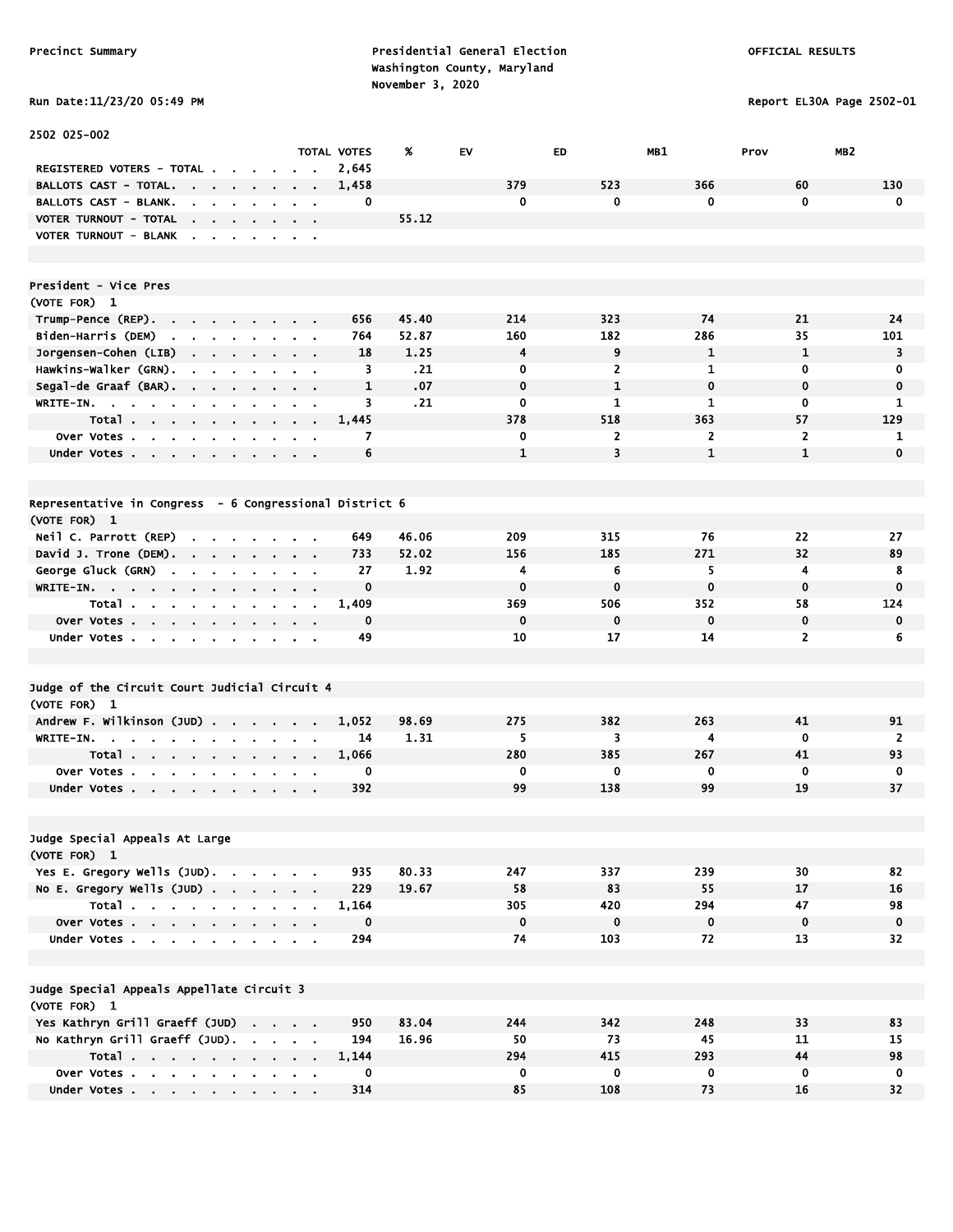Run Date:11/23/20 05:49 PM Report EL30A Page 2502-02

| 2502 025-002                                                                                                                               |                               |                         |       |             |                |                |              |                 |
|--------------------------------------------------------------------------------------------------------------------------------------------|-------------------------------|-------------------------|-------|-------------|----------------|----------------|--------------|-----------------|
|                                                                                                                                            |                               | TOTAL VOTES             | %     | EV          | ED             | MB1            | Prov         | MB <sub>2</sub> |
|                                                                                                                                            |                               |                         |       |             |                |                |              |                 |
| Mayor of Hagerstown - HG Municipalities HG                                                                                                 |                               |                         |       |             |                |                |              |                 |
| (VOTE FOR) 1                                                                                                                               |                               |                         |       |             |                |                |              |                 |
| Michael E. Barnes.<br>$\sim$                                                                                                               |                               | 510                     | 38.29 | 168         | 215            | 82             | 15           | 30              |
| Emily Keller<br>$\overline{\phantom{a}}$                                                                                                   |                               | 814                     | 61.11 | 181         | 265            | 249            | 34           | 85              |
| WRITE-IN.<br>$\sim$<br>$\mathbf{u} = \mathbf{0}$<br>$\mathbf{r} = \mathbf{r} + \mathbf{r}$ , where $\mathbf{r}$<br>$\bullet$<br>$\sim 100$ |                               | 8                       | .60   | $\mathbf 0$ | 6              | 0              | $\mathbf{1}$ | 1               |
| Total.                                                                                                                                     |                               | 1,332                   |       | 349         | 486            | 331            | 50           | 116             |
| Over Votes.<br>$\sim$<br>$\overline{\phantom{a}}$                                                                                          |                               | $\overline{\mathbf{c}}$ |       | $\mathbf 0$ | 1              | $\mathbf{1}$   | $\mathbf 0$  | $\mathbf 0$     |
| Under Votes.<br>$\blacksquare$<br>$\cdot$<br>$\blacksquare$                                                                                | $\sim 100$                    | 124                     |       | 30          | 36             | 34             | 10           | 14              |
|                                                                                                                                            |                               |                         |       |             |                |                |              |                 |
| Hagerstown Council  – HG Municipalities HG                                                                                                 |                               |                         |       |             |                |                |              |                 |
| (VOTE FOR) 5                                                                                                                               |                               |                         |       |             |                |                |              |                 |
| Kristin B. Aleshire<br>$\sim$<br>$\sim 10$                                                                                                 |                               | 608                     | 12.55 | 156         | 219            | 153            | 27           | 53              |
| Bob Bruchey.<br>$\sim$<br>$\mathbf{r} = \mathbf{r}$ .<br><b>Contract</b>                                                                   |                               | 495                     | 10.22 | 147         | 207            | 90             | 20           | 31              |
| Tiara Burnett .<br><b>Service Controllers</b><br>$\sim 100$                                                                                | $\sim$ $\sim$                 | 652                     | 13.46 | 157         | 194            | 199            | 35           | 67              |
| Brooke Grossman<br>$\sim$                                                                                                                  |                               | 412                     | 8.50  | 98          | 122            | 146            | 12           | 34              |
| Austin Heffernan<br>$\sim$<br>$\mathbf{r}$                                                                                                 |                               | 351                     | 7.24  | 118         | 120            | 79             | 12           | 22              |
| Tekesha A. Martinez.                                                                                                                       |                               | 576                     | 11.89 | 137         | 175            | 171            | 26           | 67              |
| Shelley McIntire<br>$\bullet$                                                                                                              | $\sim$ $\sim$                 | 482                     | 9.95  | 147         | 160            | 115            | 13           | 47              |
| Penny May Nigh.<br>the contract of the con-<br>$\sim$                                                                                      | $\sim$ $\sim$ $\sim$ $\sim$   | 425                     | 8.77  | 119         | 162            | 95             | 15           | 34              |
| Peter E. Perini, Sr<br>$\sim 100$<br>$\bullet$                                                                                             |                               | 464                     | 9.58  | 119         | 152            | 144            | 18           | 31              |
| Brenda J. Thiam<br>$\mathbf{r}$<br>$\sim$                                                                                                  | $\alpha = 0.01$               | 364                     | 7.51  | 104         | 112            | 92             | 9            | 47              |
| WRITE-IN.<br>$\sim$<br>$\sim$ $\sim$<br>$\blacksquare$<br>$\sim$                                                                           | $\sim$ $\sim$                 | 16                      | .33   | 4           | $\overline{7}$ | 4              | $\mathbf 0$  | $\mathbf{1}$    |
| Total<br>$\blacksquare$                                                                                                                    |                               | 4,845                   |       | 1,306       | 1,630          | 1,288          | 187          | 434             |
| <b>Over Votes.</b><br>the company of the company of                                                                                        |                               | 5                       |       | $\mathbf 0$ | 0              | 5              | $\mathbf 0$  | $\mathbf 0$     |
| Under Votes.<br>$\sim 100$ km s $^{-1}$                                                                                                    |                               | 2,440                   |       | 589         | 985            | 537            | 113          | 216             |
|                                                                                                                                            |                               |                         |       |             |                |                |              |                 |
|                                                                                                                                            |                               |                         |       |             |                |                |              |                 |
| Board of Education                                                                                                                         |                               |                         |       |             |                |                |              |                 |
| (VOTE FOR) 4                                                                                                                               |                               |                         |       |             |                |                |              |                 |
| Pieter Bickford                                                                                                                            |                               | 482                     | 13.89 | 122         | 170            | 124            | 20           | 46              |
| William "Bill" Donahue<br>$\mathbf{r}$<br>$\bullet$                                                                                        | $\alpha = 0.1$                | 489                     | 14.10 | 118         | 176            | 140            | 19           | 36              |
| Benjamin Forrest                                                                                                                           | $\alpha$ , $\beta$ , $\alpha$ | 407                     | 11.73 | 109         | 136            | 104            | 14           | 44              |
| Ladetra Robinson<br>$\sim$                                                                                                                 | $\sim$ $\sim$                 | 476                     | 13.72 | 120         | 122            | 161            | 19           | 54              |
| Stan Stouffer                                                                                                                              |                               | 447                     | 12.89 | 129         | 169            | 88             | 25           | 36              |
| Melissa Williams .                                                                                                                         |                               | 644                     | 18.56 | 183         | 211            | 163            | 25           | 62              |
| April A. Zentmeyer                                                                                                                         |                               | 479                     | 13.81 | 141         | 161            | 119            | 14           | 44              |
| WRITE-IN.                                                                                                                                  |                               | 45                      | 1.30  | 27          | 15             | $\overline{2}$ | $\mathbf 0$  | 1               |
| Total.<br><b>Contract Contract Contract Contract</b>                                                                                       |                               | 3,469                   |       | 949         | 1,160          | 901            | 136          | 323             |
| Over Votes                                                                                                                                 |                               | 4                       |       | 0           | 0              | 4              | 0            | 0               |
| Under Votes.<br>$\mathbf{r}$ , $\mathbf{r}$ , $\mathbf{r}$ , $\mathbf{r}$                                                                  |                               | 2,359                   |       | 567         | 932            | 559            | 104          | 197             |
|                                                                                                                                            |                               |                         |       |             |                |                |              |                 |
|                                                                                                                                            |                               |                         |       |             |                |                |              |                 |
| Question 1                                                                                                                                 |                               |                         |       |             |                |                |              |                 |
| (VOTE FOR) 1                                                                                                                               |                               |                         |       |             |                |                |              |                 |
| For the Constitutional Amendment.                                                                                                          |                               | 911                     | 72.24 | 222         | 311            | 246            | 37           | 95              |
| Against the Constitutional Amendme                                                                                                         |                               | 350                     | 27.76 | 112         | 139            | 67             | 11           | 21              |
| Total                                                                                                                                      |                               | 1,261                   |       | 334         | 450            | 313            | 48           | 116             |
| Over Votes                                                                                                                                 |                               | 1                       |       | $\mathbf 0$ | $\mathbf 0$    | $\mathbf 0$    | $\mathbf{1}$ | 0               |
| Under Votes                                                                                                                                |                               | 196                     |       | 45          | 73             | 53             | 11           | 14              |
|                                                                                                                                            |                               |                         |       |             |                |                |              |                 |
| Question 2                                                                                                                                 |                               |                         |       |             |                |                |              |                 |
| (VOTE FOR) 1                                                                                                                               |                               |                         |       |             |                |                |              |                 |
| For the Referred Law.                                                                                                                      |                               | 1,001                   | 75.83 | 254         | 375            | 244            | 35           | 93              |
| Against the Referred Law                                                                                                                   |                               | 319                     | 24.17 | 98          | 98             | 81             | 14           | 28              |
| Total                                                                                                                                      |                               | 1,320                   |       | 352         | 473            | 325            | 49           | 121             |
| Over Votes                                                                                                                                 |                               | 0                       |       | $\mathbf 0$ | 0              | 0              | 0            | 0               |
| Under Votes                                                                                                                                |                               | 138                     |       | 27          | 50             | 41             | 11           | 9               |
|                                                                                                                                            |                               |                         |       |             |                |                |              |                 |

Under Votes . . . . . . . . . 138 27 50 41 11 9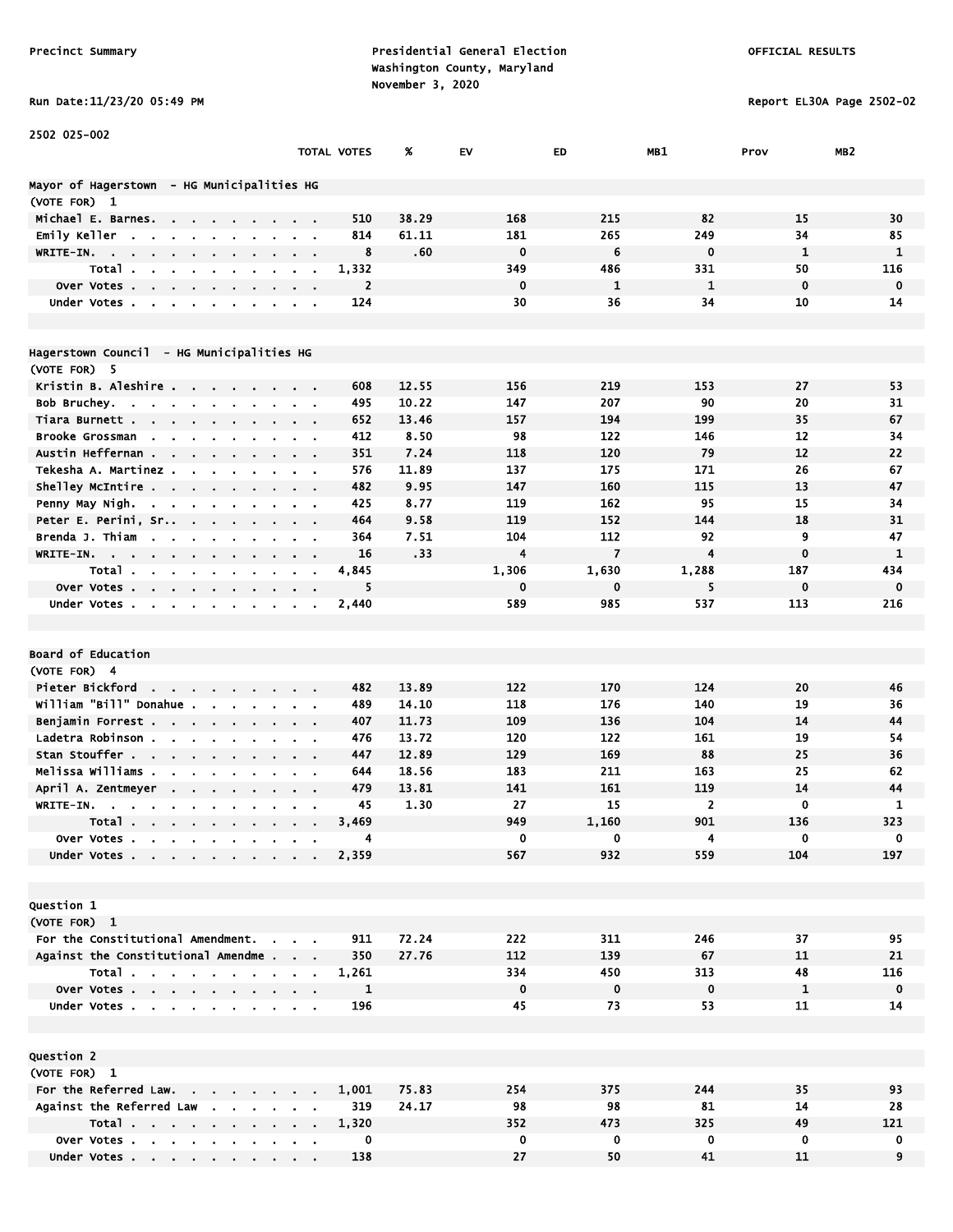### Run Date:11/23/20 05:49 PM Report EL30A Page 2503-01

| 2503 025-003                                                                              |                                            |                      |                         |                         |                |                  |                 |
|-------------------------------------------------------------------------------------------|--------------------------------------------|----------------------|-------------------------|-------------------------|----------------|------------------|-----------------|
|                                                                                           | <b>TOTAL VOTES</b>                         | %                    | <b>EV</b>               | ED                      | MB1            | Prov             | MB <sub>2</sub> |
| REGISTERED VOTERS - TOTAL.                                                                |                                            | 72                   |                         |                         |                |                  |                 |
| BALLOTS CAST - TOTAL.                                                                     |                                            | 52                   | 23                      | 17                      | 5              | $\mathbf 0$      | 7               |
| <b>BALLOTS CAST - BLANK.</b>                                                              | $\sim$ 10 $\pm$                            | 0                    | $\mathbf 0$             | $\mathbf 0$             | 0              | $\mathbf{0}$     | $\mathbf 0$     |
| VOTER TURNOUT - TOTAL<br>$\mathbf{r}$<br>$\sim$                                           | $\mathbf{r} = \mathbf{r}$                  | 72.22                |                         |                         |                |                  |                 |
| VOTER TURNOUT - BLANK.<br>$\sim$ $\sim$ $\sim$ $\sim$                                     | $\sim$ $ \sim$                             |                      |                         |                         |                |                  |                 |
|                                                                                           |                                            |                      |                         |                         |                |                  |                 |
|                                                                                           |                                            |                      |                         |                         |                |                  |                 |
| President - Vice Pres                                                                     |                                            |                      |                         |                         |                |                  |                 |
| (VOTE FOR) 1                                                                              |                                            |                      |                         |                         |                |                  |                 |
| Trump-Pence (REP)                                                                         |                                            | 29<br>55.77          | 14                      | 12                      | $\mathbf{1}$   | $\mathbf 0$      | $\overline{2}$  |
| Biden-Harris (DEM)<br>and a strain and an                                                 | $\alpha$ , $\beta$ , $\alpha$              | 20<br>38.46          | 7                       | 4                       | 4              | 0                | 5.              |
| Jorgensen-Cohen (LIB)<br>the company of the company<br>$\blacksquare$                     |                                            | $\mathbf{1}$<br>1.92 | $\bf{0}$                | $\mathbf{1}$            | $\mathbf 0$    | $\mathbf 0$      | $\bf{0}$        |
| Hawkins-Walker (GRN).<br>$\blacksquare$<br>$\blacksquare$<br>$\sim$                       | $\sim$ $\sim$                              | 1.92<br>1            | 1                       | 0                       | 0              | 0                | 0               |
| Segal-de Graaf (BAR).<br>$\sim 10^{-11}$<br>$\bullet$                                     |                                            | 1<br>1.92            | $\mathbf{1}$            | $\mathbf 0$             | $\mathbf 0$    | $\mathbf 0$      | $\mathbf 0$     |
| WRITE-IN.<br>$\sim$                                                                       | $\mathbf{r} = \mathbf{r}$                  | 0                    | 0                       | 0                       | 0              | 0                | 0               |
| Total<br>$\sim$<br>$\blacksquare$                                                         | $\sim$ $ \sim$                             | 52                   | 23                      | 17                      | 5              | $\mathbf 0$      | 7               |
| Over Votes                                                                                |                                            | 0                    | 0                       | 0                       | 0              | 0                | 0               |
| Under Votes<br>$\mathbf{a}$ .<br>$\mathbf{r}$                                             |                                            | 0                    | $\mathbf 0$             | $\mathbf 0$             | $\mathbf 0$    | $\mathbf 0$      | $\mathbf 0$     |
|                                                                                           |                                            |                      |                         |                         |                |                  |                 |
|                                                                                           |                                            |                      |                         |                         |                |                  |                 |
| Representative in Congress $-6$ Congressional District 6                                  |                                            |                      |                         |                         |                |                  |                 |
| (VOTE FOR) 1                                                                              |                                            |                      |                         |                         |                |                  |                 |
| Neil C. Parrott (REP)<br>$\mathbf{r} = \mathbf{r} + \mathbf{r}$ . The set of $\mathbf{r}$ |                                            | 52.94<br>27<br>24    | 14<br>9                 | 10<br>$\overline{7}$    | 1              | 0<br>$\mathbf 0$ | 2               |
| David J. Trone (DEM).                                                                     | $\sim$ 100 $\sim$ 100 $\sim$               | 47.06                | 0                       | 0                       | 3<br>0         | 0                | 5               |
| George Gluck (GRN)<br><b>Contract</b><br>$\mathbf{a} = \mathbf{a} + \mathbf{a}$ .         | $\sim 100$ km s $^{-1}$                    | 0<br>0               | 0                       | 0                       | 0              | $\mathbf 0$      | 0<br>0          |
| WRITE-IN.<br>$\blacksquare$<br>$\blacksquare$<br>Total .                                  |                                            | 51                   | 23                      | 17                      | 4              | 0                | 7               |
| $\sim$<br>$\sim$<br>$\sim$<br>$\blacksquare$<br>$\cdot$<br>Over Votes<br>$\blacksquare$   |                                            | 0                    | $\mathbf 0$             | $\mathbf 0$             | 0              | $\mathbf 0$      | $\mathbf 0$     |
| $\blacksquare$<br>Under Votes<br>$\bullet$                                                |                                            | 1                    | 0                       | $\mathbf{0}$            | $\mathbf{1}$   | 0                | $\mathbf 0$     |
|                                                                                           |                                            |                      |                         |                         |                |                  |                 |
|                                                                                           |                                            |                      |                         |                         |                |                  |                 |
| Judge of the Circuit Court Judicial Circuit 4                                             |                                            |                      |                         |                         |                |                  |                 |
| (VOTE FOR) 1                                                                              |                                            |                      |                         |                         |                |                  |                 |
| Andrew F. Wilkinson (JUD)                                                                 |                                            | 33<br>100.00         | 14                      | 12                      | $\mathbf{1}$   | $\mathbf 0$      | 6               |
| WRITE-IN.<br>$\sim$                                                                       |                                            | 0                    | 0                       | 0                       | 0              | 0                | 0               |
| Total.<br>the contract of the contract of the con-                                        |                                            | 33                   | 14                      | 12                      | $\mathbf{1}$   | 0                | 6               |
| Over Votes<br>$\sim$<br>$\sim$                                                            |                                            | 0                    | 0                       | 0                       | 0              | 0                | 0               |
| Under Votes<br>$\cdot$                                                                    |                                            | 19                   | 9                       | 5                       | 4              | $\mathbf 0$      | $\mathbf{1}$    |
|                                                                                           |                                            |                      |                         |                         |                |                  |                 |
|                                                                                           |                                            |                      |                         |                         |                |                  |                 |
| Judge Special Appeals At Large                                                            |                                            |                      |                         |                         |                |                  |                 |
| (VOTE FOR) 1                                                                              |                                            |                      |                         |                         |                |                  |                 |
| Yes E. Gregory Wells (JUD).                                                               |                                            | 83.33<br>30          | 12                      | 12                      | $\mathbf{1}$   | $\mathbf 0$      | 5               |
| No E. Gregory Wells $(JUD)$ .                                                             |                                            | 6<br>16.67           | $\overline{\mathbf{4}}$ | $\mathbf{1}$            | $\mathbf{0}$   | $\mathbf 0$      | $\mathbf{1}$    |
| Total                                                                                     |                                            | 36                   | 16                      | 13                      | $\mathbf{1}$   | $\mathbf{0}$     | 6               |
| Over Votes                                                                                |                                            | 0                    | $\mathbf 0$             | $\mathbf 0$             | $\mathbf 0$    | 0                | 0               |
| Under Votes<br>$\sim$ 100 $\mu$                                                           | $\mathbf{u} = \mathbf{u} \cdot \mathbf{u}$ | 16                   | $\overline{7}$          | $\overline{\mathbf{4}}$ | 4              | $\mathbf 0$      | $\mathbf{1}$    |
|                                                                                           |                                            |                      |                         |                         |                |                  |                 |
| Judge Special Appeals Appellate Circuit 3                                                 |                                            |                      |                         |                         |                |                  |                 |
| (VOTE FOR) 1                                                                              |                                            |                      |                         |                         |                |                  |                 |
| Yes Kathryn Grill Graeff (JUD)                                                            |                                            | 82.86<br>29          | 12                      | 12                      | $\mathbf 1$    | $\mathbf 0$      | 4               |
| No Kathryn Grill Graeff (JUD).                                                            |                                            | 17.14<br>6           | $\overline{\mathbf{3}}$ | $\mathbf 1$             | $\mathbf 0$    | $\overline{0}$   | $\overline{2}$  |
| Total                                                                                     |                                            | 35                   | 15                      | 13                      | $\mathbf{1}$   | $\mathbf 0$      | 6               |
| Over Votes                                                                                |                                            | 0                    | $\mathbf{0}$            | 0                       | 0              | $\mathbf 0$      | 0               |
| Under Votes                                                                               |                                            | 17                   | 8                       | $\overline{\mathbf{4}}$ | $\overline{4}$ | $\mathbf 0$      | $\mathbf{1}$    |
|                                                                                           |                                            |                      |                         |                         |                |                  |                 |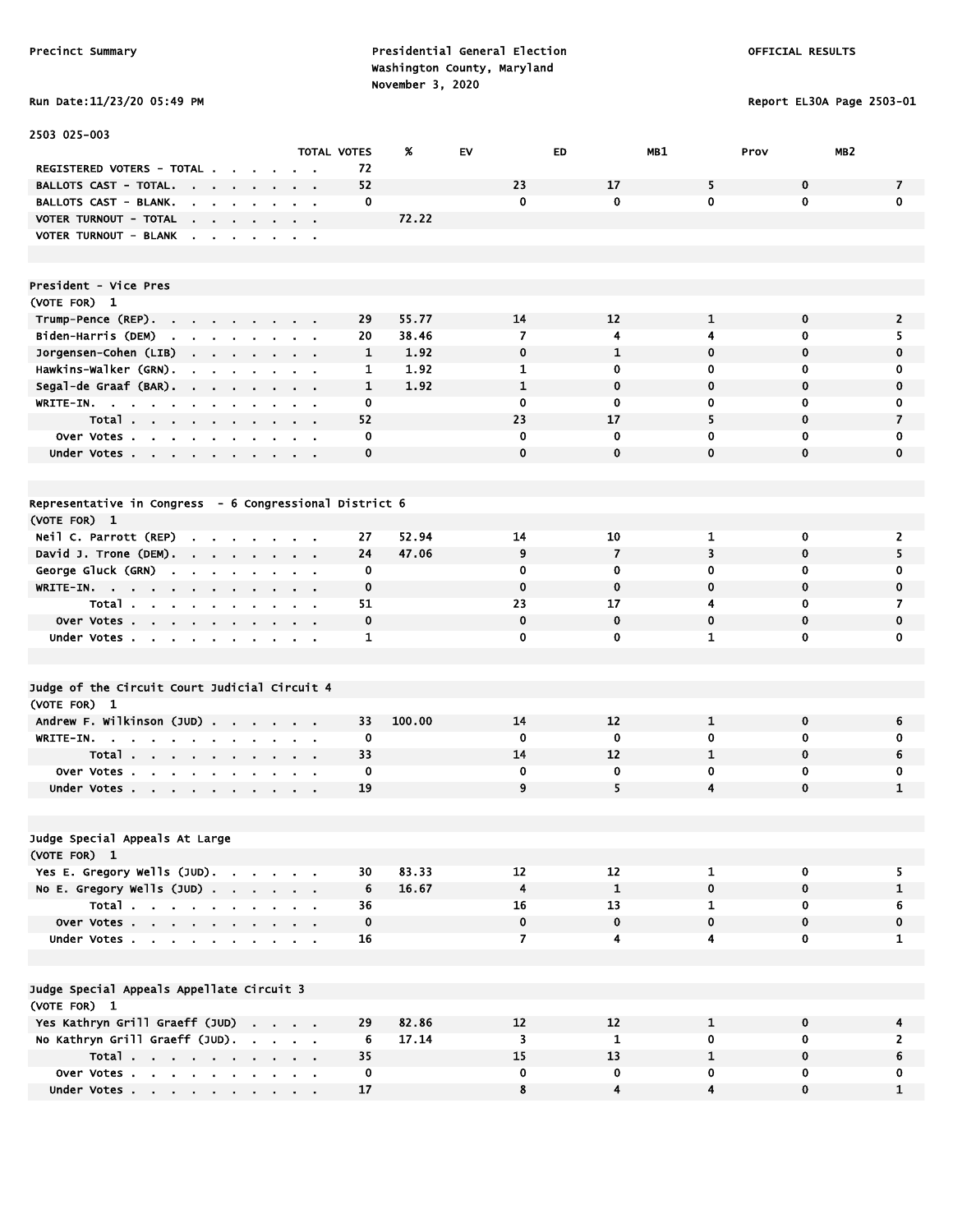Run Date:11/23/20 05:49 PM Report EL30A Page 2503-02

| 2503 025-003                                                                  |                           |             |       |                |                |                |                         |                |
|-------------------------------------------------------------------------------|---------------------------|-------------|-------|----------------|----------------|----------------|-------------------------|----------------|
|                                                                               | TOTAL VOTES               |             | %     | EV             | ED             | MB1            | MB <sub>2</sub><br>Prov |                |
|                                                                               |                           |             |       |                |                |                |                         |                |
| Mayor of Hagerstown - HG Municipalities HG                                    |                           |             |       |                |                |                |                         |                |
| (VOTE FOR) 1                                                                  |                           |             |       |                |                |                |                         |                |
| Michael E. Barnes.<br><b>Contract Contract</b>                                |                           | 18          | 40.91 | 12             | $\overline{4}$ | 0              | $\mathbf 0$             | $\overline{2}$ |
| Emily Keller<br>$\sim$<br>$\sim$                                              |                           | 26          | 59.09 | 8              | 12             | 2              | 0                       | 4              |
| WRITE-IN.                                                                     |                           | $\mathbf 0$ |       | $\mathbf 0$    | $\mathbf 0$    | 0              | 0                       | $\mathbf 0$    |
| Total.                                                                        |                           | 44          |       | 20             | 16             | $\overline{2}$ | 0                       | 6              |
| Over Votes.<br>$\bullet$<br>$\mathbf{r}$<br>$\sim$<br>$\bullet$               |                           | 0           |       | $\mathbf 0$    | $\mathbf 0$    | $\mathbf 0$    | $\mathbf 0$             | $\mathbf 0$    |
| Under Votes.<br>$\mathbf{r}$<br>$\blacksquare$                                |                           | 8           |       | 3              | $\mathbf{1}$   | 3              | $\mathbf 0$             | $\mathbf{1}$   |
| Hagerstown Council - HG Municipalities HG                                     |                           |             |       |                |                |                |                         |                |
| (VOTE FOR) 5                                                                  |                           |             |       |                |                |                |                         |                |
| Kristin B. Aleshire                                                           |                           | 20          | 12.74 | 11             | 6              | 1              | 0                       | $\overline{2}$ |
| Bob Bruchey.<br>$\sim 10^{-11}$                                               | $\alpha = 0.01$           | 12          | 7.64  | 6              | 5              | 1              | 0                       | 0              |
| Tiara Burnett .<br>$\sim$ 100 $\sim$ 100 $\sim$                               |                           | 18          | 11.46 | 7              | 6              | $\overline{2}$ | 0                       | 3              |
| <b>Brooke Grossman</b><br><b>Contract Contract Contract</b><br>$\blacksquare$ |                           | 19          | 12.10 | 6              | 8              | $\overline{2}$ | 0                       | 3              |
| Austin Heffernan<br>$\mathbf{r}$<br>$\sim$                                    |                           | 11          | 7.01  | 4              | 5              | 1              | 0                       | 1              |
| Tekesha A. Martinez.<br>$\sim$                                                |                           | 12          | 7.64  | 3              | 5              | 0              | 0                       | 4              |
| Shelley McIntire<br>$\sim 100$ km s $^{-1}$<br>$\bullet$                      |                           | 18          | 11.46 | 9              | 6              | $\mathbf{2}$   | 0                       | 1              |
| Penny May Nigh.<br>$\sim 10^{-10}$ km $^{-1}$<br>$\blacksquare$               |                           | 12          | 7.64  | 3              | 8              | 0              | 0                       | 1              |
| Peter E. Perini, Sr<br>$\sim$<br>$\alpha$                                     |                           | 22          | 14.01 | 11             | 10             | $\mathbf{1}$   | 0                       | 0              |
| Brenda J. Thiam<br>$\sim$<br>$\bullet$                                        |                           | 13          | 8.28  | 3              | 8              | 0              | 0                       | $\overline{2}$ |
| WRITE-IN.<br>$\sim$                                                           | $\cdot$ $\cdot$           | $\mathbf 0$ |       | $\mathbf 0$    | $\mathbf 0$    | $\mathbf 0$    | 0                       | $\mathbf 0$    |
| Total<br>$\mathbf{m} = 0$                                                     | $\alpha = 0.1$            | 157         |       | 63             | 67             | 10             | 0                       | 17             |
| Over Votes                                                                    |                           | $\mathbf 0$ |       | $\mathbf 0$    | $\mathbf 0$    | 0              | 0                       | 0              |
| Under Votes                                                                   |                           | 103         |       | 52             | 18             | 15             | $\mathbf 0$             | 18             |
|                                                                               |                           |             |       |                |                |                |                         |                |
|                                                                               |                           |             |       |                |                |                |                         |                |
| Board of Education                                                            |                           |             |       |                |                |                |                         |                |
| (VOTE FOR) 4                                                                  |                           |             |       |                |                |                |                         |                |
| Pieter Bickford<br>the contract of the contract of the                        |                           | 13          | 12.04 | 6              | 3              | $\overline{2}$ | 0                       | $\overline{2}$ |
| William "Bill" Donahue.<br>$\mathbf{r}$ .<br>$\hat{\mathbf{r}}$               | $\mathbf{r}$              | 16          | 14.81 | 8              | 6              | 0              | 0                       | 2              |
| Benjamin Forrest<br>$\alpha$<br>$\sim$                                        | $\mathbf{r} = \mathbf{r}$ | 16          | 14.81 | 10             | 6              | 0              | $\mathbf 0$             | 0              |
| Ladetra Robinson.<br>$\sim$ $\sim$<br>$\mathbf{r} = \mathbf{r}$ .             | $\alpha = 0.1$            | 11          | 10.19 | 3              | 5              | 0              | 0                       | 3              |
| Stan Stouffer                                                                 |                           | 17          | 15.74 | 10             | 4              | $\mathbf{1}$   | 0                       | $\overline{2}$ |
| Melissa Williams .<br>$\mathbf{r}$                                            |                           | 18          | 16.67 | 9              | 8              | 1              | 0                       | 0              |
| April A. Zentmeyer                                                            |                           | 16          | 14.81 | 3              | 9              | $\mathbf{1}$   | 0                       | 3              |
| WRITE-IN.<br>$\blacksquare$                                                   |                           | 1           | .93   | 0              | 0              | 0              | 0                       | 1              |
| Total<br>$\sim$                                                               |                           | 108         |       | 49             | 41             | 5              | $\mathbf 0$             | 13             |
| Over Votes                                                                    |                           | 0           |       | 0              | 0              | 0              | 0                       | 0              |
| Under Votes                                                                   |                           | 100         |       | 43             | 27             | 15             | $\mathbf{0}$            | 15             |
|                                                                               |                           |             |       |                |                |                |                         |                |
|                                                                               |                           |             |       |                |                |                |                         |                |
| Question 1                                                                    |                           |             |       |                |                |                |                         |                |
| (VOTE FOR) 1                                                                  |                           |             |       |                |                |                |                         |                |
| For the Constitutional Amendment.                                             |                           | 31          | 75.61 | 11             | 12             | $\mathbf{z}$   | 0                       | 6              |
| Against the Constitutional Amendme                                            |                           | 10          | 24.39 | $\overline{7}$ | $\overline{2}$ | $\mathbf{1}$   | $\mathbf 0$             | $\mathbf 0$    |
| Total                                                                         |                           | 41          |       | 18             | 14             | 3              | 0                       | 6              |
| Over Votes                                                                    |                           | $\mathbf 0$ |       | 0              | 0              | 0              | 0                       | 0              |
| Under Votes                                                                   |                           | 11          |       | 5.             | 3              | $\overline{2}$ | $\mathbf 0$             | $\mathbf{1}$   |
|                                                                               |                           |             |       |                |                |                |                         |                |
| Question 2                                                                    |                           |             |       |                |                |                |                         |                |
| (VOTE FOR) 1                                                                  |                           |             |       |                |                |                |                         |                |
| For the Referred Law.                                                         |                           | 40          | 83.33 | 17             | 15             | $\mathbf{2}$   | 0                       | 6              |
| Against the Referred Law                                                      | $\sim 10$                 | 8           | 16.67 | 4              | 0              | 3              | 0                       | $\mathbf{1}$   |
| Total                                                                         |                           | 48          |       | 21             | 15             | 5              | $\mathbf 0$             | $\overline{7}$ |
| Over Votes                                                                    |                           | $\mathbf 0$ |       | 0              | 0              | 0              | 0                       | 0              |
| Under Votes                                                                   |                           | 4           |       | $\overline{2}$ | $\overline{2}$ | $\mathbf 0$    | 0                       | 0              |

Under Votes . . . . . . . . . . 4 2 2 0 0 0 0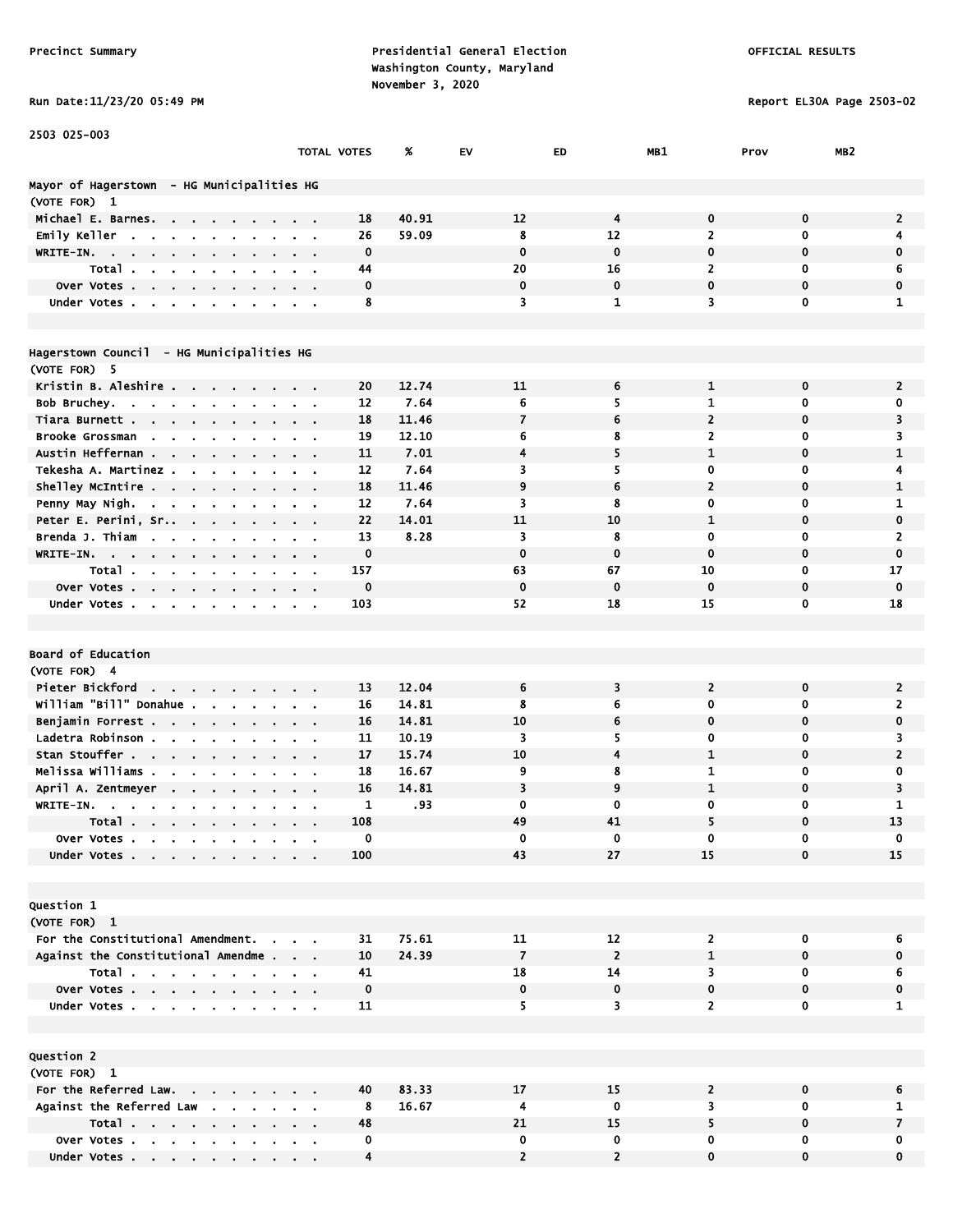Report EL30A Page 2504-01

| Run Date:11/23/20 05:49 PM |  |
|----------------------------|--|

| 2504 025-004                                                                                                                                     |                                     |                                   |            |              |                       |                |                   |                    |
|--------------------------------------------------------------------------------------------------------------------------------------------------|-------------------------------------|-----------------------------------|------------|--------------|-----------------------|----------------|-------------------|--------------------|
|                                                                                                                                                  |                                     | TOTAL VOTES                       | %          | EV           | ED                    | MB1            | Prov              | MB <sub>2</sub>    |
| REGISTERED VOTERS - TOTAL .                                                                                                                      |                                     | 2,215                             |            |              |                       |                |                   |                    |
| BALLOTS CAST - TOTAL.<br>$\sim 10^{-1}$<br>$\sim$                                                                                                | $\cdot$                             | 1,439                             |            | 444          | 448                   | 369            | 59                | 119                |
| <b>BALLOTS CAST - BLANK.</b><br>$\mathbf{r}$                                                                                                     |                                     | 0                                 |            | 0            | $\mathbf 0$           | $\mathbf{0}$   | $\mathbf 0$       | $\mathbf 0$        |
| VOTER TURNOUT - TOTAL<br>$\mathbf{r} = \mathbf{r} + \mathbf{r}$ , where $\mathbf{r} = \mathbf{r} + \mathbf{r}$ , where $\mathbf{r} = \mathbf{r}$ |                                     |                                   | 64.97      |              |                       |                |                   |                    |
| VOTER TURNOUT - BLANK<br>the contract of the con-                                                                                                |                                     |                                   |            |              |                       |                |                   |                    |
|                                                                                                                                                  |                                     |                                   |            |              |                       |                |                   |                    |
| President - Vice Pres                                                                                                                            |                                     |                                   |            |              |                       |                |                   |                    |
| (VOTE FOR) 1                                                                                                                                     |                                     |                                   |            |              |                       |                |                   |                    |
| Trump-Pence (REP).<br>the company of the company of<br>Biden-Harris (DEM)                                                                        |                                     | 610                               | 42.75      | 205          | 271                   | 92             | 14                | 28                 |
| the contract of the contract of the                                                                                                              |                                     | 783                               | 54.87      | 228<br>3     | 163<br>$\overline{7}$ | 260<br>4       | 42<br>$\mathbf 0$ | 90                 |
| Jorgensen-Cohen (LIB)<br>$\sim 100$ km s $^{-1}$<br>$\sim 100$ km s $^{-1}$                                                                      | $\sim$<br>$\mathbf{r} = \mathbf{r}$ | 14<br>9                           | .98<br>.63 | 3            | 3                     | $\overline{2}$ | 0                 | 0<br>1             |
| Hawkins-Walker (GRN).<br>$\sim$ 100 $\pm$<br>$\sim$ $\sim$                                                                                       | $\sim$ $\sim$                       | 5                                 | .35        | 4            | 1                     | $\mathbf 0$    | $\mathbf 0$       | $\mathbf 0$        |
| Segal-de Graaf (BAR).<br>WRITE-IN.                                                                                                               |                                     | 6                                 | .42        | 0            | $\overline{2}$        | 4              | $\mathbf 0$       | 0                  |
| Total                                                                                                                                            |                                     | 1,427                             |            | 443          | 447                   | 362            | 56                | 119                |
| $\sim$<br>Over Votes                                                                                                                             | $\sim$ $\sim$                       | 10                                |            | 0            | 1                     | 7              | $\overline{2}$    | $\mathbf 0$        |
| $\blacksquare$<br>Under Votes                                                                                                                    |                                     | $\overline{2}$                    |            | $\mathbf{1}$ | $\mathbf 0$           | $\mathbf 0$    | $\mathbf{1}$      | $\mathbf 0$        |
|                                                                                                                                                  |                                     |                                   |            |              |                       |                |                   |                    |
| Representative in Congress - 6 Congressional District 6                                                                                          |                                     |                                   |            |              |                       |                |                   |                    |
| (VOTE FOR) 1                                                                                                                                     |                                     |                                   |            |              |                       |                |                   |                    |
| Neil C. Parrott (REP)<br>$\sim$ $\sim$<br>$\sim$ 100 $\sim$ 100 $\sim$                                                                           |                                     | 611                               | 43.55      | 219          | 260                   | 90             | 16                | 26                 |
| David J. Trone (DEM).<br>the company of the company of the                                                                                       | $\sim$ $\sim$                       | 768                               | 54.74      | 219          | 162                   | 258            | 40                | 89                 |
| George Gluck (GRN)<br>$\mathbf{r}$<br>$\blacksquare$<br>$\mathbf{r}$                                                                             |                                     | 24                                | 1.71       | 1            | 9                     | 12             | 0                 | $\overline{2}$     |
| WRITE-IN.<br>$\bullet$                                                                                                                           |                                     | 0                                 |            | $\mathbf 0$  | $\bf{0}$              | $\mathbf 0$    | $\mathbf 0$       | $\bf{0}$           |
| Total<br>$\sim$                                                                                                                                  |                                     | 1,403                             |            | 439          | 431                   | 360            | 56                | 117                |
| Over Votes                                                                                                                                       | $\sim$ $\sim$                       | $\mathbf 0$                       |            | $\mathbf 0$  | $\mathbf 0$           | $\mathbf 0$    | $\mathbf 0$       | $\mathbf 0$        |
| Under Votes                                                                                                                                      |                                     | 36                                |            | 5.           | 17                    | 9              | 3                 | $\overline{2}$     |
|                                                                                                                                                  |                                     |                                   |            |              |                       |                |                   |                    |
| Judge of the Circuit Court Judicial Circuit 4                                                                                                    |                                     |                                   |            |              |                       |                |                   |                    |
| (VOTE FOR) 1                                                                                                                                     |                                     |                                   |            |              |                       |                |                   |                    |
| Andrew F. Wilkinson (JUD)                                                                                                                        |                                     | 1,030                             | 98.00      | 307          | 323                   | 276            | 40                | 84                 |
| WRITE-IN.<br>$\cdot$                                                                                                                             |                                     | 21                                | 2.00       | 6            | 5                     | 5              | $\overline{2}$    | 3                  |
| Total<br>$\sim$<br>$\sim$                                                                                                                        | $\sim$<br>$\sim$                    | 1,051                             |            | 313          | 328                   | 281            | 42                | 87                 |
| Over Votes.<br>$\sim 10^{-11}$<br>$\mathbf{a} = \mathbf{a} + \mathbf{a}$ , and<br>$\bullet$                                                      |                                     | 0                                 |            | 0            | 0                     | 0              | 0                 | 0                  |
| Under Votes                                                                                                                                      |                                     | 388                               |            | 131          | 120                   | 88             | 17                | 32                 |
|                                                                                                                                                  |                                     |                                   |            |              |                       |                |                   |                    |
| Judge Special Appeals At Large                                                                                                                   |                                     |                                   |            |              |                       |                |                   |                    |
| (VOTE FOR) 1                                                                                                                                     |                                     |                                   |            |              |                       |                |                   |                    |
| Yes E. Gregory Wells (JUD).                                                                                                                      |                                     | 956                               | 82.56      | 293          | 289                   | 264            | 30                | 80                 |
| No E. Gregory Wells (JUD)                                                                                                                        |                                     | 202                               | 17.44      | 69           | 60                    | 40             | 15                | 18                 |
| Total                                                                                                                                            |                                     | 1,158                             |            | 362          | 349                   | 304            | 45                | 98                 |
| Over Votes                                                                                                                                       | $\mathbf{r} = \mathbf{r}$           | $\mathbf 0$                       |            | $\mathbf 0$  | $\mathbf 0$           | $\mathbf 0$    | $\mathbf 0$       | $\mathbf 0$        |
| Under Votes                                                                                                                                      |                                     | 281                               |            | 82           | 99                    | 65             | 14                | 21                 |
|                                                                                                                                                  |                                     |                                   |            |              |                       |                |                   |                    |
| Judge Special Appeals Appellate Circuit 3                                                                                                        |                                     |                                   |            |              |                       |                |                   |                    |
| (VOTE FOR) 1                                                                                                                                     |                                     |                                   |            |              |                       |                |                   |                    |
| Yes Kathryn Grill Graeff (JUD)                                                                                                                   |                                     | 969                               | 84.04      | 299          | 296                   | 260            | 33                | 81                 |
| No Kathryn Grill Graeff (JUD).                                                                                                                   |                                     | 184                               | 15.96      | 59<br>358    | 53<br>349             | 41<br>301      | 13<br>46          | 18                 |
| Total $\cdots$ $\cdots$ $\cdots$ $\cdots$<br>Over Votes                                                                                          |                                     | 1,153<br>$\overline{\phantom{a}}$ |            | $\mathbf{0}$ | $\mathbf 0$           | $\overline{0}$ | $\overline{0}$    | 99<br>$\mathbf{0}$ |
|                                                                                                                                                  |                                     |                                   |            |              |                       |                |                   |                    |

Under Votes . . . . . . . . . . 286 86 99 68 13 20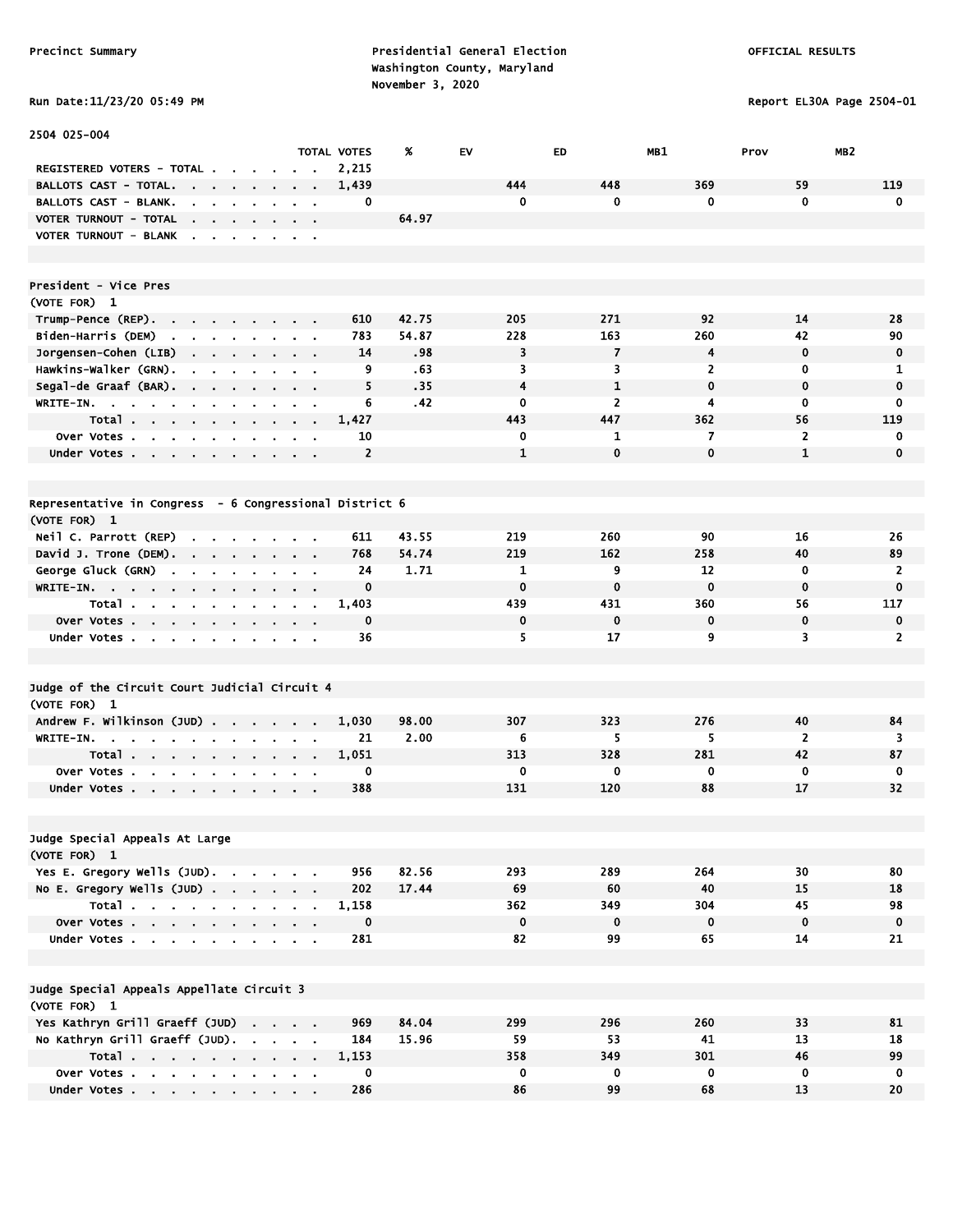Run Date:11/23/20 05:49 PM Report EL30A Page 2504-02

| 2504 025-004                                                                                 |                                                      |                      |       |                         |             |             |              |                   |
|----------------------------------------------------------------------------------------------|------------------------------------------------------|----------------------|-------|-------------------------|-------------|-------------|--------------|-------------------|
|                                                                                              |                                                      | TOTAL VOTES          | %     | EV                      | ED          | MB1         | Prov         | MB <sub>2</sub>   |
|                                                                                              |                                                      |                      |       |                         |             |             |              |                   |
| Mayor of Hagerstown  – HG Municipalities HG                                                  |                                                      |                      |       |                         |             |             |              |                   |
| (VOTE FOR) 1                                                                                 |                                                      |                      |       |                         |             |             |              |                   |
| Michael E. Barnes.<br>$\mathbf{r} = \mathbf{r} \cdot \mathbf{r}$<br>$\sim$                   |                                                      | 498                  | 37.76 | 179                     | 204         | 83          | 11           | 21                |
| Emily Keller<br>$\overline{\phantom{a}}$                                                     |                                                      | 809                  | 61.33 | 236                     | 194         | 256         | 39           | 84                |
| WRITE-IN.<br>$\sim$<br>$\sim$                                                                | $\mathbf{a} = \mathbf{a}$                            | 12                   | .91   | $\overline{2}$          | 3           | 5           | $\mathbf 0$  | $\overline{2}$    |
| Total.                                                                                       |                                                      | 1,319                |       | 417                     | 401         | 344         | 50           | 107               |
| Over Votes.<br>$\epsilon$<br>$\mathbf{r}$                                                    |                                                      | 0                    |       | $\mathbf 0$             | $\bf{0}$    | $\mathbf 0$ | $\mathbf 0$  | $\mathbf 0$       |
| Under Votes.<br>$\blacksquare$                                                               |                                                      | 120                  |       | 27                      | 47          | 25          | 9            | 12                |
|                                                                                              |                                                      |                      |       |                         |             |             |              |                   |
| Hagerstown Council  – HG Municipalities HG                                                   |                                                      |                      |       |                         |             |             |              |                   |
| (VOTE FOR) 5                                                                                 |                                                      |                      |       |                         |             |             |              |                   |
| Kristin B. Aleshire                                                                          |                                                      | 558                  | 11.68 | 153                     | 189         | 152         | 23           | 41                |
| Bob Bruchey                                                                                  | $\alpha = 0.01$                                      | 454                  | 9.51  | 147                     | 191         | 79          | 13           | 24                |
| Tiara Burnett .<br>$\mathbf{r} = \mathbf{r} + \mathbf{r}$ .<br>$\sim$                        |                                                      | 721                  | 15.10 | 237                     | 173         | 203         | 33           | 75                |
| Brooke Grossman<br>$\sim$                                                                    |                                                      | 396                  | 8.29  | 100                     | 94          | 145         | 19           | 38                |
| Austin Heffernan<br>$\bullet$<br>$\mathbf{a}$ .                                              | $\mathbf{r} = \mathbf{r}$                            | 379                  | 7.94  | 132                     | 137         | 79          | 9            | 22                |
| Tekesha A. Martinez .                                                                        |                                                      | 561                  | 11.75 | 177                     | 131         | 169         | 27           | 57                |
| Shelley McIntire                                                                             | <b>Contract Contract</b>                             | 508                  | 10.64 | 149                     | 159         | 144         | 18           | 38                |
| Penny May Nigh.<br><b>Contract</b><br>$\sim$<br>$\blacksquare$                               |                                                      | 364                  | 7.62  | 98                      | 122         | 108         | 12           | 24                |
| Peter E. Perini, Sr<br>$\sim 100$<br>$\sim$ $\sim$<br>$\sim$                                 |                                                      | 432                  | 9.05  | 129                     | 108         | 148         | 18           | 29                |
| Brenda J. Thiam<br><b>Contract Contract</b><br>$\sim$<br>$\bullet$<br>$\cdot$ .              | $\alpha = 0.01$                                      | 381                  | 7.98  | 122                     | 107         | 100         | 12           | 40                |
| WRITE-IN.<br>$\sim$ $\sim$<br>$\sim$ 100 $\pm$<br>$\sim$                                     | $\sim$ 100 $\pm$                                     | 22                   | .46   | $\overline{\mathbf{3}}$ | 3           | 8           | $\mathbf{1}$ | $\overline{7}$    |
| Total<br><b>Contract Contract Contract</b><br>$\sim$                                         | $\mathbf{r} = \mathbf{r}$                            | 4,776                |       | 1,447                   | 1,414       | 1,335       | 185          | 395               |
| Over Votes.<br><b>Contract Contract</b>                                                      |                                                      | 15                   |       | 5                       | 5           | 0           | $\bf{0}$     | 5                 |
| Under Votes<br>$\blacksquare$                                                                |                                                      | 2,404                |       | 768                     | 821         | 510         | 110          | 195               |
|                                                                                              |                                                      |                      |       |                         |             |             |              |                   |
|                                                                                              |                                                      |                      |       |                         |             |             |              |                   |
| <b>Board of Education</b>                                                                    |                                                      |                      |       |                         |             |             |              |                   |
| (VOTE FOR) 4                                                                                 |                                                      |                      |       |                         |             |             |              |                   |
| Pieter Bickford                                                                              |                                                      | 470                  | 13.48 | 134                     | 154         | 142         | 15           | 25                |
| william "Bill" Donahue .<br>$\mathbf{a} = \mathbf{a} \cdot \mathbf{a}$<br>$\blacksquare$     | $\alpha = 0.1$                                       | 507                  | 14.54 | 142                     | 134         | 165         | 20           | 46                |
| Benjamin Forrest                                                                             | $\alpha$ , $\alpha$ , $\alpha$ , $\alpha$ , $\alpha$ | 393                  | 11.27 | 111                     | 125         | 108         | 11           | 38                |
| Ladetra Robinson.<br><b>Contract Contract</b><br><b>Service</b>                              | $\sim$ 100 $\sim$ 100 $\sim$                         | 496                  | 14.23 | 145                     | 113         | 156         | 29           | 53                |
| Stan Stouffer                                                                                |                                                      | 469                  | 13.45 | 147                     | 164         | 106         | 13           | 39                |
| Melissa Williams .                                                                           |                                                      | 633                  | 18.16 | 211                     | 191         | 161         | 22           | 48                |
| April A. Zentmeyer                                                                           |                                                      | 455                  | 13.05 | 135                     | 143         | 120         | 19           | 38                |
| WRITE-IN.                                                                                    |                                                      | 63                   | 1.81  | 36                      | 21          | 5           | 0            | $\mathbf{1}$      |
| Total.<br>$\sim$<br>$\mathcal{A}^{\mathcal{A}}$ , $\mathcal{A}^{\mathcal{A}}$<br>$\bullet$ . |                                                      | 3,486                |       | 1,061                   | 1,045       | 963         | 129          | 288               |
| Over Votes                                                                                   |                                                      | 12                   |       | 4                       | 4           | 0           | 4            | 0                 |
| Under Votes.<br>$\mathbf{r}$ , $\mathbf{r}$ , $\mathbf{r}$ , $\mathbf{r}$                    |                                                      | 2,258                |       | 711                     | 743         | 513         | 103          | 188               |
|                                                                                              |                                                      |                      |       |                         |             |             |              |                   |
|                                                                                              |                                                      |                      |       |                         |             |             |              |                   |
| Question 1                                                                                   |                                                      |                      |       |                         |             |             |              |                   |
| (VOTE FOR) 1<br>For the Constitutional Amendment.                                            |                                                      | 926                  | 74.32 | 292                     |             | 264         | 34           | 79                |
| Against the Constitutional Amendme.                                                          |                                                      | 320                  | 25.68 | 102                     | 257<br>125  | 57          | 12           | 24                |
| Total                                                                                        | $\alpha = 0.1$                                       |                      |       | 394                     | 382         | 321         | 46           | 103               |
|                                                                                              |                                                      | 1,246<br>$\mathbf 0$ |       | $\mathbf 0$             | $\mathbf 0$ | $\mathbf 0$ | $\mathbf 0$  |                   |
| Over Votes                                                                                   |                                                      | 193                  |       | 50                      | 66          | 48          | 13           | $\mathbf 0$<br>16 |
| Under Votes                                                                                  |                                                      |                      |       |                         |             |             |              |                   |
|                                                                                              |                                                      |                      |       |                         |             |             |              |                   |
| Question 2                                                                                   |                                                      |                      |       |                         |             |             |              |                   |
| (VOTE FOR) 1                                                                                 |                                                      |                      |       |                         |             |             |              |                   |
| For the Referred Law.                                                                        |                                                      | 933                  | 72.61 | 273                     | 307         | 237         | 35           | 81                |
| Against the Referred Law                                                                     |                                                      | 352                  | 27.39 | 133                     | 94          | 89          | 14           | 22                |
| Total                                                                                        |                                                      | 1,285                |       | 406                     | 401         | 326         | 49           | 103               |
| Over Votes                                                                                   |                                                      | 1                    |       | 0                       | 1           | 0           | 0            | 0                 |
| Under Votes                                                                                  |                                                      | 153                  |       | 38                      | 46          | 43          | 10           | 16                |

Under Votes . . . . . . . . . 153 38 46 43 10 16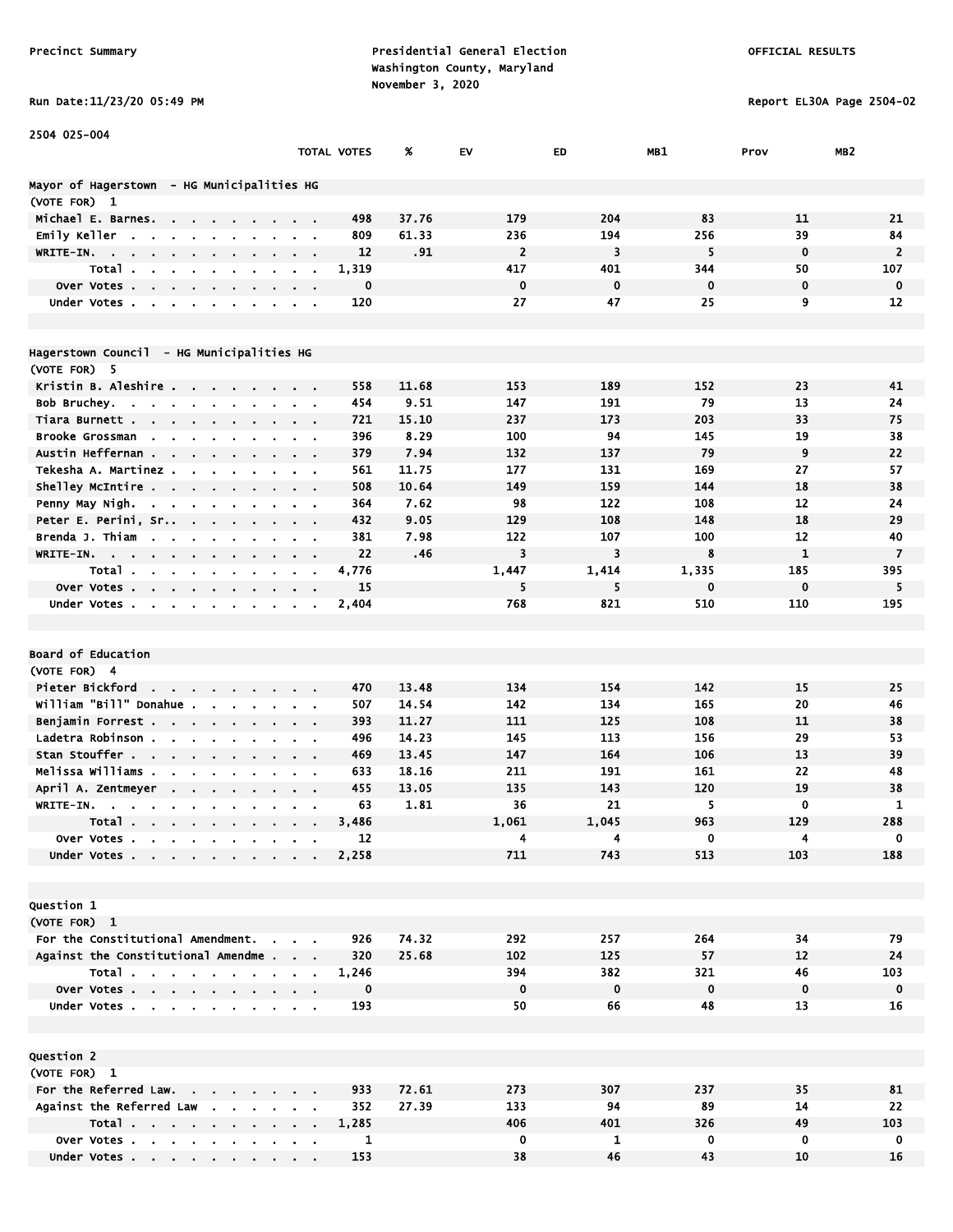# Run Date:11/23/20 05:49 PM Report EL30A Page 2601-01

| 2601 026-001                                                                             |                                              |                                            |                    |       |                |                |                |                         |                 |
|------------------------------------------------------------------------------------------|----------------------------------------------|--------------------------------------------|--------------------|-------|----------------|----------------|----------------|-------------------------|-----------------|
|                                                                                          |                                              |                                            | <b>TOTAL VOTES</b> | X     | EV             | <b>ED</b>      | MB1            | Prov                    | MB <sub>2</sub> |
| REGISTERED VOTERS - TOTAL.<br>$\sim 10$<br>$\sim$                                        |                                              |                                            | 2,255              |       |                |                |                |                         |                 |
| <b>BALLOTS CAST - TOTAL.</b><br>the company of the company                               | $\sim$                                       |                                            | 1,445              |       | 536            | 456            | 287            | 41                      | 125             |
| BALLOTS CAST - BLANK.<br>$\mathbf{r}$<br>$\sim$<br>$\mathbf{r}$                          |                                              |                                            | 0                  |       | 0              | 0              | 0              | $\mathbf 0$             | 0               |
| VOTER TURNOUT - TOTAL<br>the contract of the contract of                                 |                                              |                                            |                    | 64.08 |                |                |                |                         |                 |
| <b>VOTER TURNOUT - BLANK</b><br>$\sim$<br>$\sim$ $\sim$ $\sim$                           | $\cdot$                                      | $\sim$ $ \sim$                             |                    |       |                |                |                |                         |                 |
|                                                                                          |                                              |                                            |                    |       |                |                |                |                         |                 |
|                                                                                          |                                              |                                            |                    |       |                |                |                |                         |                 |
| President - Vice Pres                                                                    |                                              |                                            |                    |       |                |                |                |                         |                 |
| (VOTE FOR) 1                                                                             |                                              |                                            |                    |       |                |                |                |                         |                 |
| Trump-Pence (REP).<br>$\sim$                                                             |                                              |                                            | 936                | 65.23 | 395            | 358            | 106            | 27                      | 50              |
| Biden-Harris (DEM)<br>the contract of the con-                                           |                                              | $\alpha = 0.01$                            | 475                | 33.10 | 137            | 81             | 173            | 13                      | 71              |
| Jorgensen-Cohen (LIB)                                                                    |                                              |                                            | 13                 | .91   | 0              | 9              | $\overline{2}$ | $\mathbf{1}$            | 1               |
| Hawkins-Walker (GRN).<br>$\mathbf{r}$<br>$\sim$                                          |                                              |                                            | 9                  | .63   | $\mathbf{z}$   | 5              | $\mathbf{1}$   | 0                       | 1               |
| Segal-de Graaf (BAR). .<br>$\mathbf{r}$ .<br>$\blacksquare$                              |                                              |                                            | $\mathbf{1}$       | .07   | $\mathbf 0$    | $\mathbf{1}$   | $\mathbf 0$    | $\mathbf 0$             | $\mathbf 0$     |
| WRITE-IN.<br><b>Contract Contract</b><br>$\mathbf{u}$ .<br>$\bullet$                     |                                              | $\mathbf{r} = \mathbf{r}$                  | 1                  | .07   | 0              | 0              | 0              | $\mathbf 0$             | 1               |
| Total                                                                                    |                                              |                                            | 1,435              |       | 534            | 454            | 282            | 41                      | 124             |
| Over Votes                                                                               | $\sim$                                       | $\sim$ 100 $\sim$                          | 6                  |       | 1              | 0              | 4              | 0                       | 1               |
| Under Votes                                                                              |                                              |                                            | 4                  |       | 1              | $\overline{2}$ | $\mathbf{1}$   | $\mathbf{0}$            | $\mathbf 0$     |
|                                                                                          |                                              |                                            |                    |       |                |                |                |                         |                 |
|                                                                                          |                                              |                                            |                    |       |                |                |                |                         |                 |
| Representative in Congress - 6 Congressional District 6                                  |                                              |                                            |                    |       |                |                |                |                         |                 |
| (VOTE FOR) 1                                                                             |                                              |                                            |                    |       |                |                |                |                         |                 |
| Neil C. Parrott (REP)<br>$\mathbf{r}$<br><b>Contract Contract Street</b>                 |                                              |                                            | 906                | 64.95 | 375            | 348            | 109            | 30                      | 44              |
| David J. Trone (DEM). .<br><b>Service Control</b>                                        | $\cdot$ $\cdot$ $\cdot$                      |                                            | 468                | 33.55 | 139            | 90             | 161            | 9                       | 69              |
| George Gluck (GRN)<br>$\mathbf{r}$<br>$\blacksquare$<br>$\blacksquare$<br>$\blacksquare$ | $\blacksquare$                               | $\sim$ $\sim$                              | 18                 | 1.29  | $\overline{7}$ | $\overline{2}$ | $\overline{7}$ | 1                       | 1               |
| WRITE-IN.                                                                                | $\mathbf{r} = \mathbf{r} + \mathbf{r}$ , and |                                            | 3                  | .22   | $\mathbf 0$    | 3              | $\mathbf 0$    | $\mathbf 0$             | $\mathbf 0$     |
| Total                                                                                    | <b>Contract Contract Contract</b>            |                                            | 1,395              |       | 521            | 443            | 277            | 40                      | 114             |
| Over Votes                                                                               |                                              |                                            | $\mathbf 0$        |       | $\mathbf 0$    | $\mathbf 0$    | $\mathbf 0$    | $\mathbf 0$             | $\mathbf 0$     |
| Under Votes<br>$\bullet$                                                                 |                                              | $\alpha = 0.1$                             | 50                 |       | 15             | 13             | 10             | 1                       | 11              |
|                                                                                          |                                              |                                            |                    |       |                |                |                |                         |                 |
|                                                                                          |                                              |                                            |                    |       |                |                |                |                         |                 |
| Judge of the Circuit Court Judicial Circuit 4                                            |                                              |                                            |                    |       |                |                |                |                         |                 |
| (VOTE FOR) 1                                                                             |                                              |                                            |                    |       |                |                |                |                         |                 |
| Andrew F. Wilkinson (JUD)                                                                | $\sim 100$                                   | $\mathbf{r} = \mathbf{r} \cdot \mathbf{r}$ | 1,055              | 98.78 | 379            | 342            | 209            | 31                      | 94              |
| WRITE-IN.<br>$\sim$<br>$\bullet$                                                         |                                              |                                            | 13                 | 1.22  | 6              | 6              | $\mathbf{1}$   | $\mathbf 0$             | $\mathbf 0$     |
| Total                                                                                    |                                              |                                            | 1.068              |       | 385            | 348            | 210            | 31                      | 94              |
| <b>Over Votes.</b><br>the contract of the contract<br>$\blacksquare$                     |                                              |                                            | 0                  |       | 0              | 0              | 0              | $\mathbf 0$             | $\mathbf 0$     |
| Under Votes<br>$\cdot$                                                                   |                                              | $\sim$ $ \sim$                             | 377                |       | 151            | 108            | 77             | 10                      | 31              |
|                                                                                          |                                              |                                            |                    |       |                |                |                |                         |                 |
|                                                                                          |                                              |                                            |                    |       |                |                |                |                         |                 |
| Judge Special Appeals At Large                                                           |                                              |                                            |                    |       |                |                |                |                         |                 |
| (VOTE FOR) 1                                                                             |                                              |                                            |                    |       |                |                |                |                         |                 |
| Yes E. Gregory Wells (JUD).                                                              |                                              |                                            | 988                | 85.76 | 355            | 312            | 201            | 29                      | 91              |
| No E. Gregory Wells $(JUD)$ .                                                            |                                              |                                            | 164                | 14.24 | 61             | 63             | 23             | 5                       | 12              |
| Total                                                                                    |                                              |                                            | 1,152              |       | 416            | 375            | 224            | 34                      | 103             |
| Over Votes                                                                               |                                              |                                            | 1                  |       | $\mathbf{1}$   | $\mathbf 0$    | $\mathbf 0$    | $\mathbf 0$             | $\mathbf 0$     |
| Under Votes                                                                              |                                              |                                            | 292                |       | 119            | 81             | 63             | $\overline{7}$          | 22              |
|                                                                                          |                                              |                                            |                    |       |                |                |                |                         |                 |
|                                                                                          |                                              |                                            |                    |       |                |                |                |                         |                 |
| Judge Special Appeals Appellate Circuit 3                                                |                                              |                                            |                    |       |                |                |                |                         |                 |
| (VOTE FOR) 1                                                                             |                                              |                                            |                    |       |                |                |                |                         |                 |
| Yes Kathryn Grill Graeff (JUD)                                                           |                                              |                                            | 953                | 84.79 | 333            | 297            | 202            | 31                      | 90              |
| No Kathryn Grill Graeff (JUD).                                                           |                                              |                                            | 171                | 15.21 | 72             | 64             | 22             | $\overline{\mathbf{3}}$ | 10              |
| Total                                                                                    |                                              |                                            | 1,124              |       | 405            | 361            | 224            | 34                      | 100             |
| Over Votes                                                                               |                                              |                                            | 0                  |       | 0              | 0              | 0              | 0                       | $\mathbf 0$     |
| Under Votes                                                                              |                                              |                                            | 321                |       | 131            | 95             | 63             | $\overline{7}$          | 25              |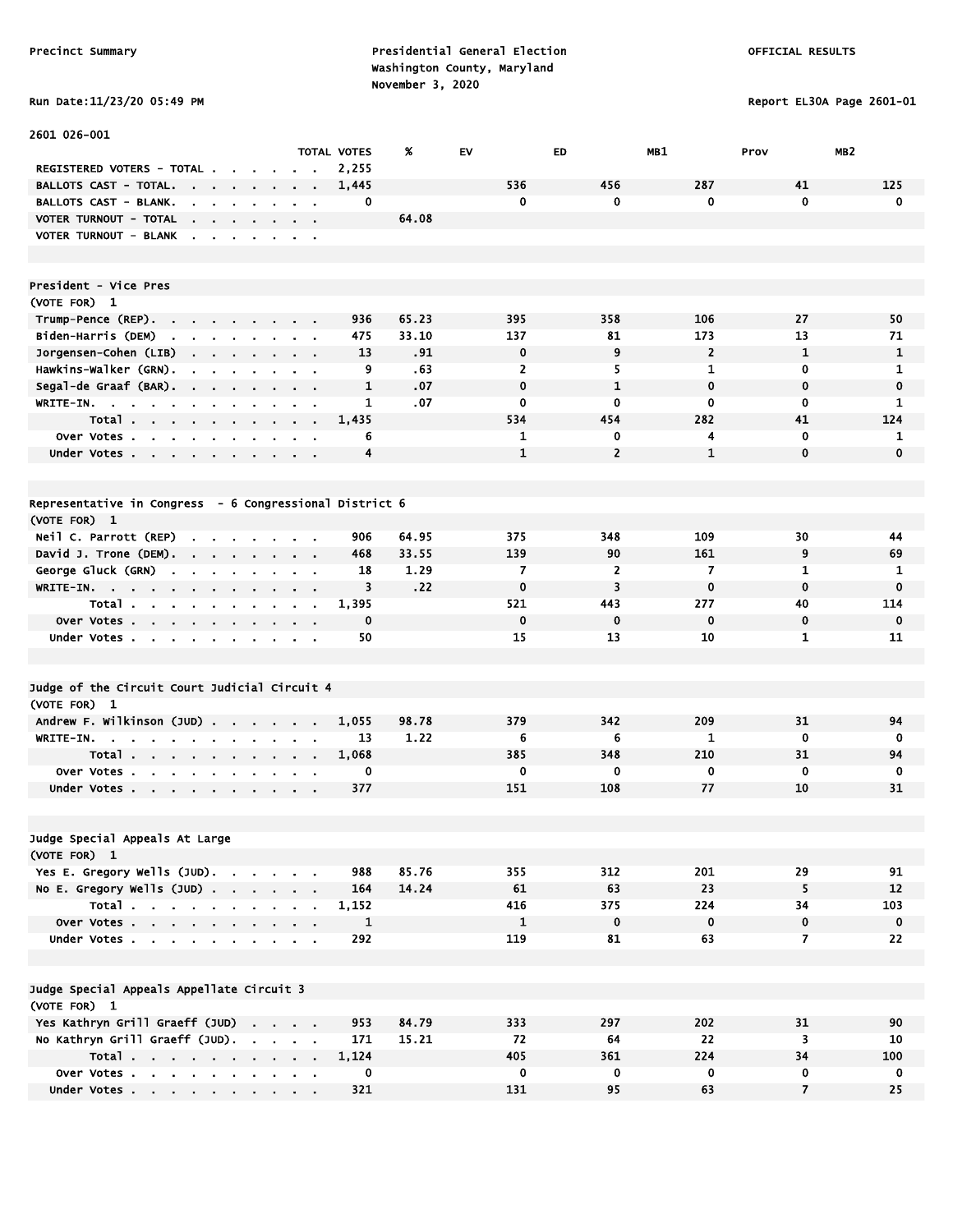# Run Date:11/23/20 05:49 PM Report EL30A Page 2601-02

| 2601 026-001                                                                     |                      |                    |       |             |             |                |                |                 |
|----------------------------------------------------------------------------------|----------------------|--------------------|-------|-------------|-------------|----------------|----------------|-----------------|
|                                                                                  |                      | <b>TOTAL VOTES</b> | ж     | <b>EV</b>   | ED.         | MB1            | Prov           | MB <sub>2</sub> |
| Board of Education                                                               |                      |                    |       |             |             |                |                |                 |
| (VOTE FOR) 4                                                                     |                      |                    |       |             |             |                |                |                 |
| Pieter Bickford<br><b>Contract</b>                                               |                      | 542                | 14.60 | 190         | 172         | 113            | 14             | 53              |
| william "Bill" Donahue .                                                         |                      | 509                | 13.71 | 179         | 169         | 102            | 14             | 45              |
| Benjamin Forrest                                                                 |                      | 418                | 11.26 | 160         | 134         | 87             | $\overline{7}$ | 30              |
| Ladetra Robinson.<br>and a strain and a strain                                   |                      | 324                | 8.73  | 107         | 75          | 86             | 10             | 46              |
| Stan Stouffer                                                                    |                      | 647                | 17.43 | 262         | 224         | 95             | 19             | 47              |
| Melissa Williams .                                                               |                      | 626                | 16.86 | 220         | 196         | 135            | 24             | 51              |
| April A. Zentmeyer<br>$\sim$ 100 $\sim$                                          |                      | 567                | 15.27 | 207         | 167         | 123            | 17             | 53              |
| WRITE-IN.                                                                        |                      | 79                 | 2.13  | 35          | 37          | $\overline{2}$ | 4              | 1               |
| Total                                                                            | $\sim$ $\sim$ $\sim$ | 3,712              |       | 1,360       | 1,174       | 743            | 109            | 326             |
| Over Votes.<br>$\sim$<br>$\mathbf{r}$<br>$\sim$<br>$\mathbf{r}$                  |                      | 0                  |       | 0           | 0           | $\mathbf 0$    | 0              | $\mathbf{0}$    |
| Under Votes                                                                      |                      | 2,068              |       | 784         | 650         | 405            | 55             | 174             |
|                                                                                  |                      |                    |       |             |             |                |                |                 |
|                                                                                  |                      |                    |       |             |             |                |                |                 |
| Question 1                                                                       |                      |                    |       |             |             |                |                |                 |
| (VOTE FOR) 1                                                                     |                      |                    |       |             |             |                |                |                 |
| For the Constitutional Amendment.<br>$\mathbf{r}$                                |                      | 867                | 68.59 | 276         | 282         | 200            | 28             | 81              |
| Against the Constitutional Amendme                                               |                      | 397                | 31.41 | 192         | 127         | 44             | 7              | 27              |
| Total                                                                            |                      | 1,264              |       | 468         | 409         | 244            | 35             | 108             |
| Over Votes                                                                       |                      | 0                  |       | $\mathbf 0$ | $\mathbf 0$ | $\mathbf 0$    | $\mathbf 0$    | $\mathbf 0$     |
| Under Votes                                                                      |                      | 181                |       | 68          | 47          | 43             | 6              | 17              |
|                                                                                  |                      |                    |       |             |             |                |                |                 |
|                                                                                  |                      |                    |       |             |             |                |                |                 |
| Question 2                                                                       |                      |                    |       |             |             |                |                |                 |
| (VOTE FOR) 1                                                                     |                      |                    |       |             |             |                |                |                 |
| For the Referred Law.                                                            |                      | 921                | 69.93 | 313         | 305         | 195            | 26             | 82              |
| Against the Referred Law                                                         |                      | 396                | 30.07 | 179         | 116         | 62             | 12             | 27              |
| Total                                                                            |                      | 1,317              |       | 492         | 421         | 257            | 38             | 109             |
| Over Votes.<br>$\sim$<br>$\sim$<br><b>Contract Contract</b><br>$\cdot$<br>$\sim$ |                      | 0                  |       | 0           | 0           | 0              | 0              | 0               |
| Under Votes                                                                      |                      | 128                |       | 44          | 35          | 30             | 3              | 16              |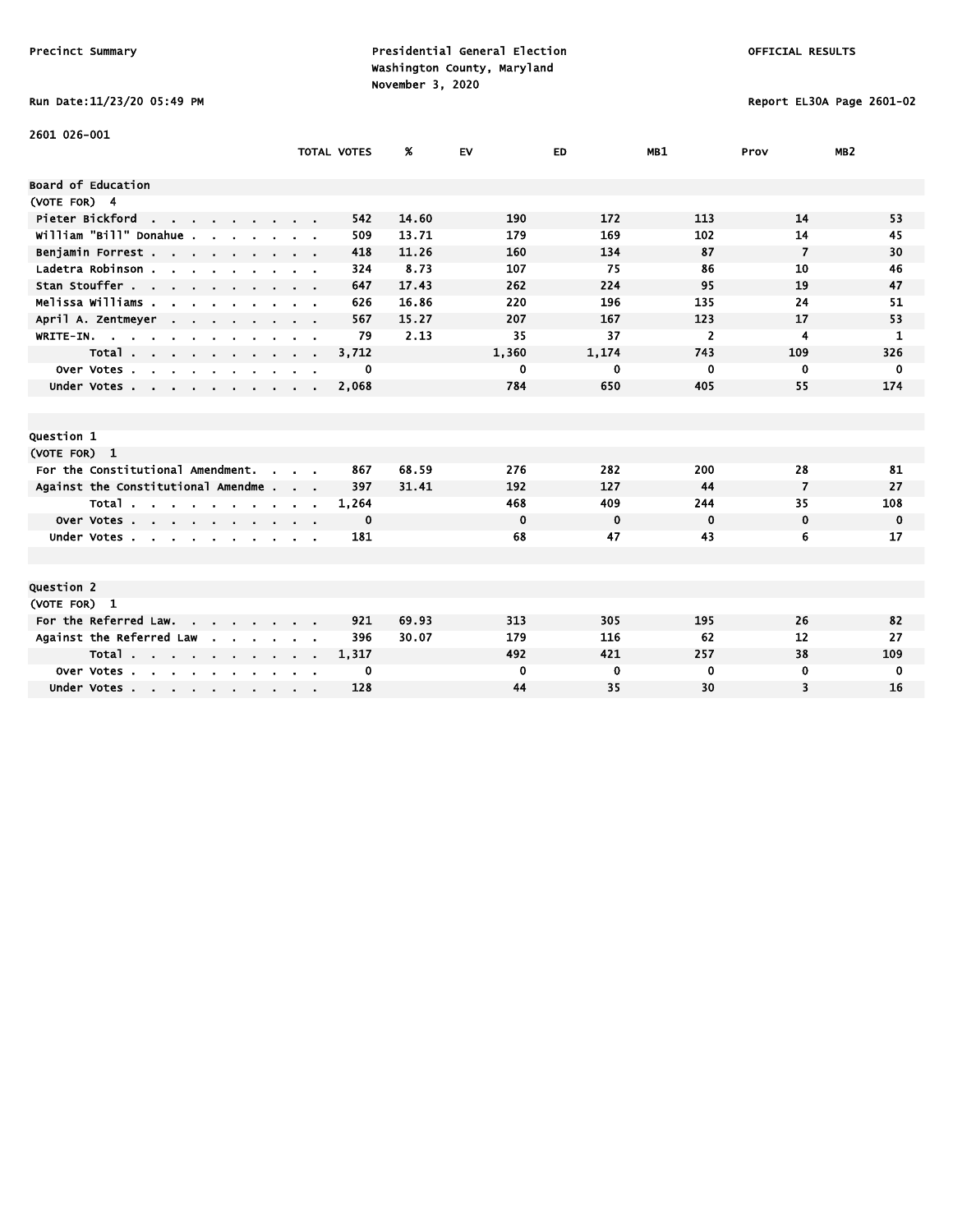Report EL30A Page 2602-01

| <b>KUN DALE:11/23/20 03:49</b> |  |  |
|--------------------------------|--|--|
|--------------------------------|--|--|

| 2602 026-002                                                                                                   |                             |                    |       |                         |                |                  |                             |                             |
|----------------------------------------------------------------------------------------------------------------|-----------------------------|--------------------|-------|-------------------------|----------------|------------------|-----------------------------|-----------------------------|
|                                                                                                                |                             | <b>TOTAL VOTES</b> | %     | EV                      | ED             | MB1              | MB <sub>2</sub><br>Prov     |                             |
| REGISTERED VOTERS - TOTAL.                                                                                     |                             | 1,968              |       |                         |                |                  |                             |                             |
| <b>BALLOTS CAST - TOTAL.</b><br>$\sim 10^{-11}$<br>$\sim 100$<br>$\mathbf{r} = \mathbf{r}$ .<br>$\blacksquare$ | $\blacksquare$              | 1,382              |       | 496                     | 388            | 323              | 38                          | 137                         |
| <b>BALLOTS CAST - BLANK.</b>                                                                                   | $\sim$                      | 0                  |       | $\mathbf 0$             | 0              | $\mathbf{0}$     | $\mathbf 0$                 | $\mathbf 0$                 |
| VOTER TURNOUT - TOTAL<br>the company of the company of the<br>VOTER TURNOUT - BLANK                            |                             |                    | 70.22 |                         |                |                  |                             |                             |
|                                                                                                                |                             |                    |       |                         |                |                  |                             |                             |
|                                                                                                                |                             |                    |       |                         |                |                  |                             |                             |
| <b>President - Vice Pres</b>                                                                                   |                             |                    |       |                         |                |                  |                             |                             |
| (VOTE FOR) 1                                                                                                   |                             |                    |       |                         |                |                  |                             |                             |
| Trump-Pence (REP).                                                                                             |                             | 803                | 58.36 | 338                     | 286            | 103              | 12                          | 64                          |
| Biden-Harris (DEM)<br>$\mathbf{r}$ , $\mathbf{r}$ , $\mathbf{r}$ , $\mathbf{r}$                                | $\mathbf{r} = \mathbf{r}$   | 539                | 39.17 | 148                     | 87             | 211              | 23                          | 70                          |
| Jorgensen-Cohen (LIB)<br>$\sim$<br>$\mathbf{r} = \mathbf{r} + \mathbf{r} + \mathbf{r}$ .                       | $\sim$<br>$\sim$ 100 $\sim$ | 19                 | 1.38  | 4                       | 12             | 3                | $\mathbf 0$                 | 0                           |
| Hawkins-Walker (GRN).<br>$\blacksquare$<br>$\alpha$ , $\beta$ , $\alpha$<br>$\bullet$                          | $\sim 100$                  | 8                  | .58   | $\overline{\mathbf{c}}$ | $\overline{2}$ | $\mathbf{1}$     | $\overline{2}$              | 1                           |
| Segal-de Graaf (BAR).                                                                                          |                             | 1                  | .07   | 1                       | $\mathbf 0$    | 0                | $\mathbf 0$                 | $\mathbf 0$                 |
| WRITE-IN.<br><b>Contract Contract</b>                                                                          |                             | 6                  | .44   | 2                       | 1              | $\overline{2}$   | 1                           | 0                           |
| Total<br>$\sim$ $\sim$                                                                                         | $\sim$ $\sim$               | 1,376              |       | 495                     | 388            | 320              | 38                          | 135                         |
| Over Votes                                                                                                     |                             | 4                  |       | 1                       | 0              | $\overline{2}$   | $\mathbf 0$                 | 1                           |
| Under Votes                                                                                                    |                             | $\overline{2}$     |       | $\mathbf 0$             | $\mathbf 0$    | $\mathbf{1}$     | $\mathbf 0$                 | $\mathbf{1}$                |
|                                                                                                                |                             |                    |       |                         |                |                  |                             |                             |
|                                                                                                                |                             |                    |       |                         |                |                  |                             |                             |
| Representative in Congress - 6 Congressional District 6                                                        |                             |                    |       |                         |                |                  |                             |                             |
| (VOTE FOR) 1                                                                                                   |                             |                    |       |                         |                |                  |                             |                             |
| Neil C. Parrott (REP)<br>and a strain and                                                                      |                             | 798                | 59.86 | 328                     | 284            | 122              | 13                          | 51                          |
| David J. Trone (DEM).<br>the company of the company                                                            |                             | 519                | 38.93 | 152                     | 85             | 184              | 22                          | 76                          |
| George Gluck (GRN)<br>$\sim$<br>$\sim$                                                                         |                             | 15                 | 1.13  | 3<br>1                  | 6<br>0         | 3<br>$\mathbf 0$ | $\mathbf{1}$<br>$\mathbf 0$ | $\mathbf{2}$<br>$\mathbf 0$ |
| WRITE-IN.<br>$\sim$ 100 $\pm$<br>Total                                                                         |                             | 1<br>1,333         | .08   | 484                     | 375            | 309              | 36                          | 129                         |
| $\sim$ $\sim$<br>Over Votes                                                                                    | $\sim$                      | 1                  |       | $\mathbf{1}$            | 0              | $\mathbf 0$      | $\mathbf 0$                 | 0                           |
| Under Votes                                                                                                    | $\sim$ 100 $\pm$            | 48                 |       | 11                      | 13             | 14               | $\overline{2}$              | 8                           |
|                                                                                                                |                             |                    |       |                         |                |                  |                             |                             |
|                                                                                                                |                             |                    |       |                         |                |                  |                             |                             |
| Judge of the Circuit Court Judicial Circuit 4                                                                  |                             |                    |       |                         |                |                  |                             |                             |
| (VOTE FOR) 1                                                                                                   |                             |                    |       |                         |                |                  |                             |                             |
| Andrew F. Wilkinson (JUD)                                                                                      |                             | 1,009              | 99.31 | 371                     | 288            | 234              | 25                          | 91                          |
| $WRITE-IN.$<br>$\sim$<br>$\sim$ $\sim$ $\sim$                                                                  |                             | 7                  | .69   | $\overline{2}$          | $\mathbf{1}$   | $\mathbf{1}$     | $\mathbf{1}$                | $\overline{2}$              |
| Total<br>$\mathbf{a}$ , and $\mathbf{a}$ , and $\mathbf{a}$                                                    | $\blacksquare$              | 1,016              |       | 373                     | 289            | 235              | 26                          | 93                          |
| Over Votes.<br><b>Contract</b><br>$\sim 10^{-1}$<br>$\mathbf{r}$<br>$\blacksquare$                             |                             | 0                  |       | 0                       | 0              | 0                | $\mathbf 0$                 | 0                           |
| Under Votes                                                                                                    |                             | 366                |       | 123                     | 99             | 88               | 12                          | 44                          |
|                                                                                                                |                             |                    |       |                         |                |                  |                             |                             |
|                                                                                                                |                             |                    |       |                         |                |                  |                             |                             |
| Judge Special Appeals At Large                                                                                 |                             |                    |       |                         |                |                  |                             |                             |
| (VOTE FOR) 1                                                                                                   |                             |                    |       |                         |                |                  |                             |                             |
| Yes E. Gregory Wells (JUD).                                                                                    |                             | 969                | 89.64 | 353                     | 262            | 235              | 20                          | 99                          |
| No E. Gregory Wells $(JUD)$ .<br>Total                                                                         |                             | 112<br>1,081       | 10.36 | 41<br>394               | 42<br>304      | 17<br>252        | 6<br>26                     | 6<br>105                    |
| Over Votes                                                                                                     |                             | $\mathbf 0$        |       | $\mathbf 0$             | $\mathbf 0$    | $\mathbf 0$      | $\mathbf 0$                 | $\mathbf 0$                 |
| Under Votes                                                                                                    |                             | 301                |       | 102                     | 84             | 71               | 12                          | 32                          |
|                                                                                                                |                             |                    |       |                         |                |                  |                             |                             |
|                                                                                                                |                             |                    |       |                         |                |                  |                             |                             |
| Judge Special Appeals Appellate Circuit 3                                                                      |                             |                    |       |                         |                |                  |                             |                             |
| (VOTE FOR) 1                                                                                                   |                             |                    |       |                         |                |                  |                             |                             |
| Yes Kathryn Grill Graeff (JUD)                                                                                 |                             | 963                | 89.92 | 356                     | 260            | 229              | 23                          | 95                          |
| No Kathryn Grill Graeff (JUD).                                                                                 |                             | 108                | 10.08 | 39                      | 38             | 20               | 3                           | 8                           |
| Total                                                                                                          |                             | 1,071              |       | 395                     | 298            | 249              | 26                          | 103                         |
| Over Votes                                                                                                     |                             | 0                  |       | $\mathbf 0$             | 0              | $\mathbf 0$      | $\mathbf 0$                 | 0                           |
| Under Votes                                                                                                    |                             | 311                |       | 101                     | 90             | 74               | 12                          | 34                          |
|                                                                                                                |                             |                    |       |                         |                |                  |                             |                             |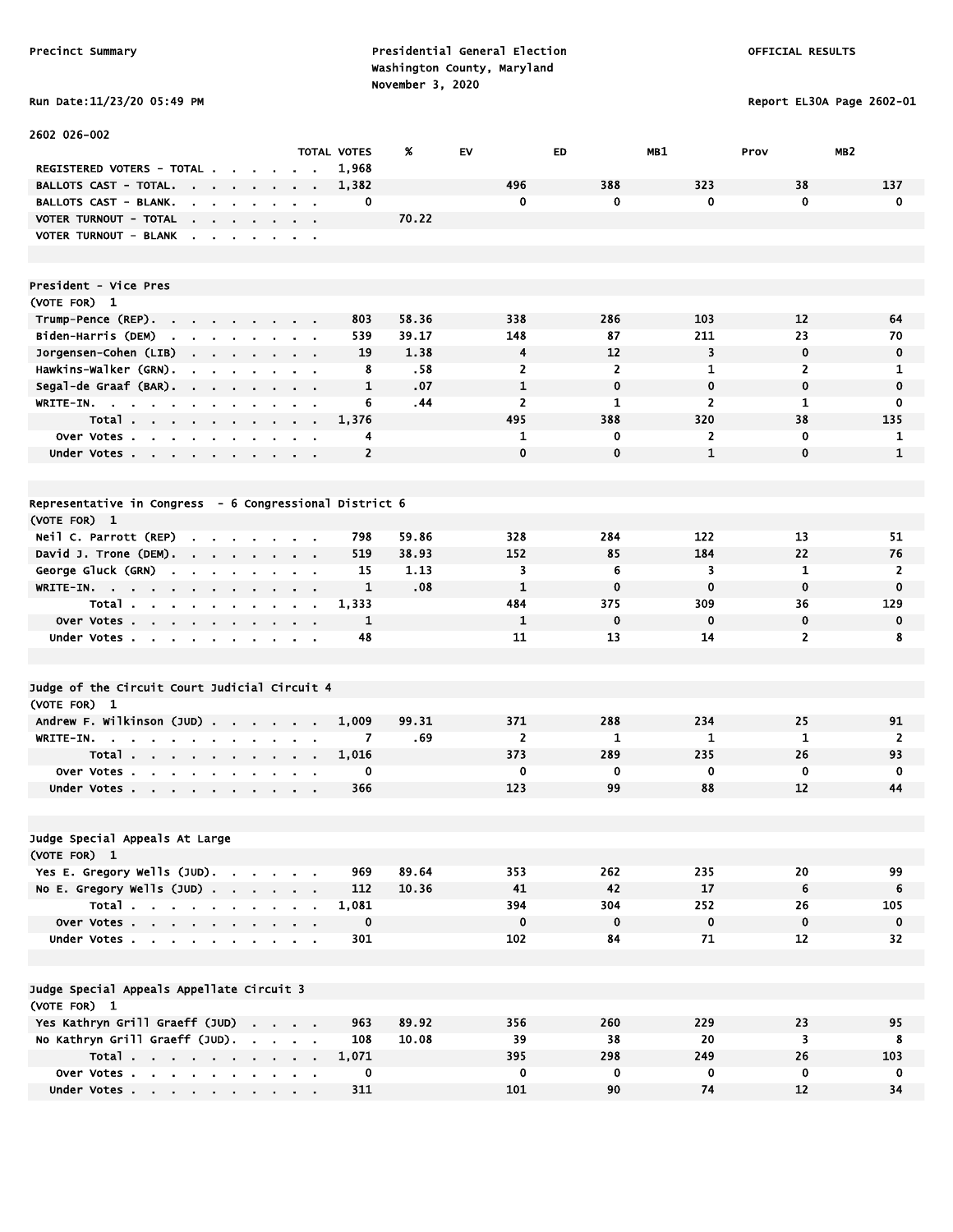# Run Date:11/23/20 05:49 PM Report EL30A Page 2602-02

| 2602 026-002                                                      |                    |       |             |                |          |                |                 |
|-------------------------------------------------------------------|--------------------|-------|-------------|----------------|----------|----------------|-----------------|
|                                                                   | <b>TOTAL VOTES</b> | Ж.    | EV          | ED             | MB1      | Prov           | MB <sub>2</sub> |
| Board of Education                                                |                    |       |             |                |          |                |                 |
| (VOTE FOR) 4                                                      |                    |       |             |                |          |                |                 |
| Pieter Bickford<br>$\mathbf{r}$ and $\mathbf{r}$ and $\mathbf{r}$ | 593                | 16.50 | 215         | 139            | 169      | 10             | 60              |
| william "Bill" Donahue.                                           | 473                | 13.16 | 156         | 140            | 111      | 15             | 51              |
| Benjamin Forrest                                                  | 397                | 11.05 | 152         | 102            | 91       | 10             | 42              |
| Ladetra Robinson                                                  | 294                | 8.18  | 99          | 71             | 86       | 9              | 29              |
| Stan Stouffer                                                     | 641                | 17.84 | 245         | 191            | 137      | 8              | 60              |
| Melissa Williams                                                  | 619                | 17.22 | 226         | 147            | 166      | 15             | 65              |
| April A. Zentmeyer<br><b>Contract Contract</b>                    | 516                | 14.36 | 202         | 127            | 125      | 15             | 47              |
| WRITE-IN.                                                         | 61                 | 1.70  | 30          | 24             | $\bf{0}$ | $\overline{2}$ | 5               |
| Total                                                             | 3,594              |       | 1,325       | 941            | 885      | 84             | 359             |
| Over Votes<br>$\sim$<br>$\sim$<br>$\mathbf{r}$                    | 4                  |       | 0           | 0              | 4        | 0              | 0               |
| Under Votes                                                       | 1,930              |       | 659         | 611            | 403      | 68             | 189             |
|                                                                   |                    |       |             |                |          |                |                 |
|                                                                   |                    |       |             |                |          |                |                 |
| Question 1                                                        |                    |       |             |                |          |                |                 |
| (VOTE FOR) 1                                                      |                    |       |             |                |          |                |                 |
| For the Constitutional Amendment.<br>$\sim$                       | 831                | 68.34 | 289         | 228            | 207      | 21             | 86              |
| Against the Constitutional Amendme                                | 385                | 31.66 | 160         | 114            | 67       | 11             | 33              |
| Total                                                             | 1,216              |       | 449         | 342            | 274      | 32             | 119             |
| Over Votes, , , , , , ,                                           | 0                  |       | $\mathbf 0$ | $\mathbf 0$    | 0        | $\mathbf 0$    | 0               |
| Under Votes                                                       | 166                |       | 47          | 46             | 49       | 6              | 18              |
|                                                                   |                    |       |             |                |          |                |                 |
|                                                                   |                    |       |             |                |          |                |                 |
| Question 2                                                        |                    |       |             |                |          |                |                 |
| (VOTE FOR) 1                                                      |                    |       |             |                |          |                |                 |
| For the Referred Law.                                             | 898                | 70.43 | 313         | 269            | 191      | 24             | 101             |
| Against the Referred Law<br>$\sim$                                | 377                | 29.57 | 157         | 86             | 101      | 7              | 26              |
| Total                                                             | 1,275              |       | 470         | 355            | 292      | 31             | 127             |
| Over Votes<br>$\sim$<br>$\sim$                                    | 2                  |       | 0           | $\overline{2}$ | 0        | 0              | 0               |
| Under Votes                                                       | 105                |       | 26          | 31             | 31       | $\overline{7}$ | 10              |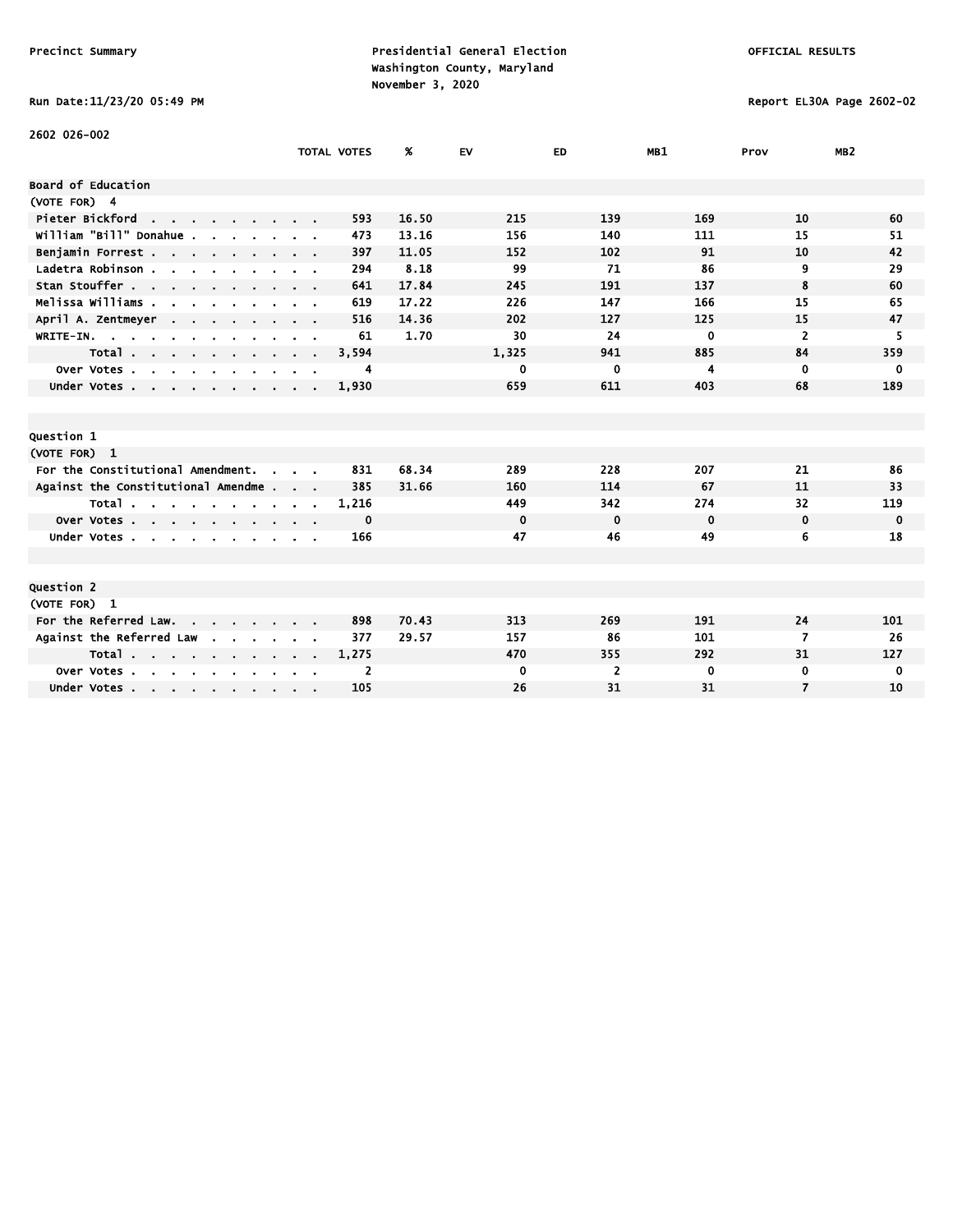Run Date:11/23/20 05:49 PM Report EL30A Page 2603-01

| 2603 026-003                                                                                            |                                                             |                                |                             |       |             |                |             |                         |                |
|---------------------------------------------------------------------------------------------------------|-------------------------------------------------------------|--------------------------------|-----------------------------|-------|-------------|----------------|-------------|-------------------------|----------------|
| REGISTERED VOTERS - TOTAL .                                                                             |                                                             |                                | <b>TOTAL VOTES</b><br>1,081 | %     | <b>EV</b>   | <b>ED</b>      | MB1         | MB <sub>2</sub><br>Prov |                |
| <b>BALLOTS CAST - TOTAL.</b>                                                                            |                                                             |                                | 770                         |       | 291         | 250            | 132         | 24                      | 73             |
| the contract of the contract of<br>BALLOTS CAST - BLANK.                                                | $\sim$                                                      | $\mathbf{r} = \mathbf{r}$      | 0                           |       | 0           | 0              | 0           | $\mathbf{0}$            | $\mathbf 0$    |
| $\sim$<br>$\sim$<br>$\mathbf{r}$<br>VOTER TURNOUT - TOTAL                                               |                                                             |                                |                             | 71.23 |             |                |             |                         |                |
| $\sim$<br><b>Contract Contract</b><br>VOTER TURNOUT - BLANK                                             |                                                             |                                |                             |       |             |                |             |                         |                |
| $\sim$ $\sim$<br>$\sim$                                                                                 | $\blacksquare$                                              | $\sim$ $\sim$                  |                             |       |             |                |             |                         |                |
| President - Vice Pres                                                                                   |                                                             |                                |                             |       |             |                |             |                         |                |
| (VOTE FOR) 1                                                                                            |                                                             |                                |                             |       |             |                |             |                         |                |
| Trump-Pence (REP)<br>$\sim$                                                                             | $\mathbf{r}$                                                |                                | 468                         | 61.02 | 201         | 195            | 34          | 13                      | 25             |
| Biden-Harris (DEM)<br>the company of the company of                                                     |                                                             | $\mathbf{r} = \mathbf{r}$      | 278                         | 36.25 | 83          | 46             | 97          | 11                      | 41             |
| Jorgensen-Cohen (LIB)                                                                                   |                                                             |                                | 14                          | 1.83  | 5           | $\overline{2}$ | 1           | $\mathbf 0$             | 6              |
| Hawkins-Walker (GRN).<br>$\sim$<br>$\sim$<br>$\mathbf{r}$                                               |                                                             |                                | 4                           | .52   | 1           | 3              | 0           | 0                       | 0              |
| Segal-de Graaf (BAR).<br>$\sim$                                                                         | $\sim$                                                      |                                | $\mathbf 0$                 |       | $\mathbf 0$ | $\mathbf 0$    | $\mathbf 0$ | $\mathbf 0$             | $\mathbf 0$    |
| WRITE-IN. .<br>$\mathbf{a} = \mathbf{a}$<br><b>Contract</b><br>$\mathbf{u}$<br>$\bullet$                |                                                             | $\mathbf{r} = \mathbf{r}$      | 3                           | . 39  | 0           | $\overline{2}$ | 0           | 0                       | 1              |
| Total                                                                                                   |                                                             |                                | 767                         |       | 290         | 248            | 132         | 24                      | 73             |
| Over Votes                                                                                              |                                                             |                                | 1                           |       | 1           | 0              | 0           | $\mathbf 0$             | 0              |
| Under Votes                                                                                             | $\mathbf{r} = \mathbf{r} + \mathbf{r}$ , where $\mathbf{r}$ |                                | $\overline{2}$              |       | $\mathbf 0$ | $\overline{2}$ | $\mathbf 0$ | $\mathbf{0}$            | $\mathbf 0$    |
|                                                                                                         |                                                             |                                |                             |       |             |                |             |                         |                |
| Representative in Congress - 6 Congressional District 6                                                 |                                                             |                                |                             |       |             |                |             |                         |                |
| (VOTE FOR) 1                                                                                            |                                                             |                                |                             |       |             |                |             |                         |                |
| Neil C. Parrott (REP)<br>.                                                                              |                                                             |                                | 467                         | 62.18 | 199         | 186            | 35          | 13                      | 34             |
| David J. Trone (DEM).                                                                                   | $\sim 100$                                                  | $\sim$ $\sim$                  | 270                         | 35.95 | 85          | 48             | 93          | 10                      | 34             |
| George Gluck (GRN)<br>$\sim$<br>$\blacksquare$<br>$\mathbf{r}$<br>$\blacksquare$                        |                                                             | $\sim 10$                      | 12                          | 1.60  | 2           | 5              | 3           | $\mathbf 0$             | 2              |
| WRITE-IN.                                                                                               |                                                             |                                | $\overline{2}$              | .27   | 1           | $\mathbf{1}$   | $\mathbf 0$ | $\mathbf 0$             | $\mathbf 0$    |
| Total                                                                                                   | $\sim$ $\sim$ $\sim$ $\sim$                                 |                                | 751                         |       | 287         | 240            | 131         | 23                      | 70             |
| Over Votes                                                                                              |                                                             |                                | $\mathbf 0$                 |       | $\mathbf 0$ | $\mathbf 0$    | $\mathbf 0$ | $\mathbf 0$             | $\mathbf 0$    |
| Under Votes                                                                                             |                                                             |                                | 19                          |       | 4           | 10             | 1           | 1                       | 3              |
| $\sim$<br>$\blacksquare$                                                                                |                                                             | $\alpha$ , $\alpha$ , $\alpha$ |                             |       |             |                |             |                         |                |
| Judge of the Circuit Court Judicial Circuit 4                                                           |                                                             |                                |                             |       |             |                |             |                         |                |
| (VOTE FOR) 1                                                                                            |                                                             |                                |                             |       |             |                |             |                         |                |
| Andrew F. Wilkinson (JUD)                                                                               | $\mathbf{r} = \mathbf{r} + \mathbf{r}$ , where $\mathbf{r}$ |                                | 565                         | 98.95 | 209         | 184            | 104         | 19                      | 49             |
| <b>WRITE-IN.</b><br>$\sim 10$<br>$\sim$<br>$\sim$ 10 $\pm$<br>$\sim$ $\sim$<br>$\blacksquare$<br>$\sim$ |                                                             |                                | 6                           | 1.05  | 1           | 4              | 0           | $\mathbf 0$             | 1              |
| $\sim$                                                                                                  |                                                             | $\sim$ $\sim$                  | 571                         |       | 210         | 188            | 104         | 19                      | 50             |
| Total<br><b>Over Votes.</b><br><b>College</b><br><b>Contract</b>                                        |                                                             |                                | 0                           |       | $\mathbf 0$ | 0              | 0           | 0                       | $\mathbf 0$    |
| <b>Contract Contract</b><br>Under Votes                                                                 |                                                             |                                | 199                         |       | 81          | 62             | 28          | 5                       | 23             |
|                                                                                                         |                                                             |                                |                             |       |             |                |             |                         |                |
| Judge Special Appeals At Large                                                                          |                                                             |                                |                             |       |             |                |             |                         |                |
| (VOTE FOR) 1                                                                                            |                                                             |                                |                             |       |             |                |             |                         |                |
| Yes E. Gregory Wells (JUD).                                                                             |                                                             |                                | 547                         | 89.97 | 203         | 177            | 99          | 18                      | 50             |
| No E. Gregory Wells (JUD)                                                                               |                                                             |                                | 61                          | 10.03 | 19          | 25             | 12          | $\mathbf 0$             | 5              |
| Total                                                                                                   |                                                             |                                | 608                         |       | 222         | 202            | 111         | 18                      | 55             |
| Over Votes                                                                                              |                                                             |                                | $\mathbf 0$                 |       | $\mathbf 0$ | $\mathbf 0$    | $\pmb{0}$   | $\mathbf 0$             | 0              |
|                                                                                                         |                                                             |                                |                             |       | 69          | 48             | 21          | 6                       |                |
| Under Votes                                                                                             |                                                             |                                | 162                         |       |             |                |             |                         | 18             |
| Judge Special Appeals Appellate Circuit 3                                                               |                                                             |                                |                             |       |             |                |             |                         |                |
| (VOTE FOR) 1                                                                                            |                                                             |                                |                             |       |             |                |             |                         |                |
| Yes Kathryn Grill Graeff (JUD)                                                                          |                                                             |                                | 546                         | 90.40 | 201         | 183            | 98          | 16                      | 48             |
| No Kathryn Grill Graeff (JUD).                                                                          |                                                             |                                | 58                          | 9.60  | 19          | 18             | 12          | $\overline{2}$          | $\overline{7}$ |
| Total                                                                                                   |                                                             |                                | 604                         |       | 220         | 201            | 110         | 18                      | 55             |
| Over Votes                                                                                              |                                                             |                                | 0                           |       | 0           | 0              | 0           | 0                       | $\mathbf 0$    |
| Under Votes                                                                                             |                                                             |                                | 166                         |       | 71          | 49             | 22          | 6                       | 18             |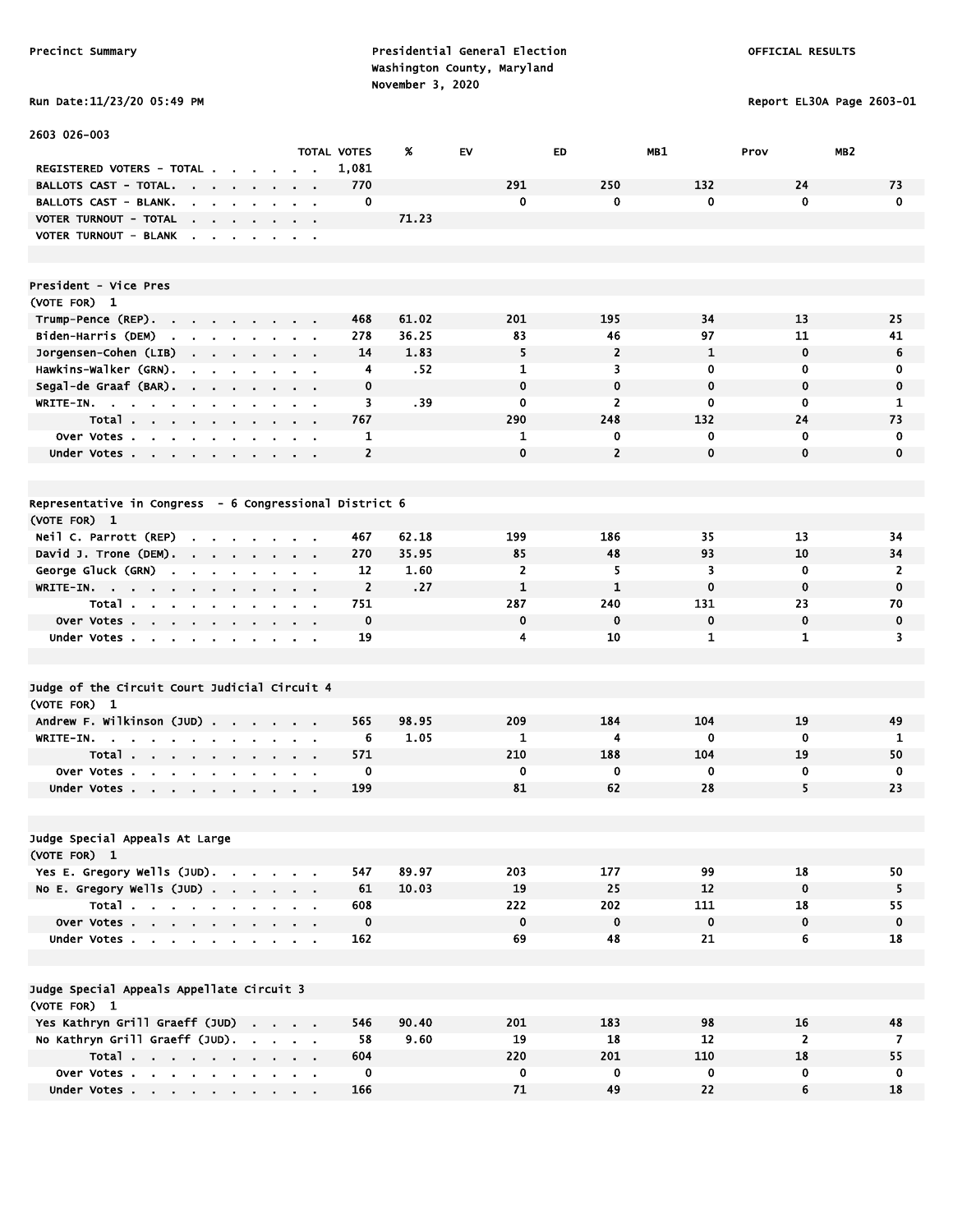### Run Date:11/23/20 05:49 PM Report EL30A Page 2603-02

| 2603 026-003                                                                                  |                    |       |             |             |             |                |                 |
|-----------------------------------------------------------------------------------------------|--------------------|-------|-------------|-------------|-------------|----------------|-----------------|
|                                                                                               | <b>TOTAL VOTES</b> | %     | <b>EV</b>   | ED.         | MB1         | Prov           | MB <sub>2</sub> |
| Board of Education                                                                            |                    |       |             |             |             |                |                 |
| (VOTE FOR) 4                                                                                  |                    |       |             |             |             |                |                 |
| Pieter Bickford<br>the contract of the contract of                                            | 322                | 16.04 | 116         | 100         | 70          | 8              | 28              |
| william "Bill" Donahue .                                                                      | 277                | 13.80 | 97          | 94          | 49          | 9              | 28              |
| Benjamin Forrest                                                                              | 215                | 10.71 | 73          | 65          | 49          | 3              | 25              |
| Ladetra Robinson.<br>$\mathbf{r}$ , $\mathbf{r}$ , $\mathbf{r}$ , $\mathbf{r}$ , $\mathbf{r}$ | 138                | 6.88  | 46          | 37          | 34          | 5              | 16              |
| Stan Stouffer                                                                                 | 419                | 20.88 | 170         | 144         | 62          | 12             | 31              |
| Melissa Williams .<br>$\overline{\phantom{a}}$                                                | 318                | 15.84 | 124         | 95          | 64          | 6              | 29              |
| April A. Zentmeyer<br>$\sim$ $\sim$                                                           | 282                | 14.05 | 120         | 78          | 47          | $\overline{7}$ | 30              |
| WRITE-IN.                                                                                     | 36                 | 1.79  | 24          | 11          | 0           | $\mathbf 0$    | 1               |
| Total                                                                                         | 2,007              |       | 770         | 624         | 375         | 50             | 188             |
| Over Votes.<br>$\sim$<br>$\sim$<br><b>Service</b><br>$\mathbf{r}$<br>$\sim$                   | 0                  |       | $\mathbf 0$ | 0           | 0           | $\mathbf 0$    | 0               |
| Under Votes                                                                                   | 1,073              |       | 394         | 376         | 153         | 46             | 104             |
|                                                                                               |                    |       |             |             |             |                |                 |
|                                                                                               |                    |       |             |             |             |                |                 |
| Question 1                                                                                    |                    |       |             |             |             |                |                 |
| (VOTE FOR) 1                                                                                  |                    |       |             |             |             |                |                 |
| For the Constitutional Amendment.<br>$\sim$                                                   | 436                | 63.84 | 156         | 132         | 92          | 16             | 40              |
| Against the Constitutional Amendme                                                            | 247                | 36.16 | 118         | 79          | 25          | 4              | 21              |
| Total                                                                                         | 683                |       | 274         | 211         | 117         | 20             | 61              |
| Over Votes                                                                                    | 0                  |       | $\mathbf 0$ | $\mathbf 0$ | $\mathbf 0$ | $\mathbf 0$    | $\mathbf 0$     |
| Under Votes                                                                                   | 87                 |       | 17          | 39          | 15          | 4              | 12              |
|                                                                                               |                    |       |             |             |             |                |                 |
|                                                                                               |                    |       |             |             |             |                |                 |
| Question 2                                                                                    |                    |       |             |             |             |                |                 |
| (VOTE FOR) 1                                                                                  |                    |       |             |             |             |                |                 |
| For the Referred Law.                                                                         | 516                | 72.17 | 197         | 175         | 81          | 13             | 50              |
| Against the Referred Law<br>$\sim$                                                            | 199                | 27.83 | 80          | 55          | 40          | 7              | 17              |
| Total                                                                                         | 715                |       | 277         | 230         | 121         | 20             | 67              |
| Over Votes.<br>$\mathbf{r}$ , $\mathbf{r}$ , $\mathbf{r}$ , $\mathbf{r}$                      | 0                  |       | $\mathbf 0$ | 0           | 0           | $\mathbf 0$    | 0               |
| Under Votes                                                                                   | 55                 |       | 14          | 20          | 11          | 4              | 6               |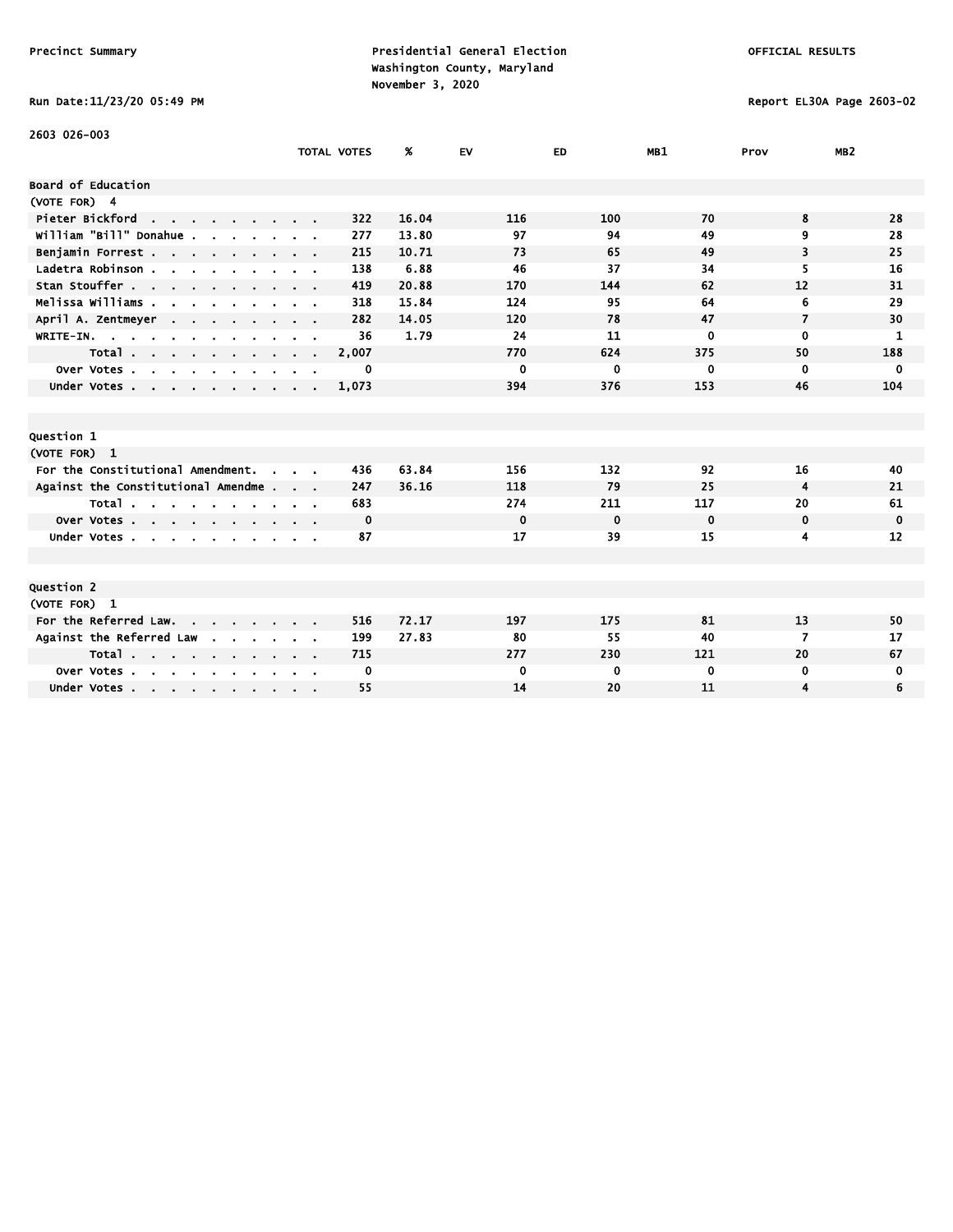# Run Date:11/23/20 05:49 PM Report EL30A Page 2604-01

| 2604 026-004                                                                                       |                                                                                                       |                    |       |                |                |                |                         |                 |
|----------------------------------------------------------------------------------------------------|-------------------------------------------------------------------------------------------------------|--------------------|-------|----------------|----------------|----------------|-------------------------|-----------------|
|                                                                                                    |                                                                                                       | <b>TOTAL VOTES</b> | %     | EV             | <b>ED</b>      | MB1            | Prov                    | MB <sub>2</sub> |
| REGISTERED VOTERS - TOTAL .                                                                        |                                                                                                       | 2,279              |       |                |                |                |                         |                 |
| <b>BALLOTS CAST - TOTAL.</b><br>the company of the company                                         |                                                                                                       | 1,670              |       | 529            | 556            | 412            | 29                      | 144             |
| <b>BALLOTS CAST - BLANK.</b><br>the company of the company                                         |                                                                                                       | 0                  |       | 0              | 0              | 0              | $\mathbf 0$             | $\mathbf 0$     |
| VOTER TURNOUT - TOTAL<br>the contract of the contract of                                           |                                                                                                       |                    | 73.28 |                |                |                |                         |                 |
| VOTER TURNOUT - BLANK<br>$\mathbf{r}$                                                              | $\sim$ $\sim$                                                                                         |                    |       |                |                |                |                         |                 |
| President - Vice Pres                                                                              |                                                                                                       |                    |       |                |                |                |                         |                 |
| (VOTE FOR) 1                                                                                       |                                                                                                       |                    |       |                |                |                |                         |                 |
| Trump-Pence (REP).<br>the contract of the con-<br>$\sim$<br>$\blacksquare$                         |                                                                                                       | 1,086              | 65.38 | 395            | 442            | 153            | 18                      | 78              |
| Biden-Harris (DEM)<br><b>Service Control</b>                                                       |                                                                                                       | 534                | 32.15 | 124            | 94             | 248            | 10                      | 58              |
| Jorgensen-Cohen (LIB)                                                                              |                                                                                                       | 20                 | 1.20  | $\overline{2}$ | 14             | 1              | $\mathbf 0$             | 3               |
| Hawkins-Walker (GRN).<br>$\blacksquare$<br>$\sim$<br>$\blacksquare$<br>$\sim$                      |                                                                                                       | 9                  | .54   | 4              | $\overline{2}$ | 1              | 1                       | 1               |
| Segal-de Graaf (BAR).<br>$\mathbf{r}$                                                              |                                                                                                       | 3                  | .18   | $\mathbf 0$    | $\mathbf 0$    | $\mathbf{1}$   | $\mathbf 0$             | $\overline{2}$  |
| WRITE-IN. $\cdots$<br>$\sim$                                                                       | $\mathbf{a}=\mathbf{a}$                                                                               | 9                  | .54   | 3              | 1              | 5              | $\mathbf 0$             | 0               |
| Total.                                                                                             | $\begin{array}{cccccccccccccc} \bullet & \bullet & \bullet & \bullet & \bullet & \bullet \end{array}$ | 1,661              |       | 528            | 553            | 409            | 29                      | 142             |
| Over Votes                                                                                         | $\sim$ $\sim$                                                                                         | 4                  |       | 1              | 1              | 1              | $\mathbf 0$             | 1               |
| Under Votes                                                                                        |                                                                                                       | 5                  |       | $\mathbf 0$    | $\overline{2}$ | $\overline{2}$ | $\mathbf 0$             | $\mathbf{1}$    |
|                                                                                                    |                                                                                                       |                    |       |                |                |                |                         |                 |
| Representative in Congress - 6 Congressional District 6                                            |                                                                                                       |                    |       |                |                |                |                         |                 |
| (VOTE FOR) 1                                                                                       |                                                                                                       |                    |       |                |                |                |                         |                 |
| Neil C. Parrott (REP)<br>the contract of the contract of<br>$\sim$                                 |                                                                                                       | 1,081              | 67.10 | 387            | 446            | 148            | 18                      | 82              |
| David J. Trone (DEM).                                                                              |                                                                                                       | 516                | 32.03 | 123            | 90             | 243            | 10                      | 50              |
| George Gluck (GRN)<br>$\sim$<br>$\mathbf{r}$<br>$\sim$<br>$\mathbf{r}$<br>$\blacksquare$<br>$\sim$ | $\alpha = 0.01$                                                                                       | 14                 | .87   | 4              | 3              | $\overline{2}$ | $\mathbf 0$             | 5               |
| WRITE-IN.                                                                                          | $\mathbf{a}$ , and $\mathbf{a}$ , and $\mathbf{a}$                                                    | $\mathbf 0$        |       | $\mathbf 0$    | $\mathbf 0$    | $\mathbf 0$    | $\mathbf 0$             | $\bf{0}$        |
| Total                                                                                              | <b>Contract Contract Contract</b>                                                                     | 1,611              |       | 514            | 539            | 393            | 28                      | 137             |
| Over Votes                                                                                         |                                                                                                       | $\mathbf 0$        |       | $\mathbf 0$    | $\mathbf 0$    | $\mathbf 0$    | $\mathbf 0$             | $\mathbf 0$     |
| Under Votes                                                                                        |                                                                                                       | 59                 |       | 15             | 17             | 19             | 1                       | $\overline{7}$  |
|                                                                                                    |                                                                                                       |                    |       |                |                |                |                         |                 |
| Judge of the Circuit Court Judicial Circuit 4                                                      |                                                                                                       |                    |       |                |                |                |                         |                 |
| (VOTE FOR) 1                                                                                       |                                                                                                       |                    |       |                |                |                |                         |                 |
| Andrew F. Wilkinson (JUD)                                                                          | $\sim$                                                                                                | 1,164              | 99.23 | 362            | 395            | 280            | 21                      | 106             |
| WRITE-IN.<br>$\sim$<br>$\sim$<br>$\cdot$<br>$\mathbf{r}$<br>$\blacksquare$<br>$\blacksquare$       |                                                                                                       | 9                  | .77   | 4              | 3              | $\overline{2}$ | $\mathbf 0$             | $\mathbf 0$     |
| Total                                                                                              | $\mathbf{r} = \mathbf{r} + \mathbf{r}$ , where $\mathbf{r}$                                           | 1,173              |       | 366            | 398            | 282            | 21                      | 106             |
| Over Votes.<br><b>Contract Contract Contract</b><br>$\sim$                                         |                                                                                                       | 0                  |       | 0              | 0              | 0              | 0                       | 0               |
| Under Votes                                                                                        |                                                                                                       | 497                |       | 163            | 158            | 130            | 8                       | 38              |
|                                                                                                    |                                                                                                       |                    |       |                |                |                |                         |                 |
| Judge Special Appeals At Large                                                                     |                                                                                                       |                    |       |                |                |                |                         |                 |
| (VOTE FOR) 1                                                                                       |                                                                                                       |                    |       |                |                |                |                         |                 |
| Yes E. Gregory Wells (JUD).                                                                        |                                                                                                       | 1,114              | 89.19 | 358            | 368            | 265            | 20                      | 103             |
| No E. Gregory Wells $(JUD)$ .                                                                      |                                                                                                       | 135                | 10.81 | 49             | 49             | 27             | 3                       | $\overline{7}$  |
| Total                                                                                              |                                                                                                       | 1,249              |       | 407            | 417            | 292            | 23                      | 110             |
| Over Votes                                                                                         |                                                                                                       | 0                  |       | 0              | $\mathbf 0$    | $\mathbf 0$    | $\mathbf 0$             | $\mathbf 0$     |
| Under Votes                                                                                        |                                                                                                       | 421                |       | 122            | 139            | 120            | 6                       | 34              |
| Judge Special Appeals Appellate Circuit 3                                                          |                                                                                                       |                    |       |                |                |                |                         |                 |
| (VOTE FOR) 1                                                                                       |                                                                                                       |                    |       |                |                |                |                         |                 |
| Yes Kathryn Grill Graeff (JUD)                                                                     |                                                                                                       | 1,092              | 88.49 | 356            | 357            | 262            | 19                      | 98              |
| No Kathryn Grill Graeff (JUD).                                                                     |                                                                                                       | 142                | 11.51 | 45             | 50             | 33             | $\overline{\mathbf{3}}$ | 11              |
| Total                                                                                              |                                                                                                       | 1,234              |       | 401            | 407            | 295            | 22                      | 109             |
| Over Votes                                                                                         |                                                                                                       | 0                  |       | 0              | 0              | $\mathbf 0$    | $\mathbf 0$             | $\mathbf 0$     |
| Under Votes                                                                                        |                                                                                                       | 436                |       | 128            | 149            | 117            | $\overline{7}$          | 35              |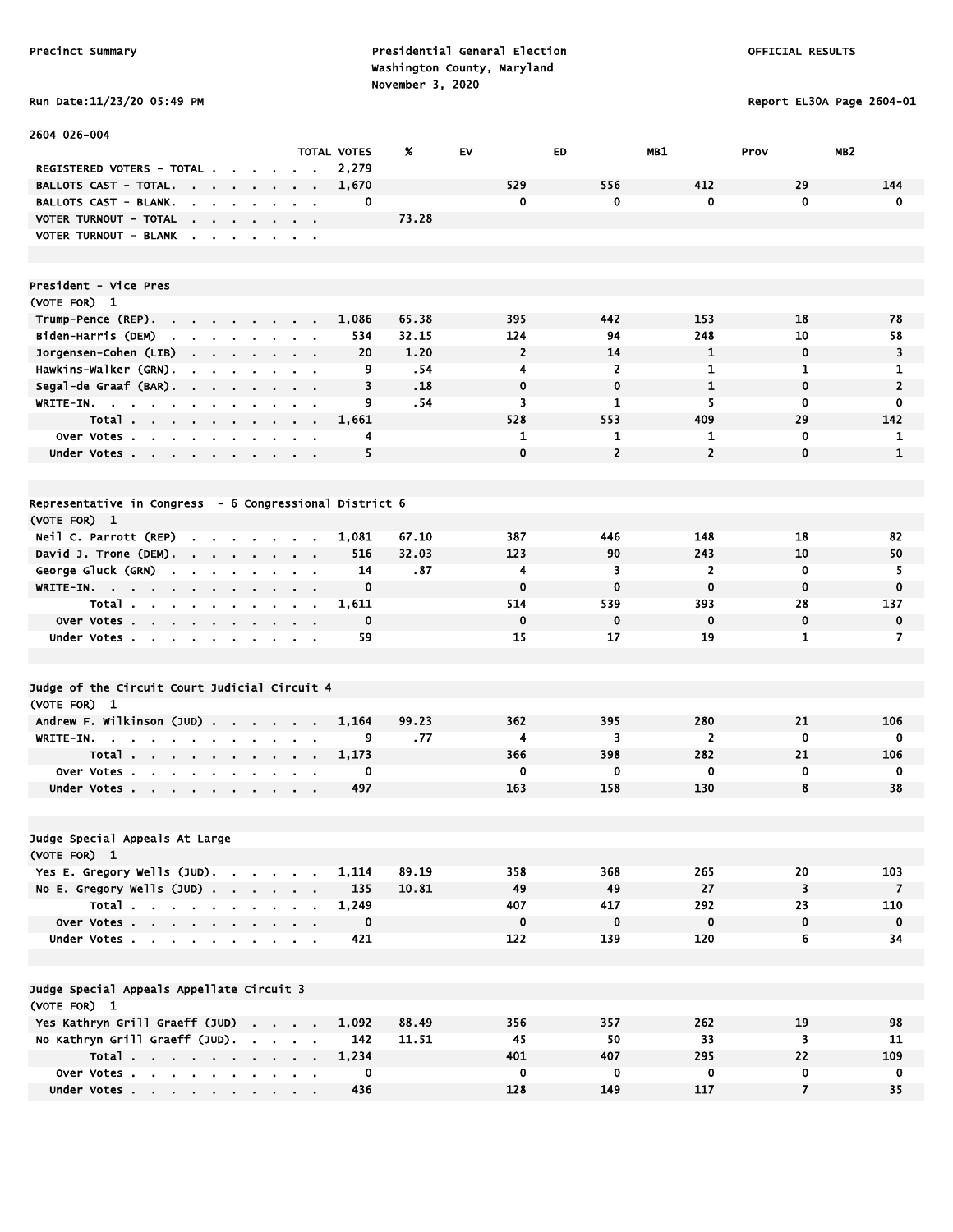# Run Date:11/23/20 05:49 PM Report EL30A Page 2604-02

| 2604 026-004                                                        |                           |                    |       |             |             |             |             |                 |
|---------------------------------------------------------------------|---------------------------|--------------------|-------|-------------|-------------|-------------|-------------|-----------------|
|                                                                     |                           | <b>TOTAL VOTES</b> | %     | EV          | ED          | MB1         | Prov        | MB <sub>2</sub> |
| Board of Education                                                  |                           |                    |       |             |             |             |             |                 |
| (VOTE FOR) 4                                                        |                           |                    |       |             |             |             |             |                 |
| Pieter Bickford<br>the contract of the contract of                  |                           | 687                | 16.65 | 197         | 197         | 213         | 12          | 68              |
| william "Bill" Donahue.                                             |                           | 569                | 13.79 | 186         | 196         | 133         | 8           | 46              |
| Benjamin Forrest                                                    |                           | 437                | 10.59 | 139         | 152         | 105         | 5           | 36              |
| Ladetra Robinson.<br>$\mathbf{r}$ and $\mathbf{r}$ and $\mathbf{r}$ | $\alpha = 0.1$            | 292                | 7.08  | 80          | 65          | 111         | 4           | 32              |
| Stan Stouffer                                                       |                           | 863                | 20.91 | 302         | 342         | 145         | 12          | 62              |
| Melissa Williams .                                                  |                           | 677                | 16.40 | 220         | 194         | 200         | 10          | 53              |
| April A. Zentmeyer<br>$\sim$ $\sim$                                 |                           | 520                | 12.60 | 172         | 165         | 130         | 9           | 44              |
| WRITE-IN.                                                           |                           | 82                 | 1.99  | 32          | 32          | 16          | $\mathbf 0$ | $\overline{2}$  |
| Total<br>$\sim$                                                     | $\alpha = 0.1$            | 4,127              |       | 1,328       | 1,343       | 1,053       | 60          | 343             |
| Over Votes.<br>$\sim$<br>$\sim$<br>$\sim$                           |                           | 4                  |       | 0           | 0           | 4           | $\mathbf 0$ | 0               |
| Under Votes                                                         |                           | 2,549              |       | 788         | 881         | 591         | 56          | 233             |
|                                                                     |                           |                    |       |             |             |             |             |                 |
|                                                                     |                           |                    |       |             |             |             |             |                 |
| Question 1                                                          |                           |                    |       |             |             |             |             |                 |
| (VOTE FOR) 1                                                        |                           |                    |       |             |             |             |             |                 |
| For the Constitutional Amendment.<br>$\mathbf{r}$                   |                           | 979                | 67.94 | 298         | 307         | 266         | 13          | 95              |
| Against the Constitutional Amendme.                                 | $\cdot$ .                 | 462                | 32.06 | 180         | 166         | 76          | 9           | 31              |
| Total                                                               |                           | 1,441              |       | 478         | 473         | 342         | 22          | 126             |
| Over Votes                                                          |                           | 0                  |       | $\mathbf 0$ | $\mathbf 0$ | $\mathbf 0$ | $\mathbf 0$ | $\mathbf 0$     |
| Under Votes.<br>$\sim$<br>$\sim$                                    |                           | 229                |       | 51          | 83          | 70          | 7           | 18              |
|                                                                     |                           |                    |       |             |             |             |             |                 |
|                                                                     |                           |                    |       |             |             |             |             |                 |
| Question 2                                                          |                           |                    |       |             |             |             |             |                 |
| (VOTE FOR) 1                                                        |                           |                    |       |             |             |             |             |                 |
| For the Referred Law.<br>.                                          |                           | 1,060              | 70.01 | 353         | 367         | 236         | 19          | 85              |
| Against the Referred Law                                            |                           | 454                | 29.99 | 147         | 133         | 124         | 4           | 46              |
| Total                                                               | $\mathbf{r} = \mathbf{r}$ | 1,514              |       | 500         | 500         | 360         | 23          | 131             |
| Over Votes.<br>$\sim$<br>$\sim$<br>$\mathbf{r}$                     |                           | 0                  |       | 0           | 0           | 0           | $\mathbf 0$ | 0               |
| Under Votes                                                         |                           | 156                |       | 29          | 56          | 52          | 6           | 13              |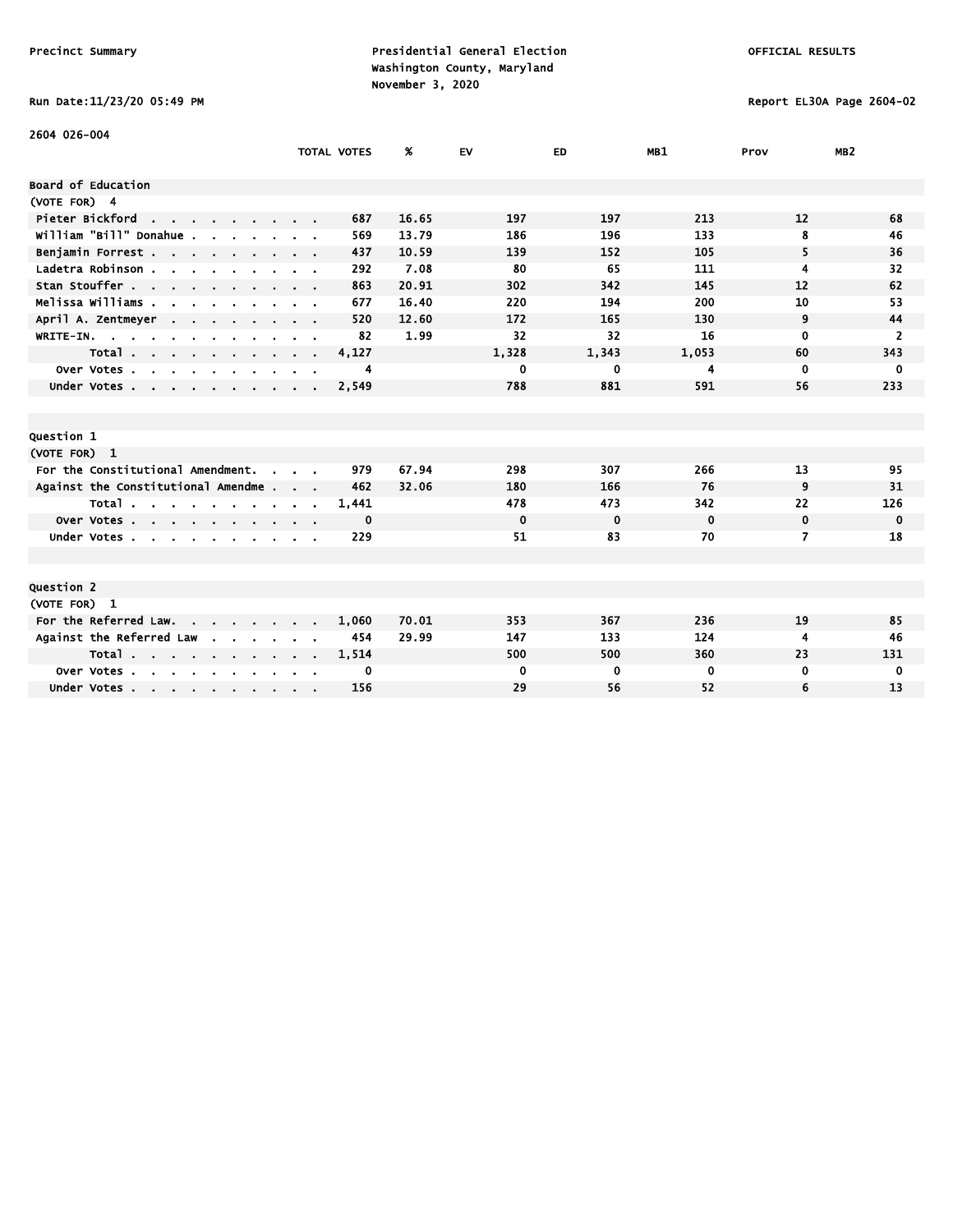Run Date:11/23/20 05:49 PM Report EL30A Page 2701-01

| 2701 027-001                                                                                             |                                        |                    |       |              |              |                |              |                 |
|----------------------------------------------------------------------------------------------------------|----------------------------------------|--------------------|-------|--------------|--------------|----------------|--------------|-----------------|
|                                                                                                          |                                        | <b>TOTAL VOTES</b> | %     | <b>EV</b>    | ED           | MB1            | Prov         | MB <sub>2</sub> |
| REGISTERED VOTERS - TOTAL .                                                                              |                                        | 2,545              |       |              |              |                |              |                 |
| <b>BALLOTS CAST - TOTAL.</b><br><b>Contract</b><br>$\blacksquare$<br>$\sim$                              |                                        | 1,988              |       | 564          | 565          | 592            | 43           | 224             |
| <b>BALLOTS CAST - BLANK.</b>                                                                             |                                        | 0                  |       | $\mathbf 0$  | 0            | 0              | $\mathbf 0$  | $\mathbf 0$     |
| VOTER TURNOUT - TOTAL<br>the contract of the                                                             | $\mathbf{r} = \mathbf{r} + \mathbf{r}$ |                    | 78.11 |              |              |                |              |                 |
| VOTER TURNOUT - BLANK                                                                                    |                                        |                    |       |              |              |                |              |                 |
|                                                                                                          |                                        |                    |       |              |              |                |              |                 |
|                                                                                                          |                                        |                    |       |              |              |                |              |                 |
| President - Vice Pres                                                                                    |                                        |                    |       |              |              |                |              |                 |
| (VOTE FOR) 1                                                                                             |                                        |                    |       |              |              |                |              |                 |
| Trump-Pence (REP).                                                                                       |                                        | 981                | 49.57 | 329          | 403          | 159            | 19           | 71              |
| Biden-Harris (DEM)<br>$\sim$                                                                             |                                        | 954                | 48.21 | 225          | 145          | 422            | 24           | 138             |
| Jorgensen-Cohen (LIB)<br>$\mathbf{r}$<br>$\bullet$<br>$\sim$<br>$\bullet$                                |                                        | 21                 | 1.06  | 4            | 10           | 5              | $\mathbf 0$  | $\overline{2}$  |
| Hawkins-Walker (GRN).                                                                                    |                                        | 5                  | .25   | 3            | 1            | $\bf{0}$       | 0            | 1               |
| Segal-de Graaf (BAR).<br>$\sim$                                                                          |                                        | $\overline{2}$     | .10   | $\mathbf{1}$ | $\mathbf{1}$ | $\mathbf 0$    | $\mathbf 0$  | $\mathbf 0$     |
| WRITE-IN.<br>$\mathbf{r}$                                                                                |                                        | 16                 | .81   | 1            | 4            | 3              | 0            | 8               |
| Total                                                                                                    |                                        | 1,979              |       | 563          | 564          | 589            | 43           | 220             |
| Over Votes<br>$\blacksquare$<br>$\blacksquare$                                                           |                                        | 3                  |       | 0            | 0            | $\overline{2}$ | $\mathbf 0$  | 1               |
| Under Votes                                                                                              |                                        | 6                  |       | $\mathbf{1}$ | $\mathbf{1}$ | $\mathbf{1}$   | $\mathbf 0$  | 3               |
|                                                                                                          |                                        |                    |       |              |              |                |              |                 |
|                                                                                                          |                                        |                    |       |              |              |                |              |                 |
| Representative in Congress - 6 Congressional District 6                                                  |                                        |                    |       |              |              |                |              |                 |
| (VOTE FOR) 1                                                                                             |                                        |                    |       |              |              |                |              |                 |
| Neil C. Parrott (REP)<br>$\mathbf{r} = \mathbf{r} + \mathbf{r} + \mathbf{r} + \mathbf{r}$                |                                        | 1,031              | 53.67 | 340          | 408          | 185            | 20           | 78              |
| David J. Trone (DEM).                                                                                    |                                        | 875                | 45.55 | 213          | 135          | 386            | 17           | 124             |
| George Gluck (GRN)<br>$\blacksquare$<br>$\mathbf{r}$<br>$\blacksquare$                                   |                                        | 14                 | .73   | 1            | 6            | $\overline{2}$ | 1            | 4               |
| WRITE-IN.<br><b>Contract</b><br>$\sim 10^{-1}$<br>$\sim$                                                 |                                        | 1                  | .05   | $\mathbf 0$  | $\bf{0}$     | $\mathbf 0$    | $\mathbf 0$  | 1               |
| Total.<br>the company of the company of<br>$\blacksquare$<br>$\sim$                                      |                                        | 1,921              |       | 554          | 549          | 573            | 38           | 207             |
| Over Votes                                                                                               | $\sim$ 100 $\sim$ 100 $\sim$           | $\mathbf 0$        |       | $\mathbf 0$  | $\mathbf 0$  | $\mathbf 0$    | $\mathbf 0$  | $\mathbf 0$     |
| Under Votes                                                                                              |                                        | 67                 |       | 10           | 16           | 19             | 5.           | 17              |
|                                                                                                          |                                        |                    |       |              |              |                |              |                 |
|                                                                                                          |                                        |                    |       |              |              |                |              |                 |
| Judge of the Circuit Court Judicial Circuit 4                                                            |                                        |                    |       |              |              |                |              |                 |
| (VOTE FOR) 1                                                                                             |                                        |                    | 98.60 | 396          | 425          | 417            | 28           | 146             |
| Andrew F. Wilkinson (JUD)                                                                                |                                        | 1,412<br>20        | 1.40  | 10           | 5            | $\overline{2}$ | 1            | $\overline{2}$  |
| WRITE-IN.<br>the contract of the contract of the<br>$\blacksquare$<br>Total.                             |                                        | 1,432              |       | 406          | 430          | 419            | 29           | 148             |
| $\mathbf{a} = \mathbf{a} + \mathbf{a} + \mathbf{a}$ .<br><b>Service Control</b><br>$\sim$<br>Over Votes. | $\sim$ $\sim$                          | 0                  |       | 0            | 0            | 0              | 0            | 0               |
| $\mathbf{r}$<br>$\sim$<br>$\mathbf{r}$<br>$\sim$<br>$\bullet$<br>$\blacksquare$                          |                                        | 556                |       | 158          | 135          | 173            | 14           | 76              |
| Under Votes                                                                                              |                                        |                    |       |              |              |                |              |                 |
|                                                                                                          |                                        |                    |       |              |              |                |              |                 |
| Judge Special Appeals At Large                                                                           |                                        |                    |       |              |              |                |              |                 |
| (VOTE FOR) 1                                                                                             |                                        |                    |       |              |              |                |              |                 |
| Yes E. Gregory Wells (JUD).                                                                              |                                        | 1,294              | 88.75 | 363          | 379          | 388            | 25           | 139             |
| No E. Gregory Wells (JUD)                                                                                |                                        | 164                | 11.25 | 55           | 48           | 47             | $\mathbf{1}$ | 13              |
| Total                                                                                                    |                                        | 1,458              |       | 418          | 427          | 435            | 26           | 152             |
| Over Votes<br>$\sim$                                                                                     |                                        | $\mathbf 0$        |       | $\mathbf 0$  | $\mathbf 0$  | $\mathbf 0$    | $\mathbf 0$  | $\mathbf 0$     |
| Under Votes                                                                                              |                                        | 530                |       | 146          | 138          | 157            | 17           | 72              |
|                                                                                                          |                                        |                    |       |              |              |                |              |                 |
|                                                                                                          |                                        |                    |       |              |              |                |              |                 |
| Judge Special Appeals Appellate Circuit 3                                                                |                                        |                    |       |              |              |                |              |                 |
| (VOTE FOR) 1                                                                                             |                                        |                    |       |              |              |                |              |                 |
| Yes Kathryn Grill Graeff (JUD)                                                                           |                                        | 1,302              | 88.63 | 368          | 372          | 398            | 24           | 140             |
| No Kathryn Grill Graeff (JUD).                                                                           |                                        | 167                | 11.37 | 57           | 56           | 40             | $\mathbf{1}$ | 13              |
| Total                                                                                                    |                                        | 1,469              |       | 425          | 428          | 438            | 25           | 153             |
| Over Votes                                                                                               |                                        | 0                  |       | $\bf{0}$     | 0            | $\mathbf 0$    | $\mathbf 0$  | $\mathbf 0$     |
| Under Votes                                                                                              |                                        | 519                |       | 139          | 137          | 154            | 18           | 71              |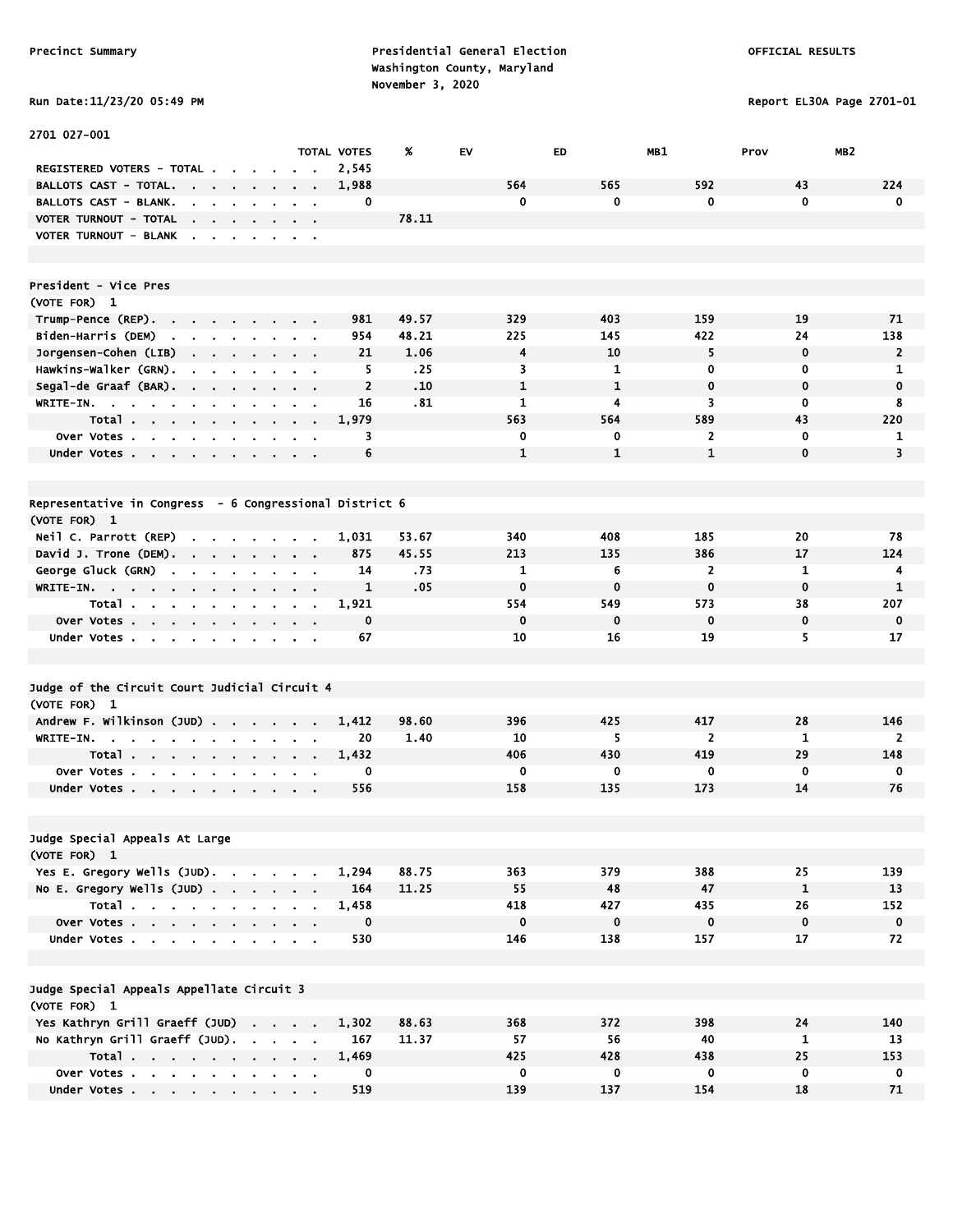# Run Date:11/23/20 05:49 PM Report EL30A Page 2701-02

| 2701 027-001                                                             |                                        |              |       |       |                |             |                 |
|--------------------------------------------------------------------------|----------------------------------------|--------------|-------|-------|----------------|-------------|-----------------|
|                                                                          | <b>TOTAL VOTES</b>                     | %            | EV    | ED    | MB1            | Prov        | MB <sub>2</sub> |
| Board of Education                                                       |                                        |              |       |       |                |             |                 |
| (VOTE FOR) 4                                                             |                                        |              |       |       |                |             |                 |
| Pieter Bickford<br>the contract of the con-                              | 1,007                                  | 19.84        | 283   | 264   | 342            | 14          | 104             |
| william "Bill" Donahue .                                                 |                                        | 612<br>12.06 | 148   | 206   | 183            | 10          | 65              |
| Benjamin Forrest                                                         |                                        | 594<br>11.70 | 162   | 179   | 167            | 12          | 74              |
| Ladetra Robinson .<br>the contract of the contract of the                | $\mathbf{r} = \mathbf{r} + \mathbf{r}$ | 9.30<br>472  | 128   | 104   | 168            | 9           | 63              |
| Stan Stouffer                                                            |                                        | 693<br>13.66 | 213   | 210   | 183            | 13          | 74              |
| Melissa Williams                                                         |                                        | 857<br>16.89 | 250   | 216   | 275            | 18          | 98              |
| April A. Zentmeyer<br><b>Contract Contract</b>                           |                                        | 14.88<br>755 | 226   | 198   | 239            | 12          | 80              |
| WRITE-IN.                                                                |                                        | 85<br>1.67   | 42    | 34    | $\overline{2}$ | 1           | 6               |
| Total<br>and the state of the state of                                   | 5,075                                  |              | 1,452 | 1,411 | 1,559          | 89          | 564             |
| Over Votes<br>$\mathbf{r}$                                               |                                        | 8            | 4     | 4     | 0              | 0           | 0               |
| Under Votes                                                              | 2,869                                  |              | 800   | 845   | 809            | 83          | 332             |
|                                                                          |                                        |              |       |       |                |             |                 |
|                                                                          |                                        |              |       |       |                |             |                 |
| Question 1                                                               |                                        |              |       |       |                |             |                 |
| (VOTE FOR) 1                                                             |                                        |              |       |       |                |             |                 |
| For the Constitutional Amendment.                                        | 1,151                                  | 66.00        | 300   | 311   | 401            | 21          | 118             |
| Against the Constitutional Amendme                                       |                                        | 593<br>34.00 | 206   | 201   | 113            | 12          | 61              |
| Total                                                                    | 1,744                                  |              | 506   | 512   | 514            | 33          | 179             |
| Over Votes                                                               |                                        | 1            | 1     | 0     | $\mathbf 0$    | 0           | 0               |
| Under Votes<br>$\sim$                                                    |                                        | 243          | 57    | 53    | 78             | 10          | 45              |
|                                                                          |                                        |              |       |       |                |             |                 |
|                                                                          |                                        |              |       |       |                |             |                 |
| Question 2                                                               |                                        |              |       |       |                |             |                 |
| (VOTE FOR) 1                                                             |                                        |              |       |       |                |             |                 |
| For the Referred Law.                                                    | 1,189                                  | 64.58        | 320   | 371   | 339            | 20          | 139             |
| Against the Referred Law                                                 |                                        | 652<br>35.42 | 211   | 168   | 206            | 13          | 54              |
| Total                                                                    | 1,841                                  |              | 531   | 539   | 545            | 33          | 193             |
| Over Votes.<br>$\mathbf{r}$ , $\mathbf{r}$ , $\mathbf{r}$ , $\mathbf{r}$ |                                        | 0            | 0     | 0     | $\bf{0}$       | $\mathbf 0$ | 0               |
| Under Votes                                                              |                                        | 147          | 33    | 26    | 47             | 10          | 31              |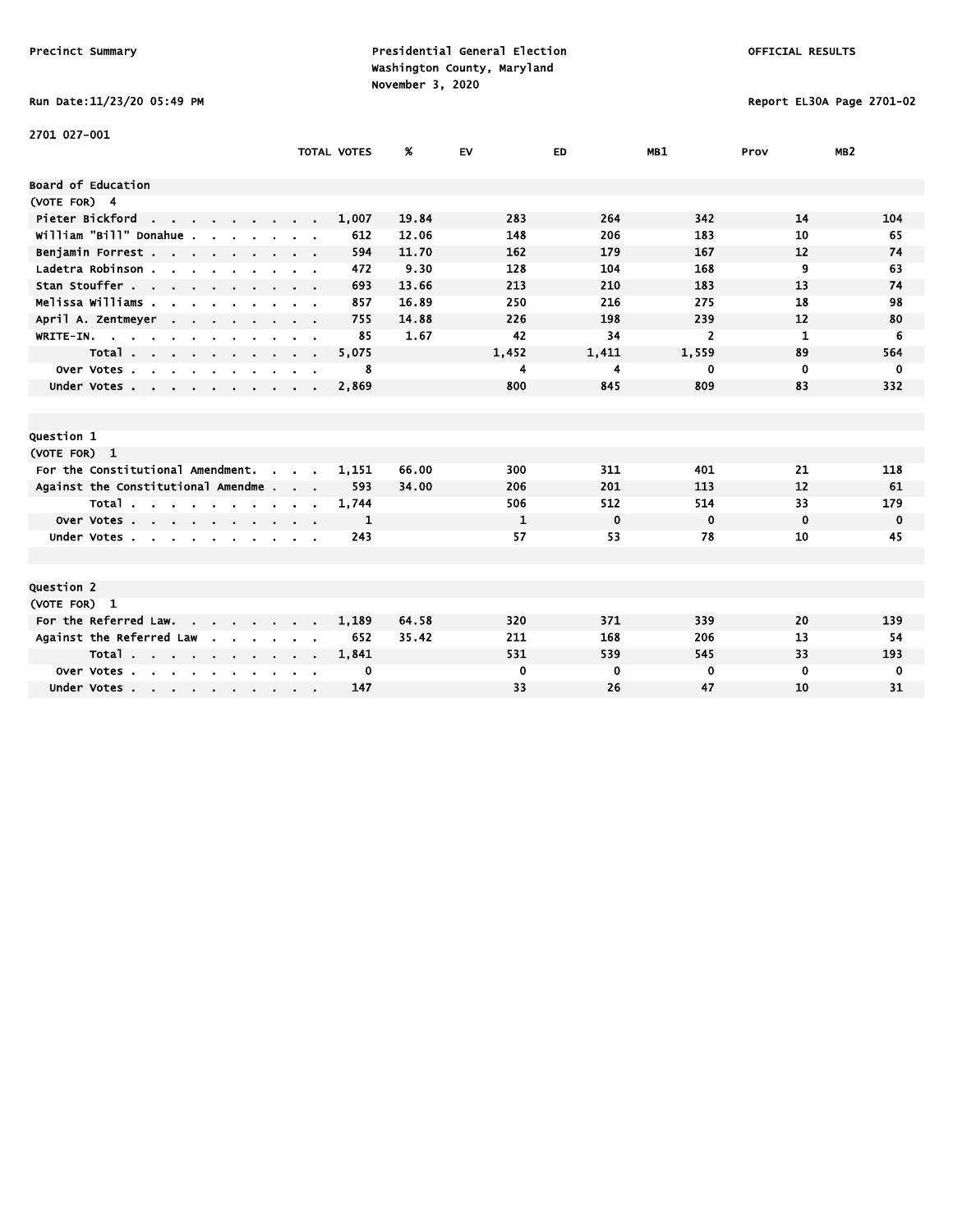# Run Date:11/23/20 05:49 PM Report EL30A Page 2702-01

| 2702 027-002                                                                                       |                                                             |                    |       |                |              |                |                         |                |
|----------------------------------------------------------------------------------------------------|-------------------------------------------------------------|--------------------|-------|----------------|--------------|----------------|-------------------------|----------------|
|                                                                                                    |                                                             | <b>TOTAL VOTES</b> | %     | <b>EV</b>      | ED           | MB1            | MB <sub>2</sub><br>Prov |                |
| <b>REGISTERED VOTERS - TOTAL .</b>                                                                 |                                                             | 2,932              |       |                |              |                |                         |                |
| <b>BALLOTS CAST - TOTAL.</b><br><b>Contract</b><br>$\sim 100$ km s $^{-1}$<br>$\sim$               |                                                             | 2,065              |       | 629            | 645          | 442            | 43                      | 306            |
| BALLOTS CAST - BLANK.<br>$\mathbf{r}$<br>$\mathbf{r}$                                              |                                                             | 0                  |       | 0              | $\mathbf 0$  | 0              | $\mathbf 0$             | $\mathbf 0$    |
| VOTER TURNOUT - TOTAL<br>$\mathbf{r}$<br>$\mathbf{r} = \mathbf{r}$                                 |                                                             |                    | 70.43 |                |              |                |                         |                |
| VOTER TURNOUT - BLANK<br>$\sim$<br>$\overline{\phantom{a}}$<br>$\sim$<br>$\sim$<br>$\cdot$         | $\sim$ 100 $\pm$                                            |                    |       |                |              |                |                         |                |
|                                                                                                    |                                                             |                    |       |                |              |                |                         |                |
| President - Vice Pres                                                                              |                                                             |                    |       |                |              |                |                         |                |
| (VOTE FOR) 1                                                                                       |                                                             |                    |       |                |              |                |                         |                |
| Trump-Pence (REP).<br><b>Contract</b><br>$\mathbf{a}$ .<br>$\sim$<br>$\sim$                        |                                                             | 1,104              | 53.83 | 399            | 442          | 139            | 19                      | 105            |
| Biden-Harris (DEM)<br><b>Contract Contract Contract</b>                                            | $\mathbf{r} = \mathbf{r}$                                   | 898                | 43.78 | 219            | 184          | 287            | 24                      | 184            |
| Jorgensen-Cohen (LIB)                                                                              |                                                             | 25                 | 1.22  | $\mathbf{1}$   | 13           | 5              | $\mathbf 0$             | 6              |
| Hawkins-Walker (GRN).<br>$\mathbf{r}$<br>$\blacksquare$<br>$\overline{\phantom{a}}$                |                                                             | 11                 | .54   | 5              | $\mathbf{1}$ | $\overline{2}$ | 0                       | 3              |
| Segal-de Graaf (BAR).<br>$\sim$ 10 $\sim$<br>$\mathbf{r}$<br>$\blacksquare$                        | $\alpha = 0.1$                                              | 3                  | .15   | 3              | $\mathbf 0$  | $\mathbf 0$    | $\mathbf 0$             | $\mathbf 0$    |
| WRITE-IN.<br>$\mathbf{u} = \mathbf{u} + \mathbf{u}$<br>$\sim 10^{-1}$<br>$\mathbf{r}$<br>$\bullet$ | $\sim$ 10 $\pm$                                             | 10                 | .49   | 0              | 5            | 3              | $\mathbf 0$             | $\overline{2}$ |
| Total                                                                                              |                                                             | 2,051              |       | 627            | 645          | 436            | 43                      | 300            |
| Over Votes                                                                                         | $\alpha$ , $\beta$ , $\alpha$                               | 5                  |       | 0              | 0            | 2              | 0                       | 3              |
| Under Votes                                                                                        |                                                             | 9                  |       | $\overline{2}$ | $\bf{0}$     | $\overline{4}$ | $\mathbf 0$             | 3              |
|                                                                                                    |                                                             |                    |       |                |              |                |                         |                |
| Representative in Congress - 6 Congressional District 6                                            |                                                             |                    |       |                |              |                |                         |                |
| (VOTE FOR) 1                                                                                       |                                                             |                    |       |                |              |                |                         |                |
| Neil C. Parrott (REP)<br>$\mathbf{r}$<br>$\sim$<br>$\sim$<br>$\sim$                                |                                                             | 1,125              | 56.17 | 402            | 439          | 158            | 19                      | 107            |
| David J. Trone (DEM). .<br>$\sim$ $\sim$<br>$\sim$<br>$\cdot$                                      | $\sim$ $\sim$                                               | 850                | 42.44 | 208            | 179          | 260            | 20                      | 183            |
| George Gluck (GRN)<br>$\blacksquare$<br>$\blacksquare$                                             | $\sim$ 10 $\pm$                                             | 28                 | 1.40  | 6              | 10           | 6              | 1                       | 5              |
| WRITE-IN.<br>$\mathbf{u} = \mathbf{u}$                                                             | $\mathbf{r} = \mathbf{r} + \mathbf{r}$ , where $\mathbf{r}$ | $\mathbf 0$        |       | $\mathbf 0$    | $\mathbf 0$  | $\mathbf 0$    | $\mathbf 0$             | $\mathbf 0$    |
| Total                                                                                              | <b>Contract Contract Street</b>                             | 2,003              |       | 616            | 628          | 424            | 40                      | 295            |
| Over Votes                                                                                         |                                                             | 0                  |       | $\mathbf 0$    | $\mathbf 0$  | $\mathbf 0$    | $\mathbf 0$             | $\mathbf 0$    |
| Under Votes<br>$\mathbf{r}$                                                                        | $\alpha = 0.1$                                              | 62                 |       | 13             | 17           | 18             | 3                       | 11             |
|                                                                                                    |                                                             |                    |       |                |              |                |                         |                |
| Judge of the Circuit Court Judicial Circuit 4                                                      |                                                             |                    |       |                |              |                |                         |                |
| (VOTE FOR) 1                                                                                       |                                                             |                    |       |                |              |                |                         |                |
| Andrew F. Wilkinson (JUD).<br><b>Contract</b><br>$\sim$<br>$\mathbf{r}$                            | $\alpha = 0.1$                                              | 1,554              | 99.36 | 462            | 501          | 328            | 33                      | 230            |
| WRITE-IN.<br>$\sim$                                                                                |                                                             | 10                 | .64   | $\overline{2}$ | 4            | $\overline{2}$ | $\mathbf 0$             | $\overline{2}$ |
| Total                                                                                              | $\sim$ 10 $\pm$                                             | 1,564              |       | 464            | 505          | 330            | 33                      | 232            |
| Over Votes.<br>$\mathbf{a}$ , $\mathbf{a}$ , $\mathbf{a}$ ,<br>$\sim 10^{-1}$                      |                                                             | 0                  |       | 0              | $\mathbf 0$  | 0              | $\mathbf 0$             | $\mathbf 0$    |
| Under Votes<br>$\blacksquare$                                                                      |                                                             | 501                |       | 165            | 140          | 112            | 10                      | 74             |
|                                                                                                    |                                                             |                    |       |                |              |                |                         |                |
| Judge Special Appeals At Large                                                                     |                                                             |                    |       |                |              |                |                         |                |
| (VOTE FOR) 1                                                                                       |                                                             |                    |       |                |              |                |                         |                |
| Yes E. Gregory Wells (JUD).                                                                        |                                                             | 1,437              | 88.16 | 426            | 432          | 314            | 29                      | 236            |
| No E. Gregory Wells $(JUD)$ .                                                                      |                                                             | 193                | 11.84 | 65             | 85           | 24             | $\overline{7}$          | 12             |
| Total                                                                                              |                                                             | 1,630              |       | 491            | 517          | 338            | 36                      | 248            |
| Over Votes                                                                                         |                                                             | $\mathbf 0$        |       | $\pmb{0}$      | $\mathbf 0$  | $\mathbf{0}$   | 0                       | $\mathbf 0$    |
| Under Votes                                                                                        |                                                             | 435                |       | 138            | 128          | 104            | $\overline{7}$          | 58             |
|                                                                                                    |                                                             |                    |       |                |              |                |                         |                |
| Judge Special Appeals Appellate Circuit 3                                                          |                                                             |                    |       |                |              |                |                         |                |
| (VOTE FOR) 1                                                                                       |                                                             |                    |       |                |              |                |                         |                |
| Yes Kathryn Grill Graeff (JUD)                                                                     |                                                             | 1,434              | 88.46 | 427            | 434          | 316            | 29                      | 228            |
| No Kathryn Grill Graeff (JUD).                                                                     |                                                             | 187                | 11.54 | 59             | 80           | 21             | 6                       | 21             |
| Total $\cdots$ $\cdots$ $\cdots$                                                                   |                                                             | 1,621              |       | 486            | 514          | 337            | 35                      | 249            |
| Over Votes                                                                                         | $\mathbf{r} = \mathbf{r} + \mathbf{r}$ .                    | 0                  |       | 0              | 0            | 0              | 0                       | $\mathbf 0$    |
| Under Votes                                                                                        |                                                             | 444                |       | 143            | 131          | 105            | 8                       | 57             |